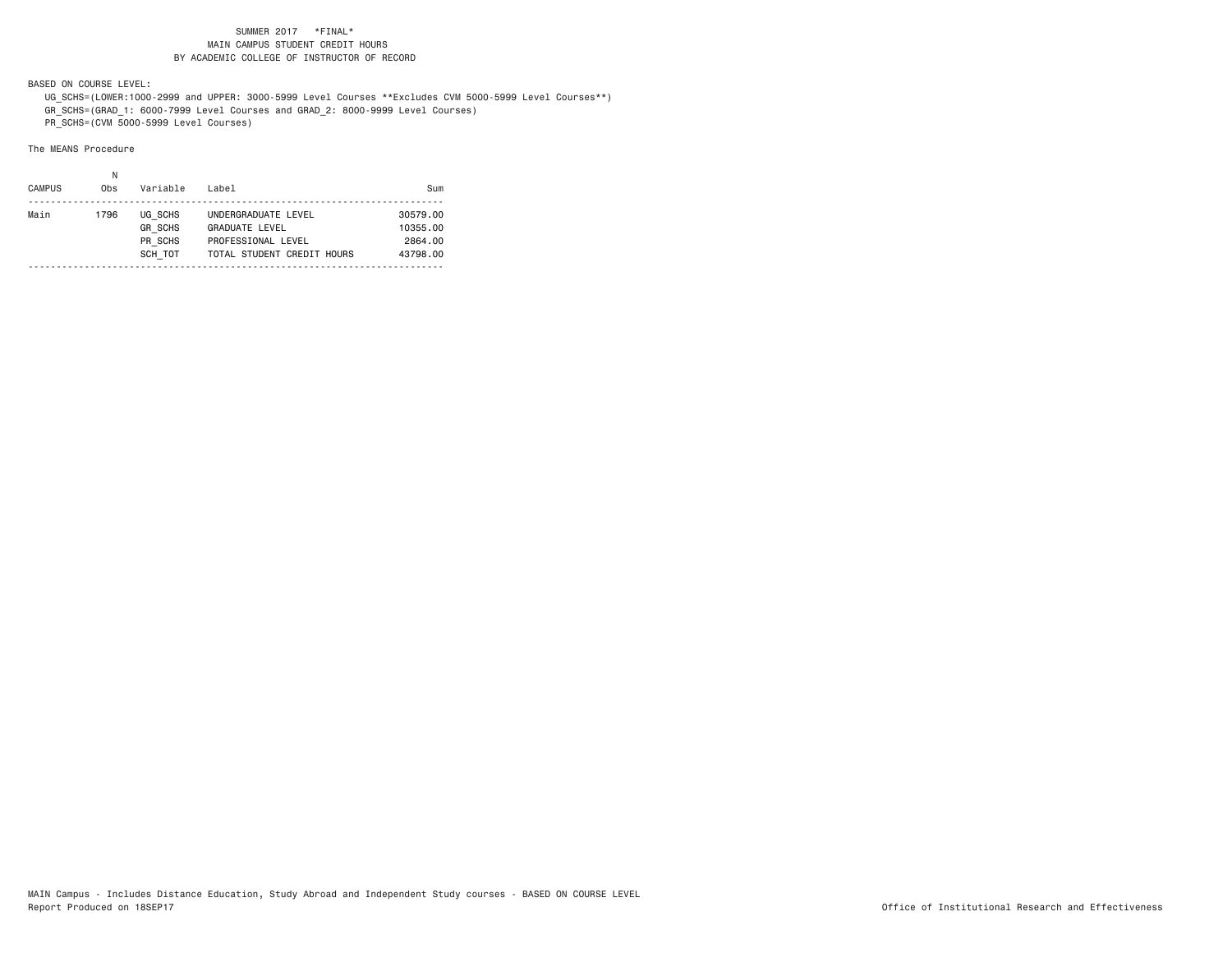BASED ON COURSE LEVEL:

 UG\_SCHS=(LOWER:1000-2999 and UPPER: 3000-5999 Level Courses \*\*Excludes CVM 5000-5999 Level Courses\*\*) GR\_SCHS=(GRAD\_1: 6000-7999 Level Courses and GRAD\_2: 8000-9999 Level Courses)

PR\_SCHS=(CVM 5000-5999 Level Courses)

|                            | N              |                |                             |          |
|----------------------------|----------------|----------------|-----------------------------|----------|
| <b>COURSE CAMPUS</b>       | Obs            | Variable       | Label                       | Sum      |
| Starkville                 | 1467           |                | UG SCHS UNDERGRADUATE LEVEL | 22502.00 |
|                            |                | <b>GR SCHS</b> | GRADUATE LEVEL              | 6884.00  |
|                            |                | PR_SCHS        | PROFESSIONAL LEVEL          | 2858.00  |
|                            |                | SCH TOT        | TOTAL STUDENT CREDIT HOURS  | 32244.00 |
| Distance Education         | 289            | UG SCHS        | UNDERGRADUATE LEVEL         | 6023.00  |
|                            |                | GR SCHS        | <b>GRADUATE LEVEL</b>       | 3453.00  |
|                            |                | PR SCHS        | PROFESSIONAL LEVEL          | 0.00     |
|                            |                | SCH TOT        | TOTAL STUDENT CREDIT HOURS  | 9476.00  |
| MSU Mississippi Gulf Coast | $\overline{2}$ | UG SCHS        | UNDERGRADUATE LEVEL         | 48.00    |
|                            |                | GR SCHS        | <b>GRADUATE LEVEL</b>       | 0.00     |
|                            |                | PR_SCHS        | PROFESSIONAL LEVEL          | 0.00     |
|                            |                | SCH TOT        | TOTAL STUDENT CREDIT HOURS  | 48.00    |
| Study Abroad               | 38             | UG SCHS        | UNDERGRADUATE LEVEL         | 2006.00  |
|                            |                | GR SCHS        | <b>GRADUATE LEVEL</b>       | 18.00    |
|                            |                |                | PR SCHS PROFESSIONAL LEVEL  | 6.00     |
|                            |                | SCH TOT        | TOTAL STUDENT CREDIT HOURS  | 2030.00  |
|                            |                |                |                             |          |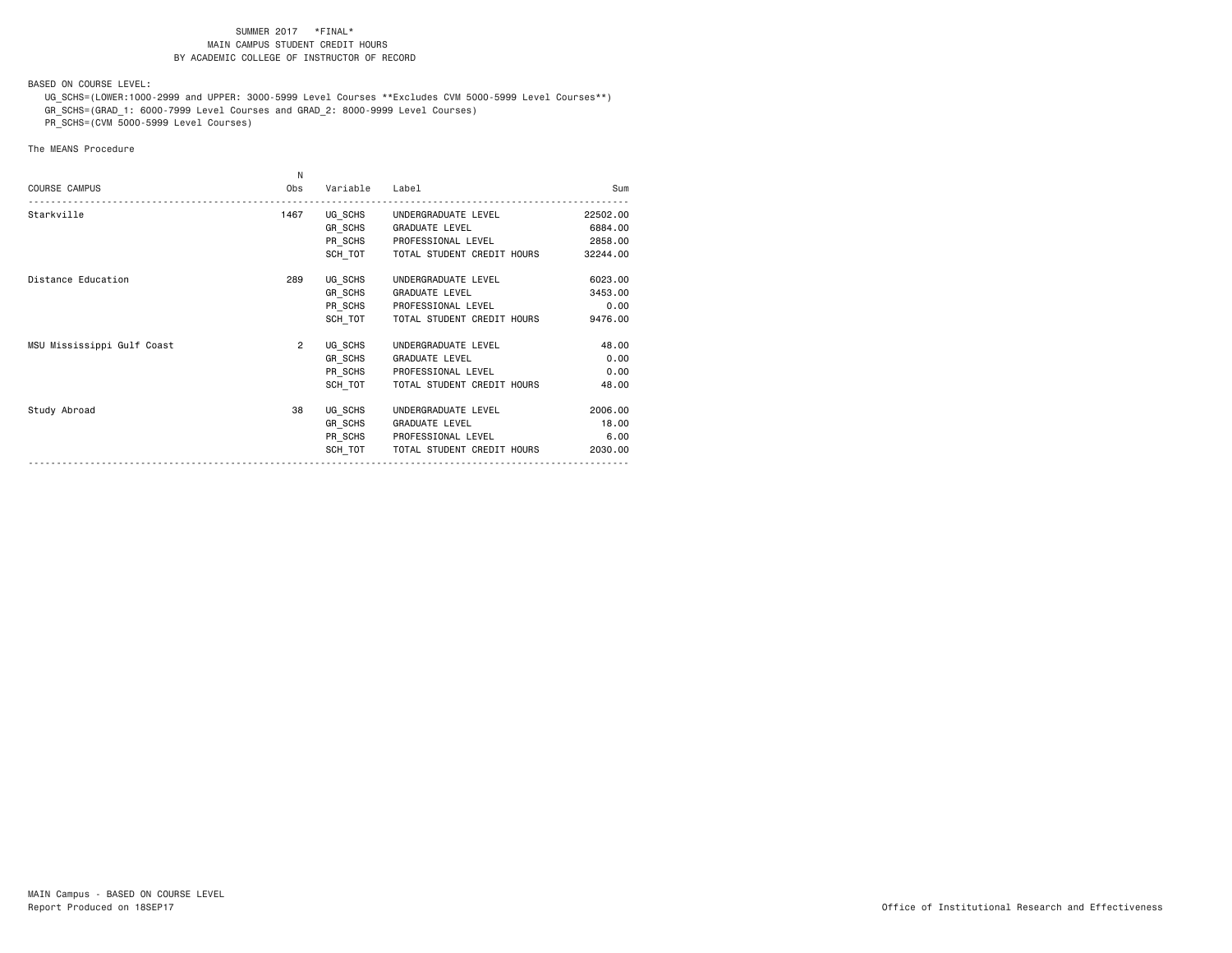BASED ON COURSE LEVEL:

 UG\_SCHS=(LOWER:1000-2999 and UPPER: 3000-5999 Level Courses \*\*Excludes CVM 5000-5999 Level Courses\*\*) GR\_SCHS=(GRAD\_1: 6000-7999 Level Courses and GRAD\_2: 8000-9999 Level Courses)

PR\_SCHS=(CVM 5000-5999 Level Courses)

|                             | N   |          |                            |          |
|-----------------------------|-----|----------|----------------------------|----------|
| ACADEMIC COLLEGE            | Obs | Variable | Label                      | Sum      |
| Agriculture & Life Sciences | 259 | UG SCHS  | UNDERGRADUATE LEVEL        | 1636.00  |
|                             |     | GR_SCHS  | GRADUATE LEVEL             | 1513.00  |
|                             |     | PR_SCHS  | PROFESSIONAL LEVEL         | 0.00     |
|                             |     | SCH TOT  | TOTAL STUDENT CREDIT HOURS | 3149.00  |
| Architecture, Art & Design  | 26  | UG SCHS  | UNDERGRADUATE LEVEL        | 977.00   |
|                             |     | GR_SCHS  | GRADUATE LEVEL             | 0.00     |
|                             |     | PR_SCHS  | PROFESSIONAL LEVEL         | 0.00     |
|                             |     | SCH TOT  | TOTAL STUDENT CREDIT HOURS | 977.00   |
| Arts & Sciences             | 571 | UG SCHS  | UNDERGRADUATE LEVEL        | 14355.00 |
|                             |     | GR_SCHS  | GRADUATE LEVEL             | 1745.00  |
|                             |     | PR SCHS  | PROFESSIONAL LEVEL         | 0.00     |
|                             |     | SCH TOT  | TOTAL STUDENT CREDIT HOURS | 16100.00 |
| Business                    | 124 | UG_SCHS  | UNDERGRADUATE LEVEL        | 3760.00  |
|                             |     | GR SCHS  | <b>GRADUATE LEVEL</b>      | 1499.00  |
|                             |     | PR_SCHS  | PROFESSIONAL LEVEL         | 0.00     |
|                             |     | SCH TOT  | TOTAL STUDENT CREDIT HOURS | 5259,00  |
| Education                   | 335 | UG SCHS  | UNDERGRADUATE LEVEL        | 6282.00  |
|                             |     | GR SCHS  | GRADUATE LEVEL             | 2912.00  |
|                             |     | PR_SCHS  | PROFESSIONAL LEVEL         | 0.00     |
|                             |     | SCH TOT  | TOTAL STUDENT CREDIT HOURS | 9194.00  |
| Engineering                 | 283 | UG SCHS  | UNDERGRADUATE LEVEL        | 2812.00  |
|                             |     | GR_SCHS  | <b>GRADUATE LEVEL</b>      | 1796.00  |
|                             |     | PR_SCHS  | PROFESSIONAL LEVEL         | 0.00     |
|                             |     | SCH TOT  | TOTAL STUDENT CREDIT HOURS | 4608.00  |
| Forest Resources            | 83  | UG SCHS  | UNDERGRADUATE LEVEL        | 560.00   |
|                             |     | GR_SCHS  | GRADUATE LEVEL             | 637.00   |
|                             |     | PR_SCHS  | PROFESSIONAL LEVEL         | 0.00     |
|                             |     | SCH TOT  | TOTAL STUDENT CREDIT HOURS | 1197.00  |
| Veterinary Medicine         | 115 | UG SCHS  | UNDERGRADUATE LEVEL        | 197.00   |
|                             |     | GR_SCHS  | GRADUATE LEVEL             | 253.00   |
|                             |     | PR_SCHS  | PROFESSIONAL LEVEL         | 2864.00  |
|                             |     | SCH TOT  | TOTAL STUDENT CREDIT HOURS | 3314.00  |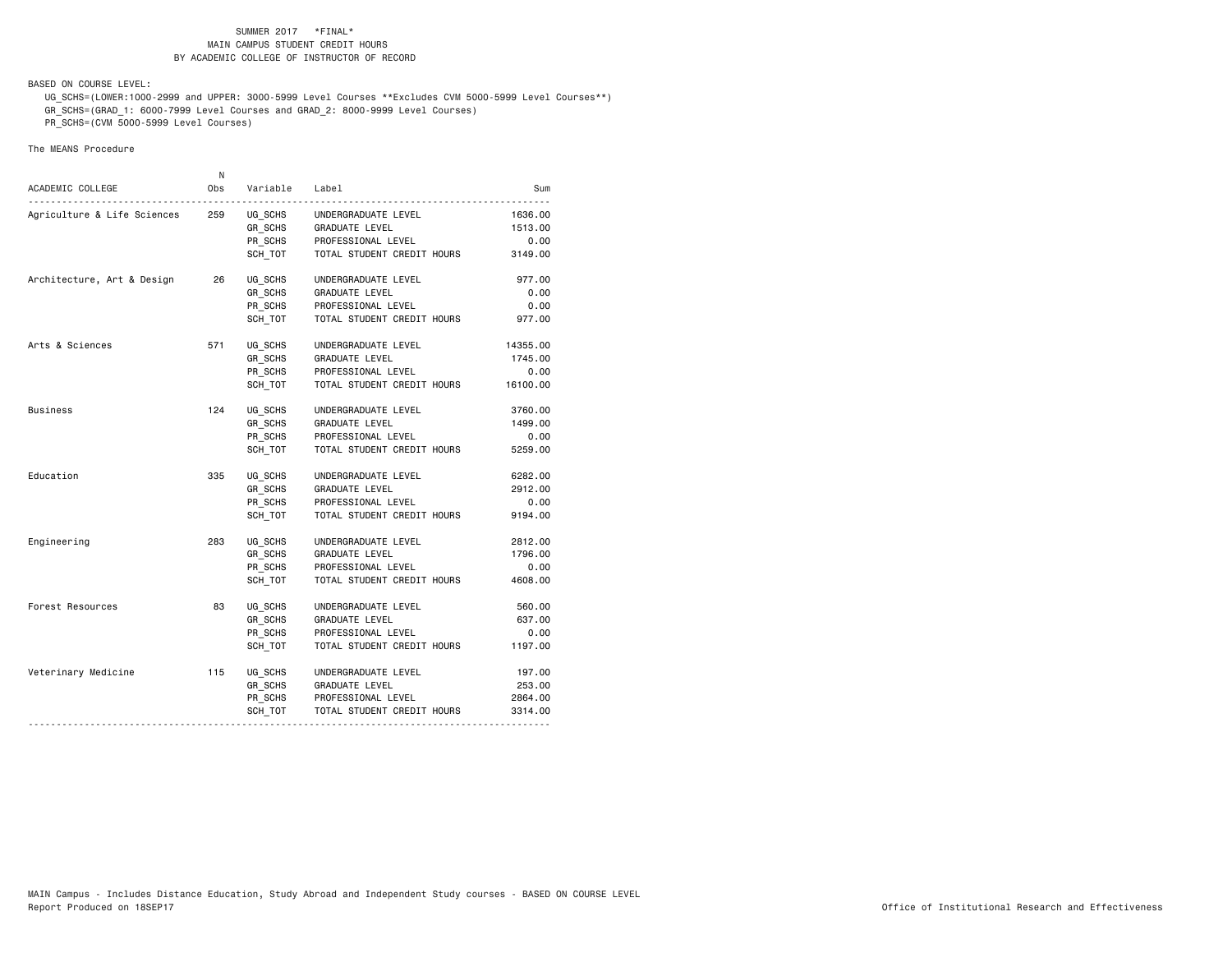BASED ON COURSE LEVEL:

 UG\_SCHS=(LOWER:1000-2999 and UPPER: 3000-5999 Level Courses \*\*Excludes CVM 5000-5999 Level Courses\*\*) GR\_SCHS=(GRAD\_1: 6000-7999 Level Courses and GRAD\_2: 8000-9999 Level Courses)

PR\_SCHS=(CVM 5000-5999 Level Courses)

|                             |                    | N              |                    |                                      |          |
|-----------------------------|--------------------|----------------|--------------------|--------------------------------------|----------|
| ACADEMIC COLLEGE            | COURSE CAMPUS      | Obs            | Variable           | Label                                | Sum      |
| Agriculture & Life Sciences | Starkville         | 240            | UG_SCHS            | UNDERGRADUATE LEVEL                  | 1129.00  |
|                             |                    |                | GR SCHS            | GRADUATE LEVEL                       | 1318.00  |
|                             |                    |                | PR_SCHS            | PROFESSIONAL LEVEL                   | 0.00     |
|                             |                    |                | SCH_TOT            | TOTAL STUDENT CREDIT HOURS           | 2447.00  |
|                             |                    |                |                    |                                      |          |
|                             | Distance Education | 15             | UG_SCHS            | UNDERGRADUATE LEVEL                  | 366.00   |
|                             |                    |                | GR_SCHS            | GRADUATE LEVEL                       | 192.00   |
|                             |                    |                | PR_SCHS            | PROFESSIONAL LEVEL                   | 0.00     |
|                             |                    |                | SCH TOT            | TOTAL STUDENT CREDIT HOURS           | 558.00   |
|                             | Study Abroad       | $\overline{4}$ | UG SCHS            | UNDERGRADUATE LEVEL                  | 141.00   |
|                             |                    |                | GR_SCHS            | <b>GRADUATE LEVEL</b>                | 3.00     |
|                             |                    |                | PR_SCHS            | PROFESSIONAL LEVEL                   | 0.00     |
|                             |                    |                | SCH_TOT            | TOTAL STUDENT CREDIT HOURS           | 144.00   |
|                             |                    |                |                    |                                      |          |
| Architecture, Art & Design  | Starkville         | 22             | UG SCHS            | UNDERGRADUATE LEVEL                  | 830.00   |
|                             |                    |                | <b>GR SCHS</b>     | GRADUATE LEVEL                       | 0.00     |
|                             |                    |                | PR_SCHS            | PROFESSIONAL LEVEL                   | 0.00     |
|                             |                    |                | SCH_TOT            | TOTAL STUDENT CREDIT HOURS           | 830.00   |
|                             | Distance Education | $\overline{2}$ | UG SCHS            | UNDERGRADUATE LEVEL                  | 57.00    |
|                             |                    |                | GR_SCHS            | GRADUATE LEVEL                       | 0.00     |
|                             |                    |                | PR SCHS            | PROFESSIONAL LEVEL                   | 0.00     |
|                             |                    |                | SCH_TOT            | TOTAL STUDENT CREDIT HOURS           | 57.00    |
|                             | Study Abroad       | $\overline{2}$ | UG SCHS            | UNDERGRADUATE LEVEL                  | 90.00    |
|                             |                    |                | <b>GR SCHS</b>     | GRADUATE LEVEL                       | 0.00     |
|                             |                    |                | PR_SCHS            | PROFESSIONAL LEVEL                   | 0.00     |
|                             |                    |                | SCH TOT            | TOTAL STUDENT CREDIT HOURS           | 90.00    |
| Arts & Sciences             | Starkville         | 421            | UG SCHS            | UNDERGRADUATE LEVEL                  | 9149.00  |
|                             |                    |                | GR_SCHS            | GRADUATE LEVEL                       | 863.00   |
|                             |                    |                | PR_SCHS            | PROFESSIONAL LEVEL                   | 0.00     |
|                             |                    |                | SCH TOT            | TOTAL STUDENT CREDIT HOURS           | 10012.00 |
|                             |                    |                |                    |                                      |          |
|                             | Distance Education | 135            | UG SCHS            | UNDERGRADUATE LEVEL                  | 4291.00  |
|                             |                    |                | <b>GR SCHS</b>     | GRADUATE LEVEL                       | 870.00   |
|                             |                    |                | PR SCHS            | PROFESSIONAL LEVEL                   | 0.00     |
|                             |                    |                | SCH_TOT            | TOTAL STUDENT CREDIT HOURS           | 5161.00  |
|                             | Study Abroad       | 15             | UG SCHS            | UNDERGRADUATE LEVEL                  | 915.00   |
|                             |                    |                | <b>GR SCHS</b>     | GRADUATE LEVEL                       | 12.00    |
|                             |                    |                | PR_SCHS            | PROFESSIONAL LEVEL                   | 0.00     |
|                             |                    |                | SCH TOT            | TOTAL STUDENT CREDIT HOURS           | 927.00   |
|                             |                    |                |                    |                                      |          |
| <b>Business</b>             | Starkville         | 104            |                    |                                      | 3262.00  |
|                             |                    |                | UG SCHS            | UNDERGRADUATE LEVEL                  | 815.00   |
|                             |                    |                | GR SCHS<br>PR SCHS | GRADUATE LEVEL<br>PROFESSIONAL LEVEL | 0.00     |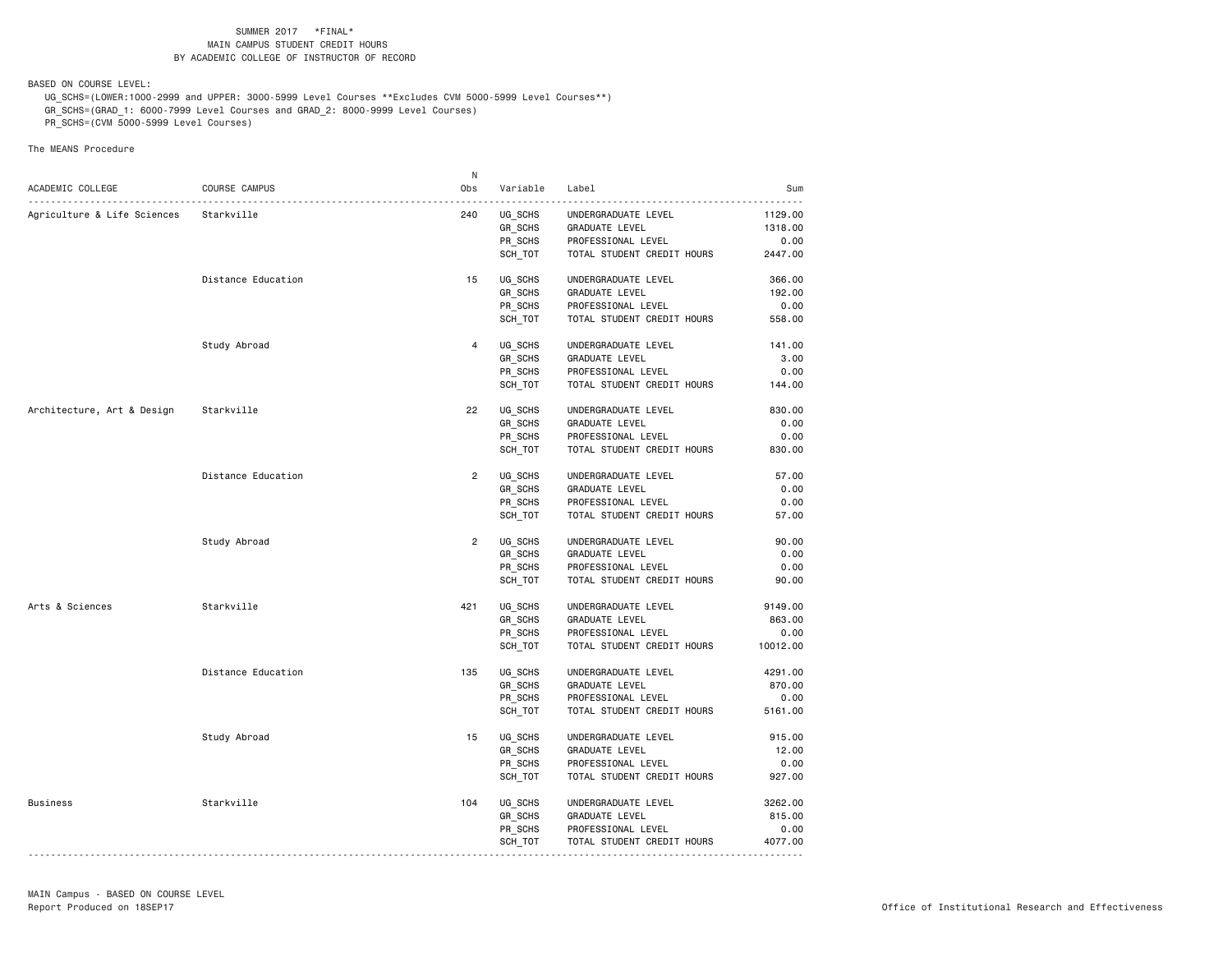BASED ON COURSE LEVEL:

 UG\_SCHS=(LOWER:1000-2999 and UPPER: 3000-5999 Level Courses \*\*Excludes CVM 5000-5999 Level Courses\*\*) GR\_SCHS=(GRAD\_1: 6000-7999 Level Courses and GRAD\_2: 8000-9999 Level Courses)

PR\_SCHS=(CVM 5000-5999 Level Courses)

|                  |                            | N              |                |                            |         |
|------------------|----------------------------|----------------|----------------|----------------------------|---------|
| ACADEMIC COLLEGE | COURSE CAMPUS              | Obs            | Variable       | Label                      | Sum     |
| <b>Business</b>  | Distance Education         | 18             | UG_SCHS        | UNDERGRADUATE LEVEL        | 468.00  |
|                  |                            |                | GR SCHS        | GRADUATE LEVEL             | 681.00  |
|                  |                            |                | PR_SCHS        | PROFESSIONAL LEVEL         | 0.00    |
|                  |                            |                |                |                            |         |
|                  |                            |                | SCH TOT        | TOTAL STUDENT CREDIT HOURS | 1149.00 |
|                  | Study Abroad               | $\overline{2}$ | UG SCHS        | UNDERGRADUATE LEVEL        | 30.00   |
|                  |                            |                | GR_SCHS        | GRADUATE LEVEL             | 3.00    |
|                  |                            |                | PR SCHS        | PROFESSIONAL LEVEL         | 0.00    |
|                  |                            |                | SCH TOT        | TOTAL STUDENT CREDIT HOURS | 33.00   |
| Education        | Starkville                 | 247            | UG SCHS        | UNDERGRADUATE LEVEL        | 5097.00 |
|                  |                            |                | GR_SCHS        | GRADUATE LEVEL             | 1416.00 |
|                  |                            |                | PR_SCHS        | PROFESSIONAL LEVEL         | 0.00    |
|                  |                            |                |                |                            |         |
|                  |                            |                | SCH_TOT        | TOTAL STUDENT CREDIT HOURS | 6513.00 |
|                  | Distance Education         | 80             | UG SCHS        | UNDERGRADUATE LEVEL        | 829.00  |
|                  |                            |                | GR SCHS        | GRADUATE LEVEL             | 1496.00 |
|                  |                            |                | PR_SCHS        | PROFESSIONAL LEVEL         | 0.00    |
|                  |                            |                | SCH_TOT        | TOTAL STUDENT CREDIT HOURS | 2325.00 |
|                  | Study Abroad               | 8              | UG SCHS        | UNDERGRADUATE LEVEL        | 356.00  |
|                  |                            |                | GR_SCHS        | <b>GRADUATE LEVEL</b>      | 0.00    |
|                  |                            |                | PR SCHS        | PROFESSIONAL LEVEL         | 0.00    |
|                  |                            |                | SCH_TOT        | TOTAL STUDENT CREDIT HOURS | 356.00  |
|                  |                            |                |                |                            |         |
| Engineering      | Starkville                 | 242            | UG SCHS        | UNDERGRADUATE LEVEL        | 2677.00 |
|                  |                            |                | GR SCHS        | GRADUATE LEVEL             | 1583.00 |
|                  |                            |                | PR_SCHS        | PROFESSIONAL LEVEL         | 0.00    |
|                  |                            |                | SCH TOT        | TOTAL STUDENT CREDIT HOURS | 4260.00 |
|                  | Distance Education         | 38             | UG SCHS        | UNDERGRADUATE LEVEL        | 12.00   |
|                  |                            |                | GR_SCHS        | GRADUATE LEVEL             | 213.00  |
|                  |                            |                | PR_SCHS        | PROFESSIONAL LEVEL         | 0.00    |
|                  |                            |                | SCH TOT        | TOTAL STUDENT CREDIT HOURS | 225.00  |
|                  | MSU Mississippi Gulf Coast | $\overline{2}$ | UG_SCHS        | UNDERGRADUATE LEVEL        | 48.00   |
|                  |                            |                | GR_SCHS        | <b>GRADUATE LEVEL</b>      | 0.00    |
|                  |                            |                | PR_SCHS        | PROFESSIONAL LEVEL         | 0.00    |
|                  |                            |                |                |                            |         |
|                  |                            |                | SCH_TOT        | TOTAL STUDENT CREDIT HOURS | 48.00   |
|                  | Study Abroad               | $\mathbf{1}$   | UG SCHS        | UNDERGRADUATE LEVEL        | 75.00   |
|                  |                            |                | <b>GR SCHS</b> | <b>GRADUATE LEVEL</b>      | 0.00    |
|                  |                            |                | PR_SCHS        | PROFESSIONAL LEVEL         | 0.00    |
|                  |                            |                | SCH TOT        | TOTAL STUDENT CREDIT HOURS | 75.00   |
| Forest Resources | Starkville                 | 78             | UG SCHS        | UNDERGRADUATE LEVEL        | 179.00  |
|                  |                            |                | GR_SCHS        | GRADUATE LEVEL             | 636.00  |
|                  |                            |                | PR SCHS        | PROFESSIONAL LEVEL         | 0.00    |
|                  |                            |                | SCH_TOT        | TOTAL STUDENT CREDIT HOURS | 815.00  |
|                  |                            |                |                |                            |         |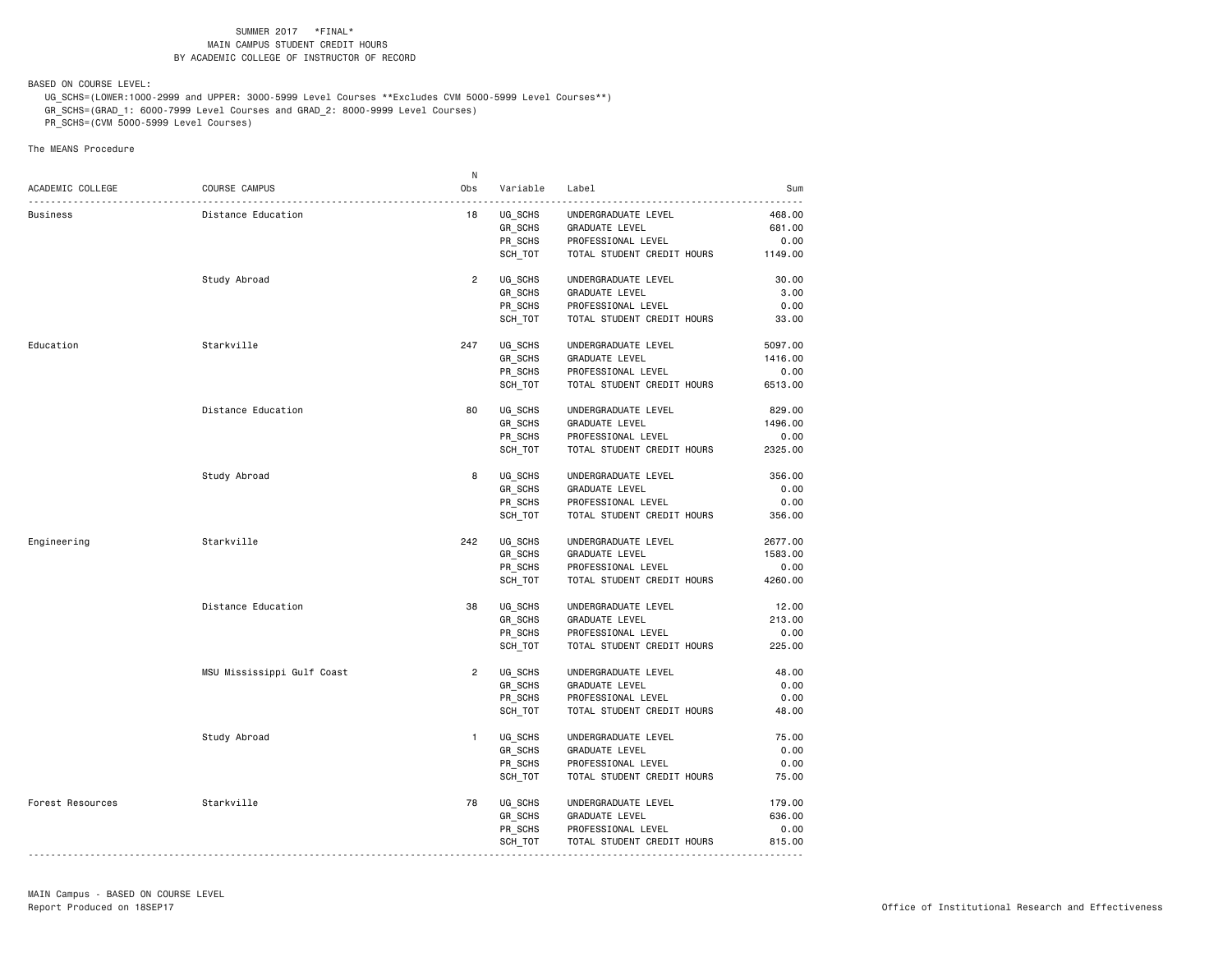BASED ON COURSE LEVEL:

 UG\_SCHS=(LOWER:1000-2999 and UPPER: 3000-5999 Level Courses \*\*Excludes CVM 5000-5999 Level Courses\*\*) GR\_SCHS=(GRAD\_1: 6000-7999 Level Courses and GRAD\_2: 8000-9999 Level Courses)

PR\_SCHS=(CVM 5000-5999 Level Courses)

|                     |                    | N              |          |                            |         |
|---------------------|--------------------|----------------|----------|----------------------------|---------|
| ACADEMIC COLLEGE    | COURSE CAMPUS      | Obs            | Variable | Label                      | Sum     |
| Forest Resources    | Distance Education | $\mathbf{1}$   | UG_SCHS  | UNDERGRADUATE LEVEL        | 0.00    |
|                     |                    |                | GR SCHS  | <b>GRADUATE LEVEL</b>      | 1.00    |
|                     |                    |                | PR_SCHS  | PROFESSIONAL LEVEL         | 0.00    |
|                     |                    |                | SCH TOT  | TOTAL STUDENT CREDIT HOURS | 1.00    |
|                     | Study Abroad       | 4              | UG SCHS  | UNDERGRADUATE LEVEL        | 381.00  |
|                     |                    |                | GR_SCHS  | GRADUATE LEVEL             | 0.00    |
|                     |                    |                | PR SCHS  | PROFESSIONAL LEVEL         | 0.00    |
|                     |                    |                | SCH TOT  | TOTAL STUDENT CREDIT HOURS | 381.00  |
| Veterinary Medicine | Starkville         | 113            | UG_SCHS  | UNDERGRADUATE LEVEL        | 179.00  |
|                     |                    |                | GR SCHS  | <b>GRADUATE LEVEL</b>      | 253.00  |
|                     |                    |                | PR_SCHS  | PROFESSIONAL LEVEL         | 2858.00 |
|                     |                    |                | SCH TOT  | TOTAL STUDENT CREDIT HOURS | 3290.00 |
|                     | Study Abroad       | $\overline{2}$ | UG SCHS  | UNDERGRADUATE LEVEL        | 18.00   |
|                     |                    |                | GR SCHS  | <b>GRADUATE LEVEL</b>      | 0.00    |
|                     |                    |                | PR_SCHS  | PROFESSIONAL LEVEL         | 6.00    |
|                     |                    |                | SCH TOT  | TOTAL STUDENT CREDIT HOURS | 24.00   |
|                     |                    |                |          |                            |         |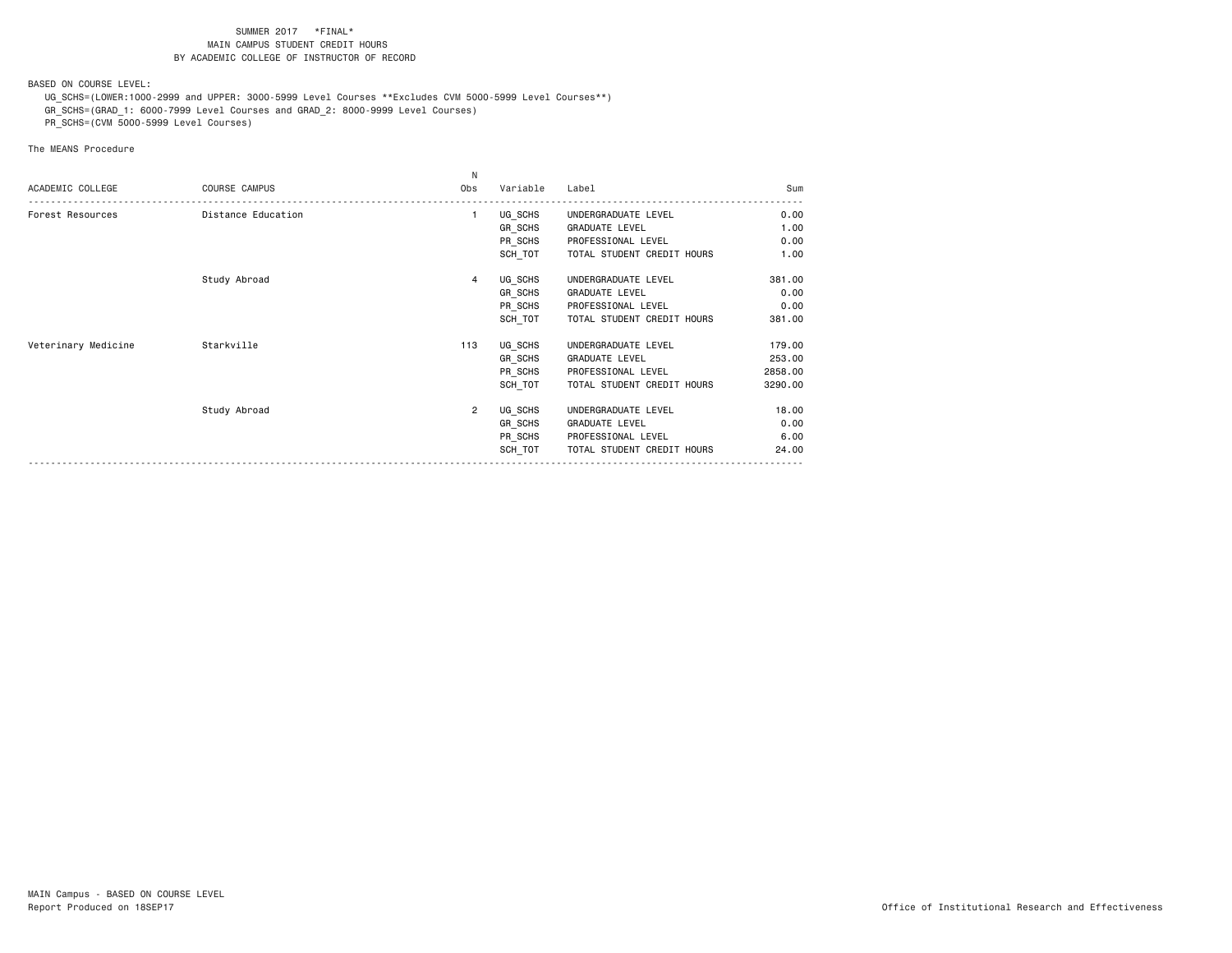BASED ON COURSE LEVEL:

UG\_SCHS=(LOWER:1000-2999 and UPPER: 3000-5999 Level Courses \*\*Excludes CVM 5000-5999 Level Courses\*\*)

GR\_SCHS=(GRAD\_1: 6000-7999 Level Courses and GRAD\_2: 8000-9999 Level Courses)

PR\_SCHS=(CVM 5000-5999 Level Courses)

|                                                               | UNDERGRADUATE | GRADUATE | PROFESSIONAL |         |
|---------------------------------------------------------------|---------------|----------|--------------|---------|
| ACADEMIC DEPARTMENT                                           | LEVEL         | LEVEL    | LEVEL        | TOTAL   |
|                                                               |               |          |              |         |
| Ag & Bio Engineering                                          | 0.00          | 49.00    | 0.00         | 49.00   |
| Agricultural Economics                                        | 33.00         | 72.00    | 0.00         | 105.00  |
| Animal Dairy Science                                          | 108.00        | 115.00   | 0.00         | 223,00  |
| Biochemistry, Molecular Biology, Entomology & Plant Pathology | 176.00        | 358,00   | 0.00         | 534.00  |
| Food Science, Nutrition & Health Promotion                    | 89.00         | 347.00   | 0.00         | 436.00  |
| Landscape Architecture                                        | 129.00        | 13,00    | 0.00         | 142.00  |
| Plant & Soil Sciences                                         | 117.00        | 321,00   | 0.00         | 438,00  |
| Poultry Science                                               | 28,00         | 61.00    | 0.00         | 89.00   |
| School of Human Sciences                                      | 956,00        | 177.00   | 0.00         | 1133.00 |
|                                                               |               |          |              |         |
|                                                               | 1636.00       | 1513.00  | 0.00         | 3149.00 |
|                                                               |               |          |              |         |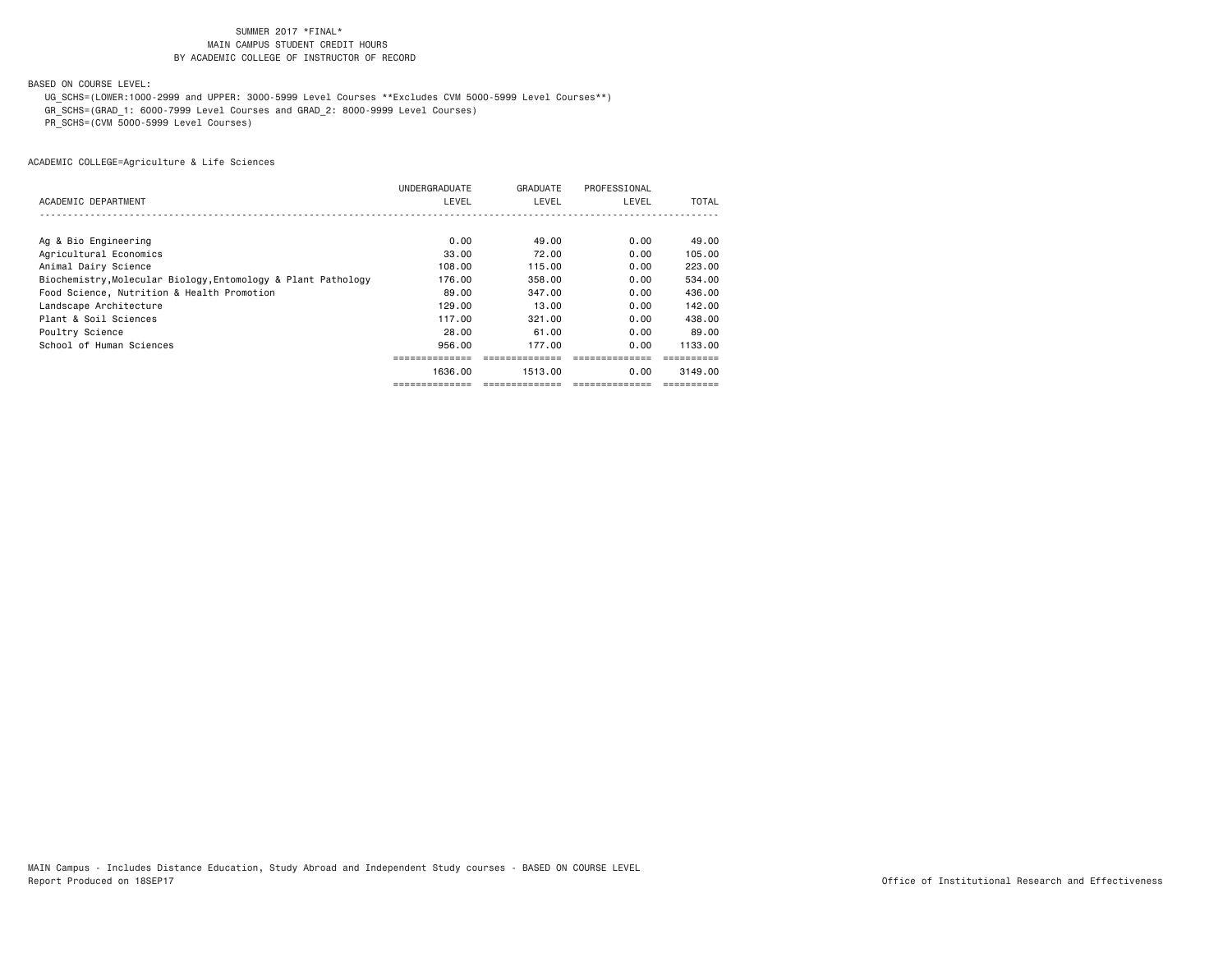BASED ON COURSE LEVEL:

 UG\_SCHS=(LOWER:1000-2999 and UPPER: 3000-5999 Level Courses \*\*Excludes CVM 5000-5999 Level Courses\*\*) GR\_SCHS=(GRAD\_1: 6000-7999 Level Courses and GRAD\_2: 8000-9999 Level Courses)

PR\_SCHS=(CVM 5000-5999 Level Courses)

|                               | 977.00        | 0.00     | 0.00         | 977.00 |
|-------------------------------|---------------|----------|--------------|--------|
|                               |               |          |              |        |
| School of Architecture        | 297.00        | 0.00     | 0.00         | 297.00 |
| Interior Design               | 143,00        | 0.00     | 0.00         | 143,00 |
| Building Construction Science | 198,00        | 0.00     | 0.00         | 198,00 |
| Art AAD                       | 339,00        | 0.00     | 0.00         | 339,00 |
|                               |               |          |              |        |
| ACADEMIC DEPARTMENT           | LEVEL         | LEVEL    | LEVEL        | TOTAL  |
|                               | UNDERGRADUATE | GRADUATE | PROFESSIONAL |        |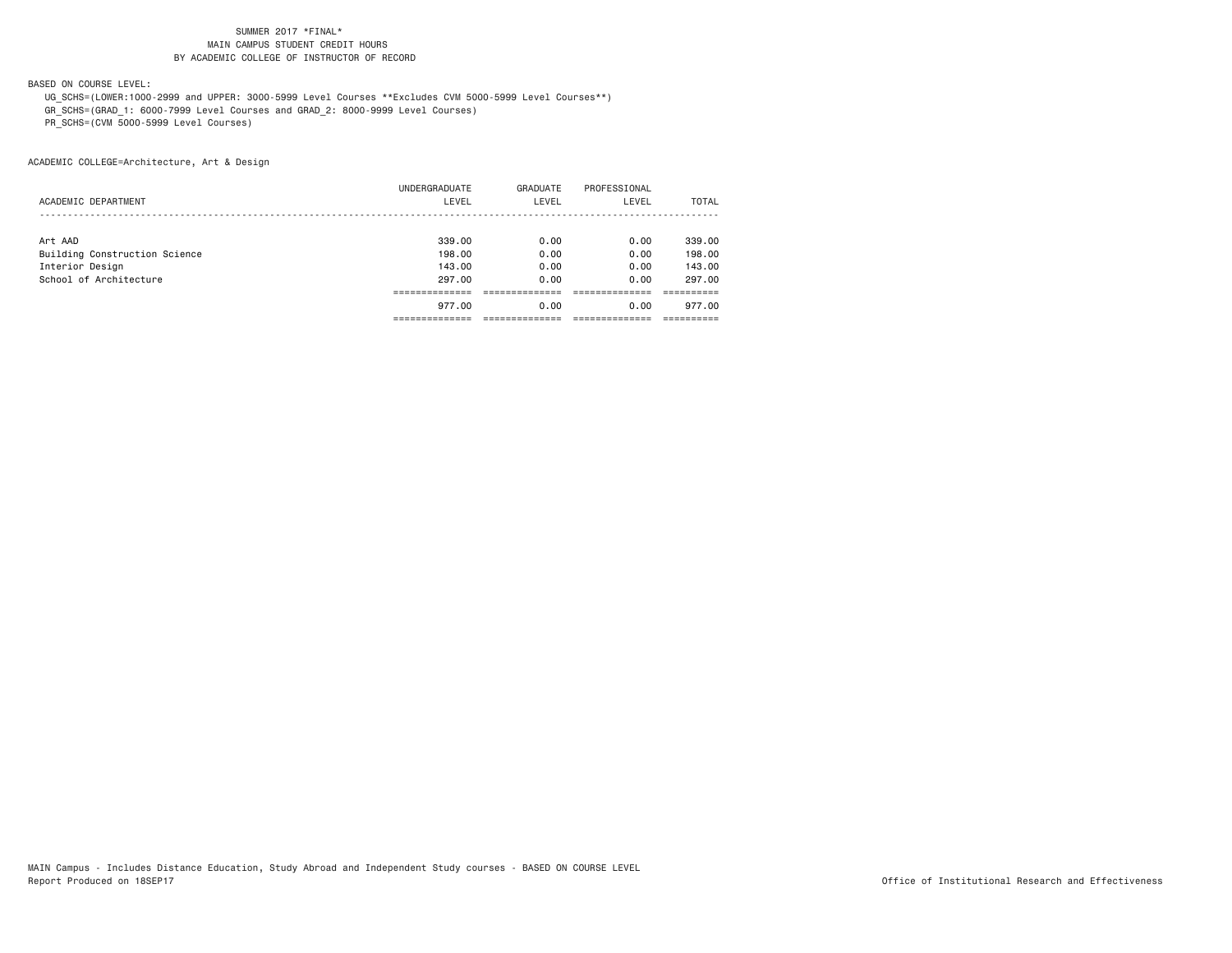BASED ON COURSE LEVEL:

UG\_SCHS=(LOWER:1000-2999 and UPPER: 3000-5999 Level Courses \*\*Excludes CVM 5000-5999 Level Courses\*\*)

GR\_SCHS=(GRAD\_1: 6000-7999 Level Courses and GRAD\_2: 8000-9999 Level Courses)

PR\_SCHS=(CVM 5000-5999 Level Courses)

ACADEMIC COLLEGE=Arts & Sciences

|                                            | UNDERGRADUATE  | GRADUATE       | PROFESSIONAL   |          |
|--------------------------------------------|----------------|----------------|----------------|----------|
| ACADEMIC DEPARTMENT                        | LEVEL          | LEVEL          | LEVEL          | TOTAL    |
|                                            |                |                |                |          |
| Anthropology & Middle Eastern Cultures     | 169,00         | 6.00           | 0.00           | 175.00   |
| Biological Sciences                        | 1144.00        | 123,00         | 0.00           | 1267.00  |
| Chemistry                                  | 974.00         | 343,00         | 0.00           | 1317,00  |
| Classical & Modern Languages & Literatures | 1335.00        | 12.00          | 0.00           | 1347.00  |
| Communication                              | 1673.00        | 27.00          | 0.00           | 1700.00  |
| English                                    | 1044.00        | 30.00          | 0.00           | 1074.00  |
| Geosciences                                | 1686,00        | 788.00         | 0.00           | 2474.00  |
| History                                    | 411.00         | 24.00          | 0.00           | 435,00   |
| Mathematics & Statistics                   | 2622.00        | 128,00         | 0.00           | 2750.00  |
| Philosophy & Religion                      | 816,00         | 0.00           | 0.00           | 816,00   |
| Physics & Astronomy                        | 659,00         | 4.00           | 0.00           | 663,00   |
| Political Science & Public Administration  | 139,00         | 112,00         | 0.00           | 251,00   |
| Psychology                                 | 984.00         | 82.00          | 0.00           | 1066.00  |
| Sociology                                  | 699,00         | 66.00          | 0.00           | 765,00   |
|                                            |                | ============== | ============== |          |
|                                            | 14355.00       | 1745.00        | 0.00           | 16100.00 |
|                                            | ============== | -------------- | ============== |          |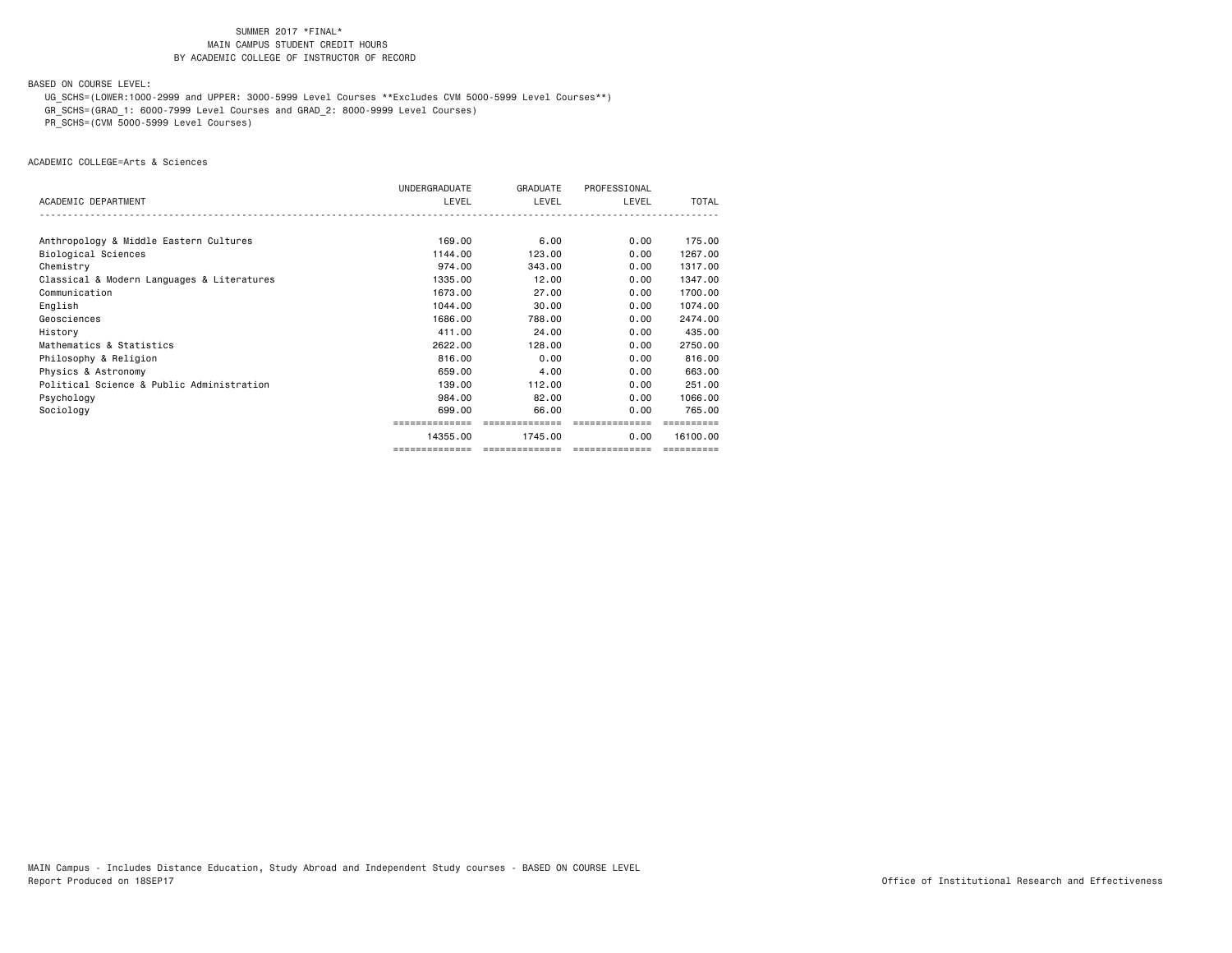BASED ON COURSE LEVEL:

UG\_SCHS=(LOWER:1000-2999 and UPPER: 3000-5999 Level Courses \*\*Excludes CVM 5000-5999 Level Courses\*\*)

GR\_SCHS=(GRAD\_1: 6000-7999 Level Courses and GRAD\_2: 8000-9999 Level Courses)

PR\_SCHS=(CVM 5000-5999 Level Courses)

ACADEMIC COLLEGE=Business

|                                                 | 3760.00       | 1499.00  | 0.00         | 5259.00 |
|-------------------------------------------------|---------------|----------|--------------|---------|
|                                                 |               |          |              |         |
| School of Accountancy                           | 714.00        | 526.00   | 0.00         | 1240.00 |
| Marketing, Quantitative Analysis & Business Law | 917.00        | 378.00   | 0.00         | 1295.00 |
| Management & Information Systems                | 797.00        | 396.00   | 0.00         | 1193.00 |
| Finance & Economics                             | 1332.00       | 199.00   | 0.00         | 1531.00 |
|                                                 |               |          |              |         |
| ACADEMIC DEPARTMENT                             | LEVEL         | LEVEL    | LEVEL        | TOTAL   |
|                                                 | UNDERGRADUATE | GRADUATE | PROFESSIONAL |         |
|                                                 |               |          |              |         |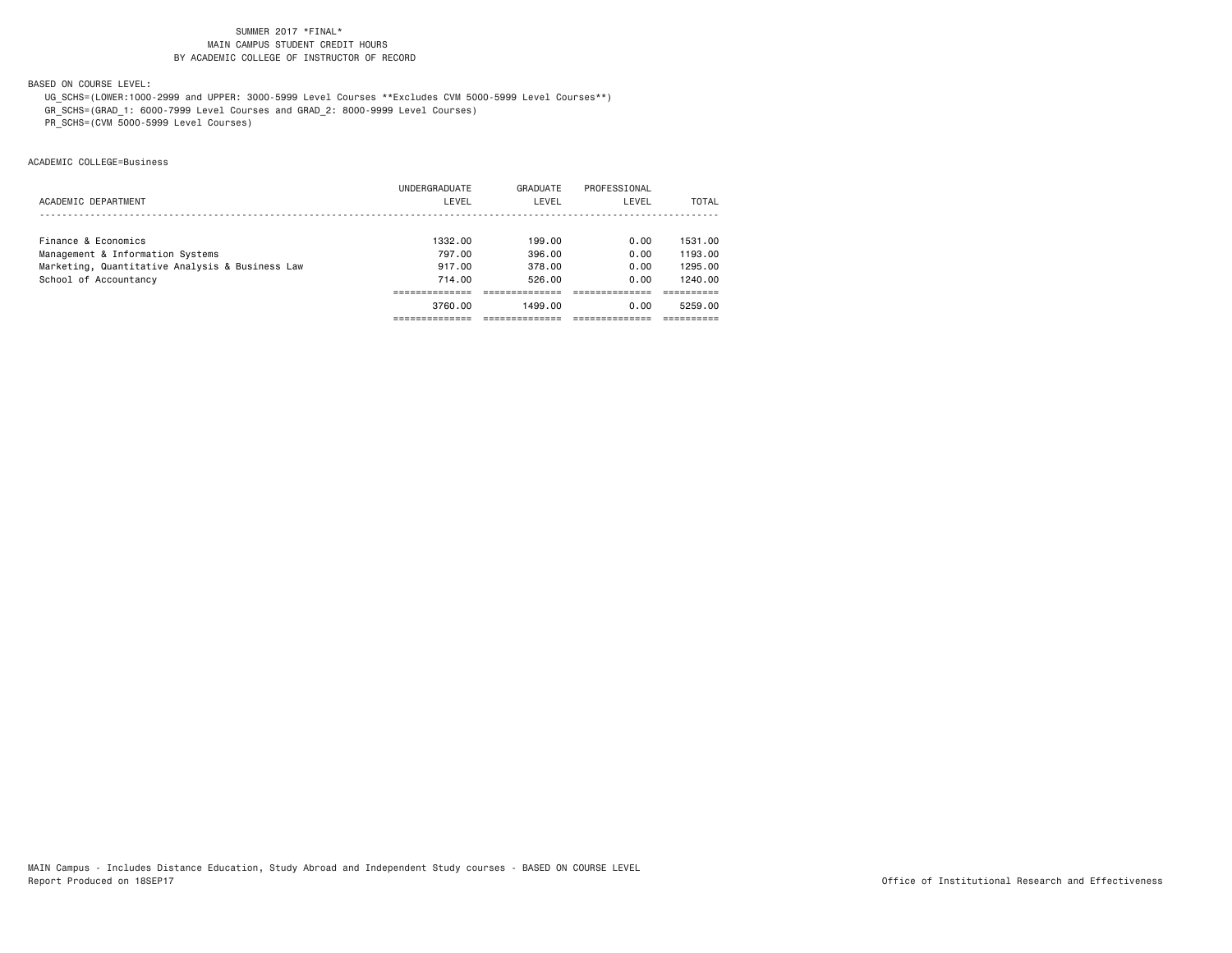BASED ON COURSE LEVEL:

UG\_SCHS=(LOWER:1000-2999 and UPPER: 3000-5999 Level Courses \*\*Excludes CVM 5000-5999 Level Courses\*\*)

GR\_SCHS=(GRAD\_1: 6000-7999 Level Courses and GRAD\_2: 8000-9999 Level Courses)

PR\_SCHS=(CVM 5000-5999 Level Courses)

ACADEMIC COLLEGE=Education

|                                                     | UNDERGRADUATE | GRADUATE | PROFESSIONAL |         |
|-----------------------------------------------------|---------------|----------|--------------|---------|
| ACADEMIC DEPARTMENT                                 | LEVEL         | LEVEL    | LEVEL        | TOTAL   |
|                                                     |               |          |              |         |
| Counseling, Educational Psychology, and Foundations | 1878.00       | 960.00   | 0.00         | 2838.00 |
| Curriculum, Instruction & Special Education         | 561.00        | 752.00   | 0.00         | 1313.00 |
| Educational Leadership                              | 539.00        | 799.00   | 0.00         | 1338.00 |
| Instructional Systems & Workforce Development       | 1044.00       | 284.00   | 0.00         | 1328.00 |
| Kinesiology                                         | 1986.00       | 117.00   | 0.00         | 2103.00 |
| Music                                               | 274.00        | 0.00     | 0.00         | 274.00  |
|                                                     |               |          |              |         |
|                                                     | 6282.00       | 2912.00  | 0.00         | 9194.00 |
|                                                     |               |          |              |         |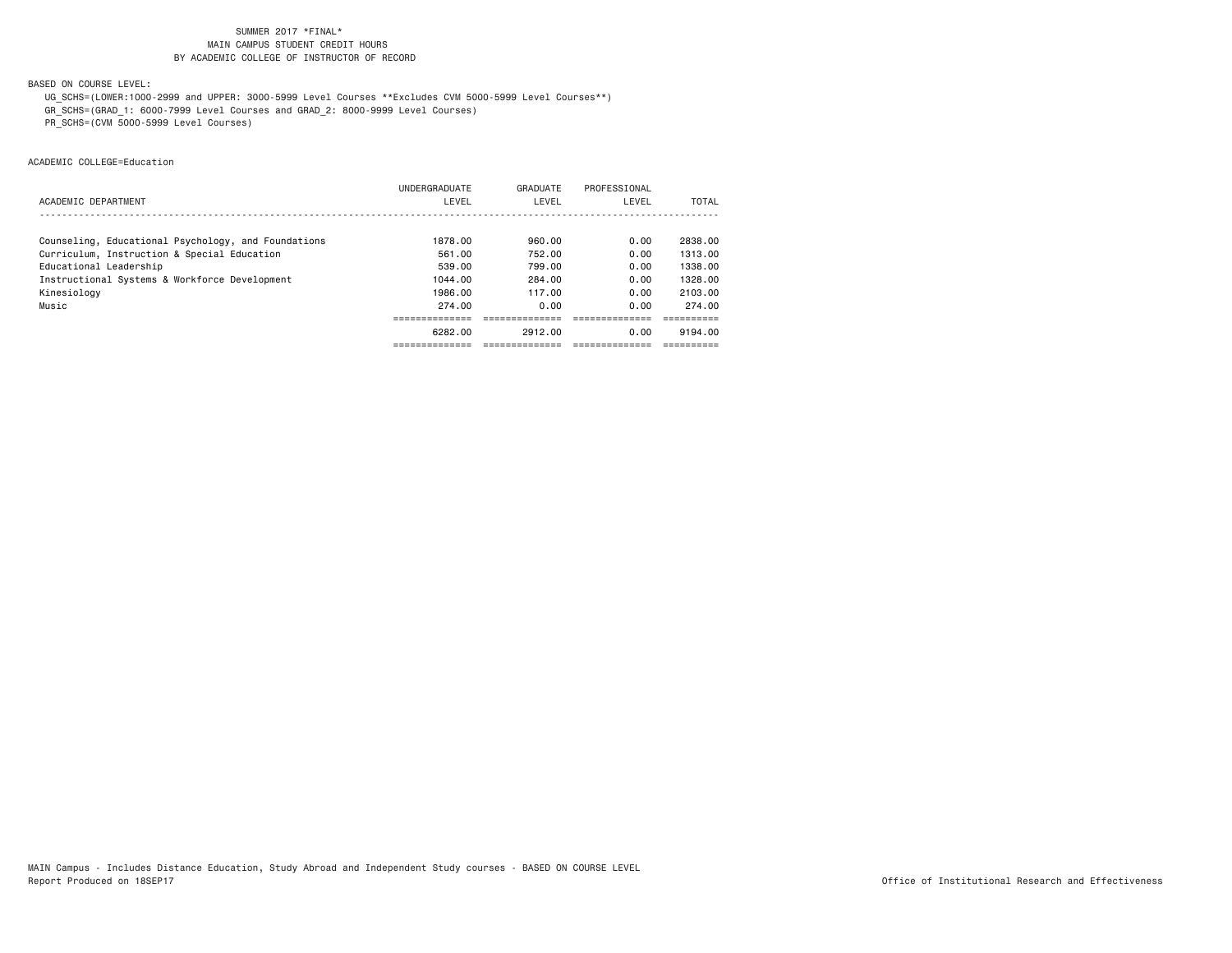BASED ON COURSE LEVEL:

UG\_SCHS=(LOWER:1000-2999 and UPPER: 3000-5999 Level Courses \*\*Excludes CVM 5000-5999 Level Courses\*\*)

GR\_SCHS=(GRAD\_1: 6000-7999 Level Courses and GRAD\_2: 8000-9999 Level Courses)

PR\_SCHS=(CVM 5000-5999 Level Courses)

ACADEMIC COLLEGE=Engineering

|                                   | UNDERGRADUATE  | GRADUATE      | PROFESSIONAL   |         |
|-----------------------------------|----------------|---------------|----------------|---------|
| ACADEMIC DEPARTMENT               | LEVEL          | LEVEL         | LEVEL          | TOTAL   |
|                                   |                |               |                |         |
| Aerospace Engineering             | 564.00         | 372.00        | 0.00           | 936,00  |
| Ag & Bio Engineering              | 15.00          | 101.00        | 0.00           | 116.00  |
| Civil & Environmental Engineering | 192,00         | 136.00        | 0.00           | 328,00  |
| Computer Science & Engineering    | 181.00         | 255.00        | 0.00           | 436.00  |
| Electrical & Computer Engineering | 489,00         | 218,00        | 0.00           | 707.00  |
| Industrial & Systems Engineering  | 309,00         | 317,00        | 0.00           | 626,00  |
| Mechanical Engineering            | 669.00         | 306.00        | 0.00           | 975.00  |
| School of Chemical Engineering    | 393.00         | 91.00         | 0.00           | 484.00  |
|                                   |                |               |                |         |
|                                   | 2812.00        | 1796.00       | 0.00           | 4608.00 |
|                                   | ============== | ------------- | ============== |         |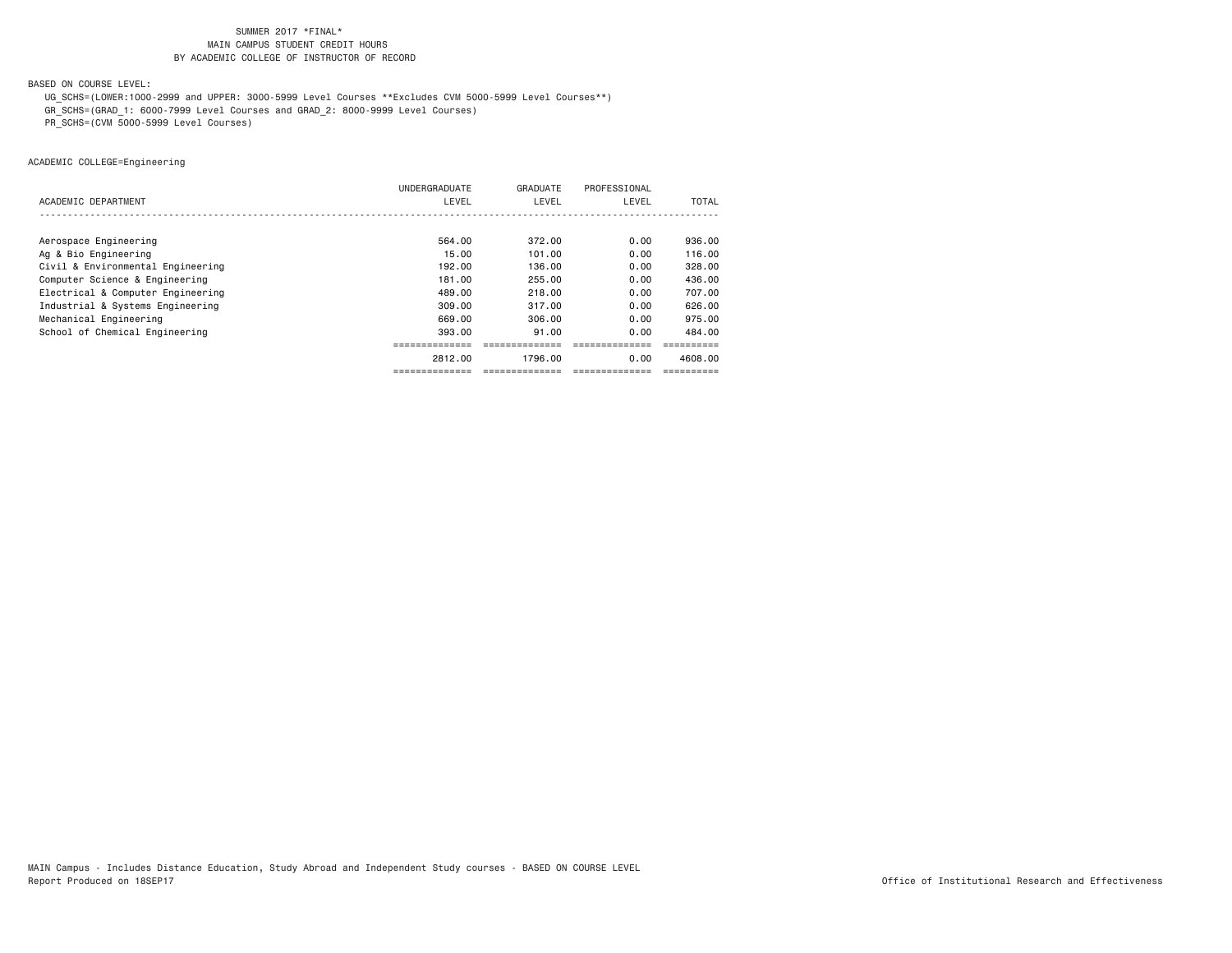BASED ON COURSE LEVEL:

 UG\_SCHS=(LOWER:1000-2999 and UPPER: 3000-5999 Level Courses \*\*Excludes CVM 5000-5999 Level Courses\*\*) GR\_SCHS=(GRAD\_1: 6000-7999 Level Courses and GRAD\_2: 8000-9999 Level Courses)

PR\_SCHS=(CVM 5000-5999 Level Courses)

ACADEMIC COLLEGE=Forest Resources

|                                   | 560.00        | 637.00   | 0.00         | 1197.00 |
|-----------------------------------|---------------|----------|--------------|---------|
|                                   |               |          |              |         |
| Wildlife, Fisheries & Aquaculture | 185,00        | 360,00   | 0.00         | 545.00  |
| Sustainable Bioproducts           | 12.00         | 141.00   | 0.00         | 153,00  |
| Forestry                          | 363.00        | 136.00   | 0.00         | 499.00  |
|                                   |               |          |              |         |
| ACADEMIC DEPARTMENT               | LEVEL         | LEVEL    | LEVEL        | TOTAL   |
|                                   | UNDERGRADUATE | GRADUATE | PROFESSIONAL |         |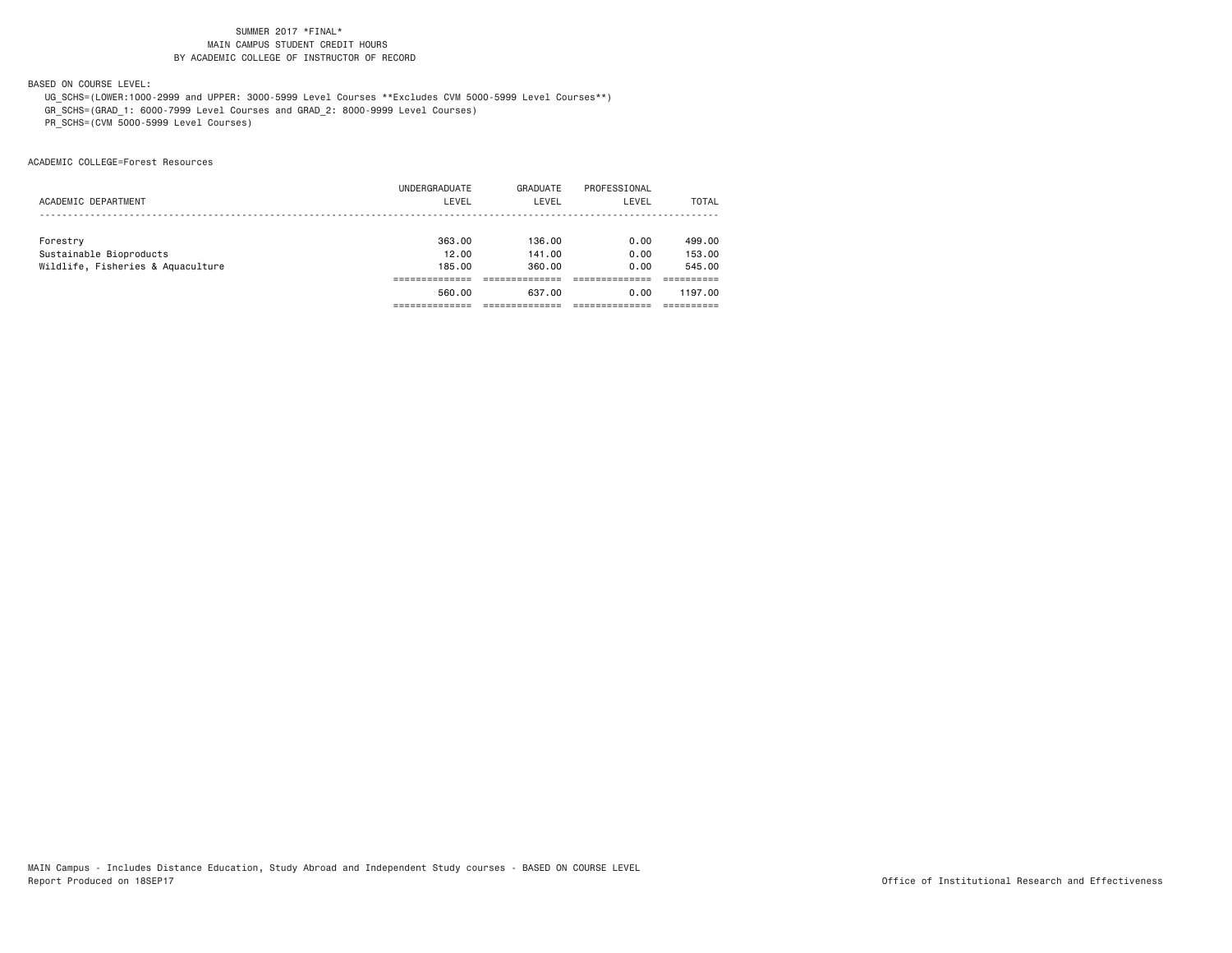BASED ON COURSE LEVEL:

 UG\_SCHS=(LOWER:1000-2999 and UPPER: 3000-5999 Level Courses \*\*Excludes CVM 5000-5999 Level Courses\*\*) GR\_SCHS=(GRAD\_1: 6000-7999 Level Courses and GRAD\_2: 8000-9999 Level Courses)

PR\_SCHS=(CVM 5000-5999 Level Courses)

ACADEMIC COLLEGE=Veterinary Medicine

|                     | 197.00        | 253.00   | 2864.00      | 3314,00      |
|---------------------|---------------|----------|--------------|--------------|
|                     |               |          |              |              |
| Veterinary Medicine | 197.00        | 253.00   | 2864.00      | 3314,00      |
|                     |               |          |              |              |
| ACADEMIC DEPARTMENT | LEVEL         | LEVEL    | LEVEL        | <b>TOTAL</b> |
|                     | UNDERGRADUATE | GRADUATE | PROFESSIONAL |              |
|                     |               |          |              |              |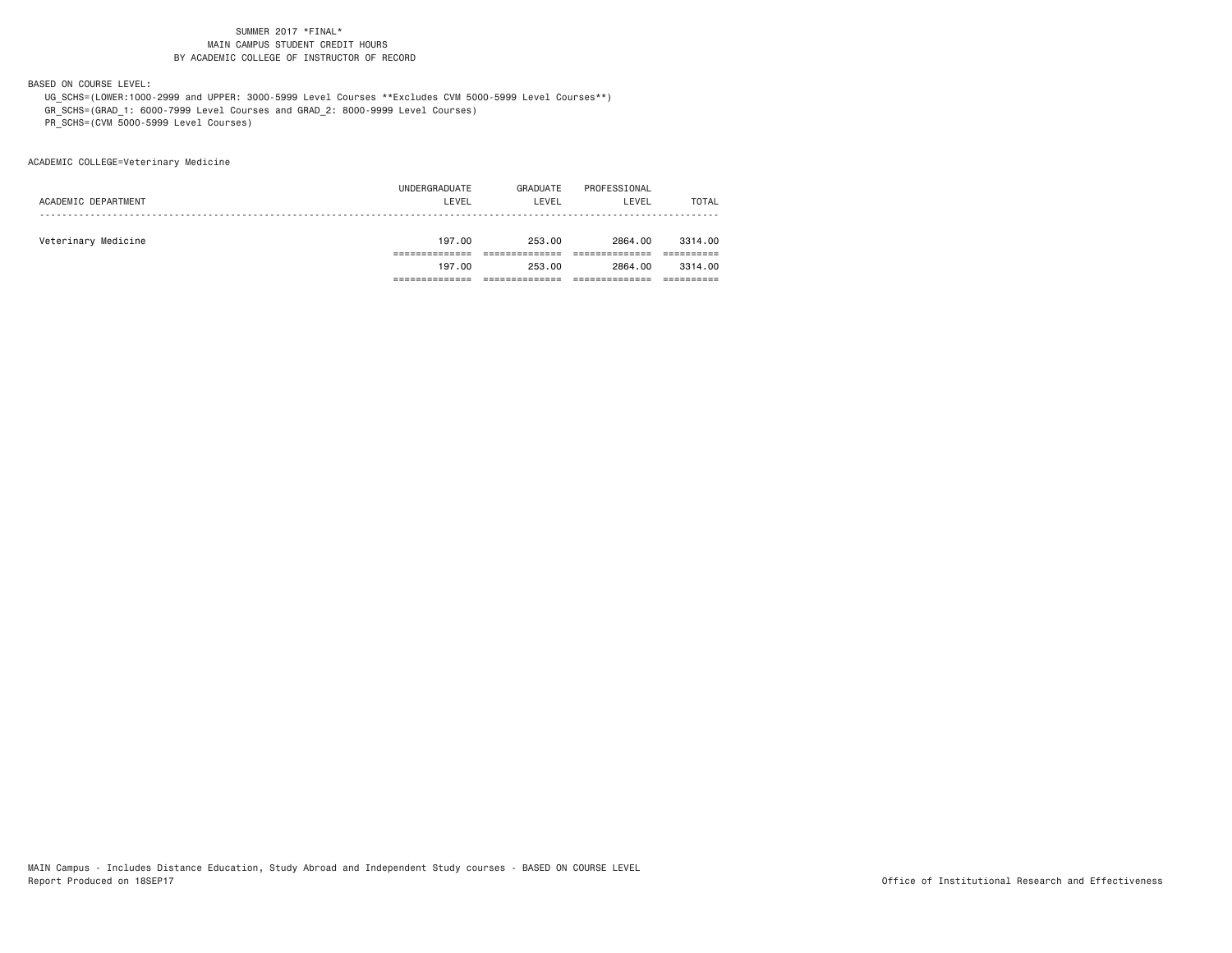| ACADEMIC DEPARTMENT                                            | Instructor Name | Rank                          | Tenure<br>Status | Course<br>Cip # | CRN   | Course #                   |                | Crs | Sec Type Title                       | Inst<br>Per | UG<br><b>SCHS</b>            | GR<br><b>SCHS</b> | PR<br><b>SCHS</b> | Total<br><b>SCHS</b> |
|----------------------------------------------------------------|-----------------|-------------------------------|------------------|-----------------|-------|----------------------------|----------------|-----|--------------------------------------|-------------|------------------------------|-------------------|-------------------|----------------------|
| Ag & Bio Engineering                                           | Bora, Ganesh    | Associate Professor Ten Track |                  |                 |       | 140301 23067 ABE 9000      | 101 D          |     | Research / Diss                      | 1.00        | 0.00                         | 12.00             | 0.00              | 12.00                |
|                                                                |                 |                               |                  |                 |       |                            |                |     |                                      |             | .<br>0.00                    | 12.00             | 0.00              | 12.00                |
|                                                                | Horton, Renita  | Assistant Professor Ten Track |                  |                 |       | 140301 22753 ABE 8000      | 103 D          |     | Research / Thesis                    | 1.00        | 0.00                         | 7.00              | 0.00              | 7.00                 |
|                                                                |                 |                               |                  |                 |       |                            |                |     |                                      |             | --------<br>0.00             | 7.00              | $- - - -$<br>0.00 | 7.00                 |
|                                                                | Linhoss, Anna   | Assistant Professor Ten Track |                  |                 |       | 140301 22754 ABE 8000      | $104$ D        |     | Research / Thesis                    | 1.00        | 0.00                         | 12.00             | 0.00              | 12.00                |
|                                                                |                 |                               |                  |                 |       |                            |                |     |                                      |             | --------<br>0.00             | ------<br>12.00   | .<br>0.00         | .<br>12.00           |
|                                                                | Paz, Joel       | Associate Professor Tenured   |                  |                 |       | 140301 23072 ABE 9000      | 106 D          |     | Research / Diss                      | 1.00        | 0.00                         | 3.00              | 0.00              | 3.00                 |
|                                                                |                 |                               |                  |                 |       |                            |                |     |                                      |             | 0.00                         | 3.00              | 0.00              | 3.00                 |
|                                                                | Priddy, Lauren  | Assistant Professor Ten Track |                  | 140301          | 22758 | ABE 8000<br>23074 ABE 9000 | 108 D<br>108 D |     | Research / Thesis<br>Research / Diss | 1.00        | 0.00                         | 3.00<br>6.00      | 0.00<br>0.00      | 3.00                 |
|                                                                |                 |                               |                  |                 |       |                            |                |     |                                      | 1.00        | 0.00<br>$\sim$ $\sim$ $\sim$ |                   |                   | 6.00                 |
|                                                                |                 |                               |                  |                 |       |                            |                |     |                                      |             | 0.00                         | 9.00              | 0.00              | 9.00                 |
|                                                                | Yu, Fei         | Associate Professor Tenured   |                  | 140301          | 23080 | ABE 9000                   | $114$ D        |     | Research / Diss                      | 1.00        | 0.00<br>- - -                | 6.00              | 0.00              | 6.00                 |
|                                                                |                 |                               |                  |                 |       |                            |                |     |                                      |             | 0.00                         | 6.00              | 0.00              | 6.00                 |
| ======================================<br>Ag & Bio Engineering |                 |                               |                  |                 |       |                            |                |     |                                      |             | ========<br>0.00             | ========<br>49.00 | ========<br>0.00  | ==========<br>49.00  |
| =====================================                          |                 |                               |                  |                 |       |                            |                |     |                                      |             | ========                     | ========          | ========          | -----------          |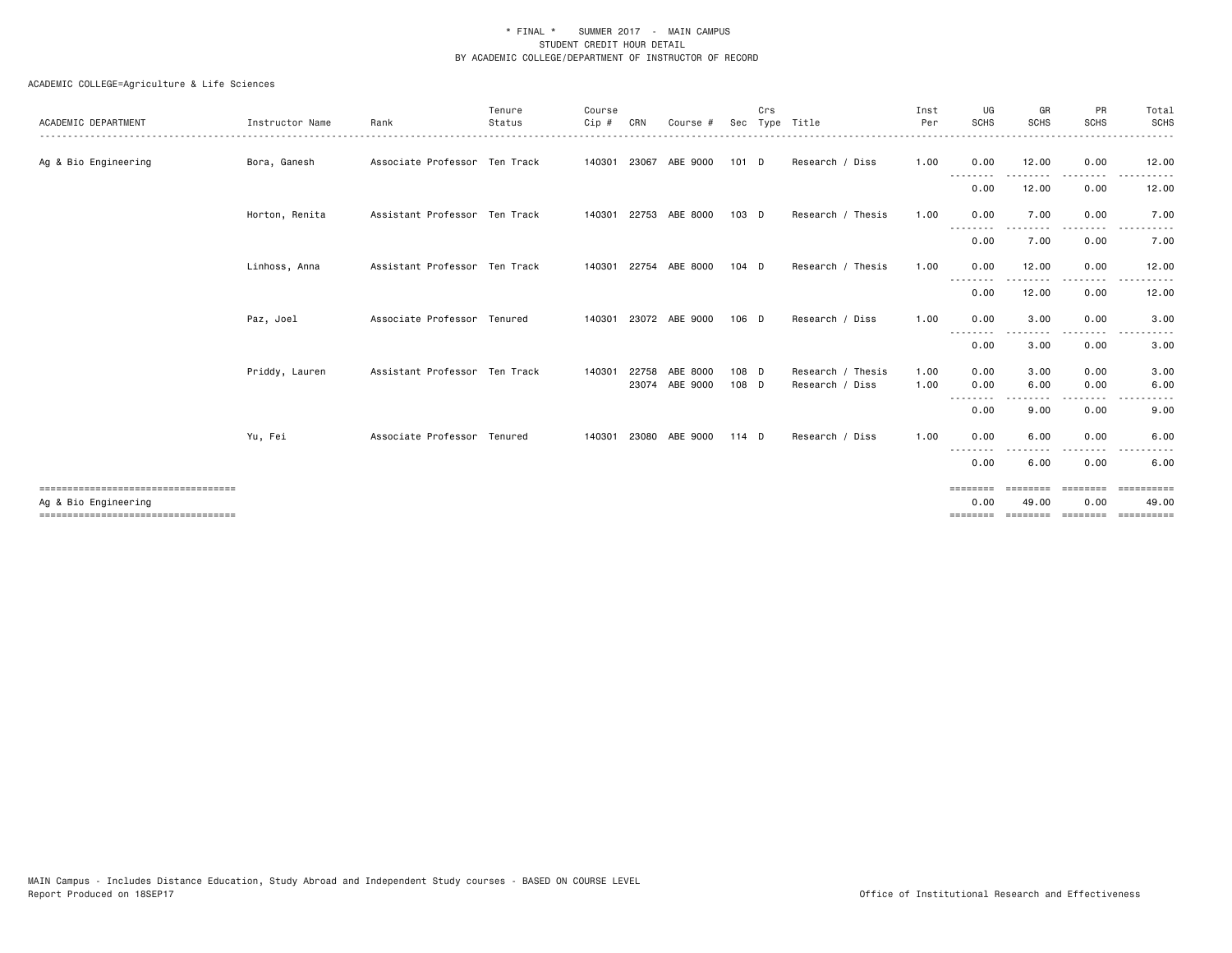| ACADEMIC DEPARTMENT                                           | Instructor Name  | Rank                              | Tenure<br>Status | Course<br>Cip # | CRN          | Course #              |       | Crs | Sec Type Title            | Inst<br>Per | UG<br><b>SCHS</b>                        | GR<br><b>SCHS</b>                                                                                                                 | PR<br>SCHS                                                                                                                        | Total<br><b>SCHS</b> |
|---------------------------------------------------------------|------------------|-----------------------------------|------------------|-----------------|--------------|-----------------------|-------|-----|---------------------------|-------------|------------------------------------------|-----------------------------------------------------------------------------------------------------------------------------------|-----------------------------------------------------------------------------------------------------------------------------------|----------------------|
| -------------------------------------                         |                  |                                   |                  |                 |              |                       |       |     |                           |             |                                          |                                                                                                                                   |                                                                                                                                   |                      |
| Agricultural Economics                                        | Barnes, James    | Extension Assoc Pro Non-Ten Track |                  |                 |              | 010103 22992 AEC 8000 | 101 D |     | Research / Thesis         | 1.00        | 0.00<br>.                                | 6.00<br>.                                                                                                                         | 0.00<br>$\cdots$                                                                                                                  | 6.00<br>-----        |
|                                                               |                  |                                   |                  |                 |              |                       |       |     |                           |             | 0.00                                     | 6.00                                                                                                                              | 0.00                                                                                                                              | 6.00                 |
|                                                               | Coatney, Kalyn   | Associate Professor Tenured       |                  |                 | 010103 21741 | AEC 2713              | 01 C  |     | Intro to Food & Reso 1.00 |             | 15.00                                    | 0.00                                                                                                                              | 0.00                                                                                                                              | 15.00                |
|                                                               |                  |                                   |                  |                 |              | 22993 AEC 8000        | 102 D |     | Research / Thesis         | 1.00        | 0.00<br>--------                         | 12.00<br>-----                                                                                                                    | 0.00<br>----                                                                                                                      | 12.00                |
|                                                               |                  |                                   |                  |                 |              |                       |       |     |                           |             | 15.00                                    | 12.00                                                                                                                             | 0.00                                                                                                                              | 27.00                |
|                                                               | Coble, Keith     | Professor                         | Tenured          |                 |              | 010103 22994 AEC 8000 | 103 D |     | Research / Thesis         | 1.00        | 0.00<br>.                                | 6.00<br>----                                                                                                                      | 0.00                                                                                                                              | 6.00                 |
|                                                               |                  |                                   |                  |                 |              |                       |       |     |                           |             | 0.00                                     | 6.00                                                                                                                              | 0.00                                                                                                                              | 6.00                 |
|                                                               | Harri, Ardian    | Associate Professor Tenured       |                  |                 |              | 010103 21732 AEC 8123 | 51 C  |     | Market Org & Struc        | 1.00        | 0.00                                     | 9.00                                                                                                                              | 0.00                                                                                                                              | 9.00                 |
|                                                               |                  |                                   |                  |                 |              | 450602 20038 AEC 8843 | 001 C |     | Survey Design & Exp       | 0.66        | 0.00<br>$\sim$ $\sim$ $\sim$             | 7.92                                                                                                                              | 0.00<br>$\frac{1}{2} \left( \frac{1}{2} \right) \left( \frac{1}{2} \right) \left( \frac{1}{2} \right) \left( \frac{1}{2} \right)$ | 7.92                 |
|                                                               |                  |                                   |                  |                 |              |                       |       |     |                           |             | $\cdots$<br>0.00                         | . <b>.</b><br>16.92                                                                                                               | 0.00                                                                                                                              | 16.92                |
|                                                               | Interis, Matthew | Associate Professor Tenured       |                  |                 |              | 450602 20038 AEC 8843 | 001 C |     | Survey Design & Exp       | 0.34        | 0.00                                     | 4.08                                                                                                                              | 0.00                                                                                                                              | 4.08                 |
|                                                               |                  |                                   |                  |                 |              |                       |       |     |                           |             | $\sim$ $\sim$ $\sim$<br>$\cdots$<br>0.00 | .<br>4.08                                                                                                                         | 0.00                                                                                                                              | -----<br>4.08        |
|                                                               | Li, Xiaofei      | Non-Faculty                       | Not Applicable   |                 |              | 010103 22997 AEC 8000 | 106 D |     | Research / Thesis         | 1.00        | 0.00<br>$\sim$ $\sim$ .<br>.             | 6.00<br>.                                                                                                                         | 0.00                                                                                                                              | 6.00                 |
|                                                               |                  |                                   |                  |                 |              |                       |       |     |                           |             | 0.00                                     | 6.00                                                                                                                              | 0.00                                                                                                                              | 6.00                 |
|                                                               | Little, Randall  | Professor                         | Tenured          | 010101 20033    |              | AEC 4530              | 01 E  |     | Internship AEC-AGBM       | 1.00        | 6.00                                     | 0.00                                                                                                                              | 0.00                                                                                                                              | 6.00                 |
|                                                               |                  |                                   |                  |                 | 20034        | AEC 4530              | 51    | E   | Internship AEC-AGBM       | 1.00        | 11.00                                    | 0.00                                                                                                                              | 0.00                                                                                                                              | 11.00                |
|                                                               |                  |                                   |                  |                 | 20036        | AEC 6530              | 01    | E   | Internship AEC-AGBM       | 1.00        | 0.00                                     | 12.00                                                                                                                             | 0.00                                                                                                                              | 12.00                |
|                                                               |                  |                                   |                  |                 |              | 521003 20579 EXL 1191 | 51 E  |     | Leadership Internshi 1.00 |             | 1.00<br><u>.</u>                         | 0.00<br>.                                                                                                                         | 0.00<br>.                                                                                                                         | 1.00                 |
|                                                               |                  |                                   |                  |                 |              |                       |       |     |                           |             | 18.00                                    | 12.00                                                                                                                             | 0.00                                                                                                                              | 30.00                |
|                                                               | Walters, Lurleen | Assistant Professor Ten Track     |                  |                 |              | 010103 22999 AEC 8000 | 108 D |     | Research / Thesis         | 1.00        | 0.00<br>$\sim$ $\sim$ $\sim$<br>----     | 3.00<br>$\frac{1}{2} \left( \frac{1}{2} \right) \left( \frac{1}{2} \right) \left( \frac{1}{2} \right) \left( \frac{1}{2} \right)$ | 0.00<br>.                                                                                                                         | 3.00                 |
|                                                               |                  |                                   |                  |                 |              |                       |       |     |                           |             | 0.00                                     | 3.00                                                                                                                              | 0.00                                                                                                                              | 3.00                 |
|                                                               | Williams, Brian  | Extension Assist Pr Non-Ten Track |                  |                 |              | 010103 23128 AEC 8000 | 109 D |     | Research / Thesis         | 1.00        | 0.00<br>$\sim$ $\sim$ .                  | 6.00                                                                                                                              | 0.00                                                                                                                              | 6.00                 |
|                                                               |                  |                                   |                  |                 |              |                       |       |     |                           |             | 0.00                                     | 6.00                                                                                                                              | 0.00                                                                                                                              | 6.00                 |
| -----------------------------------<br>Agricultural Economics |                  |                                   |                  |                 |              |                       |       |     |                           |             | ========<br>33.00                        | <b>ESSESSE</b><br>72.00                                                                                                           | ========<br>0.00                                                                                                                  | ==========<br>105.00 |
| ----------------------------------                            |                  |                                   |                  |                 |              |                       |       |     |                           |             |                                          |                                                                                                                                   | ======== ======== =======                                                                                                         | - ==========         |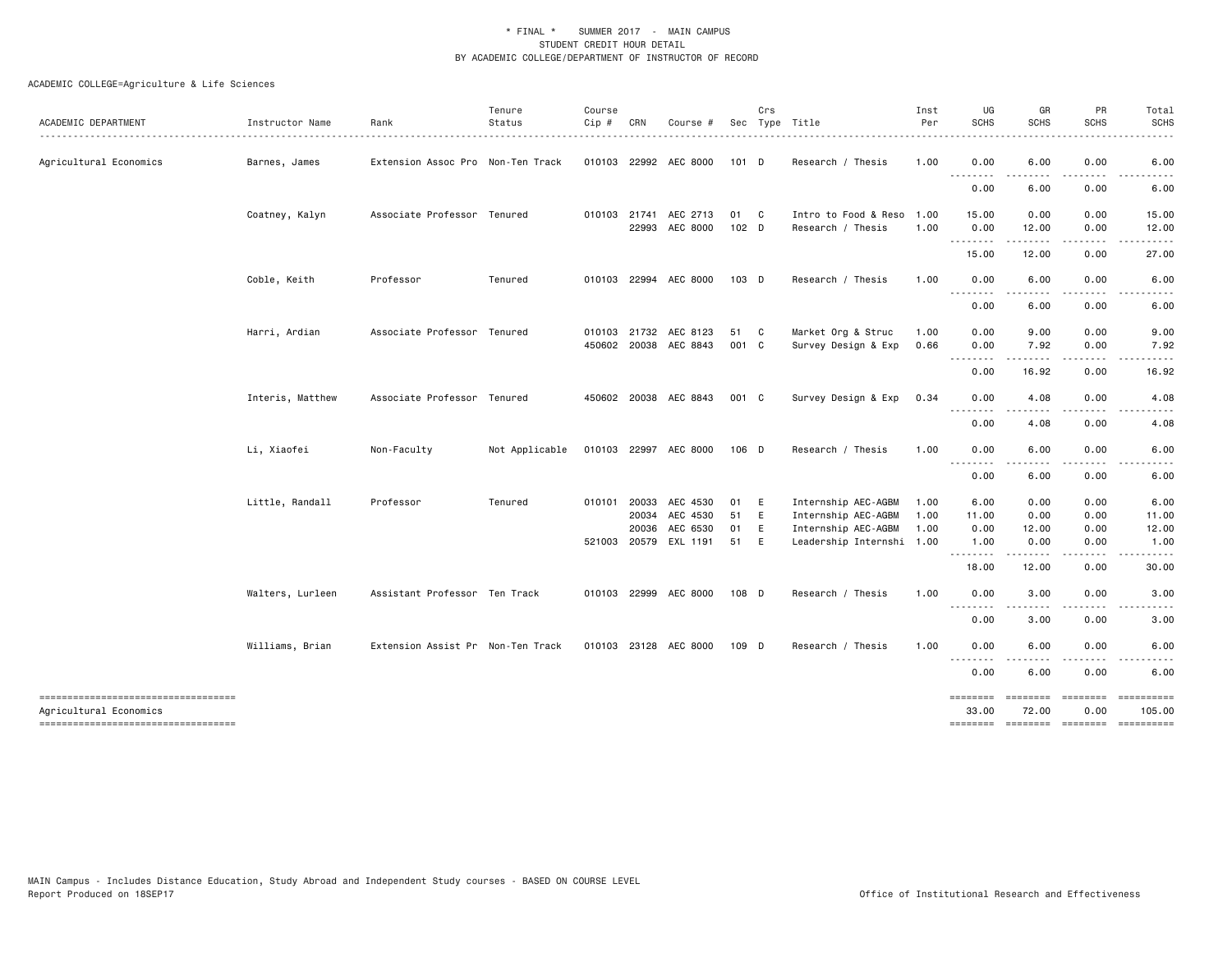| ACADEMIC DEPARTMENT  | Instructor Name<br>.                               | Rank                              | Tenure<br>Status | Course<br>Cip # | CRN   | Course #                   |                | Crs | Sec Type Title                   | Inst<br>Per  | UG<br><b>SCHS</b>                                    | GR<br><b>SCHS</b>     | PR<br><b>SCHS</b>                           | Total<br><b>SCHS</b> |
|----------------------|----------------------------------------------------|-----------------------------------|------------------|-----------------|-------|----------------------------|----------------|-----|----------------------------------|--------------|------------------------------------------------------|-----------------------|---------------------------------------------|----------------------|
| Animal Dairy Science | Blanton, John                                      | Professor                         | Tenured          |                 |       | 010901 21884 ADS 8000      | 101 D          |     | Research/Thesis                  | 1.00         | 0.00<br>$\sim$ $\sim$ $\sim$ $\sim$<br>$\frac{1}{2}$ | 1.00<br>.             | 0.00<br>.                                   | 1.00<br>.            |
|                      |                                                    |                                   |                  |                 |       |                            |                |     |                                  |              | 0.00                                                 | 1.00                  | 0.00                                        | 1.00                 |
|                      | Cavinder, Clay                                     | Associate Professor Tenured       |                  |                 |       | 010901 21902 ADS 9000      | 102 D          |     | Research/Diss                    | 1.00         | 0.00<br>.                                            | 3.00<br>.             | 0.00<br>$\omega$ $\omega$ $\omega$ $\omega$ | 3.00<br>-----        |
|                      |                                                    |                                   |                  |                 |       |                            |                |     |                                  |              | 0.00                                                 | 3.00                  | 0.00                                        | 3.00                 |
|                      | Devost-Burnett, Derr Assistant Professor Ten Track |                                   |                  |                 |       | 010901 21886 ADS 8000      | 103 D          |     | Research/Thesis                  | 1.00         | 0.00                                                 | 3.00                  | 0.00                                        | 3.00                 |
|                      |                                                    |                                   |                  |                 | 23441 | ADS 8000                   | 51             | D   | Research/Thesis                  | 1.00         | 0.00                                                 | 3.00                  | 0.00                                        | 3.00                 |
|                      |                                                    |                                   |                  |                 |       | 010904 21736 ADS 8333      | 101 C          |     | Nutr BCHE of Livesto 1.00        |              | 0.00<br>.                                            | 39.00<br>.            | 0.00<br>.                                   | 39.00<br>.           |
|                      |                                                    |                                   |                  |                 |       |                            |                |     |                                  |              | 0.00                                                 | 45.00                 | 0.00                                        | 45.00                |
|                      | Dinh, Thu                                          | Assistant Professor Ten Track     |                  | 010401          | 21639 | ADS 8423                   | 51             | C   | Meat Science                     | 1.00         | 0.00                                                 | 18.00                 | 0.00                                        | 18.00                |
|                      |                                                    |                                   |                  | 010901          | 21887 | ADS 8000                   | 104            | D   | Research/Thesis                  | 1.00         | 0.00                                                 | 3.00                  | 0.00                                        | 3.00                 |
|                      |                                                    |                                   |                  |                 | 21904 | ADS 9000                   | 104 D          |     | Research/Diss                    | 1.00         | 0.00<br>.                                            | 3.00<br>.             | 0.00<br>$\sim$ $\sim$ $\sim$ $\sim$         | 3.00<br>.            |
|                      |                                                    |                                   |                  |                 |       |                            |                |     |                                  |              | 0.00                                                 | 24.00                 | 0.00                                        | 24.00                |
|                      | Graves, Jessica                                    | Instructor                        | Non-Ten Track    |                 |       | 010101 20027 ADS 4420      | 101 E          |     | ADS Internship                   | 1.00         | 66.00                                                | 0.00                  | 0.00                                        | 66.00                |
|                      |                                                    |                                   |                  |                 |       |                            |                |     |                                  |              | .<br>66.00                                           | 0.00                  | 0.00                                        | 66.00                |
|                      | Karisch, Brandi                                    | Extension Assist Pr Non-Ten Track |                  | 010901          | 21888 | ADS 8000                   | 105 D          |     | Research/Thesis                  | 1.00         | 0.00                                                 | 3.00                  | 0.00                                        | 3.00                 |
|                      |                                                    |                                   |                  | 010999          |       | 23125 ADS 4520             | 01             | E   | Livestock Extension              | 1.00         | 3.00                                                 | 0.00                  | 0.00                                        | 3.00                 |
|                      |                                                    |                                   |                  |                 |       |                            |                |     |                                  |              | $  -$<br>3.00                                        | $\frac{1}{2}$<br>3.00 | - - - -<br>0.00                             | 6.00                 |
|                      |                                                    |                                   |                  |                 |       |                            |                |     |                                  |              |                                                      |                       |                                             |                      |
|                      | Larson, Jamie                                      | Associate Professor Tenured       |                  |                 |       | 010901 21889 ADS 8000      | 106 D          |     | Research/Thesis                  | 1.00         | 0.00<br>.                                            | 3.00<br>.             | 0.00                                        | 3.00                 |
|                      |                                                    |                                   |                  |                 |       |                            |                |     |                                  |              | 0.00                                                 | 3.00                  | 0.00                                        | 3.00                 |
|                      | Lemley, Caleb                                      | Assistant Professor Ten Track     |                  |                 |       | 010901 21890 ADS 8000      | 107 D          |     | Research/Thesis                  | 1.00         | 0.00                                                 | 3.00                  | 0.00                                        | 3.00                 |
|                      |                                                    |                                   |                  |                 |       | 21907 ADS 9000             | 107 D          |     | Research/Diss                    | 1.00         | 0.00<br>.                                            | 6.00                  | 0.00<br>.                                   | 6.00                 |
|                      |                                                    |                                   |                  |                 |       |                            |                |     |                                  |              | 0.00                                                 | 9.00                  | 0.00                                        | 9.00                 |
|                      | Liao, Shengfa                                      | Assistant Professor Ten Track     |                  |                 |       | 010901 21908 ADS 9000      | 108 D          |     | Research/Diss                    | 1.00         | 0.00                                                 | 6.00                  | 0.00                                        | 6.00                 |
|                      |                                                    |                                   |                  |                 |       | 23066 ADS 4990             | 801 A          |     | Special Topic In ADS             | 1.00         | 15.00                                                | 0.00                  | 0.00                                        | 15.00                |
|                      |                                                    |                                   |                  |                 |       |                            |                |     |                                  |              | .<br>15.00                                           | -----<br>6.00         | .<br>0.00                                   | .<br>21.00           |
|                      |                                                    |                                   |                  |                 |       |                            |                |     |                                  |              |                                                      |                       |                                             |                      |
|                      | Rude, Brian                                        | Professor                         | Tenured          | 010901          | 21897 | ADS 8000<br>21914 ADS 9000 | 114 D<br>114 D |     | Research/Thesis<br>Research/Diss | 1.00<br>1.00 | 0.00                                                 | 12.00                 | 0.00                                        | 12.00<br>3.00        |
|                      |                                                    |                                   |                  |                 |       |                            |                |     |                                  |              | 0.00<br><b></b>                                      | 3.00<br>.             | 0.00<br>.                                   | .                    |
|                      |                                                    |                                   |                  |                 |       |                            |                |     |                                  |              | 0.00                                                 | 15.00                 | 0.00                                        | 15.00                |
|                      | Smith, Trent                                       | Associate Professor Tenured       |                  |                 |       | 010902 21733 ADS 4123      | 01             | C   | Animal Breeding                  | 1.00         | 24.00                                                | 0.00                  | 0.00                                        | 24.00                |
|                      |                                                    |                                   |                  |                 | 21734 | ADS 6123                   | 01             | C   | Animal Breeding                  | 1.00         | 0.00                                                 | 6.00                  | 0.00                                        | 6.00                 |
|                      |                                                    |                                   |                  |                 |       |                            |                |     |                                  |              | .<br>24.00                                           | 6.00                  | 0.00                                        | 30.00                |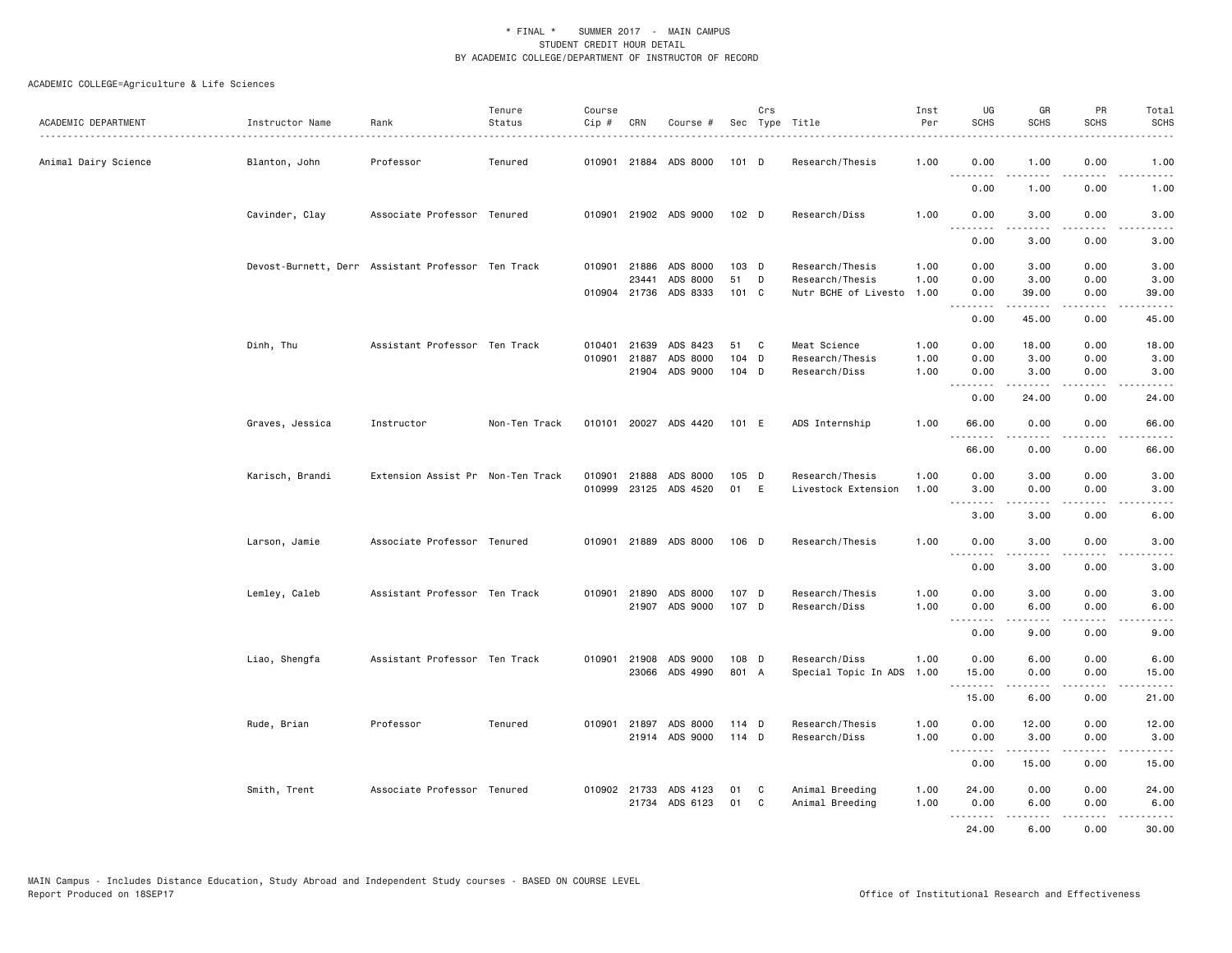# ACADEMIC COLLEGE=Agriculture & Life Sciences

|                                |                 |      | Tenure |    |     |        |     |      |       | Inst | UG          |             |             | Total |
|--------------------------------|-----------------|------|--------|----|-----|--------|-----|------|-------|------|-------------|-------------|-------------|-------|
| ACADEMIC.<br><b>DEPARTMENT</b> | Instructor Name | Rank | Status | üp | CRN | Course | Sec | Type | Title | Per  | <b>SCHS</b> | <b>SCHS</b> | <b>SCHS</b> | SCHS  |
| - - - -                        |                 |      |        |    |     |        |     |      |       |      |             |             |             |       |

=================================== ======== ======== ======== ==========

 Animal Dairy Science 108.00 115.00 0.00 223.00 =================================== ======== ======== ======== ==========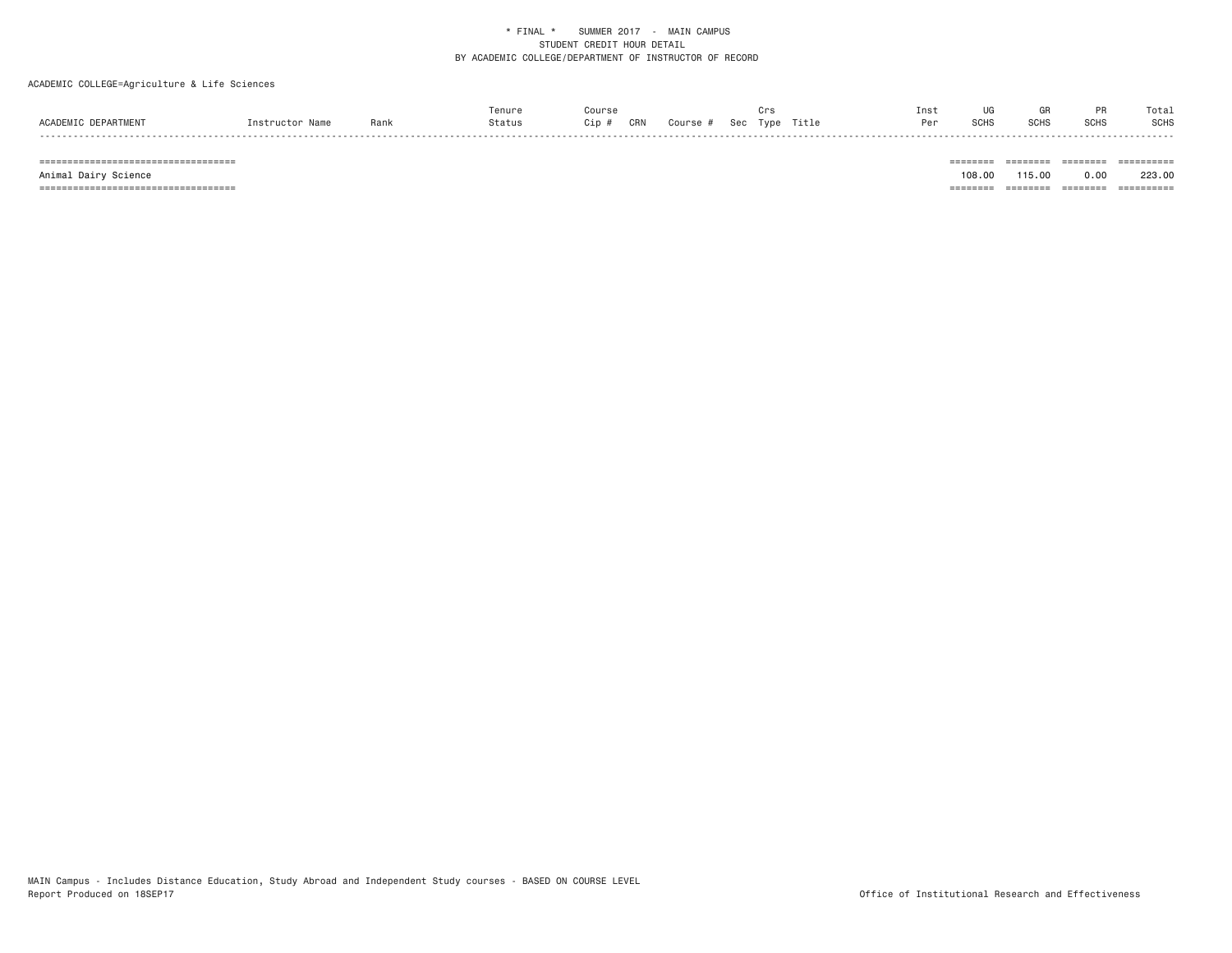| ACADEMIC DEPARTMENT                                 | Instructor Name    | Rank                                             | Tenure<br>Status | Course<br>Cip # | CRN   | Course #                   |                  | Crs          | Sec Type Title                       | Inst<br>Per  | UG<br><b>SCHS</b>                                                                                                                            | GR<br><b>SCHS</b>                                                                                                                                            | PR<br><b>SCHS</b>                   | Total<br><b>SCHS</b>                       |
|-----------------------------------------------------|--------------------|--------------------------------------------------|------------------|-----------------|-------|----------------------------|------------------|--------------|--------------------------------------|--------------|----------------------------------------------------------------------------------------------------------------------------------------------|--------------------------------------------------------------------------------------------------------------------------------------------------------------|-------------------------------------|--------------------------------------------|
| Biochemistry, Molecular Biology, Ento Allen, Thomas |                    | Extension Assoc Pro Non-Ten Track                |                  | 260702 22285    |       | EPP 8000<br>22291 EPP 9000 | 101 D<br>101 D   |              | Research / Thesis<br>Research / Diss | 1.00<br>1.00 | 0.00<br>0.00                                                                                                                                 | 6.00<br>1.00                                                                                                                                                 | 0.00<br>0.00                        | 6.00<br>1.00                               |
|                                                     |                    |                                                  |                  |                 |       |                            |                  |              |                                      |              | .<br>0.00                                                                                                                                    | $\frac{1}{2} \left( \frac{1}{2} \right) \left( \frac{1}{2} \right) \left( \frac{1}{2} \right) \left( \frac{1}{2} \right) \left( \frac{1}{2} \right)$<br>7.00 | .<br>0.00                           | $\sim$ $\sim$ $\sim$ $\sim$ $\sim$<br>7.00 |
|                                                     | Baird, Richard     | Professor                                        | Tenured          |                 |       | 260506 22302 EPP 6254      | 01               | B            | Introduction to Myco 1.00            |              | 0.00                                                                                                                                         | 20.00                                                                                                                                                        | 0.00                                | 20.00                                      |
|                                                     |                    |                                                  |                  |                 |       |                            |                  |              |                                      |              | .<br>0.00                                                                                                                                    | 20.00                                                                                                                                                        | 0.00                                | 20.00                                      |
|                                                     |                    | Brown Johnson, Ashli Associate Professor Tenured |                  | 260202 21640    |       | BCH 4990                   | 001 S            |              | Special Topic In BCH 1.00            |              | 36.00                                                                                                                                        | 0.00                                                                                                                                                         | 0.00                                | 36.00                                      |
|                                                     |                    |                                                  |                  |                 | 22276 | <b>BCH 9000</b>            | 101 D            |              | Research/Diss                        | 1.00         | 0.00                                                                                                                                         | 9.00                                                                                                                                                         | 0.00                                | 9.00                                       |
|                                                     |                    |                                                  |                  |                 |       | 23417 BCH 4000             | 103 I            |              | Directed Indiv Study                 | 1.00         | 3.00<br>.                                                                                                                                    | 0.00                                                                                                                                                         | 0.00                                | 3.00                                       |
|                                                     |                    |                                                  |                  |                 |       |                            |                  |              |                                      |              | 39.00                                                                                                                                        | 9.00                                                                                                                                                         | 0.00                                | 48.00                                      |
|                                                     | Brown, Richard     | Professor                                        | Tenured          | 260702 22286    |       | EPP 8000                   | $102$ D          |              | Research / Thesis                    | 1.00         | 0.00                                                                                                                                         | 1.00                                                                                                                                                         | 0.00                                | 1.00                                       |
|                                                     |                    |                                                  |                  |                 |       | 23266 EPP 7000             | 01               | $\mathbf{I}$ | Directed Indiv Study 1.00            |              | 0.00                                                                                                                                         | 2.00                                                                                                                                                         | 0.00                                | 2.00                                       |
|                                                     |                    |                                                  |                  |                 |       |                            |                  |              |                                      |              | $\sim$ $\sim$ $\sim$ $\sim$<br>0.00                                                                                                          | -----<br>3.00                                                                                                                                                | $\sim$ - - -<br>0.00                | 3.00                                       |
|                                                     | Catchot, Angus     | Extension Professor Non-Ten Track                |                  | 260702          | 22287 | EPP 8000                   | 103 D            |              | Research / Thesis                    | 1.00         | 0.00                                                                                                                                         | 48.00                                                                                                                                                        | 0.00                                | 48.00                                      |
|                                                     |                    |                                                  |                  |                 | 22292 | EPP 9000                   | 102 <sub>D</sub> |              | Research / Diss                      | 1.00         | 0.00                                                                                                                                         | 30.00                                                                                                                                                        | 0.00                                | 30.00                                      |
|                                                     |                    |                                                  |                  |                 |       | 22803 EPP 7000             | $101$ I          |              | Directed Indiv Study                 | 1.00         | 0.00<br>$\sim$ $\sim$ $\sim$                                                                                                                 | 3.00<br>$\frac{1}{2} \left( \frac{1}{2} \right) \left( \frac{1}{2} \right) \left( \frac{1}{2} \right) \left( \frac{1}{2} \right) \left( \frac{1}{2} \right)$ | 0.00<br>.                           | 3.00                                       |
|                                                     |                    |                                                  |                  |                 |       |                            |                  |              |                                      |              | 0.00                                                                                                                                         | 81.00                                                                                                                                                        | 0.00                                | 81.00                                      |
|                                                     | Chastain, Daryl    | Research Assist Pro Non-Ten Track                |                  |                 |       | 011101 22127 PSS 9000      | 108 D            |              | Research / Diss                      | 1.00         | 0.00<br>.                                                                                                                                    | 6.00                                                                                                                                                         | 0.00                                | 6.00                                       |
|                                                     |                    |                                                  |                  |                 |       |                            |                  |              |                                      |              | 0.00                                                                                                                                         | 6.00                                                                                                                                                         | 0.00                                | 6.00                                       |
|                                                     | Dean, Jeffrey      | Professor                                        | Tenured          | 260202 23263    |       | <b>BCH 7000</b>            | 103 I            |              | Directed Indiv Study 1.00            |              | 0.00                                                                                                                                         | 3.00                                                                                                                                                         | 0.00                                | 3.00                                       |
|                                                     |                    |                                                  |                  |                 |       | 260802 20076 BCH 4100      | 101 F            |              | Biochem Mol Bio Inte 1.00            |              | 6.00                                                                                                                                         | 0.00                                                                                                                                                         | 0.00                                | 6.00                                       |
|                                                     |                    |                                                  |                  |                 |       |                            |                  |              |                                      |              | $\sim$ $\sim$ $\sim$<br>6.00                                                                                                                 | .<br>3.00                                                                                                                                                    | .<br>0.00                           | 9.00                                       |
|                                                     | Goddard, Jerome    | Extension Professor Non-Ten Track                |                  | 260702 22288    |       | EPP 8000                   | $104$ D          |              | Research / Thesis                    | 1.00         | 0.00                                                                                                                                         | 2.00                                                                                                                                                         | 0.00                                | 2.00                                       |
|                                                     |                    |                                                  |                  |                 | 22293 | EPP 9000                   | 103 D            |              | Research / Diss                      | 1.00         | 0.00                                                                                                                                         | 2.00                                                                                                                                                         | 0.00                                | 2.00                                       |
|                                                     |                    |                                                  |                  |                 |       | 23430 EPP 7000             | 51 I             |              | Directed Indiv Study                 | 1.00         | 0.00                                                                                                                                         | 3.00                                                                                                                                                         | 0.00                                | 3.00                                       |
|                                                     |                    |                                                  |                  |                 |       |                            |                  |              |                                      |              | .<br>0.00                                                                                                                                    | $\frac{1}{2} \left( \frac{1}{2} \right) \left( \frac{1}{2} \right) \left( \frac{1}{2} \right) \left( \frac{1}{2} \right) \left( \frac{1}{2} \right)$<br>7.00 | .<br>0.00                           | $\frac{1}{2}$<br>7.00                      |
|                                                     | Hoffmann, Federico | Assistant Professor Ten Track                    |                  |                 |       | 260202 22277 BCH 9000      | 102 D            |              | Research/Diss                        | 1.00         | 0.00                                                                                                                                         | 12.00                                                                                                                                                        | 0.00                                | 12.00                                      |
|                                                     |                    |                                                  |                  |                 |       |                            |                  |              |                                      |              | $- - -$<br>$\frac{1}{2} \left( \frac{1}{2} \right) \left( \frac{1}{2} \right) \left( \frac{1}{2} \right) \left( \frac{1}{2} \right)$<br>0.00 | -----<br>12.00                                                                                                                                               | $\sim$ $\sim$ $\sim$ $\sim$<br>0.00 | 12.00                                      |
|                                                     | King, Jonas        | Assistant Professor Ten Track                    |                  | 260202 21185    |       | BCH 4013                   | 501 C            |              | Principles of Bioche 1.00            |              | 72.00                                                                                                                                        | 0.00                                                                                                                                                         | 0.00                                | 72.00                                      |
|                                                     |                    |                                                  |                  |                 | 21186 | BCH 6013                   | 501 C            |              | Principles of Bioche 1.00            |              | 0.00                                                                                                                                         | 6.00                                                                                                                                                         | 0.00                                | 6.00                                       |
|                                                     |                    |                                                  |                  |                 | 22278 | <b>BCH 9000</b>            | 103 D            |              | Research/Diss                        | 1.00         | 0.00                                                                                                                                         | 9.00                                                                                                                                                         | 0.00                                | 9.00                                       |
|                                                     |                    |                                                  |                  |                 | 23170 | <b>BCH 4000</b>            | $101$ I          |              | Directed Indiv Study                 | 1.00         | 3.00                                                                                                                                         | 0.00                                                                                                                                                         | 0.00                                | 3.00                                       |
|                                                     |                    |                                                  |                  |                 | 23237 | <b>BCH 4000</b>            | $102$ I          |              | Directed Indiv Study 1.00            |              | 1.00                                                                                                                                         | 0.00                                                                                                                                                         | 0.00                                | 1.00                                       |
|                                                     |                    |                                                  |                  |                 | 23493 | <b>BCH 4000</b>            | 51               | $\mathbf{I}$ | Directed Indiv Study 1.00            |              | 1.00                                                                                                                                         | 0.00                                                                                                                                                         | 0.00                                | 1.00                                       |
|                                                     |                    |                                                  |                  | 260702 22862    |       | EPP 8000                   | 108 D            |              | Research / Thesis                    | 1.00         | 0.00                                                                                                                                         | 3.00                                                                                                                                                         | 0.00                                | 3.00                                       |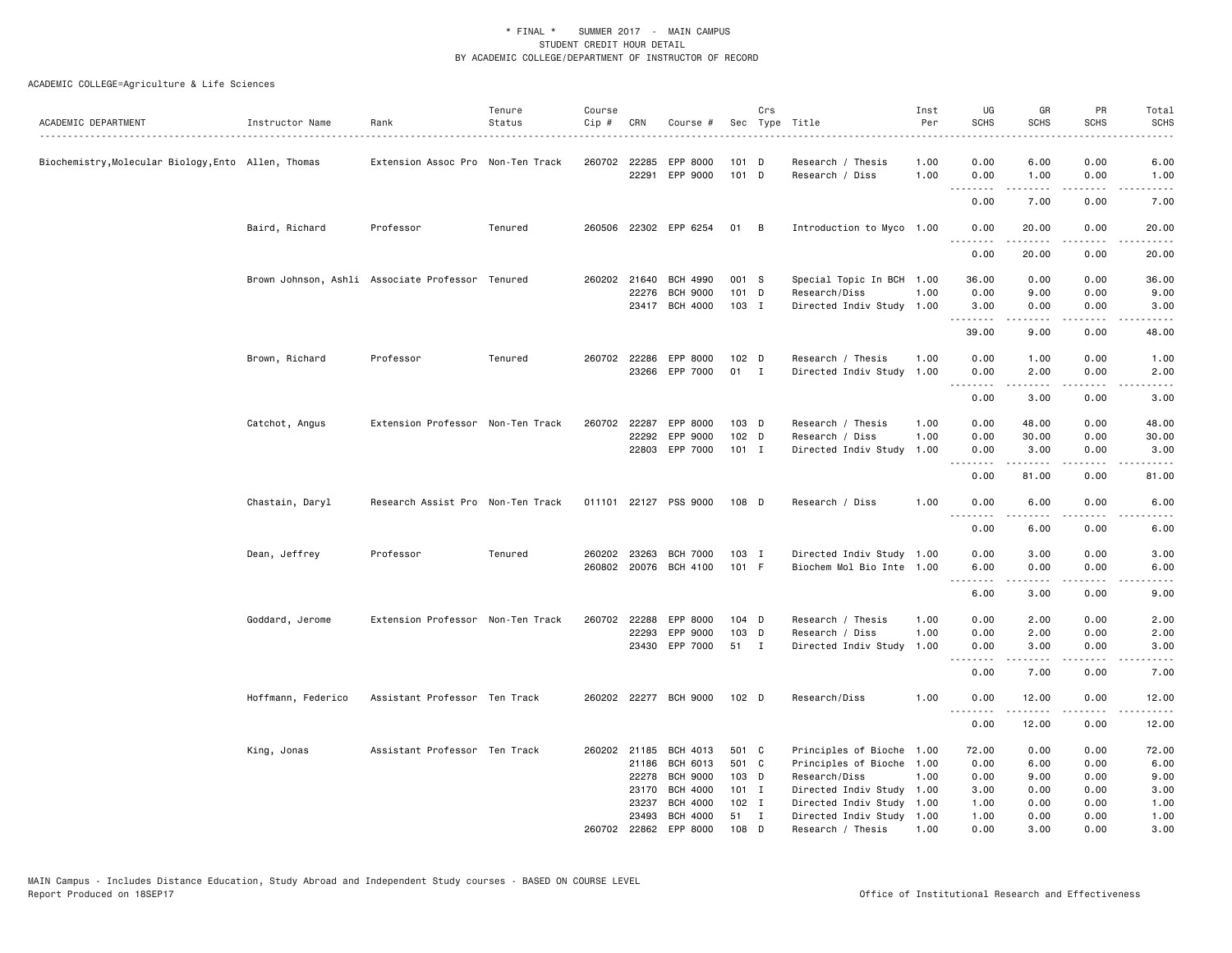| ACADEMIC DEPARTMENT                                    | Instructor Name | Rank                              | Tenure<br>Status | Course<br>Cip # | CRN   | Course #                           |                  | Crs          | Sec Type Title            | Inst<br>Per | UG<br><b>SCHS</b>               | GR<br>SCHS                                                                                                                                                   | PR<br><b>SCHS</b>                   | Total<br><b>SCHS</b>                                                                                                              |
|--------------------------------------------------------|-----------------|-----------------------------------|------------------|-----------------|-------|------------------------------------|------------------|--------------|---------------------------|-------------|---------------------------------|--------------------------------------------------------------------------------------------------------------------------------------------------------------|-------------------------------------|-----------------------------------------------------------------------------------------------------------------------------------|
|                                                        |                 |                                   |                  |                 |       |                                    |                  |              |                           |             | .                               | <u>.</u>                                                                                                                                                     | .                                   |                                                                                                                                   |
|                                                        |                 |                                   |                  |                 |       |                                    |                  |              |                           |             | 77.00                           | 18.00                                                                                                                                                        | 0.00                                | 95.00                                                                                                                             |
| Biochemistry, Molecular Biology, Ento Krishnan, Natraj |                 | Assistant Professor Ten Track     |                  |                 |       | 260802 20077 BCH 4113              | 01               | C            | Essentials Mol Genet 0.75 |             | 2.25<br>.                       | 0.00                                                                                                                                                         | 0.00                                | 2.25                                                                                                                              |
|                                                        |                 |                                   |                  |                 |       |                                    |                  |              |                           |             | 2.25                            | 0.00                                                                                                                                                         | 0.00                                | 2.25                                                                                                                              |
|                                                        | Lawrence, Gary  | Associate Professor Tenured       |                  |                 |       | 260702 22294 EPP 9000              | 104 D            |              | Research / Diss           | 1.00        | 0.00<br>$\omega$ is $\omega$ in | 8.00                                                                                                                                                         | 0.00                                | 8.00                                                                                                                              |
|                                                        |                 |                                   |                  |                 |       |                                    |                  |              |                           |             | 0.00                            | 8.00                                                                                                                                                         | 0.00                                | 8.00                                                                                                                              |
|                                                        | Li, Jiaxu       | Associate Professor Tenured       |                  | 260202 22279    |       | <b>BCH 9000</b>                    | $104$ D          |              | Research/Diss             | 1.00        | 0.00                            | 13.00                                                                                                                                                        | 0.00                                | 13.00                                                                                                                             |
|                                                        |                 |                                   |                  |                 | 22744 | <b>BCH 7000</b>                    | $101$ I          |              | Directed Indiv Study      | 1.00        | 0.00                            | 2.00                                                                                                                                                         | 0.00                                | 2.00                                                                                                                              |
|                                                        |                 |                                   |                  |                 | 22782 | <b>BCH 8000</b><br><b>BCH 7000</b> | 103 D<br>$102$ I |              | Research / Thesis         | 1.00        | 0.00                            | 10.00                                                                                                                                                        | 0.00                                | 10.00                                                                                                                             |
|                                                        |                 |                                   |                  |                 | 23245 |                                    |                  |              | Directed Indiv Study      | 1.00        | 0.00<br>$\frac{1}{2}$           | 3.00<br>.                                                                                                                                                    | 0.00<br>$\frac{1}{2}$               | 3.00<br>$- - - -$                                                                                                                 |
|                                                        |                 |                                   |                  |                 |       |                                    |                  |              |                           |             | 0.00                            | 28.00                                                                                                                                                        | 0.00                                | 28.00                                                                                                                             |
|                                                        | Lu, Shien       | Professor                         | Tenured          |                 |       | 260702 22295 EPP 9000              | $105$ D          |              | Research / Diss           | 1.00        | 0.00                            | 3.00                                                                                                                                                         | 0.00                                | 3.00                                                                                                                              |
|                                                        |                 |                                   |                  |                 |       |                                    |                  |              |                           |             | 0.00                            | 3.00                                                                                                                                                         | 0.00                                | 3.00                                                                                                                              |
|                                                        | Ma, Din-Pow     | Professor                         | Tenured          |                 |       | 260202 23392 BCH 8000              | 106 D            |              | Research / Thesis         | 1.00        | 0.00                            | 9.00                                                                                                                                                         | 0.00                                | 9.00                                                                                                                              |
|                                                        |                 |                                   |                  |                 |       |                                    |                  |              |                           |             | 0.00                            | 9.00                                                                                                                                                         | 0.00                                | 9.00                                                                                                                              |
|                                                        | Musser, Fred    | Professor                         | Tenured          |                 |       | 011102 21023 PSS 3423              | 103 E            |              | Agronomy Internship       | 1.00        | 36.00                           | 0.00                                                                                                                                                         | 0.00                                | 36.00                                                                                                                             |
|                                                        |                 |                                   |                  |                 |       | 260702 22583 EPP 8000              | 107 D            |              | Research / Thesis         | 1.00        | 0.00<br><u>.</u>                | 3.00                                                                                                                                                         | 0.00                                | 3.00                                                                                                                              |
|                                                        |                 |                                   |                  |                 |       |                                    |                  |              |                           |             | 36.00                           | 3.00                                                                                                                                                         | 0.00                                | 39.00                                                                                                                             |
|                                                        | Peng, Zhaohua   | Professor                         | Tenured          | 260202 22281    |       | <b>BCH 9000</b>                    | $106$ D          |              | Research/Diss             | 1.00        | 0.00                            | 12.00                                                                                                                                                        | 0.00                                | 12.00                                                                                                                             |
|                                                        |                 |                                   |                  |                 | 22864 | <b>BCH 4000</b>                    | 01               | $\mathbf{I}$ | Directed Indiv Study      | 1.00        | 3.00<br>.                       | 0.00<br>$\frac{1}{2} \left( \frac{1}{2} \right) \left( \frac{1}{2} \right) \left( \frac{1}{2} \right) \left( \frac{1}{2} \right) \left( \frac{1}{2} \right)$ | 0.00<br>$\sim$ $\sim$ $\sim$ $\sim$ | 3.00<br>$\omega$ is a set                                                                                                         |
|                                                        |                 |                                   |                  |                 |       |                                    |                  |              |                           |             | 3.00                            | 12.00                                                                                                                                                        | 0.00                                | 15.00                                                                                                                             |
|                                                        | Popescu, Sorina | Assistant Professor Ten Track     |                  | 260202 21963    |       | <b>BCH 6990</b>                    | 101 C            |              | Special Topic In BCH 1.00 |             | 0.00                            | 6.00                                                                                                                                                         | 0.00                                | 6.00                                                                                                                              |
|                                                        |                 |                                   |                  |                 | 22251 | BCH 4990                           | 101 C            |              | Special Topic In BCH 1.00 |             | 12.00                           | 0.00                                                                                                                                                         | 0.00                                | 12.00                                                                                                                             |
|                                                        |                 |                                   |                  |                 | 22282 | <b>BCH 9000</b>                    | 107 D            |              | Research/Diss             | 1.00        | 0.00                            | 15.00                                                                                                                                                        | 0.00                                | 15.00                                                                                                                             |
|                                                        |                 |                                   |                  |                 | 23116 | <b>BCH 8000</b>                    | 105 D            |              | Research / Thesis         | 1.00        | 0.00                            | 6.00                                                                                                                                                         | 0.00                                | 6.00                                                                                                                              |
|                                                        |                 |                                   |                  |                 | 23253 | BCH 6990                           | 102 C            |              | Special Topic In BCH      | 0.50        | 0.00<br>.                       | 3.00<br>.                                                                                                                                                    | 0.00<br>د د د د                     | 3.00<br>$- - - -$                                                                                                                 |
|                                                        |                 |                                   |                  |                 |       |                                    |                  |              |                           |             | 12.00                           | 30.00                                                                                                                                                        | 0.00                                | 42.00                                                                                                                             |
|                                                        | Riggins, John   | Associate Professor Tenured       |                  | 260702 22289    |       | EPP 8000                           | $105$ D          |              | Research / Thesis         | 1.00        | 0.00                            | 18.00                                                                                                                                                        | 0.00                                | 18.00                                                                                                                             |
|                                                        |                 |                                   |                  |                 |       | 23258 EPP 8000                     | 01               | D            | Research / Thesis         | 1.00        | 0.00<br>.                       | 3.00<br>.                                                                                                                                                    | 0.00<br>$\sim$ $\sim$ $\sim$ $\sim$ | 3.00<br>$\frac{1}{2} \left( \frac{1}{2} \right) \left( \frac{1}{2} \right) \left( \frac{1}{2} \right) \left( \frac{1}{2} \right)$ |
|                                                        |                 |                                   |                  |                 |       |                                    |                  |              |                           |             | 0.00                            | 21.00                                                                                                                                                        | 0.00                                | 21.00                                                                                                                             |
|                                                        | Shan, Xueyan    | Research Assist Pro Non-Ten Track |                  |                 |       | 260202 22272 BCH 8000              | $101$ D          |              | Research / Thesis         | 1.00        | 0.00<br>.                       | 12.00<br>$- - - - -$                                                                                                                                         | 0.00<br>$- - - -$                   | 12.00<br>.                                                                                                                        |
|                                                        |                 |                                   |                  |                 |       |                                    |                  |              |                           |             | 0.00                            | 12.00                                                                                                                                                        | 0.00                                | 12.00                                                                                                                             |
|                                                        | Sparks, Darrell | Associate Professor Tenured       |                  |                 |       | 260707 22845 PHY 9000              | 110 D            |              | Research / Diss           | 1.00        | 0.00                            | 9.00                                                                                                                                                         | 0.00                                | 9.00                                                                                                                              |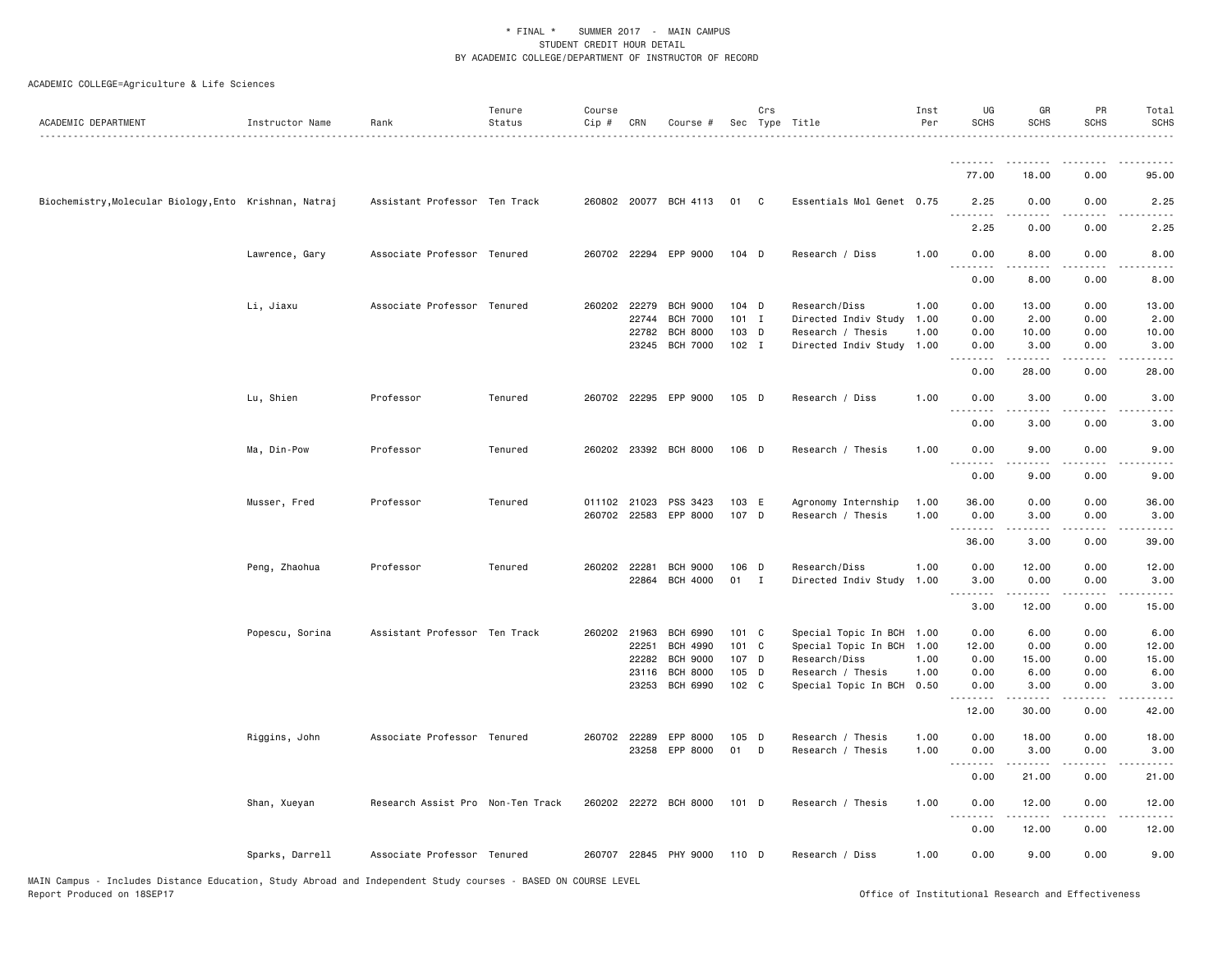| ACADEMIC DEPARTMENT                                                                                                    | Instructor Name    | Rank                               | Tenure<br>Status | Course<br>$Cip$ #          | CRN                     | Course #                                | Sec               | Crs     | Type Title                                                         | Inst<br>Per  | UG<br><b>SCHS</b>                | GR<br><b>SCHS</b>        | PR<br><b>SCHS</b>             | Total<br><b>SCHS</b>               |
|------------------------------------------------------------------------------------------------------------------------|--------------------|------------------------------------|------------------|----------------------------|-------------------------|-----------------------------------------|-------------------|---------|--------------------------------------------------------------------|--------------|----------------------------------|--------------------------|-------------------------------|------------------------------------|
|                                                                                                                        |                    |                                    |                  |                            |                         |                                         |                   |         |                                                                    |              | --------<br>0.00                 | .<br>9.00                | ---------<br>0.00             | .<br>9.00                          |
| Biochemistry, Molecular Biology, Ento Tomaso-Peterson, Mar Research Assoc Prof Non-Ten Track                           |                    |                                    |                  |                            |                         | 260702 22290 EPP 8000                   | $106$ D           |         | Research / Thesis                                                  | 1.00         | 0.00                             | 6.00                     | 0.00                          | 6.00                               |
|                                                                                                                        |                    |                                    |                  |                            |                         |                                         |                   |         |                                                                    |              | ----<br>0.00                     | 6.00                     | . <u>.</u> .<br>0.00          | 6.00                               |
|                                                                                                                        | Vance, Carrie      | Research Assist Pro Non-Ten Track  |                  | 260707                     | 22832                   | PHY 8000<br>22846 PHY 9000              | $111$ D<br>111D   |         | Research / Thesis<br>Research / Diss                               | 1.00<br>1.00 | 0.00<br>0.00                     | 6.00<br>9.00             | 0.00<br>0.00                  | 6.00<br>9.00                       |
|                                                                                                                        |                    |                                    |                  |                            |                         |                                         |                   |         |                                                                    |              | - - - - - - - -<br>0.00          | - - - - - - - -<br>15.00 | .<br>0.00                     | 15.00                              |
|                                                                                                                        | Warburton, Marilyn | Non-Employee/Affili Not Applicable |                  |                            |                         | 011101 22151 PSS 9000                   | 132 D             |         | Research / Diss                                                    | 1.00         | 0.00<br>- - - - - - - -          | 6.00<br>-----            | 0.00<br>. <b>.</b>            | 6.00                               |
|                                                                                                                        |                    |                                    |                  |                            |                         |                                         |                   |         |                                                                    |              | 0.00                             | 6.00                     | 0.00                          | 6.00                               |
|                                                                                                                        | Willeford, Kenneth | Professor                          | Tenured          | 260202<br>260204<br>260802 | 22284<br>20078<br>20077 | <b>BCH 9000</b><br>BCH 6113<br>BCH 4113 | 109 D<br>01<br>01 | C.<br>C | Research/Diss<br>Essentials Mol Genet<br>Essentials Mol Genet 0.25 | 1.00<br>1.00 | 0.00<br>0.00<br>0.75<br>-------- | 21.00<br>9.00<br>0.00    | 0.00<br>0.00<br>0.00<br>.     | 21.00<br>9.00<br>0.75              |
|                                                                                                                        |                    |                                    |                  |                            |                         |                                         |                   |         |                                                                    |              | 0.75                             | 30.00                    | 0.00                          | 30.75                              |
| =====================================<br>Biochemistry, Molecular Biology, Ento<br>==================================== |                    |                                    |                  |                            |                         |                                         |                   |         |                                                                    |              | ========<br>176.00<br>========   | 358,00<br>---------      | ---------<br>0.00<br>======== | ==========<br>534.00<br>========== |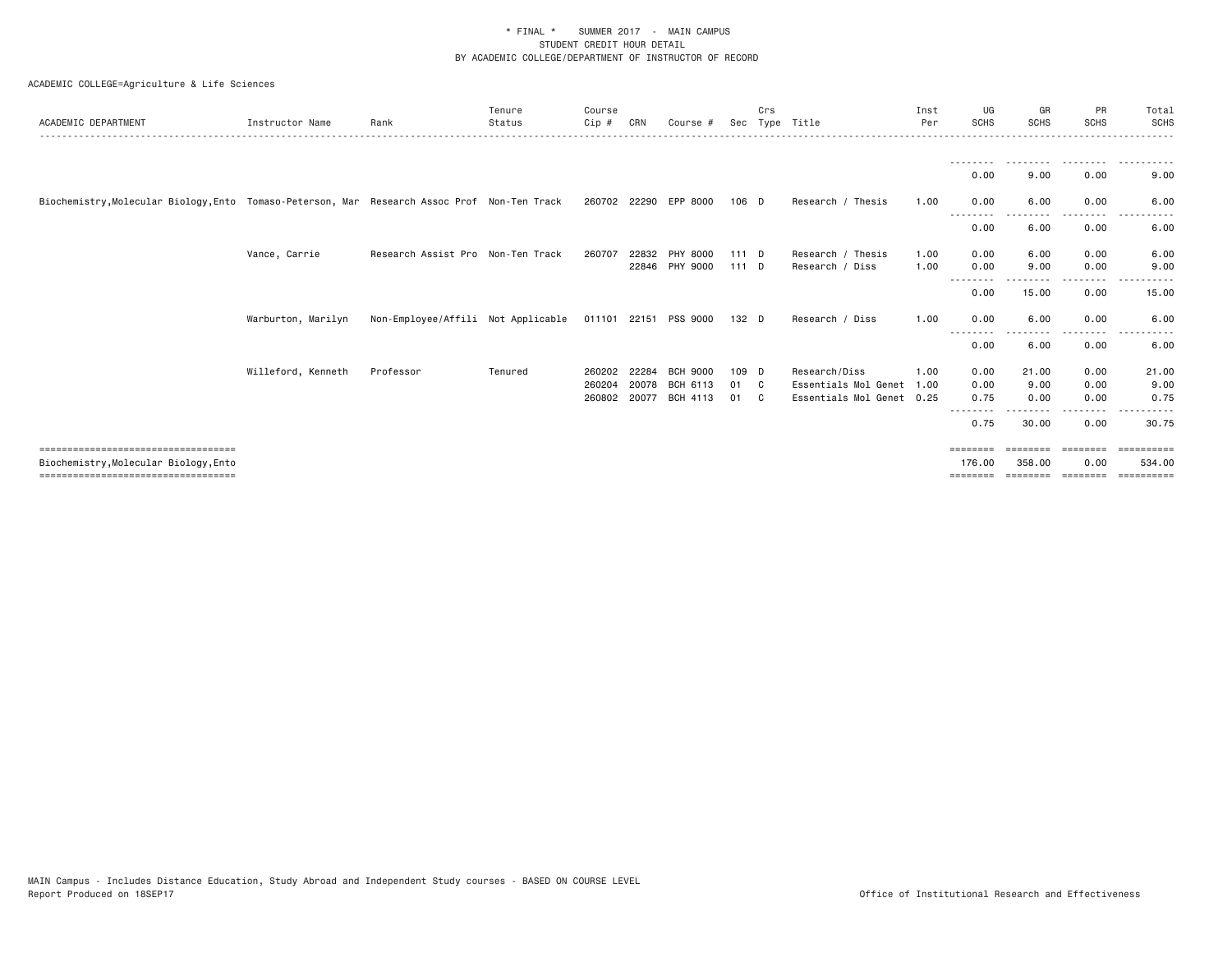| ACADEMIC DEPARTMENT                                | Instructor Name  | Rank                                                   | Tenure<br>Status | Course<br>$Cip \#$ | CRN                   | Course #                           |                | Crs         | Sec Type Title                                         | Inst<br>Per  | UG<br><b>SCHS</b>     | GR<br><b>SCHS</b>  | PR<br><b>SCHS</b>                           | Total<br><b>SCHS</b>                                                                                                               |
|----------------------------------------------------|------------------|--------------------------------------------------------|------------------|--------------------|-----------------------|------------------------------------|----------------|-------------|--------------------------------------------------------|--------------|-----------------------|--------------------|---------------------------------------------|------------------------------------------------------------------------------------------------------------------------------------|
| Food Science, Nutrition & Health Pr Allsopp, Marie |                  | Assistant Professor Ten Track                          |                  |                    |                       | 190599 22706 FNH 9000              | 01             | D           | Research/Diss                                          | 1.00         | 0.00                  | 3.00               | 0.00                                        | 3.00                                                                                                                               |
|                                                    |                  |                                                        |                  |                    |                       |                                    |                |             |                                                        |              | .<br>0.00             | 3.00               | 0.00                                        | 3.00                                                                                                                               |
|                                                    | Byrd, Sylvia     | Professor                                              | Tenured          | 190501             | 23436                 | FNH 4000                           | 01             | $\mathbf I$ | Directed Indiv Study                                   | 1.00         | 2.00                  | 0.00               | 0.00                                        | 2.00                                                                                                                               |
|                                                    |                  |                                                        |                  |                    | 190599 22639<br>22708 | <b>FNH 8000</b><br><b>FNH 9000</b> | 103 D<br>03    | D           | Research/Thesis<br>Research/Diss                       | 1.00<br>1.00 | 0.00<br>0.00          | 6.00<br>6.00       | 0.00<br>0.00                                | 6.00<br>6.00                                                                                                                       |
|                                                    |                  |                                                        |                  |                    |                       |                                    |                |             |                                                        |              | .<br>2.00             | .<br>12.00         | .<br>0.00                                   | المتمامين<br>14.00                                                                                                                 |
|                                                    | Chang, Kow-Ching | Professor                                              | Tenured          | 190599             | 22709<br>22723        | <b>FNH 9000</b><br><b>FNH 9000</b> | 04<br>54       | D<br>D      | Research/Diss<br>Research/Diss                         | 1.00<br>1.00 | 0.00<br>0.00          | 14.00<br>3.00      | 0.00<br>0.00                                | 14.00<br>3.00                                                                                                                      |
|                                                    |                  |                                                        |                  |                    |                       |                                    |                |             |                                                        |              | .<br>0.00             | 17.00              | 0.00                                        | 17.00                                                                                                                              |
|                                                    | Cheng, Wen-Hsing | Associate Professor Ten Track                          |                  |                    |                       | 190599 22696 FNH 9000              | $105$ D        |             | Research/Diss                                          | 1.00         | 0.00<br>$\frac{1}{2}$ | 6.00<br>-----      | 0.00<br>$   -$                              | 6.00                                                                                                                               |
|                                                    |                  |                                                        |                  |                    |                       |                                    |                |             |                                                        |              | 0.00                  | 6.00               | 0.00                                        | 6.00                                                                                                                               |
|                                                    | Gardner, Antonio | Assistant Professor Ten Track                          |                  | 190501             | 21296                 | FNH 6783<br>512207 21618 FNH 8623  | 501 C<br>551 C |             | Sch Comm Drug Use Pr 1.00<br>Cur Issues School He 1.00 |              | 0.00<br>0.00          | 42.00<br>36.00     | 0.00<br>0.00                                | 42.00<br>36.00                                                                                                                     |
|                                                    |                  |                                                        |                  |                    |                       |                                    |                |             |                                                        |              | .<br>0.00             | المتمالين<br>78.00 | $\omega$ $\omega$ $\omega$ $\omega$<br>0.00 | $\frac{1}{2} \left( \frac{1}{2} \right) \left( \frac{1}{2} \right) \left( \frac{1}{2} \right) \left( \frac{1}{2} \right)$<br>78.00 |
|                                                    | Hall, Michael    | Non-Employee/Affili Not Applicable                     |                  |                    |                       | 190501 21956 FNH 4773              | 501 C          |             | Intro to Env Health                                    | 1.00         | 57.00<br>.            | 0.00               | 0.00                                        | 57.00                                                                                                                              |
|                                                    |                  |                                                        |                  |                    |                       |                                    |                |             |                                                        |              | 57.00                 | 0.00               | 0.00                                        | 57.00                                                                                                                              |
|                                                    | Hunt, Barry      | Professor                                              | Tenured          |                    |                       | 512207 21617 FNH 8673              | 551 I          |             | Appl Proj for CHES                                     | 1.00         | 0.00                  | 21.00              | 0.00                                        | 21.00                                                                                                                              |
|                                                    |                  |                                                        |                  |                    |                       |                                    |                |             |                                                        |              | <u>.</u><br>0.00      | 21.00              | 0.00                                        | 21.00                                                                                                                              |
|                                                    | Mosby, Terezie   | Assistant Professor Ten Track                          |                  |                    | 190599 22428<br>22429 | FNH 4990<br>FNH 6990               | 801 A<br>801 A |             | Special Topic in FNH 1.00<br>Special Topic in FNH 1.00 |              | 24.00<br>0.00         | 0.00<br>3.00       | 0.00<br>0.00                                | 24.00<br>3.00                                                                                                                      |
|                                                    |                  |                                                        |                  |                    | 22648                 | <b>FNH 8000</b>                    | $112$ D        |             | Research/Thesis                                        | 1.00         | 0.00                  | 3.00               | 0.00                                        | 3.00                                                                                                                               |
|                                                    |                  |                                                        |                  |                    | 22729<br>513101 20668 | <b>FNH 9000</b><br>FNH 8273        | 60<br>51       | D<br>C      | Research/Diss<br>Advan Clinical Nutri 1.00             | 1.00         | 0.00<br>0.00          | 9.00<br>48.00      | 0.00<br>0.00                                | 9.00<br>48.00                                                                                                                      |
|                                                    |                  |                                                        |                  |                    |                       |                                    |                |             |                                                        |              | .<br>24.00            | .<br>63.00         | .<br>0.00                                   | $\frac{1}{2} \left( \frac{1}{2} \right) \left( \frac{1}{2} \right) \left( \frac{1}{2} \right) \left( \frac{1}{2} \right)$<br>87.00 |
|                                                    |                  | Nannapaneni, Ramakri Research Assoc Prof Non-Ten Track |                  |                    |                       | 190599 22649 FNH 8000              | 113 D          |             | Research/Thesis                                        | 1.00         | 0.00<br>.             | 4.00               | 0.00                                        | 4.00                                                                                                                               |
|                                                    |                  |                                                        |                  |                    |                       |                                    |                |             |                                                        |              | 0.00                  | 4.00               | 0.00                                        | 4.00                                                                                                                               |
|                                                    | Oliver, Brittney | Assistant Professor Ten Track                          |                  |                    | 190599 22859          | <b>FNH 7000</b>                    | 51 I           |             | Directed Indiv Study                                   | 1.00         | 0.00                  | 3.00               | 0.00                                        | 3.00                                                                                                                               |
|                                                    |                  |                                                        |                  |                    | 23221<br>512207 21299 | <b>FNH 7000</b><br>FNH 8653        | 501 I<br>501 C |             | Directed Indiv Study<br>Imp Eval Hp Prog               | 1.00<br>1.00 | 0.00<br>0.00          | 3.00<br>54.00      | 0.00<br>0.00                                | 3.00<br>54.00                                                                                                                      |
|                                                    |                  |                                                        |                  |                    | 21300                 | FNH 8653                           | 502 C          |             | Imp Eval Hp Prog                                       | 1.00         | 0.00                  | 24.00              | 0.00                                        | 24.00                                                                                                                              |
|                                                    |                  |                                                        |                  |                    |                       |                                    |                |             |                                                        |              | 1.1.1.1.1.1.1<br>0.00 | .<br>84.00         | $\frac{1}{2}$<br>0.00                       | 84.00                                                                                                                              |
|                                                    | Schilling, Mark  | Professor                                              | Tenured          |                    | 190599 22651          | <b>FNH 8000</b>                    | 02             | D           | Research/Thesis                                        | 1.00         | 0.00                  | 3.00               | 0.00                                        | 3.00                                                                                                                               |
|                                                    |                  |                                                        |                  |                    | 22681<br>22689        | <b>FNH 8000</b><br><b>FNH 8000</b> | 65<br>115 D    | D           | Research/Thesis<br>Research/Thesis                     | 1.00<br>1.00 | 0.00<br>0.00          | 3.00<br>6.00       | 0.00<br>0.00                                | 3.00<br>6.00                                                                                                                       |
|                                                    |                  |                                                        |                  |                    |                       |                                    |                |             |                                                        |              |                       |                    |                                             |                                                                                                                                    |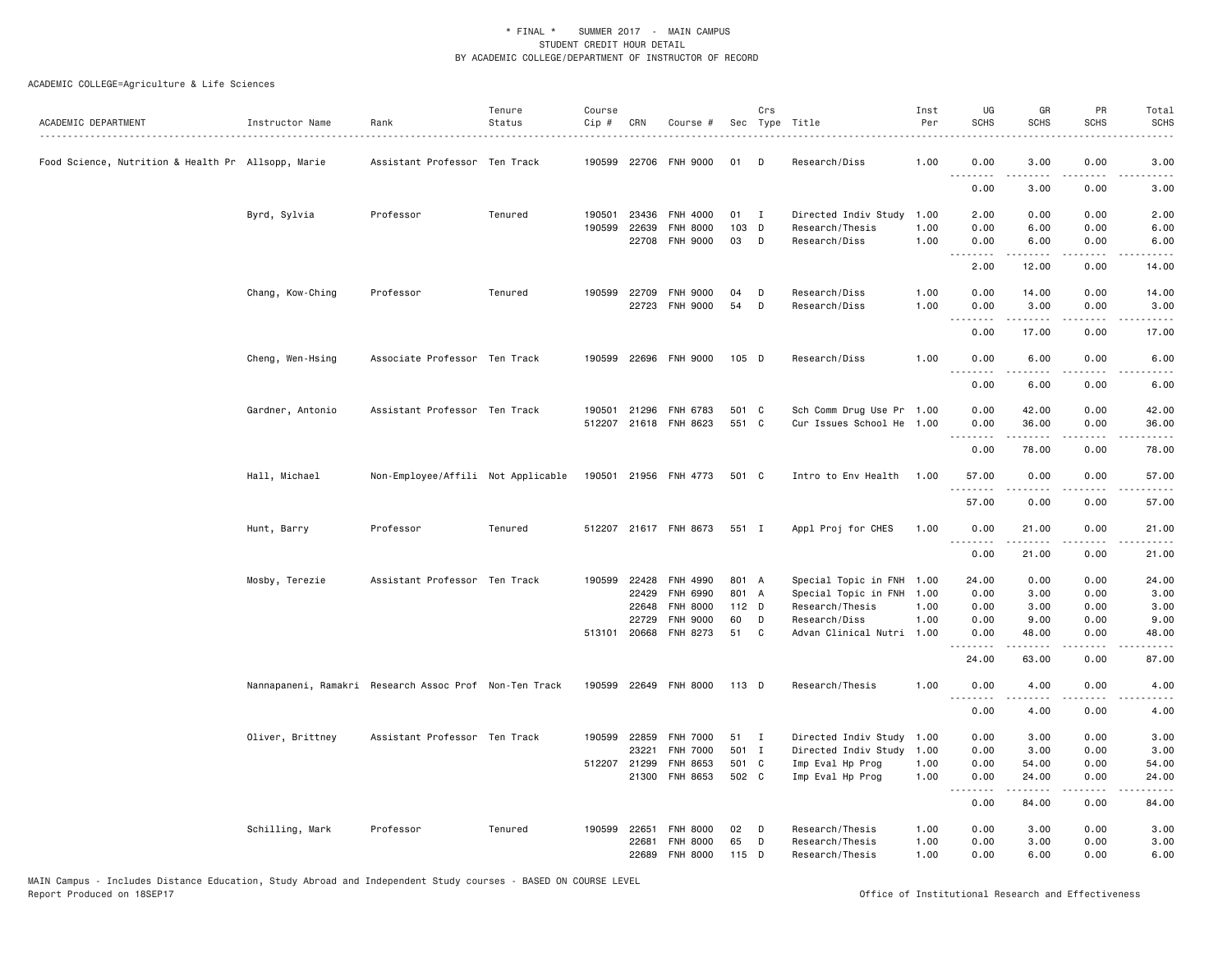|                                                     |                 |           | Tenure  | Course       |       |                 |         | Crs  |                      | Inst | UG               | GR       | PR                | Total           |
|-----------------------------------------------------|-----------------|-----------|---------|--------------|-------|-----------------|---------|------|----------------------|------|------------------|----------|-------------------|-----------------|
| ACADEMIC DEPARTMENT                                 | Instructor Name | Rank      | Status  | Cip #        | CRN   | Course #        | Sec     | Tvpe | Title                | Per  | <b>SCHS</b>      | SCHS     | <b>SCHS</b>       | <b>SCHS</b>     |
|                                                     |                 |           |         |              |       |                 |         |      |                      |      |                  |          |                   |                 |
| Food Science, Nutrition & Health Pr Schilling, Mark |                 | Professor | Tenured | 190599       | 22703 | <b>FNH 9000</b> | $112$ D |      | Research/Diss        | 1.00 | 0.00             | 13.00    | 0.00              | 13.00           |
|                                                     |                 |           |         |              | 22717 | <b>FNH 9000</b> | 12      | - D  | Research/Diss        | 1.00 | 0.00             | 6.00     | 0.00              | 6.00            |
|                                                     |                 |           |         |              |       | 23214 FNH 7000  | $101$ I |      | Directed Indiv Study | 1.00 | 0.00             | 2.00     | 0.00<br>.         | 2.00            |
|                                                     |                 |           |         |              |       |                 |         |      |                      |      | --------<br>0.00 | 33.00    | 0.00              | 33.00           |
|                                                     | Silva, Juan     | Professor | Tenured | 190599       | 22682 | <b>FNH 8000</b> | 66      | - D  | Research/Thesis      | 1.00 | 0.00             | 1.00     | 0.00              | 1.00            |
|                                                     |                 |           |         |              | 22690 | <b>FNH 8000</b> | 116 D   |      | Research/Thesis      | 1.00 | 0.00             | 12.00    | 0.00              | 12.00           |
|                                                     |                 |           |         |              |       | 22718 FNH 9000  | 13      | D    | Research/Diss        | 1.00 | 0.00             | 6.00     | 0.00              | 6.00            |
|                                                     |                 |           |         |              |       |                 |         |      |                      |      | --------<br>0.00 | 19.00    | - - - - -<br>0.00 | 19.00           |
|                                                     | Tidwell, Diane  | Professor | Tenured | 190599       | 22705 | <b>FNH 9000</b> | 114 D   |      | Research/Diss        | 1.00 | 0.00             | 3.00     | 0.00              | 3.00            |
|                                                     |                 |           |         |              | 22733 | <b>FNH 9000</b> | 64      | D    | Research/Diss        | 1.00 | 0.00             | 4.00     | 0.00              | 4.00            |
|                                                     |                 |           |         | 513102 20663 |       | FNH 3003        | 101 E   |      | Nutr Field Experienc | 1.00 | 6.00             | 0.00     | 0.00              | 6.00<br>$- - -$ |
|                                                     |                 |           |         |              |       |                 |         |      |                      |      | --------<br>6.00 | 7.00     | .<br>0.00         | 13.00           |
| =====================================               |                 |           |         |              |       |                 |         |      |                      |      |                  | ======== | ========          | ==========      |
| Food Science, Nutrition & Health Pr                 |                 |           |         |              |       |                 |         |      |                      |      | 89.00            | 347,00   | 0.00              | 436,00          |
| =====================================               |                 |           |         |              |       |                 |         |      |                      |      | ========         |          | ========          | eessesses       |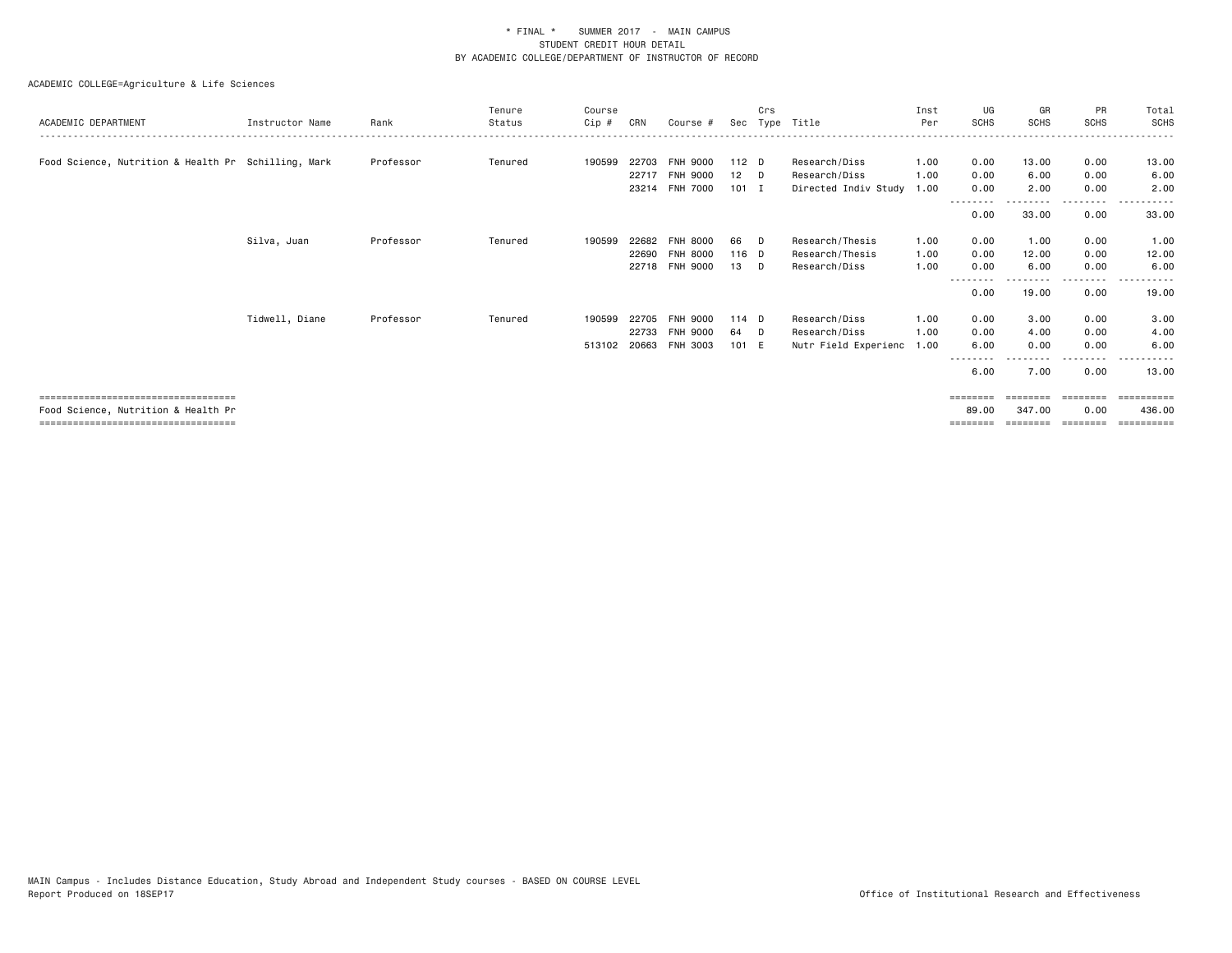| ACADEMIC DEPARTMENT                                            | Instructor Name  | Rank                                             | Tenure<br>Status | Course<br>Cip# | CRN   | Course                |         | Crs          | Sec Type Title            | Inst<br>Per | UG<br>SCHS              | GR<br><b>SCHS</b> | PR<br><b>SCHS</b>   | Total<br><b>SCHS</b>       |
|----------------------------------------------------------------|------------------|--------------------------------------------------|------------------|----------------|-------|-----------------------|---------|--------------|---------------------------|-------------|-------------------------|-------------------|---------------------|----------------------------|
| Landscape Architecture                                         | Artunc, Sadik    | Professor                                        | Tenured          | 040601         |       | 20766 LA 3742         | 101 E   |              | LA Internship             | 1.00        | 2.00                    | 0.00              | 0.00                | 2.00                       |
|                                                                |                  |                                                  |                  |                |       |                       |         |              |                           |             | ---<br>$\cdots$<br>2.00 | 0.00              | 0.00                | 2.00                       |
|                                                                | Brzuszek, Robert | Professor                                        | Tenured          | 040601         |       | 22870 LA 8000         | $101$ D |              | Research / Thesis         | 1.00        | 0.00                    | 7.00              | 0.00                | 7.00                       |
|                                                                |                  |                                                  |                  |                |       | 23473 LA 7000         | 51 I    |              | Directed Indiv Study 1.00 |             | 0.00                    | 3.00              | 0.00                | 3.00                       |
|                                                                |                  |                                                  |                  |                |       |                       |         |              |                           |             | .<br>0.00               | 10.00             | $\cdots$<br>0.00    | 10.00                      |
|                                                                | Gallo, Katarzyna | Instructor                                       | Non-Ten Track    |                |       | 231303 20544 EPY 3513 | 01      | $\mathbf{C}$ | Behavioral Sci Writi 1.00 |             | 24.00                   | 0.00              | 0.00                | 24.00                      |
|                                                                |                  |                                                  |                  |                |       |                       |         |              |                           |             | --------<br>24.00       | 0.00              | 0.00                | 24.00                      |
|                                                                | Rood, Cynthia    | Lecturer                                         | Non-Ten Track    | 040601         |       | 21358 LA 1803         | 501 C   |              | Land Arch Appre           | 1.00        | 36.00                   | 0.00              | 0.00                | 36.00                      |
|                                                                |                  |                                                  |                  |                |       |                       |         |              |                           |             | .<br>36.00              | 0.00              | $\cdots$<br>0.00    | 36.00                      |
|                                                                |                  | Schauwecker, Timothy Associate Professor Tenured |                  |                |       | 010605 20762 LA 1711  | 101 E   |              | LC Internship I           | 1.00        | 15.00                   | 0.00              | 0.00                | 15.00                      |
|                                                                |                  |                                                  |                  |                |       | 20764 LA 2711         | 101 E   |              | LC Internship II          | 1.00        | 9.00                    | 0.00              | 0.00                | 9.00                       |
|                                                                |                  |                                                  |                  |                | 20765 | LA 3711               | 101 E   |              | LC Internship III         | 1.00        | 8.00                    | 0.00              | 0.00                | 8.00                       |
|                                                                |                  |                                                  |                  |                |       | 040601 23307 LA 4000  | $101$ I |              | Directed Indiv Study      | 1.00        | 3.00<br>.               | 0.00              | 0.00                | 3.00                       |
|                                                                |                  |                                                  |                  |                |       |                       |         |              |                           |             | 35.00                   | 0.00              | 0.00                | 35.00                      |
|                                                                | Summerlin, Peter | Assistant Professor Ten Track                    |                  | 040601         |       | 23491 LA 8000         | 51 D    |              | Research / Thesis         | 1.00        | 0.00                    | 3.00              | 0.00                | 3.00                       |
|                                                                |                  |                                                  |                  |                |       |                       |         |              |                           |             | .<br>0.00               | 3.00              | 0.00                | 3.00                       |
|                                                                | Walker, Jason    | Associate Professor Tenured                      |                  | 040601         |       | 20763 LA 2652         | 001 Q   |              | LA Precedent Studies 1.00 |             | 32.00                   | 0.00              | 0.00                | 32.00                      |
|                                                                |                  |                                                  |                  |                |       |                       |         |              |                           |             | 32.00                   | 0.00              | 0.00                | 32.00                      |
| ====================================<br>Landscape Architecture |                  |                                                  |                  |                |       |                       |         |              |                           |             | ========<br>129.00      | 13.00             | $=$ =======<br>0.00 | <b>ESSESSEES</b><br>142.00 |
| -----------------------------------                            |                  |                                                  |                  |                |       |                       |         |              |                           |             | ========                |                   | -------- -------    | -----------                |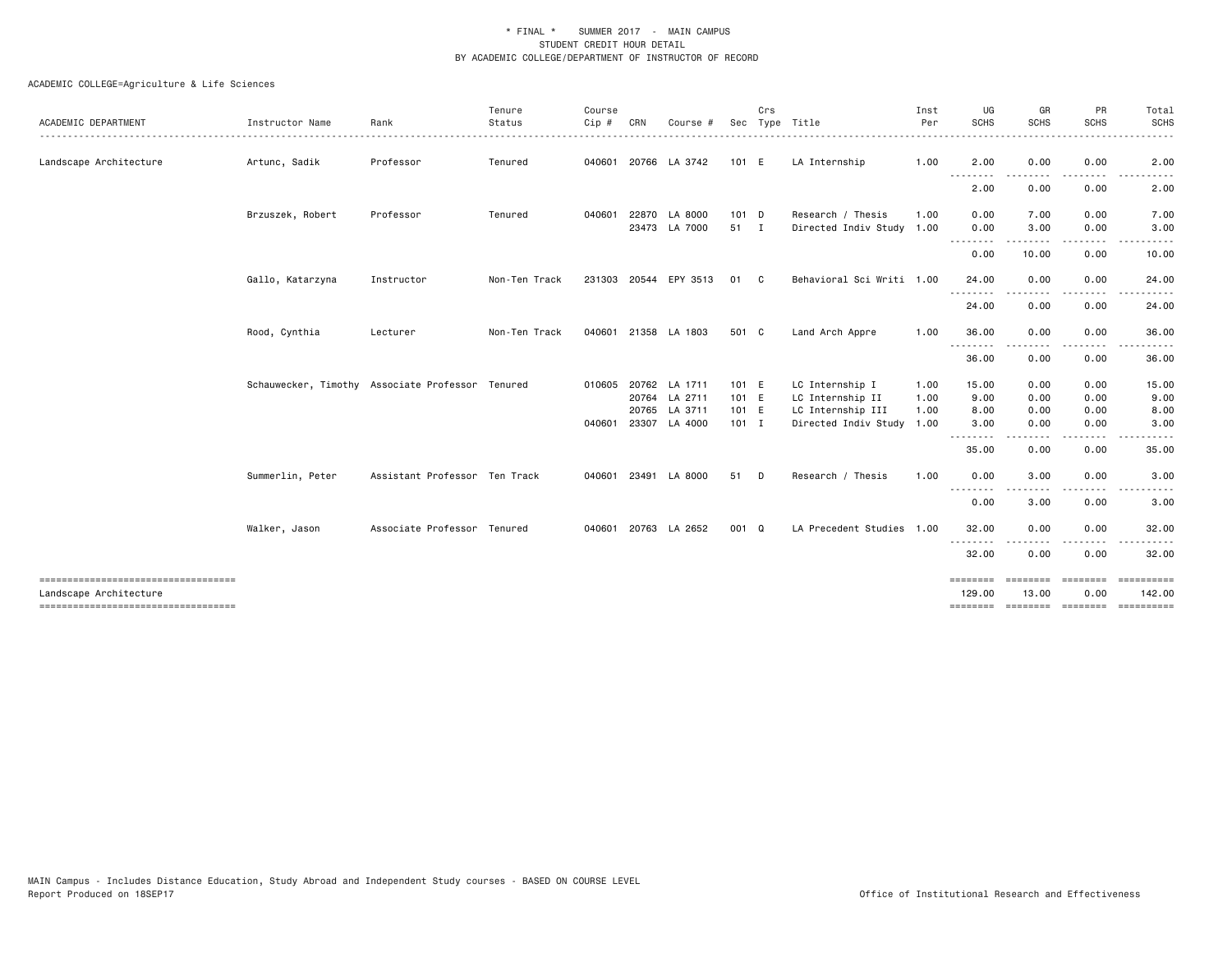| ACADEMIC DEPARTMENT   | Instructor Name   | Rank                              | Tenure<br>Status | Course<br>Cip# | CRN          | Course #                                       |                | Crs | Sec Type Title                       | Inst<br>Per  | UG<br>SCHS        | GR<br><b>SCHS</b> | PR<br><b>SCHS</b>                   | Total<br><b>SCHS</b>                        |
|-----------------------|-------------------|-----------------------------------|------------------|----------------|--------------|------------------------------------------------|----------------|-----|--------------------------------------|--------------|-------------------|-------------------|-------------------------------------|---------------------------------------------|
|                       |                   |                                   |                  |                |              |                                                |                |     |                                      | .            |                   |                   |                                     | $\sim 1.1$ .                                |
| Plant & Soil Sciences | Baldwin, Brian    | Professor                         | Tenured          | 010304         | 22014        | PSS 8000                                       | 101 D          |     | Research / Thesis                    | 1.00         | 0.00              | 3.00              | 0.00                                | 3.00                                        |
|                       |                   |                                   |                  |                | 011101 22120 | PSS 9000                                       | $101$ D        |     | Research / Diss                      | 1.00         | 0.00              | 18.00             | 0.00                                | 18.00                                       |
|                       |                   |                                   |                  |                |              | 011102 21022 PSS 3423                          | 102 E          |     | Agronomy Internship                  | 1.00         | 21.00<br>.        | 0.00<br>.         | 0.00<br>.                           | 21.00<br>.                                  |
|                       |                   |                                   |                  |                |              |                                                |                |     |                                      |              | 21.00             | 21.00             | 0.00                                | 42.00                                       |
|                       | Barickman, Thomas | Extension Assist Pr Non-Ten Track |                  |                |              | 010304 22015 PSS 8000                          | 102 D          |     | Research / Thesis                    | 1.00         | 0.00<br><u>.</u>  | 6.00              | 0.00                                | 6.00                                        |
|                       |                   |                                   |                  |                |              |                                                |                |     |                                      |              | 0.00              | 6.00              | 0.00                                | 6.00                                        |
|                       | Bond, Jason       | Extension Professor Non-Ten Track |                  |                |              | 010304 22018 PSS 8000                          | 105 D          |     | Research / Thesis                    | 1.00         | 0.00              | 7.00              | 0.00                                | 7.00                                        |
|                       |                   |                                   |                  |                | 22054        | PSS 8000                                       | 05             | D   | Research / Thesis                    | 1.00         | 0.00              | 3.00              | 0.00                                | 3.00                                        |
|                       |                   |                                   |                  |                | 22089        | PSS 8000                                       | 55             | D   | Research / Thesis                    | 1.00         | 0.00              | 3.00              | 0.00                                | 3.00                                        |
|                       |                   |                                   |                  |                |              | 011101 22124 PSS 9000                          | 105 D          |     | Research / Diss                      | 1.00         | 0.00              | 6.00              | 0.00                                | 6.00                                        |
|                       |                   |                                   |                  |                |              |                                                |                |     |                                      |              | <b></b><br>0.00   | .<br>19.00        | .<br>0.00                           | د د د د د<br>19.00                          |
|                       | Bradford, Timothy | Instructor                        | Non-Ten Track    | 010000         | 21632        | PSS 2543                                       | 01             | В   | Precision Agricultur 1.00            |              | 21.00             | 0.00              | 0.00                                | 21.00                                       |
|                       |                   |                                   |                  |                |              | 21633 ABE 2543                                 | 01             | B   | Precision Agricultur 1.00            |              | 6.00              | 0.00              | 0.00                                | 6.00                                        |
|                       |                   |                                   |                  |                |              |                                                |                |     |                                      |              | <u>.</u><br>27.00 | .<br>0.00         | الداعات<br>0.00                     | $\sim$ $\sim$ $\sim$ $\sim$ $\sim$<br>27.00 |
|                       | Broderick, Shaun  | Extension Assist Pr Non-Ten Track |                  |                |              | 010304 22019 PSS 8000                          | 106 D          |     | Research / Thesis                    | 1.00         | 0.00              | 2.00              | 0.00                                | 2.00                                        |
|                       |                   |                                   |                  |                |              | 011101 22125 PSS 9000                          | 106 D          |     | Research / Diss                      | 1.00         | 0.00              | 3.00              | 0.00                                | 3.00                                        |
|                       |                   |                                   |                  |                |              |                                                |                |     |                                      |              | <b></b><br>0.00   | .<br>5.00         | .<br>0.00                           | .<br>5.00                                   |
|                       |                   |                                   |                  |                |              |                                                |                |     |                                      |              |                   |                   |                                     |                                             |
|                       | Byrd, John        | Extension Professor Non-Ten Track |                  |                |              | 010304 22020 PSS 8000<br>011101 22126 PSS 9000 | 107 D<br>107 D |     | Research / Thesis<br>Research / Diss | 1.00<br>1.00 | 0.00<br>0.00      | 1.00<br>9.00      | 0.00<br>0.00                        | 1.00<br>9.00                                |
|                       |                   |                                   |                  |                |              |                                                |                |     |                                      |              | .                 | <u>.</u>          | $\frac{1}{2}$                       | $\frac{1}{2}$                               |
|                       |                   |                                   |                  |                |              |                                                |                |     |                                      |              | 0.00              | 10.00             | 0.00                                | 10.00                                       |
|                       | Coker, Christine  | Extension Assoc Pro Non-Ten Track |                  |                |              | 011101 22194 PSS 9000                          | 59             | D   | Research / Diss                      | 1.00         | 0.00              | 6.00              | 0.00                                | 6.00                                        |
|                       |                   |                                   |                  |                |              |                                                |                |     |                                      |              | 0.00              | 6.00              | 0.00                                | 6.00                                        |
|                       | Cox, Michael      | Professor                         | Tenured          |                |              | 011102 21021 PSS 3423                          | 101 E          |     | Agronomy Internship                  | 1.00         | 12.00             | 0.00              | 0.00                                | 12.00                                       |
|                       |                   |                                   |                  |                |              |                                                |                |     |                                      |              | .<br>12.00        | .<br>0.00         | $\frac{1}{2}$<br>0.00               | $\frac{1}{2}$<br>12.00                      |
|                       | Dodds, Darrin     | Extension Assoc Pro Non-Ten Track |                  |                |              | 010304 22024 PSS 8000                          | 111 D          |     | Research / Thesis                    | 1.00         | 0.00              | 12.00             | 0.00                                | 12.00                                       |
|                       |                   |                                   |                  |                |              | 011101 22130 PSS 9000                          | 111 D          |     | Research / Diss                      | 1.00         | 0.00              | 18.00             | 0.00                                | 18.00                                       |
|                       |                   |                                   |                  |                |              |                                                |                |     |                                      |              | .<br>0.00         | <b>.</b><br>30.00 | $\sim$ $\sim$ $\sim$ $\sim$<br>0.00 | $\frac{1}{2}$<br>30.00                      |
|                       | Evans, William    | Research Assoc Prof Non-Ten Track |                  |                |              | 011101 22131 PSS 9000                          | 112 D          |     | Research / Diss                      | 1.00         | 0.00              | 6.00              | 0.00                                | 6.00                                        |
|                       |                   |                                   |                  |                |              |                                                |                |     |                                      |              | <b></b><br>0.00   | 6.00              | 0.00                                | 6.00                                        |
|                       | Golden, Bobby     | Extension Assoc Pro Non-Ten Track |                  | 010304         |              | 22026 PSS 8000                                 | 113 D          |     | Research / Thesis                    | 1.00         | 0.00              | 6.00              | 0.00                                | 6.00                                        |
|                       |                   |                                   |                  |                |              | 011101 22132 PSS 9000                          | 113 D          |     | Research / Diss                      | 1.00         | 0.00              | 12.00             | 0.00                                | 12.00                                       |
|                       |                   |                                   |                  |                |              |                                                |                |     |                                      |              | .                 | .                 | .                                   | .                                           |
|                       |                   |                                   |                  |                |              |                                                |                |     |                                      |              | 0.00              | 18.00             | 0.00                                | 18.00                                       |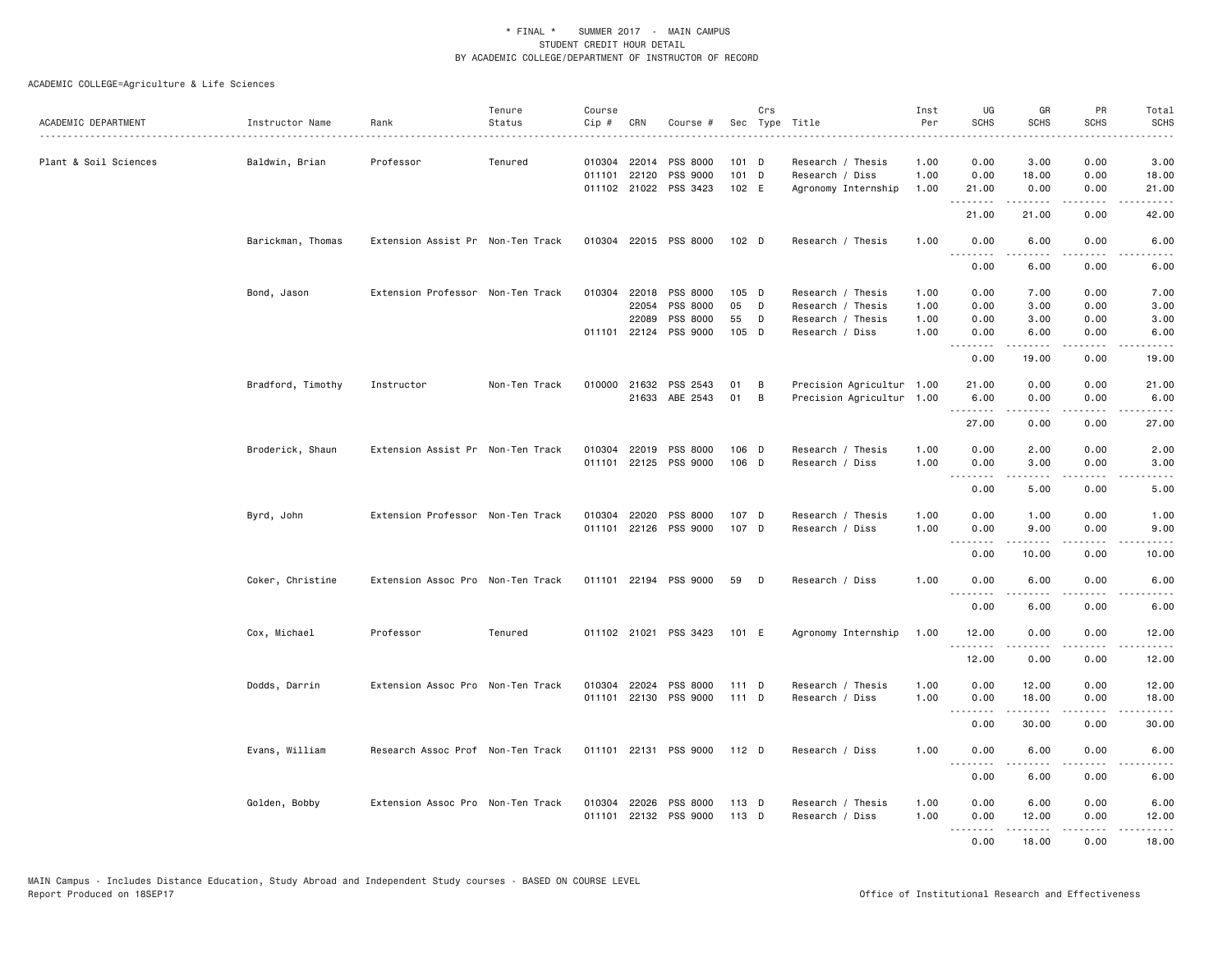| ACADEMIC DEPARTMENT   | Instructor Name    | Rank                              | Tenure<br>Status | Course<br>Cip #                                  | CRN                     | Course #                                            |                                    | Crs                               | Sec Type Title                                                                                      | Inst<br>Per                  | UG<br><b>SCHS</b>                       | GR<br><b>SCHS</b>                                                                                                                                                             | PR<br><b>SCHS</b>                                           | Total<br><b>SCHS</b>                   |
|-----------------------|--------------------|-----------------------------------|------------------|--------------------------------------------------|-------------------------|-----------------------------------------------------|------------------------------------|-----------------------------------|-----------------------------------------------------------------------------------------------------|------------------------------|-----------------------------------------|-------------------------------------------------------------------------------------------------------------------------------------------------------------------------------|-------------------------------------------------------------|----------------------------------------|
| Plant & Soil Sciences | Harkess, Richard   | Professor                         | Tenured          | 010304 22027<br>010601<br>011101<br>260202 23253 | 21025<br>22133          | PSS 8000<br>PSS 3433<br>PSS 9000<br><b>BCH 6990</b> | $114$ D<br>101 E<br>114 D<br>102 C |                                   | Research / Thesis<br>Hort Internship<br>Research / Diss<br>Special Topic In BCH                     | 1.00<br>1.00<br>1.00<br>0.50 | 0.00<br>9.00<br>0.00<br>0.00<br>.       | 7.00<br>0.00<br>9.00<br>3.00<br>.                                                                                                                                             | 0.00<br>0.00<br>0.00<br>0.00<br>$\sim$ $\sim$ $\sim$ $\sim$ | 7.00<br>9.00<br>9.00<br>3.00           |
|                       | Henry, William     | Professor                         | Ten Track        | 010304<br>011101                                 | 22028<br>22134<br>22200 | PSS 8000<br>PSS 9000<br>PSS 9000                    | $115$ D<br>115 D<br>65             | $\Box$                            | Research / Thesis<br>Research / Diss<br>Research / Diss                                             | 1.00<br>1.00<br>1.00         | 9.00<br>0.00<br>0.00<br>0.00<br>.       | 19.00<br>6.00<br>1.00<br>3.00                                                                                                                                                 | 0.00<br>0.00<br>0.00<br>0.00                                | 28.00<br>6.00<br>1.00<br>3.00          |
|                       | Irby, Jon          | Extension Assist Pr Non-Ten Track |                  | 010304<br>011101                                 | 22029<br>22201          | PSS 8000<br>PSS 9000                                | 116 D<br>66                        | D                                 | Research / Thesis<br>Research / Diss                                                                | 1.00<br>1.00                 | 0.00<br>0.00<br>0.00<br>.               | 10.00<br>12.00<br>6.00<br>.                                                                                                                                                   | 0.00<br>0.00<br>0.00<br>$\sim$ $\sim$ $\sim$ $\sim$         | 10.00<br>12.00<br>6.00<br>$- - - -$    |
|                       | Krutz, Larry       | Extension Assoc Pro Non-Ten Track |                  | 010304<br>011101                                 | 22031<br>22137<br>22170 | PSS 8000<br>PSS 9000<br>PSS 9000                    | 118 D<br>118 D<br>18 D             |                                   | Research / Thesis<br>Research / Diss<br>Research / Diss                                             | 1.00<br>1.00<br>1.00         | 0.00<br>0.00<br>0.00<br>0.00<br>د د د د | 18.00<br>6.00<br>12.00<br>6.00<br>. <u>.</u> .                                                                                                                                | 0.00<br>0.00<br>0.00<br>0.00<br>$\frac{1}{2}$               | 18.00<br>6.00<br>12.00<br>6.00         |
|                       | Larson, Erick      | Extension Assoc Pro Non-Ten Track |                  | 010304<br>011101                                 | 22032<br>22138          | PSS 8000<br>PSS 9000                                | 119 D<br>119 D                     |                                   | Research / Thesis<br>Research / Diss                                                                | 1.00<br>1.00                 | 0.00<br>0.00<br>0.00<br>.               | 24.00<br>6.00<br>6.00<br>$\frac{1}{2} \left( \frac{1}{2} \right) \left( \frac{1}{2} \right) \left( \frac{1}{2} \right) \left( \frac{1}{2} \right) \left( \frac{1}{2} \right)$ | 0.00<br>0.00<br>0.00<br>$\sim$ $\sim$ $\sim$ $\sim$         | 24.00<br>6.00<br>6.00                  |
|                       | Lemus, Rocky       | Extension Assoc Pro Non-Ten Track |                  |                                                  |                         | 011101 22139 PSS 9000                               | $120$ D                            |                                   | Research / Diss                                                                                     | 1.00                         | 0.00<br>0.00<br>.<br>0.00               | 12.00<br>3.00<br>$\frac{1}{2} \left( \frac{1}{2} \right) \left( \frac{1}{2} \right) \left( \frac{1}{2} \right) \left( \frac{1}{2} \right) \left( \frac{1}{2} \right)$         | 0.00<br>0.00<br>$\cdots$                                    | 12.00<br>3.00                          |
|                       | McCurdy, James     | Assistant Professor Ten Track     |                  | 010304                                           | 22035                   | PSS 8000<br>011101 22141 PSS 9000                   | 122 D<br>122 D                     |                                   | Research / Thesis<br>Research / Diss                                                                | 1.00<br>1.00                 | 0.00<br>0.00<br>.                       | 3.00<br>6.00<br>6.00                                                                                                                                                          | 0.00<br>0.00<br>0.00                                        | 3.00<br>6.00<br>6.00                   |
|                       | McDougald, Lynette | Instructor                        | Non-Ten Track    | 010608<br>011101 23364                           | 21020<br>21873<br>23365 | PSS 3413<br>PSS 4023<br>PSS 4000<br>PSS 4000        | 101 E<br>51<br>01<br>02            | C<br>$\mathbf{I}$<br>$\mathbf{I}$ | Floristry Internship 1.00<br>Floral Management<br>Directed Indiv Study 1.00<br>Directed Indiv Study | 1.00<br>1.00                 | 0.00<br>3.00<br>36.00<br>3.00<br>3.00   | 12.00<br>0.00<br>0.00<br>0.00<br>0.00                                                                                                                                         | 0.00<br>0.00<br>0.00<br>0.00<br>0.00                        | 12.00<br>3.00<br>36.00<br>3.00<br>3.00 |
|                       | Orlowski, John     | Extension Assist Pr Non-Ten Track |                  |                                                  |                         | 010304 22037 PSS 8000                               | $124$ D                            |                                   | Research / Thesis                                                                                   | 1.00                         | 45.00<br>0.00<br>$\sim$ $\sim$ $\sim$   | 0.00<br>18.00                                                                                                                                                                 | 0.00<br>0.00                                                | 45.00<br>18.00                         |
|                       | Peterson, Daniel   | Professor                         | Tenured          |                                                  |                         | 260202 23035 BCH 9000                               | 110 D                              |                                   | Research/Diss                                                                                       | 1.00                         | 0.00<br>0.00                            | 18.00<br>6.00                                                                                                                                                                 | 0.00<br>0.00                                                | 18.00<br>6.00                          |
|                       | Reddy, Kambham     | Research Professor                | Non-Ten Track    |                                                  |                         | 011101 22144 PSS 9000                               | $125$ D                            |                                   | Research / Diss                                                                                     | 1.00                         | 0.00<br>0.00                            | 6.00<br>9.00                                                                                                                                                                  | 0.00<br>0.00                                                | 6.00<br>9.00                           |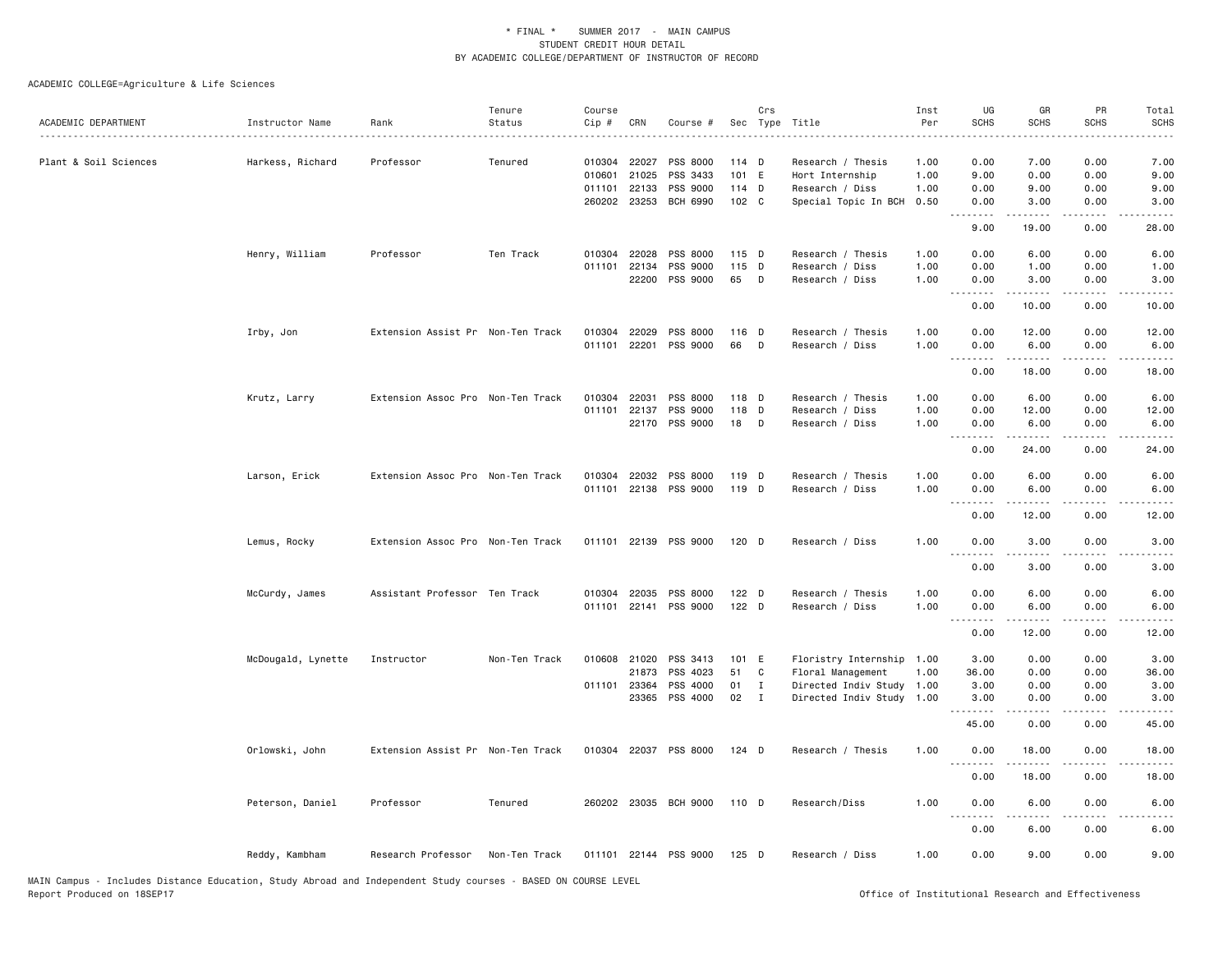| ACADEMIC DEPARTMENT                                           | Instructor Name  | Rank                                                     | Tenure<br>Status | Course<br>$Cip$ # | CRN   | Course                |       | Crs | Sec Type Title            | Inst<br>Per | UG<br><b>SCHS</b>            | GR<br><b>SCHS</b> | PR<br><b>SCHS</b>                                                               | Total<br><b>SCHS</b> |
|---------------------------------------------------------------|------------------|----------------------------------------------------------|------------------|-------------------|-------|-----------------------|-------|-----|---------------------------|-------------|------------------------------|-------------------|---------------------------------------------------------------------------------|----------------------|
| Plant & Soil Sciences                                         | Reddy, Kambham   | Research Professor                                       | Non-Ten Track    |                   |       | 011101 22177 PSS 9000 | 25    | D   | Research / Diss           | 1.00        | 0.00                         | 3.00              | 0.00                                                                            | 3.00                 |
|                                                               |                  |                                                          |                  |                   |       |                       |       |     |                           |             | .<br>0.00                    | 12.00             | . <b>.</b><br>0.00                                                              | .<br>12.00           |
|                                                               | Reynolds, Daniel | Professor                                                | Tenured          | 010304            | 22039 | PSS 8000              | 126 D |     | Research / Thesis         | 1.00        | 0.00                         | 14.00             | 0.00                                                                            | 14.00                |
|                                                               |                  |                                                          |                  |                   |       | 011101 22145 PSS 9000 | 126 D |     | Research / Diss           | 1.00        | 0.00<br>.                    | 18.00<br>.        | 0.00<br>. <b>.</b>                                                              | 18.00                |
|                                                               |                  |                                                          |                  |                   |       |                       |       |     |                           |             | 0.00                         | 32.00             | 0.00                                                                            | 32.00                |
|                                                               | Sarver, Jason    | Extension Assist Pr Non-Ten Track                        |                  |                   |       | 010304 23065 PSS 7000 | 101 I |     | Directed Indiv Study 1.00 |             | 0.00                         | 3.00              | 0.00                                                                            | 3.00                 |
|                                                               |                  |                                                          |                  |                   |       |                       |       |     |                           |             | .<br>0.00                    | 3.00              | 0.00                                                                            | 3.00                 |
|                                                               | Tseng, Te Ming   | Assistant Professor Ten Track                            |                  | 010304            | 22044 | <b>PSS 8000</b>       | 131 D |     | Research / Thesis         | 1.00        | 0.00                         | 12.00             | 0.00                                                                            | 12.00                |
|                                                               |                  |                                                          |                  | 011101            |       | 22148 PSS 9000        | 129 D |     | Research / Diss           | 1.00        | 0.00                         | 3.00              | 0.00                                                                            | 3.00                 |
|                                                               |                  |                                                          |                  |                   |       |                       |       |     |                           |             | .<br>0.00                    | -----<br>15.00    | $- - - -$<br>0.00                                                               | 15.00                |
|                                                               | Varco, Jac       | Professor                                                | Tenured          | 010304            | 22045 | <b>PSS 8000</b>       | 132 D |     | Research / Thesis         | 1.00        | 0.00                         | 13.00             | 0.00                                                                            | 13.00                |
|                                                               |                  |                                                          |                  |                   |       | 011102 21024 PSS 3423 | 104 E |     | Agronomy Internship       | 1.00        | 3.00                         | 0.00              | 0.00                                                                            | 3.00                 |
|                                                               |                  |                                                          |                  |                   |       |                       |       |     |                           |             | --------<br>3.00             | 13.00             | 0.00                                                                            | 16.00                |
|                                                               | Wallace, Teddy   | Associate Professor Tenured                              |                  |                   |       | 010304 22046 PSS 8000 | 133 D |     | Research / Thesis         | 1.00        | 0.00                         | 1.00              | 0.00                                                                            | 1.00                 |
|                                                               |                  |                                                          |                  |                   |       |                       |       |     |                           |             | $- - -$<br>$- - - -$<br>0.00 | 1.00              | 0.00                                                                            | 1.00                 |
|                                                               | Williams, W.     | Non-Employee/Affili Not Applicable 011101 22152 PSS 9000 |                  |                   |       |                       | 133 D |     | Research / Diss           | 1.00        | 0.00                         | 1.00              | 0.00                                                                            | 1.00                 |
|                                                               |                  |                                                          |                  |                   |       | 22185 PSS 9000        | 33 D  |     | Research / Diss           | 1.00        | 0.00                         | 1.00              | 0.00                                                                            | 1.00                 |
|                                                               |                  |                                                          |                  |                   |       |                       |       |     |                           |             | .<br>0.00                    | 2.00              | 0.00                                                                            | 2.00                 |
| ====================================<br>Plant & Soil Sciences |                  |                                                          |                  |                   |       |                       |       |     |                           |             | ========<br>117.00           | 321.00            | $\qquad \qquad \equiv \equiv \equiv \equiv \equiv \equiv \equiv \equiv$<br>0.00 | EEEEEEEEE<br>438.00  |
| ----------------------------------                            |                  |                                                          |                  |                   |       |                       |       |     |                           |             | ========                     |                   | ======== ========                                                               | ==========           |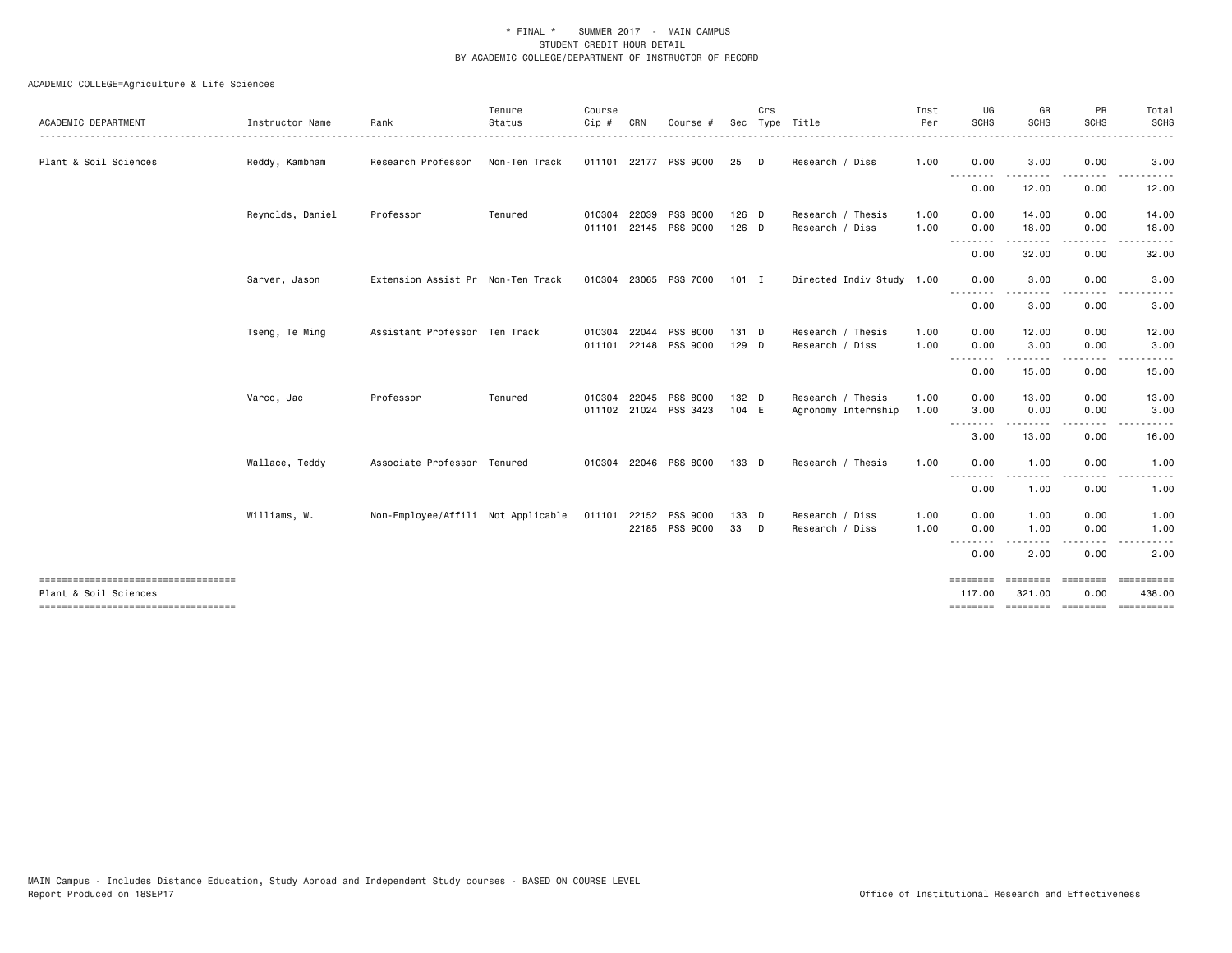|                                                       |                                |                                   | Tenure  | Course |       |               |                  | Crs |                           | Inst | UG                | GR                   | PR                                                                                                                                | Total         |
|-------------------------------------------------------|--------------------------------|-----------------------------------|---------|--------|-------|---------------|------------------|-----|---------------------------|------|-------------------|----------------------|-----------------------------------------------------------------------------------------------------------------------------------|---------------|
| ACADEMIC DEPARTMENT                                   | Instructor Name                | Rank                              | Status  | Cip #  | CRN   | Course #      | Sec              |     | Type Title                | Per  | SCHS              | <b>SCHS</b>          | <b>SCHS</b>                                                                                                                       | <b>SCHS</b>   |
| Poultry Science                                       | Kiess, Aaron                   | Associate Professor Tenured       |         | 010907 |       | 23223 PO 8000 | 102 <sub>D</sub> |     | Research / Thesis         | 1.00 | 0.00              | 3.00                 | 0.00                                                                                                                              | 3.00          |
|                                                       |                                |                                   |         |        | 23293 | PO 9000       | 52               | D   | Research / Diss           | 1.00 | 0.00              | 9.00                 | 0.00                                                                                                                              | 9.00          |
|                                                       |                                |                                   |         |        |       | 23300 PO 8000 | 52               | D   | Research / Thesis         | 1.00 | 0.00<br>.         | 1.00<br>. <u>.</u> . | 0.00<br>$\frac{1}{2} \left( \frac{1}{2} \right) \left( \frac{1}{2} \right) \left( \frac{1}{2} \right) \left( \frac{1}{2} \right)$ | 1.00<br>.     |
|                                                       |                                |                                   |         |        |       |               |                  |     |                           |      | 0.00              | 13.00                | 0.00                                                                                                                              | 13.00         |
|                                                       | McDaniel, Christophe Professor |                                   | Tenured | 010907 | 23224 | PO 8000       | 103 D            |     | Research / Thesis         | 1.00 | 0.00              | 3.00                 | 0.00                                                                                                                              | 3.00          |
|                                                       |                                |                                   |         |        | 23231 | PO 9000       | 103 D            |     | Research / Diss           | 1.00 | 0.00<br>.         | 6.00<br>-----        | 0.00<br>.                                                                                                                         | 6.00<br>.     |
|                                                       |                                |                                   |         |        |       |               |                  |     |                           |      | 0.00              | 9.00                 | 0.00                                                                                                                              | 9.00          |
|                                                       | Peebles, Edgar                 | Professor                         | Tenured | 010907 | 23225 | PO 8000       | 104 D            |     | Research / Thesis         | 1.00 | 0.00              | 3.00                 | 0.00                                                                                                                              | 3.00          |
|                                                       |                                |                                   |         |        |       | 23302 PO 8000 | 54               | D   | Research / Thesis         | 1.00 | 0.00<br>--------  | 3.00<br>.            | 0.00<br>$- - - -$                                                                                                                 | 3.00<br>.     |
|                                                       |                                |                                   |         |        |       |               |                  |     |                           |      | 0.00              | 6.00                 | 0.00                                                                                                                              | 6.00          |
|                                                       | Wamsley, Kelley                | Assistant Professor Ten Track     |         | 010907 | 23234 | PO 9000       | 106 D            |     | Research / Diss           | 1.00 | 0.00              | 6.00                 | 0.00                                                                                                                              | 6.00          |
|                                                       |                                |                                   |         |        |       | 23283 PO 8000 | 06 D             |     | Research / Thesis         | 1.00 | 0.00<br>--------  | 3.00                 | 0.00                                                                                                                              | 3.00          |
|                                                       |                                |                                   |         |        |       |               |                  |     |                           |      | 0.00              | 9.00                 | 0.00                                                                                                                              | 9.00          |
|                                                       | Wells, Jessica                 | Extension Instructo Non-Ten Track |         | 010907 |       | 21007 PO 3353 | 101 E            |     | Poultry Prod Interns 1.00 |      | 24.00             | 0.00                 | 0.00                                                                                                                              | 24.00         |
|                                                       |                                |                                   |         |        |       | 21008 PO 3363 | 101 E            |     | Poultry Processing I 1.00 |      | 3.00              | 0.00                 | 0.00                                                                                                                              | 3.00          |
|                                                       |                                |                                   |         |        |       | 23273 PO 4000 | 01 I             |     | Directed Indiv Study 1.00 |      | 1.00<br><u>.</u>  | 0.00<br>.            | 0.00<br>$\cdots$                                                                                                                  | 1.00<br>----- |
|                                                       |                                |                                   |         |        |       |               |                  |     |                           |      | 28.00             | 0.00                 | 0.00                                                                                                                              | 28.00         |
|                                                       | Zhai, Wei                      | Assistant Professor Ten Track     |         | 010907 |       | 21009 PO 8443 | 51 C             |     | Avian Nutrition           | 1.00 | 0.00              | 15.00                | 0.00                                                                                                                              | 15.00         |
|                                                       |                                |                                   |         |        |       | 23228 PO 8000 | 107 D            |     | Research / Thesis         | 1.00 | 0.00              | 3.00                 | 0.00                                                                                                                              | 3.00          |
|                                                       |                                |                                   |         |        | 23291 | PO 9000       | 07               | D   | Research / Diss           | 1.00 | 0.00              | 3.00                 | 0.00                                                                                                                              | 3.00          |
|                                                       |                                |                                   |         |        |       | 23298 PO 9000 | 57               | D   | Research / Diss           | 1.00 | 0.00<br>.         | 3.00<br>.            | 0.00<br>$\cdots$                                                                                                                  | 3.00          |
|                                                       |                                |                                   |         |        |       |               |                  |     |                           |      | 0.00              | 24.00                | 0.00                                                                                                                              | 24.00         |
| ----------------------------------<br>Poultry Science |                                |                                   |         |        |       |               |                  |     |                           |      | ========<br>28.00 | ========<br>61.00    | $= 222222222$<br>0.00                                                                                                             | 89,00         |
| ======================================                |                                |                                   |         |        |       |               |                  |     |                           |      |                   |                      |                                                                                                                                   | ==========    |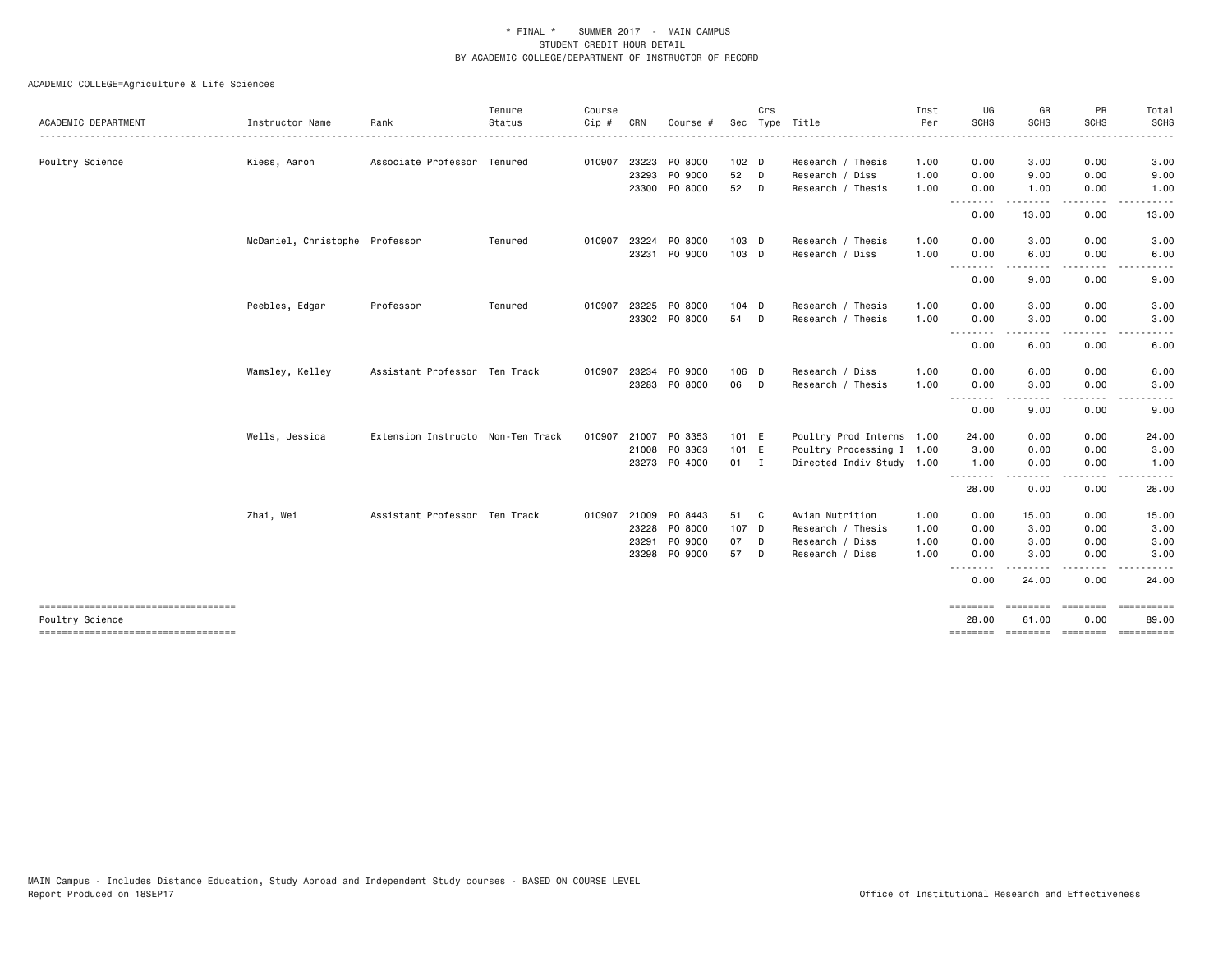| ACADEMIC DEPARTMENT      | Instructor Name     | Rank                              | Tenure<br>Status | Course<br>Cip #  | CRN          | Course #                                       |                           | Crs | Sec Type Title                                           | Inst<br>Per          | UG<br><b>SCHS</b>                                                                      | GR<br><b>SCHS</b>                                                                                                                                            | PR<br><b>SCHS</b>    | Total<br><b>SCHS</b><br>$\sim$ $\sim$ $\sim$ $\sim$ $\sim$                                                                                                   |
|--------------------------|---------------------|-----------------------------------|------------------|------------------|--------------|------------------------------------------------|---------------------------|-----|----------------------------------------------------------|----------------------|----------------------------------------------------------------------------------------|--------------------------------------------------------------------------------------------------------------------------------------------------------------|----------------------|--------------------------------------------------------------------------------------------------------------------------------------------------------------|
| School of Human Sciences | Black, Catherine    | Visiting Professor                | Non-Ten Track    | 190101<br>190901 | 23095        | HS 4000<br>20719 HS 4763<br>20720 HS 4763      | $101$ I<br>101 E<br>102 E |     | Directed Indiv Study<br>FDM Internship<br>FDM Internship | 1.00<br>1.00<br>1.00 | 2.00<br>66.00<br>18.00                                                                 | 0.00<br>0.00<br>0.00                                                                                                                                         | 0.00<br>0.00<br>0.00 | 2.00<br>66.00<br>18.00                                                                                                                                       |
|                          |                     |                                   |                  |                  |              |                                                |                           |     |                                                          |                      | .<br>86.00                                                                             | <b>.</b><br>0.00                                                                                                                                             | .<br>0.00            | $\cdots$<br>86.00                                                                                                                                            |
|                          | Boutwell, Angela    | Lecturer                          | Non-Ten Track    |                  |              | 190708 21960 HDFS 3803 501 C                   |                           |     | Creat & Play Young C 1.00                                |                      | 36.00                                                                                  | 0.00                                                                                                                                                         | 0.00                 | 36.00                                                                                                                                                        |
|                          |                     |                                   |                  |                  |              |                                                |                           |     |                                                          |                      | .<br>36.00                                                                             | .<br>0.00                                                                                                                                                    | .<br>0.00            | .<br>36.00                                                                                                                                                   |
|                          | Denny, Marina       | Assistant Professor Ten Track     |                  | 010801           |              | 22309 AELC 9000 101 D                          |                           |     | Research/Dissertatio 1.00                                |                      | 0.00<br>.                                                                              | 9.00<br>$\sim$ $\sim$ $\sim$ $\sim$                                                                                                                          | 0.00<br>$  -$        | 9.00                                                                                                                                                         |
|                          |                     |                                   |                  |                  |              |                                                |                           |     |                                                          |                      | 0.00                                                                                   | 9.00                                                                                                                                                         | 0.00                 | 9.00                                                                                                                                                         |
|                          | Downey, Laura       | Extension Assoc Pro Non-Ten Track |                  |                  |              | 131301 22306 AIS 9000                          | 101 D                     |     | Research/Diss                                            | 1.00                 | 0.00<br>$- - -$                                                                        | 13.00                                                                                                                                                        | 0.00                 | 13.00                                                                                                                                                        |
|                          |                     |                                   |                  |                  |              |                                                |                           |     |                                                          |                      | 0.00                                                                                   | 13.00                                                                                                                                                        | 0.00                 | 13.00                                                                                                                                                        |
|                          | Elmore-Staton, Lori | Assistant Professor Ten Track     |                  | 190101           |              | 22415 HDFS 7000                                | $101$ I                   |     | Directed Indiv Study 1.00                                |                      | 0.00                                                                                   | 3.00                                                                                                                                                         | 0.00                 | 3.00                                                                                                                                                         |
|                          |                     |                                   |                  | 190701           | 22335        | <b>HDFS 9000</b>                               | 103 D                     |     | Research/Dissertatio 1.00                                |                      | 0.00                                                                                   | 3.00                                                                                                                                                         | 0.00                 | 3.00                                                                                                                                                         |
|                          |                     |                                   |                  | 190704           | 21954        | <b>HDFS 4803</b>                               | 501 C                     |     | Parenting                                                | 1.00                 | 102.00                                                                                 | 0.00                                                                                                                                                         | 0.00                 | 102.00                                                                                                                                                       |
|                          |                     |                                   |                  |                  | 190708 21955 | HDFS 6803 501 C                                |                           |     | Parenting                                                | 1.00                 | 0.00<br>.                                                                              | 6.00                                                                                                                                                         | 0.00                 | 6.00                                                                                                                                                         |
|                          |                     |                                   |                  |                  |              |                                                |                           |     |                                                          |                      | 102.00                                                                                 | 12.00                                                                                                                                                        | 0.00                 | 114.00                                                                                                                                                       |
|                          | Fason, Angel        | Instructor                        | Non-Ten Track    | 190701           | 21791        | <b>HDFS 4740</b>                               | 101 E                     |     | PreK-K Teacher Cand                                      | 1.00                 | 132.00                                                                                 | 0.00                                                                                                                                                         | 0.00                 | 132.00                                                                                                                                                       |
|                          |                     |                                   |                  |                  | 21792        | <b>HDFS 4760</b>                               | 101 E                     |     | Child Development In 1.00                                |                      | 12.00                                                                                  | 0.00                                                                                                                                                         | 0.00                 | 12.00                                                                                                                                                        |
|                          |                     |                                   |                  |                  | 21794        | <b>HDFS 4780</b>                               | 101 E                     |     | Youth Development In 1.00                                |                      | 36.00                                                                                  | 0.00                                                                                                                                                         | 0.00                 | 36.00                                                                                                                                                        |
|                          |                     |                                   |                  |                  | 21795        | <b>HDFS 4790</b>                               | 101 E                     |     | Family Science Inter 1.00                                |                      | 24.00<br>.                                                                             | 0.00                                                                                                                                                         | 0.00                 | 24.00                                                                                                                                                        |
|                          |                     |                                   |                  |                  |              |                                                |                           |     |                                                          |                      | 204.00                                                                                 | 0.00                                                                                                                                                         | 0.00                 | 204.00                                                                                                                                                       |
|                          | Freeman, Charles    | Assistant Professor Ten Track     |                  |                  | 190101 21961 | HS 4710                                        | 501 A                     |     | Study Tour                                               | 1.00                 | 36.00                                                                                  | 0.00                                                                                                                                                         | 0.00                 | 36.00                                                                                                                                                        |
|                          |                     |                                   |                  |                  |              | 22477 HS 4710                                  | 801 A                     |     | Study Tour                                               | 1.00                 | 102.00                                                                                 | 0.00                                                                                                                                                         | 0.00                 | 102.00                                                                                                                                                       |
|                          |                     |                                   |                  |                  |              | 500407 23368 FDM 4000                          | $101$ I                   |     | Directed Indiv Study                                     | 1.00                 | 3.00<br><u>.</u>                                                                       | 0.00<br>المتمام المتعاد                                                                                                                                      | 0.00<br>.            | 3.00<br>$\frac{1}{2} \left( \frac{1}{2} \right) \left( \frac{1}{2} \right) \left( \frac{1}{2} \right) \left( \frac{1}{2} \right) \left( \frac{1}{2} \right)$ |
|                          |                     |                                   |                  |                  |              |                                                |                           |     |                                                          |                      | 141.00                                                                                 | 0.00                                                                                                                                                         | 0.00                 | 141.00                                                                                                                                                       |
|                          | Hardman, Alisha     | Assistant Professor Ten Track     |                  | 190701           |              | 22516 HDFS 9000                                | 105 D                     |     | Research/Dissertatio                                     | 1.00                 | 0.00                                                                                   | 16.00                                                                                                                                                        | 0.00                 | 16.00                                                                                                                                                        |
|                          |                     |                                   |                  |                  |              | 22575 HDFS 8000                                | 104 D                     |     | Research/Thesis                                          | 1.00                 | 0.00<br>$\frac{1}{2} \frac{1}{2} \frac{1}{2} \frac{1}{2} \frac{1}{2} \frac{1}{2}$<br>. | 6.00                                                                                                                                                         | 0.00                 | 6.00                                                                                                                                                         |
|                          |                     |                                   |                  |                  |              |                                                |                           |     |                                                          |                      | 0.00                                                                                   | 22.00                                                                                                                                                        | 0.00                 | 22.00                                                                                                                                                        |
|                          | Jagger, Carla       | Assistant Professor Ten Track     |                  |                  |              | 010801 21781 AELC 8100 103 I                   |                           |     | Creative Component A 1.00                                |                      | 0.00                                                                                   | 2.00                                                                                                                                                         | 0.00                 | 2.00                                                                                                                                                         |
|                          |                     |                                   |                  |                  |              | 23506 AELC 9000 51                             |                           | D   | Research/Dissertatio 1.00                                |                      | 0.00                                                                                   | 3.00                                                                                                                                                         | 0.00                 | 3.00                                                                                                                                                         |
|                          |                     |                                   |                  |                  |              |                                                |                           |     |                                                          |                      | .<br>0.00                                                                              | 5.00                                                                                                                                                         | 0.00                 | 5.00                                                                                                                                                         |
|                          | Lee, JuYoung        | Assistant Professor Ten Track     |                  |                  |              | 190901 23407 FDM 3553                          | 551 B                     |     | Fashion Retailing                                        | 1.00                 | 27.00                                                                                  | 0.00                                                                                                                                                         | 0.00                 | 27.00                                                                                                                                                        |
|                          |                     |                                   |                  |                  |              |                                                |                           |     |                                                          |                      | .<br>27.00                                                                             | $\frac{1}{2} \left( \frac{1}{2} \right) \left( \frac{1}{2} \right) \left( \frac{1}{2} \right) \left( \frac{1}{2} \right) \left( \frac{1}{2} \right)$<br>0.00 | .<br>0.00            | 27.00                                                                                                                                                        |
|                          | Morrison, Carley    | Grad Research Assis Non-Ten Track |                  | 131301           |              | 21780 AELC 3500 101 E<br>21782 AELC 3500 102 E |                           |     | Internship Ag Leader 1.00<br>Internship Ag Leader 1.00   |                      | 33.00<br>81.00                                                                         | 0.00<br>0.00                                                                                                                                                 | 0.00<br>0.00         | 33.00<br>81.00                                                                                                                                               |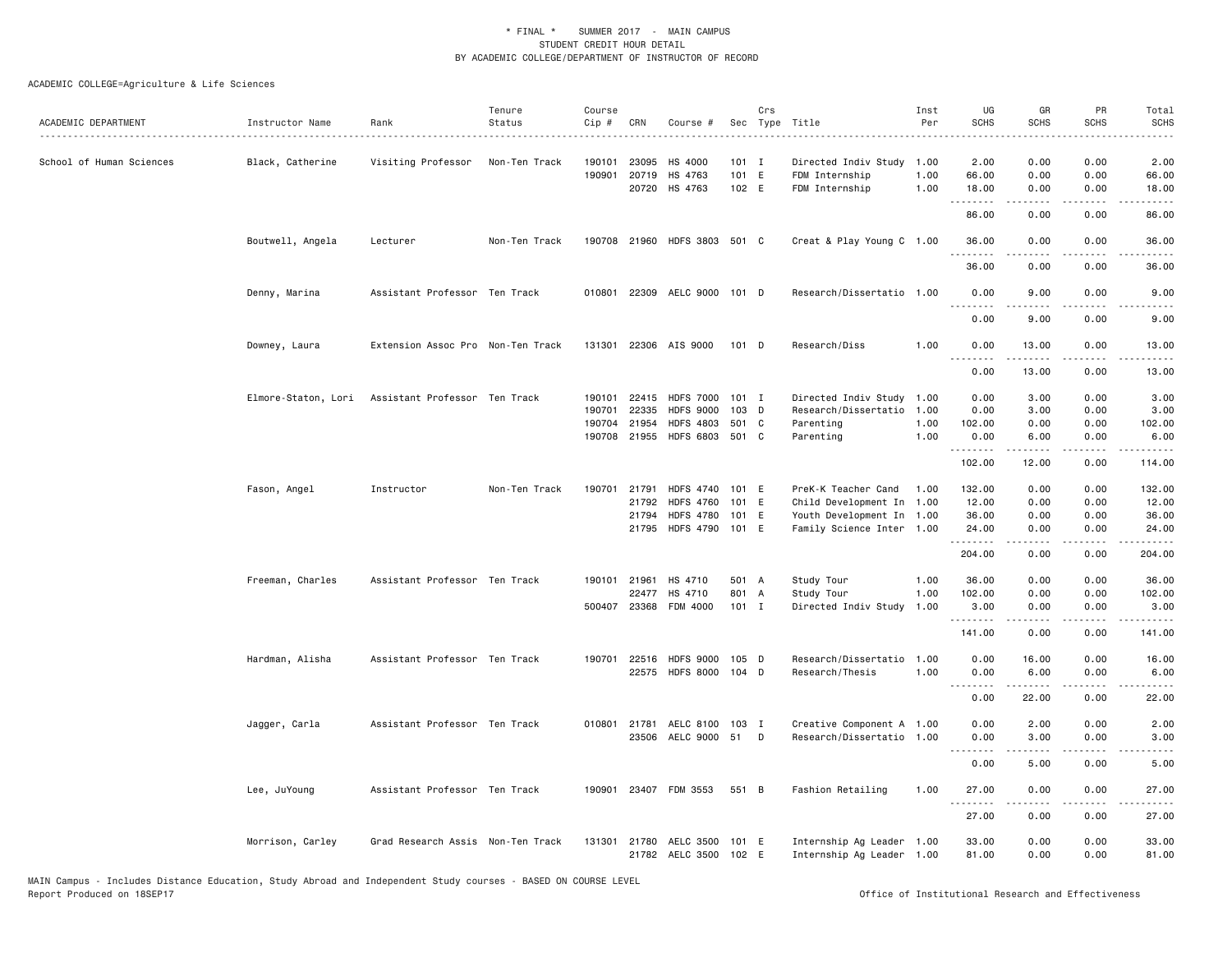| ACADEMIC DEPARTMENT                                             | Instructor Name  | Rank                              | Tenure<br>Status | Course<br>Cip # | CRN          | Course #                     |                  | Crs            | Sec Type Title            | Inst<br>Per | UG<br><b>SCHS</b>                   | GR<br><b>SCHS</b>                                                                 | PR<br><b>SCHS</b>      | Total<br><b>SCHS</b>  |
|-----------------------------------------------------------------|------------------|-----------------------------------|------------------|-----------------|--------------|------------------------------|------------------|----------------|---------------------------|-------------|-------------------------------------|-----------------------------------------------------------------------------------|------------------------|-----------------------|
|                                                                 |                  |                                   | . <b>.</b> .     |                 |              |                              |                  |                |                           |             |                                     |                                                                                   |                        | .                     |
|                                                                 |                  |                                   |                  |                 |              |                              |                  |                |                           |             | .<br>114.00                         | .<br>0.00                                                                         | 0.00                   | 114.00                |
| School of Human Sciences                                        | Newman, Michael  | Professor                         | Tenured          |                 |              | 010801 23329 AELC 9000 106 D |                  |                | Research/Dissertatio 1.00 |             | 0.00<br>$\sim$ $\sim$ $\sim$        | 1.00                                                                              | 0.00<br>.              | 1.00                  |
|                                                                 |                  |                                   |                  |                 |              |                              |                  |                |                           |             | .<br>0.00                           | .<br>1.00                                                                         | 0.00                   | 1.00                  |
|                                                                 | Parker, Julie    | Assistant Professor Ten Track     |                  |                 | 190101 23050 | HDFS 7000 01                 |                  | $\blacksquare$ | Directed Indiv Study 1.00 |             | 0.00                                | 3.00                                                                              | 0.00                   | 3.00                  |
|                                                                 |                  |                                   |                  |                 | 23051        | <b>HDFS 7000</b>             | 51               | $\mathbf{I}$   | Directed Indiv Study 1.00 |             | 0.00                                | 3.00                                                                              | 0.00                   | 3.00                  |
|                                                                 |                  |                                   |                  |                 | 23136        | HS 4000                      | $102$ I          |                | Directed Indiv Study 1.00 |             | 3.00                                | 0.00                                                                              | 0.00                   | 3.00                  |
|                                                                 |                  |                                   |                  |                 | 190701 22331 | <b>HDFS 9000</b>             | 102 <sub>D</sub> |                | Research/Dissertatio 1.00 |             | 0.00                                | 2.00                                                                              | 0.00                   | 2.00                  |
|                                                                 |                  |                                   |                  |                 | 22332        | <b>HDFS 8000</b>             | 101 D            |                | Research/Thesis           | 1.00        | 0.00<br>.<br>$\sim$ $\sim$ $\sim$   | 3.00                                                                              | 0.00                   | 3.00                  |
|                                                                 |                  |                                   |                  |                 |              |                              |                  |                |                           |             | 3.00                                | 11.00                                                                             | 0.00                   | 14.00                 |
|                                                                 | Peterson, Donna  | Extension Assoc Pro Non-Ten Track |                  | 010801          | 22338        | AELC 9000                    | $104$ D          |                | Research/Dissertatio 1.00 |             | 0.00                                | 3.00                                                                              | 0.00                   | 3.00                  |
|                                                                 |                  |                                   |                  | 131301          | 22337        | AELC 8000                    | 101 D            |                | Research/Thesis in A 1.00 |             | 0.00                                | 1.00                                                                              | 0.00                   | 1.00                  |
|                                                                 |                  |                                   |                  |                 | 23339        | AELC 7000                    | 101 I            |                | Directed Indiv Study 1.00 |             | 0.00<br>$\frac{1}{2}$               | 3.00<br>$   -$                                                                    | 0.00                   | 3.00                  |
|                                                                 |                  |                                   |                  |                 |              |                              |                  |                |                           |             | 0.00                                | 7.00                                                                              | 0.00                   | 7.00                  |
|                                                                 | Phillips, Tommy  | Associate Professor Tenured       |                  |                 | 190101 22582 | <b>HDFS 4000</b>             | 01               | $\blacksquare$ | Directed Indiv Study 1.00 |             | 3.00                                | 0.00                                                                              | 0.00                   | 3.00                  |
|                                                                 |                  |                                   |                  |                 | 23163        | <b>HDFS 4000</b>             | $101$ I          |                | Directed Indiv Study 1.00 |             | 3.00                                | 0.00                                                                              | 0.00                   | 3.00                  |
|                                                                 |                  |                                   |                  | 190701 21783    |              | <b>HDFS 3813</b>             | 01               | C              | Lifespan Theory           | 1.00        | 69.00                               | 0.00                                                                              | 0.00                   | 69.00                 |
|                                                                 |                  |                                   |                  |                 | 21965        | <b>HDFS 4873</b>             | 51               | C              | Positive Youth Dev        | 1.00        | 30.00                               | 0.00                                                                              | 0.00                   | 30.00                 |
|                                                                 |                  |                                   |                  |                 | 21966        | <b>HDFS 6873</b>             | 51               | C              | Positive Youth Dev        | 1.00        | 0.00                                | 12.00                                                                             | 0.00                   | 12.00                 |
|                                                                 |                  |                                   |                  |                 | 23087        | <b>HDFS 6883</b>             | 51               | C              | Risk, Resilience & P 1.00 |             | 0.00                                | 9.00                                                                              | 0.00                   | 9.00                  |
|                                                                 |                  |                                   |                  |                 | 23088        | <b>HDFS 4883</b>             | 52               | C.             | Risk, Resilience & P 1.00 |             | 87.00<br><u>.</u>                   | 0.00                                                                              | 0.00                   | 87.00                 |
|                                                                 |                  |                                   |                  |                 |              |                              |                  |                |                           |             | 192.00                              | 21.00                                                                             | 0.00                   | 213.00                |
|                                                                 | Swortzel, Kirk   | Professor                         | Tenured          |                 | 010801 21778 | AELC 8100                    | 101 I            |                | Creative Component A 1.00 |             | 0.00                                | 14.00                                                                             | 0.00                   | 14.00                 |
|                                                                 |                  |                                   |                  |                 | 22333        | AELC 4990                    | 001 B            |                | Special Topics in AE 1.00 |             | 15.00                               | 0.00                                                                              | 0.00                   | 15.00                 |
|                                                                 |                  |                                   |                  |                 | 22464        | AELC 9000                    | 105 D            |                | Research/Dissertatio 1.00 |             | 0.00                                | 21.00                                                                             | 0.00                   | 21.00                 |
|                                                                 |                  |                                   |                  |                 | 131301 21962 | AELC 8593                    | 51               | $\mathbf{C}$   | Hist Found of AEE         | 1.00        | 0.00                                | 18.00                                                                             | 0.00                   | 18.00                 |
|                                                                 |                  |                                   |                  |                 |              | 22447 AELC 8000 104 D        |                  |                | Research/Thesis in A 1.00 |             | 0.00<br>$\sim$ $\sim$ $\sim$ $\sim$ | 3.00                                                                              | 0.00                   | 3.00                  |
|                                                                 |                  |                                   |                  |                 |              |                              |                  |                |                           |             | 15.00                               | 56.00                                                                             | 0.00                   | 71.00                 |
|                                                                 | Wheeler, Brandan | Assistant Professor Ten Track     |                  | 190701          |              | 22307 HDFS 9000 101 D        |                  |                | Research/Dissertatio 1.00 |             | 0.00<br>$\sim$ $\sim$ $\sim$        | 2.00<br>$\frac{1}{2}$                                                             | 0.00                   | 2.00                  |
|                                                                 |                  |                                   |                  |                 |              |                              |                  |                |                           |             | 0.00                                | 2.00                                                                              | 0.00                   | 2.00                  |
|                                                                 | Wilmoth, Joe     | Associate Professor Tenured       |                  | 190701          | 22745        | <b>HDFS 9000</b>             | 106 D            |                | Research/Dissertatio 1.00 |             | 0.00                                | 9.00                                                                              | 0.00                   | 9.00                  |
|                                                                 |                  |                                   |                  | 190704          | 21775        | <b>HDFS 4853</b>             | 001 C            |                | Family: Human Ecolog 1.00 |             | 36.00                               | 0.00                                                                              | 0.00                   | 36.00                 |
|                                                                 |                  |                                   |                  |                 |              | 21776 HDFS 6853 001 C        |                  |                | Family: Human Ecolog 1.00 |             | 0.00<br>.                           | 9.00<br>.                                                                         | 0.00<br>.              | 9.00<br>.             |
|                                                                 |                  |                                   |                  |                 |              |                              |                  |                |                           |             | 36.00                               | 18.00                                                                             | 0.00                   | 54.00                 |
| -----------------------------------<br>School of Human Sciences |                  |                                   |                  |                 |              |                              |                  |                |                           |             | <b>ESSESSES</b><br>956.00           | $\qquad \qquad \equiv \equiv \equiv \equiv \equiv \equiv \equiv \equiv$<br>177.00 | <b>ESSESSE</b><br>0.00 | ==========<br>1133.00 |
| ----------------------------------                              |                  |                                   |                  |                 |              |                              |                  |                |                           |             |                                     | -------- ------- -------                                                          |                        | ==========            |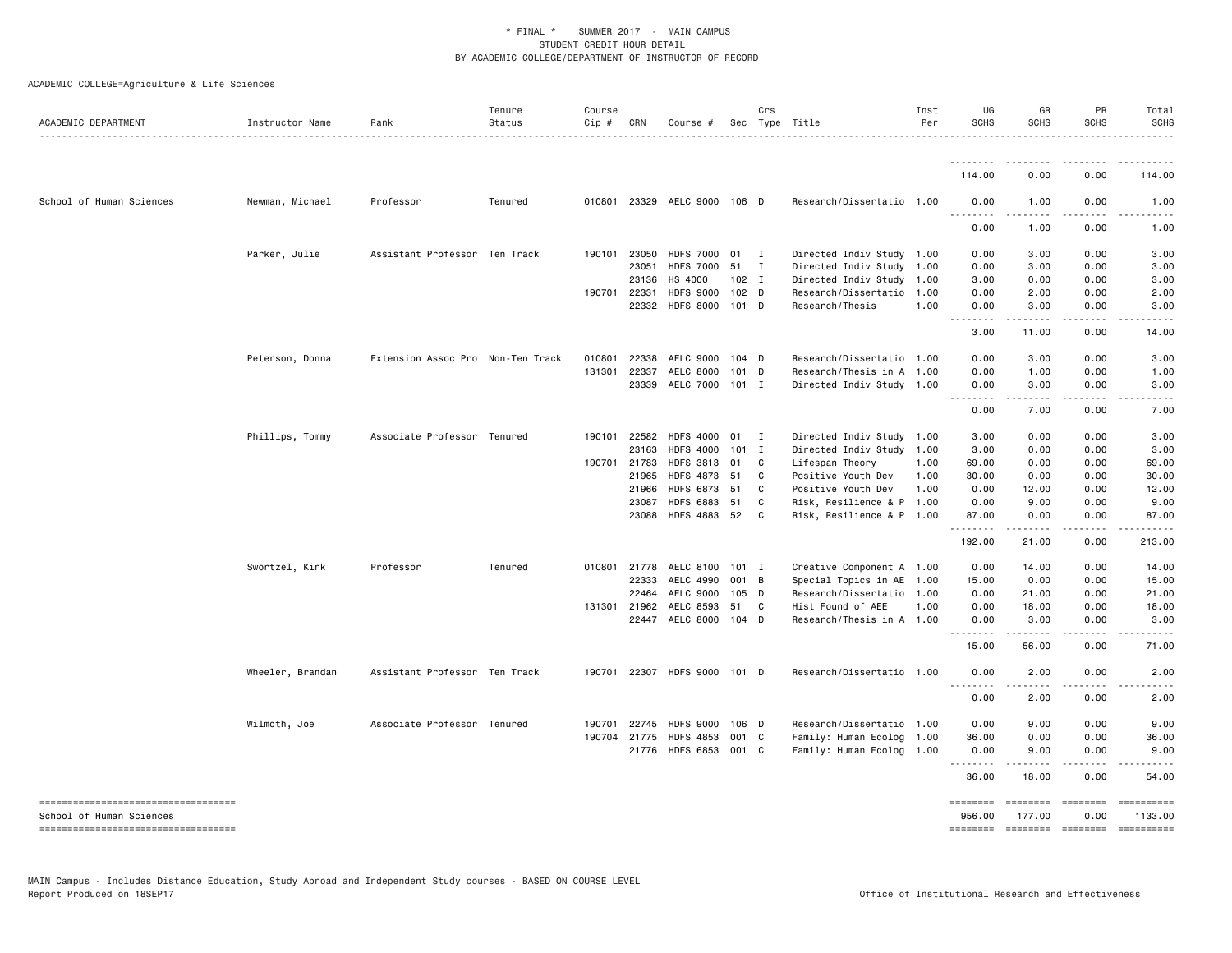| ACADEMIC DEPARTMENT                                                                   | Instructor Name    | Rank                          | Tenure<br>Status | Course<br>$Cip$ # | CRN          | Course                                  |                | Crs                 | Sec Type Title                                  | Inst<br>Per  | UG<br><b>SCHS</b>        | GR<br><b>SCHS</b>                                                               | PR<br><b>SCHS</b>                                                                                                                 | Total<br><b>SCHS</b>               |
|---------------------------------------------------------------------------------------|--------------------|-------------------------------|------------------|-------------------|--------------|-----------------------------------------|----------------|---------------------|-------------------------------------------------|--------------|--------------------------|---------------------------------------------------------------------------------|-----------------------------------------------------------------------------------------------------------------------------------|------------------------------------|
| Art AAD                                                                               | Funderburk, Thomas | Professor                     | Tenured          |                   |              | 500708 20068 ART 3053                   | 51             | $\mathsf{L}$        | Watercolor Painting                             | 1.00         | 36.00                    | 0.00                                                                            | 0.00                                                                                                                              | 36.00                              |
|                                                                                       |                    |                               |                  |                   |              |                                         |                |                     |                                                 |              | .<br>36.00               | 0.00                                                                            | 0.00                                                                                                                              | 36.00                              |
|                                                                                       | Gootee, Marita     | Professor                     | Tenured          | 500605 21766      |              | ART 2103<br>21767 ART 3223              | 01<br>01 Q     | - в                 | Photography Survey<br>Darkroom Basics           | 1.00<br>1.00 | 30.00<br>24.00           | 0.00<br>0.00                                                                    | 0.00<br>0.00                                                                                                                      | 30.00<br>24.00                     |
|                                                                                       |                    |                               |                  |                   |              |                                         |                |                     |                                                 |              | - - - - - - - -<br>54.00 | .<br>0.00                                                                       | .<br>0.00                                                                                                                         | 54.00                              |
|                                                                                       | Gordon, Jeffery    | Non-Faculty                   | Not Applicable   |                   |              | 500703 20060 ART 1113<br>21184 ART 1113 | E51 C<br>501 C |                     | Art Appreciation<br>Art Appreciation            | 1.00<br>1.00 | 33.00<br>39.00           | 0.00<br>0.00                                                                    | 0.00<br>0.00                                                                                                                      | 33.00<br>39.00                     |
|                                                                                       |                    |                               |                  |                   |              |                                         |                |                     |                                                 |              | .<br>72.00               | 0.00                                                                            | $\frac{1}{2} \left( \frac{1}{2} \right) \left( \frac{1}{2} \right) \left( \frac{1}{2} \right) \left( \frac{1}{2} \right)$<br>0.00 | 72.00                              |
|                                                                                       | Haupt, Jeffrey     | Professor                     | Tenured          | 500401            | 20063        | ART 1133<br>500705 20066 ART 1223       | 51<br>51       | $\mathsf{L}$<br>- L | Design II<br>Drawing II                         | 1.00<br>1.00 | 24.00<br>24.00           | 0.00<br>0.00                                                                    | 0.00<br>0.00                                                                                                                      | 24.00<br>24.00                     |
|                                                                                       |                    |                               |                  |                   |              |                                         |                |                     |                                                 |              | .<br>48.00               | 0.00                                                                            | 0.00                                                                                                                              | 48.00                              |
|                                                                                       | Hester, Cassie     | Assistant Professor Ten Track |                  |                   |              | 500402 21937 ART 4123                   | 001 Q          |                     | Screen Printing for                             | 1.00         | 27.00                    | 0.00                                                                            | 0.00                                                                                                                              | 27.00                              |
|                                                                                       |                    |                               |                  |                   |              |                                         |                |                     |                                                 |              | .<br>27.00               | 0.00                                                                            | 0.00                                                                                                                              | 27.00                              |
|                                                                                       | Long, Robert       | Professor                     | Tenured          |                   | 500711 20067 | ART 2503<br>20071 ART 4650              | 01 L<br>01 L   |                     | Ceramic Art Survey<br>Advanced Studio-Cera 1.00 | 1.00         | 27.00<br>24.00           | 0.00<br>0.00                                                                    | 0.00<br>0.00                                                                                                                      | 27.00<br>24.00                     |
|                                                                                       |                    |                               |                  |                   |              |                                         |                |                     |                                                 |              | ----<br>51.00            | 0.00                                                                            | 0.00                                                                                                                              | 51.00                              |
|                                                                                       | Neuenfeldt, Lori   | Instructor                    | Non-Ten Track    |                   |              | 500407 23177 FDM 4990                   | 801 C          |                     | Special Topic In FDM 1.00                       |              | 51.00                    | 0.00                                                                            | 0.00                                                                                                                              | 51.00                              |
|                                                                                       |                    |                               |                  |                   |              |                                         |                |                     |                                                 |              | - - - - - - - -<br>51.00 | 0.00                                                                            | 0.00                                                                                                                              | 51.00                              |
| ====================================<br>Art AAD<br>---------------------------------- |                    |                               |                  |                   |              |                                         |                |                     |                                                 |              | ========<br>339.00       | $\qquad \qquad \equiv \equiv \equiv \equiv \equiv \equiv \equiv \equiv$<br>0.00 | ========<br>0.00                                                                                                                  | ==========<br>339.00<br>========== |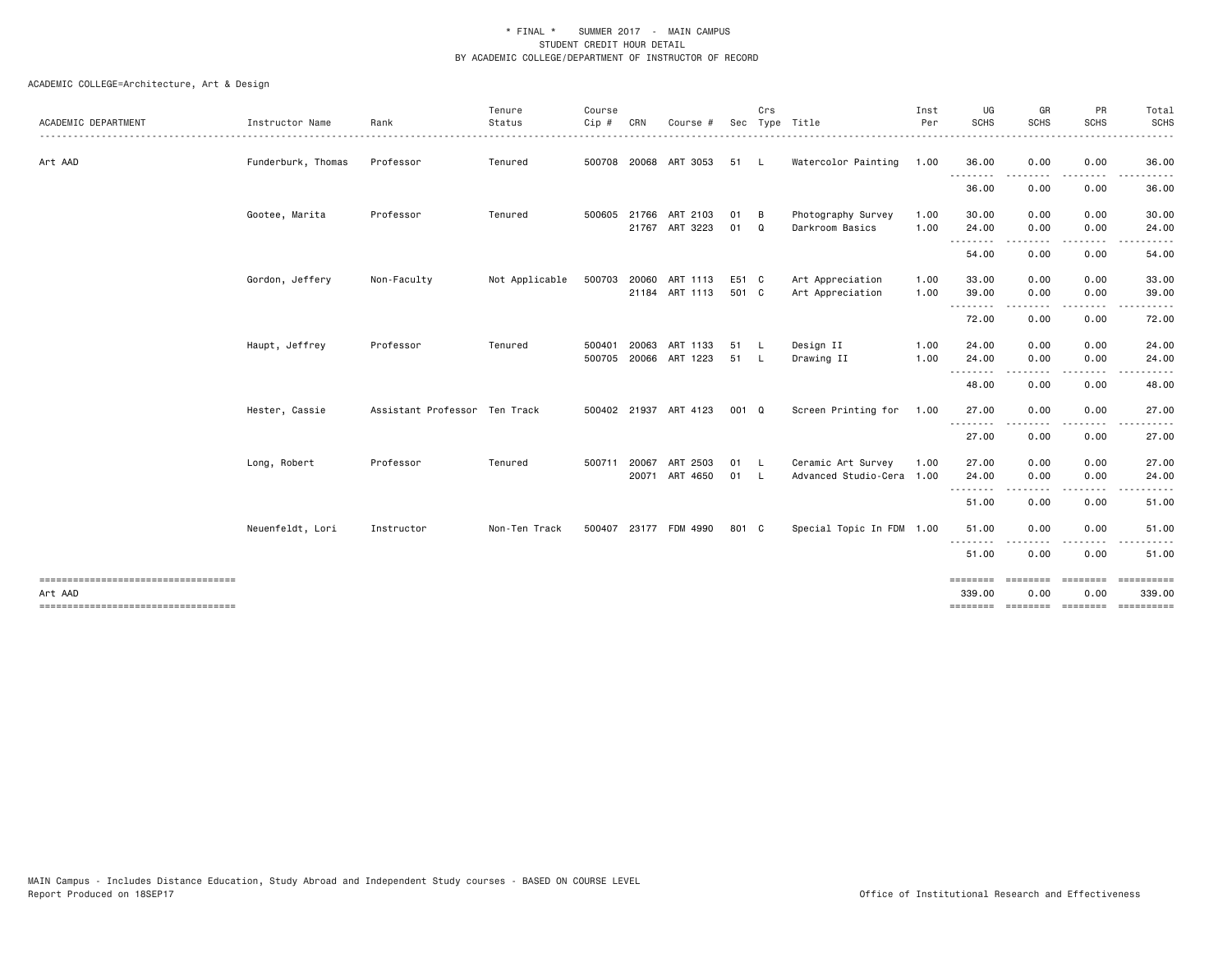| ACADEMIC DEPARTMENT                   | Instructor Name | Rank                          | Tenure<br>Status | Course<br>Cip # | CRN | Course #       |    | Crs      | Sec Type Title            | Inst<br>Per | UG<br>SCHS          | GR<br>SCHS        | PR<br>SCHS        | Total<br><b>SCHS</b>  |
|---------------------------------------|-----------------|-------------------------------|------------------|-----------------|-----|----------------|----|----------|---------------------------|-------------|---------------------|-------------------|-------------------|-----------------------|
| Building Construction Science         | Beatty, David   | Lecturer                      | Non-Ten Track    | 522001          |     | 20080 BCS 1126 | 51 | െ        | Build Construct Stud 1.00 |             | 102,00<br>--------- | 0.00<br>--------- | 0.00<br>--------- | 102.00<br>. <b>.</b>  |
|                                       |                 |                               |                  |                 |     |                |    |          |                           |             | 102,00              | 0.00              | 0.00              | 102.00                |
|                                       | Leathem, Thomas | Assistant Professor Ten Track |                  | 522001          |     | 20079 BCS 1116 | 01 | $\Omega$ | Build Construct Stud 1.00 |             | 96.00<br>---------  | 0.00<br>--------- | 0.00<br>.         | 96.00<br>.            |
|                                       |                 |                               |                  |                 |     |                |    |          |                           |             | 96.00               | 0.00              | 0.00              | 96.00                 |
| ===================================== |                 |                               |                  |                 |     |                |    |          |                           |             | ========            | ========          | ---------         |                       |
| Building Construction Science         |                 |                               |                  |                 |     |                |    |          |                           |             | 198,00              | 0.00              | 0.00              | 198.00                |
| ====================================  |                 |                               |                  |                 |     |                |    |          |                           |             | ________            |                   | _______           | $=$ = = = = = = = = : |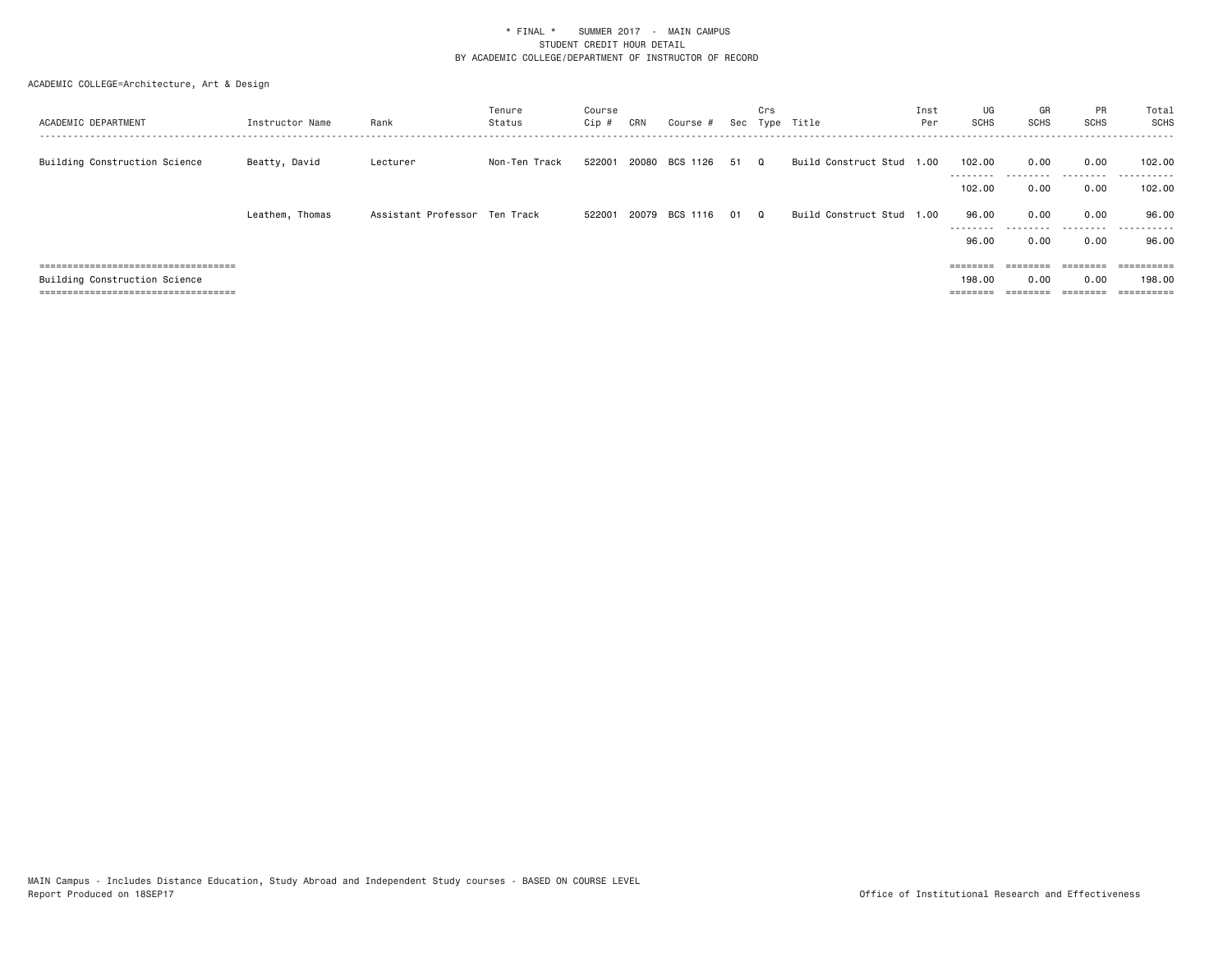| ACADEMIC DEPARTMENT                                                                               | Instructor Name | Rank                          | Tenure<br>Status | Course<br>Cip #  | CRN            | Course #             |          | Crs            | Sec Type Title                    | Inst<br>Per  | UG<br><b>SCHS</b>              | GR<br>SCHS       | <b>PR</b><br>SCHS | Total<br><b>SCHS</b>               |
|---------------------------------------------------------------------------------------------------|-----------------|-------------------------------|------------------|------------------|----------------|----------------------|----------|----------------|-----------------------------------|--------------|--------------------------------|------------------|-------------------|------------------------------------|
| Interior Design                                                                                   | Carroll, Robin  | Instructor                    | Non-Ten Track    |                  |                | 500408 20735 ID 3603 | 001 C    |                | Digital Design for I 1.00         |              | 21.00                          | 0.00             | 0.00<br>.         | 21.00                              |
|                                                                                                   |                 |                               |                  |                  |                |                      |          |                |                                   |              | 21.00                          | 0.00             | 0.00              | 21.00                              |
|                                                                                                   | Miller, Beth    | Professor                     | Tenured          | 500408<br>500410 | 20738<br>20731 | ID 4753<br>ID 2203   | 51<br>51 | E<br>Q         | Interior Design Inte<br>Rendering | 1.00<br>1.00 | 48.00<br>21.00                 | 0.00<br>0.00     | 0.00<br>0.00      | 48.00<br>21.00                     |
|                                                                                                   |                 |                               |                  |                  |                |                      |          |                |                                   |              | 69.00                          | 0.00             | -----<br>0.00     | 69.00                              |
|                                                                                                   | Miller, Lyndsey | Assistant Professor Ten Track |                  |                  |                | 151303 20734 ID 3363 | 51       | $\overline{B}$ | 3/D & CAD Modeling i 1.00         |              | 21.00                          | 0.00             | 0.00<br>.         | 21.00                              |
|                                                                                                   |                 |                               |                  |                  |                |                      |          |                |                                   |              | 21.00                          | 0.00             | 0.00              | 21.00                              |
|                                                                                                   | Riehm, William  | Assistant Professor Ten Track |                  |                  |                | 500408 20732 ID 2614 | 01       | $\overline{B}$ | ID Studio II                      | 1.00         | 32.00                          | 0.00             | 0.00              | 32.00                              |
|                                                                                                   |                 |                               |                  |                  |                |                      |          |                |                                   |              | 32.00                          | 0.00             | 0.00              | 32.00                              |
| =====================================<br>Interior Design<br>------------------------------------- |                 |                               |                  |                  |                |                      |          |                |                                   |              | ========<br>143.00<br>======== | 0.00<br>======== | 0.00<br>========  | ==========<br>143.00<br>========== |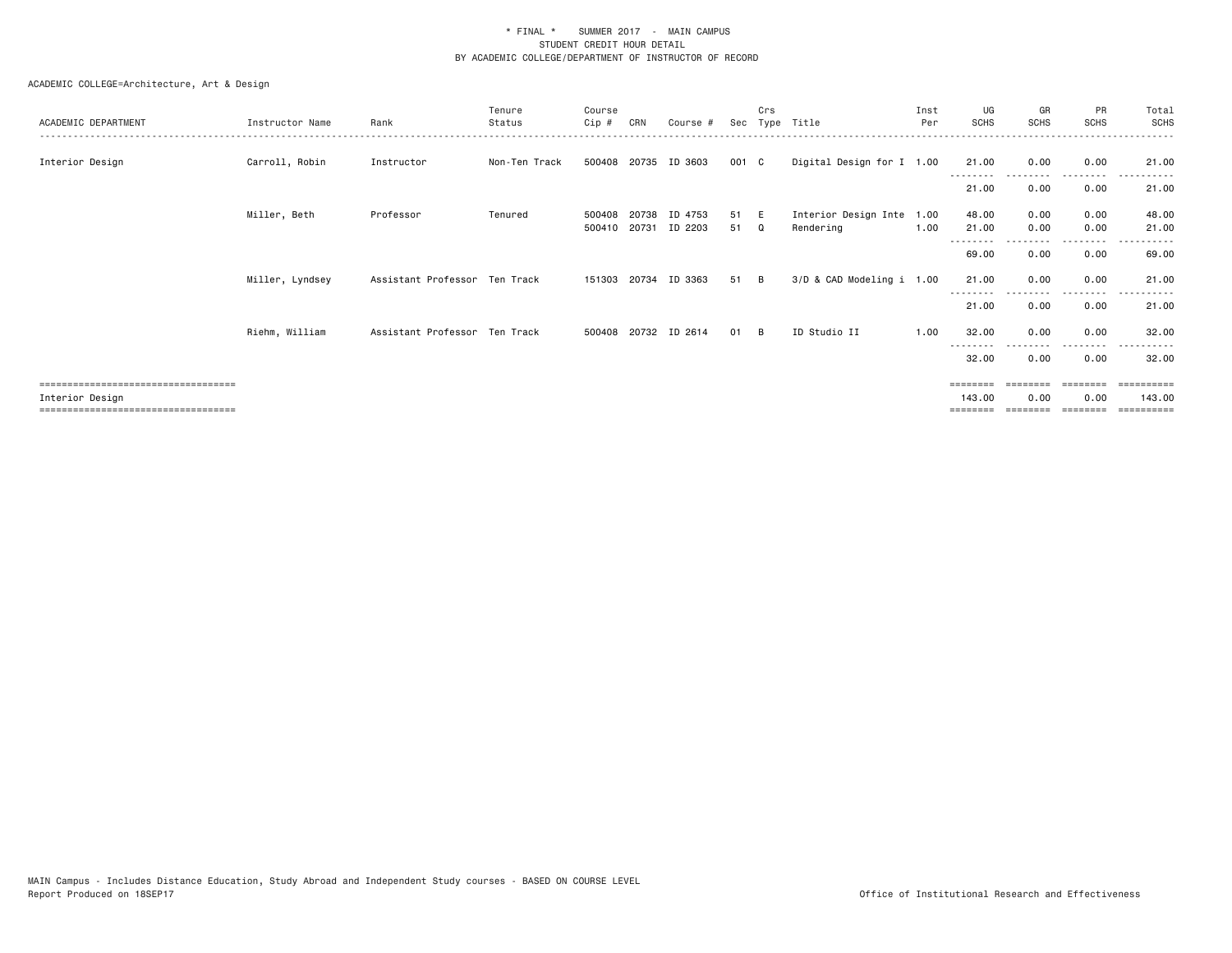|                                       |                 |                               | Tenure         | Course |       |                       |       | Crs |                     | Inst | UG                | GR              | <b>PR</b>          | Total       |
|---------------------------------------|-----------------|-------------------------------|----------------|--------|-------|-----------------------|-------|-----|---------------------|------|-------------------|-----------------|--------------------|-------------|
| ACADEMIC DEPARTMENT                   | Instructor Name | Rank                          | Status         | Cip #  | CRN   | Course #              |       |     | Sec Type Title      | Per  | <b>SCHS</b>       | <b>SCHS</b>     | <b>SCHS</b>        | <b>SCHS</b> |
| School of Architecture                | Herrmann, Hans  | Associate Professor Tenured   |                | 040201 |       | 20048 ARC 1536        | 01    | B   | Arch Design I-A     | 1.00 | 84.00             | 0.00            | 0.00               | 84.00       |
|                                       |                 |                               |                |        |       | 21772 ARC 4733        | 851 C |     | Site Planning       | 1.00 | 39.00             | 0.00            | 0.00               | 39.00       |
|                                       |                 |                               |                |        |       |                       |       |     |                     |      | 123.00            | 0.00            | 0.00               | 123.00      |
|                                       | Kemp, Leah      | Non-Faculty                   | Not Applicable |        |       | 040201 21183 ARC 1013 | 501 C |     | Arch Appreciation   | 1.00 | 18.00             | 0.00            | 0.00               | 18.00       |
|                                       |                 |                               |                |        |       |                       |       |     |                     |      | 18.00             | 0.00            | 0.00               | 18.00       |
|                                       | Latham, Angela  | Instructor                    | Non-Ten Track  | 500799 | 21090 | TKI 2413              | 51    | - C | Hi & Appr Artcrafts | 1.00 | 21.00             | 0.00            | 0.00               | 21.00       |
|                                       |                 |                               |                |        |       | 21723 TKI 2413        | 52    | C.  | Hi & Appr Artcrafts | 1.00 | 27.00             | 0.00            | 0.00               | 27.00       |
|                                       |                 |                               |                |        |       |                       |       |     |                     |      | $- - -$<br>48.00  | 0.00            | .<br>0.00          | 48.00       |
|                                       | Poros, John     | Associate Professor Tenured   |                | 040201 | 21768 | ARC 3904              | 01    | B   | Structures I        | 1.00 | 24,00             | 0.00            | 0.00               | 24.00       |
|                                       |                 |                               |                |        |       | 21769 ARC 3904        | 02    | K   | Structures I        | 1.00 | 0.00              | 0.00            | 0.00               | 0.00        |
|                                       |                 |                               |                |        |       |                       |       |     |                     |      | --------<br>24.00 | 0.00            | . <b>.</b><br>0.00 | 24.00       |
|                                       | Tripp, Andrew   | Assistant Professor Ten Track |                | 040201 |       | 20049 ARC 1546        | 52    | - B | Arch Design I-B     | 1.00 | 84.00             | 0.00            | 0.00               | 84.00       |
|                                       |                 |                               |                |        |       |                       |       |     |                     |      | 84.00             | 0.00            | 0.00               | 84.00       |
| ====================================  |                 |                               |                |        |       |                       |       |     |                     |      | ========          | <b>EBBEEBBE</b> | ========           | ==========  |
| School of Architecture                |                 |                               |                |        |       |                       |       |     |                     |      | 297.00            | 0.00            | 0.00               | 297.00      |
| ===================================== |                 |                               |                |        |       |                       |       |     |                     |      | ========          | ========        | ========           | ==========  |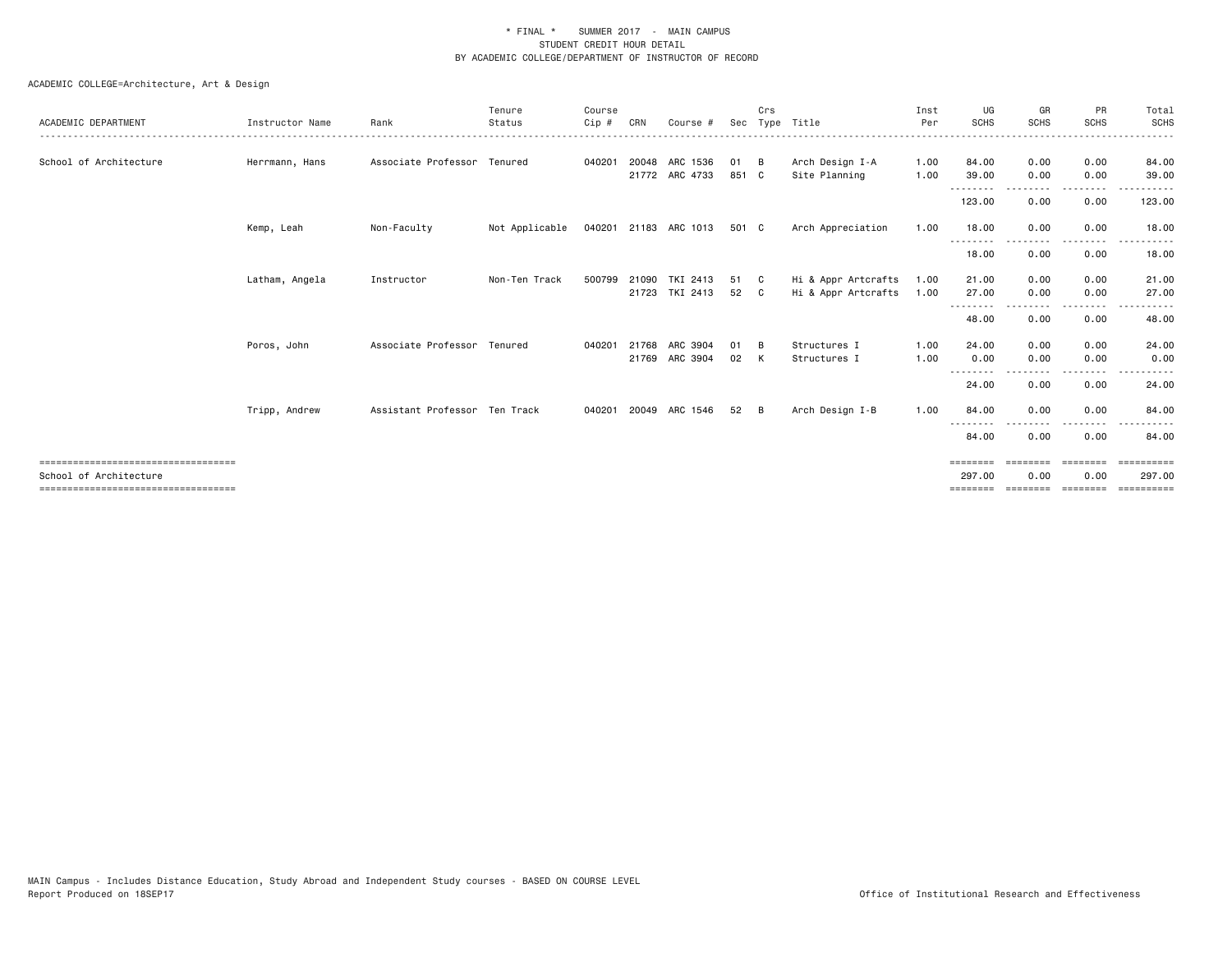#### ACADEMIC COLLEGE=Arts & Sciences

|                                                                              |                 |                               | Tenure         | Course |       |                      |         | Crs |                           | Inst | UG                 | GR               | PR                 | Total                                                                                                                                                                                                                                                                                                                                                                                                                                                                                  |
|------------------------------------------------------------------------------|-----------------|-------------------------------|----------------|--------|-------|----------------------|---------|-----|---------------------------|------|--------------------|------------------|--------------------|----------------------------------------------------------------------------------------------------------------------------------------------------------------------------------------------------------------------------------------------------------------------------------------------------------------------------------------------------------------------------------------------------------------------------------------------------------------------------------------|
| ACADEMIC DEPARTMENT                                                          | Instructor Name | Rank                          | Status         | Cip #  | CRN   | Course #             |         |     | Sec Type Title            | Per  | <b>SCHS</b>        | <b>SCHS</b>      | <b>SCHS</b>        | <b>SCHS</b>                                                                                                                                                                                                                                                                                                                                                                                                                                                                            |
| Anthropology & Middle Eastern Cultu Alvey, Jeffrey                           |                 | Non-Faculty                   | Not Applicable |        |       | 450301 21426 AN 2510 | 801 A   |     | Archy Field Meth: Su 1.00 |      | 72.00<br>.         | 0.00             | 0.00<br>. <u>.</u> | 72.00                                                                                                                                                                                                                                                                                                                                                                                                                                                                                  |
|                                                                              |                 |                               |                |        |       |                      |         |     |                           |      | 72.00              | 0.00             | 0.00               | 72.00                                                                                                                                                                                                                                                                                                                                                                                                                                                                                  |
|                                                                              | Copeland, Toni  | Assistant Professor Ten Track |                | 450201 |       | 23213 AN 8000        | $101$ D |     | Thesis Research           | 1.00 | 0.00<br>$- - -$    | 1.00             | 0.00               | 1.00                                                                                                                                                                                                                                                                                                                                                                                                                                                                                   |
|                                                                              |                 |                               |                |        |       |                      |         |     |                           |      | 0.00               | 1.00             | 0.00               | 1.00                                                                                                                                                                                                                                                                                                                                                                                                                                                                                   |
|                                                                              | Hardin, James   | Associate Professor Tenured   |                | 45020  | 23239 | AN 4000              | $101$ I |     | Directed Indiv Study 1.00 |      | 1.00               | 0.00             | 0.00               | 1.00                                                                                                                                                                                                                                                                                                                                                                                                                                                                                   |
|                                                                              |                 |                               |                | 450301 |       | 23236 AN 3540        | 801 A   |     | Rel Travel & Part Pr 1.00 |      | 36.00              | 0.00             | 0.00               | 36.00                                                                                                                                                                                                                                                                                                                                                                                                                                                                                  |
|                                                                              |                 |                               |                |        |       |                      |         |     |                           |      | 37.00              | 0.00             | $\cdots$<br>0.00   | 37.00                                                                                                                                                                                                                                                                                                                                                                                                                                                                                  |
|                                                                              | Miller, Darcy   | Assistant Professor Ten Track |                | 450301 | 21429 | AN 3510              | 801 A   |     | Archy Field Meth: Ex 1.00 |      | 60.00              | 0.00             | 0.00               | 60.00                                                                                                                                                                                                                                                                                                                                                                                                                                                                                  |
|                                                                              |                 |                               |                |        |       |                      |         |     |                           |      | 60.00              | 0.00             | 0.00               | 60.00                                                                                                                                                                                                                                                                                                                                                                                                                                                                                  |
|                                                                              | Peacock, Claude | Professor                     | Tenured        | 450201 |       | 22814 AN 8215        | 101 E   |     | Internship in Applie 1.00 |      | 0.00               | 5.00             | 0.00               | 5.00                                                                                                                                                                                                                                                                                                                                                                                                                                                                                   |
|                                                                              |                 |                               |                |        |       |                      |         |     |                           |      | --------<br>0.00   | 5.00             | 0.00               | 5.00                                                                                                                                                                                                                                                                                                                                                                                                                                                                                   |
| =====================================<br>Anthropology & Middle Eastern Cultu |                 |                               |                |        |       |                      |         |     |                           |      | ========<br>169,00 | ========<br>6.00 | ========<br>0.00   | ==========<br>175.00                                                                                                                                                                                                                                                                                                                                                                                                                                                                   |
| =====================================                                        |                 |                               |                |        |       |                      |         |     |                           |      |                    |                  |                    | $\begin{array}{cccccccccc} \multicolumn{2}{c}{} & \multicolumn{2}{c}{} & \multicolumn{2}{c}{} & \multicolumn{2}{c}{} & \multicolumn{2}{c}{} & \multicolumn{2}{c}{} & \multicolumn{2}{c}{} & \multicolumn{2}{c}{} & \multicolumn{2}{c}{} & \multicolumn{2}{c}{} & \multicolumn{2}{c}{} & \multicolumn{2}{c}{} & \multicolumn{2}{c}{} & \multicolumn{2}{c}{} & \multicolumn{2}{c}{} & \multicolumn{2}{c}{} & \multicolumn{2}{c}{} & \multicolumn{2}{c}{} & \multicolumn{2}{c}{} & \mult$ |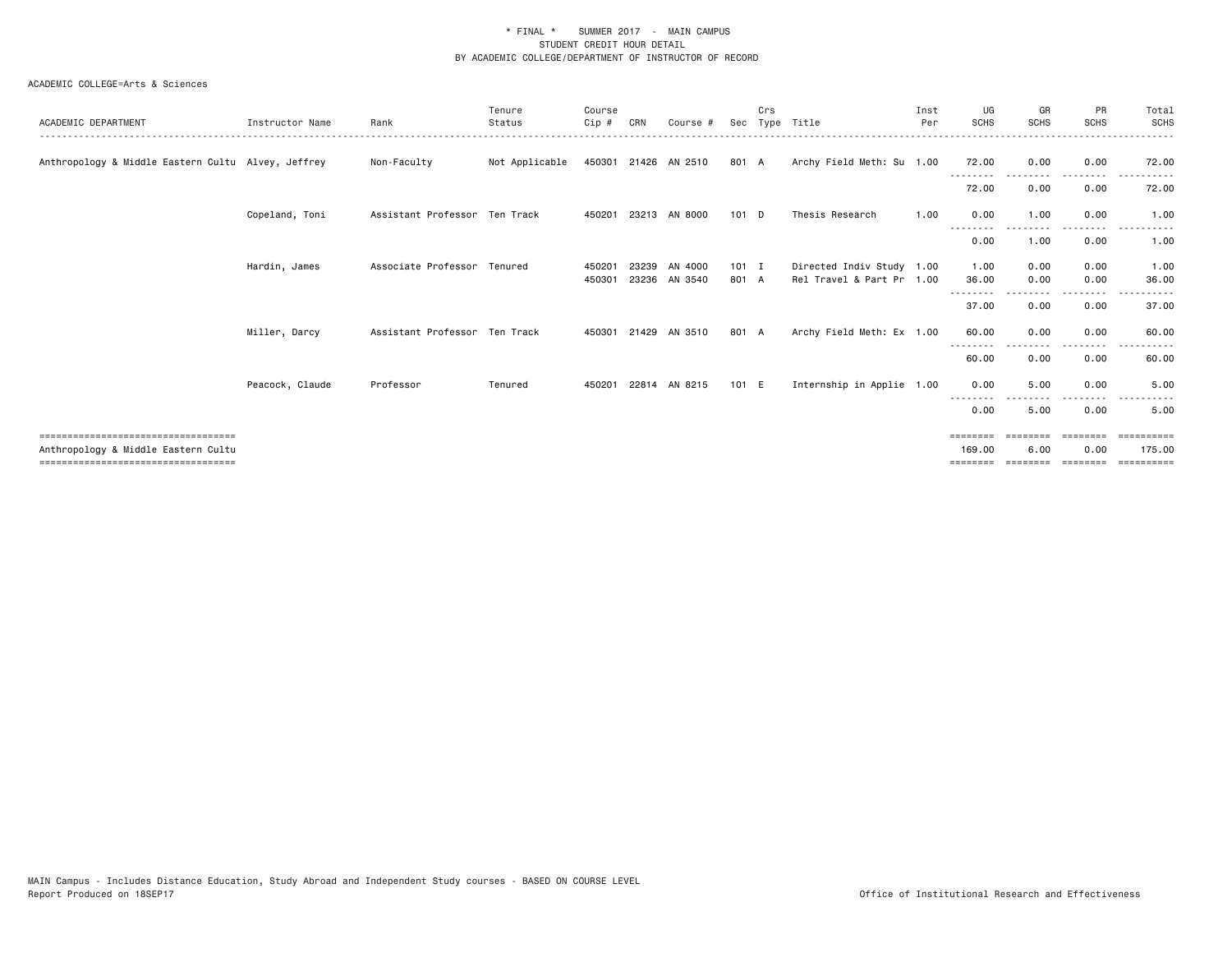#### ACADEMIC COLLEGE=Arts & Sciences

|                                                              |                      |                                    | Tenure        | Course |       |                       |       | Crs          |                           | Inst | UG                  | GR                             | PR                | Total                     |
|--------------------------------------------------------------|----------------------|------------------------------------|---------------|--------|-------|-----------------------|-------|--------------|---------------------------|------|---------------------|--------------------------------|-------------------|---------------------------|
| ACADEMIC DEPARTMENT<br>------------------------------------- | Instructor Name<br>. | Rank                               | Status        | Cip #  | CRN   | Course #              |       |              | Sec Type Title            | Per  | <b>SCHS</b>         | <b>SCHS</b>                    | SCHS              | <b>SCHS</b>               |
|                                                              |                      |                                    |               |        |       |                       |       |              |                           |      |                     |                                |                   |                           |
| Biological Sciences                                          | Counterman, Brian    | Associate Professor Tenured        |               | 260801 | 21800 | BIO 4143              | 01    | C            | Population Genetics       | 1.00 | 15.00               | 0.00                           | 0.00              | 15.00                     |
|                                                              |                      |                                    |               |        | 21801 | BIO 6143              | 01    | C            | Population Genetics       | 1.00 | 0.00                | 6.00                           | 0.00              | 6.00                      |
|                                                              |                      |                                    |               | 269999 | 23169 | BIO 4000              | 05    | $\mathbf I$  | Directed Indiv Study      | 1.00 | 1.00<br>.           | 0.00                           | 0.00<br>.         | 1.00                      |
|                                                              |                      |                                    |               |        |       |                       |       |              |                           |      | 16.00               | 6.00                           | 0.00              | 22.00                     |
|                                                              | Dawe, Angus          | Professor                          | Tenured       |        |       | 269999 22875 BIO 9000 | 05    | D            | Research / Diss           | 1.00 | 0.00<br>$- - - - -$ | 3.00<br>.                      | 0.00<br>.         | 3.00<br>$- - - - -$       |
|                                                              |                      |                                    |               |        |       |                       |       |              |                           |      | 0.00                | 3.00                           | 0.00              | 3.00                      |
|                                                              | Gordon, Donna        | Associate Professor                | Tenured       | 260101 | 21189 | BIO 8183              | 501 E |              | Capstone in Modern B      | 1.00 | 0.00                | 39.00                          | 0.00              | 39.00                     |
|                                                              |                      |                                    |               |        | 21190 | BIO 8191              | 501   | s            | Seminar in General B      | 1.00 | 0.00                | 2.00                           | 0.00              | 2.00                      |
|                                                              |                      |                                    |               |        |       | 261201 21187 BIO 6033 | 501 C |              | Fund Biotechnology        | 0.50 | 0.00<br>.           | 15.00<br><b><i><u></u></i></b> | 0.00<br>.         | 15.00<br>.                |
|                                                              |                      |                                    |               |        |       |                       |       |              |                           |      | 0.00                | 56.00                          | 0.00              | 56.00                     |
|                                                              | Holder, Thomas       | Instructor                         | Non-Ten Track | 260101 | 20091 | BIO 1144              | 51    | C            | Biology II                | 1.00 | 100.00              | 0.00                           | 0.00              | 100.00                    |
|                                                              |                      |                                    |               |        | 20092 | BIO 1144              | 52    | K            | Biology II                | 1.00 | 0.00                | 0.00                           | 0.00              | 0.00                      |
|                                                              |                      |                                    |               | 260701 | 20104 | BIO 3524              | 51    | C            | Biol Of Vertebrates       | 1.00 | 72.00               | 0.00                           | 0.00              | 72.00                     |
|                                                              |                      |                                    |               |        | 20105 | BIO 3524              | 52    | K            | Biol Of Vertebrates       | 1.00 | 0.00                | 0.00                           | 0.00              | 0.00                      |
|                                                              |                      |                                    |               |        |       |                       |       |              |                           |      | <u>.</u><br>172.00  | .<br>0.00                      | .<br>0.00         | $- - - - - - -$<br>172.00 |
|                                                              | Jolley, Rachel       | Non-Employee/Affili Not Applicable |               |        |       | 261301 21188 BIO 8043 | 501 C |              | Ecology & Environ         | 1.00 | 0.00                | 39.00                          | 0.00<br>والمستحدث | 39.00<br>المتمامين        |
|                                                              |                      |                                    |               |        |       |                       |       |              |                           |      | 0.00                | 39.00                          | 0.00              | 39.00                     |
|                                                              | Kaplan, Evan         | Instructor                         | Non-Ten Track | 260401 | 20094 | BIO 2103              | 01    | C            | Cell Biology              | 1.00 | 150.00              | 0.00                           | 0.00              | 150.00                    |
|                                                              |                      |                                    |               | 261201 | 21187 | BIO 6033              | 501   | C            | Fund Biotechnology        | 0.50 | 0.00                | 15.00                          | 0.00              | 15.00                     |
|                                                              |                      |                                    |               |        |       |                       |       |              |                           |      | .<br>150.00         | 15.00                          | $- - -$<br>0.00   | $    -$<br>165.00         |
|                                                              |                      |                                    |               |        |       |                       |       |              |                           |      |                     |                                |                   |                           |
|                                                              | Klink, Vincent       | Associate Professor Tenured        |               | 269999 | 22895 | BIO 9000              | 58    | D            | Research / Diss           | 1.00 | 0.00                | 3.00                           | 0.00              | 3.00                      |
|                                                              |                      |                                    |               |        | 23187 | BIO 4000              | 06    | $\mathbf{I}$ | Directed Indiv Study      | 1.00 | 2.00                | 0.00                           | 0.00              | 2.00                      |
|                                                              |                      |                                    |               |        | 23188 | BIO 4000              | 51    | $\mathbf I$  | Directed Indiv Study      | 1.00 | 2.00                | 0.00                           | 0.00              | 2.00                      |
|                                                              |                      |                                    |               |        | 23475 | BIO 4000              | 53    | $\mathbf{I}$ | Directed Indiv Study      | 1.00 | 3.00<br><u>.</u>    | 0.00<br>.                      | 0.00<br>$  -$     | 3.00<br>.                 |
|                                                              |                      |                                    |               |        |       |                       |       |              |                           |      | 7.00                | 3.00                           | 0.00              | 10.00                     |
|                                                              | Liu, Bin             | Non-Employee/Affili Not Applicable |               | 260701 | 22221 | BIO 3014              | 51    | C            | Human Physiology          | 1.00 | 136.00              | 0.00                           | 0.00              | 136.00                    |
|                                                              |                      |                                    |               |        | 22222 | BIO 3014              | 52    | К            | Human Physiology          | 1.00 | 0.00                | 0.00                           | 0.00              | 0.00                      |
|                                                              |                      |                                    |               |        | 22223 | BIO 3004              | 01    | C            | Human Anatomy             | 1.00 | 172.00              | 0.00                           | 0.00              | 172.00                    |
|                                                              |                      |                                    |               |        | 22224 | BIO 3004              | 02    | K            | Human Anatomy             | 1.00 | 0.00                | 0.00                           | 0.00              | 0.00                      |
|                                                              |                      |                                    |               |        |       |                       |       |              |                           |      | .<br>308.00         | 0.00                           | $- - - -$<br>0.00 | $    -$<br>308.00         |
|                                                              | Outlaw, Robert       | Instructor                         | Non-Ten Track | 260101 | 20089 | BIO 1134              | R01 C |              | Biology I                 | 1.00 | 80.00               | 0.00                           | 0.00              | 80.00                     |
|                                                              |                      |                                    |               |        | 20090 | BIO 1134              | R02 K |              | Biology I                 | 1.00 | 0.00<br><u>.</u>    | 0.00<br>.                      | 0.00<br>.         | 0.00<br>$    -$           |
|                                                              |                      |                                    |               |        |       |                       |       |              |                           |      | 80.00               | 0.00                           | 0.00              | 80.00                     |
|                                                              | Reese, Mary          | Instructor                         | Non-Ten Track | 269999 | 23046 | BIO 4000              | 03    | I            | Directed Indiv Study 1.00 |      | 1.00                | 0.00                           | 0.00              | 1.00                      |
|                                                              |                      |                                    |               |        | 23047 | BIO 4000              | 04    | $\mathbf{I}$ | Directed Indiv Study 1.00 |      | 1.00                | 0.00                           | 0.00              | 1.00                      |
|                                                              |                      |                                    |               |        | 23450 | BIO 4000              | 52    | $\bf{I}$     | Directed Indiv Study 1.00 |      | 1.00                | 0.00                           | 0.00              | 1.00                      |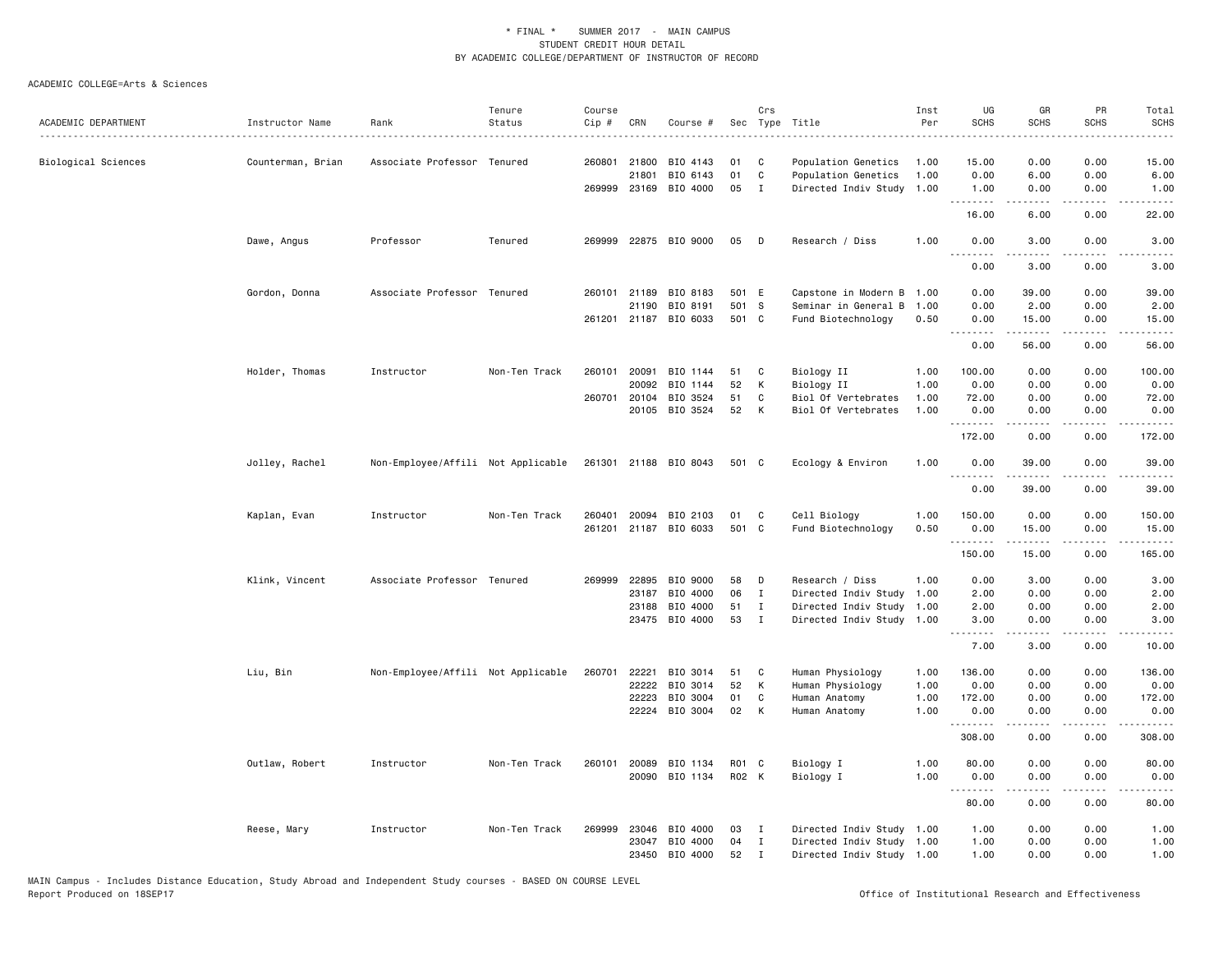|                                                             |                   |                             | Tenure        | Course       |       |                       |         | Crs          |                           | Inst | UG                           | GR                       | PR              | Total                               |
|-------------------------------------------------------------|-------------------|-----------------------------|---------------|--------------|-------|-----------------------|---------|--------------|---------------------------|------|------------------------------|--------------------------|-----------------|-------------------------------------|
| ACADEMIC DEPARTMENT                                         | Instructor Name   | Rank                        | Status        | Cip #        | CRN   | Course #              | Sec     |              | Type Title                | Per  | <b>SCHS</b>                  | <b>SCHS</b>              | <b>SCHS</b>     | SCHS                                |
| Biological Sciences                                         | Reese, Mary       | Instructor                  | Non-Ten Track | 511005 20107 |       | BIO 4100              | 101 H   |              | Med Tech Clinicals        | 1.00 | 72.00<br>.                   | 0.00                     | 0.00<br>----    | 72.00                               |
|                                                             |                   |                             |               |              |       |                       |         |              |                           |      | 75.00                        | 0.00                     | 0.00            | 75.00                               |
|                                                             | Reichert, Nancy   | Professor                   | Tenured       |              |       | 269999 23358 BIO 4000 | $101$ I |              | Directed Indiv Study 1.00 |      | 3.00                         | 0.00                     | 0.00            | 3.00                                |
|                                                             |                   |                             |               |              |       |                       |         |              |                           |      | .<br>3.00                    | 0.00                     | 0.00            | 3.00                                |
|                                                             | Roberts, Brandy   | Lecturer                    | Non-Ten Track | 260502       | 20101 | BIO 3304              | 51      | - C          | General Microbiology      | 1.00 | 156.00                       | 0.00                     | 0.00            | 156.00                              |
|                                                             |                   |                             |               |              | 20102 | BIO 3304              | 52      | K            | General Microbiology      | 1.00 | 0.00                         | 0.00                     | 0.00            | 0.00                                |
|                                                             |                   |                             |               | 260505       | 20099 | BIO 3303              | 01      | C            | Parasitology              | 1.00 | 54.00                        | 0.00                     | 0.00            | 54.00                               |
|                                                             |                   |                             |               |              | 20100 | BIO 3303              | 02      | K            | Parasitology              | 1.00 | 0.00                         | 0.00                     | 0.00            | 0.00                                |
|                                                             |                   |                             |               |              |       |                       |         |              |                           |      | .<br>210.00                  | 0.00                     | 0.00            | 210.00                              |
|                                                             | Welch, Mark       | Associate Professor Tenured |               | 269999       |       | 22445 BIO 8000        | 116 D   |              | Research/Thesis           | 1.00 | 0.00                         | 1.00                     | 0.00            | 1.00                                |
|                                                             |                   |                             |               |              |       |                       |         |              |                           |      | $\sim$ $\sim$ $\sim$<br>0.00 | 1.00                     | 0.00            | 1.00                                |
|                                                             | Williamson, Emily | Instructor                  | Non-Ten Track | 260101       | 22226 | BIO 1134              | E51 C   |              | Biology I                 | 1.00 | 80.00                        | 0.00                     | 0.00            | 80.00                               |
|                                                             |                   |                             |               |              | 22227 | BIO 1134              | E52 K   |              | Biology I                 | 1.00 | 0.00                         | 0.00                     | 0.00            | 0.00                                |
|                                                             |                   |                             |               |              | 23458 | BIO 1134              | 51      | $\mathbf{C}$ | Biology I                 | 1.00 | 16.00                        | 0.00                     | 0.00            | 16.00                               |
|                                                             |                   |                             |               |              | 23459 | BIO 1134              | 52      | K            | Biology I                 | 1.00 | 0.00                         | 0.00                     | 0.00            | 0.00                                |
|                                                             |                   |                             |               | 260701       | 20082 | BIO 1123              | 01      | C            | Animal Biology            | 1.00 | 27.00                        | 0.00                     | 0.00            | 27.00                               |
|                                                             |                   |                             |               |              |       | 20083 BIO 1123        | 02      | K            | Animal Biology            | 1.00 | 0.00                         | 0.00                     | 0.00            | 0.00                                |
|                                                             |                   |                             |               |              |       |                       |         |              |                           |      | 123.00                       | 0.00                     | 0.00            | 123.00                              |
| ------------------------------------<br>Biological Sciences |                   |                             |               |              |       |                       |         |              |                           |      | ========<br>1144.00          | <b>ESSESSE</b><br>123.00 | eessess<br>0.00 | ==========<br>1267.00               |
|                                                             |                   |                             |               |              |       |                       |         |              |                           |      |                              |                          |                 | -------- ------- -------- --------- |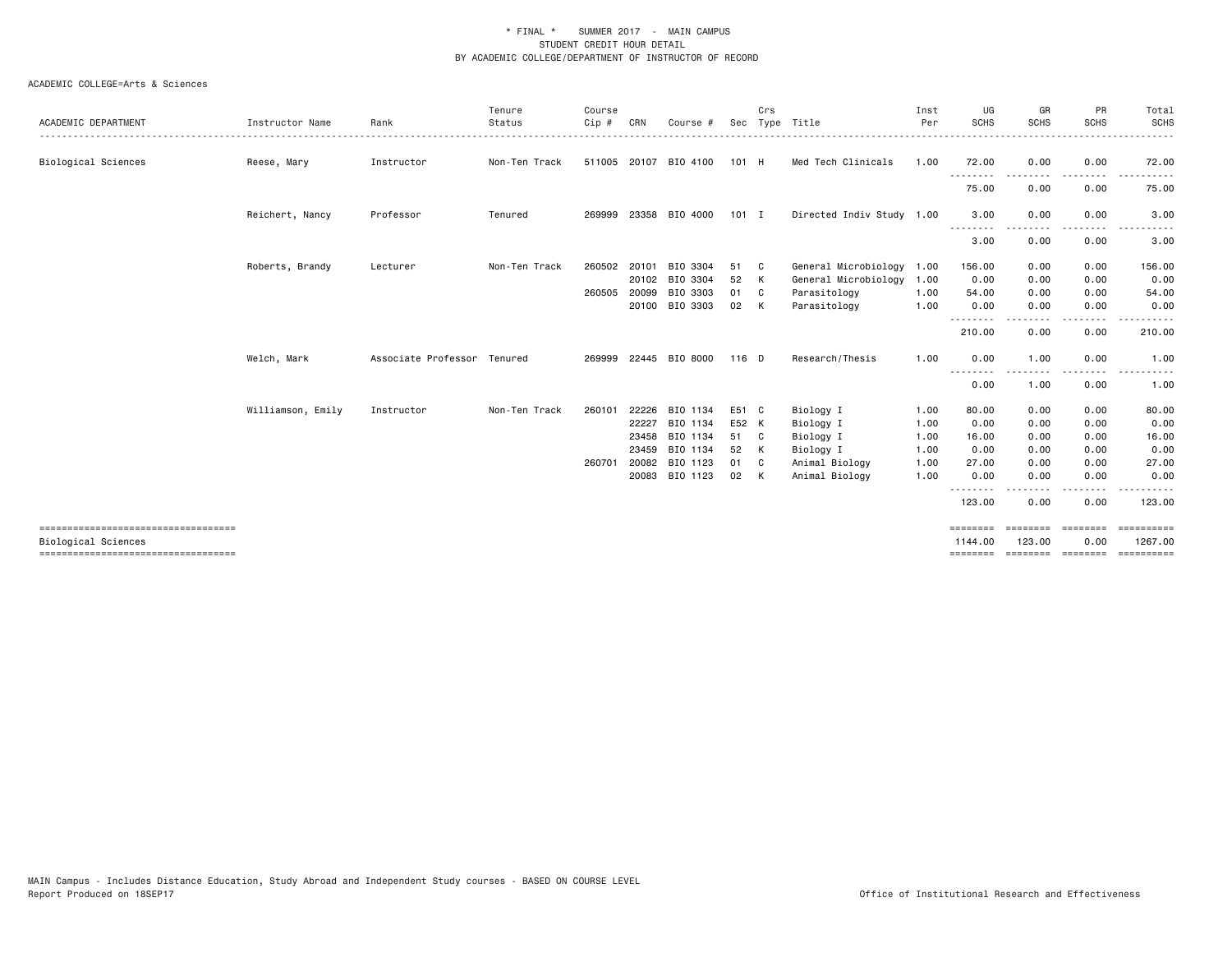|                     |                     |                               | Tenure        | Course |                |                      |          | Crs               |                           | Inst         | UG                           | GR             | PR                           | Total        |
|---------------------|---------------------|-------------------------------|---------------|--------|----------------|----------------------|----------|-------------------|---------------------------|--------------|------------------------------|----------------|------------------------------|--------------|
| ACADEMIC DEPARTMENT | Instructor Name     | Rank                          | Status        | Cip #  | CRN            | Course #             |          |                   | Sec Type Title            | Per          | <b>SCHS</b>                  | <b>SCHS</b>    | <b>SCHS</b>                  | <b>SCHS</b>  |
|                     |                     |                               |               |        |                |                      |          |                   |                           |              |                              |                |                              |              |
| Chemistry           | Abeyratne Kuragama, | Lecturer                      | Non-Ten Track | 400504 |                | 20198 CH 4511        | 01       | <b>L</b>          | Org Chem Lab I            | 1.00         | 11.00                        | 0.00           | 0.00                         | 11.00        |
|                     |                     |                               |               |        | 20199          | CH 4511              | 02<br>04 | $\mathsf{L}$      | Org Chem Lab I            | 1.00         | 12.00                        | 0.00           | 0.00<br>0.00                 | 12.00        |
|                     |                     |                               |               |        | 20200          | CH 4511              |          | <b>L</b>          | Org Chem Lab I            | 1.00         | 5.00                         | 0.00           |                              | 5.00         |
|                     |                     |                               |               |        | 20203<br>20205 | CH 4513<br>CH 4521   | 02<br>51 | C<br>$\mathsf{L}$ | Organic Chemistry I       | 1.00         | 81.00                        | 0.00           | 0.00                         | 81.00        |
|                     |                     |                               |               |        | 20206          | CH 4521              |          |                   | Org Chem Lab II           | 1.00<br>1.00 | 7.00<br>6.00                 | 0.00<br>0.00   | 0.00<br>0.00                 | 7.00<br>6.00 |
|                     |                     |                               |               |        |                | 20207 CH 4521        | 52<br>54 | L.                | Org Chem Lab II           | 1.00         |                              |                |                              |              |
|                     |                     |                               |               |        |                |                      |          | <b>L</b>          | Org Chem Lab II           |              | 7.00<br>.                    | 0.00<br>.      | 0.00<br>د د د د              | 7.00<br>.    |
|                     |                     |                               |               |        |                |                      |          |                   |                           |              | 129.00                       | 0.00           | 0.00                         | 129.00       |
|                     | Cui, Xin            | Assistant Professor Ten Track |               | 400501 | 23394          | CH 7000              | $117$ I  |                   | Directed Indiv Study 1.00 |              | 0.00                         | 6.00           | 0.00                         | 6.00         |
|                     |                     |                               |               |        |                | 23409 CH 7000        | 118 I    |                   | Directed Indiv Study 1.00 |              | 0.00<br>. <i>.</i>           | 6.00<br>.      | 0.00                         | 6.00<br>.    |
|                     |                     |                               |               |        |                |                      |          |                   |                           |              | 0.00                         | 12.00          | 0.00                         | 12.00        |
|                     | Emerson, Joseph     | Associate Professor Tenured   |               | 400501 | 20193          | CH 1223              | 52       | C                 | Chemistry II              | 1.00         | 75.00                        | 0.00           | 0.00                         | 75.00        |
|                     |                     |                               |               |        |                | 22417 CH 9000        | 102 D    |                   | Research / Diss           | 1.00         | 0.00                         | 18.00          | 0.00                         | 18.00        |
|                     |                     |                               |               |        | 22466          | CH 8000              | 102 D    |                   | Research / Thesis         | 1.00         | 0.00                         | 6.00           | 0.00                         | 6.00         |
|                     |                     |                               |               |        |                | 23251 CH 7000        | 102 I    |                   | Directed Indiv Study      | 1.00         | 0.00                         | 6.00           | 0.00                         | 6.00         |
|                     |                     |                               |               |        |                |                      |          |                   |                           |              | .<br>75.00                   | .<br>30.00     | د د د د<br>0.00              | .<br>105.00  |
|                     | Fitzkee, Nicholas   | Assistant Professor Ten Track |               |        |                | 400501 22418 CH 9000 | 103 D    |                   | Research / Diss           | 1.00         | 0.00<br>$\sim$ $\sim$ $\sim$ | 30.00          | 0.00                         | 30.00        |
|                     |                     |                               |               |        |                |                      |          |                   |                           |              | 0.00                         | 30.00          | 0.00                         | 30.00        |
|                     | Gwaltney, Steven    | Professor                     | Tenured       |        |                | 400501 22468 CH 8000 | 104 D    |                   | Research / Thesis         | 1.00         | 0.00                         | 9.00           | 0.00                         | 9.00         |
|                     |                     |                               |               |        | 23354          | CH 7000              | 115 I    |                   | Directed Indiv Study      | 1.00         | 0.00                         | 3.00           | 0.00                         | 3.00         |
|                     |                     |                               |               |        | 23472          | CH 9000              | 51       | D                 | Research / Diss           | 1.00         | 0.00                         | 6.00           | 0.00                         | 6.00         |
|                     |                     |                               |               |        |                | 400599 23328 CH 8990 | 01       | C                 | Special Topic In CH       | 1.00         | 0.00                         | 30.00          | 0.00                         | 30.00        |
|                     |                     |                               |               |        |                |                      |          |                   |                           |              | 0.00                         | -----<br>48.00 | $\sim$ $\sim$ $\sim$<br>0.00 | 48.00        |
|                     | Lewis, Edwin        | Professor                     | Tenured       |        |                | 400501 22469 CH 8000 | 105 D    |                   | Research / Thesis         | 1.00         | 0.00                         | 6.00           | 0.00                         | 6.00         |
|                     |                     |                               |               |        |                | 23471 CH 9000        | 01       | D                 | Research / Diss           | 1.00         | 0.00                         | 6.00           | 0.00                         | 6.00         |
|                     |                     |                               |               |        |                |                      |          |                   |                           |              |                              |                |                              |              |
|                     |                     |                               |               |        |                |                      |          |                   |                           |              | 0.00                         | 12.00          | 0.00                         | 12.00        |
|                     | Mlsna, Debra        | Assistant Professor Ten Track |               |        |                | 400501 22421 CH 9000 | 106 D    |                   | Research / Diss           | 1.00         | 0.00                         | 21.00          | 0.00                         | 21.00        |
|                     |                     |                               |               |        |                | 23267 CH 7000        | 103 I    |                   | Directed Indiv Study      | 1.00         | 0.00<br>. <b>.</b>           | 3.00<br>-----  | 0.00<br>.                    | 3.00<br>.    |
|                     |                     |                               |               |        |                |                      |          |                   |                           |              | 0.00                         | 24.00          | 0.00                         | 24.00        |
|                     | Mlsna, Todd         | Associate Professor Tenured   |               |        |                | 400501 20186 CH 1213 | 01 C     |                   | Chemistry I               | 1.00         | 39.00                        | 0.00           | 0.00                         | 39.00        |
|                     |                     |                               |               |        | 22422          | CH 9000              | 107 D    |                   | Research / Diss           | 1.00         | 0.00                         | 38.00          | 0.00                         | 38.00        |
|                     |                     |                               |               |        | 22471          | CH 8000              | 107 D    |                   | Research / Thesis         | 1.00         | 0.00                         | 9.00           | 0.00                         | 9.00         |
|                     |                     |                               |               |        |                | 22542 CH 4000        | 01 I     |                   | Directed Indiv Study      | 1.00         | 3.00                         | 0.00           | 0.00                         | 3.00         |
|                     |                     |                               |               |        | 23275          | CH 7000              | 104 I    |                   | Directed Indiv Study      | 1.00         | 0.00                         | 3.00           | 0.00                         | 3.00         |
|                     |                     |                               |               |        | 23340          | CH 4000              | $102$ I  |                   | Directed Indiv Study      | 1.00         | 3.00                         | 0.00           | 0.00                         | 3.00         |
|                     |                     |                               |               |        | 23344          | CH 7000              | $112$ I  |                   | Directed Indiv Study 1.00 |              | 0.00                         | 6.00           | 0.00                         | 6.00         |
|                     |                     |                               |               |        | 23345          | CH 7000              | 113 I    |                   | Directed Indiv Study 1.00 |              | 0.00                         | 6.00           | 0.00                         | 6.00         |
|                     |                     |                               |               |        | 23385          | CH 7000              | 116 I    |                   | Directed Indiv Study 1.00 |              | 0.00                         | 2.00           | 0.00                         | 2.00         |
|                     |                     |                               |               |        |                | 23478 CH 4000        | 51 I     |                   | Directed Indiv Study 1.00 |              | 3.00                         | 0.00           | 0.00                         | 3.00         |
|                     |                     |                               |               | 400599 |                | 22350 CH 4990        | 851 A    |                   | Special Topic In CH       | 1.00         | 48.00                        | 0.00           | 0.00                         | 48.00        |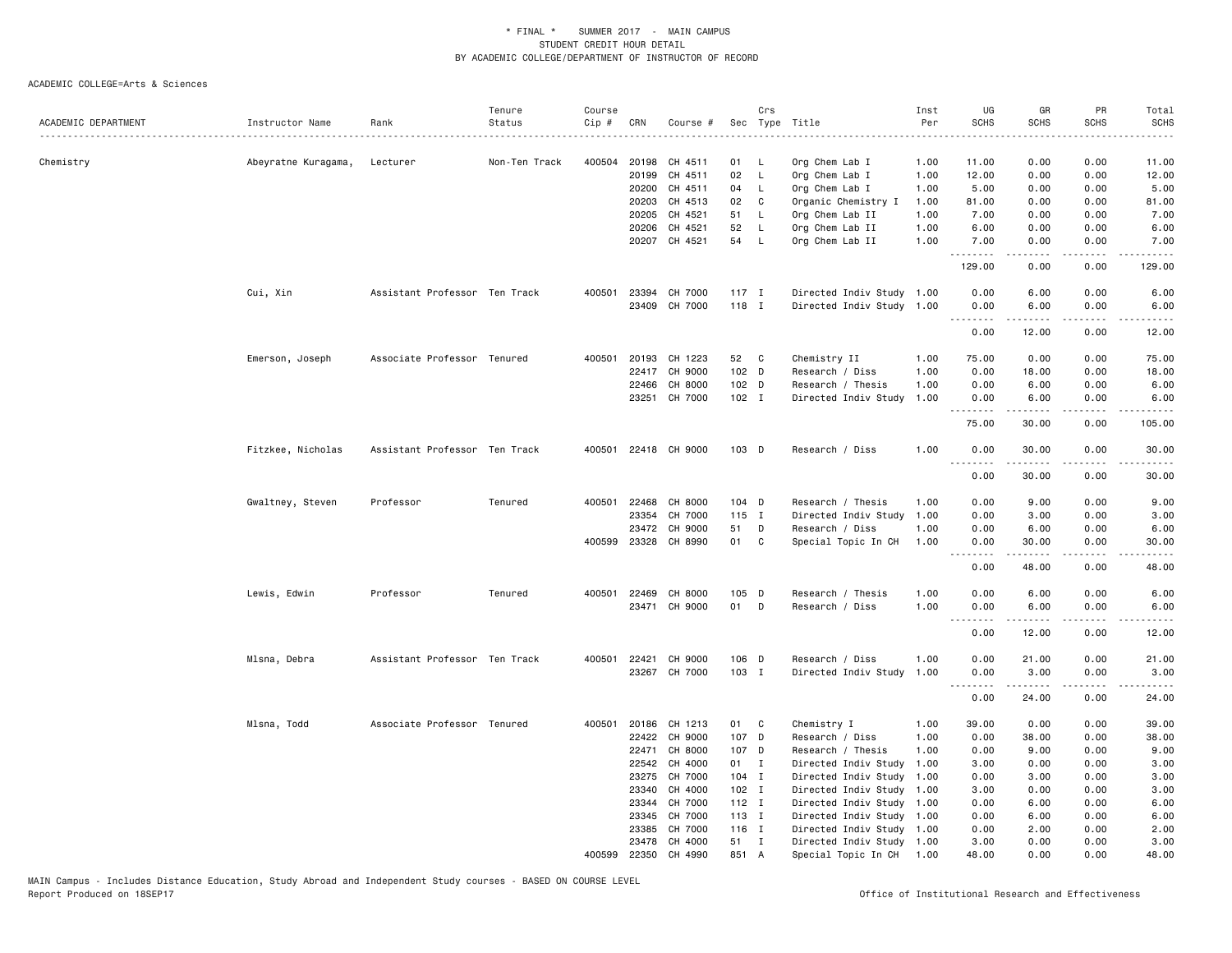| ACADEMIC DEPARTMENT | Instructor Name               | Rank                          | Tenure<br>Status | Course<br>Cip # | CRN   | Course #                              |          | Crs               | Sec Type Title                                        | Inst<br>Per | UG<br><b>SCHS</b> | GR<br><b>SCHS</b> | PR<br><b>SCHS</b>           | Total<br><b>SCHS</b>                        |
|---------------------|-------------------------------|-------------------------------|------------------|-----------------|-------|---------------------------------------|----------|-------------------|-------------------------------------------------------|-------------|-------------------|-------------------|-----------------------------|---------------------------------------------|
|                     |                               |                               |                  |                 |       |                                       |          |                   |                                                       |             | <u>.</u>          | -----             | $- - - -$                   |                                             |
|                     |                               |                               |                  |                 |       |                                       |          |                   |                                                       |             | 96.00             | 64.00             | 0.00                        | 160.00                                      |
| Chemistry           | Nareddy, Radhika Red Lecturer |                               | Non-Ten Track    |                 |       | 400504 20202 CH 4513<br>20210 CH 4523 | 01<br>52 | C<br>$\mathbf{C}$ | Organic Chemistry I 1.00<br>Organic Chemistry II 1.00 |             | 63.00<br>63.00    | 0.00<br>0.00      | 0.00<br>0.00                | 63.00<br>63.00                              |
|                     |                               |                               |                  |                 |       |                                       |          |                   |                                                       |             | .                 |                   | $\sim$ $\sim$ $\sim$ $\sim$ | بالمحام                                     |
|                     |                               |                               |                  |                 |       |                                       |          |                   |                                                       |             | 126.00            | 0.00              | 0.00                        | 126.00                                      |
|                     | Nettles, Whitnee              | Lecturer                      | Non-Ten Track    | 400501          | 20184 | CH 1211                               | 01       | - L               | Invst In Chemistry I 1.00                             |             | 9.00              | 0.00              | 0.00                        | 9.00                                        |
|                     |                               |                               |                  |                 | 20185 | CH 1211                               | 02       | L                 | Invst In Chemistry I 1.00                             |             | 8.00              | 0.00              | 0.00                        | 8.00                                        |
|                     |                               |                               |                  |                 |       | 20187 CH 1213                         | 02       | C                 | Chemistry I                                           | 1.00        | 75.00             | 0.00              | 0.00                        | 75.00                                       |
|                     |                               |                               |                  |                 | 20189 | CH 1221                               | 51       | $\mathsf{L}$      | Invst Chemistry II                                    | 1.00        | 10.00             | 0.00              | 0.00                        | 10.00                                       |
|                     |                               |                               |                  |                 | 20190 | CH 1221                               | 52       | L.                | Invst Chemistry II                                    | 1.00        | 7.00              | 0.00              | 0.00                        | 7.00                                        |
|                     |                               |                               |                  |                 | 20191 | CH 1221                               | 54       | L                 | Invst Chemistry II                                    | 1.00        | 7.00              | 0.00              | 0.00                        | 7.00                                        |
|                     |                               |                               |                  |                 |       | 23342 CH 1221                         | 53       | $\mathsf{L}$      | Invst Chemistry II                                    | 1.00        | 6.00<br>.         | 0.00<br>.         | 0.00<br>.                   | 6.00<br>.                                   |
|                     |                               |                               |                  |                 |       |                                       |          |                   |                                                       |             | 122.00            | 0.00              | 0.00                        | 122.00                                      |
|                     | Scott, Colleen                | Assistant Professor Ten Track |                  | 400501          |       | 22423 CH 9000                         | 108 D    |                   | Research / Diss                                       | 1.00        | 0.00              | 6.00              | 0.00                        | 6.00                                        |
|                     |                               |                               |                  |                 |       | 23410 CH 7000                         | 119 I    |                   | Directed Indiv Study                                  | 1.00        | 0.00              | 6.00              | 0.00                        | 6.00                                        |
|                     |                               |                               |                  |                 |       |                                       |          |                   |                                                       |             | <u>.</u>          |                   |                             |                                             |
|                     |                               |                               |                  |                 |       |                                       |          |                   |                                                       |             | 0.00              | 12.00             | 0.00                        | 12.00                                       |
|                     | Smith, Laura                  | Instructor                    | Non-Ten Track    | 400501          | 20180 | CH 1043                               | 01       | C                 | Survey of Chemistry                                   | 1.00        | 84.00             | 0.00              | 0.00                        | 84.00                                       |
|                     |                               |                               |                  |                 | 20181 | CH 1051                               | 01       | L                 | Experimental Chem                                     | 1.00        | 8.00              | 0.00              | 0.00                        | 8.00                                        |
|                     |                               |                               |                  |                 | 20182 | CH 1051                               | 51       | L                 | Experimental Chem                                     | 1.00        | 9.00              | 0.00              | 0.00                        | 9.00                                        |
|                     |                               |                               |                  |                 | 20183 | CH 1053                               | 51       | C                 | Survey of Chemistry                                   | 1.00        | 42.00             | 0.00              | 0.00                        | 42.00                                       |
|                     |                               |                               |                  |                 | 21208 | CH 1043                               | 501 C    |                   | Survey of Chemistry                                   | 1.00        | 27.00             | 0.00              | 0.00                        | 27.00                                       |
|                     |                               |                               |                  |                 | 21209 | CH 1051                               | 551 L    |                   | Experimental Chem                                     | 1.00        | 4.00              | 0.00              | 0.00                        | 4.00                                        |
|                     |                               |                               |                  |                 | 21210 | CH 1053                               | 551 C    |                   | Survey of Chemistry                                   | 1.00        | 3.00              | 0.00              | 0.00                        | 3.00                                        |
|                     |                               |                               |                  |                 |       | 23182 CH 1051                         | 501 L    |                   | Experimental Chem                                     | 1.00        | 4.00<br>--------  | 0.00<br>.         | 0.00<br>.                   | 4.00<br>.                                   |
|                     |                               |                               |                  |                 |       |                                       |          |                   |                                                       |             | 181.00            | 0.00              | 0.00                        | 181.00                                      |
|                     | Stokes, Sean                  | Instructor                    | Non-Ten Track    | 400504          | 20195 | CH 2501                               | 01       | L                 | Elem Org Chem-Lab                                     | 1.00        | 8.00              | 0.00              | 0.00                        | 8.00                                        |
|                     |                               |                               |                  |                 | 20196 | CH 2501                               | 02       | L                 | Elem Org Chem-Lab                                     | 1.00        | 12.00             | 0.00              | 0.00                        | 12.00                                       |
|                     |                               |                               |                  |                 |       | 20197 CH 2503                         | 01       | C                 | Elem Organic Chem                                     | 1.00        | 75.00             | 0.00              | 0.00<br>----                | 75.00<br>$\sim$ $\sim$ $\sim$ $\sim$ $\sim$ |
|                     |                               |                               |                  |                 |       |                                       |          |                   |                                                       |             | 95.00             | 0.00              | 0.00                        | 95.00                                       |
|                     | Sygula, Andrzej               | Professor                     | Tenured          |                 |       | 400504 20209 CH 4523                  | 51       | C                 | Organic Chemistry II 1.00                             |             | 81.00<br>.        | 0.00<br>.         | 0.00<br>.                   | 81.00<br>.                                  |
|                     |                               |                               |                  |                 |       |                                       |          |                   |                                                       |             | 81.00             | 0.00              | 0.00                        | 81.00                                       |
|                     | Webster, Charles              | Professor                     | Tenured          | 400501          |       | 22425 CH 9000                         | 110 D    |                   | Research / Diss                                       | 1.00        | 0.00<br><u>.</u>  | 24.00             | 0.00                        | 24.00                                       |
|                     |                               |                               |                  |                 |       |                                       |          |                   |                                                       |             | 0.00              | 24.00             | 0.00                        | 24.00                                       |
|                     | Wipf, David                   | Professor                     | Tenured          | 400501          | 22426 | CH 9000                               | 111 D    |                   | Research / Diss                                       | 1.00        | 0.00              | 15.00             | 0.00                        | 15.00                                       |
|                     |                               |                               |                  |                 | 23212 | CH 7000                               | $101$ I  |                   | Directed Indiv Study                                  | 1.00        | 0.00              | 6.00              | 0.00                        | 6.00                                        |
|                     |                               |                               |                  |                 | 23308 | CH 7000                               | 105 I    |                   | Directed Indiv Study                                  | 1.00        | 0.00              | 6.00              | 0.00                        | 6.00                                        |
|                     |                               |                               |                  |                 | 23338 | CH 7000                               | $111$ I  |                   | Directed Indiv Study                                  | 1.00        | 0.00              | 3.00              | 0.00                        | 3.00                                        |
|                     |                               |                               |                  |                 | 23355 | CH 8000                               | 01       | D                 | Research / Thesis                                     | 1.00        | 0.00              | 3.00              | 0.00                        | 3.00                                        |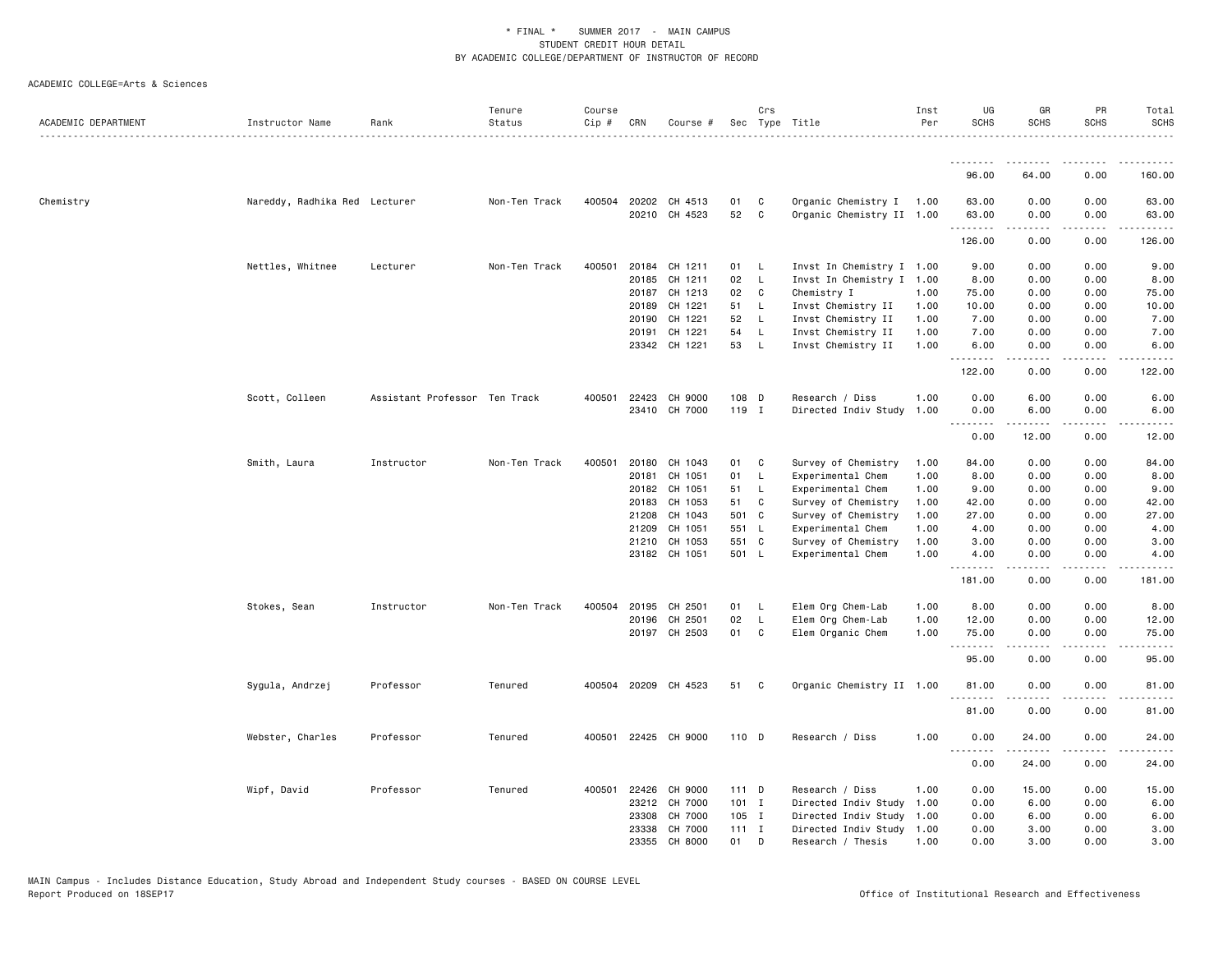| ACADEMIC DEPARTMENT                  | Instructor Name | Rank                              | Tenure<br>Status | Course<br>$C$ ip # | CRN   | Course #             |       | Crs<br>Sec Type | Title                     | Inst<br>Per | UG<br>SCHS       | GR<br><b>SCHS</b> | <b>PR</b><br><b>SCHS</b> | Total<br>SCHS |
|--------------------------------------|-----------------|-----------------------------------|------------------|--------------------|-------|----------------------|-------|-----------------|---------------------------|-------------|------------------|-------------------|--------------------------|---------------|
|                                      |                 |                                   |                  |                    |       |                      |       |                 |                           |             |                  |                   | .                        |               |
|                                      |                 |                                   |                  |                    |       |                      |       |                 |                           |             | 0.00             | 33.00             | 0.00                     | 33.00         |
| Chemistry                            | Xu, Xue         | Clinical Assist Pro Non-Ten Track |                  |                    |       | 400501 20192 CH 1223 | 51 C  |                 | Chemistry II              | 1.00        | 69.00            | 0.00              | 0.00                     | 69.00<br>.    |
|                                      |                 |                                   |                  |                    |       |                      |       |                 |                           |             | 69.00            | 0.00              | .<br>0.00                | 69.00         |
|                                      | Zhang, Dongmao  | Associate Professor Tenured       |                  | 400501             | 22427 | CH 9000              | 112 D |                 | Research / Diss           | 1.00        | 0.00             | 24.00             | 0.00                     | 24.00         |
|                                      |                 |                                   |                  |                    | 23311 | CH 7000              | 106 I |                 | Directed Indiv Study 1.00 |             | 0.00             | 6.00              | 0.00                     | 6.00          |
|                                      |                 |                                   |                  |                    |       | 23315 CH 7000        | 107 I |                 | Directed Indiv Study 1.00 |             | 0.00             | 6.00              | 0.00                     | 6.00          |
|                                      |                 |                                   |                  |                    |       | 23316 CH 7000        | 108 I |                 | Directed Indiv Study 1.00 |             | 0.00             | 6.00              | 0.00                     | 6.00          |
|                                      |                 |                                   |                  |                    |       | 23317 CH 7000        | 109 I |                 | Directed Indiv Study 1.00 |             | 0.00             | 6.00              | 0.00                     | 6.00          |
|                                      |                 |                                   |                  |                    | 23323 | CH 7000              | 110 I |                 | Directed Indiv Study 1.00 |             | 0.00<br>-------- | 6.00              | 0.00<br>.                | 6.00<br>.     |
|                                      |                 |                                   |                  |                    |       |                      |       |                 |                           |             | 0.00             | 54.00             | 0.00                     | 54.00         |
| ==================================== |                 |                                   |                  |                    |       |                      |       |                 |                           |             | ========         | ========          | ========                 | ==========    |
| Chemistry                            |                 |                                   |                  |                    |       |                      |       |                 |                           |             | 974.00           | 343,00            | 0.00                     | 1317,00       |
|                                      |                 |                                   |                  |                    |       |                      |       |                 |                           |             |                  |                   |                          | ==========    |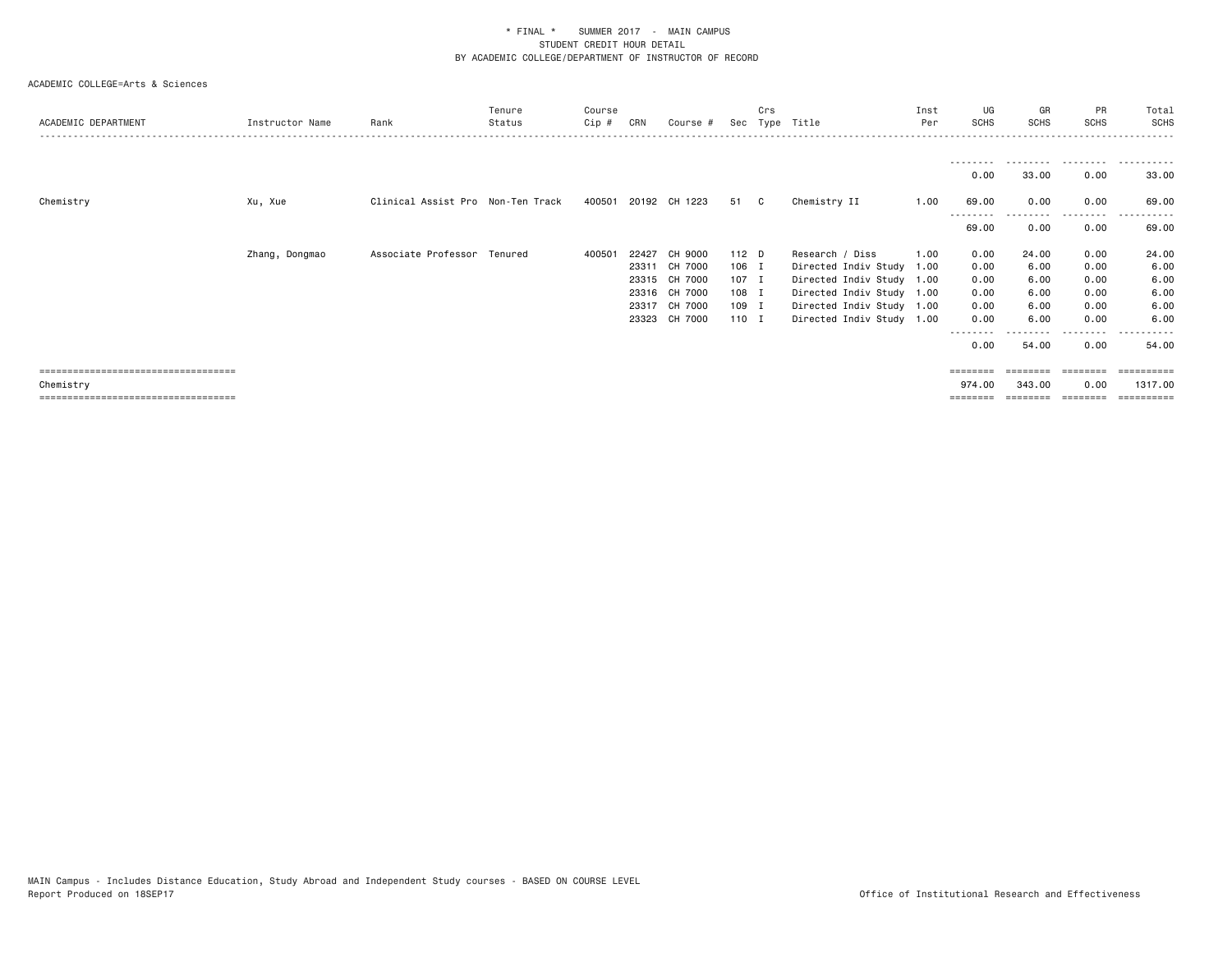|                                                    |                     |                                    | Tenure        | Course |              |                            |                | Crs          |                           | Inst | UG               | GR                                         | PR                    | Total                  |
|----------------------------------------------------|---------------------|------------------------------------|---------------|--------|--------------|----------------------------|----------------|--------------|---------------------------|------|------------------|--------------------------------------------|-----------------------|------------------------|
| ACADEMIC DEPARTMENT                                | Instructor Name     | Rank                               | Status        | Cip #  | CRN          | Course #                   |                |              | Sec Type Title            | Per  | <b>SCHS</b>      | <b>SCHS</b>                                | <b>SCHS</b>           | <b>SCHS</b>            |
|                                                    |                     |                                    |               |        |              |                            |                |              |                           |      |                  |                                            |                       |                        |
| Classical & Modern Languages & Lite Arroyo, Silvia |                     | Assistant Professor Ten Track      |               | 169999 | 22587        | <b>FLS 4990</b>            | 851 A          |              | Special Topic In FLS 1.00 |      | 54.00            | 0.00                                       | 0.00                  | 54.00                  |
|                                                    |                     |                                    |               |        | 309999 21524 | ISE 4100<br>21525 ISE 4100 | 898 A<br>899 A |              | Intl Student Exchang 1.00 |      | 222.00<br>132.00 | 0.00                                       | 0.00<br>0.00          | 222.00<br>132.00       |
|                                                    |                     |                                    |               |        |              |                            |                |              | Intl Student Exchang 1.00 |      | .                | 0.00<br>.                                  | .                     | .                      |
|                                                    |                     |                                    |               |        |              |                            |                |              |                           |      | 408.00           | 0.00                                       | 0.00                  | 408.00                 |
|                                                    | Bunz, Morgane       | Grad Teach Assist                  | Non-Ten Track | 160901 |              | 21944 FLF 1123             | 501 C          |              | French II                 | 1.00 | 45.00            | 0.00                                       | 0.00                  | 45.00                  |
|                                                    |                     |                                    |               |        |              | 21945 FLF 2133             | 501 C          |              | French III                | 1.00 | 21.00            | 0.00                                       | 0.00                  | 21.00                  |
|                                                    |                     |                                    |               |        |              | 21946 FLF 1113             | 551 C          |              | French I                  | 1.00 | 18.00            | 0.00                                       | 0.00                  | 18.00                  |
|                                                    |                     |                                    |               |        |              | 21948 FLF 2133             | 551 C          |              | French III                | 1.00 | 18.00            | 0.00<br>.                                  | 0.00<br>د د د د       | 18.00<br>.             |
|                                                    |                     |                                    |               |        |              |                            |                |              |                           |      | 102.00           | 0.00                                       | 0.00                  | 102.00                 |
|                                                    | Davisson, Brian     | Assistant Professor Ten Track      |               |        |              | 160101 23248 FL 4000       | 01 I           |              | Directed Indiv Study 1.00 |      | 3.00             | 0.00                                       | 0.00                  | 3.00                   |
|                                                    |                     |                                    |               |        | 23249        | FL 4000                    | 02             | $\mathbf{I}$ | Directed Indiv Study 1.00 |      | 3.00             | 0.00                                       | 0.00                  | 3.00                   |
|                                                    |                     |                                    |               |        |              | 23250 FL 4000              | 03 I           |              | Directed Indiv Study 1.00 |      | 3.00<br>.        | 0.00                                       | 0.00                  | 3.00<br>.              |
|                                                    |                     |                                    |               |        |              |                            |                |              |                           |      | 9.00             | 0.00                                       | 0.00                  | 9.00                   |
|                                                    | Debicka, Anna       | Instructor                         | Non-Ten Track |        |              | 160905 21286 FLS 1123      | 501 C          |              | Spanish II                | 1.00 | 60.00            | 0.00                                       | 0.00                  | 60.00                  |
|                                                    |                     |                                    |               |        |              | 21287 FLS 1123             | 503 C          |              | Spanish II                | 1.00 | 39.00            | 0.00                                       | 0.00                  | 39.00                  |
|                                                    |                     |                                    |               |        |              |                            |                |              |                           |      | .<br>99.00       | .<br>0.00                                  | ----<br>0.00          | $\frac{1}{2}$<br>99.00 |
|                                                    | Hainsey, Arianne    | Non-Employee/Affili Not Applicable |               |        |              | 160501 22011 FLG 1123      | 551 C          |              | German II                 | 1.00 | 30.00            | 0.00                                       | 0.00                  | 30.00                  |
|                                                    |                     |                                    |               |        |              |                            |                |              |                           |      | .<br>30.00       | .<br>0.00                                  | $\frac{1}{2}$<br>0.00 | .<br>30.00             |
|                                                    | Harland, Robert     | Associate Professor Tenured        |               |        |              | 160905 20625 FLS 1123      | 01 C           |              | Spanish II                | 0.75 | 20.25            | 0.00                                       | 0.00                  | 20.25                  |
|                                                    |                     |                                    |               |        |              |                            |                |              |                           |      | .<br>20.25       | .<br>0.00                                  | .<br>0.00             | .<br>20.25             |
|                                                    |                     |                                    |               |        |              |                            |                |              |                           | 1.00 |                  |                                            |                       |                        |
|                                                    | King, Lydia         | Non-Employee/Affili Not Applicable |               |        |              | 160901 21593 FLF 1123      | 51 C           |              | French II                 |      | 21.00<br>.       | 0.00                                       | 0.00<br>.             | 21.00                  |
|                                                    |                     |                                    |               |        |              |                            |                |              |                           |      | 21.00            | 0.00                                       | 0.00                  | 21.00                  |
|                                                    | Kraker, Julia       | Lecturer                           | Non-Ten Track |        |              | 160905 21282 FLS 1113      | 502 C          |              | Spanish I                 | 1.00 | 27.00            | 0.00                                       | 0.00                  | 27.00                  |
|                                                    |                     |                                    |               |        |              | 21285 FLS 1113             | 551 C          |              | Spanish I                 | 1.00 | 39.00            | 0.00                                       | 0.00                  | 39.00                  |
|                                                    |                     |                                    |               |        |              |                            |                |              |                           |      | .<br>66.00       | <b><i><u>.</u></i></b><br>0.00             | .<br>0.00             | .<br>66.00             |
|                                                    | Little, Christopher | Lecturer                           | Non-Ten Track |        |              | 160905 21479 FLS 3143      | 851 A          |              | Hispanic Civiliza         | 1.00 | 54.00            | 0.00                                       | 0.00                  | 54.00                  |
|                                                    |                     |                                    |               |        |              |                            |                |              |                           |      | .<br>54.00       | 0.00                                       | 0.00                  | 54.00                  |
|                                                    |                     |                                    |               |        |              |                            |                |              |                           |      |                  |                                            |                       |                        |
|                                                    | McFadden, Michael   | Lecturer                           | Non-Ten Track | 160905 |              | 20623 FLS 1113             | 51             | C            | Spanish I                 | 1.00 | 57.00            | 0.00                                       | 0.00                  | 57.00                  |
|                                                    |                     |                                    |               |        |              | 20630 FLS 2133             | 01             | $\mathbf{C}$ | Spanish III               | 1.00 | 27.00<br>.       | 0.00<br>$\sim$ $\sim$ $\sim$ $\sim$ $\sim$ | 0.00<br>.             | 27.00<br>.             |
|                                                    |                     |                                    |               |        |              |                            |                |              |                           |      | 84.00            | 0.00                                       | 0.00                  | 84.00                  |
|                                                    | Moya, Arleana       | Instructor                         | Non-Ten Track | 160905 |              | 21288 FLS 1123             | 551 C          |              | Spanish II                | 1.00 | 54.00            | 0.00                                       | 0.00                  | 54.00                  |
|                                                    |                     |                                    |               |        |              | 21289 FLS 1123             | 553 C          |              | Spanish II                | 1.00 | 24,00            | 0.00                                       | 0.00                  | 24.00                  |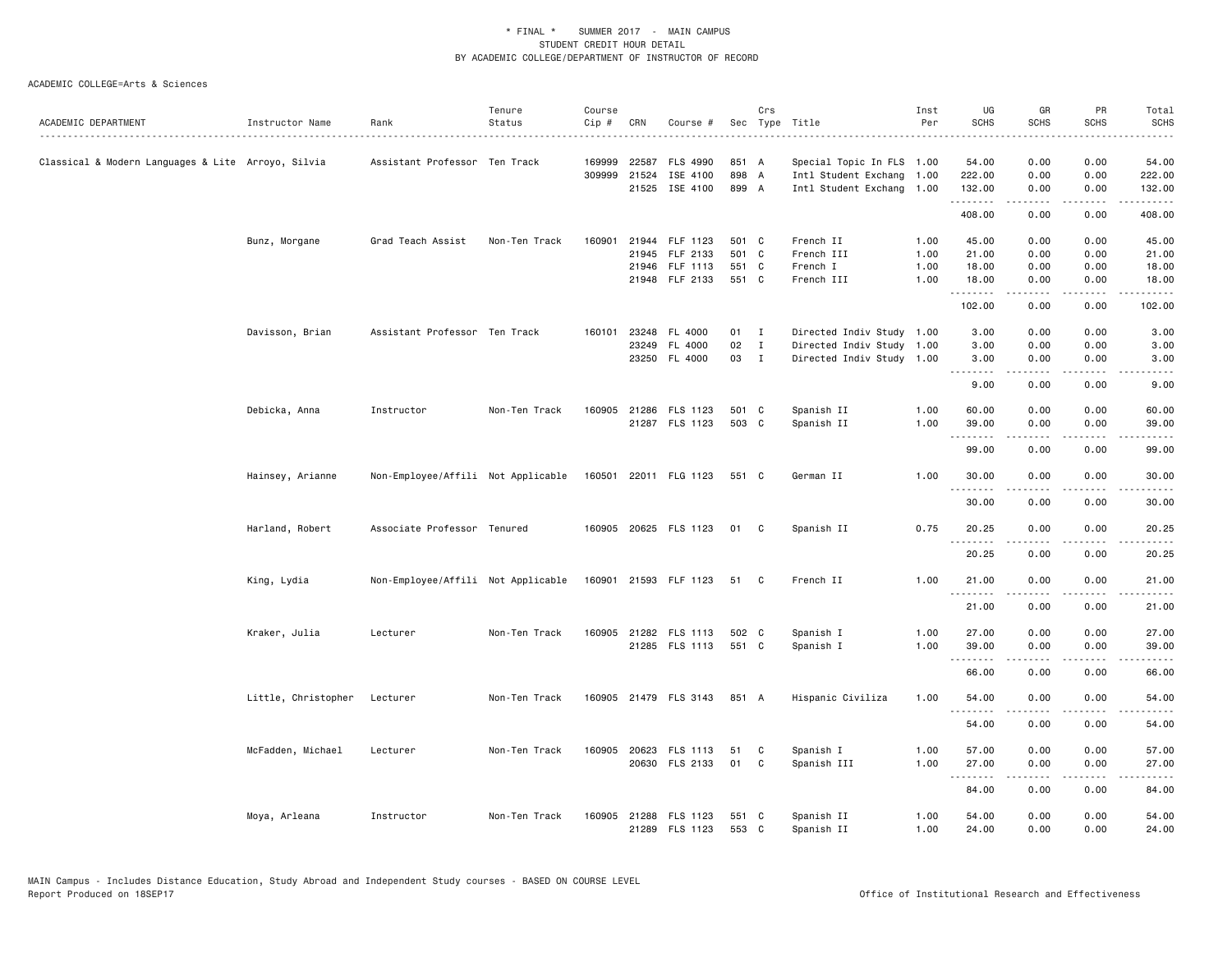| Instructor Name<br>Classical & Modern Languages & Lite Munn, David | Rank       | Status        | Cip#                                                                                                 | CRN   | Course         |                                                                                                                                                                          |              | Sec Type Title                                                                              | Per  | SCHS                                                   | <b>SCHS</b>                                              | <b>SCHS</b> | <b>SCHS</b>                                                      |
|--------------------------------------------------------------------|------------|---------------|------------------------------------------------------------------------------------------------------|-------|----------------|--------------------------------------------------------------------------------------------------------------------------------------------------------------------------|--------------|---------------------------------------------------------------------------------------------|------|--------------------------------------------------------|----------------------------------------------------------|-------------|------------------------------------------------------------------|
|                                                                    |            |               |                                                                                                      |       |                |                                                                                                                                                                          |              |                                                                                             |      |                                                        |                                                          |             |                                                                  |
|                                                                    |            |               |                                                                                                      |       |                |                                                                                                                                                                          |              |                                                                                             |      | <u>.</u>                                               | ---------                                                | ---------   | .                                                                |
|                                                                    |            |               |                                                                                                      |       |                |                                                                                                                                                                          |              |                                                                                             |      | 78.00                                                  | 0.00                                                     | 0.00        | 78.00                                                            |
|                                                                    | Lecturer   | Non-Ten Track | 160905                                                                                               | 20621 | FLS 1113       | 01                                                                                                                                                                       | $\mathbf{C}$ | Spanish I                                                                                   | 0.75 | 45.00                                                  | 0.00                                                     | 0.00        | 45.00                                                            |
|                                                                    |            |               |                                                                                                      |       | 20628 FLS 1123 | 51 C                                                                                                                                                                     |              | Spanish II                                                                                  | 1.00 | 45.00                                                  | 0.00                                                     | 0.00        | 45.00                                                            |
|                                                                    |            |               |                                                                                                      |       |                |                                                                                                                                                                          |              |                                                                                             |      | 90.00                                                  | 0.00                                                     | 0.00        | 90.00                                                            |
| Rodriguez, Adriana                                                 |            |               |                                                                                                      |       |                | 01                                                                                                                                                                       |              | Spanish I                                                                                   | 0.25 | 15.00                                                  | 0.00                                                     | 0.00        | 15.00                                                            |
|                                                                    |            |               |                                                                                                      |       |                | 01                                                                                                                                                                       |              | Spanish II                                                                                  | 0.25 | 6.75                                                   | 0.00                                                     | 0.00        | 6.75                                                             |
|                                                                    |            |               |                                                                                                      |       |                |                                                                                                                                                                          |              |                                                                                             |      | 21.75                                                  | 0.00                                                     | 0.00        | 21.75                                                            |
| Russell, Amie                                                      | Instructor | Non-Ten Track |                                                                                                      |       |                |                                                                                                                                                                          |              | Spanish I                                                                                   | 1.00 | 51.00                                                  | 0.00                                                     | 0.00        | 51.00                                                            |
|                                                                    |            |               |                                                                                                      |       |                |                                                                                                                                                                          |              |                                                                                             |      | 51.00                                                  | 0.00                                                     | 0.00        | 51.00                                                            |
| Simpore, Karim                                                     |            |               |                                                                                                      |       |                |                                                                                                                                                                          |              | French I                                                                                    | 1.00 | 51.00                                                  | 0.00                                                     | 0.00        | 51.00                                                            |
|                                                                    |            |               |                                                                                                      |       |                |                                                                                                                                                                          |              |                                                                                             |      | 51.00                                                  | 0.00                                                     | 0.00        | 51.00                                                            |
| Vozzo, Rosa                                                        | Instructor | Non-Ten Track | 160905                                                                                               | 21290 |                |                                                                                                                                                                          |              | Spanish III                                                                                 | 1.00 | 51.00                                                  | 0.00                                                     | 0.00        | 51.00                                                            |
|                                                                    |            |               |                                                                                                      |       |                |                                                                                                                                                                          |              | Spanish III                                                                                 | 1.00 | 54.00                                                  | 0.00                                                     | 0.00        | 54.00<br>.                                                       |
|                                                                    |            |               |                                                                                                      |       |                |                                                                                                                                                                          |              |                                                                                             |      | 105.00                                                 | 0.00                                                     | 0.00        | 105.00                                                           |
| Zelaya, Karina                                                     |            |               |                                                                                                      | 21589 |                |                                                                                                                                                                          |              | Intensive Spanish                                                                           | 1.00 | 27.00                                                  | 0.00                                                     | 0.00        | 27.00                                                            |
|                                                                    |            |               | 169999                                                                                               | 22686 |                |                                                                                                                                                                          |              |                                                                                             |      | 18.00                                                  | 0.00                                                     | 0.00        | 18.00                                                            |
|                                                                    |            |               |                                                                                                      |       |                |                                                                                                                                                                          |              |                                                                                             |      | 0.00                                                   | 12.00                                                    |             | 12.00                                                            |
|                                                                    |            |               |                                                                                                      |       |                |                                                                                                                                                                          |              |                                                                                             |      | 45.00                                                  | 12.00                                                    | 0.00        | 57.00                                                            |
|                                                                    |            |               |                                                                                                      |       |                |                                                                                                                                                                          |              |                                                                                             |      | ========<br>1335.00                                    | 12.00                                                    | 0.00        | ==========<br>1347.00                                            |
|                                                                    |            |               | Non-Employee/Affili Not Applicable<br>Assistant Professor Ten Track<br>Assistant Professor Ten Track |       | 160905         | 160905 20621 FLS 1113<br>20625 FLS 1123<br>160905 21281 FLS 1113<br>160901 21278 FLF 1113<br>FLS 2133<br>21291 FLS 2133<br>FLS 3413<br><b>FLS 4990</b><br>22687 FLS 6990 |              | $\mathbf{C}$<br>$\mathbf{C}$<br>501 C<br>501 C<br>501 C<br>551 C<br>001 C<br>501 C<br>501 C |      | Special Topic In FLS 1.00<br>Special Topic In FLS 1.00 | .<br>.<br>----<br>----<br><u>.</u><br>.<br>.<br>======== | -----       | .<br>0.00<br>soccess concess<br>--------- --------<br>========== |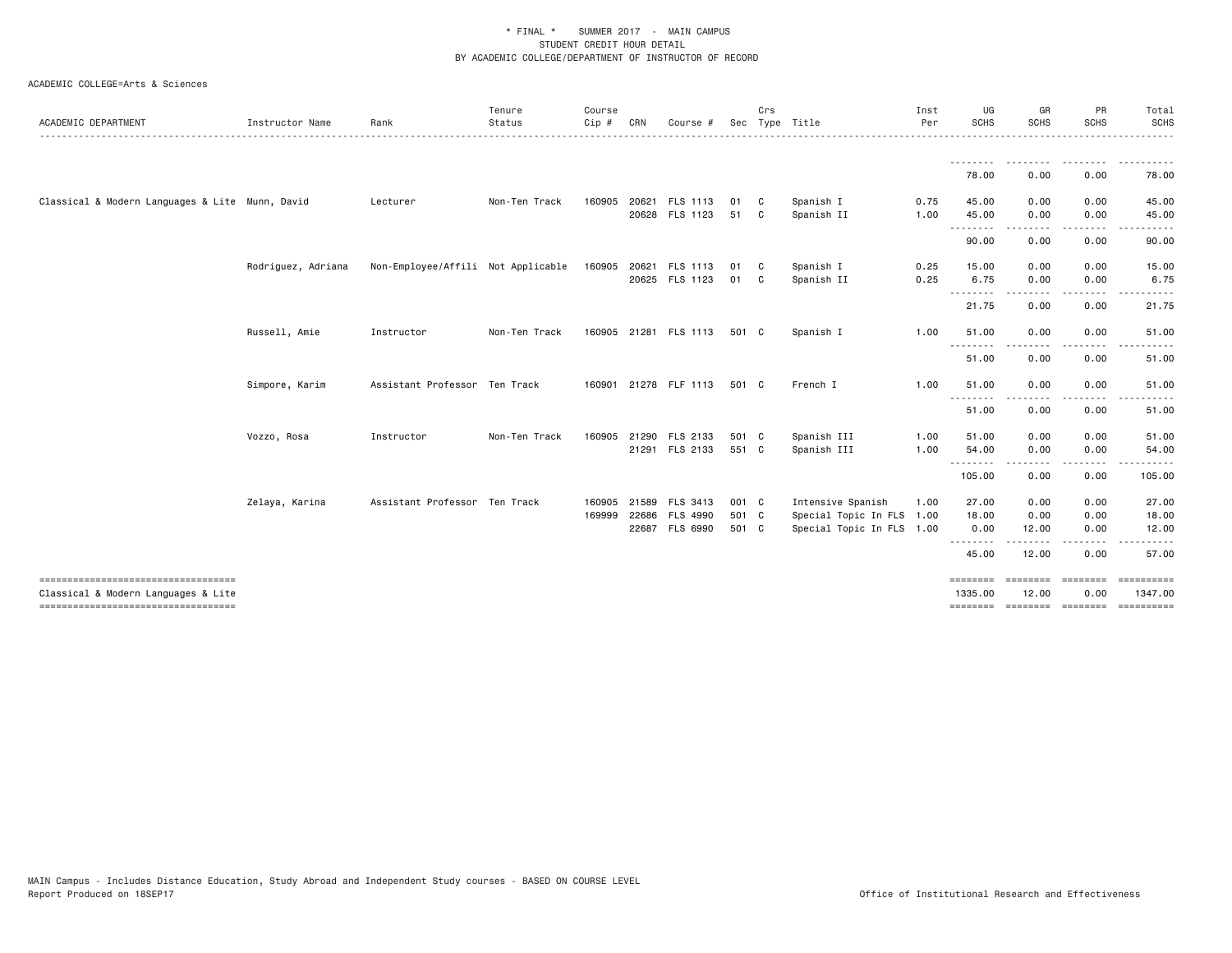| ACADEMIC DEPARTMENT | Instructor Name    | Rank                               | Tenure<br>Status | Course<br>Cip # | CRN                   | Course #                              |                | Crs                          | Sec Type Title                                         | Inst<br>Per  | UG<br><b>SCHS</b> | GR<br><b>SCHS</b> | PR<br><b>SCHS</b>                   | Total<br><b>SCHS</b>                                                                                                                                                                     |
|---------------------|--------------------|------------------------------------|------------------|-----------------|-----------------------|---------------------------------------|----------------|------------------------------|--------------------------------------------------------|--------------|-------------------|-------------------|-------------------------------------|------------------------------------------------------------------------------------------------------------------------------------------------------------------------------------------|
| Communication       | Bogue, Patty       | Lecturer                           | Non-Ten Track    |                 |                       | 231304 20229 CO 1003                  | 001 C          |                              | Fund Of Public Speak 1.00                              |              | 42.00             | 0.00              | 0.00                                | 42.00                                                                                                                                                                                    |
|                     |                    |                                    |                  |                 |                       |                                       |                |                              |                                                        |              | .<br>42.00        | 0.00              | 0.00                                | .<br>42.00                                                                                                                                                                               |
|                     | Bryant, Terence    | Instructor                         | Non-Ten Track    |                 |                       | 090701 20245 CO 2333                  | 01             | $\overline{B}$               | Tv Production                                          | 1.00         | 36.00             | 0.00              | 0.00                                | 36.00                                                                                                                                                                                    |
|                     |                    |                                    |                  |                 |                       |                                       |                |                              |                                                        |              | .<br>36.00        | .<br>0.00         | .<br>0.00                           | .<br>36.00                                                                                                                                                                               |
|                     | Chambers, Cheryl   | Instructor                         | Non-Ten Track    |                 | 090101 20238<br>20239 | CO 1013<br>CO 1013                    | 51<br>52       | C<br>C                       | Intro to Communicati 1.00<br>Intro to Communicati 1.00 |              | 60.00<br>39.00    | 0.00<br>0.00      | 0.00<br>0.00                        | 60.00<br>39.00                                                                                                                                                                           |
|                     |                    |                                    |                  |                 |                       |                                       |                |                              |                                                        |              | .<br>99.00        | .<br>0.00         | $\sim$ $\sim$ $\sim$ $\sim$<br>0.00 | .<br>99.00                                                                                                                                                                               |
|                     | Cooley, Skye       | Assistant Professor Ten Track      |                  |                 |                       | 090900 20262 CO 4803<br>20266 CO 6803 | 51<br>51       | $\mathbf{C}$<br>$\mathbf{C}$ | Research in PR & Adv 1.00<br>Research in PR & Adv 1.00 |              | 36.00<br>0.00     | 0.00<br>6.00      | 0.00<br>0.00                        | 36.00<br>6.00                                                                                                                                                                            |
|                     |                    |                                    |                  |                 |                       |                                       |                |                              |                                                        |              | .<br>36.00        | 6.00              | 0.00                                | 42.00                                                                                                                                                                                    |
|                     | Durst, Robert      | Non-Employee/Affili Not Applicable |                  |                 |                       | 500501 21760 CO 2574                  | 01 B           |                              | Sum Theatre Workshop 1.00                              |              | 32.00<br>.        | 0.00<br>.         | 0.00<br>د د د د                     | 32.00<br>.                                                                                                                                                                               |
|                     |                    |                                    |                  |                 |                       |                                       |                |                              |                                                        |              | 32.00             | 0.00              | 0.00                                | 32.00                                                                                                                                                                                    |
|                     | Edmonds, Khristina | Instructor                         | Non-Ten Track    | 231304          | 20230<br>20231        | CO 1003<br>CO 1003                    | 01<br>02       | $\mathbf{C}$<br>$\mathbf{C}$ | Fund Of Public Speak 1.00<br>Fund Of Public Speak 1.00 |              | 36.00<br>51.00    | 0.00<br>0.00      | 0.00<br>0.00                        | 36.00<br>51.00                                                                                                                                                                           |
|                     |                    |                                    |                  |                 | 20234                 | CO 1003                               | E51 C          |                              | Fund Of Public Speak 1.00                              |              | 51.00             | 0.00              | 0.00                                | 51.00                                                                                                                                                                                    |
|                     |                    |                                    |                  |                 |                       | 20235 CO 1003                         | E52 C          |                              | Fund Of Public Speak 1.00                              |              | 36.00<br>.        | 0.00<br><b>.</b>  | 0.00<br>.                           | 36.00<br>$\frac{1}{2} \left( \frac{1}{2} \right) \left( \frac{1}{2} \right) \left( \frac{1}{2} \right) \left( \frac{1}{2} \right) \left( \frac{1}{2} \right) \left( \frac{1}{2} \right)$ |
|                     |                    |                                    |                  |                 |                       |                                       |                |                              |                                                        |              | 174.00            | 0.00              | 0.00                                | 174.00                                                                                                                                                                                   |
|                     | Fisher, Melody     | Assistant Professor Ten Track      |                  |                 | 090900 21756          | CO 3803<br>22296 CO 3813              | 001 C<br>501 C |                              | Prin Public Relation 1.00<br>PR Case Problems          | 1.00         | 33.00<br>33.00    | 0.00<br>0.00      | 0.00<br>0.00                        | 33.00<br>33.00                                                                                                                                                                           |
|                     |                    |                                    |                  |                 |                       |                                       |                |                              |                                                        |              | .<br>66.00        | .<br>0.00         | .<br>0.00                           | .<br>66.00                                                                                                                                                                               |
|                     | Fountain, Amy      | Instructor                         | Non-Ten Track    |                 |                       | 090101 21212 CO 1013                  | 501 C          |                              | Intro to Communicati 1.00                              |              | 51.00             | 0.00              | 0.00                                | 51.00                                                                                                                                                                                    |
|                     |                    |                                    |                  |                 |                       | 21214 CO 1223<br>090401 20258 CO 4053 | 501 C<br>101 E |                              | Intro Comm Theory<br>Internship Comm                   | 1.00<br>1.00 | 42.00<br>39.00    | 0.00<br>0.00      | 0.00<br>0.00                        | 42.00<br>39.00                                                                                                                                                                           |
|                     |                    |                                    |                  |                 |                       |                                       |                |                              |                                                        |              | .<br>132.00       | .<br>0.00         | .<br>0.00                           | .<br>132.00                                                                                                                                                                              |
|                     | Gawrych, Teresa    | Instructor                         | Non-Ten Track    | 090900          | 20257                 | CO 3863                               | 51             | В                            | PR Production                                          | 1.00         | 42.00             | 0.00              | 0.00                                | 42.00                                                                                                                                                                                    |
|                     |                    |                                    |                  | 231304          |                       | 20233 CO 1003                         | 53             | C                            | Fund Of Public Speak 1.00                              |              | 48.00<br>.        | 0.00<br>.         | 0.00<br>الدامات ب                   | 48.00<br>.                                                                                                                                                                               |
|                     |                    |                                    |                  |                 |                       |                                       |                |                              |                                                        |              | 90.00             | 0.00              | 0.00                                | 90.00                                                                                                                                                                                    |
|                     | Gordon, Meaghan    | Instructor                         | Non-Ten Track    |                 |                       | 090900 20255 CO 3853                  | 01 C           |                              | Public Relations Wri 1.00                              |              | 54.00<br>.        | 0.00              | 0.00                                | 54.00                                                                                                                                                                                    |
|                     |                    |                                    |                  |                 |                       |                                       |                |                              |                                                        |              | 54.00             | 0.00              | 0.00                                | 54.00                                                                                                                                                                                    |
|                     | Knight, Amy        | Instructor                         | Non-Ten Track    |                 |                       | 090101 20236 CO 1013<br>21213 CO 1013 | 001 C<br>551 C |                              | Intro to Communicati 1.00<br>Intro to Communicati 1.00 |              | 45.00<br>39.00    | 0.00<br>0.00      | 0.00<br>0.00                        | 45.00<br>39.00                                                                                                                                                                           |
|                     |                    |                                    |                  |                 |                       |                                       |                |                              |                                                        |              | <u>.</u><br>84.00 | -----<br>0.00     | .<br>0.00                           | .<br>84.00                                                                                                                                                                               |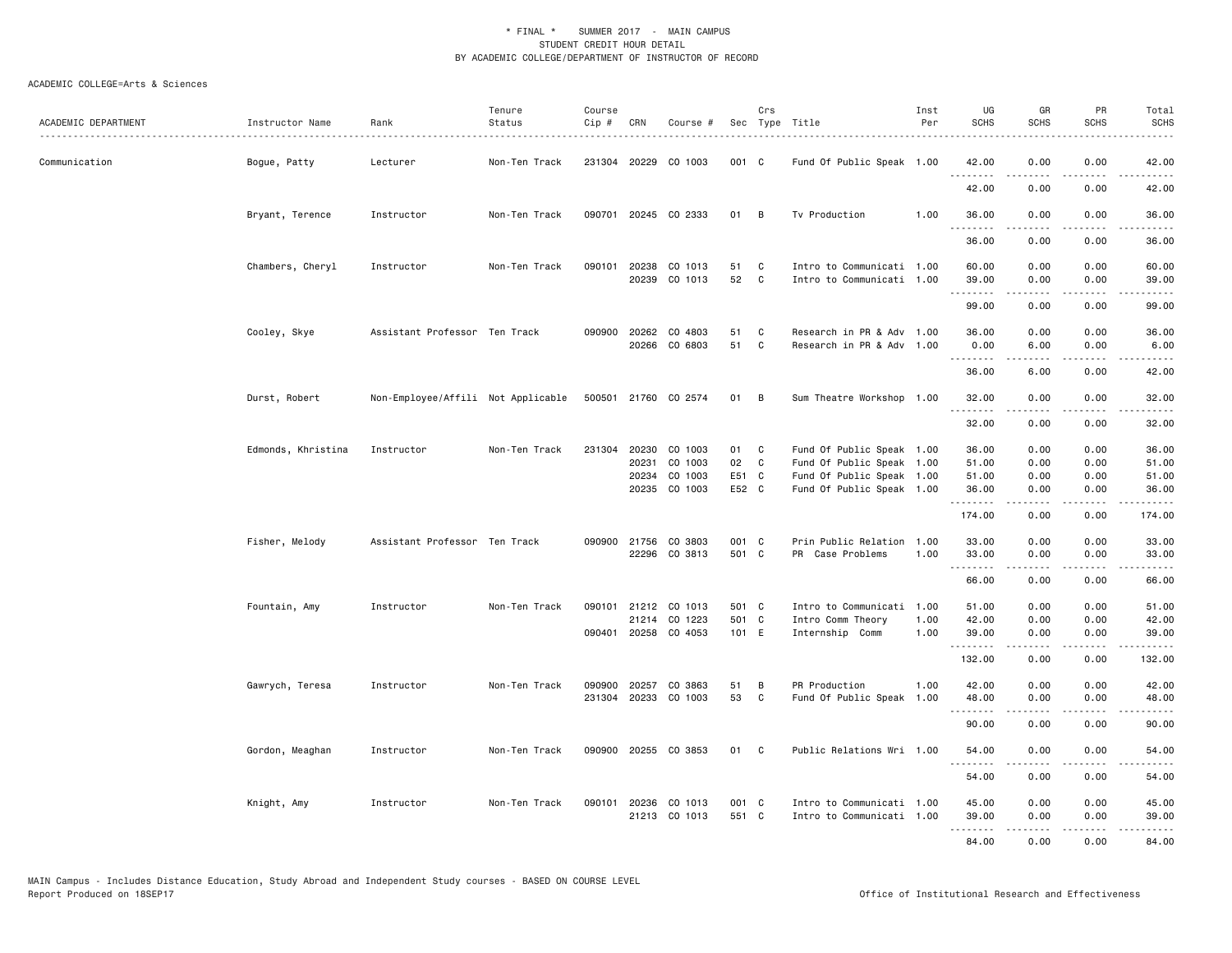|                     |                                 |                               | Tenure        | Course |              |                      |        | Crs          |                           | Inst | UG                | GR            | PR                                  | Total                                                                                                                                                        |
|---------------------|---------------------------------|-------------------------------|---------------|--------|--------------|----------------------|--------|--------------|---------------------------|------|-------------------|---------------|-------------------------------------|--------------------------------------------------------------------------------------------------------------------------------------------------------------|
| ACADEMIC DEPARTMENT | Instructor Name                 | Rank                          | Status        | Cip #  | CRN          | Course #             | Sec    |              | Type Title                | Per  | <b>SCHS</b>       | <b>SCHS</b>   | <b>SCHS</b>                         | SCHS                                                                                                                                                         |
| Communication       | Loehwing, Melanie               | Assistant Professor Ten Track |               | 090101 | 23347        | CO 7000              | 501 I  |              | Directed Indiv Study 1.00 |      | 0.00              | 3.00          | 0.00                                | 3,00                                                                                                                                                         |
|                     |                                 |                               |               |        |              | 231304 21216 CO 4253 | 501 C  |              | Elements Of Persuasn      | 1.00 | 24.00             | 0.00          | 0.00                                | 24.00                                                                                                                                                        |
|                     |                                 |                               |               |        |              | 21219 CO 6253        | 501 C  |              | Elements Of Persuasn 1.00 |      | 0.00              | 9.00          | 0.00                                | 9.00                                                                                                                                                         |
|                     |                                 |                               |               |        |              |                      |        |              |                           |      | .<br>24.00        | .<br>12.00    | .<br>0.00                           | .<br>36.00                                                                                                                                                   |
|                     | Morschauser, Lindsey Instructor |                               | Non-Ten Track |        |              | 450701 21314 GR 1123 | 501 C  |              | Intro World Geog          | 1.00 | 117.00<br>.       | 0.00          | 0.00<br>$\sim$ $\sim$ $\sim$ $\sim$ | 117.00<br><u>.</u>                                                                                                                                           |
|                     |                                 |                               |               |        |              |                      |        |              |                           |      | 117.00            | 0.00          | 0.00                                | 117.00                                                                                                                                                       |
|                     | Nicholson, John                 | Associate Professor Tenured   |               | 090101 |              | 20249 CO 3213        | 51     | C            | Small Group Coummuni 1.00 |      | 48.00             | 0.00          | 0.00                                | 48.00                                                                                                                                                        |
|                     |                                 |                               |               |        |              | 20259 CO 4203        | 01     | $\mathbf c$  | Nonverbal Communicat 1.00 |      | 18.00<br><u>.</u> | 0.00          | 0.00                                | 18.00<br>د د د د د                                                                                                                                           |
|                     |                                 |                               |               |        |              |                      |        |              |                           |      | 66.00             | 0.00          | 0.00                                | 66.00                                                                                                                                                        |
|                     | Poe, Philip                     | Assistant Professor Ten Track |               | 090101 | 20237        | CO 1013              | 01     | C            | Intro to Communicati 1.00 |      | 24,00             | 0.00          | 0.00                                | 24.00                                                                                                                                                        |
|                     |                                 |                               |               | 090401 | 20251        | CO 3423              | 001 C  |              | Feature Writing           | 1.00 | 33.00             | 0.00          | 0.00                                | 33.00                                                                                                                                                        |
|                     |                                 |                               |               | 090701 |              | 20246 CO 2413        | 01     | В            | Intro News Writ-Repo 1.00 |      | 42.00<br>.        | 0.00<br>.     | 0.00<br>$\sim$ $\sim$ $\sim$ $\sim$ | 42.00<br>د د د د د                                                                                                                                           |
|                     |                                 |                               |               |        |              |                      |        |              |                           |      | 99.00             | 0.00          | 0.00                                | 99.00                                                                                                                                                        |
|                     | Roussin, Wendy                  | Associate Professor Tenured   |               |        |              | 090702 20253 CO 3713 | 01     | B            | Digital Communicatio 1.00 |      | 33.00<br><u>.</u> | 0.00          | 0.00<br>$- - - -$                   | 33.00<br>$- - - - -$                                                                                                                                         |
|                     |                                 |                               |               |        |              |                      |        |              |                           |      | 33.00             | 0.00          | 0.00                                | 33.00                                                                                                                                                        |
|                     | Ryalls, Emily                   | Assistant Professor Ten Track |               | 050207 | 21867        | GS 1173              | 501 C  |              | Introduction to Gend 1.00 |      | 51.00             | 0.00          | 0.00                                | 51.00                                                                                                                                                        |
|                     |                                 |                               |               | 099999 |              | 22478 CO 4990        | 801 A  |              | Special Topic In CO       | 1.00 | 45.00<br>.        | 0.00<br>.     | 0.00<br>د د د د                     | 45.00<br>د د د د د                                                                                                                                           |
|                     |                                 |                               |               |        |              |                      |        |              |                           |      | 96.00             | 0.00          | 0.00                                | 96.00                                                                                                                                                        |
|                     | Seitz, Holli                    | Assistant Professor Ten Track |               |        |              | 090101 23092 CO 4000 | $01$ I |              | Directed Indiv Study 1.00 |      | 3.00<br>.         | 0.00<br>----- | 0.00<br>.                           | 3.00<br>$\frac{1}{2} \left( \frac{1}{2} \right) \left( \frac{1}{2} \right) \left( \frac{1}{2} \right) \left( \frac{1}{2} \right) \left( \frac{1}{2} \right)$ |
|                     |                                 |                               |               |        |              |                      |        |              |                           |      | 3.00              | 0.00          | 0.00                                | 3.00                                                                                                                                                         |
|                     | Smith, Glenn                    | Associate Professor Tenured   |               | 090101 |              | 21763 CO 1013        | 53     | C            | Intro to Communicati 1.00 |      | 60.00             | 0.00          | 0.00                                | 60.00                                                                                                                                                        |
|                     |                                 |                               |               |        | 090401 20240 | CO 1403              | 01     | C            | Intro Mass Media          | 1.00 | 30.00             | 0.00          | 0.00                                | 30.00                                                                                                                                                        |
|                     |                                 |                               |               |        |              | 20241 CO 1403        | 51     | C            | Intro Mass Media          | 1.00 | 42.00             | 0.00          | 0.00                                | 42.00                                                                                                                                                        |
|                     |                                 |                               |               |        |              | 21215 CO 1403        | 501 C  |              | Intro Mass Media          | 1.00 | 36.00<br>.        | 0.00<br>.     | 0.00<br>.                           | 36.00<br>.                                                                                                                                                   |
|                     |                                 |                               |               |        |              |                      |        |              |                           |      | 168.00            | 0.00          | 0.00                                | 168.00                                                                                                                                                       |
|                     | Stockstill, William             | Assistant Professor Ten Track |               | 500501 |              | 20242 CO 1503        | 001 C  |              | Intro To Theatre          | 1.00 | 24.00             | 0.00          | 0.00                                | 24.00                                                                                                                                                        |
|                     |                                 |                               |               |        |              | 20243 CO 1503        | 51     | $\mathbf{C}$ | Intro To Theatre          | 1.00 | 54.00<br><u>.</u> | 0.00          | 0.00                                | 54.00<br>.                                                                                                                                                   |
|                     |                                 |                               |               |        |              |                      |        |              |                           |      | 78.00             | 0.00          | 0.00                                | 78.00                                                                                                                                                        |
|                     | Strout, Lawrence                | Associate Professor Tenured   |               |        |              | 090102 21217 CO 4313 | 501 C  |              | Mass Media Law            | 1.00 | 54.00             | 0.00          | 0.00                                | 54.00                                                                                                                                                        |
|                     |                                 |                               |               |        |              | 090401 21220 CO 6313 | 501 C  |              | Mass Media Law            | 1.00 | 0.00<br>.         | 3,00<br>.     | 0.00<br>د د د د                     | 3.00<br>$\frac{1}{2} \left( \frac{1}{2} \right) \left( \frac{1}{2} \right) \left( \frac{1}{2} \right) \left( \frac{1}{2} \right) \left( \frac{1}{2} \right)$ |
|                     |                                 |                               |               |        |              |                      |        |              |                           |      | 54.00             | 3.00          | 0.00                                | 57.00                                                                                                                                                        |
|                     | Williams, Kevin                 | Associate Professor Tenured   |               |        | 090101 20254 | CO 3833              | 01     | C            | Interviewing              | 1.00 | 27.00             | 0.00          | 0.00                                | 27.00                                                                                                                                                        |
|                     |                                 |                               |               | 090102 |              | 21218 CO 4323        | 501    | $\mathbf{C}$ | Mass Media-Society        | 1.00 | 30.00             | 0.00          | 0.00                                | 30.00                                                                                                                                                        |
|                     |                                 |                               |               |        |              | 21761 CO 4323        | 01     | C            | Mass Media-Society        | 1.00 | 33.00             | 0.00          | 0.00                                | 33.00                                                                                                                                                        |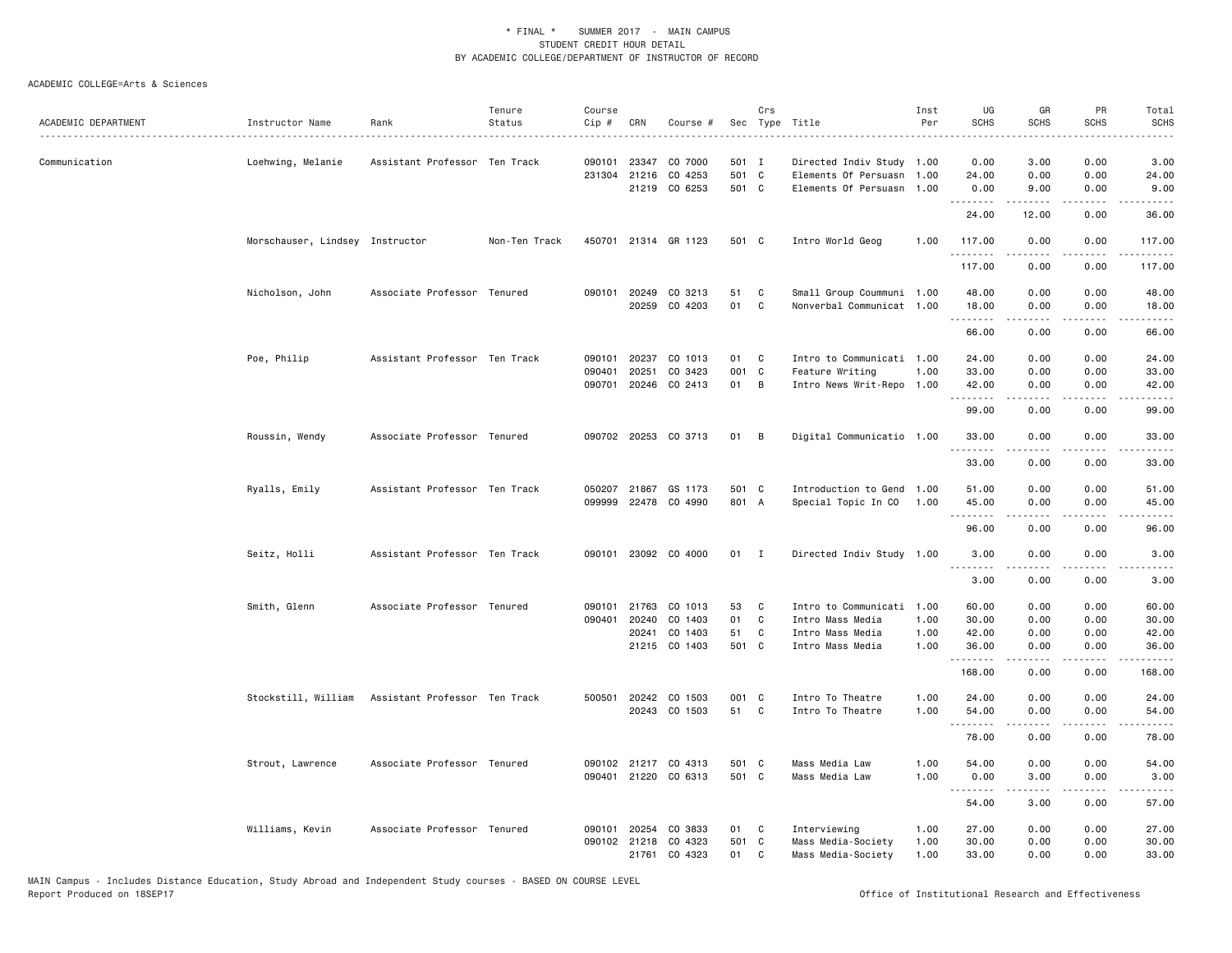| ACADEMIC DEPARTMENT                    | Instructor Name | Rank                        | Tenure<br>Status | Course<br>Cip # | CRN   | Course # | Sec   | Crs | Type Title         | Inst<br>Per | UG<br><b>SCHS</b> | GR<br><b>SCHS</b> | PR<br><b>SCHS</b> | Total<br>SCHS<br>------ |
|----------------------------------------|-----------------|-----------------------------|------------------|-----------------|-------|----------|-------|-----|--------------------|-------------|-------------------|-------------------|-------------------|-------------------------|
| Communication                          | Williams, Kevin | Associate Professor Tenured |                  | 090401          | 21221 | CO 6323  | 501 C |     | Mass Media-Society | 1.00        | 0.00<br>.         | 6.00<br>.         | 0.00<br>.         | 6.00<br>.               |
|                                        |                 |                             |                  |                 |       |          |       |     |                    |             | 90.00             | 6.00              | 0.00              | 96.00                   |
| ====================================== |                 |                             |                  |                 |       |          |       |     |                    |             | ========          | ========          | ========          | $=$ = = = = = = = = =   |
| Communication                          |                 |                             |                  |                 |       |          |       |     |                    |             | 1673.00           | 27,00             | 0.00              | 1700.00                 |
| =============================<br>===== |                 |                             |                  |                 |       |          |       |     |                    |             | =====             |                   | =======           |                         |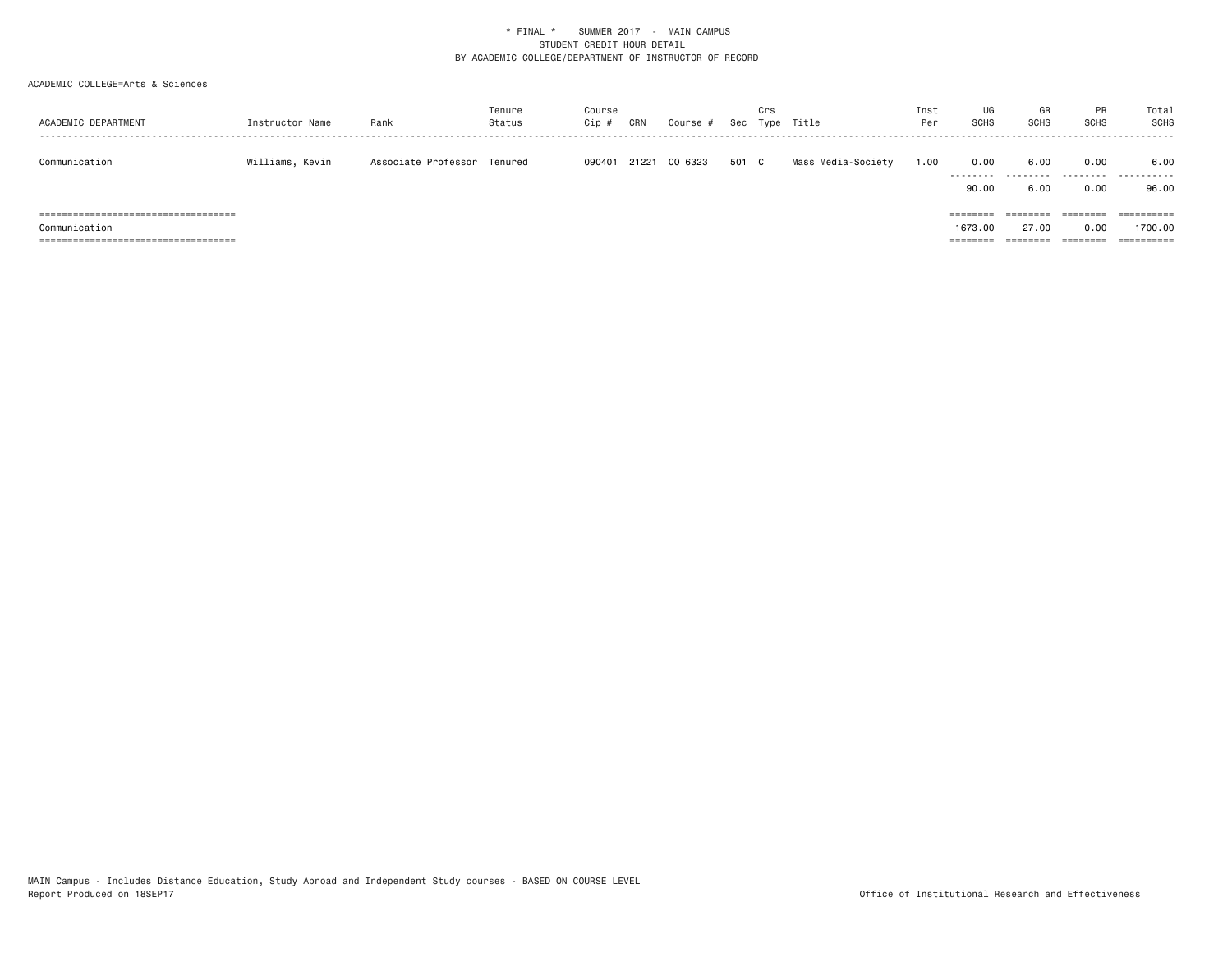| ACADEMIC DEPARTMENT | Instructor Name    | Rank                          | Tenure<br>Status | Course<br>Cip # | CRN                                   | Course #                        |                        | Crs               | Sec Type Title                                             | Inst<br>Per          | UG<br><b>SCHS</b>      | GR<br><b>SCHS</b>    | PR<br><b>SCHS</b>                                                                                                                 | Total<br><b>SCHS</b>                                                                                                               |
|---------------------|--------------------|-------------------------------|------------------|-----------------|---------------------------------------|---------------------------------|------------------------|-------------------|------------------------------------------------------------|----------------------|------------------------|----------------------|-----------------------------------------------------------------------------------------------------------------------------------|------------------------------------------------------------------------------------------------------------------------------------|
| English             | Agee, Kelly        | Instructor                    | Non-Ten Track    |                 |                                       | 231303 20675 GE 3513            | 52                     | C                 | Technical Writing                                          | 1.00                 | 42.00                  | 0.00                 | 0.00                                                                                                                              | 42.00                                                                                                                              |
|                     |                    |                               |                  |                 |                                       |                                 |                        |                   |                                                            |                      | .<br>42.00             | 0.00                 | 0.00                                                                                                                              | 42.00                                                                                                                              |
|                     | Anderson, Thomas   | Professor                     | Tenured          |                 |                                       | 231404 21749 EN 4513            | 01                     | $\mathbf{C}$      | Shakespeare                                                | 1.00                 | 39.00                  | 0.00                 | 0.00                                                                                                                              | 39.00                                                                                                                              |
|                     |                    |                               |                  |                 |                                       |                                 |                        |                   |                                                            |                      | 39.00                  | 0.00                 | 0.00                                                                                                                              | 39.00                                                                                                                              |
|                     | Austin, Daniel     | Instructor                    | Non-Ten Track    |                 | 231301 20483                          | EN 1103<br>20490 EN 1113        | 02<br>51               | C<br>C            | En Composition I<br>En Composition II                      | 1.00<br>1.00         | 33.00<br>33.00         | 0.00<br>0.00         | 0.00<br>0.00                                                                                                                      | 33.00<br>33.00                                                                                                                     |
|                     |                    |                               |                  |                 |                                       |                                 |                        |                   |                                                            |                      | .<br>66.00             | -----<br>0.00        | .<br>0.00                                                                                                                         | .<br>66.00                                                                                                                         |
|                     | Barton, Amy        | Instructor                    | Non-Ten Track    |                 |                                       | 231303 20672 GE 3513            | 01                     | C                 | Technical Writing                                          | 1.00                 | 45.00<br>.             | 0.00<br>.            | 0.00<br>$\sim$ $\sim$ $\sim$ $\sim$                                                                                               | 45.00<br>المتمام                                                                                                                   |
|                     |                    |                               |                  |                 |                                       |                                 |                        |                   |                                                            |                      | 45.00                  | 0.00                 | 0.00                                                                                                                              | 45.00                                                                                                                              |
|                     | Bogard, LaToya     | Instructor                    | Non-Ten Track    | 231301          | 20488<br>20489                        | EN 1113<br>EN 1113              | 01<br>03               | C<br>C            | En Composition II<br>En Composition II                     | 1.00<br>1.00         | 33.00<br>42.00         | 0.00<br>0.00         | 0.00<br>0.00                                                                                                                      | 33.00<br>42.00                                                                                                                     |
|                     |                    |                               |                  |                 |                                       |                                 |                        |                   |                                                            |                      | .<br>75.00             | .<br>0.00            | 0.00                                                                                                                              | .<br>75.00                                                                                                                         |
|                     | Brocato, John      | Instructor                    | Non-Ten Track    | 231303          | 20673                                 | GE 3513<br>20674 GE 3513        | 02<br>51               | C<br>C            | Technical Writing<br>Technical Writing                     | 1.00<br>1.00         | 36.00<br>45.00         | 0.00<br>0.00         | 0.00<br>0.00                                                                                                                      | 36.00<br>45.00                                                                                                                     |
|                     |                    |                               |                  |                 |                                       | 20676 GE 3513                   | 53                     | C                 | Technical Writing                                          | 1.00                 | 39.00<br><u>.</u>      | 0.00                 | 0.00                                                                                                                              | 39.00                                                                                                                              |
|                     | Dechert, Francis   | Non-Faculty                   | Not Applicable   |                 |                                       | 231303 21508 GE 3513            | 851 A                  |                   | Technical Writing                                          | 1.00                 | 120.00<br>54.00        | 0.00<br>0.00         | 0.00<br>0.00                                                                                                                      | 120.00<br>54.00                                                                                                                    |
|                     |                    |                               |                  |                 |                                       |                                 |                        |                   |                                                            |                      | 54.00                  | 0.00                 | 0.00                                                                                                                              | 54.00                                                                                                                              |
|                     | Doughty, Catherine | Instructor                    | Non-Ten Track    |                 | 231301 20492                          | EN 1113<br>320108 20481 EN 0003 | E54 C<br>101 C         |                   | En Composition II<br>Development English                   | 1.00<br>1.00         | 27.00<br>15.00         | 0.00<br>0.00         | 0.00<br>0.00                                                                                                                      | 27.00<br>15.00                                                                                                                     |
|                     |                    |                               |                  |                 |                                       |                                 |                        |                   |                                                            |                      | <u>.</u><br>42.00      | .<br>0.00            | $\frac{1}{2} \left( \frac{1}{2} \right) \left( \frac{1}{2} \right) \left( \frac{1}{2} \right) \left( \frac{1}{2} \right)$<br>0.00 | .<br>42.00                                                                                                                         |
|                     | Garner, William    | Instructor                    | Non-Ten Track    |                 |                                       | 231301 20486 EN 1103            | E51 C                  |                   | En Composition I                                           | 1.00                 | 27.00<br>$\frac{1}{2}$ | 0.00                 | 0.00                                                                                                                              | 27.00                                                                                                                              |
|                     |                    |                               |                  |                 |                                       |                                 |                        |                   |                                                            |                      | 27.00                  | 0.00                 | 0.00                                                                                                                              | 27.00                                                                                                                              |
|                     | Grimes, John Aaron | Lecturer                      | Non-Ten Track    |                 |                                       | 231301 20487 EN 1103            | E55 C                  |                   | En Composition I                                           | 1.00                 | 30.00<br>.             | 0.00<br>.            | 0.00<br>$- - - -$                                                                                                                 | 30.00<br>$\frac{1}{2} \left( \frac{1}{2} \right) \left( \frac{1}{2} \right) \left( \frac{1}{2} \right) \left( \frac{1}{2} \right)$ |
|                     |                    |                               |                  |                 |                                       |                                 |                        |                   |                                                            |                      | 30.00                  | 0.00                 | 0.00                                                                                                                              | 30.00                                                                                                                              |
|                     | Hagenston, Becky   | Associate Professor Tenured   |                  |                 | 231302 20499                          | EN 3303                         | 01                     | C                 | Creative Writing                                           | 1.00                 | 33.00                  | 0.00                 | 0.00                                                                                                                              | 33.00                                                                                                                              |
|                     |                    |                               |                  |                 |                                       |                                 |                        |                   |                                                            |                      | 33.00                  | 0.00                 | 0.00                                                                                                                              | 33.00                                                                                                                              |
|                     | Herd, Wendy        | Assistant Professor Ten Track |                  |                 | 131401 21446<br>21449<br>160102 20500 | EN 4493<br>EN 6493<br>EN 4403   | 803 C<br>802 C<br>51 C |                   | TESOL Practicum<br>TESOL Practicum<br>Intro To Linguistics | 1.00<br>1.00<br>1.00 | 9.00<br>0.00<br>21.00  | 0.00<br>6.00<br>0.00 | 0.00<br>0.00<br>0.00                                                                                                              | 9.00<br>6.00<br>21.00                                                                                                              |
|                     |                    |                               |                  |                 | 21742                                 | AN 2403<br>21743 EN 2403        | 01<br>01               | $\mathbf{C}$<br>C | Intro to Study of La<br>Intro to Study of La               | 1.00<br>1.00         | 12.00<br>15.00         | 0.00<br>0.00         | 0.00<br>0.00                                                                                                                      | 12.00<br>15.00                                                                                                                     |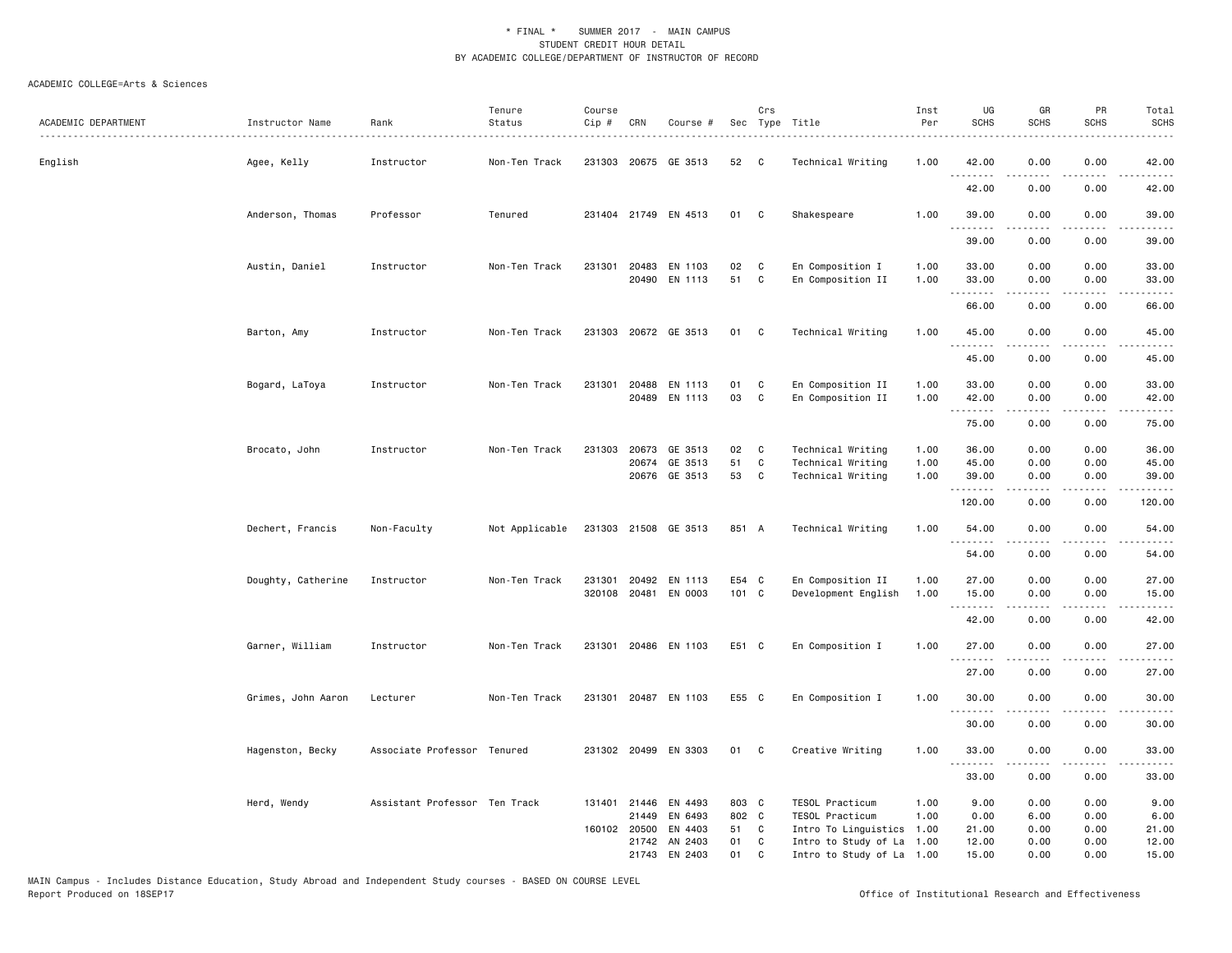| ACADEMIC DEPARTMENT | Instructor Name   | Rank                          | Tenure<br>Status | Course<br>Cip # | CRN          | Course #                       |                | Crs               | Sec Type Title                                         | Inst<br>Per  | UG<br><b>SCHS</b>        | GR<br><b>SCHS</b> | PR<br><b>SCHS</b>     | Total<br><b>SCHS</b> |
|---------------------|-------------------|-------------------------------|------------------|-----------------|--------------|--------------------------------|----------------|-------------------|--------------------------------------------------------|--------------|--------------------------|-------------------|-----------------------|----------------------|
| English             | Herd, Wendy       | Assistant Professor Ten Track |                  |                 | 160102 21753 | EN 6403<br>21754 AN 4403       | 51<br>51       | C<br>$\mathbf{C}$ | Intro To Linguistics 1.00<br>Intro To Linguistics 1.00 |              | 0.00<br>3.00<br><u>.</u> | 6.00<br>0.00      | 0.00<br>0.00<br>.     | 6.00<br>3.00         |
|                     |                   |                               |                  |                 |              |                                |                |                   |                                                        |              | 60.00                    | .<br>12.00        | 0.00                  | .<br>72.00           |
|                     | Leonard, Ashley   | Instructor                    | Non-Ten Track    |                 |              | 231301 20491 EN 1113           | 53             | $\mathbf{C}$      | En Composition II                                      | 1.00         | 45.00<br><u>.</u>        | 0.00<br>.         | 0.00<br>.             | 45.00<br>.           |
|                     |                   |                               |                  |                 |              |                                |                |                   |                                                        |              | 45.00                    | 0.00              | 0.00                  | 45.00                |
|                     | Little, Matthew   | Associate Professor Tenured   |                  |                 |              | 231401 20507 EN 8573           | 01             | $\mathbf{s}$      | Studies in Lit Since 1.00                              |              | 0.00<br><u>.</u>         | 12.00<br>.        | 0.00<br>.             | 12.00<br>.           |
|                     |                   |                               |                  |                 |              |                                |                |                   |                                                        |              | 0.00                     | 12.00             | 0.00                  | 12.00                |
|                     | Mattison, Suzanne | Lecturer                      | Non-Ten Track    |                 |              | 010802 21786 AELC 3203 01 C    |                |                   | Prof Writing ANR Hum 1.00                              |              | 24.00<br><u>.</u>        | 0.00              | 0.00<br>$\frac{1}{2}$ | 24.00<br>.           |
|                     |                   |                               |                  |                 |              |                                |                |                   |                                                        |              | 24.00                    | 0.00              | 0.00                  | 24.00                |
|                     | Olson, Peter      | Lecturer                      | Non-Ten Track    | 231301          |              | 22219 EN 1103<br>22220 EN 1113 | 501 C<br>551 C |                   | En Composition I<br>En Composition II                  | 1.00<br>1.00 | 18.00<br>42.00           | 0.00<br>0.00      | 0.00<br>0.00          | 18.00<br>42.00       |
|                     |                   |                               |                  |                 |              |                                |                |                   |                                                        |              | .<br>60.00               | .<br>0.00         | .<br>0.00             | .<br>60.00           |
|                     | Price, Marty      | Instructor                    | Non-Ten Track    |                 |              | 231404 20496 EN 2213           | 01 C           |                   | English Lit Before 1 1.00                              |              | 39,00                    | 0.00              | 0.00                  | 39.00                |
|                     |                   |                               |                  |                 |              |                                |                |                   |                                                        |              | .<br>39.00               | .<br>0.00         | د د د د<br>0.00       | .<br>39.00           |
|                     | Redd, James       | Lecturer                      | Non-Ten Track    |                 |              | 231402 20498 EN 2253           | 51             | C                 | American Lit After 1 1.00                              |              | 21.00                    | 0.00              | 0.00                  | 21.00                |
|                     |                   |                               |                  |                 |              |                                |                |                   |                                                        |              | 21.00                    | 0.00              | 0.00                  | 21.00                |
|                     | Shaffer, Donald   | Associate Professor Tenured   |                  | 050201          | 20002        | AAS 1063                       | 01             | C                 | Intro to African Ame 1.00                              |              | 30.00                    | 0.00              | 0.00                  | 30.00                |
|                     |                   |                               |                  | 239999          | 22784        | EN 4990                        | 51             | C                 | Special Topic In EN                                    | 1.00         | 36.00                    | 0.00              | 0.00                  | 36.00                |
|                     |                   |                               |                  |                 | 22804        | EN 6990                        | 51             | C                 | Special Topic In EN                                    | 1.00         | 0.00<br><b></b>          | 3.00<br>.         | 0.00<br>.             | 3.00<br>.            |
|                     |                   |                               |                  |                 |              |                                |                |                   |                                                        |              | 66.00                    | 3.00              | 0.00                  | 69.00                |
|                     | Smith, Megan      | Assistant Professor Ten Track |                  |                 |              | 239999 22301 EN 8000           | 101 D          |                   | Research / Thesis                                      | 1.00         | 0.00<br><u>.</u>         | 3.00              | 0.00                  | 3.00                 |
|                     |                   |                               |                  |                 |              |                                |                |                   |                                                        |              | 0.00                     | 3.00              | 0.00                  | 3.00                 |
|                     | Stamps, Alison    | Non-Faculty                   | Not Applicable   |                 |              | 131315 20771 LSK 1023          | 03             | $\mathbf{C}$      | Col Read/Study Skill 1.00                              |              | 45.00                    | 0.00<br>.         | 0.00<br>.             | 45.00<br>د د د د د   |
|                     |                   |                               |                  |                 |              |                                |                |                   |                                                        |              | 45.00                    | 0.00              | 0.00                  | 45.00                |
|                     | Trimm, James      | Lecturer                      | Non-Ten Track    |                 |              | 231301 20484 EN 1103           | 52 C           |                   | En Composition I                                       | 1.00         | 27.00<br><u>.</u>        | 0.00<br>.         | 0.00<br>.             | 27.00<br>.           |
|                     |                   |                               |                  |                 |              |                                |                |                   |                                                        |              | 27.00                    | 0.00              | 0.00                  | 27.00                |
|                     | Voller, Leslie    | Instructor                    | Non-Ten Track    |                 |              | 231401 20495 EN 2203           | 52             | $\mathbf{C}$      | Intro To Literature                                    | 1.00         | 39.00<br>.               | 0.00<br>.         | 0.00<br>.             | 39.00<br>.           |
|                     |                   |                               |                  |                 |              |                                |                |                   |                                                        |              | 39.00                    | 0.00              | 0.00                  | 39.00                |
|                     | West, Robert      | Associate Professor Tenured   |                  |                 |              | 231401 20494 EN 2203           | 01             | C                 | Intro To Literature                                    | 1.00         | 45.00                    | 0.00              | 0.00                  | 45.00                |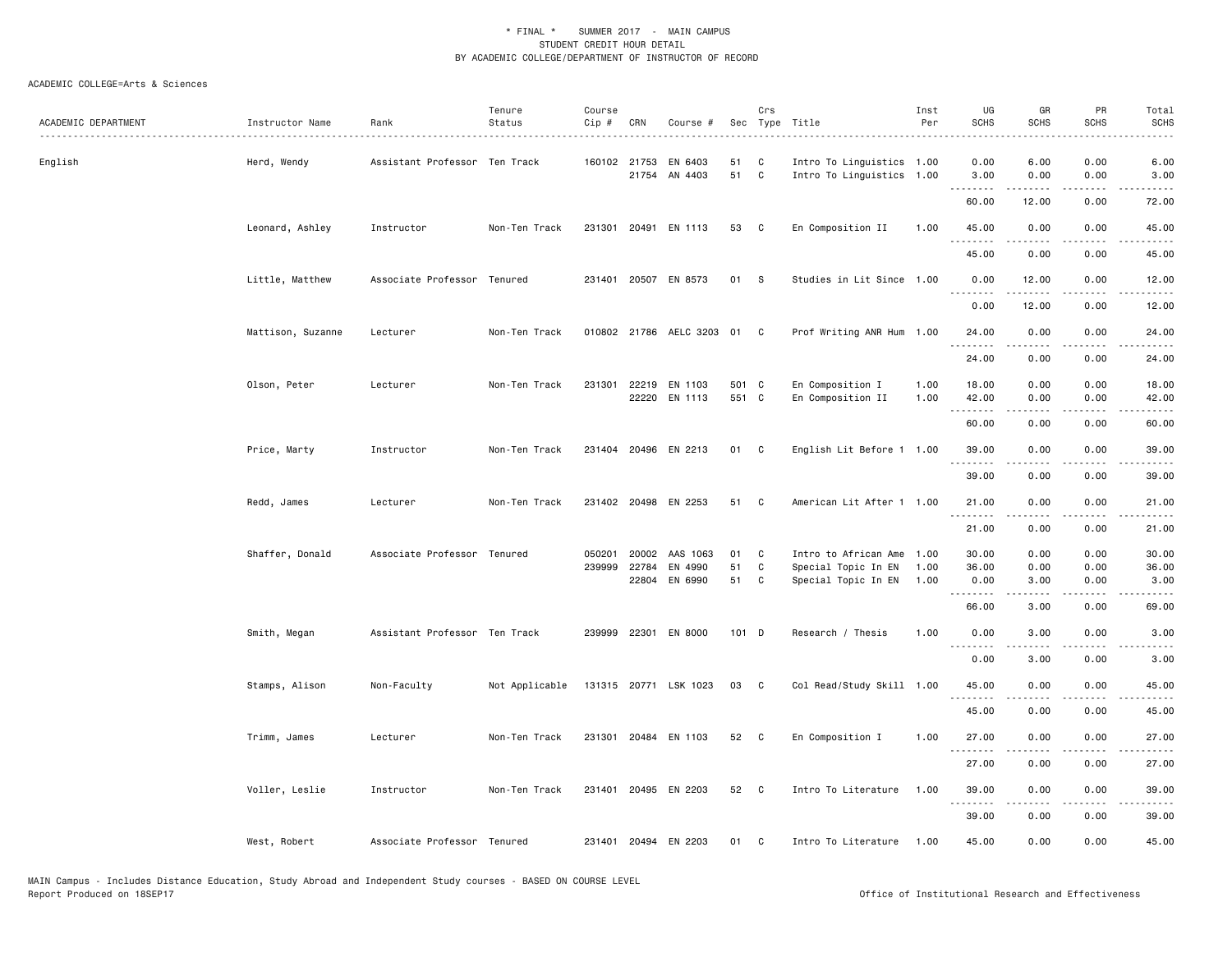| ACADEMIC DEPARTMENT                   | Instructor Name | Rank | Tenure<br>Status | Course<br>Cip #<br>CRN | Course # | Crs | Sec Type Title | Inst<br>Per | UG<br><b>SCHS</b> | GR<br>SCHS | PR<br>SCHS | Total<br>SCHS |
|---------------------------------------|-----------------|------|------------------|------------------------|----------|-----|----------------|-------------|-------------------|------------|------------|---------------|
|                                       |                 |      |                  |                        |          |     |                |             | .<br>45.00        | .<br>0.00  | .<br>0.00  | .<br>45.00    |
| ====================================  |                 |      |                  |                        |          |     |                |             | $=$ = = = = = = = | ========   | ========   |               |
| English                               |                 |      |                  |                        |          |     |                |             | 1044.00           | 30.00      | 0.00       | 1074.00       |
| ===================================== |                 |      |                  |                        |          |     |                |             | ========          | ========   | ========   | ==========    |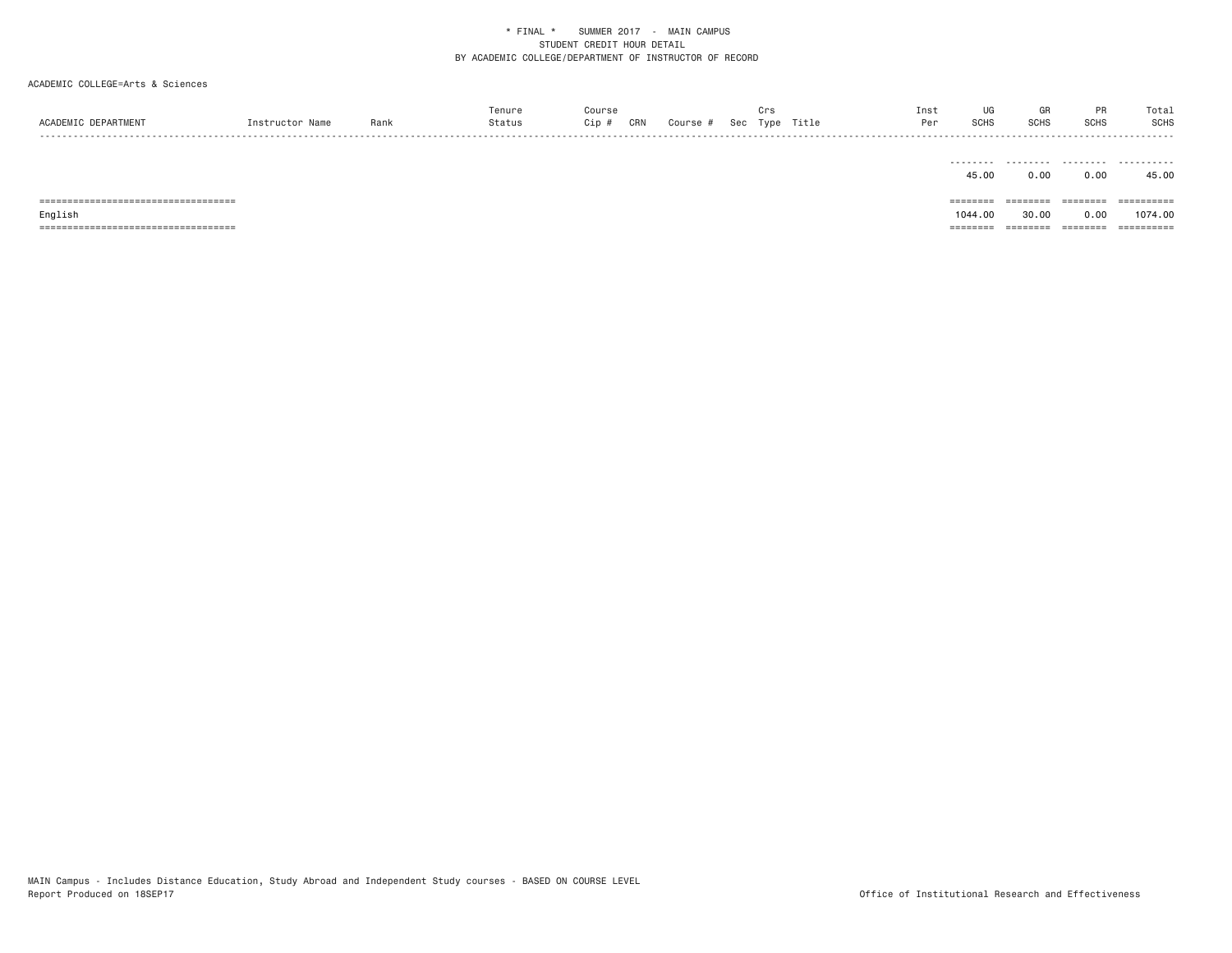|                     |                                                    |                                   | Tenure         | Course |              |                                 |             | Crs          |                                                 | Inst | UG            | GR                   | PR                             | Total                                                                                                                                                        |
|---------------------|----------------------------------------------------|-----------------------------------|----------------|--------|--------------|---------------------------------|-------------|--------------|-------------------------------------------------|------|---------------|----------------------|--------------------------------|--------------------------------------------------------------------------------------------------------------------------------------------------------------|
| ACADEMIC DEPARTMENT | Instructor Name                                    | Rank                              | Status         | Cip #  | CRN          | Course #                        |             |              | Sec Type Title                                  | Per  | <b>SCHS</b>   | <b>SCHS</b>          | <b>SCHS</b>                    | <b>SCHS</b>                                                                                                                                                  |
| Geosciences         | Ambinakudige, Shrini Associate Professor Tenured   |                                   |                |        |              | 450701 23114 GR 9000            | 103 D       |              | Research/Dissertatio 1.00                       |      | 0.00          | 6.00                 | 0.00                           | 6.00                                                                                                                                                         |
|                     |                                                    |                                   |                |        |              | 23457 GR 9000                   | 52          | D            | Research/Dissertatio 1.00                       |      | 0.00<br>.     | 1.00<br>. <b>.</b> . | 0.00<br>.                      | 1.00<br>$\frac{1}{2}$                                                                                                                                        |
|                     |                                                    |                                   |                |        |              |                                 |             |              |                                                 |      | 0.00          | 7.00                 | 0.00                           | 7.00                                                                                                                                                         |
|                     | Brown, Michael E.                                  | Professor                         | Tenured        | 400401 | 21348        | GR 8573                         | 502 S       |              | Research Applied Met 1.00                       |      | 0.00          | 30.00                | 0.00                           | 30.00                                                                                                                                                        |
|                     |                                                    |                                   |                | 400404 | 22238        | GR 4963                         | 501 C       |              | Mesoscale Meteorolog 0.10                       |      | 2.10          | 0.00                 | 0.00                           | 2.10                                                                                                                                                         |
|                     |                                                    |                                   |                | 400601 | 21342        | GR 8410                         | 501 S       |              | Field Methods Semina                            | 1.00 | 0.00          | 15.00                | 0.00                           | 15.00                                                                                                                                                        |
|                     |                                                    |                                   |                | 450701 |              | 22240 GR 6963                   | 501 C       |              | Mesoscale Meteorolo 0.10                        |      | 0.00<br>.     | 1.80<br>.            | 0.00<br>$\omega$ is a $\omega$ | 1.80<br>$\frac{1}{2} \left( \frac{1}{2} \right) \left( \frac{1}{2} \right) \left( \frac{1}{2} \right) \left( \frac{1}{2} \right) \left( \frac{1}{2} \right)$ |
|                     |                                                    |                                   |                |        |              |                                 |             |              |                                                 |      | 2.10          | 46.80                | 0.00                           | 48.90                                                                                                                                                        |
|                     | Clary, Renee                                       | Associate Professor Tenured       |                | 400601 |              | 21615 GG 8733                   | 501 C       |              | Geology of North Ame 1.00                       |      | 0.00          | 15.00                | 0.00                           | 15.00                                                                                                                                                        |
|                     |                                                    |                                   |                |        |              | 21616 GG 8000                   | 501 D       |              | Research / Thesis                               | 1.00 | 0.00          | 1.00                 | 0.00                           | 1.00                                                                                                                                                         |
|                     |                                                    |                                   |                |        | 21922        | GG 9000                         | 101 D       |              | Research/Dissertatio 1.00                       |      | 0.00          | 9.00                 | 0.00                           | 9.00                                                                                                                                                         |
|                     |                                                    |                                   |                |        | 22229        | GG 1123<br>400699 22684 GR 8913 | 501 C<br>01 | $\mathbf{C}$ | Survey Earth Sci II<br>Phil & Ethics in Ge 1.00 | 1.00 | 33.00<br>0.00 | 0.00<br>3.00         | 0.00<br>0.00                   | 33.00<br>3.00                                                                                                                                                |
|                     |                                                    |                                   |                |        |              |                                 |             |              |                                                 |      | .             | <u>.</u>             | .                              | .                                                                                                                                                            |
|                     |                                                    |                                   |                |        |              |                                 |             |              |                                                 |      | 33.00         | 28.00                | 0.00                           | 61.00                                                                                                                                                        |
|                     | Cooke, William                                     | Professor                         | Tenured        | 450701 |              | 23501 GR 9000                   | 54          | D            | Research/Dissertatio 1.00                       |      | 0.00          | 3.00                 | 0.00<br>.                      | 3.00                                                                                                                                                         |
|                     |                                                    |                                   |                |        |              |                                 |             |              |                                                 |      | 0.00          | 3.00                 | 0.00                           | 3.00                                                                                                                                                         |
|                     | Dash, Padmanava                                    | Assistant Professor Ten Track     |                | 450701 | 22783        | GR 8000                         | 103 D       |              | Research / Thesis                               | 1.00 | 0.00          | 3.00                 | 0.00                           | 3.00                                                                                                                                                         |
|                     |                                                    |                                   |                |        |              | 23336 GR 9000                   | 105 D       |              | Research/Dissertatio 1.00                       |      | 0.00<br>.     | 1.00<br>.            | 0.00<br>د د د د                | 1.00<br>$\frac{1}{2} \left( \frac{1}{2} \right) \left( \frac{1}{2} \right) \left( \frac{1}{2} \right) \left( \frac{1}{2} \right) \left( \frac{1}{2} \right)$ |
|                     |                                                    |                                   |                |        |              |                                 |             |              |                                                 |      | 0.00          | 4.00                 | 0.00                           | 4.00                                                                                                                                                         |
|                     | Dyer, Jamie                                        | Associate Professor Tenured       |                | 400401 | 21347        | GR 8573                         | 501 S       |              | Research Applied Met 1.00                       |      | 0.00          | 15.00                | 0.00                           | 15.00                                                                                                                                                        |
|                     |                                                    |                                   |                | 450701 |              | 23454 GR 9000                   | 51          | D            | Research/Dissertatio 1.00                       |      | 0.00<br>.     | 6.00<br>.            | 0.00<br>$- - - -$              | 6.00<br>$- - - - -$                                                                                                                                          |
|                     |                                                    |                                   |                |        |              |                                 |             |              |                                                 |      | 0.00          | 21.00                | 0.00                           | 21.00                                                                                                                                                        |
|                     | Fraza, Erik                                        | Clinical Assist Pro Non-Ten Track |                |        | 400404 21320 | GR 4473                         | 501 C       |              | Numerical Wx Predict 1.00                       |      | 84.00         | 0.00                 | 0.00                           | 84.00                                                                                                                                                        |
|                     |                                                    |                                   |                |        | 21321        | GR 4473                         | 502 C       |              | Numerical Wx Predict 1.00                       |      | 99.00         | 0.00                 | 0.00                           | 99.00                                                                                                                                                        |
|                     |                                                    |                                   |                |        | 21331        | GR 4933                         | 501 C       |              | Dynamic Meteorology                             | 1.00 | 24.00         | 0.00                 | 0.00                           | 24.00                                                                                                                                                        |
|                     |                                                    |                                   |                |        | 21334        | GR 6473                         | 501 C       |              | Numerical Wx Predict                            | 1.00 | 0.00          | 39.00                | 0.00                           | 39.00                                                                                                                                                        |
|                     |                                                    |                                   |                |        |              | 450701 21339 GR 6933            | 501 C       |              | Dynamic Meteorology                             | 1.00 | 0.00<br>.     | 18.00<br>.           | 0.00<br>-----                  | 18.00<br>------                                                                                                                                              |
|                     |                                                    |                                   |                |        |              |                                 |             |              |                                                 |      | 207.00        | 57.00                | 0.00                           | 264.00                                                                                                                                                       |
|                     | Fuhrmann, Christophe Assistant Professor Ten Track |                                   |                | 400401 | 21350        | GR 8633                         | 501 C       |              | Climate Change                                  | 1.00 | 0.00          | 63.00                | 0.00                           | 63.00                                                                                                                                                        |
|                     |                                                    |                                   |                |        | 22233        | GR 6643                         | 501 C       |              | Physical Climatology                            | 1.00 | 0.00          | 57.00                | 0.00                           | 57.00                                                                                                                                                        |
|                     |                                                    |                                   |                |        |              | 22235 GR 6643                   | 502 C       |              | Physical Climatology                            | 1.00 | 0.00          | 36.00<br>.           | 0.00<br>.                      | 36.00<br>.                                                                                                                                                   |
|                     |                                                    |                                   |                |        |              |                                 |             |              |                                                 |      | 0.00          | 156.00               | 0.00                           | 156.00                                                                                                                                                       |
|                     | Grala, Katarzyna                                   | Non-Faculty                       | Not Applicable | 450701 | 21332        | GR 6303                         | 501 B       |              | Principles of GIS                               | 0.90 | 0.00          | 18.90                | 0.00                           | 18.90                                                                                                                                                        |
|                     |                                                    |                                   |                |        | 23106        | GR 6303                         | 502 B       |              | Principles of GIS                               | 0.90 | 0.00          | 13.50                | 0.00                           | 13.50                                                                                                                                                        |
|                     |                                                    |                                   |                |        |              | 450702 21316 GR 4303            | 501 B       |              | Principles of GIS                               | 0.90 | 48.60         | 0.00                 | 0.00                           | 48.60                                                                                                                                                        |
|                     |                                                    |                                   |                |        |              | 23105 GR 4303                   | 502 B       |              | Principles of GIS                               | 0.90 | 2.70          | 0.00                 | 0.00                           | 2.70                                                                                                                                                         |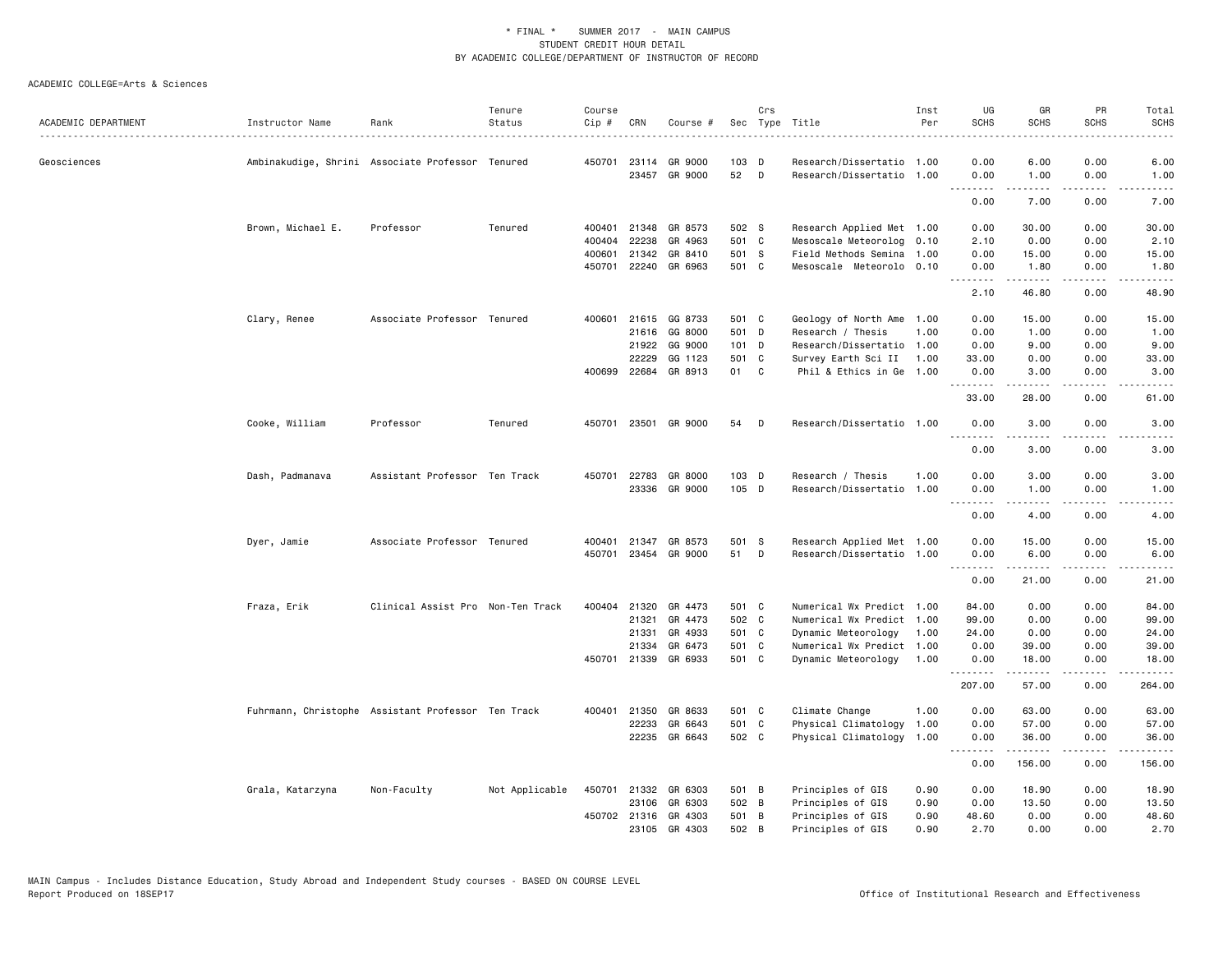| ACADEMIC DEPARTMENT | Instructor Name                        | Rank                               | Tenure<br>Status | Course<br>Cip # | CRN          | Course #                        |                | Crs          | Sec Type Title                              | Inst<br>Per  | UG<br><b>SCHS</b> | GR<br><b>SCHS</b>              | PR<br><b>SCHS</b>            | Total<br><b>SCHS</b>                                                                                                                                          |
|---------------------|----------------------------------------|------------------------------------|------------------|-----------------|--------------|---------------------------------|----------------|--------------|---------------------------------------------|--------------|-------------------|--------------------------------|------------------------------|---------------------------------------------------------------------------------------------------------------------------------------------------------------|
|                     |                                        |                                    |                  |                 |              |                                 |                |              |                                             |              | <u>.</u>          | <u>.</u>                       |                              | .                                                                                                                                                             |
|                     |                                        |                                    |                  |                 |              |                                 |                |              |                                             |              | 51.30             | 32.40                          | 0.00                         | 83.70                                                                                                                                                         |
| Geosciences         | Grimes, Alexandria                     | Grad Teach Assist                  | Non-Ten Track    |                 |              | 450701 20686 GR 1123            | 01             | C            | Intro World Geog                            | 1.00         | 21.00<br>.        | 0.00<br>.                      | 0.00<br>$\frac{1}{2}$        | 21.00<br>.                                                                                                                                                    |
|                     |                                        |                                    |                  |                 |              |                                 |                |              |                                             |              | 21.00             | 0.00                           | 0.00                         | 21.00                                                                                                                                                         |
|                     | Gutter, Barrett                        | Grad Teach Assist                  | Non-Ten Track    | 400404          | 21328        | GR 4713                         | 501 B          |              | Synoptic Met I                              | 1.00         | 30.00             | 0.00                           | 0.00                         | 30.00                                                                                                                                                         |
|                     |                                        |                                    |                  |                 | 22238        | GR 4963<br>450701 22240 GR 6963 | 501 C<br>501 C |              | Mesoscale Meteorolog<br>Mesoscale Meteorolo | 0.90<br>0.90 | 18.90<br>0.00     | 0.00<br>16.20                  | 0.00<br>0.00                 | 18.90<br>16.20                                                                                                                                                |
|                     |                                        |                                    |                  |                 |              |                                 |                |              |                                             |              | . <u>.</u>        | $- - - - -$                    | $\frac{1}{2}$                | .                                                                                                                                                             |
|                     |                                        |                                    |                  |                 |              |                                 |                |              |                                             |              | 48.90             | 16.20                          | 0.00                         | 65.10                                                                                                                                                         |
|                     | Haney, Christa                         | Instructor                         | Non-Ten Track    |                 | 231303 21308 | GG 4333                         | 501 C          |              | Geowriting                                  | 1.00         | 60.00             | 0.00                           | 0.00                         | 60.00                                                                                                                                                         |
|                     |                                        |                                    |                  |                 | 21309        | GG 4333                         | 502 C          |              | Geowriting                                  | 1.00         | 39,00             | 0.00                           | 0.00                         | 39.00                                                                                                                                                         |
|                     |                                        |                                    |                  |                 | 400607 21306 | GG 3603                         | 501 C          |              | Intro To Oceanograph                        | 1.00         | 120.00            | 0.00                           | 0.00                         | 120.00                                                                                                                                                        |
|                     |                                        |                                    |                  |                 |              | 21307 GG 3603                   | 502 C          |              | Intro To Oceanograph                        | 1.00         | 60.00<br>.        | 0.00<br>.                      | 0.00<br>$\sim$ $\sim$ $\sim$ | 60.00<br>$\frac{1}{2} \left( \frac{1}{2} \right) \left( \frac{1}{2} \right) \left( \frac{1}{2} \right) \left( \frac{1}{2} \right) \left( \frac{1}{2} \right)$ |
|                     |                                        |                                    |                  |                 |              |                                 |                |              |                                             |              | 279.00            | 0.00                           | 0.00                         | 279.00                                                                                                                                                        |
|                     | Kirkland, Brenda                       | Professor                          | Tenured          |                 | 400601 20680 | GG 1113                         | 001 C          |              | Survey Earth Sci I                          | 1.00         | 18.00             | 0.00                           | 0.00                         | 18.00                                                                                                                                                         |
|                     |                                        |                                    |                  |                 |              | 23352 GG 8000                   | 103 D          |              | Research / Thesis                           | 1.00         | 0.00              | 1.00                           | 0.00                         | 1.00                                                                                                                                                          |
|                     |                                        |                                    |                  |                 |              |                                 |                |              |                                             |              | 18.00             | .<br>1.00                      | .<br>0.00                    | .<br>19.00                                                                                                                                                    |
|                     | Lalk, Sarah                            | Instructor                         | Non-Ten Track    | 400401          | 21349        | GR 8573                         | 503 S          |              | Research Applied Met 1.00                   |              | 0.00              | 21.00                          | 0.00                         | 21.00                                                                                                                                                         |
|                     |                                        |                                    |                  | 400601          | 21310        | GG 8203                         | 501 C          |              | Ocean Science                               | 1.00         | 0.00              | 57.00                          | 0.00                         | 57.00                                                                                                                                                         |
|                     |                                        |                                    |                  |                 | 21311        | GG 8203                         | 502 C          |              | Ocean Science                               | 1.00         | 0.00              | 36.00                          | 0.00                         | 36.00                                                                                                                                                         |
|                     |                                        |                                    |                  |                 | 22230        | GG 4523                         | 501 C          |              | Coastal Environments 1.00                   |              | 9.00              | 0.00                           | 0.00                         | 9.00                                                                                                                                                          |
|                     |                                        |                                    |                  |                 | 22231        | GG 6523                         | 501 C          |              | Coastal Environments                        | 1.00         | 0.00<br>.         | 15.00<br>.                     | 0.00<br>.                    | 15.00<br>.                                                                                                                                                    |
|                     |                                        |                                    |                  |                 |              |                                 |                |              |                                             |              | 9.00              | 129.00                         | 0.00                         | 138.00                                                                                                                                                        |
|                     | Lussenden, Holly                       | Grad Teach Assist                  | Non-Ten Track    |                 |              | 400401 21326 GR 4613            | 502 B          |              | Applied Climatology                         | 1.00         | 105.00<br>.       | 0.00<br>.                      | 0.00                         | 105.00<br>.                                                                                                                                                   |
|                     |                                        |                                    |                  |                 |              |                                 |                |              |                                             |              | 105.00            | 0.00                           | 0.00                         | 105.00                                                                                                                                                        |
|                     | Manalilkada Sasidhar Grad Teach Assist |                                    | Non-Ten Track    |                 |              | 400601 20678 GG 1111            | 01             | $\mathsf{L}$ | Earth Science I Lab                         | 1.00         | 12.00<br>.        | 0.00<br><b><i><u>.</u></i></b> | 0.00<br>$\sim$ $\sim$ $\sim$ | 12.00<br>.                                                                                                                                                    |
|                     |                                        |                                    |                  |                 |              |                                 |                |              |                                             |              | 12.00             | 0.00                           | 0.00                         | 12.00                                                                                                                                                         |
|                     | Meng, Qingmin                          | Assistant Professor Ten Track      |                  |                 |              | 450701 23132 GR 7000            | 01             | $\mathbf{I}$ | Directed Indiv Study 1.00                   |              | 0.00              | 3.00                           | 0.00                         | 3.00                                                                                                                                                          |
|                     |                                        |                                    |                  |                 |              | 23353 GR 9000                   | 106 D          |              | Research/Dissertatio 1.00                   |              | 0.00              | 1.00                           | 0.00                         | 1.00                                                                                                                                                          |
|                     |                                        |                                    |                  |                 |              |                                 |                |              |                                             |              | <u>.</u>          |                                |                              | $\frac{1}{2}$                                                                                                                                                 |
|                     |                                        |                                    |                  |                 |              |                                 |                |              |                                             |              | 0.00              | 4.00                           | 0.00                         | 4.00                                                                                                                                                          |
|                     | Mercer, Andrew                         | Associate Professor Tenured        |                  |                 | 400401 21345 | GR 8453                         | 501 C          |              | Quant Analysis Climo 1.00                   |              | 0.00              | 72.00                          | 0.00                         | 72.00                                                                                                                                                         |
|                     |                                        |                                    |                  |                 | 21346        | GR 8453                         | 502 C          |              | Quant Analysis Climo                        | 1.00         | 0.00              | 18.00                          | 0.00                         | 18.00                                                                                                                                                         |
|                     |                                        |                                    |                  |                 | 400404 22236 | GR 4733                         | 501 C          |              | Synoptic Meteorology 1.00                   |              | 6.00              | 0.00                           | 0.00                         | 6.00                                                                                                                                                          |
|                     |                                        |                                    |                  | 450701          | 22237        | GR 6733                         | 501 C          |              | Synoptic Meteorology                        | 1.00         | 0.00              | 15.00                          | 0.00                         | 15.00                                                                                                                                                         |
|                     |                                        |                                    |                  |                 |              |                                 |                |              |                                             |              | 6.00              | 105.00                         | 0.00                         | 111.00                                                                                                                                                        |
|                     | Mylroie, John                          | Non-Employee/Affili Not Applicable |                  |                 |              | 400601 21343 GR 8410            | 502 S          |              | Field Methods Semina 1.00                   |              | 0.00              | 31.00                          | 0.00                         | 31.00                                                                                                                                                         |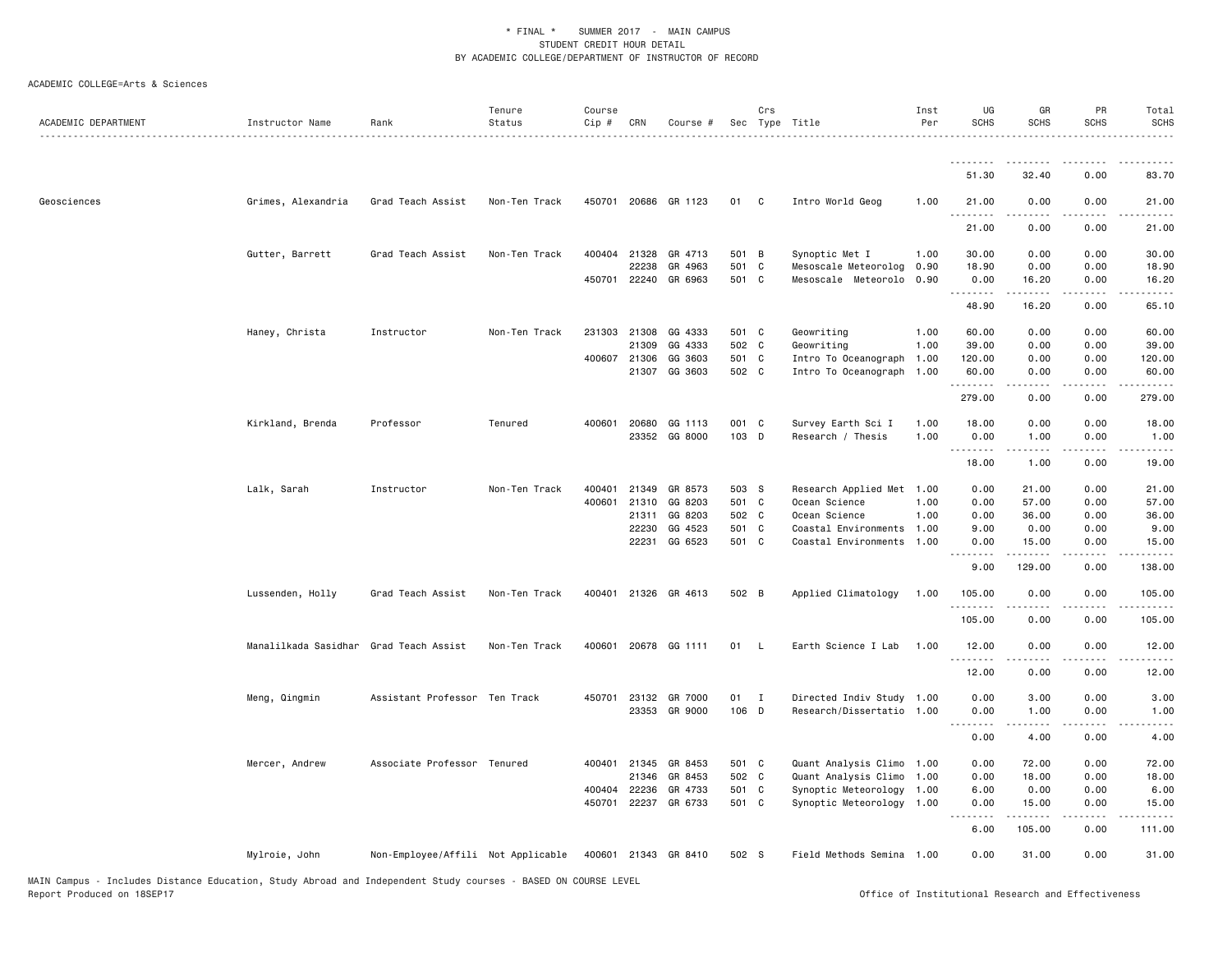|                     |                     |                                                  | Tenure        | Course |              |                      |       | Crs            |                           | Inst | UG               | GR                                                                                                                                                           | PR                           | Total                                |
|---------------------|---------------------|--------------------------------------------------|---------------|--------|--------------|----------------------|-------|----------------|---------------------------|------|------------------|--------------------------------------------------------------------------------------------------------------------------------------------------------------|------------------------------|--------------------------------------|
| ACADEMIC DEPARTMENT | Instructor Name     | Rank                                             | Status        | Cip #  | CRN          | Course #             |       |                | Sec Type Title            | Per  | <b>SCHS</b>      | <b>SCHS</b>                                                                                                                                                  | <b>SCHS</b>                  | <b>SCHS</b><br><u>.</u>              |
|                     |                     |                                                  |               |        |              |                      |       |                |                           |      | <u>.</u>         |                                                                                                                                                              |                              |                                      |
|                     |                     |                                                  |               |        |              |                      |       |                |                           |      | 0.00             | 31.00                                                                                                                                                        | 0.00                         | 31.00                                |
| Geosciences         | Nagel, Athena       | Clinical Assist Pro Non-Ten Track                |               |        |              | 400601 21303 GG 1111 | 501 L |                | Earth Science I Lab       | 1.00 | 10.00            | 0.00                                                                                                                                                         | 0.00                         | 10.00                                |
|                     |                     |                                                  |               |        | 21304        | GG 1111              | 502 L |                | Earth Science I Lab       | 1.00 | 8.00             | 0.00                                                                                                                                                         | 0.00                         | 8.00                                 |
|                     |                     |                                                  |               |        | 21305        | GG 1113              | 501 C |                | Survey Earth Sci I        | 1.00 | 81.00            | 0.00                                                                                                                                                         | 0.00                         | 81.00                                |
|                     |                     |                                                  |               |        | 450702 21340 | GR 8400              | 501 E |                | Field Meth In Geosci 1.00 |      | 0.00             | 42.00                                                                                                                                                        | 0.00                         | 42.00                                |
|                     |                     |                                                  |               |        |              | 21341 GR 8400        | 502 E |                | Field Meth In Geosci 1.00 |      | 0.00<br><u>.</u> | 8.00<br>.                                                                                                                                                    | 0.00<br>.                    | 8.00<br>.                            |
|                     |                     |                                                  |               |        |              |                      |       |                |                           |      | 99.00            | 50.00                                                                                                                                                        | 0.00                         | 149.00                               |
|                     | Nordstrom, Gregory  | Instructor                                       | Non-Ten Track | 400404 |              | 21315 GR 1603        | 501 C |                | Intro To Meteorology 1.00 |      | 54.00            | 0.00                                                                                                                                                         | 0.00                         | 54.00                                |
|                     |                     |                                                  |               |        | 21318        | GR 4453              | 501 C |                | Weather Prediction I 1.00 |      | 120.00           | 0.00                                                                                                                                                         | 0.00                         | 120.00                               |
|                     |                     |                                                  |               |        |              | 21319 GR 4453        | 502 C |                | Weather Prediction I 1.00 |      | 66.00            | 0.00                                                                                                                                                         | 0.00                         | 66.00                                |
|                     |                     |                                                  |               |        |              | 450701 21313 GR 1114 | 501 B |                | Physical Geography        | 1.00 | 80.00<br>.       | 0.00<br>.                                                                                                                                                    | 0.00<br>$\sim$ $\sim$ $\sim$ | 80.00<br>$\sim$ $\sim$ $\sim$ $\sim$ |
|                     |                     |                                                  |               |        |              |                      |       |                |                           |      | 320.00           | 0.00                                                                                                                                                         | 0.00                         | 320.00                               |
|                     | Nunley, Christopher | Grad Teach Assist                                | Non-Ten Track |        |              | 400401 22232 GR 4643 | 501 C |                | Physical Climatology 1.00 |      | 81.00            | 0.00                                                                                                                                                         | 0.00                         | 81.00                                |
|                     |                     |                                                  |               |        | 22234        | GR 4643              | 502 C |                | Physical Climatology      | 1.00 | 87.00            | 0.00                                                                                                                                                         | 0.00                         | 87.00                                |
|                     |                     |                                                  |               | 450701 |              | 20685 GR 1123        | 001 C |                | Intro World Geog          | 1.00 | 30.00            | 0.00                                                                                                                                                         | 0.00                         | 30.00                                |
|                     |                     |                                                  |               |        |              |                      |       |                |                           |      | .<br>198.00      | .<br>0.00                                                                                                                                                    | .<br>0.00                    | .<br>198.00                          |
|                     | Rodgers, John       | Professor                                        | Tenured       |        |              | 400601 21344 GR 8410 | 504 S |                | Field Methods Semina 1.00 |      | 0.00             | 54.00                                                                                                                                                        | 0.00                         | 54.00                                |
|                     |                     |                                                  |               | 400699 | 21509        | GG 4533              | 801 A |                | Geosciences Study Ab      | 1.00 | 27.00            | 0.00                                                                                                                                                         | 0.00                         | 27.00                                |
|                     |                     |                                                  |               |        | 21510        | GG 6533              | 801 A |                | Geosciences Study Ab      | 1.00 | 0.00             | 6.00                                                                                                                                                         | 0.00                         | 6.00                                 |
|                     |                     |                                                  |               |        | 450701 21332 | GR 6303              | 501 B |                | Principles of GIS         | 0.10 | 0.00             | 2.10                                                                                                                                                         | 0.00                         | 2.10                                 |
|                     |                     |                                                  |               |        | 22246        | GR 8000              | 102 D |                | Research / Thesis         | 1.00 | 0.00             | 6.00                                                                                                                                                         | 0.00                         | 6.00                                 |
|                     |                     |                                                  |               |        | 23106        | GR 6303              | 502 B |                | Principles of GIS         | 0.10 | 0.00             | 1.50                                                                                                                                                         | 0.00                         | 1.50                                 |
|                     |                     |                                                  |               |        | 450702 21316 | GR 4303              | 501 B |                | Principles of GIS         | 0.10 | 5.40             | 0.00                                                                                                                                                         | 0.00                         | 5.40                                 |
|                     |                     |                                                  |               |        |              | 23105 GR 4303        | 502 B |                | Principles of GIS         | 0.10 | 0.30<br>.        | 0.00<br>$- - - - -$                                                                                                                                          | 0.00<br>.                    | 0.30<br>.                            |
|                     |                     |                                                  |               |        |              |                      |       |                |                           |      | 32.70            | 69.60                                                                                                                                                        | 0.00                         | 102.30                               |
|                     | Schmitz, Darrel     | Professor                                        | Tenured       | 400601 | 21840        | GG 4990              | 01    | В              | Special Topic In GG       | 1.00 | 36.00            | 0.00                                                                                                                                                         | 0.00                         | 36.00                                |
|                     |                     |                                                  |               |        | 21841        | GG 6990              | 01    | $\overline{B}$ | Special Topic In GG       | 1.00 | 0.00             | 12.00                                                                                                                                                        | 0.00                         | 12.00                                |
|                     |                     |                                                  |               |        | 22590        | GG 9000              | 102 D |                | Research/Dissertatio      | 1.00 | 0.00             | 9.00                                                                                                                                                         | 0.00                         | 9.00                                 |
|                     |                     |                                                  |               |        | 23007        | GG 8000              | 102 D |                | Research / Thesis         | 1.00 | 0.00             | 1.00<br>$\frac{1}{2} \left( \frac{1}{2} \right) \left( \frac{1}{2} \right) \left( \frac{1}{2} \right) \left( \frac{1}{2} \right) \left( \frac{1}{2} \right)$ | 0.00<br>د د د د              | 1.00<br>.                            |
|                     |                     |                                                  |               |        |              |                      |       |                |                           |      | 36.00            | 22.00                                                                                                                                                        | 0.00                         | 58.00                                |
|                     |                     | Sherman-Morris, Kath Associate Professor Tenured |               | 400401 | 21325        | GR 4613              | 501 B |                | Applied Climatology       | 1.00 | 117.00           | 0.00                                                                                                                                                         | 0.00                         | 117.00                               |
|                     |                     |                                                  |               | 400404 | 21327        | GR 4640              | 501 E |                | Met Internship            | 1.00 | 7.00             | 0.00                                                                                                                                                         | 0.00                         | 7.00                                 |
|                     |                     |                                                  |               | 450701 |              | 23470 GR 9000        | 53    | D              | Research/Dissertatio 1.00 |      | 0.00<br>.        | 5.00<br>.                                                                                                                                                    | 0.00<br>.                    | 5.00<br>$- - - - - -$                |
|                     |                     |                                                  |               |        |              |                      |       |                |                           |      | 124.00           | 5.00                                                                                                                                                         | 0.00                         | 129.00                               |
|                     | Singh, Shatrughan   | Grad Teach Assist                                | Non-Ten Track | 450701 |              | 20687 GR 1123        | 51    | C              | Intro World Geog          | 1.00 | 39.00<br>.       | 0.00<br>.                                                                                                                                                    | 0.00<br>.                    | 39.00<br>.                           |
|                     |                     |                                                  |               |        |              |                      |       |                |                           |      | 39.00            | 0.00                                                                                                                                                         | 0.00                         | 39.00                                |
|                     | Testa, Maurice      | Grad Teach Assist                                | Non-Ten Track |        |              | 400601 20681 GG 1113 | 01    | C              | Survey Earth Sci I        | 1.00 | 45.00            | 0.00                                                                                                                                                         | 0.00                         | 45.00                                |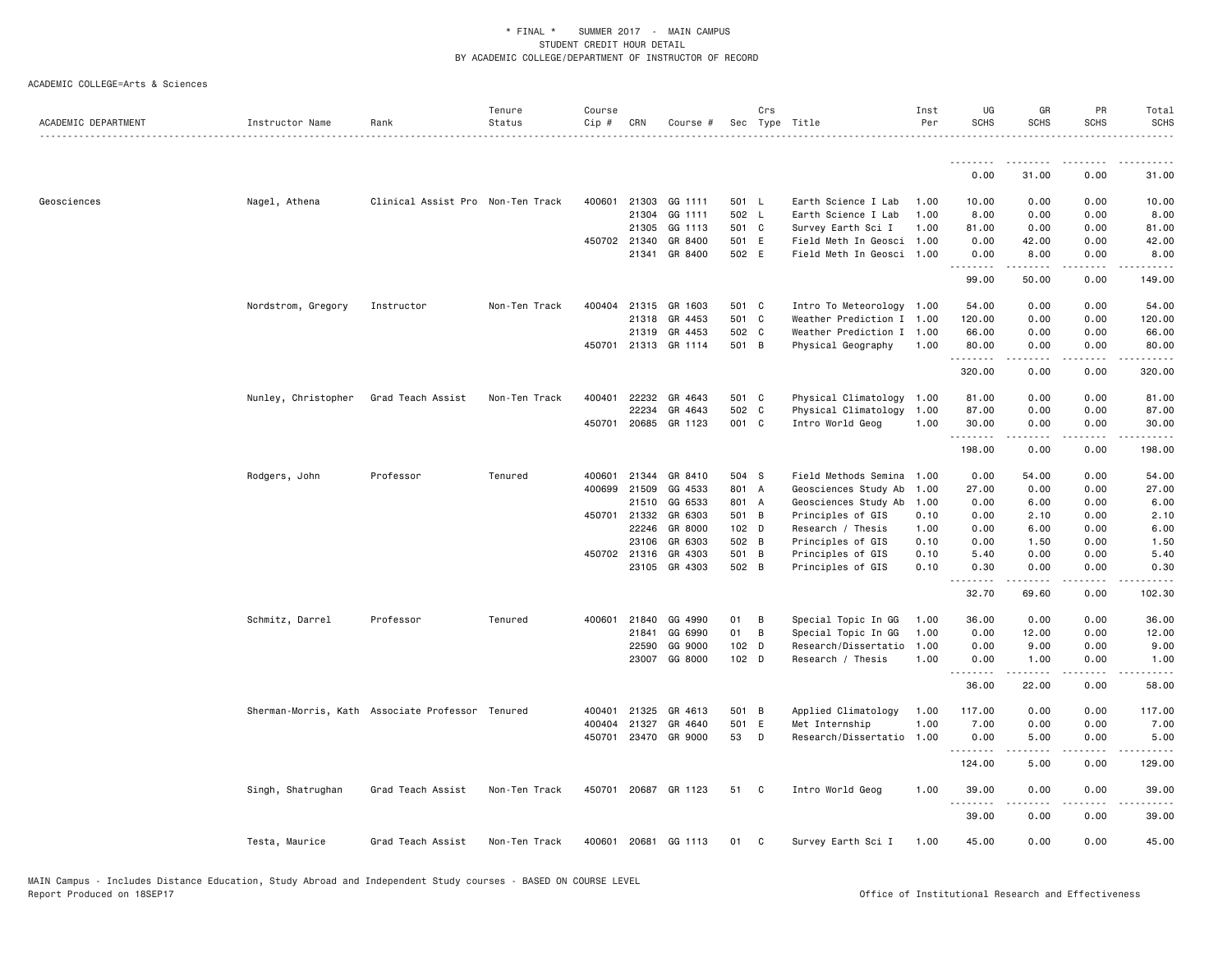| ACADEMIC DEPARTMENT                   | Instructor Name | Rank | Tenure<br>Status | Course<br>CRN<br>Cip # | Course # | Crs<br>Sec Type Title | Inst<br>Per | UG<br>SCHS   | GR<br>SCHS        | PR<br>SCHS | Total<br><b>SCHS</b>  |
|---------------------------------------|-----------------|------|------------------|------------------------|----------|-----------------------|-------------|--------------|-------------------|------------|-----------------------|
|                                       |                 |      |                  |                        |          |                       |             | .<br>45.00   | .<br>0.00         | .<br>0.00  | .<br>45.00            |
| ===================================== |                 |      |                  |                        |          |                       |             |              | $=$ = = = = = = = | ========   | $=$ = = = = = = = = = |
| Geosciences                           |                 |      |                  |                        |          |                       |             | 1686,00      | 788.00            | 0.00       | 2474.00               |
| ===================================== |                 |      |                  |                        |          |                       |             | $= 22222222$ | ========          | ========   | ==========            |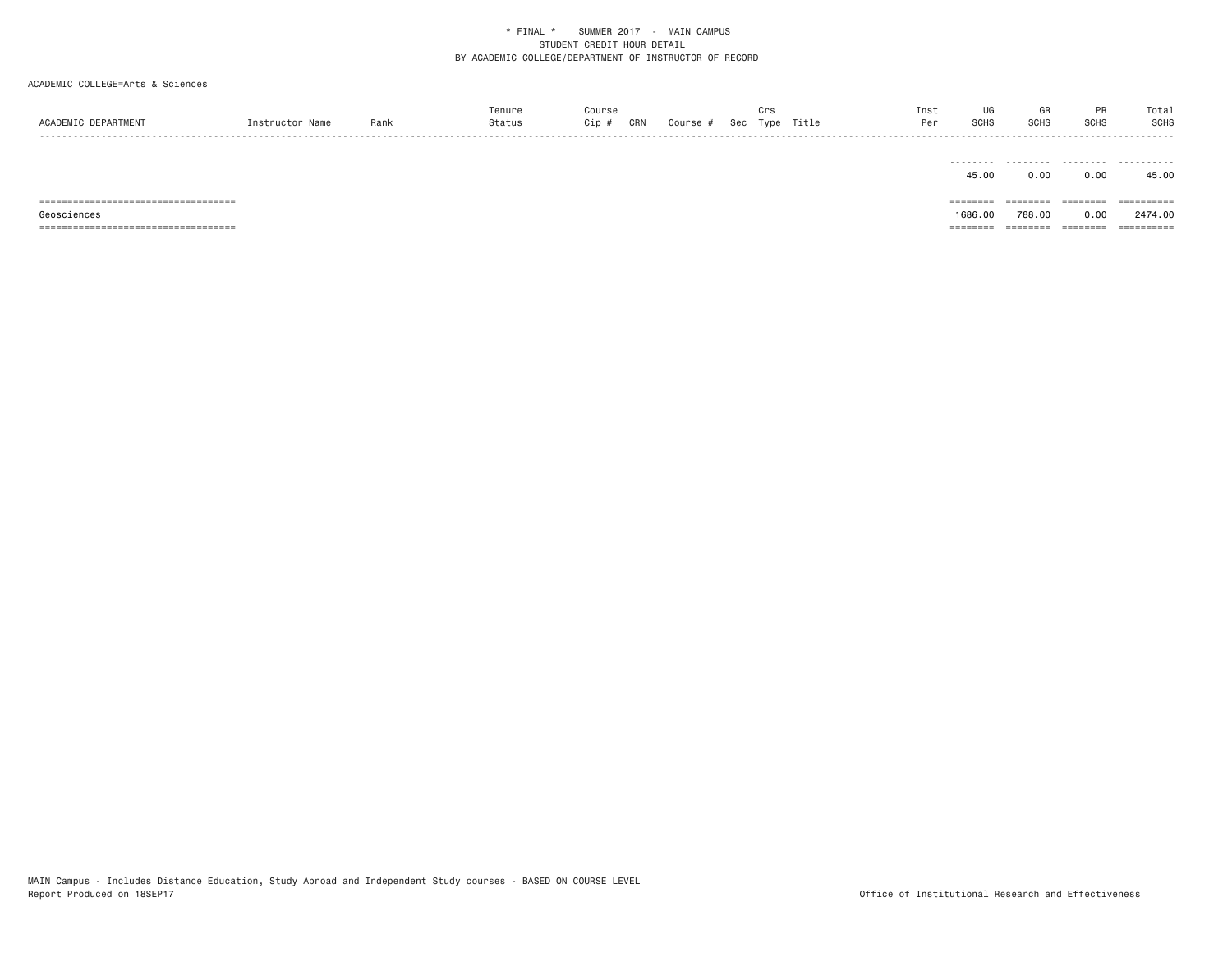| ACADEMIC DEPARTMENT                            | Instructor Name     | Rank                        | Tenure<br>Status | Course<br>Cip # | CRN          | Course #                                     |                | Crs | Sec Type Title                                         | Inst<br>Per  | UG<br><b>SCHS</b>  | GR<br>SCHS        | PR<br><b>SCHS</b>               | Total<br><b>SCHS</b> |
|------------------------------------------------|---------------------|-----------------------------|------------------|-----------------|--------------|----------------------------------------------|----------------|-----|--------------------------------------------------------|--------------|--------------------|-------------------|---------------------------------|----------------------|
| History                                        | Burrow, John        | Grad Teach Assist           | Non-Ten Track    |                 |              | 050114 21644 HI 1213                         | 01 C           |     | Early Western World                                    | 1.00         | 12.00<br><u>.</u>  | 0.00<br><u>.</u>  | 0.00<br>.                       | 12.00                |
|                                                |                     |                             |                  |                 |              |                                              |                |     |                                                        |              | 12.00              | 0.00              | 0.00                            | 12.00                |
|                                                | Hay, William        | Associate Professor Tenured |                  |                 |              | 050299 20708 HI 4713<br>540101 20709 HI 6713 | 001 C<br>001 C |     | Tudor&Stuart England 1.00<br>Tudor&Stuart England 1.00 |              | 39.00<br>0.00      | 0.00<br>6.00      | 0.00<br>0.00                    | 39.00<br>6.00        |
|                                                |                     |                             |                  |                 |              |                                              |                |     |                                                        |              | <u>.</u><br>39.00  | .<br>6.00         | .<br>0.00                       | 45.00                |
|                                                | Hersey, Mark        | Associate Professor Tenured |                  |                 | 540102 21647 | HI 4153<br>21648 HI 6153                     | 51<br>51 C     | C   | U S Hist 1877-1917<br>U S Hist 1877-1917               | 1.00<br>1.00 | 30.00<br>0.00      | 0.00<br>9.00      | 0.00<br>0.00                    | 30.00<br>9.00        |
|                                                |                     |                             |                  |                 |              |                                              |                |     |                                                        |              | .<br>30.00         | 9.00              | 0.00                            | 39.00                |
|                                                | Himel, Matthew      | Grad Teach Assist           | Non-Ten Track    |                 |              | 540102 20697 HI 1073                         | 01 C           |     | Modern U S History                                     | 1.00         | 39.00<br>.         | 0.00              | 0.00                            | 39.00                |
|                                                |                     |                             |                  |                 |              |                                              |                |     |                                                        |              | 39.00              | 0.00              | 0.00                            | 39.00                |
|                                                | Marcus, Alan        | Professor                   | Tenured          |                 |              | 540101 23084 HI 9000<br>540102 23269 HI 7000 | 101 D<br>01 I  |     | Research / Diss<br>Directed Indiv Study 1.00           | 1.00         | 0.00<br>0.00<br>.  | 6.00<br>3.00<br>. | 0.00<br>0.00<br>المنابذ المنابذ | 6.00<br>3.00<br>.    |
|                                                |                     |                             |                  |                 |              |                                              |                |     |                                                        |              | 0.00               | 9.00              | 0.00                            | 9.00                 |
|                                                | Messer, Peter       | Associate Professor Tenured |                  |                 |              | 540102 20692 HI 1063                         | 001 C          |     | Early U S History                                      | 1.00         | 36.00<br><u>.</u>  | 0.00              | 0.00                            | 36.00                |
|                                                |                     |                             |                  |                 |              |                                              |                |     |                                                        |              | 36.00              | 0.00              | 0.00                            | 36.00                |
|                                                | Murphy, Michael     | Grad Teach Assist           | Non-Ten Track    |                 |              | 540102 20693 HI 1063                         | 01 C           |     | Early U S History                                      | 1.00         | 36.00<br>.         | 0.00              | 0.00                            | 36.00                |
|                                                |                     |                             |                  |                 |              |                                              |                |     |                                                        |              | 36.00              | 0.00              | 0.00                            | 36.00                |
|                                                | Plyler, Larsen      | Grad Teach Assist           | Non-Ten Track    |                 |              | 540102 20694 HI 1063                         | 51 C           |     | Early U S History                                      | 1.00         | 36.00<br>.         | 0.00              | 0.00                            | 36.00                |
|                                                |                     |                             |                  |                 |              |                                              |                |     |                                                        |              | 36.00              | 0.00              | 0.00                            | 36.00                |
|                                                | Rangel, Eduardo     | Grad Teach Assist           | Non-Ten Track    |                 |              | 540101 21645 HI 3333                         | 01 C           |     | Mississippi History                                    | 1.00         | 39.00              | 0.00              | 0.00                            | 39.00                |
|                                                |                     |                             |                  |                 |              |                                              |                |     |                                                        |              | 39.00              | 0.00              | 0.00                            | 39.00                |
|                                                | Snyder, Christopher | Professor                   | Tenured          |                 |              | 309999 23150 ISE 4200                        | 805 A          |     | Intl Student Exchang 1.00                              |              | 102.00<br>.        | 0.00              | 0.00<br>.                       | 102.00<br>.          |
|                                                |                     |                             |                  |                 |              |                                              |                |     |                                                        |              | 102.00             | 0.00              | 0.00                            | 102.00               |
|                                                | Sullivan, Kathleen  | Grad Teach Assist           | Non-Ten Track    |                 |              | 540102 20698 HI 1073                         | 51 C           |     | Modern U S History                                     | 1.00         | 42.00              | 0.00              | 0.00                            | 42.00                |
|                                                |                     |                             |                  |                 |              |                                              |                |     |                                                        |              | 42.00              | 0.00              | 0.00                            | 42.00                |
| -----------------------------------<br>History |                     |                             |                  |                 |              |                                              |                |     |                                                        |              | ========<br>411.00 | ========<br>24.00 | ======== =========<br>0.00      | 435.00               |
| ----------------------------------             |                     |                             |                  |                 |              |                                              |                |     |                                                        |              | ========           | -------- -------  |                                 |                      |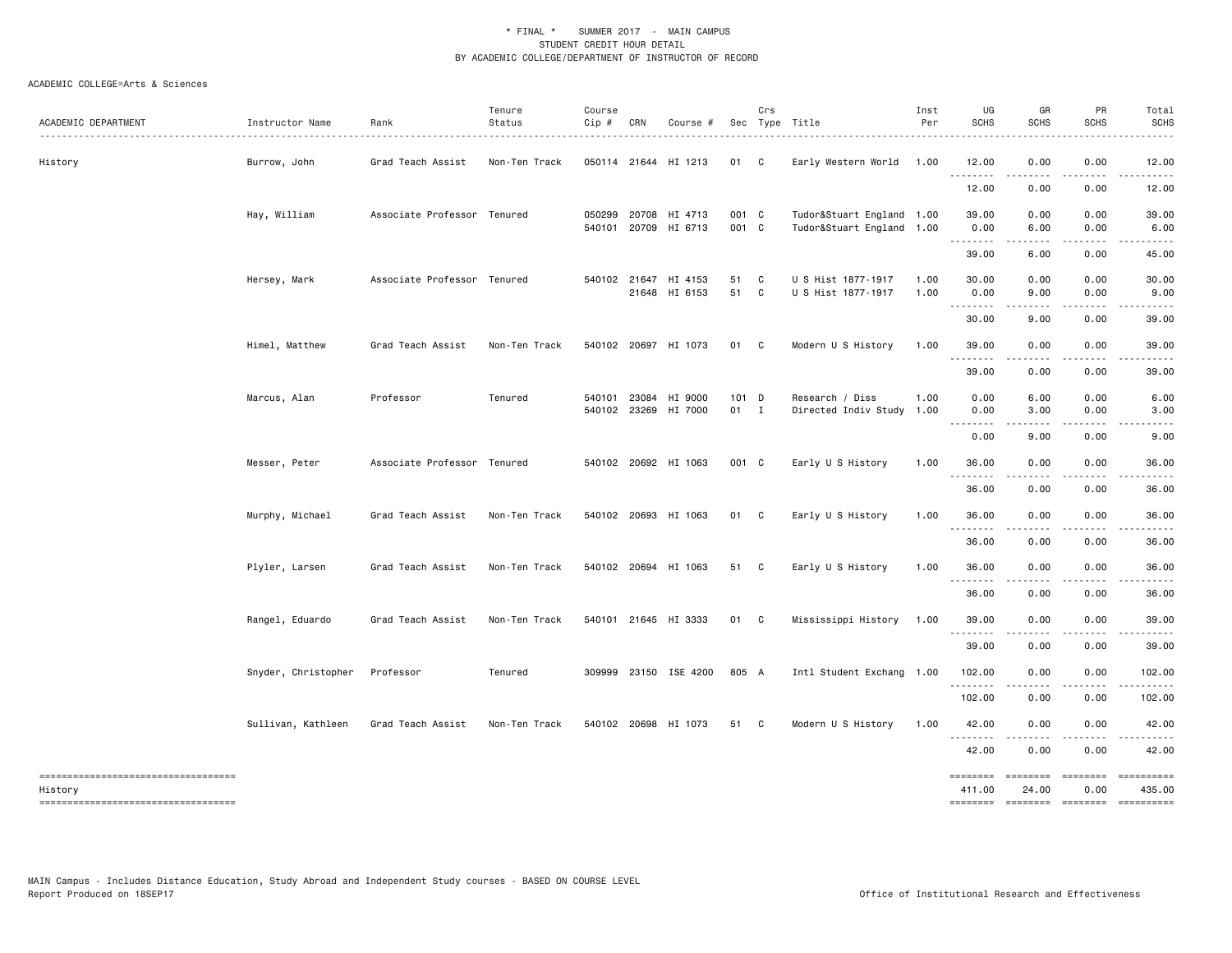| ACADEMIC DEPARTMENT      | Instructor Name   | Rank                               | Tenure<br>Status | Course<br>Cip # | CRN   | Course #             |               | Crs            | Sec Type Title            | Inst<br>Per | UG<br><b>SCHS</b>       | GR<br><b>SCHS</b> | PR<br><b>SCHS</b>                   | Total<br><b>SCHS</b>                                                                                                              |
|--------------------------|-------------------|------------------------------------|------------------|-----------------|-------|----------------------|---------------|----------------|---------------------------|-------------|-------------------------|-------------------|-------------------------------------|-----------------------------------------------------------------------------------------------------------------------------------|
|                          |                   |                                    |                  |                 |       |                      |               |                |                           |             |                         |                   |                                     |                                                                                                                                   |
| Mathematics & Statistics | Alexander, Alison | Non-Employee/Affili Not Applicable |                  |                 |       | 270101 20779 MA 0003 | 101 C         |                | Developmental Math        | 1.00        | 9.00<br>.               | 0.00              | 0.00                                | 9.00<br>----                                                                                                                      |
|                          |                   |                                    |                  |                 |       |                      |               |                |                           |             | 9.00                    | 0.00              | 0.00                                | 9.00                                                                                                                              |
|                          | Banik, Robert     | Instructor                         | Non-Ten Track    | 270101          | 20781 | MA 0103              | 001 B         |                | Intermediate Algebra 1.00 |             | 21.00                   | 0.00              | 0.00                                | 21.00                                                                                                                             |
|                          |                   |                                    |                  |                 | 20794 | MA 0103              | P51 C         |                | Intermediate Algebra      | 1.00        | 93.00                   | 0.00              | 0.00                                | 93.00                                                                                                                             |
|                          |                   |                                    |                  |                 |       | 270102 20797 MA 1313 | 02            | C              | College Algebra           | 0.95        | 48.45<br>.              | 0.00<br>.         | 0.00<br>$\cdots$                    | 48.45<br>.                                                                                                                        |
|                          |                   |                                    |                  |                 |       |                      |               |                |                           |             | 162.45                  | 0.00              | 0.00                                | 162.45                                                                                                                            |
|                          | Beckman, Jennifer | Instructor                         | Non-Ten Track    | 270102          | 20795 | MA 1313              | 001           | $\overline{B}$ | College Algebra           | 1.00        | 39.00                   | 0.00              | 0.00                                | 39.00                                                                                                                             |
|                          |                   |                                    |                  | 270501          | 20850 | MA 2113              | 51            | В              | Intro to Stats            | 1.00        | 27.00                   | 0.00              | 0.00                                | 27.00                                                                                                                             |
|                          |                   |                                    |                  |                 | 20851 | MA 2113              | 52            | B              | Intro to Stats            | 1.00        | 36.00                   | 0.00              | 0.00                                | 36.00                                                                                                                             |
|                          |                   |                                    |                  |                 | 20852 | MA 2113              | 53            | К              | Intro to Stats            | 1.00        | 0.00                    | 0.00              | 0.00                                | 0.00                                                                                                                              |
|                          |                   |                                    |                  |                 | 20853 | MA 2113              | 54            | К              | Intro to Stats            | 1.00        | 0.00                    | 0.00              | 0.00                                | 0.00                                                                                                                              |
|                          |                   |                                    |                  |                 | 20854 | MA 2113              | 55            | К              | Intro to Stats            | 1.00        | 0.00                    | 0.00              | 0.00                                | 0.00                                                                                                                              |
|                          |                   |                                    |                  |                 | 20855 | MA 2113              | 56            | K              | Intro to Stats            | 1.00        | 0.00                    | 0.00              | 0.00                                | 0.00                                                                                                                              |
|                          |                   |                                    |                  |                 | 21067 | ST 2113              | 51            | B              | Intro to Stats            | 1.00        | 45.00                   | 0.00              | 0.00                                | 45.00                                                                                                                             |
|                          |                   |                                    |                  |                 | 21068 | ST 2113              | 52            | C              | Intro to Stats            | 1.00        | 54.00                   | 0.00              | 0.00                                | 54.00                                                                                                                             |
|                          |                   |                                    |                  |                 |       | 21069 ST 2113        | 53            | K              | Intro to Stats            | 1.00        | 0.00                    | 0.00              | 0.00                                | 0.00                                                                                                                              |
|                          |                   |                                    |                  |                 | 21070 | ST 2113              | 54            | К              | Intro to Stats            | 1.00        | 0.00                    | 0.00              | 0.00                                | 0.00                                                                                                                              |
|                          |                   |                                    |                  |                 |       | 21071 ST 2113        | 55            | К              | Intro to Stats            | 1.00        | 0.00                    | 0.00              | 0.00                                | 0.00                                                                                                                              |
|                          |                   |                                    |                  |                 |       | 21072 ST 2113        | 56            | К              | Intro to Stats            | 1.00        | 0.00                    | 0.00              | 0.00<br>$\sim$ $\sim$ $\sim$ $\sim$ | 0.00<br>$\frac{1}{2} \left( \frac{1}{2} \right) \left( \frac{1}{2} \right) \left( \frac{1}{2} \right) \left( \frac{1}{2} \right)$ |
|                          |                   |                                    |                  |                 |       |                      |               |                |                           |             | 201.00                  | 0.00              | 0.00                                | 201.00                                                                                                                            |
|                          | Dang, Hai         | Professor                          | Tenured          | 270101          |       | 20857 MA 2733        | 02            | C              | Calculus III              | 1.00        | 45.00                   | 0.00              | 0.00                                | 45.00                                                                                                                             |
|                          |                   |                                    |                  |                 | 20872 | MA 3253              | 03            | C              | Diff Equations            | 1.00        | 48.00                   | 0.00              | 0.00                                | 48.00                                                                                                                             |
|                          |                   |                                    |                  |                 | 20875 | MA 3253              | 53            | C              | Diff Equations            | 1.00        | 45.00                   | 0.00              | 0.00                                | 45.00                                                                                                                             |
|                          |                   |                                    |                  |                 |       | 23190 MA 7000        | $02 \qquad I$ |                | Directed Indiv Study      | 1.00        | 0.00<br>--------        | 1.00<br>-----     | 0.00<br>.                           | 1.00<br>.                                                                                                                         |
|                          |                   |                                    |                  |                 |       |                      |               |                |                           |             | 138.00                  | 1.00              | 0.00                                | 139.00                                                                                                                            |
|                          | Dobson, Edward    | Professor                          | Tenured          | 270101          |       | 20816 MA 1323        | 52            | C              | Trigonometry              | 1.00        | 42.00                   | 0.00              | 0.00                                | 42.00                                                                                                                             |
|                          |                   |                                    |                  |                 |       | 20840 MA 1723        | 53            | C              | Calculus II               | 1.00        | 42.00                   | 0.00              | 0.00                                | 42.00                                                                                                                             |
|                          |                   |                                    |                  |                 |       |                      |               |                |                           |             |                         |                   |                                     |                                                                                                                                   |
|                          |                   |                                    |                  |                 |       |                      |               |                |                           |             | 84.00                   | 0.00              | 0.00                                | 84.00                                                                                                                             |
|                          | DuBien, Janice    | Associate Professor Tenured        |                  | 270501          |       | 23189 ST 7000        | 01            | $\mathbf{I}$   | Directed Indiv Study 1.00 |             | 0.00                    | 1.00              | 0.00                                | 1.00                                                                                                                              |
|                          |                   |                                    |                  |                 |       | 23378 ST 7000        | 02            | $\mathbf{I}$   | Directed Indiv Study 1.00 |             | 0.00<br>$\sim$ $\sim$ . | 3.00              | 0.00                                | 3.00                                                                                                                              |
|                          |                   |                                    |                  |                 |       |                      |               |                |                           |             | 0.00                    | 4.00              | 0.00                                | 4.00                                                                                                                              |
|                          | Eaton, Jonathan   | Instructor                         | Non-Ten Track    | 270501          |       | 20842 MA 2113        | 001 C         |                | Intro to Stats            | 1.00        | 48.00                   | 0.00              | 0.00                                | 48.00                                                                                                                             |
|                          |                   |                                    |                  |                 | 20843 | MA 2113              | 002 K         |                | Intro to Stats            | 1.00        | 0.00                    | 0.00              | 0.00                                | 0.00                                                                                                                              |
|                          |                   |                                    |                  |                 | 20844 | MA 2113              | 01            | В              | Intro to Stats            | 1.00        | 27.00                   | 0.00              | 0.00                                | 27.00                                                                                                                             |
|                          |                   |                                    |                  |                 | 20845 | MA 2113              | 02            | В              | Intro to Stats            | 1.00        | 9.00                    | 0.00              | 0.00                                | 9.00                                                                                                                              |
|                          |                   |                                    |                  |                 | 20846 | MA 2113              | 03            | к              | Intro to Stats            | 1.00        | 0.00                    | 0.00              | 0.00                                | 0.00                                                                                                                              |
|                          |                   |                                    |                  |                 | 20847 | MA 2113              | 04            | K              | Intro to Stats            | 1.00        | 0.00                    | 0.00              | 0.00                                | 0.00                                                                                                                              |
|                          |                   |                                    |                  |                 | 20848 | MA 2113              | 05            | К              | Intro to Stats            | 1.00        | 0.00                    | 0.00              | 0.00                                | 0.00                                                                                                                              |
|                          |                   |                                    |                  |                 | 20849 | MA 2113              | 06            | к              | Intro to Stats            | 1.00        | 0.00                    | 0.00              | 0.00                                | 0.00                                                                                                                              |
|                          |                   |                                    |                  |                 | 21059 | ST 2113              | 001           | $\mathbf{C}$   | Intro to Stats            | 1.00        | 39.00                   | 0.00              | 0.00                                | 39.00                                                                                                                             |
|                          |                   |                                    |                  |                 |       | 21060 ST 2113        | 002 K         |                | Intro to Stats            | 1.00        | 0.00                    | 0.00              | 0.00                                | 0.00                                                                                                                              |
|                          |                   |                                    |                  |                 | 21061 | ST 2113              | 01            | В              | Intro to Stats            | 1.00        | 51.00                   | 0.00              | 0.00                                | 51.00                                                                                                                             |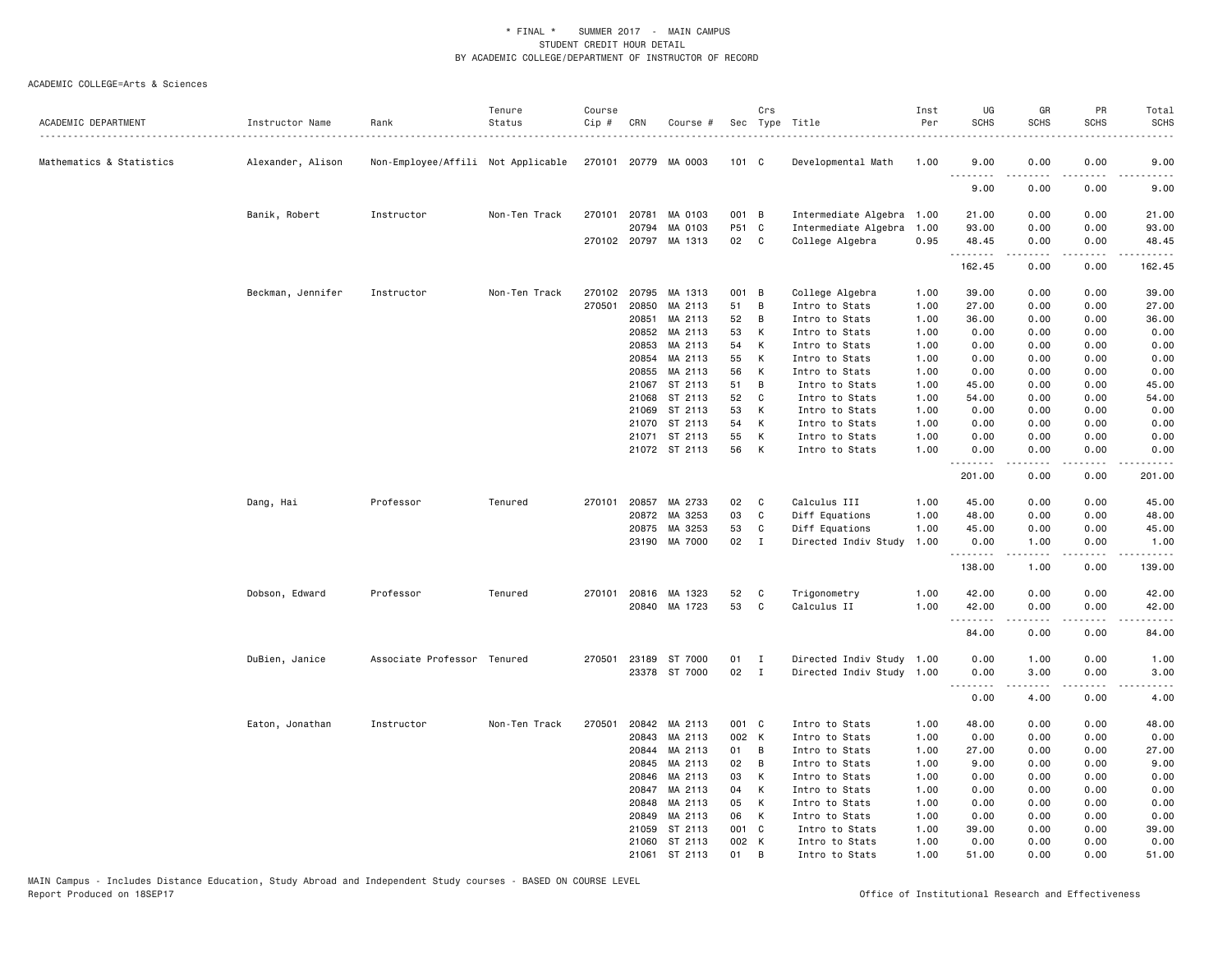|                          |                   |                               | Tenure        | Course |       |                      |       | Crs |                           | Inst | UG                | GR          | PR                                  | Total                                                                                                                              |
|--------------------------|-------------------|-------------------------------|---------------|--------|-------|----------------------|-------|-----|---------------------------|------|-------------------|-------------|-------------------------------------|------------------------------------------------------------------------------------------------------------------------------------|
| ACADEMIC DEPARTMENT      | Instructor Name   | Rank                          | Status        | Cip #  | CRN   | Course #             |       |     | Sec Type Title            | Per  | <b>SCHS</b>       | <b>SCHS</b> | <b>SCHS</b>                         | SCHS<br>$\omega$ is a set                                                                                                          |
|                          |                   |                               |               |        |       |                      |       |     |                           |      |                   |             |                                     |                                                                                                                                    |
| Mathematics & Statistics | Eaton, Jonathan   | Instructor                    | Non-Ten Track | 270501 |       | 21062 ST 2113        | 02    | B   | Intro to Stats            | 1.00 | 21.00             | 0.00        | 0.00                                | 21.00                                                                                                                              |
|                          |                   |                               |               |        |       | 21063 ST 2113        | 03    | K   | Intro to Stats            | 1.00 | 0.00              | 0.00        | 0.00                                | 0.00                                                                                                                               |
|                          |                   |                               |               |        | 21064 | ST 2113              | 04    | К   | Intro to Stats            | 1.00 | 0.00              | 0.00        | 0.00                                | 0.00                                                                                                                               |
|                          |                   |                               |               |        | 21065 | ST 2113              | 05    | K   | Intro to Stats            | 1.00 | 0.00              | 0.00        | 0.00                                | 0.00                                                                                                                               |
|                          |                   |                               |               |        | 21066 | ST 2113              | 06    | K   | Intro to Stats            | 1.00 | 0.00              | 0.00        | 0.00                                | 0.00                                                                                                                               |
|                          |                   |                               |               |        | 21367 | MA 2113              | 501 C |     | Intro to Stats            | 1.00 | 57.00             | 0.00        | 0.00                                | 57.00                                                                                                                              |
|                          |                   |                               |               |        |       | 21408 ST 2113        | 501 C |     | Intro to Stats            | 1.00 | 30.00<br>.        | 0.00<br>.   | 0.00<br>$\frac{1}{2}$               | 30.00<br>.                                                                                                                         |
|                          |                   |                               |               |        |       |                      |       |     |                           |      | 282.00            | 0.00        | 0.00                                | 282.00                                                                                                                             |
|                          | Johnson, Corlis   | Associate Professor Tenured   |               |        |       | 270101 20789 MA 0103 | 52    | C   | Intermediate Algebra 1.00 |      | 24.00             | 0.00        | 0.00                                | 24.00                                                                                                                              |
|                          |                   |                               |               |        | 20790 | MA 0103              | 53    | К   | Intermediate Algebra      | 1.00 | 0.00              | 0.00        | 0.00                                | 0.00                                                                                                                               |
|                          |                   |                               |               |        | 20791 | MA 0103              | 54    | К   | Intermediate Algebra 1.00 |      | 0.00              | 0.00        | 0.00                                | 0.00                                                                                                                               |
|                          |                   |                               |               |        |       | 20792 MA 0103        | 55    | К   | Intermediate Algebra 1.00 |      | 0.00<br><b></b>   | 0.00<br>.   | 0.00<br>الأعامات                    | 0.00<br>$\frac{1}{2} \left( \frac{1}{2} \right) \left( \frac{1}{2} \right) \left( \frac{1}{2} \right) \left( \frac{1}{2} \right)$  |
|                          |                   |                               |               |        |       |                      |       |     |                           |      | 24.00             | 0.00        | 0.00                                | 24.00                                                                                                                              |
|                          | Kim, Seongjai     | Professor                     | Tenured       | 270101 | 23109 | MA 9000              | 02    | D   | Research / Diss           | 1.00 | 0.00              | 3.00        | 0.00                                | 3.00                                                                                                                               |
|                          |                   |                               |               |        |       | 23110 MA 9000        | 51    | D   | Research / Diss           | 1.00 | 0.00              | 3.00        | 0.00                                | 3.00                                                                                                                               |
|                          |                   |                               |               |        |       |                      |       |     |                           |      | <b></b><br>0.00   | .<br>6.00   | .<br>0.00                           | .<br>6.00                                                                                                                          |
|                          | McBride, Matthew  | Assistant Professor Ten Track |               | 270101 |       | 20815 MA 1323        | 51    | C   | Trigonometry              | 1.00 | 24.00             | 0.00        | 0.00                                | 24.00                                                                                                                              |
|                          |                   |                               |               |        | 20856 | MA 2733              | 01    | C   | Calculus III              | 1.00 | 45.00             | 0.00        | 0.00                                | 45.00                                                                                                                              |
|                          |                   |                               |               |        |       | 20865 MA 3053        | 01    | C   | Found Of Math I           | 1.00 | 24.00             | 0.00        | 0.00                                | 24.00                                                                                                                              |
|                          |                   |                               |               |        |       |                      |       |     |                           |      | <u>.</u><br>93.00 | 0.00        | .<br>0.00                           | $- - - - -$<br>93.00                                                                                                               |
|                          | Miller, Thomas L. | Professor                     | Tenured       |        |       | 270101 20839 MA 1723 | 52    | C   | Calculus II               | 1.00 | 33.00             | 0.00        | 0.00                                | 33.00                                                                                                                              |
|                          |                   |                               |               |        | 20858 | MA 2733              | 51    | C   | Calculus III              | 1.00 | 45.00             | 0.00        | 0.00                                | 45.00                                                                                                                              |
|                          |                   |                               |               |        |       | 270102 20866 MA 3113 | 01    | C   | Intro Linear Algebra      | 1.00 | 51.00             | 0.00        | 0.00                                | 51.00                                                                                                                              |
|                          |                   |                               |               |        |       |                      |       |     |                           |      | .<br>129.00       | 0.00        | $\sim$ $\sim$ $\sim$ $\sim$<br>0.00 | .<br>129.00                                                                                                                        |
|                          | Miller, Vivien    | Professor                     | Tenured       |        |       | 270101 20813 MA 1323 | 02    | C   | Trigonometry              | 1.00 | 27.00             | 0.00        | 0.00                                | 27.00                                                                                                                              |
|                          |                   |                               |               |        |       | 20860 MA 2743        | 01    | C.  | Calculus IV               | 1.00 | 48.00             | 0.00        | 0.00                                | 48.00                                                                                                                              |
|                          |                   |                               |               |        |       |                      |       |     |                           |      | .<br>75.00        | 0.00        | .<br>0.00                           | .<br>75.00                                                                                                                         |
|                          | Nation, Julie     | Instructor                    | Non-Ten Track |        |       | 270101 21364 MA 1423 | 501 C |     | Problem Solving Real 1.00 |      | 54.00             | 0.00        | 0.00                                | 54.00                                                                                                                              |
|                          |                   |                               |               |        |       |                      |       |     |                           |      | 54.00             | 0.00        | 0.00                                | 54.00                                                                                                                              |
|                          | Neumann, Michael  | Professor                     | Tenured       | 270101 | 20829 | MA 1713              | 03    | C   | Calculus I                | 1.00 | 36.00             | 0.00        | 0.00                                | 36.00                                                                                                                              |
|                          |                   |                               |               |        | 20832 | MA 1713              | 52    | C   | Calculus I                | 1.00 | 27.00             | 0.00        | 0.00                                | 27.00                                                                                                                              |
|                          |                   |                               |               |        |       | 20864 MA 2743        | 52    | C   | Calculus IV               | 1.00 | 30.00             | 0.00        | 0.00                                | 30.00                                                                                                                              |
|                          |                   |                               |               |        |       |                      |       |     |                           |      | .<br>93.00        | 0.00        | $\sim$ $\sim$ $\sim$<br>0.00        | $\frac{1}{2} \left( \frac{1}{2} \right) \left( \frac{1}{2} \right) \left( \frac{1}{2} \right) \left( \frac{1}{2} \right)$<br>93.00 |
|                          | Oppenheimer, Seth | Professor                     | Tenured       | 270101 | 20828 | MA 1713              | 02    | C   | Calculus I                | 1.00 | 30.00             | 0.00        | 0.00                                | 30.00                                                                                                                              |
|                          |                   |                               |               |        |       | 20877 MA 4313        | 01    | C   | Numerical Anal I          | 1.00 | 15.00             | 0.00        | 0.00                                | 15.00                                                                                                                              |
|                          |                   |                               |               |        | 20882 | MA 6313              | 01    | C   | Numerical Anal I          | 1.00 | 0.00              | 39.00       | 0.00                                | 39.00                                                                                                                              |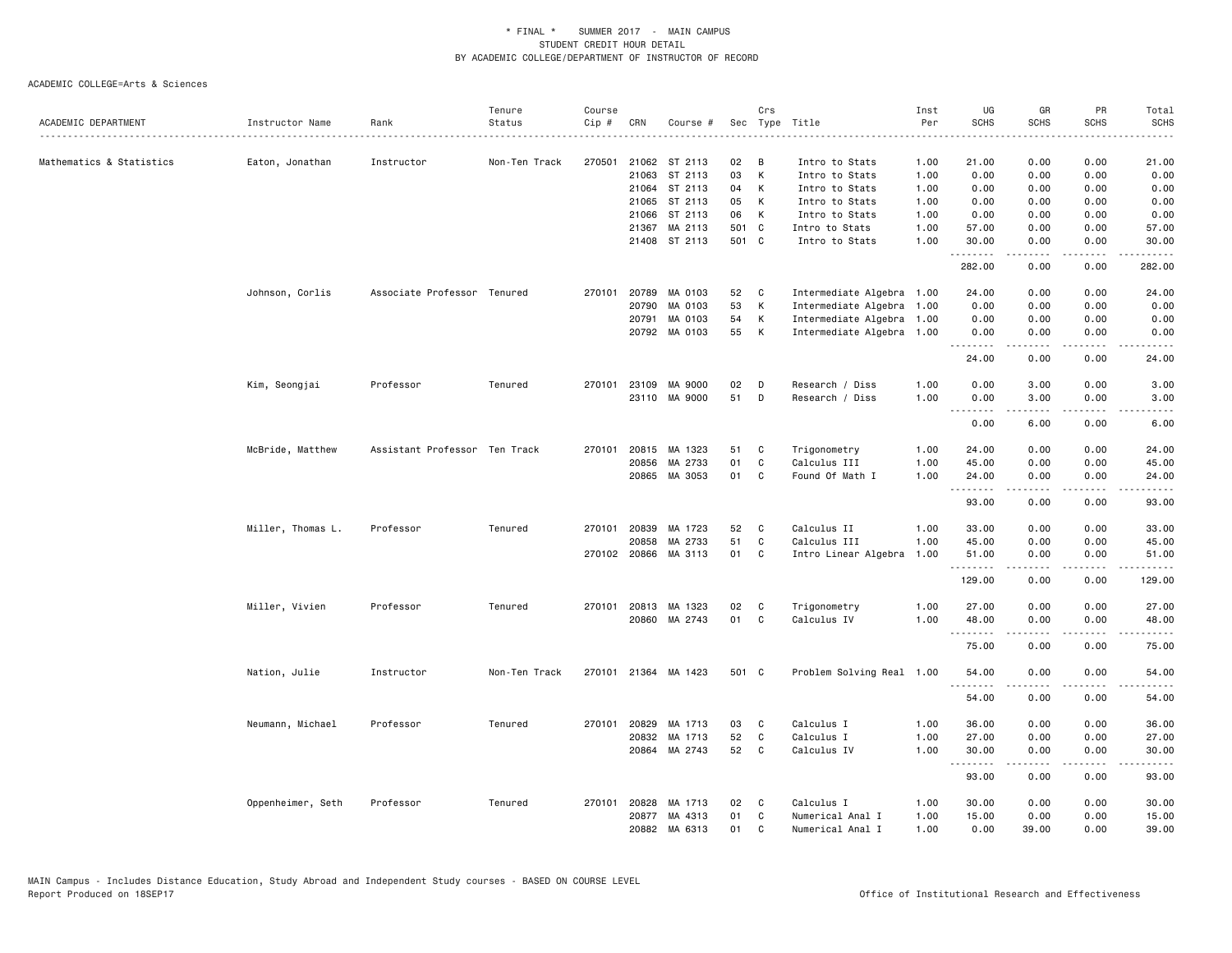| ACADEMIC DEPARTMENT      | Instructor Name  | Rank                                               | Tenure<br>Status | Course<br>Cip # | CRN            | Course #             |          | Crs          | Sec Type Title                          | Inst<br>Per  | UG<br><b>SCHS</b>               | GR<br><b>SCHS</b> | PR<br><b>SCHS</b>            | Total<br><b>SCHS</b> |
|--------------------------|------------------|----------------------------------------------------|------------------|-----------------|----------------|----------------------|----------|--------------|-----------------------------------------|--------------|---------------------------------|-------------------|------------------------------|----------------------|
|                          |                  |                                                    |                  |                 |                |                      |          |              |                                         |              |                                 |                   |                              | .                    |
|                          |                  |                                                    |                  |                 |                |                      |          |              |                                         |              | .<br>45.00                      | 39.00             | .<br>0.00                    | 84.00                |
|                          |                  |                                                    |                  |                 |                |                      |          |              |                                         |              |                                 |                   |                              |                      |
| Mathematics & Statistics | Patil, Prakash   | Associate Professor Ten Track                      |                  | 270501          | 20879          | MA 4523              | 01       | C            | Intro To Probability 1.00               |              | 45.00                           | 0.00              | 0.00                         | 45.00                |
|                          |                  |                                                    |                  |                 | 20884          | MA 6523              | 01       | C            | Intro To Probability 1.00               |              | 0.00                            | 21.00             | 0.00                         | 21.00                |
|                          |                  |                                                    |                  |                 | 21077<br>23083 | ST 6523<br>ST 9000   | 01<br>01 | C<br>D       | Intro To Probability<br>Research / Diss | 1.00<br>1.00 | 0.00<br>0.00                    | 6.00<br>9.00      | 0.00<br>0.00                 | 6.00<br>9.00         |
|                          |                  |                                                    |                  |                 |                |                      |          |              |                                         |              | .                               | .                 | .                            | $\sim$               |
|                          |                  |                                                    |                  |                 |                |                      |          |              |                                         |              | 45.00                           | 36.00             | 0.00                         | 81.00                |
|                          | Qian, Chuanxi    | Professor                                          | Tenured          | 270101          | 20831          | MA 1713              | 51       | C            | Calculus I                              | 1.00         | 36.00                           | 0.00              | 0.00                         | 36.00                |
|                          |                  |                                                    |                  |                 | 20871          | MA 3253              | 02       | C            | Diff Equations                          | 1.00         | 54.00                           | 0.00              | 0.00                         | 54.00                |
|                          |                  |                                                    |                  |                 | 20886          | MA 8253              | 51       | C            | Oper Mathematics                        | 1.00         | 0.00                            | 33.00             | 0.00                         | 33.00                |
|                          |                  |                                                    |                  |                 | 23099          | MA 9313              | 01       | C            | Topics Ord Diff Eqs                     | 1.00         | 0.00                            | 3.00              | 0.00                         | 3.00                 |
|                          |                  |                                                    |                  |                 |                | 23100 MA 9313        | 51       | C            | Topics Ord Diff Eqs                     | 1.00         | 0.00<br><u> - - - - - - - -</u> | 3.00              | 0.00<br>.                    | 3.00<br>.            |
|                          |                  |                                                    |                  |                 |                |                      |          |              |                                         |              | 90.00                           | 39.00             | 0.00                         | 129.00               |
|                          | Robinson, Amber  | Lecturer                                           | Non-Ten Track    |                 |                | 270101 20811 MA 1323 | 001 C    |              | Trigonometry                            | 1.00         | 57.00                           | 0.00              | 0.00                         | 57.00                |
|                          |                  |                                                    |                  |                 |                |                      |          |              |                                         |              | .<br>57.00                      | 0.00              | .<br>0.00                    | .<br>57.00           |
|                          |                  | Sepehrifar, Mohammad Assistant Professor Ten Track |                  |                 |                | 270101 22351 MA 7000 | 01       | $\mathbf{I}$ | Directed Indiv Study 1.00               |              | 0.00                            | 1.00              | 0.00                         | 1.00                 |
|                          |                  |                                                    |                  |                 |                |                      |          |              |                                         |              | <u>.</u><br>0.00                | .<br>1.00         | .<br>0.00                    | $- - - - -$<br>1.00  |
|                          | Shaw, Patricia   | Instructor                                         | Non-Ten Track    | 270101          | 20827          | MA 1713              | 01       | C            | Calculus I                              | 1.00         | 30.00                           | 0.00              | 0.00                         | 30.00                |
|                          |                  |                                                    |                  |                 | 21362          | MA 1323              |          | 501 C        | Trigonometry                            | 1.00         | 51.00                           | 0.00              | 0.00                         | 51.00                |
|                          |                  |                                                    |                  |                 | 21366          | MA 1723              | 501      | $\mathbf{C}$ | Calculus II                             | 1.00         | 39.00                           | 0.00              | 0.00                         | 39.00                |
|                          |                  |                                                    |                  |                 | 270102 20803   | MA 1313              | 51       | C            | College Algebra                         | 1.00         | 36.00                           | 0.00              | 0.00                         | 36.00                |
|                          |                  |                                                    |                  |                 | 20805          | MA 1313              | 53       | K            | College Algebra                         | 1.00         | 0.00                            | 0.00              | 0.00                         | 0.00                 |
|                          |                  |                                                    |                  |                 | 20806          | MA 1313              | 54       | K            | College Algebra                         | 1.00         | 0.00                            | 0.00              | 0.00                         | 0.00                 |
|                          |                  |                                                    |                  |                 |                |                      |          |              |                                         |              | .<br>156.00                     | .<br>0.00         | .<br>0.00                    | د د د د د<br>156.00  |
|                          | Smith, Jaclyn    | Lecturer                                           | Non-Ten Track    | 270101          | 20783          | MA 0103              | 02       | C            | Intermediate Algebra 1.00               |              | 15.00                           | 0.00              | 0.00                         | 15.00                |
|                          |                  |                                                    |                  |                 | 20784          | MA 0103              | 03       | K            | Intermediate Algebra                    | 1.00         | 0.00                            | 0.00              | 0.00                         | 0.00                 |
|                          |                  |                                                    |                  |                 | 20785          | MA 0103              | 04       | K            | Intermediate Algebra 1.00               |              | 0.00                            | 0.00              | 0.00                         | 0.00                 |
|                          |                  |                                                    |                  |                 | 20834          | MA 1713              | E51 C    |              | Calculus I                              | 1.00         | 36.00                           | 0.00              | 0.00                         | 36.00                |
|                          |                  |                                                    |                  |                 | 21788          | MA 1613              | 001      | $\mathbf{C}$ | Cal Bus & Life Sc I                     | 1.00         | 21.00                           | 0.00              | 0.00                         | 21.00                |
|                          |                  |                                                    |                  |                 |                | 270102 20810 MA 1313 | E51 C    |              | College Algebra                         | 1.00         | 66.00<br>.                      | 0.00<br>.         | 0.00<br>$\sim$ $\sim$ $\sim$ | 66.00<br>.           |
|                          |                  |                                                    |                  |                 |                |                      |          |              |                                         |              | 138.00                          | 0.00              | 0.00                         | 138.00               |
|                          | Smith, Robert    | Associate Professor Tenured                        |                  |                 | 270101 20823   | MA 1613              | 01       | C            | Cal Bus & Life Sc I                     | 1.00         | 33.00                           | 0.00              | 0.00                         | 33.00                |
|                          |                  |                                                    |                  |                 | 20826          | MA 1613              | 52       | C            | Cal Bus & Life Sc I                     | 1.00         | 48.00                           | 0.00              | 0.00                         | 48.00                |
|                          |                  |                                                    |                  |                 | 20861          | MA 2743              | 02       | C            | Calculus IV                             | 1.00         | 33.00                           | 0.00              | 0.00                         | 33.00                |
|                          |                  |                                                    |                  |                 | 20863          | MA 2743              | 51       | C            | Calculus IV                             | 1.00         | 36.00<br><u>.</u>               | 0.00<br>.         | 0.00<br>$- - - -$            | 36.00<br>$    -$     |
|                          |                  |                                                    |                  |                 |                |                      |          |              |                                         |              | 150.00                          | 0.00              | 0.00                         | 150.00               |
|                          | Tschume, William | Instructor                                         | Non-Ten Track    | 270101          |                | 20812 MA 1323        | 01       | C            | Trigonometry                            | 1.00         | 39.00                           | 0.00              | 0.00                         | 39.00                |
|                          |                  |                                                    |                  |                 | 20819          | MA 1323              | E51      | C            | Trigonometry                            | 1.00         | 48.00                           | 0.00              | 0.00                         | 48.00                |
|                          |                  |                                                    |                  |                 |                | 20836 MA 1723        | 02       | C            | Calculus II                             | 1.00         | 36.00                           | 0.00              | 0.00                         | 36.00                |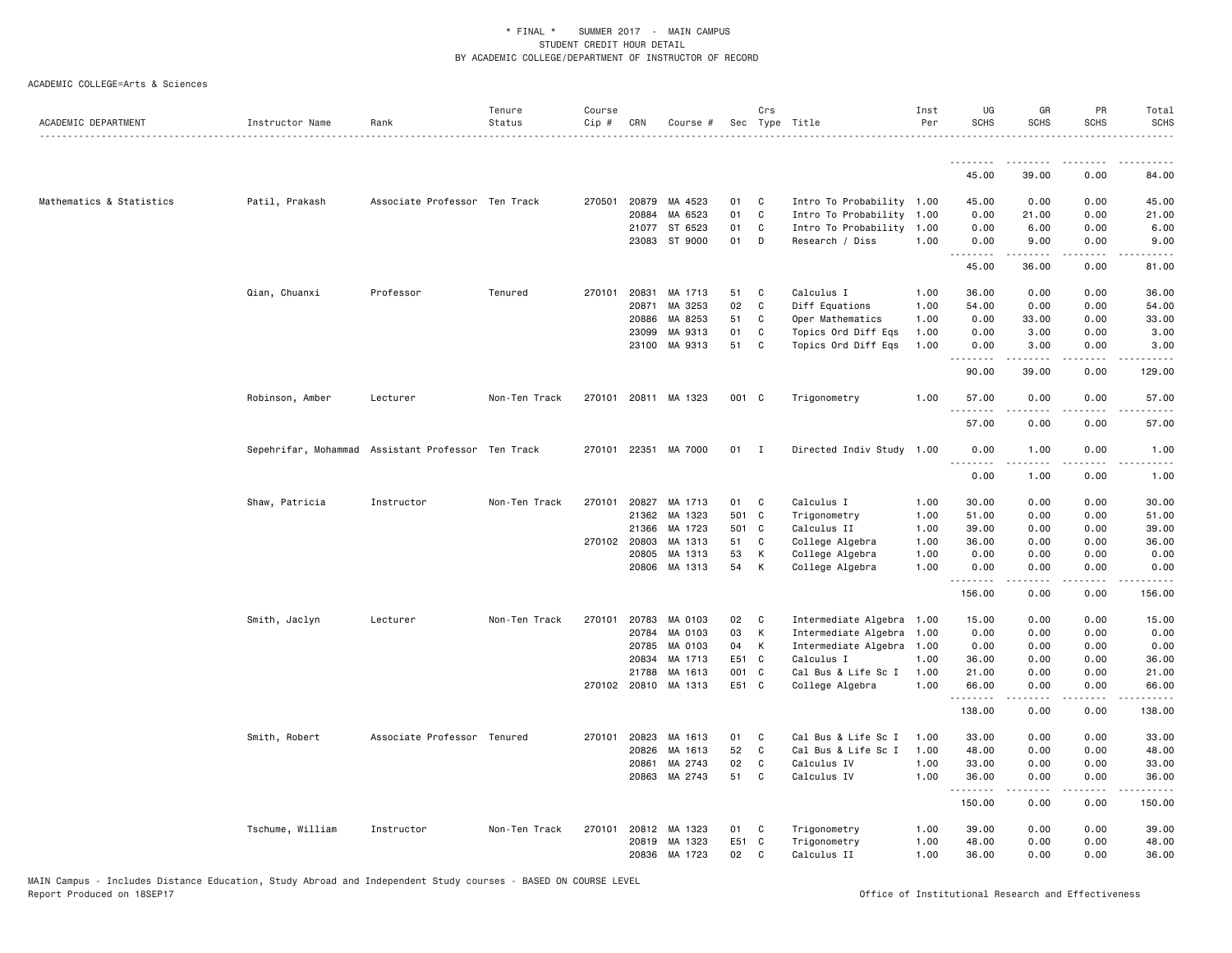|                                                                 |                   |                                                  | Tenure        | Course |              |                      |       | Crs          |                           | Inst | UG                                                                                                                                         | GR                                                                                                                                                           | PR                     | Total                 |
|-----------------------------------------------------------------|-------------------|--------------------------------------------------|---------------|--------|--------------|----------------------|-------|--------------|---------------------------|------|--------------------------------------------------------------------------------------------------------------------------------------------|--------------------------------------------------------------------------------------------------------------------------------------------------------------|------------------------|-----------------------|
| ACADEMIC DEPARTMENT                                             | Instructor Name   | Rank                                             | Status        | Cip #  | CRN          | Course #             |       |              | Sec Type Title            | Per  | <b>SCHS</b>                                                                                                                                | SCHS                                                                                                                                                         | <b>SCHS</b>            | <b>SCHS</b>           |
| Mathematics & Statistics                                        | Tschume, William  | Instructor                                       | Non-Ten Track |        |              | 270102 20804 MA 1313 | 52    | C            | College Algebra           | 1.00 | 42.00                                                                                                                                      | 0.00                                                                                                                                                         | 0.00                   | 42.00                 |
|                                                                 |                   |                                                  |               |        | 20807        | MA 1313              | 55    | K            | College Algebra           | 1.00 | 0.00                                                                                                                                       | 0.00                                                                                                                                                         | 0.00                   | 0.00                  |
|                                                                 |                   |                                                  |               |        |              | 20808 MA 1313        | 56    | K            | College Algebra           | 1.00 | 0.00<br>.                                                                                                                                  | 0.00<br>$\frac{1}{2} \left( \frac{1}{2} \right) \left( \frac{1}{2} \right) \left( \frac{1}{2} \right) \left( \frac{1}{2} \right)$                            | 0.00<br>.              | 0.00                  |
|                                                                 |                   |                                                  |               |        |              |                      |       |              |                           |      | 165.00                                                                                                                                     | 0.00                                                                                                                                                         | 0.00                   | 165.00                |
|                                                                 | Walters, Kimberly | Instructor                                       | Non-Ten Track | 270101 | 21790        | MA 1433              | 01    | C            | Informal Geom & Meas      | 1.00 | 30.00                                                                                                                                      | 0.00                                                                                                                                                         | 0.00                   | 30.00                 |
|                                                                 |                   |                                                  |               | 270102 | 20796        | MA 1313              | 01    | C            | College Algebra           | 1.00 | 45.00                                                                                                                                      | 0.00                                                                                                                                                         | 0.00                   | 45.00                 |
|                                                                 |                   |                                                  |               |        | 20797        | MA 1313              | 02    | C            | College Algebra           | 0.05 | 2.55                                                                                                                                       | 0.00                                                                                                                                                         | 0.00                   | 2.55                  |
|                                                                 |                   |                                                  |               |        | 20799        | MA 1313              | 04    | К            | College Algebra           | 1.00 | 0.00                                                                                                                                       | 0.00                                                                                                                                                         | 0.00                   | 0.00                  |
|                                                                 |                   |                                                  |               |        | 20800        | MA 1313              | 05    | K            | College Algebra           | 1.00 | 0.00                                                                                                                                       | 0.00                                                                                                                                                         | 0.00                   | 0.00                  |
|                                                                 |                   |                                                  |               |        | 20802        | MA 1313              | 07    | K            | College Algebra           | 1.00 | 0.00                                                                                                                                       | 0.00                                                                                                                                                         | 0.00                   | 0.00                  |
|                                                                 |                   |                                                  |               |        |              | 21361 MA 1313        | 501 C |              | College Algebra           | 1.00 | 54.00                                                                                                                                      | 0.00                                                                                                                                                         | 0.00                   | 54.00                 |
|                                                                 |                   |                                                  |               |        |              |                      |       |              |                           |      | .<br>131.55                                                                                                                                | $\sim$ $\sim$ $\sim$ $\sim$ $\sim$<br>0.00                                                                                                                   | .<br>0.00              | .<br>131.55           |
|                                                                 | Woodard, Kelly    | Lecturer                                         | Non-Ten Track |        | 270101 21360 | MA 0103              | 501 C |              | Intermediate Algebra 1.00 |      | 24.00                                                                                                                                      | 0.00                                                                                                                                                         | 0.00                   | 24.00                 |
|                                                                 |                   |                                                  |               |        | 21363        | MA 1413              | 501 C |              | Structure Real Numbe 1.00 |      | 39.00                                                                                                                                      | 0.00                                                                                                                                                         | 0.00                   | 39.00                 |
|                                                                 |                   |                                                  |               |        | 21365        | MA 1433              | 501 C |              | Informal Geom & Meas 1.00 |      | 24.00<br><u>.</u>                                                                                                                          | 0.00<br>----                                                                                                                                                 | 0.00                   | 24.00                 |
|                                                                 |                   |                                                  |               |        |              |                      |       |              |                           |      | 87.00                                                                                                                                      | 0.00                                                                                                                                                         | 0.00                   | 87.00                 |
|                                                                 | Woody, Jonathan   | Assistant Professor Ten Track                    |               |        |              | 270501 23357 ST 9000 | 02    | $\mathsf{D}$ | Research / Diss           | 1.00 | 0.00<br>$\frac{1}{2} \left( \frac{1}{2} \right) \left( \frac{1}{2} \right) \left( \frac{1}{2} \right) \left( \frac{1}{2} \right)$<br>$  -$ | 1.00                                                                                                                                                         | 0.00                   | 1.00                  |
|                                                                 |                   |                                                  |               |        |              |                      |       |              |                           |      | 0.00                                                                                                                                       | 1.00                                                                                                                                                         | 0.00                   | 1.00                  |
|                                                                 | Xu, Xiangsheng    | Professor                                        | Tenured       | 270101 | 20859        | MA 2733              | 52    | C            | Calculus III              | 1.00 | 42.00                                                                                                                                      | 0.00                                                                                                                                                         | 0.00                   | 42.00                 |
|                                                                 |                   |                                                  |               |        |              | 20873 MA 3253        | 51    | C            | Diff Equations            | 1.00 | 42.00<br>.                                                                                                                                 | 0.00                                                                                                                                                         | 0.00                   | 42.00                 |
|                                                                 |                   |                                                  |               |        |              |                      |       |              |                           |      | 84.00                                                                                                                                      | $\cdots$<br>0.00                                                                                                                                             | 0.00                   | 84.00                 |
|                                                                 |                   | Yarahmadian, Shantia Associate Professor Tenured |               |        | 270101 20835 | MA 1723              | 01    | C            | Calculus II               | 1.00 | 39.00                                                                                                                                      | 0.00                                                                                                                                                         | 0.00                   | 39.00                 |
|                                                                 |                   |                                                  |               |        | 20837        | MA 1723              | 03    | C            | Calculus II               | 1.00 | 27.00                                                                                                                                      | 0.00                                                                                                                                                         | 0.00                   | 27.00                 |
|                                                                 |                   |                                                  |               |        |              | 22747 MA 9000        | 01    | D            | Research / Diss           | 1.00 | 0.00                                                                                                                                       | 1.00                                                                                                                                                         | 0.00                   | 1.00                  |
|                                                                 |                   |                                                  |               |        |              |                      |       |              |                           |      | .<br>66.00                                                                                                                                 | $\frac{1}{2} \left( \frac{1}{2} \right) \left( \frac{1}{2} \right) \left( \frac{1}{2} \right) \left( \frac{1}{2} \right) \left( \frac{1}{2} \right)$<br>1.00 | .<br>0.00              | 67.00                 |
|                                                                 | Zhang, Xu         | Assistant Professor Ten Track                    |               |        | 270101 20874 | MA 3253              | 52    | C            | Diff Equations            | 1.00 | 33.00                                                                                                                                      | 0.00                                                                                                                                                         | 0.00                   | 33.00                 |
|                                                                 |                   |                                                  |               |        | 270102 20868 | MA 3113              | 51    | C            | Intro Linear Algebra 1.00 |      | 30.00                                                                                                                                      | 0.00                                                                                                                                                         | 0.00                   | 30.00                 |
|                                                                 |                   |                                                  |               |        |              |                      |       |              |                           |      | .<br>63.00                                                                                                                                 | --------<br>0.00                                                                                                                                             | .<br>0.00              | 63.00                 |
| -----------------------------------<br>Mathematics & Statistics |                   |                                                  |               |        |              |                      |       |              |                           |      | ========<br>2622.00                                                                                                                        | ========<br>128.00                                                                                                                                           | <b>EBBEREE</b><br>0.00 | ==========<br>2750.00 |
| ----------------------------------                              |                   |                                                  |               |        |              |                      |       |              |                           |      | <b>EEEEEEEE</b>                                                                                                                            |                                                                                                                                                              | ======== ========      |                       |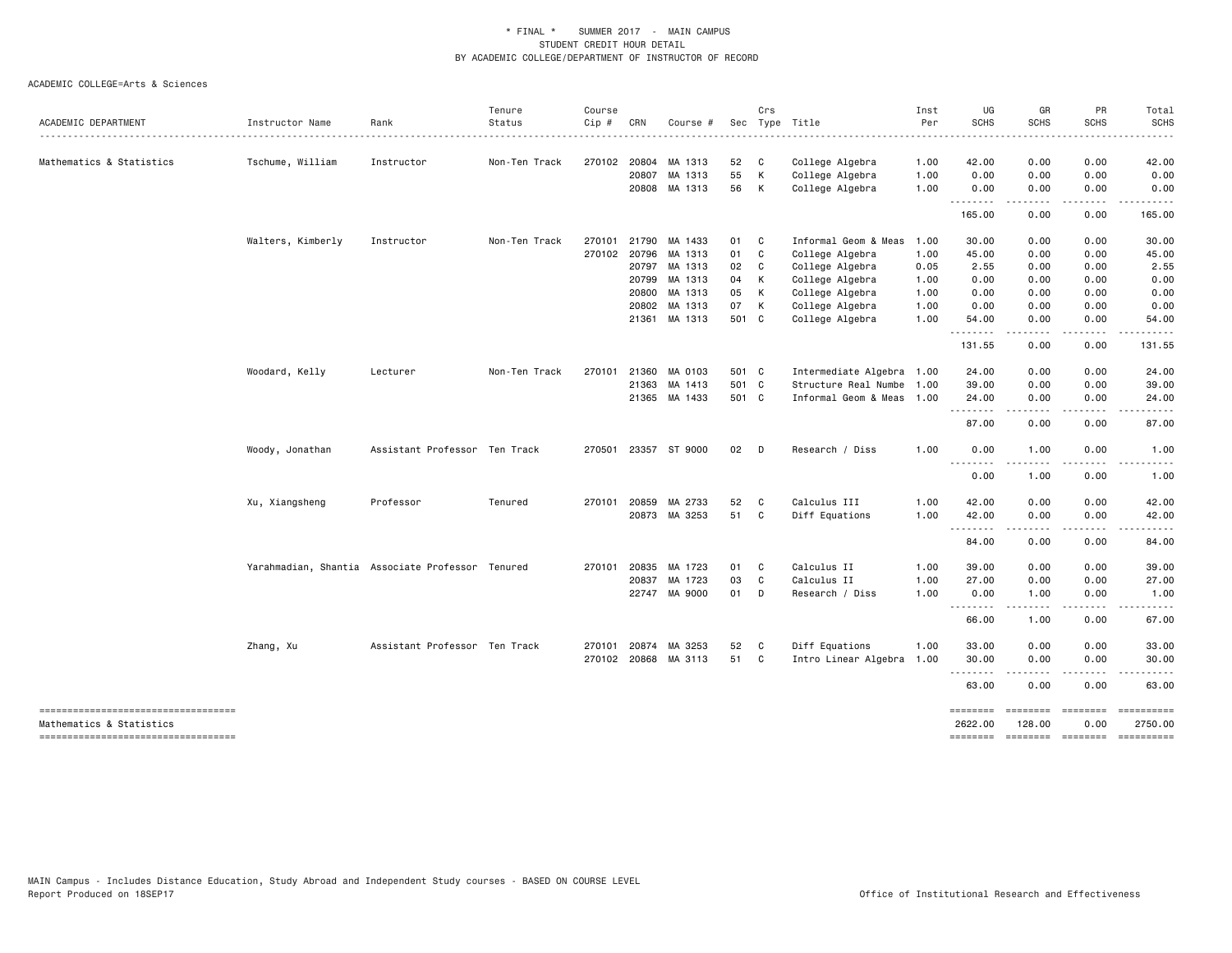|                                                              |                                                         |                             | Tenure        | Course |              |                       |                  | Crs |                        | Inst | UG                                 | GR                     | PR               | Total                |
|--------------------------------------------------------------|---------------------------------------------------------|-----------------------------|---------------|--------|--------------|-----------------------|------------------|-----|------------------------|------|------------------------------------|------------------------|------------------|----------------------|
| ACADEMIC DEPARTMENT                                          | Instructor Name                                         | Rank                        | Status        | Cip #  | CRN          | Course #              |                  |     | Sec Type Title         | Per  | <b>SCHS</b>                        | <b>SCHS</b>            | <b>SCHS</b>      | <b>SCHS</b>          |
| Philosophy & Religion                                        | Bisson, Albert                                          | Instructor                  | Non-Ten Track |        |              | 380201 21042 REL 1103 | 01 C             |     | Intro To Religion      | 1.00 | 57.00                              | 0.00                   | 0.00             | 57.00                |
|                                                              |                                                         |                             |               |        |              | 21400 REL 1103        | 501 C            |     | Intro To Religion      | 1.00 | 69.00                              | 0.00                   | 0.00             | 69.00                |
|                                                              |                                                         |                             |               |        | 21401        | REL 1103              | 551 C            |     | Intro To Religion      | 1.00 | 69.00                              | 0.00                   | 0.00             | 69.00                |
|                                                              |                                                         |                             |               |        | 380203 21044 | REL 1223              | 001 C            |     | Intr To New Test       | 1.00 | 33.00<br>.                         | 0.00                   | 0.00             | 33.00                |
|                                                              |                                                         |                             |               |        |              |                       |                  |     |                        |      | 228.00                             | 0.00                   | 0.00             | 228.00               |
|                                                              | Clifford, Michael                                       | Professor                   | Tenured       |        | 380103 21005 | PHI 3013              | $101 \quad C$    |     | <b>Business Ethics</b> | 1.00 | 51.00                              | 0.00                   | 0.00             | 51.00                |
|                                                              |                                                         |                             |               |        |              | 21006 PHI 3013        | 102 <sub>c</sub> |     | <b>Business Ethics</b> | 1.00 | 57.00                              | 0.00<br>.              | 0.00<br>.        | 57.00                |
|                                                              |                                                         |                             |               |        |              |                       |                  |     |                        |      | 108.00                             | 0.00                   | 0.00             | 108.00               |
|                                                              | Davis, Jordan                                           | Lecturer                    | Non-Ten Track |        |              | 380102 21382 PHI 1113 | 551 C            |     | Intro To Logic         | 1.00 | 51.00                              | 0.00                   | 0.00             | 51.00                |
|                                                              |                                                         |                             |               |        |              | 380103 21384 PHI 1123 | 551 C            |     | Intro To Ethics        | 1.00 | 90.00<br>.                         | 0.00                   | 0.00             | 90.00                |
|                                                              |                                                         |                             |               |        |              |                       |                  |     |                        |      | 141.00                             | 0.00                   | 0.00             | 141.00               |
|                                                              | Hammons, Christopher Non-Employee/Affili Not Applicable |                             |               |        |              | 380101 21380 PHI 1103 | 501 C            |     | Intro To Philosophy    | 1.00 | 27.00                              | 0.00                   | 0.00             | 27.00                |
|                                                              |                                                         |                             |               |        |              |                       |                  |     |                        |      | 27.00                              | 0.00                   | 0.00             | 27.00                |
|                                                              | Holt, Dale                                              | Professor                   | Tenured       |        |              | 380103 21383 PHI 1123 | 501 C            |     | Intro To Ethics        | 1.00 | 99.00                              | 0.00                   | 0.00             | 99.00                |
|                                                              |                                                         |                             |               |        |              |                       |                  |     |                        |      | 99.00                              | 0.00                   | 0.00             | 99.00                |
|                                                              | Kallfelz, William                                       | Instructor                  | Non-Ten Track |        |              | 380102 21002 PHI 1113 | E51 C            |     | Intro To Logic         | 1.00 | 36.00<br>- - -                     | 0.00                   | 0.00             | 36.00                |
|                                                              |                                                         |                             |               |        |              |                       |                  |     |                        |      | 36.00                              | 0.00                   | 0.00             | 36.00                |
|                                                              | Moffatt, Barton                                         | Associate Professor Tenured |               |        |              | 380103 21003 PHI 1123 | 002 C            |     | Intro To Ethics        | 1.00 | 36.00<br>.                         | 0.00                   | 0.00             | 36.00                |
|                                                              |                                                         |                             |               |        |              |                       |                  |     |                        |      | 36.00                              | 0.00                   | 0.00             | 36.00                |
|                                                              | Montgomery, Robert                                      | Lecturer                    | Non-Ten Track | 380201 | 21043        | REL 1103              | 51 C             |     | Intro To Religion      | 1.00 | 57.00                              | 0.00                   | 0.00             | 57.00                |
|                                                              |                                                         |                             |               |        |              | 451101 21564 SO 1103  | 001 C            |     | Contemp Social Prob    | 1.00 | 33.00                              | 0.00                   | 0.00             | 33.00                |
|                                                              |                                                         |                             |               |        |              |                       |                  |     |                        |      | $\sim$ $\sim$ $\sim$<br>.<br>90.00 | 0.00                   | 0.00             | 90.00                |
|                                                              | Thompson, James                                         | Associate Professor Tenured |               |        |              | 380102 21000 PHI 1113 | 001 C            |     | Intro To Logic         | 1.00 | 51.00                              | 0.00                   | 0.00             | 51.00                |
|                                                              |                                                         |                             |               |        |              |                       |                  |     |                        |      | <u>.</u><br>51.00                  | 0.00                   | 0.00             | 51.00                |
| -----------------------------------<br>Philosophy & Religion |                                                         |                             |               |        |              |                       |                  |     |                        |      | ========<br>816.00                 | <b>ESSESSE</b><br>0.00 | ========<br>0.00 | ==========<br>816.00 |
| -----------------------------------                          |                                                         |                             |               |        |              |                       |                  |     |                        |      | -------- ------- -------           |                        |                  | $-$ ===========      |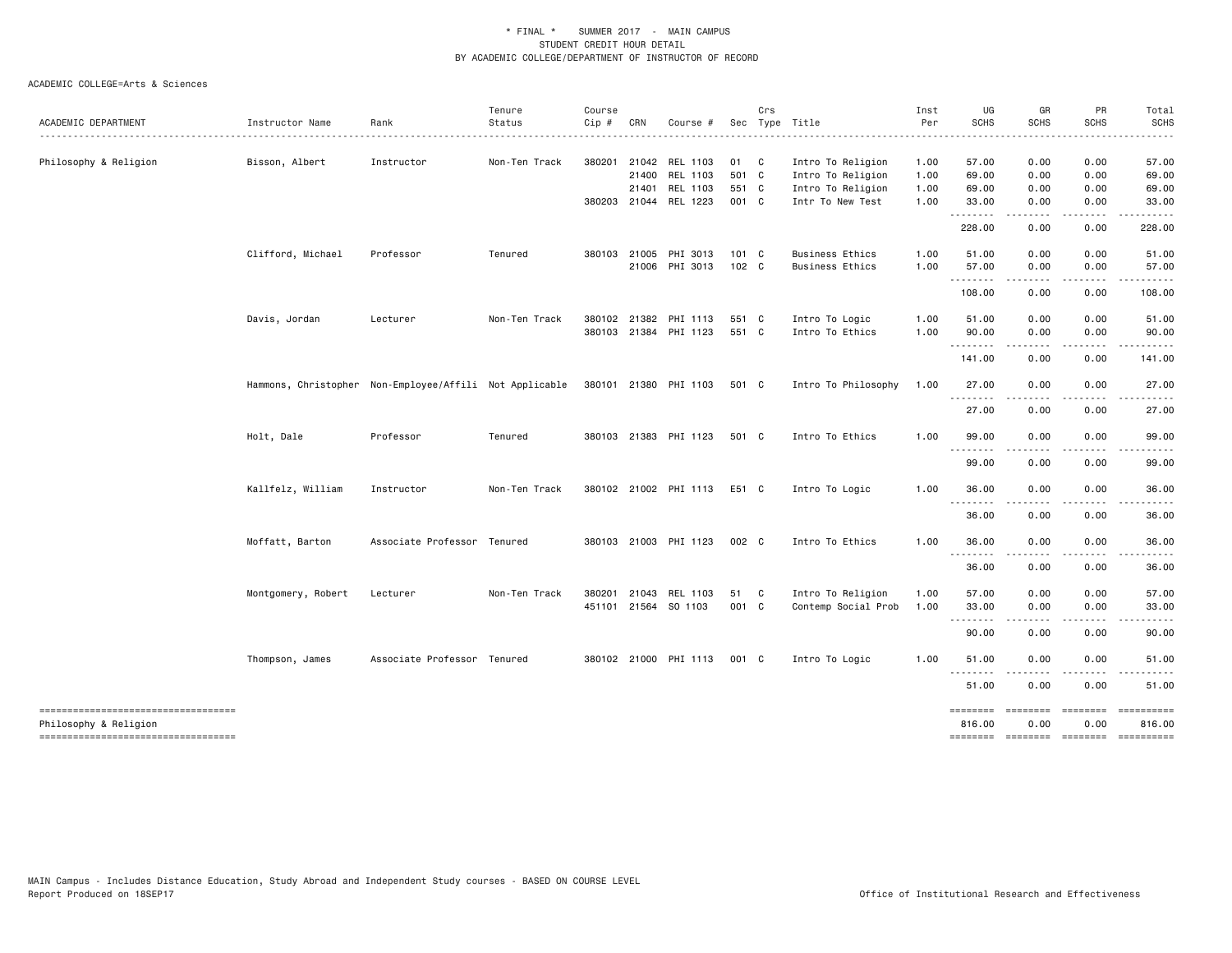|                     |                     |                                                        | Tenure         | Course |       |                      |                  | Crs          |                           | Inst | UG                      | GR                    | PR                                          | Total             |
|---------------------|---------------------|--------------------------------------------------------|----------------|--------|-------|----------------------|------------------|--------------|---------------------------|------|-------------------------|-----------------------|---------------------------------------------|-------------------|
| ACADEMIC DEPARTMENT | Instructor Name     | Rank                                                   | Status         | Cip #  | CRN   | Course #             |                  |              | Sec Type Title            | Per  | <b>SCHS</b>             | <b>SCHS</b>           | <b>SCHS</b>                                 | <b>SCHS</b>       |
|                     |                     |                                                        |                |        |       |                      |                  |              |                           |      |                         |                       |                                             |                   |
| Physics & Astronomy | Arnoldus, Henk      | Professor                                              | Tenured        | 400801 | 20984 | PH 2213              | 001 C            | C            | Physics I                 | 1.00 | 42.00                   | 0.00                  | 0.00                                        | 42.00             |
|                     |                     |                                                        |                |        |       | 20986 PH 2213        | 51               |              | Physics I                 | 1.00 | 39.00<br>.              | 0.00<br>.             | 0.00<br>.                                   | 39.00<br>المتمام  |
|                     |                     |                                                        |                |        |       |                      |                  |              |                           |      | 81.00                   | 0.00                  | 0.00                                        | 81.00             |
|                     | Clark, Shane        | Non-Faculty                                            | Not Applicable | 400801 |       | 20966 PH 1011        | 01 L             |              | Physical Science Lab      | 1.00 | 6.00                    | 0.00                  | 0.00                                        | 6.00              |
|                     |                     |                                                        |                |        | 20969 | PH 1021              | 101 L            |              | Physical Science Lab      | 1.00 | 3.00                    | 0.00                  | 0.00                                        | 3.00              |
|                     |                     |                                                        |                |        |       | 20975 PH 1113        | 52               | К            | Gen Physics I             | 1.00 | 0.00                    | 0.00                  | 0.00                                        | 0.00              |
|                     |                     |                                                        |                |        | 20976 | PH 1113              | 53               | К            | Gen Physics I             | 1.00 | 0.00                    | 0.00                  | 0.00                                        | 0.00              |
|                     |                     |                                                        |                |        |       | 21378 PH 1021        | 501 L            |              | Physical Science Lab 1.00 |      | 8.00<br>$- - - - - - -$ | 0.00<br>.             | 0.00<br>$\omega$ $\omega$ $\omega$ $\omega$ | 8.00<br>$- - - -$ |
|                     |                     |                                                        |                |        |       |                      |                  |              |                           |      | 17.00                   | 0.00                  | 0.00                                        | 17.00             |
|                     | Cuicchi, Paul       | Lecturer                                               | Non-Ten Track  | 400801 |       | 20974 PH 1113        | 51               | $\mathbf{C}$ | Gen Physics I             | 1.00 | 54.00                   | 0.00                  | 0.00                                        | 54.00             |
|                     |                     |                                                        |                |        |       |                      |                  |              |                           |      | 54.00                   | 0.00                  | 0.00                                        | 54.00             |
|                     | Dutta, Dipangkar    | Professor                                              | Tenured        | 400801 |       | 23277 PH 8000        | 102 <sub>D</sub> |              | Research / Thesis         | 1.00 | 0.00                    | 1.00                  | 0.00                                        | 1.00              |
|                     |                     |                                                        |                |        |       |                      |                  |              |                           |      | 0.00                    | 1.00                  | 0.00                                        | 1.00              |
|                     | Fox, Daniel         | Lecturer                                               | Non-Ten Track  | 400801 | 20997 | PH 2233              | 51               | C            | Physics III               | 1.00 | 90.00                   | 0.00                  | 0.00                                        | 90.00             |
|                     |                     |                                                        |                |        | 20998 | PH 2233              | 52               | К            | Physics III               | 1.00 | 0.00                    | 0.00                  | 0.00                                        | 0.00              |
|                     |                     |                                                        |                |        |       | 20999 PH 2233        | 53               | К            | Physics III               | 1.00 | 0.00                    | 0.00                  | 0.00                                        | 0.00              |
|                     |                     |                                                        |                |        |       |                      |                  |              |                           |      | 90.00                   | 0.00                  | 0.00                                        | 90.00             |
|                     | Gombojav, Ariunbold | Assistant Professor Ten Track                          |                | 400801 |       | 23161 PH 8000        | 101 D            |              | Research / Thesis         | 1.00 | 0.00<br>----            | 1.00<br>$\frac{1}{2}$ | 0.00<br>- - - -                             | 1.00              |
|                     |                     |                                                        |                |        |       |                      |                  |              |                           |      | 0.00                    | 1.00                  | 0.00                                        | 1.00              |
|                     | Hashemi Shabestari, | Visiting Assist Pro Non-Ten Track                      |                | 400801 | 20988 | PH 2223              | 01               | $\mathbf{C}$ | Physics II                | 1.00 | 72.00                   | 0.00                  | 0.00                                        | 72.00             |
|                     |                     |                                                        |                |        | 20989 | PH 2223              | 02               | К            | Physics II                | 1.00 | 0.00                    | 0.00                  | 0.00                                        | 0.00              |
|                     |                     |                                                        |                |        |       | 20990 PH 2223        | 03               | К            | Physics II                | 1.00 | 0.00<br>.               | 0.00                  | 0.00<br>.                                   | 0.00<br>.         |
|                     |                     |                                                        |                |        |       |                      |                  |              |                           |      | 72.00                   | .<br>0.00             | 0.00                                        | 72.00             |
|                     | Lung, Florin        | Instructor                                             | Non-Ten Track  | 400801 | 20992 | PH 2223              | 51               | C            | Physics II                | 1.00 | 63.00                   | 0.00                  | 0.00                                        | 63.00             |
|                     |                     |                                                        |                |        | 20993 | PH 2223              | 52               | К            | Physics II                | 1.00 | 0.00                    | 0.00                  | 0.00                                        | 0.00              |
|                     |                     |                                                        |                |        |       | 20994 PH 2223        | 53               | К            | Physics II                | 1.00 | 0.00                    | 0.00                  | 0.00                                        | 0.00              |
|                     |                     |                                                        |                |        |       |                      |                  |              |                           |      | 63.00                   | 0.00                  | 0.00                                        | 63.00             |
|                     | Moody, Judith       | Lecturer                                               | Non-Ten Track  | 400801 |       | 20970 PH 1023        | 101 C            |              | Physical Sci Survey       | 1.00 | 30.00                   | 0.00                  | 0.00                                        | 30.00             |
|                     |                     |                                                        |                |        |       | 21379 PH 1023        | 501 C            |              | Physical Sci Survey       | 1.00 | 30.00                   | 0.00                  | 0.00                                        | 30.00             |
|                     |                     |                                                        |                |        |       |                      |                  |              |                           |      | .<br>60.00              | .<br>0.00             | $\sim$ $\sim$ $\sim$ $\sim$<br>0.00         | المتماما<br>60.00 |
|                     |                     | Perera, Meewanage Di Visiting Assist Pro Non-Ten Track |                | 400801 |       | 20985 PH 2213        | 01               | C            | Physics I                 | 1.00 | 90.00                   | 0.00                  | 0.00                                        | 90.00             |
|                     |                     |                                                        |                |        |       |                      |                  |              |                           |      | $\sim$ $\sim$ $\sim$    |                       |                                             |                   |
|                     |                     |                                                        |                |        |       |                      |                  |              |                           |      | 90.00                   | 0.00                  | 0.00                                        | 90.00             |
|                     |                     | Rupak Lan Tai Moong, Associate Professor Tenured       |                |        |       | 400801 23122 PH 9000 | $101$ D          |              | Research / Diss           | 1.00 | 0.00                    | 1.00                  | 0.00                                        | 1.00              |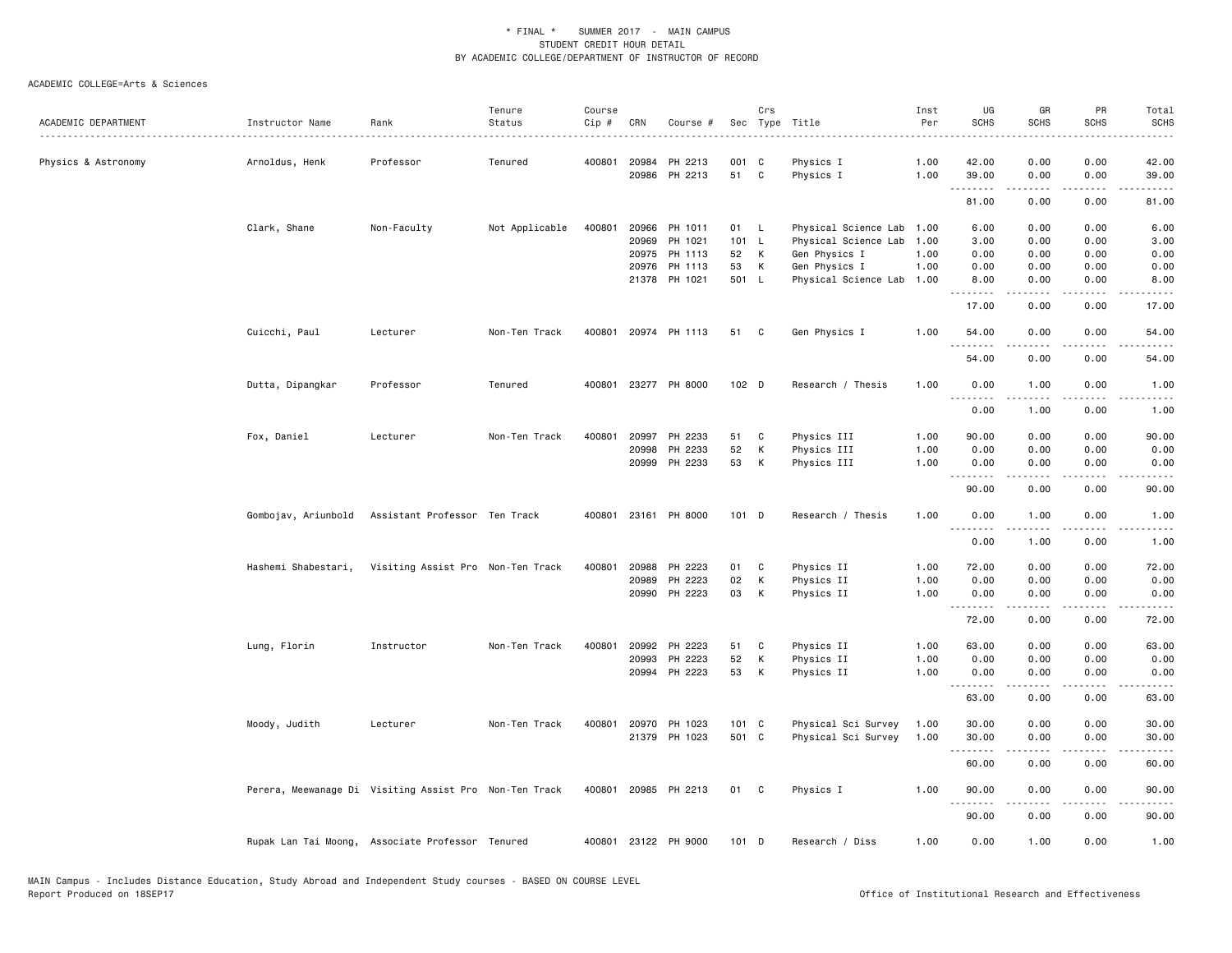| ACADEMIC DEPARTMENT                                          | Instructor Name  | Rank                              | Tenure<br>Status | Course<br>Cip # | CRN | Course #      |         | Crs          | Sec Type Title    | Inst<br>Per | UG<br><b>SCHS</b>  | GR<br><b>SCHS</b> | PR<br><b>SCHS</b>  | Total<br><b>SCHS</b>  |
|--------------------------------------------------------------|------------------|-----------------------------------|------------------|-----------------|-----|---------------|---------|--------------|-------------------|-------------|--------------------|-------------------|--------------------|-----------------------|
|                                                              |                  |                                   |                  |                 |     |               |         |              |                   |             |                    |                   |                    | . <u>.</u> .          |
|                                                              |                  |                                   |                  |                 |     |               |         |              |                   |             | 0.00               | 1.00              | 0.00               | 1.00                  |
| Physics & Astronomy                                          | Solomon, Lazarus | Instructor                        | Non-Ten Track    | 400801          |     | 20971 PH 1113 | 01 C    |              | Gen Physics I     | 1.00        | 60.00              | 0.00              | 0.00               | 60.00                 |
|                                                              |                  |                                   |                  |                 |     | 20972 PH 1113 | 02      | $\mathsf{K}$ | Gen Physics I     | 1.00        | 0.00               | 0.00              | 0.00               | 0.00                  |
|                                                              |                  |                                   |                  |                 |     | 21543 PH 1113 | 03      | K            | Gen Physics I     | 1.00        | 0.00<br>--------   | 0.00<br>.         | 0.00<br>. <b>.</b> | 0.00                  |
|                                                              |                  |                                   |                  |                 |     |               |         |              |                   |             | 60.00              | 0.00              | 0.00               | 60.00                 |
|                                                              | Subedi, Nava     | Grad Research Assis Non-Ten Track |                  | 400801          |     | 21796 PH 1133 | 51      | - C          | Gen Physics III   | 1.00        | 15.00              | 0.00              | 0.00               | 15.00                 |
|                                                              |                  |                                   |                  |                 |     | 21797 PH 1133 | 52      | K            | Gen Physics III   | 1.00        | 0.00<br>--------   | 0.00              | 0.00               | 0.00                  |
|                                                              |                  |                                   |                  |                 |     |               |         |              |                   |             | 15.00              | -----<br>0.00     | $\cdots$<br>0.00   | 15.00                 |
|                                                              | Tanner, Angelle  | Assistant Professor Ten Track     |                  | 400801          |     | 23348 PH 8000 | $104$ D |              | Research / Thesis | 1.00        | 0.00               | 1.00              | 0.00               | 1.00                  |
|                                                              |                  |                                   |                  |                 |     |               |         |              |                   |             | ---<br>0.00        | 1.00              | 0.00               | .<br>1.00             |
|                                                              | Worthy, Mark     | Instructor                        | Non-Ten Track    | 400801          |     | 21545 PH 1123 | 01 C    |              | Gen Physics II    | 1.00        | 57.00              | 0.00              | 0.00               | 57.00                 |
|                                                              |                  |                                   |                  |                 |     | 21546 PH 1123 | 02      | K            | Gen Physics II    | 1.00        | 0.00               | 0.00              | 0.00               | 0.00                  |
|                                                              |                  |                                   |                  |                 |     | 21547 PH 1123 | 03      | K            | Gen Physics II    | 1.00        | 0.00<br>$- - -$    | 0.00              | 0.00               | 0.00                  |
|                                                              |                  |                                   |                  |                 |     |               |         |              |                   |             | 57.00              | 0.00              | 0.00               | 57.00                 |
| =====================================<br>Physics & Astronomy |                  |                                   |                  |                 |     |               |         |              |                   |             | ========<br>659,00 | ---------<br>4.00 | ========<br>0.00   | -----------<br>663,00 |
| =====================================                        |                  |                                   |                  |                 |     |               |         |              |                   |             | $=$ = = = = = = =  | ========          | eeeeeee            | ==========            |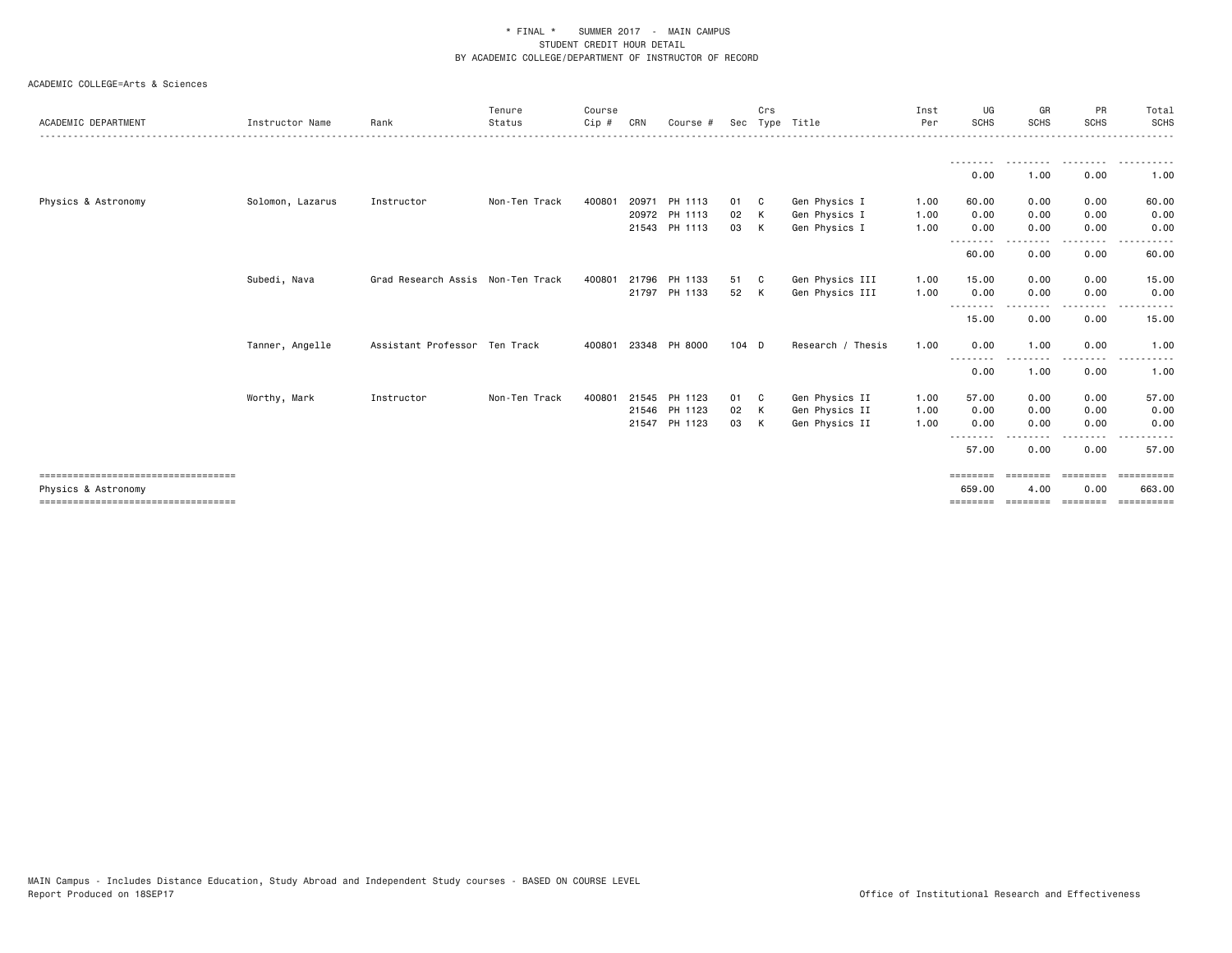| ACADEMIC DEPARTMENT                            | Instructor Name    | Rank                                                   | Tenure<br>Status | Course<br>Cip# | CRN   | Course #              |       | Crs          | Sec Type Title            | Inst<br>Per | UG<br><b>SCHS</b> | GR<br>SCHS                                                                                                                                                   | PR<br><b>SCHS</b>            | Total<br>SCHS                       |
|------------------------------------------------|--------------------|--------------------------------------------------------|------------------|----------------|-------|-----------------------|-------|--------------|---------------------------|-------------|-------------------|--------------------------------------------------------------------------------------------------------------------------------------------------------------|------------------------------|-------------------------------------|
|                                                |                    |                                                        |                  |                |       |                       |       |              |                           |             |                   |                                                                                                                                                              |                              |                                     |
| Political Science & Public Administ Adams, Joe |                    | Non-Employee/Affili Not Applicable                     |                  |                |       | 440401 21864 PPA 8733 | 501 S |              | Public Program Eval       | 1.00        | 0.00<br><b></b>   | 15.00<br>.                                                                                                                                                   | 0.00<br>.                    | 15.00<br>.                          |
|                                                |                    |                                                        |                  |                |       |                       |       |              |                           |             | 0.00              | 15.00                                                                                                                                                        | 0.00                         | 15.00                               |
|                                                | Baker, Leslie      | Instructor                                             | Non-Ten Track    |                |       | 451001 23012 PS 4000  | 51 I  |              | Directed Indiv Study 1.00 |             | 3.00              | 0.00                                                                                                                                                         | 0.00                         | 3.00                                |
|                                                |                    |                                                        |                  |                | 23264 | PS 4000               | 52    | $\mathbf{I}$ | Directed Indiv Study 1.00 |             | 3.00              | 0.00                                                                                                                                                         | 0.00                         | 3.00                                |
|                                                |                    |                                                        |                  |                |       | 451002 21014 PS 1113  | 51    | C            | American Government       | 1.00        | 42.00<br><b></b>  | 0.00<br>.                                                                                                                                                    | 0.00<br>.                    | 42.00<br>د د د د د                  |
|                                                |                    |                                                        |                  |                |       |                       |       |              |                           |             | 48.00             | 0.00                                                                                                                                                         | 0.00                         | 48.00                               |
|                                                | Banerjee, Vasabjit | Assistant Professor Ten Track                          |                  |                |       | 451001 23363 PS 7000  | 51 I  |              | Directed Indiv Study 1.00 |             | 0.00<br><u>.</u>  | 3.00<br><u>.</u>                                                                                                                                             | 0.00<br>.                    | 3.00<br>.                           |
|                                                |                    |                                                        |                  |                |       |                       |       |              |                           |             | 0.00              | 3.00                                                                                                                                                         | 0.00                         | 3.00                                |
|                                                | Breen, Joseph      | Non-Faculty                                            | Not Applicable   |                |       | 440401 23005 PPA 7000 | 101 I |              | Directed Indiv Study 1.00 |             | 0.00              | 3.00                                                                                                                                                         | 0.00                         | 3.00                                |
|                                                |                    |                                                        |                  |                |       |                       |       |              |                           |             | .<br>0.00         | 3.00                                                                                                                                                         | $\sim$ $\sim$ $\sim$<br>0.00 | 3.00                                |
|                                                | Emison, Gerald     | Professor                                              | Tenured          | 440401         |       | 21012 PPA 8763        | 001 C |              | Local Govt Planning       | 1.00        | 0.00              | 18.00                                                                                                                                                        | 0.00                         | 18.00                               |
|                                                |                    |                                                        |                  |                |       | 23158 PPA 9000        | 101 D |              | Research / Diss           | 1.00        | 0.00              | 3.00                                                                                                                                                         | 0.00                         | 3.00                                |
|                                                |                    |                                                        |                  |                |       | 23428 PPA 9000        | 52    | D            | Research / Diss           | 1.00        | 0.00<br>.         | 1.00                                                                                                                                                         | 0.00<br>د د د د              | 1.00<br>د د د د د                   |
|                                                |                    |                                                        |                  |                |       |                       |       |              |                           |             | 0.00              | 22.00                                                                                                                                                        | 0.00                         | 22.00                               |
|                                                | French, Philip     | Professor                                              | Tenured          | 440401         |       | 21010 PPA 8400        | 101 E |              | Public Ad Intern          | 1.00        | 0.00              | 12.00                                                                                                                                                        | 0.00                         | 12.00                               |
|                                                |                    |                                                        |                  |                |       | 23101 PPA 7000        | 52    | $\mathbf{I}$ | Directed Indiv Study 1.00 |             | 0.00<br>.         | 3.00<br>$\frac{1}{2} \left( \frac{1}{2} \right) \left( \frac{1}{2} \right) \left( \frac{1}{2} \right) \left( \frac{1}{2} \right) \left( \frac{1}{2} \right)$ | 0.00<br>د د د د              | 3.00<br>$\sim$ $\sim$ $\sim$ $\sim$ |
|                                                |                    |                                                        |                  |                |       |                       |       |              |                           |             | 0.00              | 15.00                                                                                                                                                        | 0.00                         | 15.00                               |
|                                                |                    | Merivaki, Thessalia Non-Employee/Affili Not Applicable |                  |                |       | 451001 21865 PS 4223  | 51    | C.           | Dynamics Of Am Dem        | 1.00        | 27.00             | 0.00                                                                                                                                                         | 0.00                         | 27.00                               |
|                                                |                    |                                                        |                  |                |       |                       |       |              |                           |             | .<br>27.00        | .<br>0.00                                                                                                                                                    | .<br>0.00                    | .<br>27.00                          |
|                                                | Rush, Christine    | Associate Professor Tenured                            |                  | 440401         | 21967 | PPA 9000              | 51    | D            | Research / Diss           | 1.00        | 0.00              | 6.00                                                                                                                                                         | 0.00                         | 6.00                                |
|                                                |                    |                                                        |                  |                | 23041 | PPA 7000              | 51    | $\mathbf{I}$ | Directed Indiv Study      | 1.00        | 0.00              | 3.00                                                                                                                                                         | 0.00                         | 3.00                                |
|                                                |                    |                                                        |                  |                |       | 23350 PPA 7000        | 01    | $\mathbf{I}$ | Directed Indiv Study      | 1.00        | 0.00<br>.         | 3.00<br>-----                                                                                                                                                | 0.00<br>.                    | 3.00<br>.                           |
|                                                |                    |                                                        |                  |                |       |                       |       |              |                           |             | 0.00              | 12.00                                                                                                                                                        | 0.00                         | 12.00                               |
|                                                | Shoup, Brian       | Associate Professor Tenured                            |                  | 451001         |       | 21744 PS 1513         | 01    | C            | Comparative Govt          | 1.00        | 21.00             | 0.00                                                                                                                                                         | 0.00                         | 21.00                               |
|                                                |                    |                                                        |                  |                |       | 23490 PS 4000         | 53    | $\mathbf{I}$ | Directed Indiv Study      | 1.00        | 1.00<br>.         | 0.00<br>.                                                                                                                                                    | 0.00<br>.                    | 1.00<br>.                           |
|                                                |                    |                                                        |                  |                |       |                       |       |              |                           |             | 22.00             | 0.00                                                                                                                                                         | 0.00                         | 22.00                               |
|                                                |                    | Stanisevski, Dragan Associate Professor Tenured        |                  |                |       | 440401 21745 PPA 8143 | 51    | C            | Civ Rgts/Aff Action       | 1.00        | 0.00              | 15.00                                                                                                                                                        | 0.00                         | 15.00                               |
|                                                |                    |                                                        |                  |                |       |                       |       |              |                           |             | 0.00              | 15.00                                                                                                                                                        | 0.00                         | 15.00                               |
|                                                | Waide, David       | Clinical Assist Pro Non-Ten Track                      |                  | 451001         |       | 21011 PPA 8743        | 01    | -S           | Administrative Law        | 1.00        | 0.00              | 27.00                                                                                                                                                        | 0.00                         | 27.00                               |
|                                                |                    |                                                        |                  |                |       | 451002 21013 PS 1113  | 01    | C            | American Government       | 1.00        | 42.00             | 0.00                                                                                                                                                         | 0.00                         | 42.00                               |
|                                                |                    |                                                        |                  |                |       |                       |       |              |                           |             | .                 | .                                                                                                                                                            | .                            | .                                   |
|                                                |                    |                                                        |                  |                |       |                       |       |              |                           |             | 42.00             | 27.00                                                                                                                                                        | 0.00                         | 69.00                               |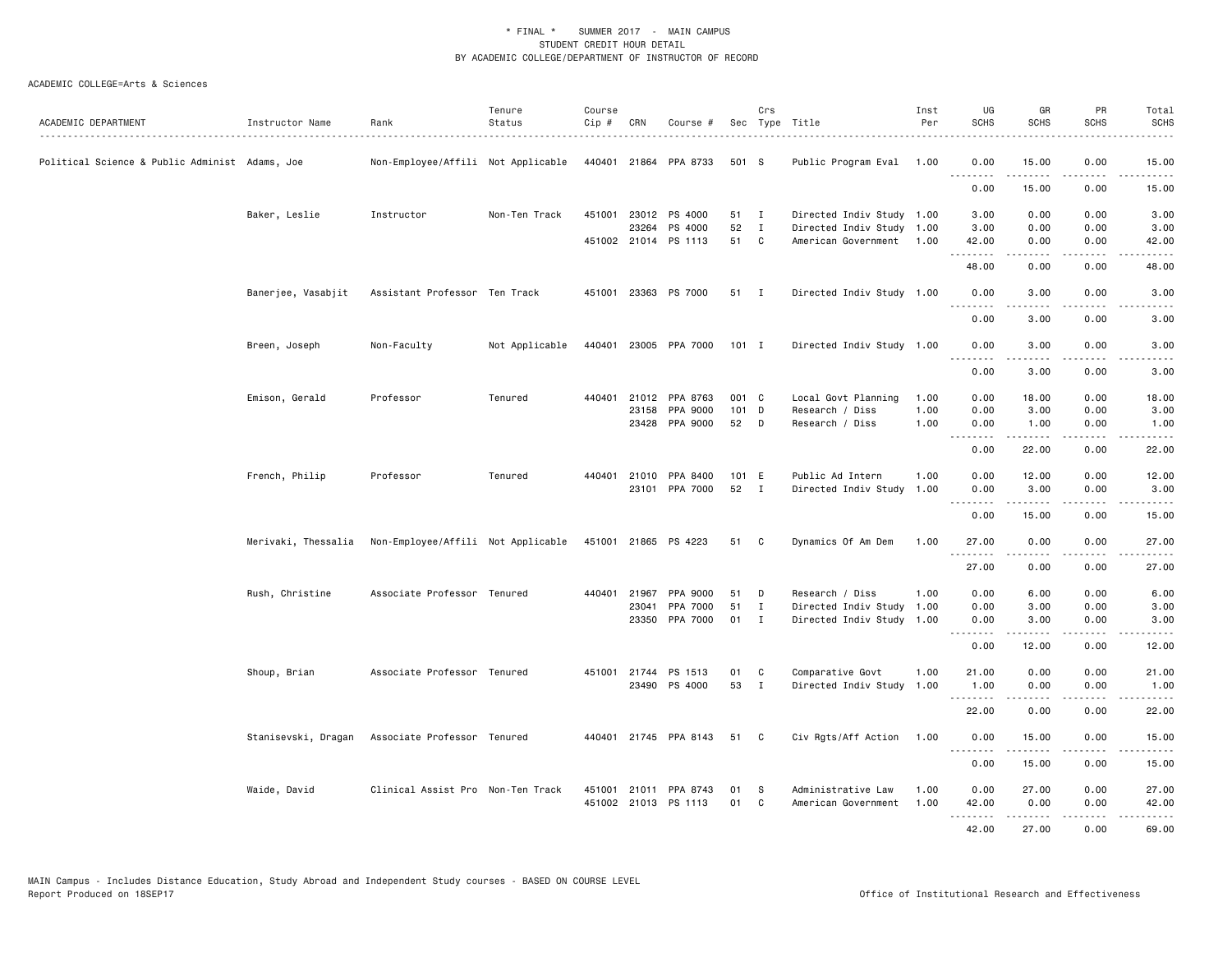# ACADEMIC COLLEGE=Arts & Sciences

|                 |      | ™enur |             |     |            |      |       | Ins <sup>.</sup> |                |                   |                      | Tota |
|-----------------|------|-------|-------------|-----|------------|------|-------|------------------|----------------|-------------------|----------------------|------|
| <b>ACADEMTC</b> | 9an. | itatu | 'ın<br>, 11 | CRN | م م<br>しせい | Tvpe | Title | Per              | 0.0118<br>эчл. | <b>COL</b><br>חטכ | $\sim$ $\sim$ $\sim$ | SCHS |
| - - - - -       |      |       |             |     |            |      |       |                  |                |                   |                      | .    |

=================================== ======== ======== ======== ==========

Political Science & Public Administ 251.00 251.00 251.00 251.00 251.00 251.00 251.00 251.00 251.00 =================================== ======== ======== ======== ==========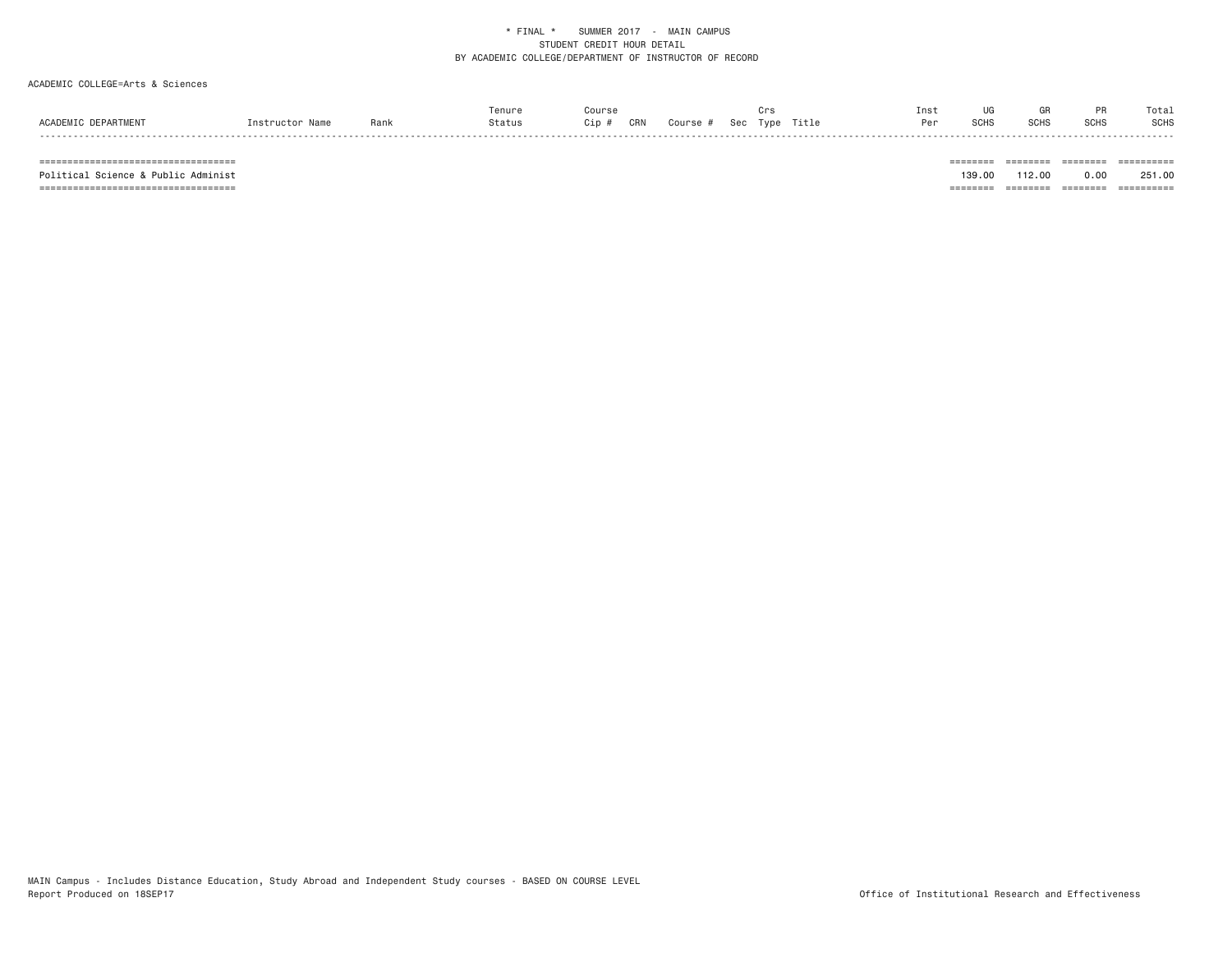| ACADEMIC DEPARTMENT | Instructor Name                                  | Rank                          | Tenure<br>Status | Course<br>$Cip \#$ | CRN            | Course #                                |                  | Crs          | Sec Type Title                                         | Inst<br>Per  | UG<br><b>SCHS</b>                      | GR<br><b>SCHS</b> | PR<br><b>SCHS</b>     | Total<br><b>SCHS</b> |
|---------------------|--------------------------------------------------|-------------------------------|------------------|--------------------|----------------|-----------------------------------------|------------------|--------------|--------------------------------------------------------|--------------|----------------------------------------|-------------------|-----------------------|----------------------|
| Psychology          | Adams-Price, Carolyn Associate Professor Tenured |                               |                  |                    |                | 422813 22820 PSY 9000                   | $101$ D          |              | Research/Diss                                          | 1.00         | 0.00<br>.                              | 4.00              | 0.00                  | 4.00                 |
|                     |                                                  |                               |                  |                    |                |                                         |                  |              |                                                        |              | 0.00                                   | 4.00              | 0.00                  | 4.00                 |
|                     | Amadi, Suzanne                                   | Grad Teach Assist             | Non-Ten Track    |                    |                | 240102 20740 IDS 4111                   | 01               | C            | Professional Seminar 1.00                              |              | 6.00<br><u>.</u>                       | 0.00              | 0.00                  | 6.00                 |
|                     |                                                  |                               |                  |                    |                |                                         |                  |              |                                                        |              | 6.00                                   | 0.00              | 0.00                  | 6.00                 |
|                     | Armstrong, Kevin                                 | Associate Professor Tenured   |                  | 420101<br>422707   | 21030          | PSY 3213<br>21389 PSY 3363              | 01<br>501 C      | C            | Psych Of Ab Behavior 1.00<br>Behav Modification        | 1.00         | 54.00<br>63.00                         | 0.00<br>0.00      | 0.00<br>0.00          | 54.00<br>63.00       |
|                     |                                                  |                               |                  |                    |                |                                         |                  |              |                                                        |              | .<br>117.00                            | .<br>0.00         | .<br>0.00             | .<br>117.00          |
|                     | Bradshaw, Gary                                   | Professor                     | Tenured          | 420101             | 23085          | PSY 4000<br>422813 23121 PSY 9000       | $101$ I<br>103 D |              | Directed Indiv Study<br>Research/Diss                  | 1.00<br>1.00 | 3.00<br>0.00                           | 0.00<br>6.00      | 0.00<br>0.00          | 3.00<br>6.00         |
|                     |                                                  |                               |                  |                    |                |                                         |                  |              |                                                        |              | 3.00                                   | 6.00              | 0.00                  | 9.00                 |
|                     | Campbell, Kristen                                | Lecturer                      | Non-Ten Track    | 420101             |                | 21386 PSY 3213<br>422803 21032 PSY 4223 | 501 C<br>001 C   |              | Psych Of Ab Behavior<br>Drug Use And Abuse             | 1.00<br>1.00 | 42.00<br>51.00                         | 0.00<br>0.00      | 0.00<br>0.00          | 42.00<br>51.00       |
|                     |                                                  |                               |                  |                    |                |                                         |                  |              |                                                        |              | <u>.</u><br>93.00                      | 0.00              | 0.00                  | 93.00                |
|                     | Carskadon, Thomas                                | Professor                     | Tenured          |                    |                | 420101 21026 PSY 1013<br>21028 PSY 1013 | 01<br>E51 C      | C            | Gen Psychology<br>Gen Psychology                       | 1.00<br>1.00 | 57.00<br>36.00                         | 0.00<br>0.00      | 0.00<br>0.00          | 57.00<br>36.00       |
|                     |                                                  |                               |                  |                    |                |                                         |                  |              |                                                        |              | .<br>93.00                             | .<br>0.00         | $\frac{1}{2}$<br>0.00 | .<br>93.00           |
|                     | Eakin, Deborah                                   | Associate Professor Tenured   |                  |                    | 422701 21031   | PSY 3713<br>422813 22821 PSY 9000       | 001 C<br>$102$ D |              | Cognitive Psychology<br>Research/Diss                  | 1.00<br>1.00 | 57.00<br>0.00                          | 0.00<br>6.00      | 0.00<br>0.00          | 57.00<br>6.00        |
|                     |                                                  |                               |                  |                    |                |                                         |                  |              |                                                        |              | <u>.</u><br>57.00                      | .<br>6.00         | .<br>0.00             | .<br>63.00           |
|                     | Gresham, Courtney                                | Non-Faculty                   | Not Applicable   |                    |                | 422813 21387 PSY 3343                   | 501 C            |              | Psych Of Learning                                      | 1.00         | 60.00                                  | 0.00              | 0.00                  | 60.00                |
|                     |                                                  |                               |                  |                    |                |                                         |                  |              |                                                        |              | 60.00                                  | 0.00              | 0.00                  | 60.00                |
|                     | Jarosz, Andrew                                   | Assistant Professor Ten Track |                  |                    |                | 422708 21729 PSY 3104                   | 01               | - B          | Introductory Psychol 1.00                              |              | 108.00<br>.                            | 0.00<br>.         | 0.00<br>.             | 108.00<br>.          |
|                     |                                                  |                               |                  |                    |                |                                         |                  |              |                                                        |              | 108.00                                 | 0.00              | 0.00                  | 108.00               |
|                     | McKinney, Clifford                               | Associate Professor Tenured   |                  | 420101<br>422704   | 21036<br>22239 | PSY 8450<br>PSY 3314                    | 02<br>51         | E<br>B       | Applied Clin Practic 1.00<br>Experimental Psych        | 1.00         | 0.00<br>48.00                          | 22.00<br>0.00     | 0.00<br>0.00          | 22.00<br>48.00       |
|                     |                                                  |                               |                  |                    |                |                                         |                  |              |                                                        |              | <u>.</u><br>48.00                      | 22.00             | 0.00                  | 70.00                |
|                     | Nadorff, Danielle                                | Assistant Professor Ten Track |                  |                    |                | 420101 22009 PSY 4000                   | 01               | $\mathbf{I}$ | Directed Indiv Study 1.00                              |              | 1.00                                   | 0.00              | 0.00                  | 1.00                 |
|                     |                                                  |                               |                  |                    | 22010          | PSY 4000<br>422703 21392 PSY 3803       | 51<br>551 C      | $\mathbf{I}$ | Directed Indiv Study<br>Int Dev Psychology             | 1.00<br>1.00 | 1.00<br>63.00                          | 0.00<br>0.00      | 0.00<br>0.00          | 1.00<br>63.00        |
|                     |                                                  |                               |                  |                    |                |                                         |                  |              |                                                        |              | <b><i><u><u>.</u></u></i></b><br>65.00 | .<br>0.00         | .<br>0.00             | . د د د د<br>65.00   |
|                     | Nadorff, Michael                                 | Assistant Professor Ten Track |                  | 420101             | 21731          | PSY 8460<br>23318 PSY 4000              | 01<br>$104$ I    | Ε            | App Ext Clinical Pra 1.00<br>Directed Indiv Study 1.00 |              | 0.00<br>3.00                           | 9.00<br>0.00      | 0.00<br>0.00          | 9.00<br>3.00         |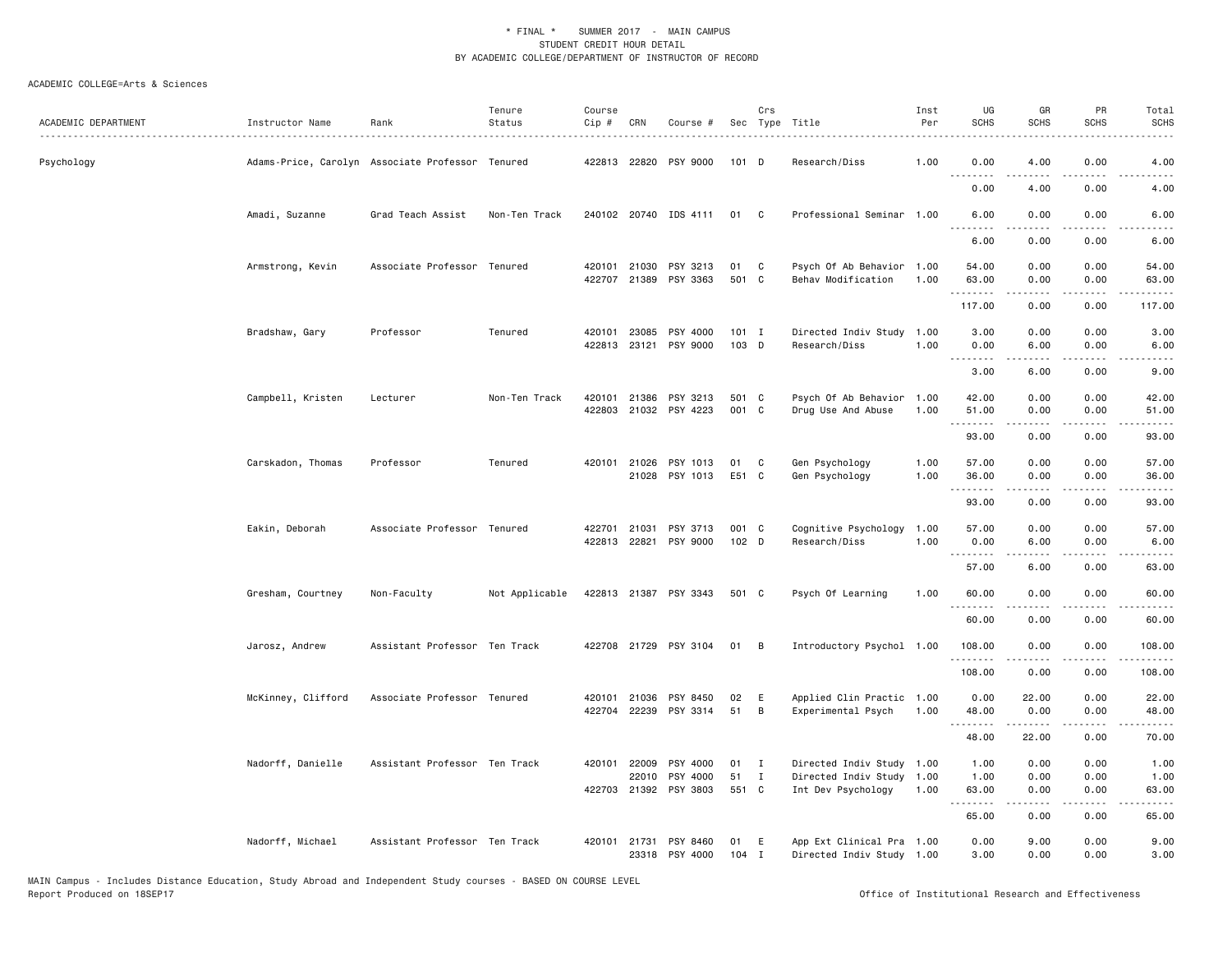|                     |                    |                               | Tenure        | Course |       |                       |         | Crs |                           | Inst     | UG                 | GR            | PR                                                                                                                                | Total                 |
|---------------------|--------------------|-------------------------------|---------------|--------|-------|-----------------------|---------|-----|---------------------------|----------|--------------------|---------------|-----------------------------------------------------------------------------------------------------------------------------------|-----------------------|
| ACADEMIC DEPARTMENT | Instructor Name    | Rank                          | Status        | Cip #  | CRN   | Course #              | Sec     |     | Type Title                | Per<br>. | <b>SCHS</b>        | <b>SCHS</b>   | <b>SCHS</b>                                                                                                                       | <b>SCHS</b>           |
| Psychology          | Nadorff, Michael   | Assistant Professor Ten Track |               |        |       | 422813 23013 PSY 9730 | 101 E   |     | Doc Internship Clin       | 1.00     | 0.00               | 10.00         | 0.00                                                                                                                              | 10.00                 |
|                     |                    |                               |               |        |       | 23272 PSY 9000        | $104$ D |     | Research/Diss             | 1.00     | 0.00<br>.          | 2.00<br>.     | 0.00<br>.                                                                                                                         | 2.00<br>.             |
|                     |                    |                               |               |        |       |                       |         |     |                           |          | 3.00               | 21.00         | 0.00                                                                                                                              | 24.00                 |
|                     | Oliveros, Arazais  | Assistant Professor Ten Track |               |        |       | 420101 21035 PSY 8450 | 01      | E   | Applied Clin Practic 1.00 |          | 0.00               | 23.00         | 0.00                                                                                                                              | 23.00                 |
|                     |                    |                               |               |        |       |                       |         |     |                           |          | .<br>0.00          | 23.00         | 0.00                                                                                                                              | 23.00                 |
|                     | Sinclair, Hillary  | Associate Professor Tenured   |               | 420101 | 23143 | PSY 4000              | $102$ I |     | Directed Indiv Study 1.00 |          | 3.00               | 0.00          | 0.00                                                                                                                              | 3.00                  |
|                     |                    |                               |               |        | 23503 | PSY 4000              | $105$ I |     | Directed Indiv Study 1.00 |          | 3.00<br><u>.</u>   | 0.00          | 0.00                                                                                                                              | 3.00                  |
|                     |                    |                               |               |        |       |                       |         |     |                           |          | 6.00               | .<br>0.00     | ----<br>0.00                                                                                                                      | 6.00                  |
|                     | Stafford, Emily    | Lecturer                      | Non-Ten Track |        |       | 422707 21728 PSY 3203 | 101 C   |     | Psy Of Gender Differ 1.00 |          | 18.00              | 0.00          | 0.00                                                                                                                              | 18.00                 |
|                     |                    |                               |               |        |       |                       |         |     |                           |          | <u>.</u><br>18.00  | 0.00          | 0.00                                                                                                                              | 18.00                 |
|                     | Tan, Elaine        | Grad Teach Assist             | Non-Ten Track | 422701 | 22685 | PSY 3713              | 501 C   |     | Cognitive Psychology      | 1.00     | 33.00              | 0.00          | 0.00                                                                                                                              | 33.00                 |
|                     |                    |                               |               |        |       | 422704 21730 PSY 3314 | 01      | - B | Experimental Psych        | 1.00     | 40.00<br>.         | 0.00          | 0.00                                                                                                                              | 40.00                 |
|                     |                    |                               |               |        |       |                       |         |     |                           |          | 73.00              | 0.00          | 0.00                                                                                                                              | 73.00                 |
|                     | Valentine, Michael | Instructor                    | Non-Ten Track | 420101 | 21390 | PSY 3413              | 501 C   |     | Human Sexual Behavio      | 1.00     | 66.00              | 0.00          | 0.00                                                                                                                              | 66.00                 |
|                     |                    |                               |               | 422707 | 21388 | PSY 3353              | 501 C   |     | Motivation                | 1.00     | 87.00              | 0.00          | 0.00                                                                                                                              | 87.00                 |
|                     |                    |                               |               |        |       | 422803 21393 PSY 4223 | 501 C   |     | Drug Use And Abuse        | 1.00     | 81.00              | 0.00          | 0.00                                                                                                                              | 81.00                 |
|                     |                    |                               |               |        |       |                       |         |     |                           |          | .<br>234.00        | -----<br>0.00 | $\frac{1}{2} \left( \frac{1}{2} \right) \left( \frac{1}{2} \right) \left( \frac{1}{2} \right) \left( \frac{1}{2} \right)$<br>0.00 | 234.00                |
|                     |                    |                               |               |        |       |                       |         |     |                           |          | ========           | ========      | ========                                                                                                                          | <b>SEREESEES</b>      |
| Psychology          |                    |                               |               |        |       |                       |         |     |                           |          | 984.00<br>======== | 82.00         | 0.00                                                                                                                              | 1066.00<br>========== |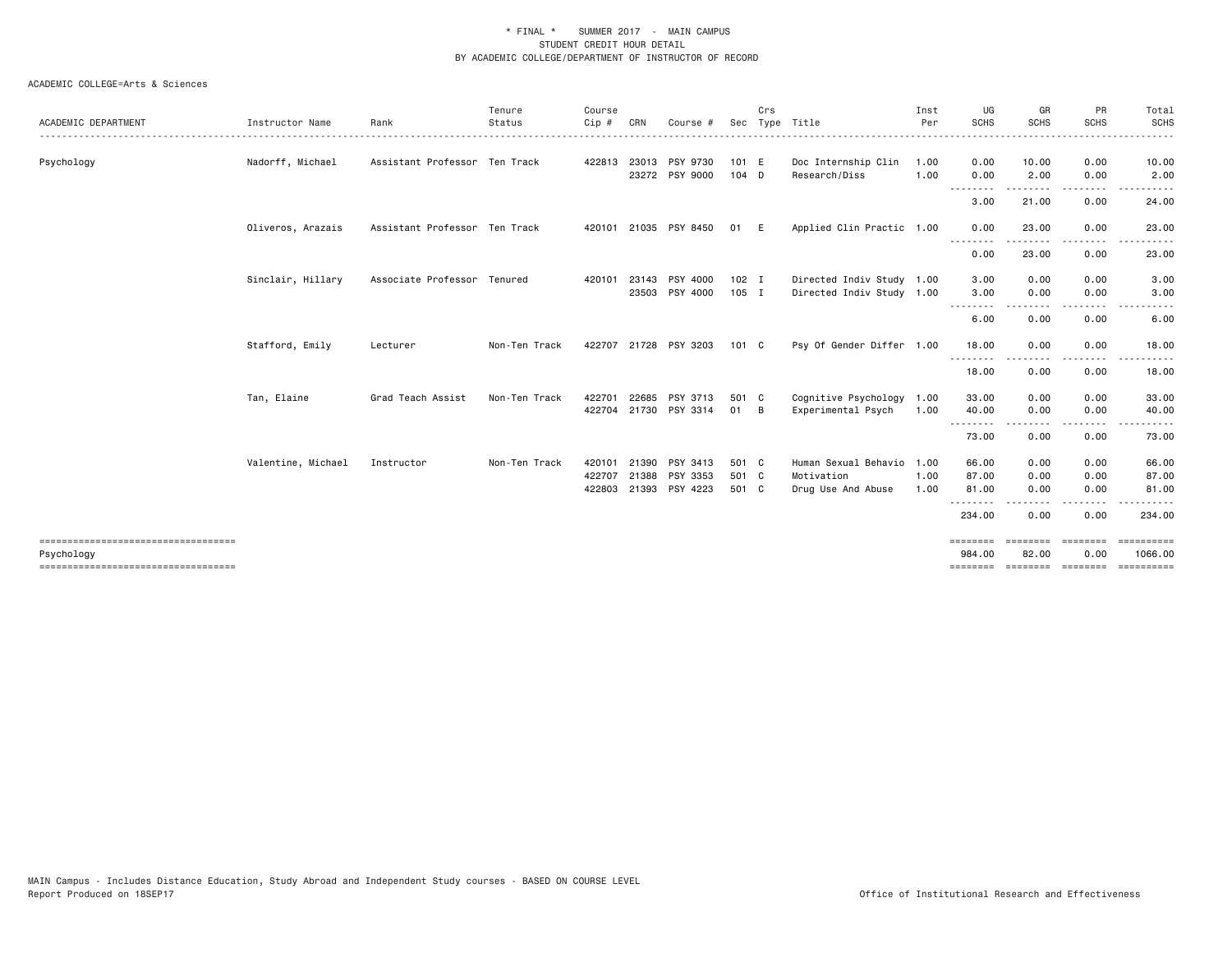| ACADEMIC DEPARTMENT | Instructor Name    | Rank                               | Tenure<br>Status | Course<br>Cip # | CRN          | Course #                              |                  | Crs<br>Sec Type Title |                                          | Inst<br>Per  | UG<br><b>SCHS</b>               | GR<br><b>SCHS</b> | PR<br><b>SCHS</b>                   | Total<br>SCHS          |
|---------------------|--------------------|------------------------------------|------------------|-----------------|--------------|---------------------------------------|------------------|-----------------------|------------------------------------------|--------------|---------------------------------|-------------------|-------------------------------------|------------------------|
|                     |                    |                                    |                  |                 |              |                                       |                  |                       |                                          |              |                                 |                   |                                     |                        |
| Sociology           | Allison, Rachel    | Assistant Professor Ten Track      |                  | 451101          |              | 22743 SO 8000                         | 101 D            |                       | Research / Thesis                        | 1.00         | 0.00<br>$\omega$ is $\omega$ in | 3.00              | 0.00<br>.                           | 3.00<br>.              |
|                     |                    |                                    |                  |                 |              |                                       |                  |                       |                                          |              | 0.00                            | 3.00              | 0.00                                | 3.00                   |
|                     | Barranco, Raymond  | Assistant Professor Ten Track      |                  |                 | 450401 21561 | SO 4523                               | 51               | C                     | Law and Society                          | 1.00         | 24.00                           | 0.00              | 0.00                                | 24.00                  |
|                     |                    |                                    |                  |                 | 21562        | CRM 4523                              | 51               | C                     | Law and Society                          | 1.00         | 36.00                           | 0.00              | 0.00                                | 36.00                  |
|                     |                    |                                    |                  |                 | 451101 21560 | SO 4803                               | 51               | $\mathtt{C}$          | Social Research Prac                     | 1.00         | 45.00                           | 0.00              | 0.00                                | 45.00                  |
|                     |                    |                                    |                  |                 | 23384        | SO 8000                               | 105 D            |                       | Research / Thesis                        | 1.00         | 0.00<br>.                       | 6.00              | 0.00<br>.                           | 6.00<br>$- - - -$      |
|                     |                    |                                    |                  |                 |              |                                       |                  |                       |                                          |              | 105.00                          | 6.00              | 0.00                                | 111.00                 |
|                     | Brown, Dustin      | Assistant Professor Ten Track      |                  |                 |              | 451101 22863 SO 8000                  | 102 <sub>D</sub> |                       | Research / Thesis                        | 1.00         | 0.00<br><u>.</u>                | 6.00              | 0.00                                | 6.00                   |
|                     |                    |                                    |                  |                 |              |                                       |                  |                       |                                          |              | 0.00                            | 6.00              | 0.00                                | 6.00                   |
|                     | Bryant, Natalie    | Lecturer                           | Non-Ten Track    |                 |              | 440701 21410 SW 3013                  | 501 C            |                       | Hum Beh Soc Envir I                      | 0.95         | 34.20<br>.                      | 0.00              | 0.00                                | 34.20<br>.             |
|                     |                    |                                    |                  |                 |              |                                       |                  |                       |                                          |              | 34.20                           | 0.00              | 0.00                                | 34.20                  |
|                     | Cistrunk, Kenya    | Assistant Professor Ten Track      |                  |                 |              | 440701 21837 SW 3003                  | 551 C            |                       | Populations at-risk                      | 1.00         | 33.00<br>.                      | 0.00<br>.         | 0.00<br>$\frac{1}{2}$               | 33.00<br>$\frac{1}{2}$ |
|                     |                    |                                    |                  |                 |              |                                       |                  |                       |                                          |              | 33.00                           | 0.00              | 0.00                                | 33.00                  |
|                     | Cooper, Melissa    | Lecturer                           | Non-Ten Track    |                 |              | 440701 21871 SW 4533                  | 551 C            |                       | Sub Abuse in SW Svcs 1.00                |              | 39.00                           | 0.00<br>.         | 0.00<br>$- - - -$                   | 39.00<br>$\cdots$      |
|                     |                    |                                    |                  |                 |              |                                       |                  |                       |                                          |              | 39.00                           | 0.00              | 0.00                                | 39.00                  |
|                     | Hagerman, Margaret | Assistant Professor Ten Track      |                  | 050201          | 21566        | AAS 2203                              | 001 C            |                       | Racial Minorities                        | 1.00         | 9.00                            | 0.00              | 0.00                                | 9.00                   |
|                     |                    |                                    |                  | 450201          | 21565        | SO 2203                               | 001 C            |                       | Racial Minorities                        | 1.00         | 12.00<br>.                      | 0.00              | 0.00<br>.                           | 12.00                  |
|                     |                    |                                    |                  |                 |              |                                       |                  |                       |                                          |              | 21.00                           | 0.00              | 0.00                                | 21.00                  |
|                     | Haynes, Stacy      | Associate Professor Tenured        |                  |                 |              | 450401 20305 CRM 3316                 | 01 F             |                       | Criminology Internsh                     | 1.00         | 24.00                           | 0.00              | 0.00                                | 24.00                  |
|                     |                    |                                    |                  |                 |              | 451101 23001 SO 9000                  | $102$ D          |                       | Research / Diss                          | 1.00         | 0.00                            | 6.00              | 0.00                                | 6.00                   |
|                     |                    |                                    |                  |                 |              |                                       |                  |                       |                                          |              | . <b>.</b><br>24.00             | 6.00              | .<br>0.00                           | $\frac{1}{2}$<br>30.00 |
|                     | Holt, Debora       | Non-Employee/Affili Not Applicable |                  |                 |              | 440701 21872 SW 3033                  | 551 S            |                       | Seminar in Resilienc 0.95                |              | 31.35                           | 0.00              | 0.00                                | 31.35                  |
|                     |                    |                                    |                  |                 |              |                                       |                  |                       |                                          |              | 31.35                           | 0.00              | 0.00                                | 31.35                  |
|                     | Hossfeld, Leslie   | Professor                          | Tenured          |                 |              | 451101 23380 SO 8000                  | 104 D            |                       | Research / Thesis                        | 1.00         | 0.00<br>.                       | 6.00<br><u>.</u>  | 0.00<br>.                           | 6.00<br>$\frac{1}{2}$  |
|                     |                    |                                    |                  |                 |              |                                       |                  |                       |                                          |              | 0.00                            | 6.00              | 0.00                                | 6.00                   |
|                     | Kelly, Kimberly    | Associate Professor Tenured        |                  | 451101          | 21569        | SO 8900                               | 001 S            |                       | Fields Of Sociology                      | 1.00         | 0.00                            | 15.00             | 0.00                                | 15.00                  |
|                     |                    |                                    |                  |                 | 21870        | SO 4403                               | 501 C            |                       | Soc of Gender & Sexu                     | 1.00         | 45.00                           | 0.00              | 0.00                                | 45.00                  |
|                     |                    |                                    |                  |                 | 23406        | SO 7000                               | 101 I            |                       | Directed Indiv Study                     | 1.00         | 0.00                            | 3.00              | 0.00                                | 3.00                   |
|                     |                    |                                    |                  |                 |              | 23427 SO 8000                         | 51               | D                     | Research / Thesis                        | 1.00         | 0.00<br>.                       | 3.00<br>.         | 0.00<br>$\sim$ $\sim$ $\sim$ $\sim$ | 3.00<br>$\frac{1}{2}$  |
|                     |                    |                                    |                  |                 |              |                                       |                  |                       |                                          |              | 45.00                           | 21.00             | 0.00                                | 66.00                  |
|                     | Leap, Braden       | Assistant Professor Ten Track      |                  |                 |              | 451101 21047 SO 1003<br>21559 SO 1003 | R01 C<br>51      | C                     | Intro To Sociology<br>Intro To Sociology | 1.00<br>1.00 | 60.00<br>69.00                  | 0.00<br>0.00      | 0.00<br>0.00                        | 60.00<br>69.00         |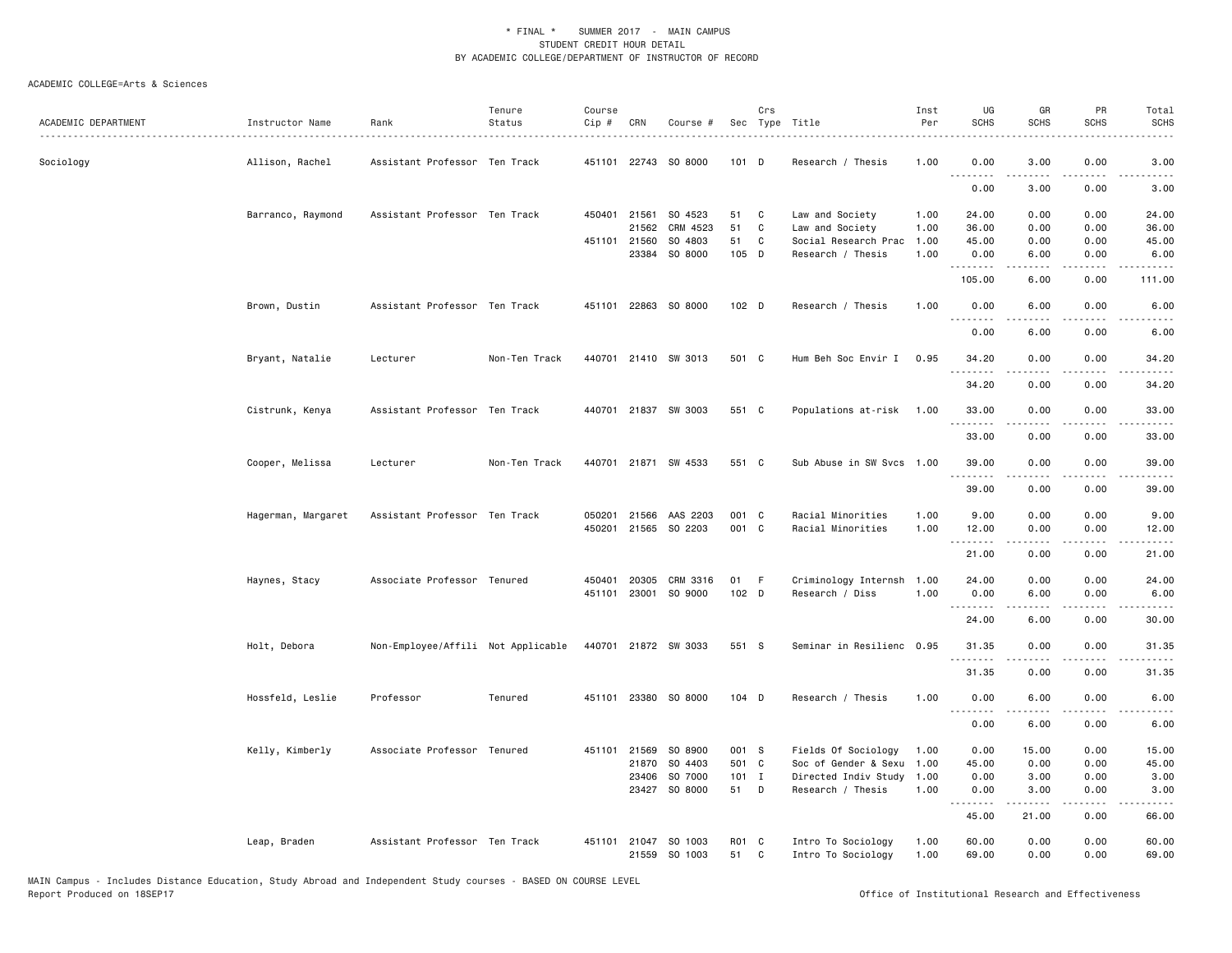| ACADEMIC DEPARTMENT                             | Instructor Name     | Rank                              | Tenure<br>Status | Course<br>Cip # | CRN          | Course                           | Sec            | Crs | Type Title                                       | Inst<br>Per  | UG<br>SCHS                     | GR<br><b>SCHS</b> | PR<br><b>SCHS</b>                                                                                                                 | Total<br><b>SCHS</b>                                 |
|-------------------------------------------------|---------------------|-----------------------------------|------------------|-----------------|--------------|----------------------------------|----------------|-----|--------------------------------------------------|--------------|--------------------------------|-------------------|-----------------------------------------------------------------------------------------------------------------------------------|------------------------------------------------------|
|                                                 |                     |                                   |                  |                 |              |                                  |                |     |                                                  |              | 129.00                         | 0.00              | 0.00                                                                                                                              | $\frac{1}{2}$<br>129.00                              |
| Sociology                                       | May, David          | Professor                         | Tenured          |                 |              | 451101 22514 SO 9000             | $101$ D        |     | Research / Diss                                  | 1.00         | 0.00                           | 18.00             | 0.00                                                                                                                              | 18.00                                                |
|                                                 |                     |                                   |                  |                 |              |                                  |                |     |                                                  |              | <u>.</u><br>0.00               | <u>.</u><br>18.00 | ----<br>0.00                                                                                                                      | $\cdots$<br>18.00                                    |
|                                                 | Perry, Ashley       | Instructor                        | Non-Ten Track    | 450401          | 20306        | CRM 3603<br>451101 21404 SO 3313 | 01 C<br>501 C  |     | Criminological Theor<br>Deviant Behavior         | 1.00<br>1.00 | 42.00<br>33.00                 | 0.00<br>0.00      | 0.00<br>0.00                                                                                                                      | 42.00<br>33.00                                       |
|                                                 |                     |                                   |                  |                 |              |                                  |                |     |                                                  |              | .<br>75.00                     | 0.00              | 0.00                                                                                                                              | 75.00                                                |
|                                                 | Peterson, Lindsey   | Assistant Professor Ten Track     |                  |                 |              | 451101 21402 SO 1003             | 501 C          |     | Intro To Sociology                               | 1.00         | 48.00                          | 0.00              | 0.00                                                                                                                              | 48.00                                                |
|                                                 |                     |                                   |                  |                 |              |                                  |                |     |                                                  |              | 48.00                          | 0.00              | $\frac{1}{2}$<br>0.00                                                                                                             | $\cdots$<br>48.00                                    |
|                                                 | Pilkinton, Melinda  | Associate Professor Tenured       |                  | 440701          | 21410        | SW 3013<br>21872 SW 3033         | 501 C<br>551 S |     | Hum Beh Soc Envir I<br>Seminar in Resilienc 0.05 | 0.05         | 1.80<br>1.65                   | 0.00<br>0.00      | 0.00<br>0.00                                                                                                                      | 1.80<br>1.65                                         |
|                                                 |                     |                                   |                  |                 |              |                                  |                |     |                                                  |              | .<br>3.45                      | .<br>0.00         | ----<br>0.00                                                                                                                      | -----<br>3.45                                        |
|                                                 | Trinh, Mariathuy    | Grad Teach Assist                 | Non-Ten Track    |                 | 450401 21868 | CRM 1003                         | 501 C          |     | Crime & Justice in A 1.00                        |              | 21.00<br>.                     | 0.00              | 0.00                                                                                                                              | 21.00                                                |
|                                                 |                     |                                   |                  |                 |              |                                  |                |     |                                                  |              | 21.00                          | 0.00              | 0.00                                                                                                                              | 21.00                                                |
|                                                 | Vancil-Leap, Ashley | Instructor                        | Non-Ten Track    |                 |              | 451101 21403 SO 1203             | 501 C          |     | Sociology of Familie 1.00                        |              | 60.00<br><u>.</u>              | 0.00<br><u>.</u>  | 0.00<br>$\cdots$                                                                                                                  | 60.00<br>. <b>.</b> .                                |
|                                                 |                     |                                   |                  |                 |              |                                  |                |     |                                                  |              | 60.00                          | 0.00              | 0.00                                                                                                                              | 60.00                                                |
|                                                 | Yigit, Ismail       | Grad Research Assis Non-Ten Track |                  |                 |              | 451101 21563 SO 3013             | 01             | - C | Soc & The Indiv                                  | 1.00         | 30.00<br>$- - - -$<br>.        | 0.00              | 0.00<br>$\frac{1}{2} \left( \frac{1}{2} \right) \left( \frac{1}{2} \right) \left( \frac{1}{2} \right) \left( \frac{1}{2} \right)$ | 30.00<br>.                                           |
|                                                 |                     |                                   |                  |                 |              |                                  |                |     |                                                  |              | 30.00                          | 0.00              | 0.00                                                                                                                              | 30.00                                                |
| Sociology<br>---------------------------------- |                     |                                   |                  |                 |              |                                  |                |     |                                                  |              | ========<br>699.00<br>======== | ========<br>66.00 | ---------<br>0.00                                                                                                                 | ==========<br>765.00<br>--------- -------- --------- |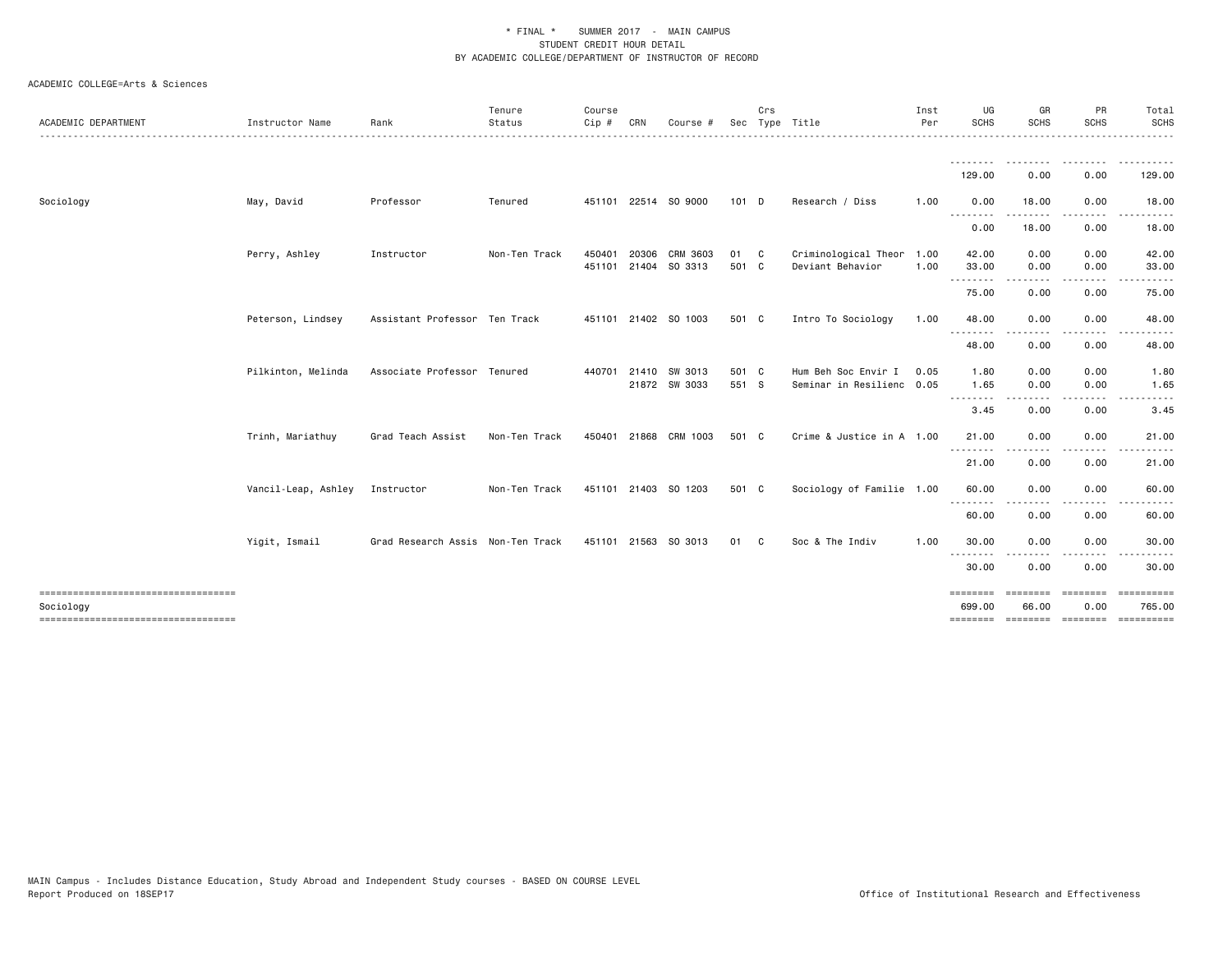|                     |                                                        |                             | Tenure        | Course |              |                       |                  | Crs      |                           | Inst | UG          | GR                                                                                                                                                            | PR                           | Total                                                                                                                                                          |
|---------------------|--------------------------------------------------------|-----------------------------|---------------|--------|--------------|-----------------------|------------------|----------|---------------------------|------|-------------|---------------------------------------------------------------------------------------------------------------------------------------------------------------|------------------------------|----------------------------------------------------------------------------------------------------------------------------------------------------------------|
| ACADEMIC DEPARTMENT | Instructor Name                                        | Rank                        | Status        | Cip #  | CRN          | Course #              |                  |          | Sec Type Title            | Per  | <b>SCHS</b> | <b>SCHS</b>                                                                                                                                                   | <b>SCHS</b>                  | <b>SCHS</b><br>.                                                                                                                                               |
| Finance & Economics | Campbell, Randall                                      | Associate Professor Tenured |               | 450601 | 20402        | EC 2123               | 001 C            |          | Prin Of Microecon         | 1.00 | 18.00       | 0.00                                                                                                                                                          | 0.00                         | 18.00                                                                                                                                                          |
|                     |                                                        |                             |               |        | 20404        | EC 2123               | 51               | C        | Prin Of Microecon         | 1.00 | 54.00       | 0.00                                                                                                                                                          | 0.00                         | 54.00                                                                                                                                                          |
|                     |                                                        |                             |               |        | 20408        | EC 3123               | 51               | <b>C</b> | Interm Micro              | 1.00 | 42.00       | 0.00                                                                                                                                                          | 0.00                         | 42.00                                                                                                                                                          |
|                     |                                                        |                             |               |        | 23191        | EC 9000               | 103 D            |          | Research / Diss           | 1.00 | 0.00        | 6.00                                                                                                                                                          | 0.00                         | 6.00                                                                                                                                                           |
|                     |                                                        |                             |               |        |              |                       |                  |          |                           |      | .<br>114.00 | 6.00                                                                                                                                                          | 0.00                         | 120.00                                                                                                                                                         |
|                     | Cline, Brandon                                         | Associate Professor Tenured |               | 520201 | 22589        | FIN 9000              | $101$ D          |          | Research / Diss           | 1.00 | 0.00        | 6.00                                                                                                                                                          | 0.00                         | 6.00                                                                                                                                                           |
|                     |                                                        |                             |               | 520801 | 20589        | FIN 3123              | 01               | C        | Financial Management 1.00 |      | 78.00       | 0.00                                                                                                                                                          | 0.00                         | 78.00                                                                                                                                                          |
|                     |                                                        |                             |               |        | 20590        | FIN 3123              | 02               | C        | Financial Management      | 1.00 | 54.00       | 0.00                                                                                                                                                          | 0.00                         | 54.00                                                                                                                                                          |
|                     |                                                        |                             |               |        | 23000        | FIN 8733              | 51               | - S      | Fin Mkts Rates&Flows      | 1.00 | 0.00        | 9.00                                                                                                                                                          | 0.00                         | 9.00                                                                                                                                                           |
|                     |                                                        |                             |               |        |              |                       |                  |          |                           |      | .<br>132.00 | $\frac{1}{2} \left( \frac{1}{2} \right) \left( \frac{1}{2} \right) \left( \frac{1}{2} \right) \left( \frac{1}{2} \right) \left( \frac{1}{2} \right)$<br>15.00 | $\sim$ $\sim$ $\sim$<br>0.00 | $\frac{1}{2} \left( \frac{1}{2} \right) \left( \frac{1}{2} \right) \left( \frac{1}{2} \right) \left( \frac{1}{2} \right) \left( \frac{1}{2} \right)$<br>147.00 |
|                     | Gonzalez Lozano, Her Clinical Assist Pro Non-Ten Track |                             |               | 450601 | 20399        | EC 2113               | 51               | C        | Prin Of Macroecon         | 1.00 | 30.00       | 0.00                                                                                                                                                          | 0.00                         | 30.00                                                                                                                                                          |
|                     |                                                        |                             |               |        | 20400        | EC 2113               | 52               | C        | Prin Of Macroecon         | 1.00 | 24.00<br>.  | 0.00<br>.                                                                                                                                                     | 0.00<br>.                    | 24.00<br>.                                                                                                                                                     |
|                     |                                                        |                             |               |        |              |                       |                  |          |                           |      | 54.00       | 0.00                                                                                                                                                          | 0.00                         | 54.00                                                                                                                                                          |
|                     | He, Wei                                                | Instructor                  | Non-Ten Track | 520801 | 20586        | <b>FIN 3113</b>       | 01               | C        | Financial Systems         | 1.00 | 90.00       | 0.00                                                                                                                                                          | 0.00                         | 90.00                                                                                                                                                          |
|                     |                                                        |                             |               |        | 20591        | FIN 3123              | 51               | C        | Financial Management      | 1.00 | 51.00       | 0.00                                                                                                                                                          | 0.00                         | 51.00                                                                                                                                                          |
|                     |                                                        |                             |               |        | 520806 20592 | FIN 4223              | 01               | C        | Intermediate Financi      | 1.00 | 42.00       | 0.00                                                                                                                                                          | 0.00                         | 42.00                                                                                                                                                          |
|                     |                                                        |                             |               |        |              | 21575 FIN 4923        | 51               | C        | International Fin Mg      | 1.00 | 30.00       | 0.00                                                                                                                                                          | 0.00                         | 30.00                                                                                                                                                          |
|                     |                                                        |                             |               |        |              |                       |                  |          |                           |      | .<br>213.00 | 0.00                                                                                                                                                          | 0.00                         | 213.00                                                                                                                                                         |
|                     | Liano, Kartono                                         | Professor                   | Tenured       |        | 520801 20585 | FIN 3113              | 001 C            |          | Financial Systems         | 1.00 | 42.00       | 0.00                                                                                                                                                          | 0.00                         | 42.00                                                                                                                                                          |
|                     |                                                        |                             |               |        | 20587        | FIN 3113              | 51               | C        | Financial Systems         | 1.00 | 75.00       | 0.00                                                                                                                                                          | 0.00                         | 75.00                                                                                                                                                          |
|                     |                                                        |                             |               |        |              | 520807 21574 FIN 4423 | 51               | C        | Investments               | 1.00 | 48.00<br>.  | 0.00<br>$- - - - -$                                                                                                                                           | 0.00<br>.                    | 48.00<br>.                                                                                                                                                     |
|                     |                                                        |                             |               |        |              |                       |                  |          |                           |      | 165.00      | 0.00                                                                                                                                                          | 0.00                         | 165.00                                                                                                                                                         |
|                     | Metz, Tammi                                            | Instructor                  | Non-Ten Track |        | 520804 21357 | INS 3503              | 506 C            |          | Employee Benefits         | 1.00 | 90.00       | 0.00                                                                                                                                                          | 0.00                         | 90.00                                                                                                                                                          |
|                     |                                                        |                             |               |        | 521701 21356 | INS 3303              | 506 C            |          | Life Insurance            | 1.00 | 90.00       | 0.00                                                                                                                                                          | 0.00                         | 90.00                                                                                                                                                          |
|                     |                                                        |                             |               |        | 21572        | INS 3103              | 01               | C        | Prin Of Insurance         | 1.00 | 48.00       | 0.00                                                                                                                                                          | 0.00                         | 48.00                                                                                                                                                          |
|                     |                                                        |                             |               |        | 21573        | INS 3203              | 01               | C        | Prop And Cas Ins          | 1.00 | 27.00<br>.  | 0.00                                                                                                                                                          | 0.00                         | 27.00                                                                                                                                                          |
|                     |                                                        |                             |               |        |              |                       |                  |          |                           |      | 255.00      | 0.00                                                                                                                                                          | 0.00                         | 255.00                                                                                                                                                         |
|                     | Millea, Meghan                                         | Professor                   | Tenured       |        | 450601 20397 | EC 2113               | 001 C            |          | Prin Of Macroecon         | 1.00 | 39.00       | 0.00                                                                                                                                                          | 0.00                         | 39.00                                                                                                                                                          |
|                     |                                                        |                             |               |        | 20398        | EC 2113               | 01               | C        | Prin Of Macroecon         | 1.00 | 30.00       | 0.00                                                                                                                                                          | 0.00                         | 30.00                                                                                                                                                          |
|                     |                                                        |                             |               |        | 20407        | EC 3113               | 01               | <b>C</b> | Interm Macroeconomic      | 1.00 | 27.00       | 0.00                                                                                                                                                          | 0.00                         | 27.00                                                                                                                                                          |
|                     |                                                        |                             |               |        |              | 23006 EC 9000         | 102 D            |          | Research / Diss           | 1.00 | 0.00<br>.   | 1.00                                                                                                                                                          | 0.00                         | 1.00                                                                                                                                                           |
|                     |                                                        |                             |               |        |              |                       |                  |          |                           |      | 96.00       | 1.00                                                                                                                                                          | 0.00                         | 97.00                                                                                                                                                          |
|                     | Miller, Thomas W.                                      | Professor                   | Tenured       |        |              | 520201 23011 FIN 9000 | 102 <sub>D</sub> |          | Research / Diss           | 1.00 | 0.00<br>.   | 3.00                                                                                                                                                          | 0.00                         | 3.00                                                                                                                                                           |
|                     |                                                        |                             |               |        |              |                       |                  |          |                           |      | 0.00        | 3.00                                                                                                                                                          | 0.00                         | 3.00                                                                                                                                                           |
|                     | Roskelley, Kenneth                                     | Associate Professor Tenured |               |        | 520801 20588 | FIN 3123              | 001 C            |          | Financial Management 1.00 |      | 72.00       | 0.00                                                                                                                                                          | 0.00                         | 72.00                                                                                                                                                          |
|                     |                                                        |                             |               |        |              | 21276 FIN 3123        | 504 C            |          | Financial Management 1.00 |      | 78.00       | 0.00                                                                                                                                                          | 0.00                         | 78.00                                                                                                                                                          |
|                     |                                                        |                             |               |        |              | 21277 FIN 8113        | 501 C            |          | Corporate Finance         | 1.00 | 0.00        | 84.00                                                                                                                                                         | 0.00                         | 84.00                                                                                                                                                          |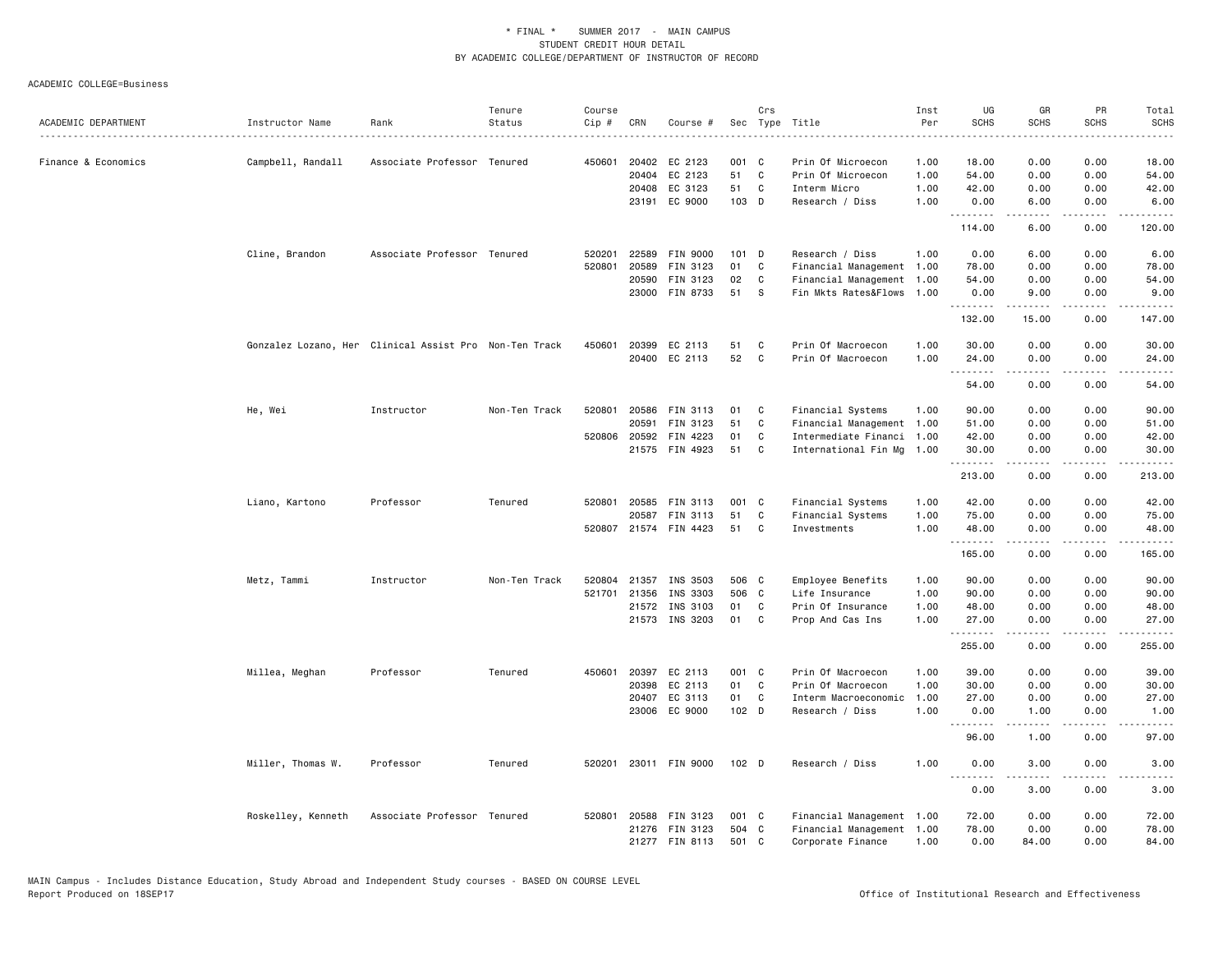| ACADEMIC DEPARTMENT                                                                                 | Instructor Name     | Rank                              | Tenure<br>Status | Course<br>$Cip$ # | CRN   | Course #                        | Sec            | Crs | Type Title                             | Inst<br>Per  | UG<br><b>SCHS</b>               | GR<br><b>SCHS</b>          | PR<br><b>SCHS</b>           | Total<br><b>SCHS</b>                |
|-----------------------------------------------------------------------------------------------------|---------------------|-----------------------------------|------------------|-------------------|-------|---------------------------------|----------------|-----|----------------------------------------|--------------|---------------------------------|----------------------------|-----------------------------|-------------------------------------|
|                                                                                                     |                     |                                   |                  |                   |       |                                 |                |     |                                        |              | <u>.</u><br>150.00              | - - - - - - - - -<br>84.00 | ---------<br>0.00           | .<br>$  -$<br>234.00                |
| Finance & Economics                                                                                 | Smith, Rebecca      | Extension Assist Pr Non-Ten Track |                  | 520601            |       | 21180 AEC 6353                  | 501 C          |     | Intro to Regional Ec 1.00              |              | 0.00                            | 24.00                      | 0.00                        | 24.00                               |
|                                                                                                     |                     |                                   |                  |                   |       |                                 |                |     |                                        |              | --------<br>0.00                | 24.00                      | 0.00                        | 24.00                               |
|                                                                                                     | Spurlin, William    | Assistant Professor Ten Track     |                  | 520601<br>520801  |       | 21226 EC 8103<br>21275 FIN 3113 | 501 C<br>506 C |     | Econ for Managers<br>Financial Systems | 1.00<br>1.00 | 0.00<br>51.00<br>-----          | 54.00<br>0.00              | 0.00<br>0.00                | 54.00<br>51.00                      |
|                                                                                                     |                     |                                   |                  |                   |       |                                 |                |     |                                        |              | 51.00                           | 54.00                      | 0.00                        | 105.00                              |
|                                                                                                     | Williamson, Claudia | Associate Professor Tenured       |                  | 450601            |       | 22334 EC 9000                   | $101$ D        |     | Research / Diss                        | 1.00         | 0.00<br>--------                | 12.00                      | 0.00<br>$\cdots$            | 12.00                               |
|                                                                                                     |                     |                                   |                  |                   |       |                                 |                |     |                                        |              | 0.00                            | 12.00                      | 0.00                        | 12.00                               |
|                                                                                                     | Wiseman, Travis     | Clinical Assist Pro Non-Ten Track |                  | 450601            | 20403 | EC 2123<br>21571 EC 2113        | 01 C<br>02 C   |     | Prin Of Microecon<br>Prin Of Macroecon | 1.00<br>1.00 | 48.00<br>30.00                  | 0.00<br>0.00               | 0.00<br>0.00                | 48.00<br>30.00                      |
|                                                                                                     |                     |                                   |                  | 521101            |       | 20724 IB 3900<br>20725 IB 4903  | 101 E<br>101 E |     | IB Intern Work<br>IB Intern Academics  | 1.00<br>1.00 | 15.00<br>9.00                   | 0.00<br>0.00               | 0.00<br>0.00                | 15.00<br>9.00                       |
|                                                                                                     |                     |                                   |                  |                   |       |                                 |                |     |                                        |              | - - - - - - - -<br>102.00       | .<br>0.00                  | .<br>0.00                   | .<br>102.00                         |
| ====================================<br>Finance & Economics<br>==================================== |                     |                                   |                  |                   |       |                                 |                |     |                                        |              | ========<br>1332.00<br>======== | ========<br>199,00         | eeeeeee<br>0.00<br>======== | ==========<br>1531.00<br>========== |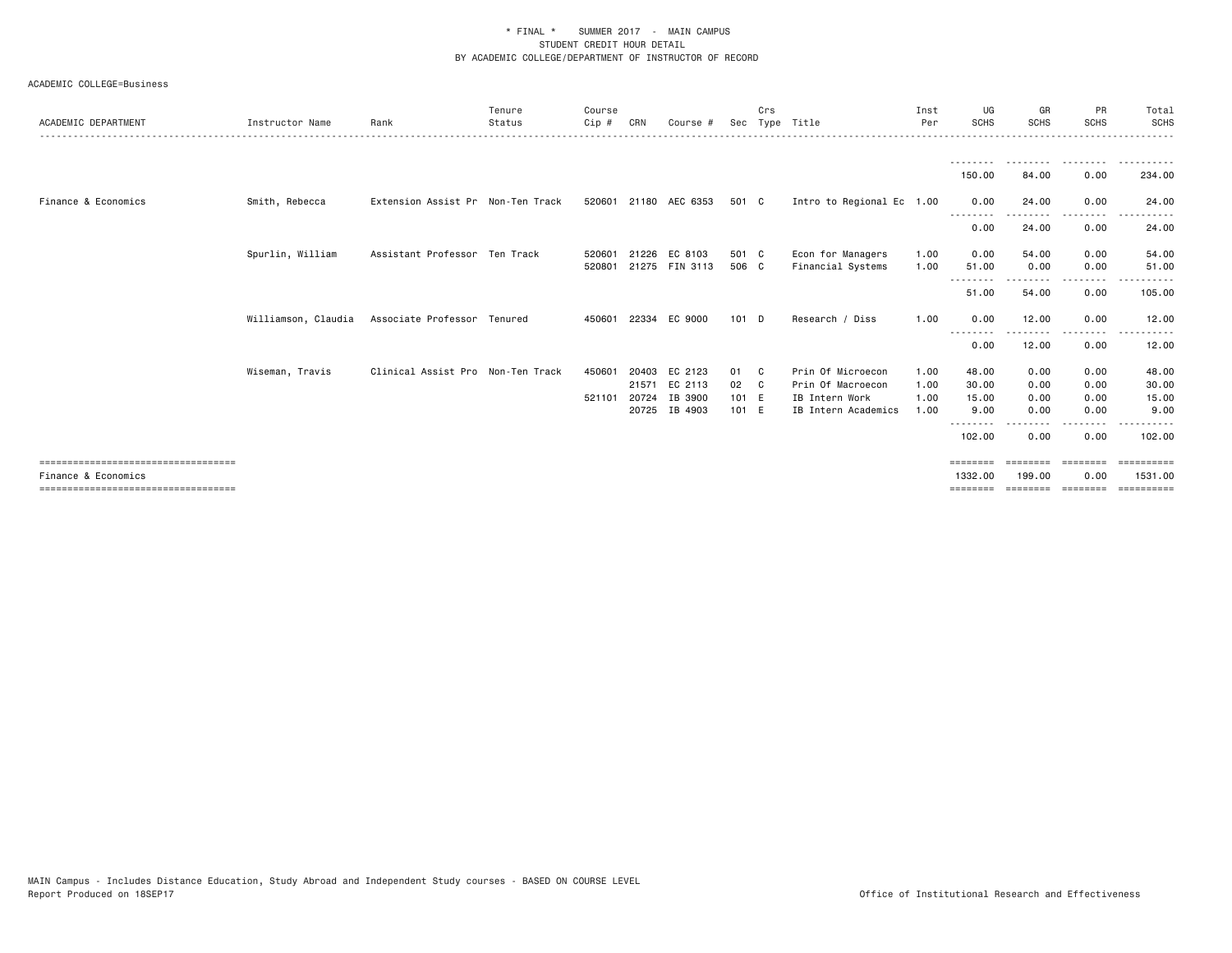| ACADEMIC DEPARTMENT              | Instructor Name    | Rank                          | Tenure<br>Status | Course<br>Cip # | CRN          | Course #              |                  | Crs          | Sec Type Title            | Inst<br>Per | UG<br><b>SCHS</b> | GR<br><b>SCHS</b>                   | PR<br><b>SCHS</b>                                                                                                                 | Total<br><b>SCHS</b>                                                                                                                                           |
|----------------------------------|--------------------|-------------------------------|------------------|-----------------|--------------|-----------------------|------------------|--------------|---------------------------|-------------|-------------------|-------------------------------------|-----------------------------------------------------------------------------------------------------------------------------------|----------------------------------------------------------------------------------------------------------------------------------------------------------------|
|                                  | .                  |                               |                  |                 |              |                       |                  |              |                           |             |                   |                                     |                                                                                                                                   |                                                                                                                                                                |
| Management & Information Systems | Canfield, Stephen  | Instructor                    | Non-Ten Track    |                 | 110201 20136 | BIS 1523              | 01               | C            | Web Development I         | 1.00        | 33.00             | 0.00                                | 0.00                                                                                                                              | 33.00                                                                                                                                                          |
|                                  |                    |                               |                  |                 | 21556        | BIS 2523              | 51               | C            | Web Development II        | 1.00        | 27.00             | 0.00                                | 0.00                                                                                                                              | 27.00                                                                                                                                                          |
|                                  |                    |                               |                  |                 | 110901 20140 | BIS 6513              | 01               | C            | Microcomputers/Netwo      | 1.00        | 0.00              | 3.00                                | 0.00                                                                                                                              | 3.00                                                                                                                                                           |
|                                  |                    |                               |                  |                 | 521201 20139 | BIS 4513              | 01               | C            | Microcomputers/Netwo      | 1.00        | 18.00<br>.        | 0.00<br>.                           | 0.00<br>$- - - -$                                                                                                                 | 18.00                                                                                                                                                          |
|                                  |                    |                               |                  |                 |              |                       |                  |              |                           |             | 78.00             | 3.00                                | 0.00                                                                                                                              | 81.00                                                                                                                                                          |
|                                  | Chrisman, James    | Professor                     | Tenured          |                 |              | 521302 23175 MGT 9000 | 102 <sub>D</sub> |              | Research / Diss           | 1.00        | 0.00<br>.         | 6.00<br>.                           | 0.00<br>$\sim$ $\sim$ $\sim$                                                                                                      | 6.00<br>$\sim$ $\sim$ $\sim$ $\sim$                                                                                                                            |
|                                  |                    |                               |                  |                 |              |                       |                  |              |                           |             | 0.00              | 6.00                                | 0.00                                                                                                                              | 6.00                                                                                                                                                           |
|                                  | Daspit, Joshua     | Assistant Professor Ten Track |                  | 520101          | 20157        | <b>BUS 4853</b>       | 51               | C            | <b>Business Policy</b>    | 1.00        | 60.00             | 0.00                                | 0.00                                                                                                                              | 60.00                                                                                                                                                          |
|                                  |                    |                               |                  | 520701          | 20908        | MGT 3323              | 51               | C            | Entrepreneurship          | 1.00        | 39.00             | 0.00                                | 0.00                                                                                                                              | 39.00                                                                                                                                                          |
|                                  |                    |                               |                  |                 | 521302 23238 | MGT 7000              | $101$ I          |              | Directed Indiv Study      | 1.00        | 0.00<br>.         | 3.00<br>$\sim$ $\sim$ $\sim$ $\sim$ | 0.00<br>.                                                                                                                         | 3.00<br>22222                                                                                                                                                  |
|                                  |                    |                               |                  |                 |              |                       |                  |              |                           |             | 99.00             | 3.00                                | 0.00                                                                                                                              | 102.00                                                                                                                                                         |
|                                  | Dhaenens, Andrew   | Grad Teach Assist             | Non-Ten Track    |                 |              | 520201 21858 MGT 3213 | 01               | $\mathbf{C}$ | Org Communications        | 1.00        | 84.00             | 0.00                                | 0.00                                                                                                                              | 84.00                                                                                                                                                          |
|                                  |                    |                               |                  |                 |              |                       |                  |              |                           |             | .<br>84.00        | 0.00                                | 0.00                                                                                                                              | 84.00                                                                                                                                                          |
|                                  | Hammond, Nathaniel | Grad Teach Assist             | Non-Ten Track    |                 |              | 521301 20904 MGT 3114 | 51               | C C          | Prin of Mgt & Prod        | 1.00        | 208.00            | 0.00                                | 0.00                                                                                                                              | 208.00                                                                                                                                                         |
|                                  |                    |                               |                  |                 |              |                       |                  |              |                           |             | .<br>208.00       | <u>.</u><br>0.00                    | 0.00                                                                                                                              | $- - - - - - -$<br>208.00                                                                                                                                      |
|                                  | Holt, Daniel       | Associate Professor Tenured   |                  |                 |              | 520201 21371 MGT 8123 | 501 C            |              | Strategic Bus Consul 1.00 |             | 0.00              | 39.00                               | 0.00                                                                                                                              | 39.00                                                                                                                                                          |
|                                  |                    |                               |                  |                 |              |                       |                  |              |                           |             | --------<br>0.00  | . <b>.</b> .<br>39.00               | $\cdots$<br>0.00                                                                                                                  | 39.00                                                                                                                                                          |
|                                  | Long, Rebecca      | Professor                     | Tenured          |                 |              | 521302 23243 MGT 9000 | $104$ D          |              | Research / Diss           | 1.00        | 0.00              | 3.00                                | 0.00                                                                                                                              | 3.00                                                                                                                                                           |
|                                  |                    |                               |                  |                 |              |                       |                  |              |                           |             | .<br>0.00         | $- - - - -$<br>3.00                 | $\frac{1}{2} \left( \frac{1}{2} \right) \left( \frac{1}{2} \right) \left( \frac{1}{2} \right) \left( \frac{1}{2} \right)$<br>0.00 | .<br>3.00                                                                                                                                                      |
|                                  | Madison, Kristen   | Assistant Professor Ten Track |                  |                 | 520101 21553 | <b>BUS 4853</b>       | 001 C            |              | <b>Business Policy</b>    | 1.00        | 114.00            | 0.00                                | 0.00                                                                                                                              | 114.00                                                                                                                                                         |
|                                  |                    |                               |                  |                 |              | 521302 23240 MGT 7000 | 102 I            |              | Directed Indiv Study      | 1.00        | 0.00              | 3.00                                | 0.00                                                                                                                              | 3.00                                                                                                                                                           |
|                                  |                    |                               |                  |                 |              |                       |                  |              |                           |             | .<br>114.00       | -----<br>3.00                       | $\sim$ $\sim$ $\sim$<br>0.00                                                                                                      | $\frac{1}{2} \left( \frac{1}{2} \right) \left( \frac{1}{2} \right) \left( \frac{1}{2} \right) \left( \frac{1}{2} \right) \left( \frac{1}{2} \right)$<br>117.00 |
|                                  | Marett, Lawrence   | Associate Professor Tenured   |                  |                 |              | 521201 23008 BIS 9000 | 101 D            |              | Research / Diss           | 1.00        | 0.00              | 6.00                                | 0.00                                                                                                                              | 6.00                                                                                                                                                           |
|                                  |                    |                               |                  |                 |              |                       |                  |              |                           |             | .<br>0.00         | .<br>6.00                           | $\sim$ $\sim$ $\sim$ $\sim$<br>0.00                                                                                               | $\frac{1}{2}$<br>6.00                                                                                                                                          |
|                                  | Ndicu, Martin      | Grad Teach Assist             | Non-Ten Track    | 521201          | 21552        | BIS 1012              | 001 C            |              | Intro to Bus Info Sy 1.00 |             | 14.00             | 0.00                                | 0.00                                                                                                                              | 14.00                                                                                                                                                          |
|                                  |                    |                               |                  |                 |              | 21555 BIS 1012        | 01               | $\mathbf{C}$ | Intro to Bus Info Sy 1.00 |             | 32.00             | 0.00                                | 0.00                                                                                                                              | 32.00                                                                                                                                                          |
|                                  |                    |                               |                  |                 |              |                       |                  |              |                           |             | .<br>46.00        | 0.00                                | ----<br>0.00                                                                                                                      | 46.00                                                                                                                                                          |
|                                  | Otondo, Robert     | Associate Professor Tenured   |                  |                 |              | 521201 23134 BIS 9000 | 102 D            |              | Research / Diss           | 1.00        | 0.00              | 6.00                                | 0.00                                                                                                                              | 6.00                                                                                                                                                           |
|                                  |                    |                               |                  |                 |              |                       |                  |              |                           |             | .<br>0.00         | .<br>6.00                           | $\sim$ $\sim$ $\sim$ $\sim$<br>0.00                                                                                               | 6.00                                                                                                                                                           |
|                                  | Pearson, Allison   | Professor                     | Tenured          |                 |              | 521302 23176 MGT 9000 | $103$ D          |              | Research / Diss           | 1.00        | 0.00              | 6.00                                | 0.00                                                                                                                              | 6.00                                                                                                                                                           |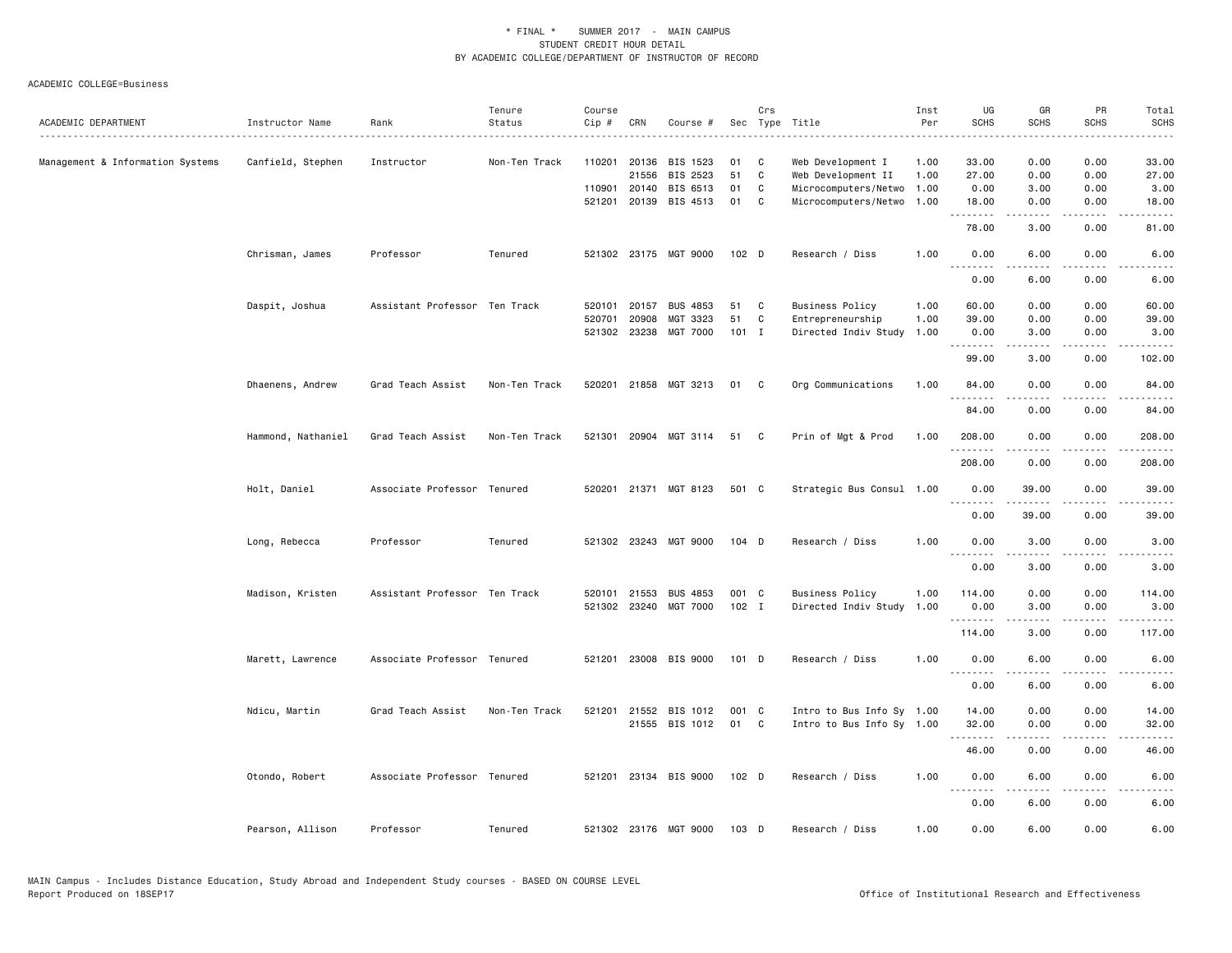| ACADEMIC DEPARTMENT                                                       | Instructor Name    | Rank                        | Tenure<br>Status | Course<br>Cip # | CRN            | Course                                        |                        | Crs          | Sec Type Title                                            | Inst<br>Per          | UG<br><b>SCHS</b><br>.                                                                                                                        | GR<br><b>SCHS</b>      | PR<br><b>SCHS</b>    | Total<br><b>SCHS</b><br>------                              |
|---------------------------------------------------------------------------|--------------------|-----------------------------|------------------|-----------------|----------------|-----------------------------------------------|------------------------|--------------|-----------------------------------------------------------|----------------------|-----------------------------------------------------------------------------------------------------------------------------------------------|------------------------|----------------------|-------------------------------------------------------------|
|                                                                           |                    |                             |                  |                 |                |                                               |                        |              |                                                           |                      | 0.00                                                                                                                                          | 6.00                   | 0.00                 | 6.00                                                        |
| Management & Information Systems                                          | Richardson, Jimmy  | Lecturer                    | Non-Ten Track    |                 |                | 521201 21369 MGT 8063                         | 501 C                  |              | Survey Of Management 1.00                                 |                      | 0.00                                                                                                                                          | 72.00                  | 0.00                 | 72.00                                                       |
|                                                                           |                    |                             |                  |                 |                |                                               |                        |              |                                                           |                      | <u>.</u><br>0.00                                                                                                                              | 72.00                  | 0.00                 | 72.00                                                       |
|                                                                           | Su, Youyi          | Grad Teach Assist           | Non-Ten Track    |                 |                | 520101 20156 BUS 4853                         | 01                     | $\mathbf{C}$ | <b>Business Policy</b>                                    | 1.00                 | 51.00                                                                                                                                         | 0.00                   | 0.00                 | 51.00                                                       |
|                                                                           |                    |                             |                  |                 |                |                                               |                        |              |                                                           |                      | <u>.</u><br>51.00                                                                                                                             | 0.00                   | 0.00                 | 51.00                                                       |
|                                                                           | Templeton, Gary    | Associate Professor Tenured |                  | 521201          | 20137          | BIS 3233<br>21191 BIS 8113                    | 001 C<br>521 C         |              | Management Informati 1.00<br>Mgt Info Tech & Sys 1.00     |                      | 39.00<br>0.00<br>.                                                                                                                            | 0.00<br>75.00<br>.     | 0.00<br>0.00<br>.    | 39.00<br>75.00                                              |
|                                                                           |                    |                             |                  |                 |                |                                               |                        |              |                                                           |                      | 39.00                                                                                                                                         | 75.00                  | 0.00                 | 114.00                                                      |
|                                                                           | Templeton, Laura   | Associate Professor Tenured |                  |                 |                | 521001 21554 MGT 3513                         | 001 C                  |              | Intro Human Res Mgt                                       | 1.00                 | 54.00                                                                                                                                         | 0.00                   | 0.00                 | 54.00                                                       |
|                                                                           |                    |                             |                  |                 |                |                                               |                        |              |                                                           |                      | .<br>54.00                                                                                                                                    | 0.00                   | 0.00                 | 54.00                                                       |
|                                                                           | Vardaman, James    | Associate Professor Tenured |                  | 520201          | 20914<br>21370 | MGT 8113<br>MGT 8113<br>521302 23118 MGT 9000 | 51 C<br>521 C<br>101 D |              | Leadership Skills<br>Leadership Skills<br>Research / Diss | 1.00<br>1.00<br>1.00 | 0.00<br>0.00<br>0.00                                                                                                                          | 81.00<br>84.00<br>6.00 | 0.00<br>0.00<br>0.00 | 81.00<br>84.00<br>6.00                                      |
|                                                                           |                    |                             |                  |                 |                |                                               |                        |              |                                                           |                      | $\frac{1}{2} \left( \frac{1}{2} \right) \left( \frac{1}{2} \right) \left( \frac{1}{2} \right) \left( \frac{1}{2} \right)$<br>$\cdots$<br>0.00 | 171.00                 | .<br>0.00            | 171.00                                                      |
|                                                                           | Vedadi, Ali        | Grad Teach Assist           | Non-Ten Track    |                 |                | 521201 20138 BIS 3233                         | 01                     | C            | Management Informati 1.00                                 |                      | 24.00                                                                                                                                         | 0.00                   | 0.00                 | 24.00                                                       |
|                                                                           |                    |                             |                  |                 |                |                                               |                        |              |                                                           |                      | .<br>24.00                                                                                                                                    | 0.00                   | 0.00                 | 24.00                                                       |
|                                                                           | Warkentin, Merrill | Professor                   | Tenured          |                 |                | 521201 23463 BIS 9000                         | 51                     | D            | Research / Diss                                           | 1.00                 | 0.00                                                                                                                                          | 3.00                   | 0.00                 | 3.00                                                        |
|                                                                           |                    |                             |                  |                 |                |                                               |                        |              |                                                           |                      | $\frac{1}{2}$<br>. <b>.</b> .<br>0.00                                                                                                         | 3.00                   | 0.00                 | 3.00                                                        |
| Management & Information Systems<br>------------------------------------- |                    |                             |                  |                 |                |                                               |                        |              |                                                           |                      | ========<br>797.00                                                                                                                            | ========<br>396.00     | $=$ =======<br>0.00  | ==========<br>1193.00<br>-------- ------- ------- --------- |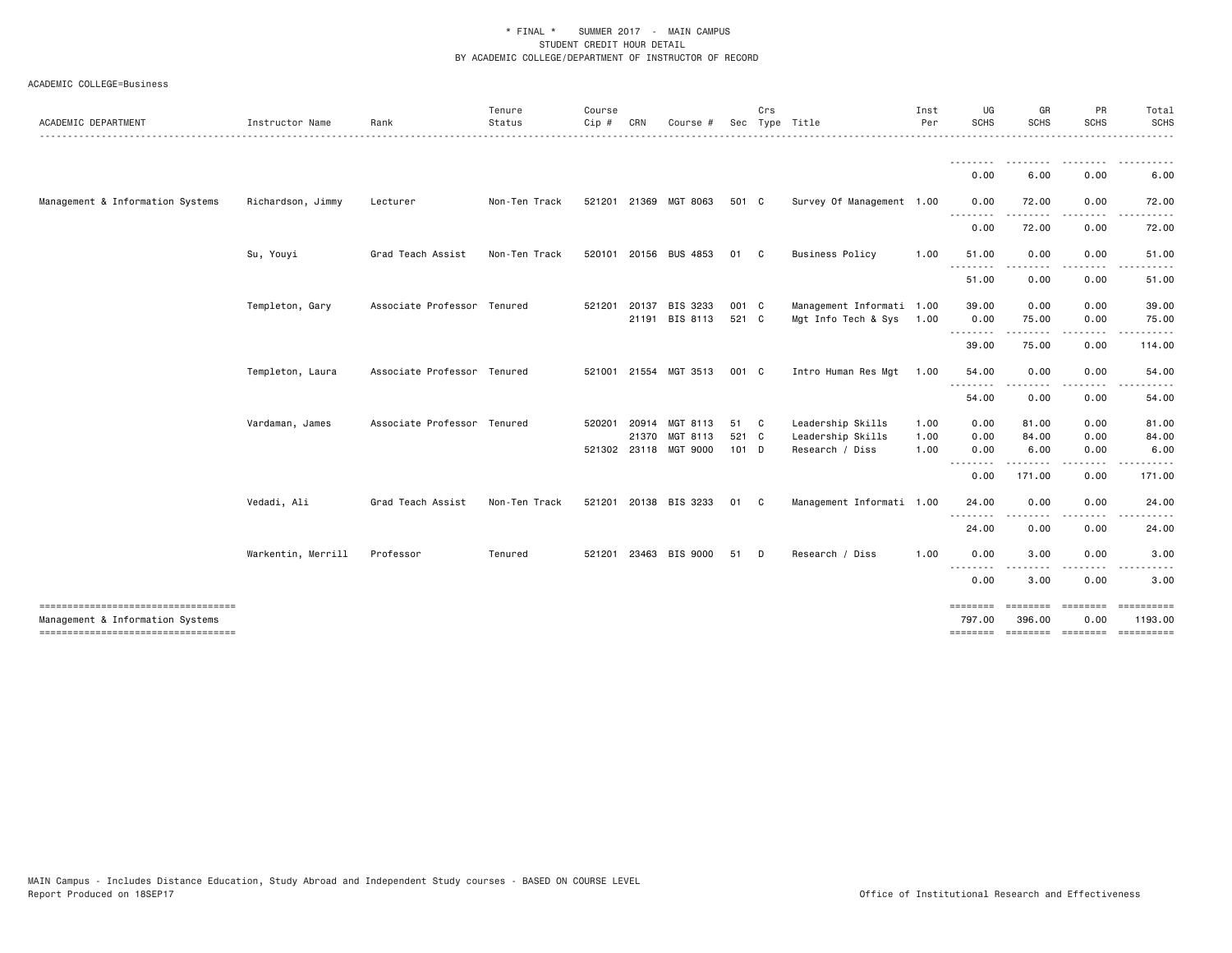| ACADEMIC DEPARTMENT                                  | Instructor Name                | Rank                          | Tenure<br>Status | Course<br>Cip # | CRN          | Course #                       |             | Crs          | Sec Type Title                             | Inst<br>Per  | UG<br><b>SCHS</b>                                                                                                                 | GR<br><b>SCHS</b> | PR<br>SCHS            | Total<br><b>SCHS</b> |
|------------------------------------------------------|--------------------------------|-------------------------------|------------------|-----------------|--------------|--------------------------------|-------------|--------------|--------------------------------------------|--------------|-----------------------------------------------------------------------------------------------------------------------------------|-------------------|-----------------------|----------------------|
| Marketing, Quantitative Analysis & Barney, Christian |                                | Grad Teach Assist             | Non-Ten Track    |                 |              | 521401 20918 MKT 3013          | 51          | $\mathbf{C}$ | Principles Of Mkt                          | 1.00         | 30.00                                                                                                                             | 0.00              | 0.00                  | 30.00                |
|                                                      |                                |                               |                  |                 |              |                                |             |              |                                            |              | .<br>30.00                                                                                                                        | .<br>0.00         | $\frac{1}{2}$<br>0.00 | 30.00                |
|                                                      | Breazeale, Michael             | Assistant Professor Ten Track |                  |                 | 521401 21583 | MKT 4113                       | 01          | $\mathbf{C}$ | Personal Selling                           | 1.00         | 90.00                                                                                                                             | 0.00              | 0.00                  | 90.00                |
|                                                      |                                |                               |                  |                 | 21584        | MKT 4423                       | 01          | C            | Strategic Brand Mana 1.00                  |              | 42.00                                                                                                                             | 0.00              | 0.00                  | 42.00                |
|                                                      |                                |                               |                  |                 | 21585        | MKT 6423                       | 01          | C            | Strategic Brand Mana 1.00                  |              | 0.00                                                                                                                              | 3.00              | 0.00                  | 3.00                 |
|                                                      |                                |                               |                  |                 | 22800        | <b>MKT 7000</b>                | $102$ I     |              | Directed Indiv Study 1.00                  |              | 0.00                                                                                                                              | 3.00              | 0.00                  | 3.00                 |
|                                                      |                                |                               |                  |                 | 22802        | <b>MKT 7000</b>                | $104$ I     |              | Directed Indiv Study 1.00                  |              | 0.00                                                                                                                              | 3.00              | 0.00                  | 3.00                 |
|                                                      |                                |                               |                  |                 | 22887        | <b>MKT 7000</b>                | 105 I       |              | Directed Indiv Study 1.00                  |              | 0.00                                                                                                                              | 3.00              | 0.00                  | 3.00                 |
|                                                      |                                |                               |                  |                 | 23268        | <b>MKT 7000</b>                | 106 I       |              | Directed Indiv Study 1.00                  |              | 0.00                                                                                                                              | 3.00              | 0.00                  | 3.00                 |
|                                                      |                                |                               |                  |                 |              |                                |             |              |                                            |              | 132.00                                                                                                                            | 15.00             | 0.00                  | 147.00               |
|                                                      | Brown, Haley-Lavell Instructor |                               | Non-Ten Track    | 220207          | 21577        | BL 4263                        | 51          | C            | Environmental Law                          | 1.00         | 21.00                                                                                                                             | 0.00              | 0.00                  | 21.00                |
|                                                      |                                |                               |                  | 229999          | 21578        | BL 6263                        | 51          | C            | Environmental Law                          | 1.00         | 0.00                                                                                                                              | 18.00             | 0.00                  | 18.00                |
|                                                      |                                |                               |                  |                 | 521501 21579 | BL 4333                        | 51          | C            | Real Estate Law                            | 1.00         | 24.00                                                                                                                             | 0.00              | 0.00                  | 24.00                |
|                                                      |                                |                               |                  |                 |              | 21580 BL 6333                  | 51 C        |              | Real Estate Law                            | 1.00         | 0.00<br>.                                                                                                                         | 42.00<br>.        | 0.00<br>.             | 42.00<br>.           |
|                                                      |                                |                               |                  |                 |              |                                |             |              |                                            |              | 45.00                                                                                                                             | 60.00             | 0.00                  | 105.00               |
|                                                      | Collier, Joel                  | Associate Professor Tenured   |                  |                 |              | 521401 23241 MKT 9000          | 102 D       |              | Research / Diss                            | 1.00         | 0.00                                                                                                                              | 12.00             | 0.00<br>.             | 12.00                |
|                                                      |                                |                               |                  |                 |              |                                |             |              |                                            |              | .<br>0.00                                                                                                                         | .<br>12.00        | 0.00                  | . <u>.</u><br>12.00  |
|                                                      | Cook, Cecelia                  | Instructor                    | Non-Ten Track    |                 | 220205 21581 | BL 2413                        | 01          | $\mathbf{C}$ | Legal Envt Bus                             | 1.00         | 33.00                                                                                                                             | 0.00              | 0.00                  | 33.00                |
|                                                      |                                |                               |                  |                 |              | 21582 BL 3223                  | 01          | C            | Law Of Comm Trans                          | 1.00         | 15.00                                                                                                                             | 0.00              | 0.00                  | 15.00                |
|                                                      |                                |                               |                  |                 |              |                                |             |              |                                            |              | .<br>48.00                                                                                                                        | .<br>0.00         | 0.00                  | $\cdots$<br>48.00    |
|                                                      | Dunlap, Kali                   | Non-Faculty                   | Not Applicable   |                 |              | 240102 21352 IDS 4111          | 501 C       |              | Professional Seminar 1.00                  |              | 18.00                                                                                                                             | 0.00              | 0.00                  | 18.00                |
|                                                      |                                |                               |                  |                 |              |                                |             |              |                                            |              | 18.00                                                                                                                             | 0.00              | 0.00                  | 18.00                |
|                                                      |                                |                               |                  |                 |              |                                |             |              |                                            |              |                                                                                                                                   |                   |                       |                      |
|                                                      | Goree, Michael                 | Instructor                    | Non-Ten Track    | 521499          | 20928        | MKT 4613                       | 51          | C            | Services Marketing                         | 1.00         | 78.00                                                                                                                             | 0.00              | 0.00                  | 78.00                |
|                                                      |                                |                               |                  |                 | 521803 20920 | MKT 3213                       | 51          | C            | Retailing                                  | 1.00         | 75.00<br>.                                                                                                                        | 0.00              | 0.00                  | 75.00                |
|                                                      |                                |                               |                  |                 |              |                                |             |              |                                            |              | 153.00                                                                                                                            | 0.00              | 0.00                  | 153.00               |
|                                                      | Jones, Carol                   | Assistant Professor Ten Track |                  |                 |              | 521302 21193 BQA 8233          | 501 C       |              | Quant Analysis & Bus 1.00                  |              | 0.00                                                                                                                              | 60.00             | 0.00                  | 60.00                |
|                                                      |                                |                               |                  |                 |              |                                |             |              |                                            |              | $\frac{1}{2} \left( \frac{1}{2} \right) \left( \frac{1}{2} \right) \left( \frac{1}{2} \right) \left( \frac{1}{2} \right)$<br>0.00 | 60.00             | 0.00                  | 60.00                |
|                                                      | Lueg, Jason                    | Professor                     | Tenured          |                 |              | 521401 23465 MKT 4000          | $101$ I     |              | Directed Indiv Study 1.00                  |              | 2.00                                                                                                                              | 0.00              | 0.00                  | 2.00                 |
|                                                      |                                |                               |                  |                 |              |                                |             |              |                                            |              | $\sim$ $\sim$ .<br>2.00                                                                                                           | 0.00              | 0.00                  | 2.00                 |
|                                                      |                                | Professor                     |                  |                 |              | 521402 20927 MKT 4533          | 01          |              |                                            | 1.00         | 51.00                                                                                                                             | 0.00              | 0.00                  |                      |
|                                                      | Lueg, Nicole                   |                               | Tenured          |                 |              |                                |             | $\mathbf{C}$ | Marketing Research                         |              | .                                                                                                                                 |                   | د د د د               | 51.00<br>.           |
|                                                      |                                |                               |                  |                 |              |                                |             |              |                                            |              | 51.00                                                                                                                             | 0.00              | 0.00                  | 51.00                |
|                                                      | Mallette, Stephanie            | Instructor                    | Non-Ten Track    | 229999          |              | 20148 BL 8113<br>21192 BL 8113 | 01<br>511 C | <b>C</b>     | Law Ethics Disp Res<br>Law Ethics Disp Res | 1.00<br>1.00 | 0.00<br>0.00                                                                                                                      | 93.00<br>84.00    | 0.00<br>0.00          | 93.00<br>84.00       |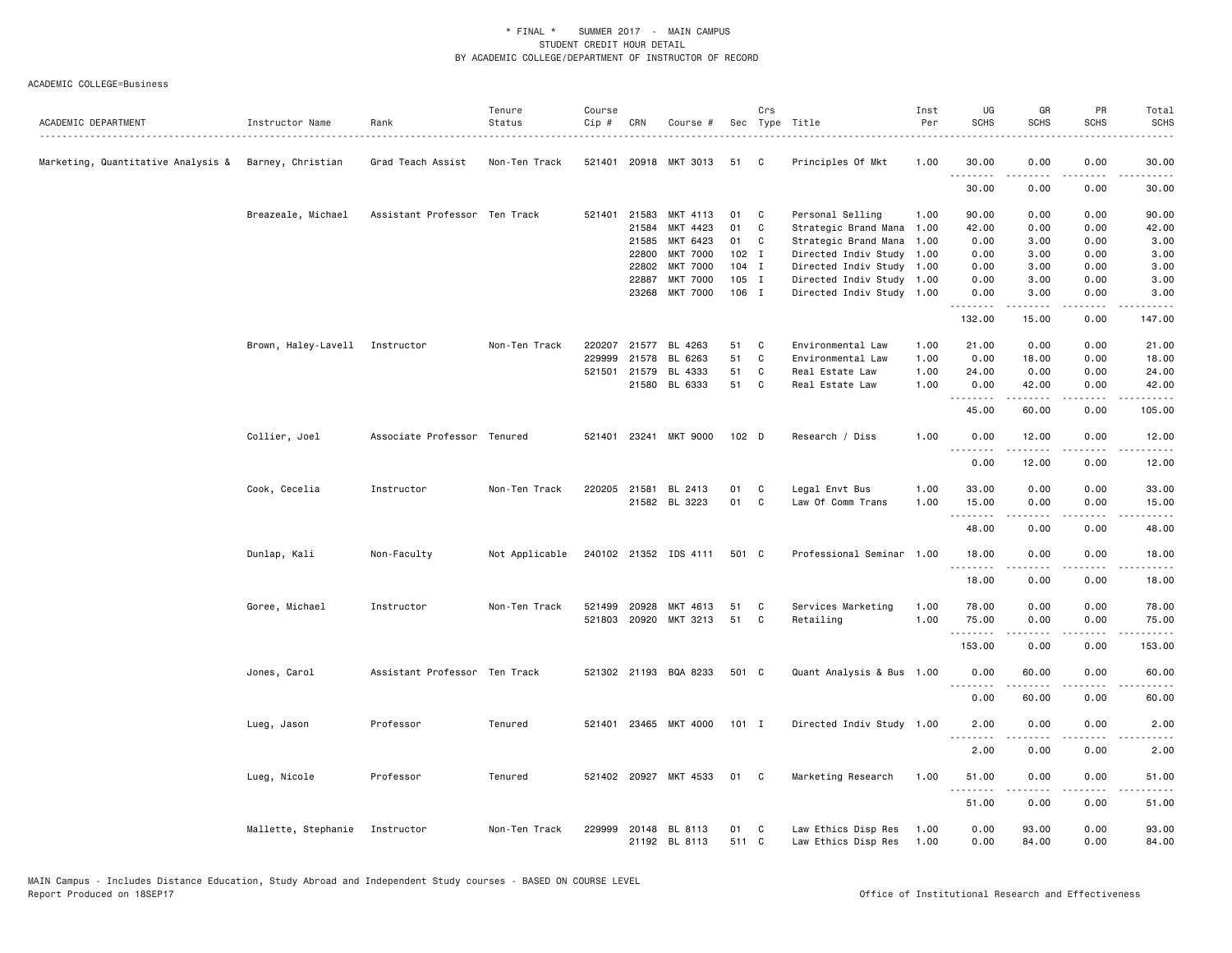| ACADEMIC DEPARTMENT                                                        | Instructor Name   | Rank                        | Tenure<br>Status | Course<br>Cip # | CRN   | Course #              |       | Crs          | Sec Type Title            | Inst<br>Per | UG<br><b>SCHS</b>  | GR<br><b>SCHS</b>        | PR<br><b>SCHS</b> | Total<br><b>SCHS</b>        |
|----------------------------------------------------------------------------|-------------------|-----------------------------|------------------|-----------------|-------|-----------------------|-------|--------------|---------------------------|-------------|--------------------|--------------------------|-------------------|-----------------------------|
|                                                                            |                   |                             |                  |                 |       |                       |       |              |                           |             |                    |                          |                   |                             |
|                                                                            |                   |                             |                  |                 |       |                       |       |              |                           |             | 0.00               | 177.00                   | 0.00              | <u>.</u><br>177.00          |
| Marketing, Quantitative Analysis & Moore, Robert                           |                   | Professor                   | Tenured          | 521302 20149    |       | BQA 2113              | 001 C |              | Bus Stat Methods I        | 1.00        | 27.00              | 0.00                     | 0.00              | 27.00                       |
|                                                                            |                   |                             |                  | 521401          |       | 20916 MKT 3013        | 01 C  |              | Principles Of Mkt         | 1.00        | 51.00              | 0.00                     | 0.00              | 51.00                       |
|                                                                            |                   |                             |                  |                 |       | 20917 MKT 3013        | 02 C  |              | Principles Of Mkt         | 1.00        | 57.00              | 0.00                     | 0.00              | 57.00                       |
|                                                                            |                   |                             |                  |                 |       | 21372 MKT 3013        | 524 C |              | Principles Of Mkt         | 1.00        | 87.00<br>.         | 0.00                     | 0.00<br>.         | 87.00                       |
|                                                                            |                   |                             |                  |                 |       |                       |       |              |                           |             | 222.00             | -----<br>0.00            | 0.00              | 222.00                      |
|                                                                            | Shanahan, Kevin   | Associate Professor Tenured |                  | 521302          | 20151 | BQA 2113              | 51 C  |              | Bus Stat Methods I        | 1.00        | 48.00              | 0.00                     | 0.00              | 48.00                       |
|                                                                            |                   |                             |                  | 521401 21373    |       | MKT 8153              | 511 C |              | Strategic Marketing       | 1.00        | 0.00               | 51.00                    | 0.00              | 51.00                       |
|                                                                            |                   |                             |                  |                 |       | 22482 MKT 4990        | 801 A |              | Special Topic In MKT 1.00 |             | 30.00              | 0.00                     | 0.00              | 30.00                       |
|                                                                            |                   |                             |                  |                 | 22483 | MKT 6990              | 801 A |              | Special Topic In MKT 1.00 |             | 0.00               | 3.00                     | 0.00              | 3.00                        |
|                                                                            |                   |                             |                  |                 |       | 23492 MKT 4000        | 51 I  |              | Directed Indiv Study 1.00 |             | 3.00               | 0.00                     | 0.00              | 3.00                        |
|                                                                            |                   |                             |                  |                 |       | 521403 21588 MKT 3933 | 51 C  |              | International Mkt         | 1.00        | 30.00              | 0.00                     | 0.00              | 30.00                       |
|                                                                            |                   |                             |                  |                 |       |                       |       |              |                           |             | .<br>111.00        | 54.00                    | .<br>0.00         | 165.00                      |
|                                                                            | Stevens, Jennifer | Grad Teach Assist           | Non-Ten Track    |                 |       | 521401 20925 MKT 4413 | 51 C  |              | Consumer Behavior         | 1.00        | 57.00              | 0.00                     | 0.00              | 57.00                       |
|                                                                            |                   |                             |                  |                 |       |                       |       |              |                           |             | .<br>57.00         | 0.00                     | 0.00              | 57.00                       |
|                                                                            | Waites, Stacie    | Grad Teach Assist           | Non-Ten Track    |                 |       | 521401 20929 MKT 4813 | 01    | $\mathbf{C}$ | Marketing-Mgt             | 1.00        | 48.00              | 0.00                     | 0.00              | 48.00                       |
|                                                                            |                   |                             |                  |                 |       |                       |       |              |                           |             | 48.00              | 0.00                     | 0.00              | 48.00                       |
| ====================================<br>Marketing, Quantitative Analysis & |                   |                             |                  |                 |       |                       |       |              |                           |             | ========<br>917.00 | <b>EBBEEBE</b><br>378.00 | ========<br>0.00  | <b>ESSESSESS</b><br>1295.00 |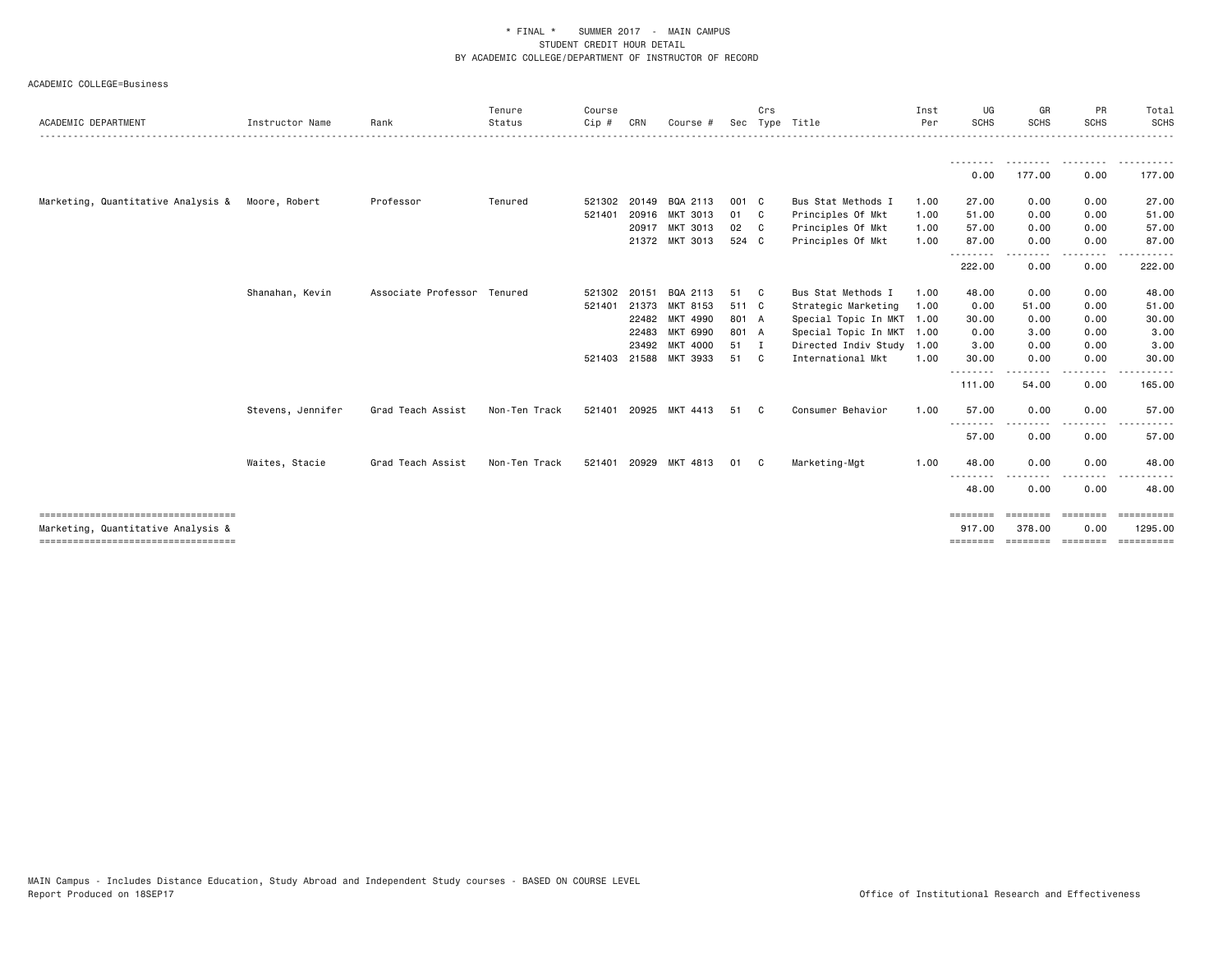ACADEMIC COLLEGE=Business

| ACADEMIC DEPARTMENT                 | Instructor Name   | Rank                              | Tenure<br>Status | Course<br>Cip # | CRN          | Course #                   |               | Crs          | Sec Type Title                                        | Inst<br>Per | UG<br><b>SCHS</b> | GR<br>SCHS                                                                                                                                                   | PR<br><b>SCHS</b> | Total<br><b>SCHS</b> |
|-------------------------------------|-------------------|-----------------------------------|------------------|-----------------|--------------|----------------------------|---------------|--------------|-------------------------------------------------------|-------------|-------------------|--------------------------------------------------------------------------------------------------------------------------------------------------------------|-------------------|----------------------|
|                                     |                   |                                   |                  | 520301          | 20010        | ACC 2023                   | 01            | $\mathbf{C}$ |                                                       |             |                   |                                                                                                                                                              | 0.00              | 51.00                |
| School of Accountancy               | Addy, Noel        | Associate Professor Tenured       |                  |                 | 20016        | ACC 3033                   | 01            | $\mathbf{C}$ | Prin Managerial Acct 1.00<br>Intermediate Acc II 1.00 |             | 51.00<br>33.00    | 0.00<br>0.00                                                                                                                                                 | 0.00              | 33.00                |
|                                     |                   |                                   |                  |                 |              | 21179 ACC 8213             | 521 C         |              | Fin & Acc Report Ana 1.00                             |             | 0.00              | 54.00                                                                                                                                                        | 0.00              | 54.00                |
|                                     |                   |                                   |                  |                 |              |                            |               |              |                                                       |             | .<br>84.00        | 54.00                                                                                                                                                        | 0.00              | 138.00               |
|                                     | Gardner, Virginia | Non-Faculty                       | Not Applicable   |                 |              | 520301 21178 ACC 2203      | 501 C         |              | Survey of Accounting 1.00                             |             | 54.00<br>.        | 0.00                                                                                                                                                         | 0.00              | 54.00                |
|                                     |                   |                                   |                  |                 |              |                            |               |              |                                                       |             | 54.00             | 0.00                                                                                                                                                         | 0.00              | 54.00                |
|                                     | Herring, Clyde    | Clinical Assoc Prof Non-Ten Track |                  |                 |              | 520301 20014 ACC 3013      | 51            | C            | Cost Accounting                                       | 1.00        | 39.00             | 0.00                                                                                                                                                         | 0.00              | 39.00                |
|                                     |                   |                                   |                  |                 | 20015        | ACC 3023                   | 01            | $\mathbf{C}$ | Intermediate Acc I                                    | 1.00        | 27.00             | 0.00                                                                                                                                                         | 0.00              | 27.00                |
|                                     |                   |                                   |                  |                 | 20023        | ACC 8013                   | 01            | C.           | Sem-Fin Acc Theory                                    | 1.00        | 0.00              | 69.00                                                                                                                                                        | 0.00              | 69.00                |
|                                     |                   |                                   |                  |                 | 21959        | ACC 8213                   | 51            | $\mathbf{C}$ | Fin & Acc Report Ana                                  | 1.00        | 0.00<br>.         | 81.00<br>.                                                                                                                                                   | 0.00<br>.         | 81.00                |
|                                     |                   |                                   |                  |                 |              |                            |               |              |                                                       |             | 66.00             | 150.00                                                                                                                                                       | 0.00              | 216.00               |
|                                     | Lehman, Mark      | Lecturer                          | Non-Ten Track    | 520301          |              | 20017 ACC 3053             | 51            | C            | Acct Systems II                                       | 1.00        | 18.00<br>.        | 0.00                                                                                                                                                         | 0.00              | 18.00                |
|                                     |                   |                                   |                  |                 |              |                            |               |              |                                                       |             | 18.00             | 0.00                                                                                                                                                         | 0.00              | 18.00                |
|                                     | McNair, Frances   | Professor                         | Tenured          |                 | 520301 21551 | ACC 6063                   | 01            | $\mathbf{C}$ | Income Tax II                                         | 1.00        | 0.00              | 102.00                                                                                                                                                       | 0.00              | 102.00               |
|                                     |                   |                                   |                  |                 | 23218        | ACC 7000                   | 03            | $\mathbf{I}$ | Directed Indiv Study                                  | 1.00        | 0.00              | 1.00                                                                                                                                                         | 0.00              | 1.00                 |
|                                     |                   |                                   |                  |                 | 521601 21549 | ACC 4013                   | 01            | C            | Income Tax I                                          | 1.00        | 9.00              | 0.00                                                                                                                                                         | 0.00              | 9.00                 |
|                                     |                   |                                   |                  |                 |              | 21550 ACC 4063             | 01            | C.           | Income Tax II                                         | 1.00        | 3.00              | 0.00<br>.                                                                                                                                                    | 0.00<br>.         | 3.00                 |
|                                     |                   |                                   |                  |                 |              |                            |               |              |                                                       |             | 12.00             | 103.00                                                                                                                                                       | 0.00              | 115.00               |
|                                     | Pannell, Angela   | Instructor                        | Non-Ten Track    | 520301          | 20004        | ACC 2013                   | 001 C         |              | Prin Financial Acct                                   | 1.00        | 102.00            | 0.00                                                                                                                                                         | 0.00              | 102.00               |
|                                     |                   |                                   |                  |                 | 20011        | ACC 2023                   | 51            | C            | Prin Managerial Acct 1.00                             |             | 81.00             | 0.00                                                                                                                                                         | 0.00              | 81.00                |
|                                     |                   |                                   |                  |                 |              | 20012 ACC 2023             | 52            | C.           | Prin Managerial Acct 1.00                             |             | 84.00<br>.        | 0.00<br>$\frac{1}{2} \left( \frac{1}{2} \right) \left( \frac{1}{2} \right) \left( \frac{1}{2} \right) \left( \frac{1}{2} \right) \left( \frac{1}{2} \right)$ | 0.00<br>.         | 84.00<br>.           |
|                                     |                   |                                   |                  |                 |              |                            |               |              |                                                       |             | 267.00            | 0.00                                                                                                                                                         | 0.00              | 267.00               |
|                                     | Rigsby, John      | Associate Professor Tenured       |                  |                 | 520301 20007 | ACC 2013                   | 52            | $\mathbf{C}$ | Prin Financial Acct                                   | 1.00        | 36.00             | 0.00                                                                                                                                                         | 0.00              | 36.00                |
|                                     |                   |                                   |                  |                 | 20024        | ACC 8033                   | 51            | - S          | Business Assurance                                    | 1.00        | 0.00              | 135.00                                                                                                                                                       | 0.00              | 135.00               |
|                                     |                   |                                   |                  |                 | 23115        | ACC 8183                   | 01            | $\mathbf{C}$ | International Accoun 1.00                             |             | 0.00<br>.         | 84.00                                                                                                                                                        | 0.00              | 84.00                |
|                                     |                   |                                   |                  |                 |              |                            |               |              |                                                       |             | 36.00             | 219.00                                                                                                                                                       | 0.00              | 255.00               |
|                                     | Trinkle, Bradley  | Assistant Professor Ten Track     |                  |                 | 520301 20005 | ACC 2013                   | 01            | $\mathbf{C}$ | Prin Financial Acct                                   | 1.00        | 93.00             | 0.00                                                                                                                                                         | 0.00              | 93.00                |
|                                     |                   |                                   |                  |                 | 20006        | ACC 2013                   | 51            | C            | Prin Financial Acct                                   | 1.00        | 48.00             | 0.00                                                                                                                                                         | 0.00              | 48.00                |
|                                     |                   |                                   |                  |                 | 20009        | ACC 2023<br>20013 ACC 3003 | 001 C<br>01 C |              | Prin Managerial Acct 1.00<br>Acct Systems I           | 1.00        | 30.00<br>6.00     | 0.00<br>0.00                                                                                                                                                 | 0.00<br>0.00      | 30.00<br>6.00        |
|                                     |                   |                                   |                  |                 |              |                            |               |              |                                                       |             | .<br>177.00       | -----<br>0.00                                                                                                                                                | .<br>0.00         | 177.00               |
|                                     |                   |                                   |                  |                 |              |                            |               |              |                                                       |             | ========          | ========                                                                                                                                                     | ========          | ==========           |
| School of Accountancy               |                   |                                   |                  |                 |              |                            |               |              |                                                       |             | 714.00            | 526.00                                                                                                                                                       | 0.00              | 1240.00              |
| ----------------------------------- |                   |                                   |                  |                 |              |                            |               |              |                                                       |             |                   |                                                                                                                                                              |                   | $-$ ==========       |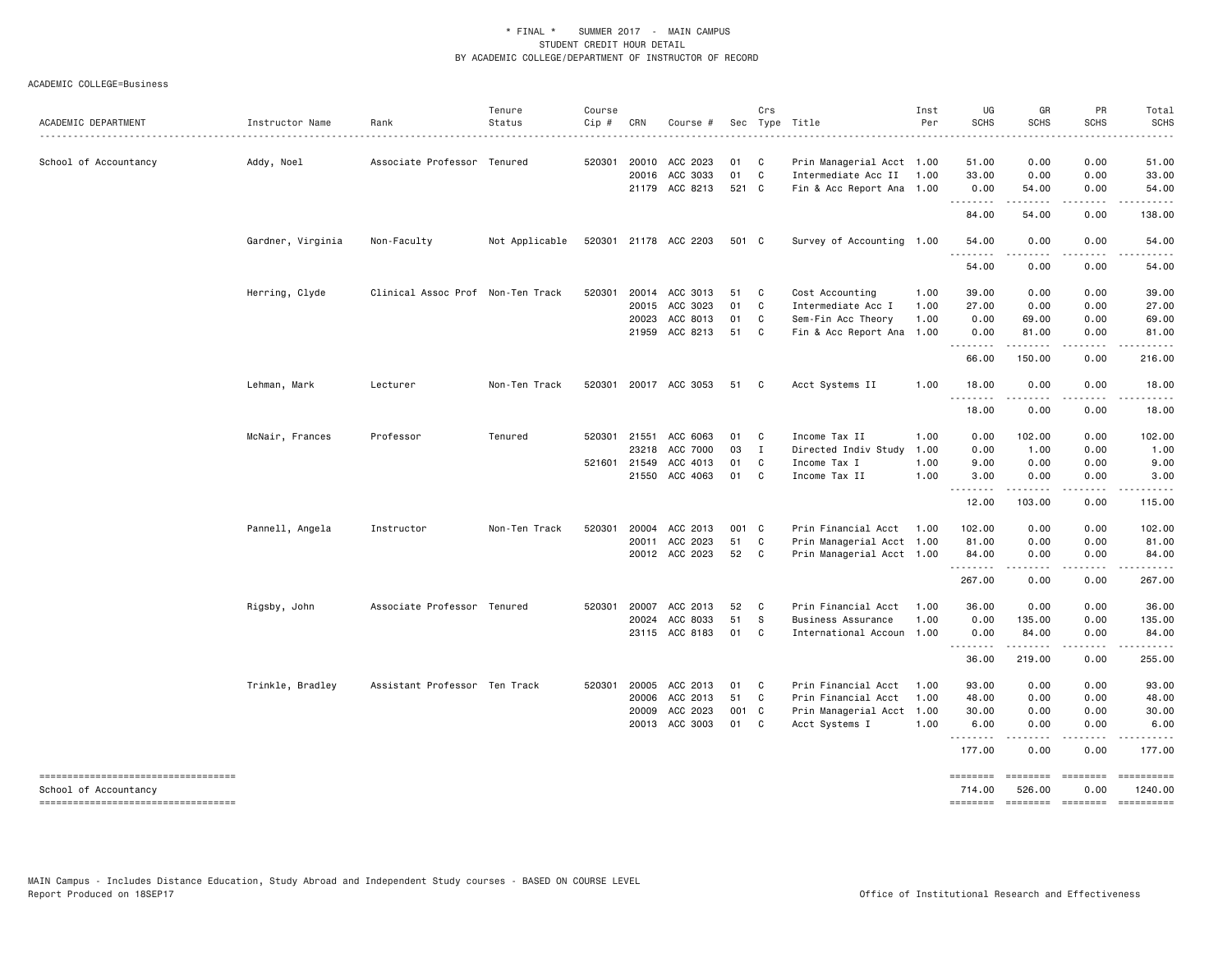| ACADEMIC DEPARTMENT                                | Instructor Name                        | Rank                          | Tenure<br>Status | Course<br>Cip#   | CRN          | Course #                   | Sec            | Crs | Type Title                            | Inst<br>Per  | UG<br><b>SCHS</b>                                                                                                                                                                                                                                                                                                                                                                                                                                                                              | GR<br><b>SCHS</b>  | PR<br><b>SCHS</b>     | Total<br><b>SCHS</b>                                                                                                                                          |
|----------------------------------------------------|----------------------------------------|-------------------------------|------------------|------------------|--------------|----------------------------|----------------|-----|---------------------------------------|--------------|------------------------------------------------------------------------------------------------------------------------------------------------------------------------------------------------------------------------------------------------------------------------------------------------------------------------------------------------------------------------------------------------------------------------------------------------------------------------------------------------|--------------------|-----------------------|---------------------------------------------------------------------------------------------------------------------------------------------------------------|
|                                                    |                                        | .                             |                  |                  |              |                            |                |     |                                       |              |                                                                                                                                                                                                                                                                                                                                                                                                                                                                                                |                    |                       |                                                                                                                                                               |
| Counseling, Educational Psychology, Boyles, Caragh |                                        | Non-Faculty                   | Not Applicable   |                  |              | 350103 20574 EXL 0190      | 102 E          |     | Experiential Learnin 1.00             |              | 33.00                                                                                                                                                                                                                                                                                                                                                                                                                                                                                          | 0.00               | 0.00                  | 33.00                                                                                                                                                         |
|                                                    |                                        |                               |                  |                  |              | 20575 EXL 0190             | 51             | E   | Experiential Learnin 1.00             |              | 3.00<br>.                                                                                                                                                                                                                                                                                                                                                                                                                                                                                      | 0.00               | 0.00<br>.             | 3.00<br>$\frac{1}{2} \left( \frac{1}{2} \right) \left( \frac{1}{2} \right) \left( \frac{1}{2} \right) \left( \frac{1}{2} \right) \left( \frac{1}{2} \right)$  |
|                                                    |                                        |                               |                  |                  |              |                            |                |     |                                       |              | 36.00                                                                                                                                                                                                                                                                                                                                                                                                                                                                                          | 0.00               | 0.00                  | 36.00                                                                                                                                                         |
|                                                    | Dooley, Kathy                          | Professor                     | Tenured          | 131101           |              | 20282 COE 8183             | 01             | C   | Utilizing Art in Cou                  | 1.00         | 0.00                                                                                                                                                                                                                                                                                                                                                                                                                                                                                           | 33.00              | 0.00                  | 33.00                                                                                                                                                         |
|                                                    |                                        |                               |                  | 422703           | 20271        | COE 6903                   | 01             | В   | Dev Coun/Men Health                   | 1.00         | 0.00                                                                                                                                                                                                                                                                                                                                                                                                                                                                                           | 18.00              | 0.00                  | 18.00                                                                                                                                                         |
|                                                    |                                        |                               |                  | 422803           | 22566        | COE 9000                   | 101            | D   | Research / Diss                       | 1.00         | 0.00                                                                                                                                                                                                                                                                                                                                                                                                                                                                                           | 2.00               | 0.00                  | 2.00                                                                                                                                                          |
|                                                    |                                        |                               |                  |                  |              | 511501 20284 COE 8773      | 001 C          |     | Counsel Chem Dep Cli 1.00             |              | 0.00<br><u>.</u>                                                                                                                                                                                                                                                                                                                                                                                                                                                                               | 33.00<br>.         | 0.00<br>.             | 33.00<br>$- - - - -$                                                                                                                                          |
|                                                    |                                        |                               |                  |                  |              |                            |                |     |                                       |              | 0.00                                                                                                                                                                                                                                                                                                                                                                                                                                                                                           | 86.00              | 0.00                  | 86.00                                                                                                                                                         |
|                                                    | Elder, Anastasia                       | Professor                     | Tenured          | 429999           |              | 22570 EPY 9000             | $101$ D        |     | Research / Diss                       | 1.00         | 0.00<br>.                                                                                                                                                                                                                                                                                                                                                                                                                                                                                      | 3.00<br>.          | 0.00<br>$   -$        | 3.00<br>.                                                                                                                                                     |
|                                                    |                                        |                               |                  |                  |              |                            |                |     |                                       |              | 0.00                                                                                                                                                                                                                                                                                                                                                                                                                                                                                           | 3.00               | 0.00                  | 3.00                                                                                                                                                          |
|                                                    | Gadke, Daniel                          | Assistant Professor Ten Track |                  | 130603           | 20451        | EDF 9443                   | 01             | C   | Sngl-Sbjt Res Des Ed                  | 1.00         | 0.00                                                                                                                                                                                                                                                                                                                                                                                                                                                                                           | 3.00               | 0.00                  | 3.00                                                                                                                                                          |
|                                                    |                                        |                               |                  | 422801           | 20559        | EPY 8890                   | 51             | E   | School PSY Practicu 1.00              |              | 0.00                                                                                                                                                                                                                                                                                                                                                                                                                                                                                           | 33.00              | 0.00                  | 33.00                                                                                                                                                         |
|                                                    |                                        |                               |                  |                  |              | 422805 20561 EPY 9443      | 01             | C   | Single Subject Desig 1.00             |              | 0.00<br>$\begin{array}{cccccccccccccc} \multicolumn{2}{c}{} & \multicolumn{2}{c}{} & \multicolumn{2}{c}{} & \multicolumn{2}{c}{} & \multicolumn{2}{c}{} & \multicolumn{2}{c}{} & \multicolumn{2}{c}{} & \multicolumn{2}{c}{} & \multicolumn{2}{c}{} & \multicolumn{2}{c}{} & \multicolumn{2}{c}{} & \multicolumn{2}{c}{} & \multicolumn{2}{c}{} & \multicolumn{2}{c}{} & \multicolumn{2}{c}{} & \multicolumn{2}{c}{} & \multicolumn{2}{c}{} & \multicolumn{2}{c}{} & \multicolumn{2}{c}{} & \$ | 30.00<br>.         | 0.00<br>.             | 30.00<br>.                                                                                                                                                    |
|                                                    |                                        |                               |                  |                  |              |                            |                |     |                                       |              | 0.00                                                                                                                                                                                                                                                                                                                                                                                                                                                                                           | 66.00              | 0.00                  | 66.00                                                                                                                                                         |
|                                                    | Gainer, Donna                          | Instructor                    | Non-Ten Track    | 130499           | 20550        | EPY 4313                   | 51             | C   | Measure & Eval                        | 1.00         | 81.00                                                                                                                                                                                                                                                                                                                                                                                                                                                                                          | 0.00               | 0.00                  | 81.00                                                                                                                                                         |
|                                                    |                                        |                               |                  |                  | 21938        | EPY 4553                   | 01             | C   | Creativity/Innovatio                  | 1.00         | 30.00                                                                                                                                                                                                                                                                                                                                                                                                                                                                                          | 0.00               | 0.00                  | 30.00                                                                                                                                                         |
|                                                    |                                        |                               |                  |                  | 21939        | EPY 6553                   | 01             | C   | Creativity/Innovatio                  | 1.00         | 0.00                                                                                                                                                                                                                                                                                                                                                                                                                                                                                           | 3.00               | 0.00                  | 3.00                                                                                                                                                          |
|                                                    |                                        |                               |                  |                  | 130604 20541 | EPY 3253                   | 51             | C   | Evaluating Learning                   | 1.00         | 63.00<br>.                                                                                                                                                                                                                                                                                                                                                                                                                                                                                     | 0.00<br>.          | 0.00<br>د د د د       | 63.00<br>.                                                                                                                                                    |
|                                                    |                                        |                               |                  |                  |              |                            |                |     |                                       |              | 174.00                                                                                                                                                                                                                                                                                                                                                                                                                                                                                         | 3.00               | 0.00                  | 177.00                                                                                                                                                        |
|                                                    | Goldberg, Rebecca                      | Associate Professor Tenured   |                  | 131102           | 21627        | COE 8143                   | 51             | C   | Grief Counseling                      | 1.00         | 0.00                                                                                                                                                                                                                                                                                                                                                                                                                                                                                           | 39.00              | 0.00                  | 39.00                                                                                                                                                         |
|                                                    |                                        |                               |                  |                  |              | 422803 21625 COE 8990      | 01             | C   | Special Topic In COE 1.00             |              | 0.00                                                                                                                                                                                                                                                                                                                                                                                                                                                                                           | 12.00<br>.         | 0.00<br>.             | 12.00                                                                                                                                                         |
|                                                    |                                        |                               |                  |                  |              |                            |                |     |                                       |              | $\begin{array}{cccccccccccccc} \multicolumn{2}{c}{} & \multicolumn{2}{c}{} & \multicolumn{2}{c}{} & \multicolumn{2}{c}{} & \multicolumn{2}{c}{} & \multicolumn{2}{c}{} & \multicolumn{2}{c}{} & \multicolumn{2}{c}{} & \multicolumn{2}{c}{} & \multicolumn{2}{c}{} & \multicolumn{2}{c}{} & \multicolumn{2}{c}{} & \multicolumn{2}{c}{} & \multicolumn{2}{c}{} & \multicolumn{2}{c}{} & \multicolumn{2}{c}{} & \multicolumn{2}{c}{} & \multicolumn{2}{c}{} & \multicolumn{2}{c}{} & \$<br>0.00 | 51.00              | 0.00                  | .<br>51.00                                                                                                                                                    |
|                                                    | Henington, Carlen                      | Professor                     | Tenured          | 422805           | 20548        | EPY 4123                   | 51             | C   | App of School Psycho                  | 1.00         | 3.00                                                                                                                                                                                                                                                                                                                                                                                                                                                                                           | 0.00               | 0.00                  | 3.00                                                                                                                                                          |
|                                                    |                                        |                               |                  |                  | 20549        | EPY 4133                   | 01             | C   | Data-Based Decisions                  | 1.00         | 3.00                                                                                                                                                                                                                                                                                                                                                                                                                                                                                           | 0.00               | 0.00                  | 3.00                                                                                                                                                          |
|                                                    |                                        |                               |                  |                  | 20553        | EPY 6123                   | 51             | C   | App of School Psych                   | 1.00         | 0.00                                                                                                                                                                                                                                                                                                                                                                                                                                                                                           | 24.00              | 0.00                  | 24.00                                                                                                                                                         |
|                                                    |                                        |                               |                  |                  | 20554        | EPY 6133                   | 01             | C   | Data-Based Decisions                  | 1.00         | 0.00                                                                                                                                                                                                                                                                                                                                                                                                                                                                                           | 27.00              | 0.00                  | 27.00                                                                                                                                                         |
|                                                    |                                        |                               |                  |                  | 20555        | EPY 8113                   | 01             | C   | Systems & Theory                      | 1.00         | 0.00                                                                                                                                                                                                                                                                                                                                                                                                                                                                                           | 48.00              | 0.00                  | 48.00                                                                                                                                                         |
|                                                    |                                        |                               |                  | 422806<br>429999 | 20562        | EPY 9730<br>22572 EPY 9000 | 101 E<br>103 D |     | Doc Psy Internship<br>Research / Diss | 1.00<br>1.00 | 0.00<br>0.00                                                                                                                                                                                                                                                                                                                                                                                                                                                                                   | 30.00<br>4.00      | 0.00<br>0.00          | 30.00<br>4.00                                                                                                                                                 |
|                                                    |                                        |                               |                  |                  |              |                            |                |     |                                       |              | . <b>.</b>                                                                                                                                                                                                                                                                                                                                                                                                                                                                                     | 1.1.1.1.1          | د د د د               | .                                                                                                                                                             |
|                                                    |                                        |                               |                  |                  |              |                            |                |     |                                       |              | 6.00                                                                                                                                                                                                                                                                                                                                                                                                                                                                                           | 133.00             | 0.00                  | 139.00                                                                                                                                                        |
|                                                    | Hyer, Nicholas                         | Non-Faculty                   | Not Applicable   |                  |              | 131315 20773 LSK 1023      | E53 C          |     | Col Read/Study Skill 1.00             |              | 27.00<br>.                                                                                                                                                                                                                                                                                                                                                                                                                                                                                     | 0.00<br>.          | 0.00<br>$   -$        | 27.00                                                                                                                                                         |
|                                                    |                                        |                               |                  |                  |              |                            |                |     |                                       |              | 27.00                                                                                                                                                                                                                                                                                                                                                                                                                                                                                          | 0.00               | 0.00                  | 27.00                                                                                                                                                         |
|                                                    | Illapperuma, Chathur Grad Teach Assist |                               | Non-Ten Track    |                  |              | 131099 20769 LSK 0023      | 101 L          |     | Dev Studies Lab                       | 1.00         | 18.00<br>.                                                                                                                                                                                                                                                                                                                                                                                                                                                                                     | 0.00<br>. <b>.</b> | 0.00<br>$\frac{1}{2}$ | 18.00<br>$\frac{1}{2} \left( \frac{1}{2} \right) \left( \frac{1}{2} \right) \left( \frac{1}{2} \right) \left( \frac{1}{2} \right) \left( \frac{1}{2} \right)$ |
|                                                    |                                        |                               |                  |                  |              |                            |                |     |                                       |              | 18.00                                                                                                                                                                                                                                                                                                                                                                                                                                                                                          | 0.00               | 0.00                  | 18.00                                                                                                                                                         |
|                                                    | Jackson, Deborah                       | Assistant Professor Ten Track |                  |                  |              | 422803 20268 COE 4023      | 01             | C   | Intro To Counseling                   | 1.00         | 21.00                                                                                                                                                                                                                                                                                                                                                                                                                                                                                          | 0.00               | 0.00                  | 21.00                                                                                                                                                         |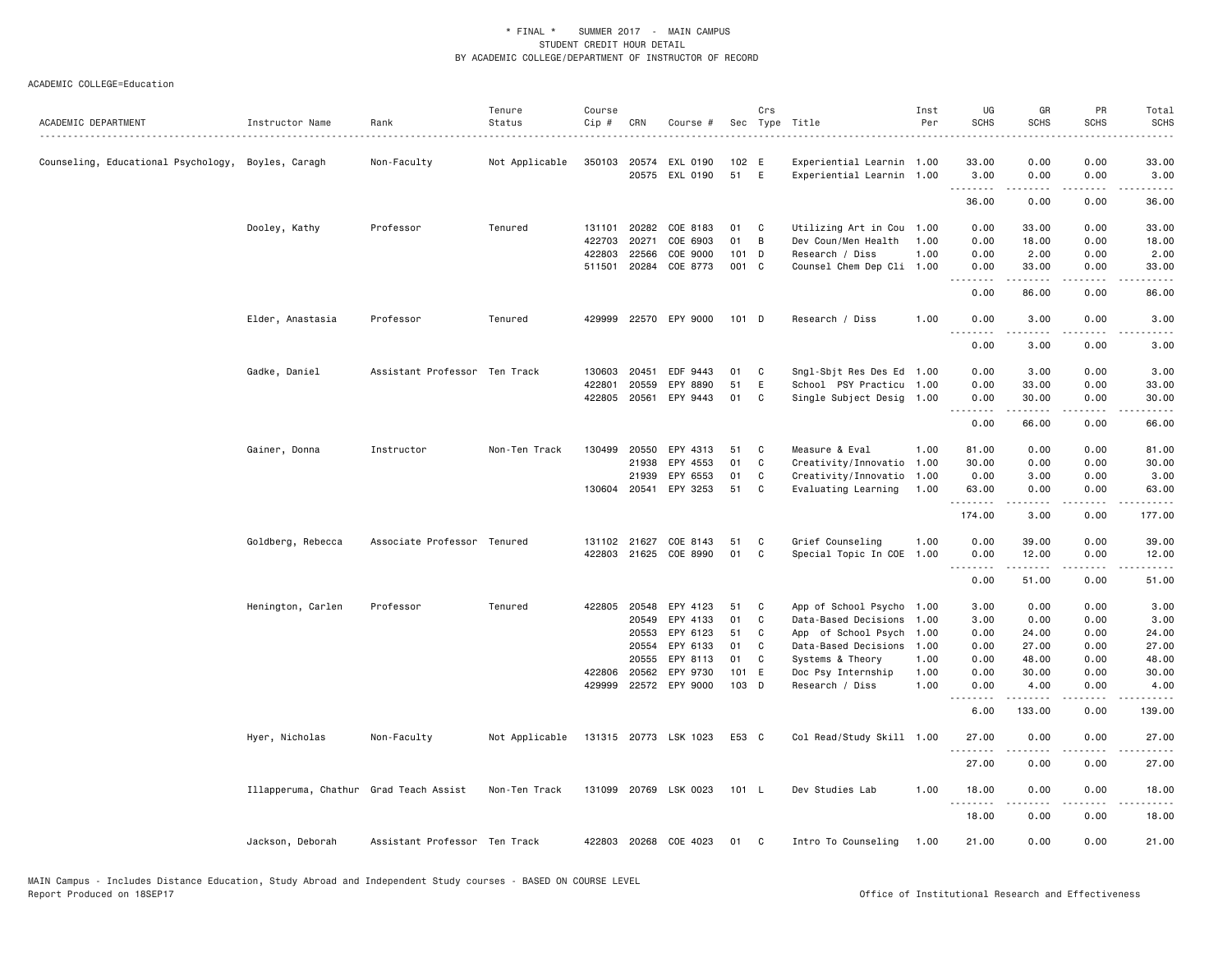| ACADEMIC DEPARTMENT                                 | Instructor Name | Rank                               | Tenure<br>Status | Course<br>Cip # | CRN            | Course #              |                | Crs          | Sec Type Title                            | Inst<br>Per  | UG<br><b>SCHS</b> | GR<br><b>SCHS</b> | PR<br><b>SCHS</b> | Total<br><b>SCHS</b> |
|-----------------------------------------------------|-----------------|------------------------------------|------------------|-----------------|----------------|-----------------------|----------------|--------------|-------------------------------------------|--------------|-------------------|-------------------|-------------------|----------------------|
|                                                     |                 |                                    |                  |                 |                |                       |                |              |                                           |              |                   |                   |                   |                      |
|                                                     |                 |                                    |                  |                 |                |                       |                |              |                                           |              | 21.00             | 0.00              | 0.00              | 21.00                |
| Counseling, Educational Psychology, Justice, Cheryl |                 | Associate Professor Tenured        |                  | 131101          | 20286          | COE 8913              | 01             | C.           | Counseling Children                       | 1.00         | 0.00              | 12.00             | 0.00              | 12.00                |
|                                                     |                 |                                    |                  | 422803          | 20273          | COE 8043              | 001 C          |              | Group Tech & Proced                       | 1.00         | 0.00              | 24.00             | 0.00              | 24.00                |
|                                                     |                 |                                    |                  |                 | 20274          | COE 8043              | 01             | C.           | Group Tech & Proced                       | 1.00         | 0.00              | 12.00             | 0.00              | 12.00                |
|                                                     |                 |                                    |                  |                 |                | 23003 COE 7000        | $101$ I        |              | Directed Indiv Study 1.00                 |              | 0.00<br>--------  | 3.00<br>.         | 0.00<br>.         | 3.00<br>.            |
|                                                     |                 |                                    |                  |                 |                |                       |                |              |                                           |              | 0.00              | 51.00             | 0.00              | 51.00                |
|                                                     | LeJeune, Bonnie | Non-Faculty                        | Not Applicable   | 131009          | 21222          | COE 6313              | 501 C          |              | Resources Visual Imp 1.00                 |              | 0.00              | 33.00             | 0.00              | 33.00                |
|                                                     |                 |                                    |                  |                 |                | 422803 21223 COE 8293 | 501 E          |              | Supervised Project                        | 1.00         | 0.00              | 33.00             | 0.00              | 33.00                |
|                                                     |                 |                                    |                  |                 |                |                       |                |              |                                           |              | .<br>0.00         | .<br>66.00        | .<br>0.00         | .<br>66.00           |
|                                                     | Leach, Nicole   | Assistant Professor Ten Track      |                  | 130101          | 20546          | EPY 4033              | 51             | C            | Lear Theo Ed Rel Set 1.00                 |              | 51.00             | 0.00              | 0.00              | 51.00                |
|                                                     |                 |                                    |                  | 131005          | 20547          | EPY 4073              | 01             | C            | Personal & Motivatio                      | 1.00         | 36.00             | 0.00              | 0.00              | 36.00                |
|                                                     |                 |                                    |                  |                 | 422806 20552   | EPY 6033              | 51             | C            | Lear Theo Ed Rel Set 1.00                 |              | 0.00              | 9.00              | 0.00              | 9.00                 |
|                                                     |                 |                                    |                  |                 |                | 422807 20545 EPY 3543 | 01             | C            | Psych Of Adoles                           | 1.00         | 42.00<br><u>.</u> | 0.00<br>.         | 0.00<br>.         | 42.00<br>$\cdots$    |
|                                                     |                 |                                    |                  |                 |                |                       |                |              |                                           |              | 129.00            | 9.00              | 0.00              | 138.00               |
|                                                     | Locke, Brian    | Non-Employee/Affili Not Applicable |                  |                 |                | 280503 20936 MS 3376  | 101 L          |              | Adv Leadership                            | 1.00         | 6.00<br>.         | 0.00<br>.         | 0.00<br>$   -$    | 6.00<br>----         |
|                                                     |                 |                                    |                  |                 |                |                       |                |              |                                           |              | 6.00              | 0.00              | 0.00              | 6.00                 |
|                                                     | Looby, Eugenie  | Professor                          | Tenured          | 131101          | 20283          | COE 8623              | 001 C          |              | Adv Law/Ethics in Co 1.00                 |              | 0.00              | 15.00             | 0.00              | 15.00                |
|                                                     |                 |                                    |                  | 422707          | 20278          | COE 8073              | 01             | C            | Cultural Found/Couns 1.00                 |              | 0.00              | 42.00             | 0.00              | 42.00                |
|                                                     |                 |                                    |                  | 422803          | 22567          | COE 9000              | 102 D          |              | Research / Diss                           | 1.00         | 0.00              | 1.00              | 0.00              | 1.00                 |
|                                                     |                 |                                    |                  |                 | 23242          | COE 7000              | 06             | $\mathbf{I}$ | Directed Indiv Study 1.00                 |              | 0.00              | 3.00              | 0.00              | 3.00                 |
|                                                     |                 |                                    |                  |                 |                | 511505 21626 COE 8303 | 01             | C            | Family Couns Theory                       | 1.00         | 0.00<br>.         | 9.00              | 0.00<br>$- - -$   | 9.00                 |
|                                                     |                 |                                    |                  |                 |                |                       |                |              |                                           |              | 0.00              | 70.00             | 0.00              | 70.00                |
|                                                     | Maynard, Scott  | Non-Faculty                        | Not Applicable   | 350103          | 20288          | CP 2103               | 101 E          |              | First Work Sem                            | 1.00         | 273.00            | 0.00              | 0.00              | 273.00               |
|                                                     |                 |                                    |                  |                 | 20289          | CP 2103               | H01 E          |              | First Work Sem<br>- Hon                   | 1.00         | 21.00             | 0.00              | 0.00              | 21.00                |
|                                                     |                 |                                    |                  |                 | 20290          | CP 2203               | 101 E          |              | Second Work Sem                           | 1.00         | 312.00            | 0.00              | 0.00              | 312.00               |
|                                                     |                 |                                    |                  |                 | 20291          | CP 2203               | H01 E          |              | Second Work Sem<br>- Ho                   | 1.00         | 27.00             | 0.00              | 0.00              | 27.00                |
|                                                     |                 |                                    |                  |                 | 20292          | CP 3303               | 101 E          |              | Third Work Sem                            | 1.00         | 210.00            | 0.00              | 0.00              | 210.00               |
|                                                     |                 |                                    |                  |                 | 20293          | CP 3303               | H01 E          |              | Third Work Sem - Hon                      | 1.00         | 15.00             | 0.00              | 0.00              | 15.00                |
|                                                     |                 |                                    |                  |                 | 20294          | CP 3403<br>CP 3403    | 101 E<br>H01 E |              | Fourth Work Sem                           | 1.00         | 87.00             | 0.00              | 0.00              | 87.00                |
|                                                     |                 |                                    |                  |                 | 20295<br>20296 | CP 4503               | 101 E          |              | Fourth Work Sem<br>- Ho<br>Fifth Work Sem | 1.00<br>1.00 | 6.00<br>48.00     | 0.00<br>0.00      | 0.00<br>0.00      | 6.00<br>48.00        |
|                                                     |                 |                                    |                  |                 | 20297          | CP 4603               | 101 E          |              | Sixth Work Sem                            | 1.00         | 3.00              | 0.00              | 0.00              | 3.00                 |
|                                                     |                 |                                    |                  |                 | 20298          | CP 4703               | 101 E          |              | Seventh Work Sem                          | 1.00         | 3.00              | 0.00              | 0.00              | 3.00                 |
|                                                     |                 |                                    |                  |                 | 20573          | EXL 0190              | 101 E          |              | Experiential Learnin                      | 1.00         | 45.00             | 0.00              | 0.00              | 45.00                |
|                                                     |                 |                                    |                  |                 | 20582          | EXL 3100              | 101 E          |              | CCPP Internship I                         | 1.00         | 102.00            | 0.00              | 0.00              | 102.00               |
|                                                     |                 |                                    |                  |                 | 20583          | EXL 3100              | H01 E          |              | Honors CCPP Internsh                      | 1.00         | 9.00              | 0.00              | 0.00              | 9.00                 |
|                                                     |                 |                                    |                  | 521001          | 20300          | CP 8013               | 101 E          |              | First Work Sem                            | 1.00         | 0.00              | 18.00             | 0.00              | 18.00                |
|                                                     |                 |                                    |                  |                 | 20301          | CP 8023               | 101 E          |              | Second Work Sem                           | 1.00         | 0.00              | 3.00              | 0.00              | 3.00                 |
|                                                     |                 |                                    |                  |                 | 20304          | CP 8053               | 101 E          |              | Fifth Work Sem                            | 1.00         | 0.00              | 3.00              | 0.00              | 3.00                 |
|                                                     |                 |                                    |                  |                 | 20584          | EXL 3200              | 101 E          |              | CCPP Internship I                         | 1.00         | 21.00             | 0.00              | 0.00              | 21.00                |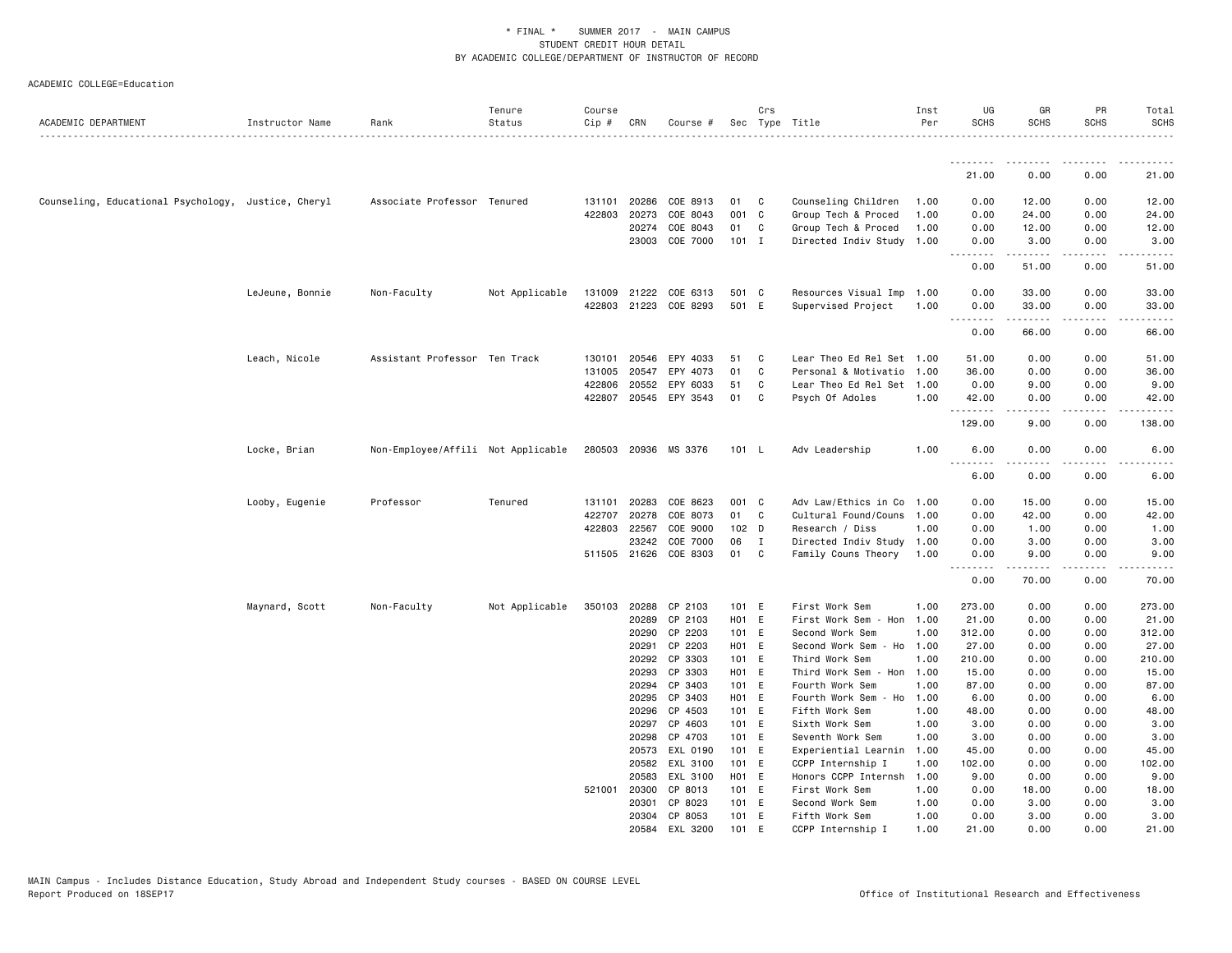| ACADEMIC DEPARTMENT                                | Instructor Name    | Rank                                               | Tenure<br>Status | Course<br>Cip # | CRN   | Course #              |               | Crs          | Sec Type Title            | Inst<br>Per | UG<br><b>SCHS</b> | GR<br><b>SCHS</b>    | PR<br><b>SCHS</b>                   | Total<br><b>SCHS</b>                                                                                                                                         |
|----------------------------------------------------|--------------------|----------------------------------------------------|------------------|-----------------|-------|-----------------------|---------------|--------------|---------------------------|-------------|-------------------|----------------------|-------------------------------------|--------------------------------------------------------------------------------------------------------------------------------------------------------------|
|                                                    |                    |                                                    |                  |                 |       |                       |               |              |                           |             |                   |                      |                                     |                                                                                                                                                              |
|                                                    |                    |                                                    |                  |                 |       |                       |               |              |                           |             | 1182.00           | 24.00                | 0.00                                | 1206.00                                                                                                                                                      |
| Counseling, Educational Psychology, McCleon, Tawny |                    | Associate Professor Tenured                        |                  | 130499          | 21630 | EPY 3063              | 51            | C            | Indiv Diff/Exception 1.00 |             | 33.00             | 0.00                 | 0.00                                | 33.00                                                                                                                                                        |
|                                                    |                    |                                                    |                  | 429999          | 22573 | EPY 9000              | 104 D         |              | Research / Diss           | 1.00        | 0.00<br>.         | 17.00<br>$- - - - -$ | 0.00<br>$\sim$ $\sim$ $\sim$ $\sim$ | 17.00<br>$\frac{1}{2}$                                                                                                                                       |
|                                                    |                    |                                                    |                  |                 |       |                       |               |              |                           |             | 33.00             | 17.00                | 0.00                                | 50.00                                                                                                                                                        |
|                                                    | Morse, David       | Professor                                          | Tenured          | 130499          | 23498 | EPY 7000              | 51            | $\mathbf{I}$ | Directed Indiv Study 1.00 |             | 0.00              | 3.00                 | 0.00                                | 3.00                                                                                                                                                         |
|                                                    |                    |                                                    |                  | 130601          | 21623 | EPY 9263              | 101           | - S          | Applied Research Sem      | 1.00        | 0.00              | 18.00                | 0.00                                | 18.00                                                                                                                                                        |
|                                                    |                    |                                                    |                  | 422803          | 22568 | COE 9000              | 103 D         |              | Research / Diss           | 1.00        | 0.00              | 6.00                 | 0.00                                | 6.00                                                                                                                                                         |
|                                                    |                    |                                                    |                  |                 |       | 429999 22574 EPY 9000 | 105 D         |              | Research / Diss           | 1.00        | 0.00<br>.         | 3.00<br>.            | 0.00<br>.                           | 3.00<br>$\frac{1}{2} \left( \frac{1}{2} \right) \left( \frac{1}{2} \right) \left( \frac{1}{2} \right) \left( \frac{1}{2} \right) \left( \frac{1}{2} \right)$ |
|                                                    |                    |                                                    |                  |                 |       |                       |               |              |                           |             | 0.00              | 30.00                | 0.00                                | 30.00                                                                                                                                                        |
|                                                    | Olivieri, Kathleen | Instructor                                         | Non-Ten Track    | 520201          |       | 20905 MGT 3213        | 001 C         |              | Org Communications        | 1.00        | 105.00<br>.       | 0.00                 | 0.00<br>$- - - -$                   | 105.00<br><u>.</u>                                                                                                                                           |
|                                                    |                    |                                                    |                  |                 |       |                       |               |              |                           |             | 105.00            | .<br>0.00            | 0.00                                | 105.00                                                                                                                                                       |
|                                                    | Palmer, Charles    | Associate Professor Tenured                        |                  | 422803          | 20275 | COE 8043              | 51            | C            | Group Tech & Proced       | 1.00        | 0.00              | 15.00                | 0.00                                | 15.00                                                                                                                                                        |
|                                                    |                    |                                                    |                  |                 | 22811 | COE 7000              | 04            | I            | Directed Indiv Study 1.00 |             | 0.00              | 1.00                 | 0.00                                | 1.00                                                                                                                                                         |
|                                                    |                    |                                                    |                  |                 | 22812 | COE 7000              | 05            | $\mathbf{I}$ | Directed Indiv Study 1.00 |             | 0.00              | 1.00                 | 0.00                                | 1.00                                                                                                                                                         |
|                                                    |                    |                                                    |                  |                 | 23096 | COE 7000              | $102$ I       |              | Directed Indiv Study 1.00 |             | 0.00              | 3.00                 | 0.00                                | 3.00                                                                                                                                                         |
|                                                    |                    |                                                    |                  |                 |       | 23097 COE 7000        | 103 I         |              | Directed Indiv Study 1.00 |             | 0.00<br><u>.</u>  | 3.00<br>$- - - - -$  | 0.00<br>.                           | 3.00<br>.                                                                                                                                                    |
|                                                    |                    |                                                    |                  |                 |       |                       |               |              |                           |             | 0.00              | 23.00                | 0.00                                | 23.00                                                                                                                                                        |
|                                                    | Seymour, Dana      | Non-Faculty                                        | Not Applicable   |                 |       | 130604 21272 EPY 8473 | 501           | <b>C</b>     | Mid Level Assessment 1.00 |             | 0.00              | 48.00                | 0.00                                | 48.00                                                                                                                                                        |
|                                                    |                    |                                                    |                  |                 |       | 21273 EPY 8473        | 502 C         |              | Mid Level Assessment 1.00 |             | 0.00              | 27.00                | 0.00                                | 27.00                                                                                                                                                        |
|                                                    |                    |                                                    |                  |                 |       |                       |               |              |                           |             | 0.00              | .<br>75.00           | $\sim$ $\sim$ $\sim$<br>0.00        | 2222.<br>75.00                                                                                                                                               |
|                                                    |                    | Stratton-Gadke, Kase Assistant Professor Ten Track |                  | 422803          | 20557 | EPY 8263              | 01            | C            | Psy Test Ed Rel Set       | 1.00        | 0.00              | 45.00                | 0.00                                | 45.00                                                                                                                                                        |
|                                                    |                    |                                                    |                  |                 |       | 422805 20556 EPY 8123 | 001           | C            | Infant/Toddler Asses 1.00 |             | 0.00              | 33.00                | 0.00                                | 33.00                                                                                                                                                        |
|                                                    |                    |                                                    |                  |                 |       |                       |               |              |                           |             | .<br>0.00         | .<br>78.00           | .<br>0.00                           | .<br>78.00                                                                                                                                                   |
|                                                    |                    |                                                    | Non-Ten Track    | 131315          |       | 20772 LSK 1023        | E51           |              | Col Read/Study Skill 1.00 |             | 90.00             | 0.00                 | 0.00                                | 90.00                                                                                                                                                        |
|                                                    | Vincent, Chelsey   | Instructor                                         |                  |                 |       | 21359 LSK 1023        | 501 C         | C            | Col Read/Study Skill 1.00 |             | 51.00             | 0.00                 | 0.00                                | 51.00                                                                                                                                                        |
|                                                    |                    |                                                    |                  |                 |       |                       |               |              |                           |             | .<br>141.00       | .<br>0.00            | .<br>0.00                           | .<br>141.00                                                                                                                                                  |
|                                                    |                    |                                                    |                  |                 |       |                       |               |              |                           |             |                   |                      |                                     |                                                                                                                                                              |
|                                                    | Wei, Tianlan       | Assistant Professor Ten Track                      |                  | 130601          | 20560 | EPY 9213              | $101 \quad C$ |              | Adv Analysis Ed Rsch 1.00 |             | 0.00              | 33.00                | 0.00                                | 33.00                                                                                                                                                        |
|                                                    |                    |                                                    |                  | 130603          | 21269 | EPY 6214              | 501           | C            | Ed & Psy Statistics       | 1.00        | 0.00              | 72.00                | 0.00                                | 72.00                                                                                                                                                        |
|                                                    |                    |                                                    |                  |                 |       | 21271 EPY 8214        | 551 B         |              | Adv Ed & Psy Stat         | 1.00        | 0.00<br>.         | 60.00<br>.           | 0.00<br>.                           | 60.00<br>.                                                                                                                                                   |
|                                                    |                    |                                                    |                  |                 |       |                       |               |              |                           |             | 0.00              | 165.00               | 0.00                                | 165.00                                                                                                                                                       |
|                                                    | Wong, Daniel       | Professor                                          | Tenured          | 422803          | 22749 | COE 7000              | 51            | I            | Directed Indiv Study 1.00 |             | 0.00              | 1.00                 | 0.00                                | 1.00                                                                                                                                                         |
|                                                    |                    |                                                    |                  | 512310          | 20270 | COE 6373              | 01            | B            | Voc Assessmnt Sp Per 1.00 |             | 0.00              | 9.00                 | 0.00                                | 9.00                                                                                                                                                         |
|                                                    |                    |                                                    |                  |                 |       |                       |               |              |                           |             | .                 |                      | $\frac{1}{2}$                       |                                                                                                                                                              |
|                                                    |                    |                                                    |                  |                 |       |                       |               |              |                           |             | 0.00              | 10.00                | 0.00                                | 10.00                                                                                                                                                        |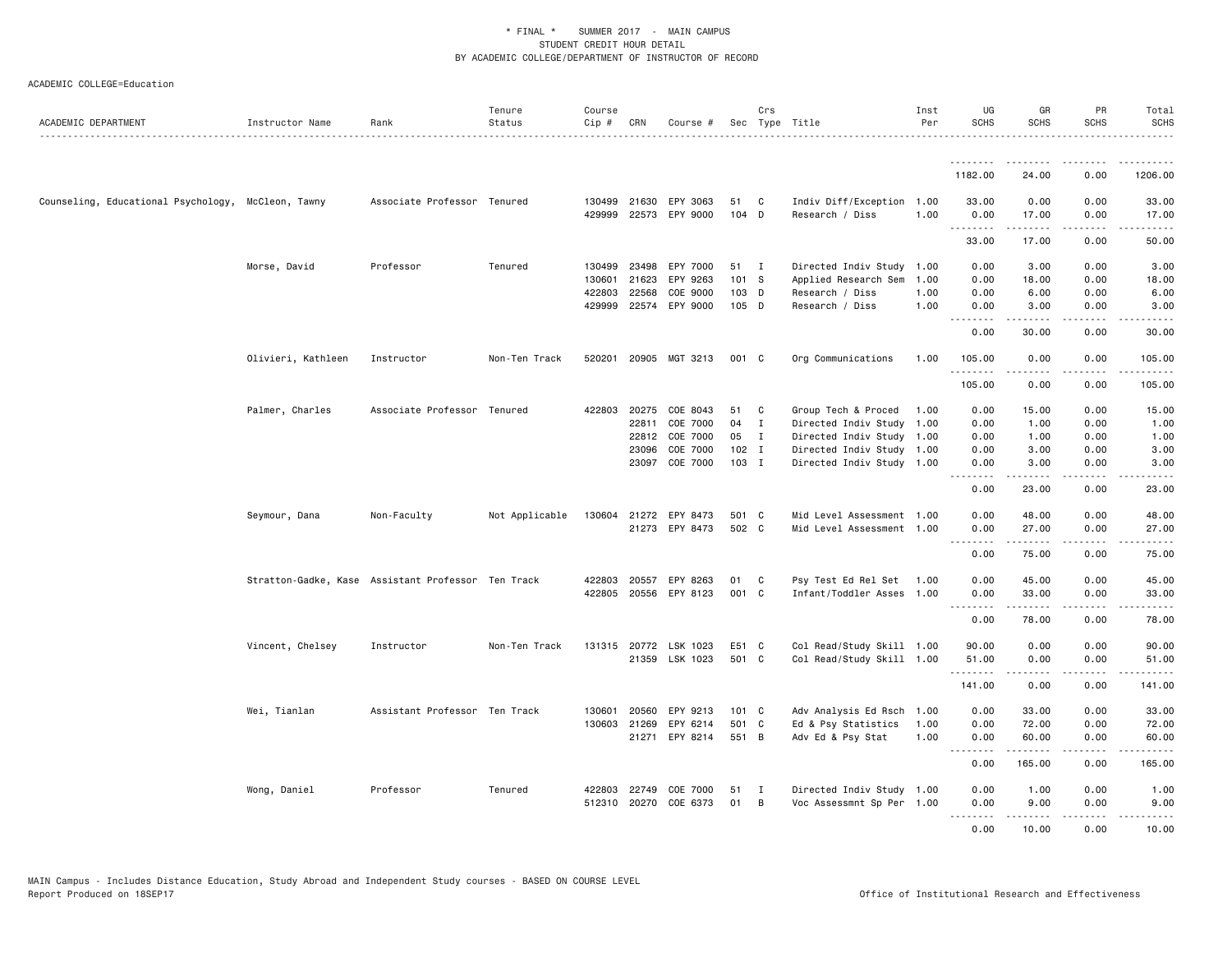# ACADEMIC COLLEGE=Education

|       |     | ⊤enur⊾ |                  |     |              |             |       | Inst | <b>UG</b>      |                   |         | Tota        |
|-------|-----|--------|------------------|-----|--------------|-------------|-------|------|----------------|-------------------|---------|-------------|
|       | Ran |        | $\cdot$ - $\sim$ | JRM | $S_{\Omega}$ | <b>LVDF</b> | Title | Per  | $\sim$<br>יהטכ | <b>COL</b><br>эuп | <b></b> | <b>SCHS</b> |
| ----- |     |        |                  |     |              |             |       |      |                |                   |         |             |

=================================== ======== ======== ======== ==========

Counseling, Educational Psychology,

1878.00 960.00 0.00 2838.00 =================================== ======== ======== ======== ==========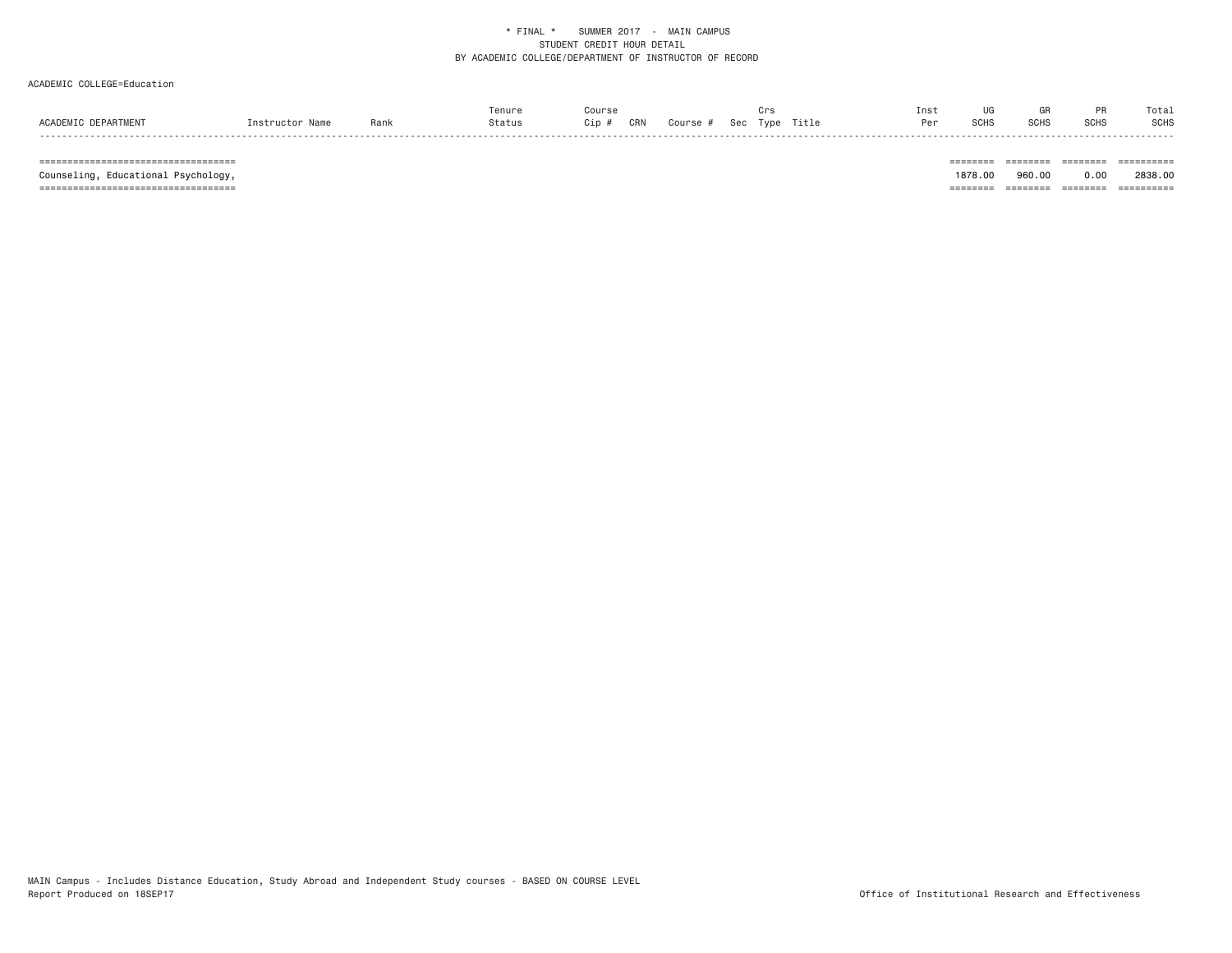| ACADEMIC DEPARTMENT                                 | Instructor Name   | Rank                          | Tenure<br>Status | Course<br>Cip # | CRN          | Course #              |                  | Crs | Sec Type Title            | Inst<br>Per | UG<br><b>SCHS</b> | GR<br><b>SCHS</b>    | PR<br><b>SCHS</b> | Total<br><b>SCHS</b>                                                                                                               |
|-----------------------------------------------------|-------------------|-------------------------------|------------------|-----------------|--------------|-----------------------|------------------|-----|---------------------------|-------------|-------------------|----------------------|-------------------|------------------------------------------------------------------------------------------------------------------------------------|
|                                                     |                   |                               |                  |                 |              |                       |                  |     |                           |             |                   |                      |                   |                                                                                                                                    |
| Curriculum, Instruction & Special E Alley, Kathleen |                   | Assistant Professor Ten Track |                  |                 | 131202 20437 | EDE 3343              | 101 C            |     | Teach Adoles Lit          | 1.00        | 36.00             | 0.00                 | 0.00              | 36.00                                                                                                                              |
|                                                     |                   |                               |                  |                 | 23421        | EDE 9000              | 103 D            |     | Research / Diss           | 1.00        | 0.00              | 2.00                 | 0.00              | 2.00                                                                                                                               |
|                                                     |                   |                               |                  |                 |              | 131203 21394 RDG 8113 | 501 C            |     | Mid Level Literacy I 1.00 |             | 0.00<br><u>.</u>  | 18.00<br>$- - - - -$ | 0.00<br>.         | 18.00<br>.                                                                                                                         |
|                                                     |                   |                               |                  |                 |              |                       |                  |     |                           |             | 36.00             | 20.00                | 0.00              | 56.00                                                                                                                              |
|                                                     | Anthony, Kenneth  | Assistant Professor Ten Track |                  |                 |              | 131203 21236 EDE 8173 | 551 C            |     | Mid Sch Soc Studies       | 1.00        | 0.00<br>.         | 27.00<br>.           | 0.00<br>.         | 27.00<br>.                                                                                                                         |
|                                                     |                   |                               |                  |                 |              |                       |                  |     |                           |             | 0.00              | 27.00                | 0.00              | 27.00                                                                                                                              |
|                                                     | Binford, Paul     | Assistant Professor Ten Track |                  |                 |              | 131203 21254 EDS 8243 | 501 C            |     | Adv. Plan Manage Lea 1.00 |             | 0.00<br>.         | 60.00<br>.           | 0.00<br>.         | 60.00<br>.                                                                                                                         |
|                                                     |                   |                               |                  |                 |              |                       |                  |     |                           |             | 0.00              | 60.00                | 0.00              | 60.00                                                                                                                              |
|                                                     | Brasher, Chelsi   | Instructor                    | Non-Ten Track    |                 |              | 131203 21234 EDE 8123 | 502 C            |     | Found Teach MidLev M 1.00 |             | 0.00<br>.         | 42.00<br>.           | 0.00<br>.         | 42.00<br>.                                                                                                                         |
|                                                     |                   |                               |                  |                 |              |                       |                  |     |                           |             | 0.00              | 42.00                | 0.00              | 42.00                                                                                                                              |
|                                                     | Brenner, Devon    | Professor                     | Tenured          | 131202          | 23313        | EDE 9000              | $101$ D          |     | Research / Diss           | 1.00        | 0.00              | 1.00                 | 0.00              | 1.00                                                                                                                               |
|                                                     |                   |                               |                  | 131205          | 23325        | EDS 9000              | $102$ D          |     | Research / Diss           | 1.00        | 0.00              | 3.00                 | 0.00              | 3.00                                                                                                                               |
|                                                     |                   |                               |                  |                 |              | 23327 EDS 7000        | 04 I             |     | Directed Indiv Study      | 1.00        | 0.00              | 3.00                 | 0.00<br>.         | 3.00                                                                                                                               |
|                                                     |                   |                               |                  |                 |              |                       |                  |     |                           |             | 0.00              | 7.00                 | 0.00              | 7.00                                                                                                                               |
|                                                     | Brooks, Mary      | Non-Faculty                   | Not Applicable   |                 |              | 131099 20768 LSK 0003 | 102 <sub>c</sub> |     | Development Reading       | 1.00        | 6.00<br>.         | 0.00<br><u>.</u>     | 0.00<br>.         | 6.00<br>----                                                                                                                       |
|                                                     |                   |                               |                  |                 |              |                       |                  |     |                           |             | 6.00              | 0.00                 | 0.00              | 6.00                                                                                                                               |
|                                                     | Buss, Nikki       | Lecturer                      | Non-Ten Track    |                 |              | 131315 21040 RDG 3513 | 51               | C   | Rdg Strag Second Sch 1.00 |             | 33.00<br>.        | 0.00<br>.            | 0.00<br>.         | 33.00<br>.                                                                                                                         |
|                                                     |                   |                               |                  |                 |              |                       |                  |     |                           |             | 33.00             | 0.00                 | 0.00              | 33.00                                                                                                                              |
|                                                     | Coffey, Kenneth   | Professor                     | Tenured          | 131001          | 21260        | EDX 6193              | 501 C            |     | Adv. Plan Special Ed 1.00 |             | 0.00              | 51.00                | 0.00              | 51.00                                                                                                                              |
|                                                     |                   |                               |                  |                 | 21267        | EDX 8173              | 506 C            |     | Sp Ed In Reg Classrm      | 1.00        | 0.00              | 36.00                | 0.00              | 36.00                                                                                                                              |
|                                                     |                   |                               |                  |                 |              | 422806 20462 EDX 8103 | 01               | C   | Adv Contingency Mgt       | 1.00        | 0.00<br>.         | 9.00<br>.            | 0.00<br>.         | 9.00<br>.                                                                                                                          |
|                                                     |                   |                               |                  |                 |              |                       |                  |     |                           |             | 0.00              | 96.00                | 0.00              | 96.00                                                                                                                              |
|                                                     | Devlin, Sandy     | Professor                     | Tenured          | 131001          | 20463        | EDX 8123              | 01               | C   | Org & Super Sp Ed         | 1.00        | 0.00              | 12.00                | 0.00              | 12.00                                                                                                                              |
|                                                     |                   |                               |                  |                 | 20467        | EDX 8213              | 51               | C   | Remediation Stdts w/      | 1.00        | 0.00              | 18.00                | 0.00              | 18.00                                                                                                                              |
|                                                     |                   |                               |                  |                 | 20468        | EDX 8780              | 101 E            |     | Intern-Sp Ed              | 1.00        | 0.00              | 27.00                | 0.00              | 27.00                                                                                                                              |
|                                                     |                   |                               |                  |                 | 22594        | EDX 7000              | $101$ I          |     | Directed Indiv Study      | 1.00        | 0.00              | 3.00                 | 0.00              | 3.00                                                                                                                               |
|                                                     |                   |                               |                  |                 | 22819        | EDX 9000              | 101 D            |     | Research / Diss           | 1.00        | 0.00              | 5.00                 | 0.00              | 5.00                                                                                                                               |
|                                                     |                   |                               |                  |                 | 23044        | EDX 7000              | $103$ I          |     | Directed Indiv Study      | 1.00        | 0.00              | 3.00                 | 0.00              | 3.00                                                                                                                               |
|                                                     |                   |                               |                  |                 | 23045        | EDX 7000              | $104$ I          |     | Directed Indiv Study      | 1.00        | 0.00<br><u>.</u>  | 3.00                 | 0.00              | 3.00                                                                                                                               |
|                                                     |                   |                               |                  |                 |              |                       |                  |     |                           |             | 0.00              | 71.00                | 0.00              | 71.00                                                                                                                              |
|                                                     | Fondren, Patricia | Instructor                    | Non-Ten Track    | 131001          |              | 21262 EDX 6813        | 501 C            |     | Intro Assmt Spec Ed       | 1.00        | 0.00              | 45.00                | 0.00              | 45.00                                                                                                                              |
|                                                     |                   |                               |                  |                 |              | 422814 22585 EDX 3203 | 01               | C   | Intro To Learn Disab      | 1.00        | 45.00<br>.        | 0.00<br><u>.</u>     | 0.00<br>$- - - -$ | 45.00<br>$\frac{1}{2} \left( \frac{1}{2} \right) \left( \frac{1}{2} \right) \left( \frac{1}{2} \right) \left( \frac{1}{2} \right)$ |
|                                                     |                   |                               |                  |                 |              |                       |                  |     |                           |             | 45.00             | 45.00                | 0.00              | 90.00                                                                                                                              |
|                                                     | Franz, Dana       | Associate Professor Tenured   |                  |                 |              | 131205 23379 EDS 9000 | 103 D            |     | Research / Diss           | 1.00        | 0.00              | 7.00                 | 0.00              | 7.00                                                                                                                               |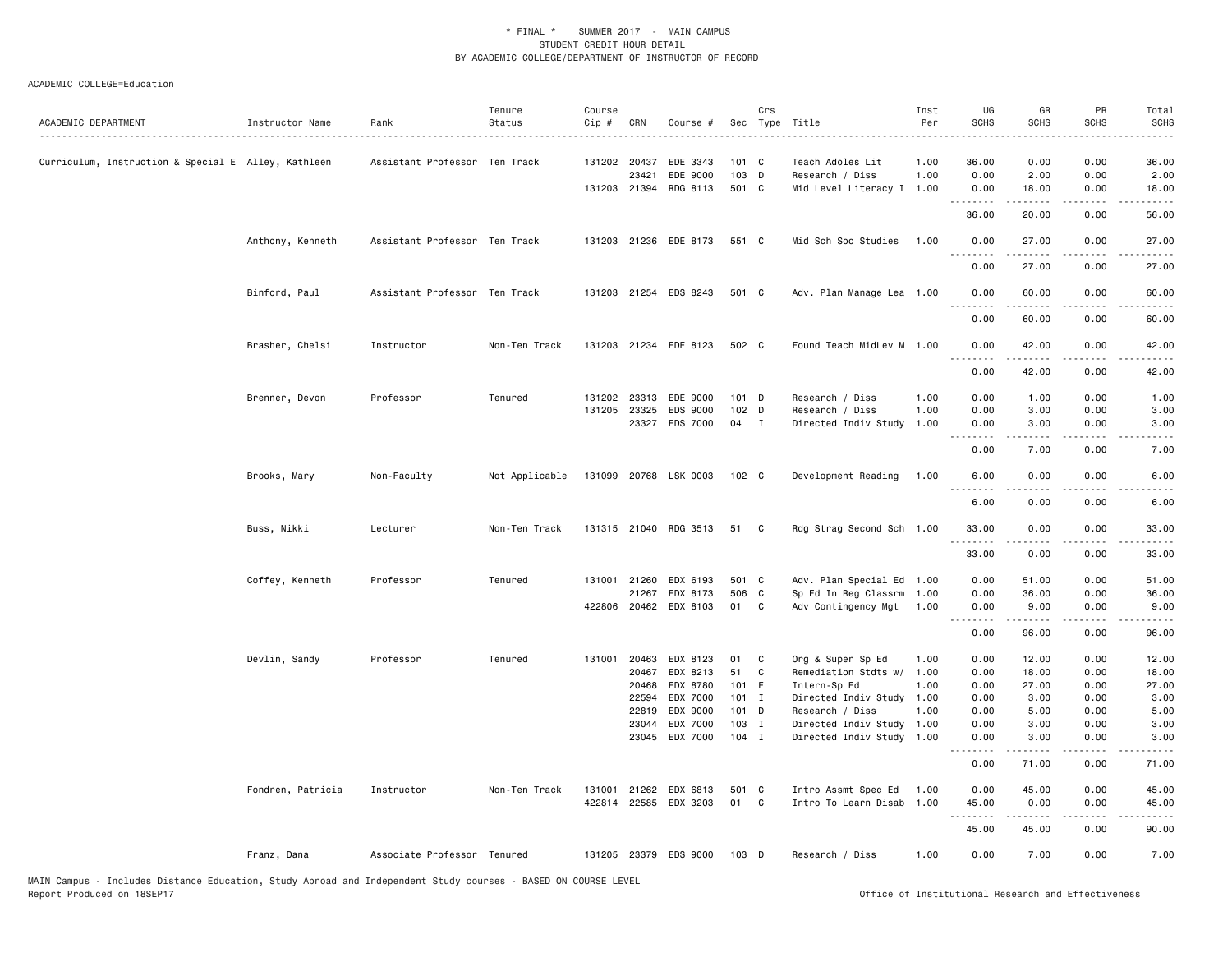| ACADEMIC DEPARTMENT                             | Instructor Name    | Rank                              | Tenure<br>Status | Course<br>Cip # | CRN          | Course #              |         | Crs | Sec Type Title             | Inst<br>Per | UG<br><b>SCHS</b>  | GR<br><b>SCHS</b>                                                                                                                                            | PR<br><b>SCHS</b> | Total<br>SCHS       |
|-------------------------------------------------|--------------------|-----------------------------------|------------------|-----------------|--------------|-----------------------|---------|-----|----------------------------|-------------|--------------------|--------------------------------------------------------------------------------------------------------------------------------------------------------------|-------------------|---------------------|
|                                                 |                    |                                   |                  |                 |              |                       |         |     |                            |             |                    |                                                                                                                                                              |                   | .                   |
| Curriculum, Instruction & Special E Franz, Dana |                    | Associate Professor Tenured       |                  |                 |              | 131205 23433 EDS 7000 | $102$ I |     | Directed Indiv Study 1.00  |             | 0.00<br><u>.</u>   | 3.00<br>$\frac{1}{2} \left( \frac{1}{2} \right) \left( \frac{1}{2} \right) \left( \frac{1}{2} \right) \left( \frac{1}{2} \right) \left( \frac{1}{2} \right)$ | 0.00<br>.         | 3.00<br>.           |
|                                                 |                    |                                   |                  |                 |              |                       |         |     |                            |             | 0.00               | 10.00                                                                                                                                                        | 0.00              | 10.00               |
|                                                 | Hopper, Peggy      | Associate Professor Tenured       |                  |                 |              | 131205 21258 EDS 8623 | 501 C   |     | Effective Instructio 1.00  |             | 0.00               | 21.00                                                                                                                                                        | 0.00              | 21.00               |
|                                                 |                    |                                   |                  |                 | 23166        | EDS 4990              | 802 C   |     | Special Topic In EDS 1.00  |             | 27.00              | 0.00                                                                                                                                                         | 0.00              | 27.00               |
|                                                 |                    |                                   |                  |                 | 23461        | EDS 7000              | 551 I   |     | Directed Indiv Study 1.00  |             | 0.00               | 1.00                                                                                                                                                         | 0.00              | 1.00                |
|                                                 |                    |                                   |                  |                 | 23474        | EDS 7000              | 552 I   |     | Directed Indiv Study 1.00  |             | 0.00               | 1.00                                                                                                                                                         | 0.00              | 1.00                |
|                                                 |                    |                                   |                  |                 | 131315 21399 | RDG 8653              | 551 C   |     | Teach Read Sec Sch         | 1.00        | 0.00<br><u>.</u> . | 36.00<br>.                                                                                                                                                   | 0.00<br>.         | 36.00<br>.          |
|                                                 |                    |                                   |                  |                 |              |                       |         |     |                            |             | 27.00              | 59.00                                                                                                                                                        | 0.00              | 86.00               |
|                                                 | Ivy, Jessica       | Assistant Professor Ten Track     |                  |                 | 131203 21233 | EDE 8123              | 501 C   |     | Found Teach MidLev M 1.00  |             | 0.00               | 54.00                                                                                                                                                        | 0.00              | 54.00               |
|                                                 |                    |                                   |                  |                 | 131205 23164 | EDS 4990              | 801 C   |     | Special Topic In EDS 1.00  |             | 33.00<br>.         | 0.00<br>.                                                                                                                                                    | 0.00<br>.         | 33.00<br>.          |
|                                                 |                    |                                   |                  |                 |              |                       |         |     |                            |             | 33.00              | 54.00                                                                                                                                                        | 0.00              | 87.00               |
|                                                 | Javorsky, Kristin  | Assistant Professor Ten Track     |                  |                 |              | 131315 21041 RDG 8713 | 01      | E   | Tch Struggling Reade 1.00  |             | 0.00               | 15.00                                                                                                                                                        | 0.00              | 15.00               |
|                                                 |                    |                                   |                  |                 |              | 21926 EDE 3233        | 501 C   |     | Teach Lit at Elem/Mi 1.00  |             | 33.00              | 0.00                                                                                                                                                         | 0.00              | 33.00               |
|                                                 |                    |                                   |                  |                 |              |                       |         |     |                            |             | .<br>33.00         | $- - - - -$<br>15.00                                                                                                                                         | .<br>0.00         | .<br>48.00          |
|                                                 |                    |                                   |                  |                 |              |                       |         |     |                            |             |                    |                                                                                                                                                              |                   |                     |
|                                                 | Lemley, Stephanie  | Assistant Professor Ten Track     |                  |                 |              | 131203 21397 RDG 8133 | 501 C   |     | Mid Level Content Li 1.00  |             | 0.00               | 21.00                                                                                                                                                        | 0.00<br>.         | 21.00               |
|                                                 |                    |                                   |                  |                 |              |                       |         |     |                            |             | 0.00               | 21.00                                                                                                                                                        | 0.00              | 21.00               |
|                                                 | Lindsey, Gail      | Clinical Assist Pro Non-Ten Track |                  |                 | 131202 21229 | EDE 3443              | 501 C   |     | Creat Arts Elem / Mid 1.00 |             | 42.00              | 0.00                                                                                                                                                         | 0.00              | 42.00               |
|                                                 |                    |                                   |                  |                 |              | 21230 EDE 3443        | 502 C   |     | Creat Arts Elem / Mid 1.00 |             | 24.00              | 0.00                                                                                                                                                         | 0.00              | 24.00               |
|                                                 |                    |                                   |                  |                 |              |                       |         |     |                            |             | <u>.</u>           |                                                                                                                                                              |                   | .                   |
|                                                 |                    |                                   |                  |                 |              |                       |         |     |                            |             | 66.00              | 0.00                                                                                                                                                         | 0.00              | 66.00               |
|                                                 | Mattox, Kimberly   | Instructor                        | Non-Ten Track    |                 |              | 422814 21861 EDX 3213 | 51      | C   | Indiv Inst Except Ch 1.00  |             | 24.00              | 0.00                                                                                                                                                         | 0.00<br>.         | 24.00               |
|                                                 |                    |                                   |                  |                 |              |                       |         |     |                            |             | 24.00              | 0.00                                                                                                                                                         | 0.00              | 24.00               |
|                                                 | McGinnis, Brecken  | Instructor                        | Non-Ten Track    | 131001          | 21259        | EDX 4113              | 501 C   |     | Mthds/Mats Erly Chil 1.00  |             | 33.00              | 0.00                                                                                                                                                         | 0.00              | 33.00               |
|                                                 |                    |                                   |                  |                 |              | 21266 EDX 8173        | 505 C   |     | Sp Ed In Reg Classrm 1.00  |             | 0.00               | 24.00                                                                                                                                                        | 0.00              | 24.00               |
|                                                 |                    |                                   |                  |                 |              |                       |         |     |                            |             | .<br>33.00         | -----<br>24.00                                                                                                                                               | .<br>0.00         | .<br>57.00          |
|                                                 | McKissick, Bethany | Assistant Professor Ten Track     |                  |                 | 131001 20464 | EDX 8133              | 101 C   |     | Reading And Research 1.00  |             | 0.00               | 15.00                                                                                                                                                        | 0.00              | 15.00               |
|                                                 |                    |                                   |                  |                 | 21263        | EDX 8023              | 501 C   |     | Fundamentals of Teac 1.00  |             | 0.00               | 6.00                                                                                                                                                         | 0.00              | 6.00                |
|                                                 |                    |                                   |                  |                 | 21958        | EDX 8013              | 501 C   |     | Fundamentals of Teac 1.00  |             | 0.00<br>. <b>.</b> | 12.00                                                                                                                                                        | 0.00<br>$   -$    | 12.00<br>$    -$    |
|                                                 |                    |                                   |                  |                 |              |                       |         |     |                            |             | 0.00               | 33.00                                                                                                                                                        | 0.00              | 33.00               |
|                                                 | Moser, Kelly       | Assistant Professor Ten Track     |                  | 130101          |              | 22005 EDS 8103        | 501 C   |     | Adv Meth in Mid/Sec        | 1.00        | 0.00               | 24.00                                                                                                                                                        | 0.00              | 24.00               |
|                                                 |                    |                                   |                  |                 |              | 131205 21256 EDS 8613 | 501 C   |     | Mdle & Sec Sch Curr        | 1.00        | 0.00               | 27.00                                                                                                                                                        | 0.00              | 27.00               |
|                                                 |                    |                                   |                  |                 |              |                       |         |     |                            |             | .<br>0.00          | .<br>51.00                                                                                                                                                   | .<br>0.00         | وبالمستريث<br>51.00 |
|                                                 | Pate, Laura        | Instructor                        | Non-Ten Track    |                 |              | 130301 20774 LSK 1033 | 02      | C   | Fund of Achievement        | 1.00        | 117.00             | 0.00                                                                                                                                                         | 0.00              | 117.00              |
|                                                 |                    |                                   |                  |                 |              |                       |         |     |                            |             |                    |                                                                                                                                                              |                   |                     |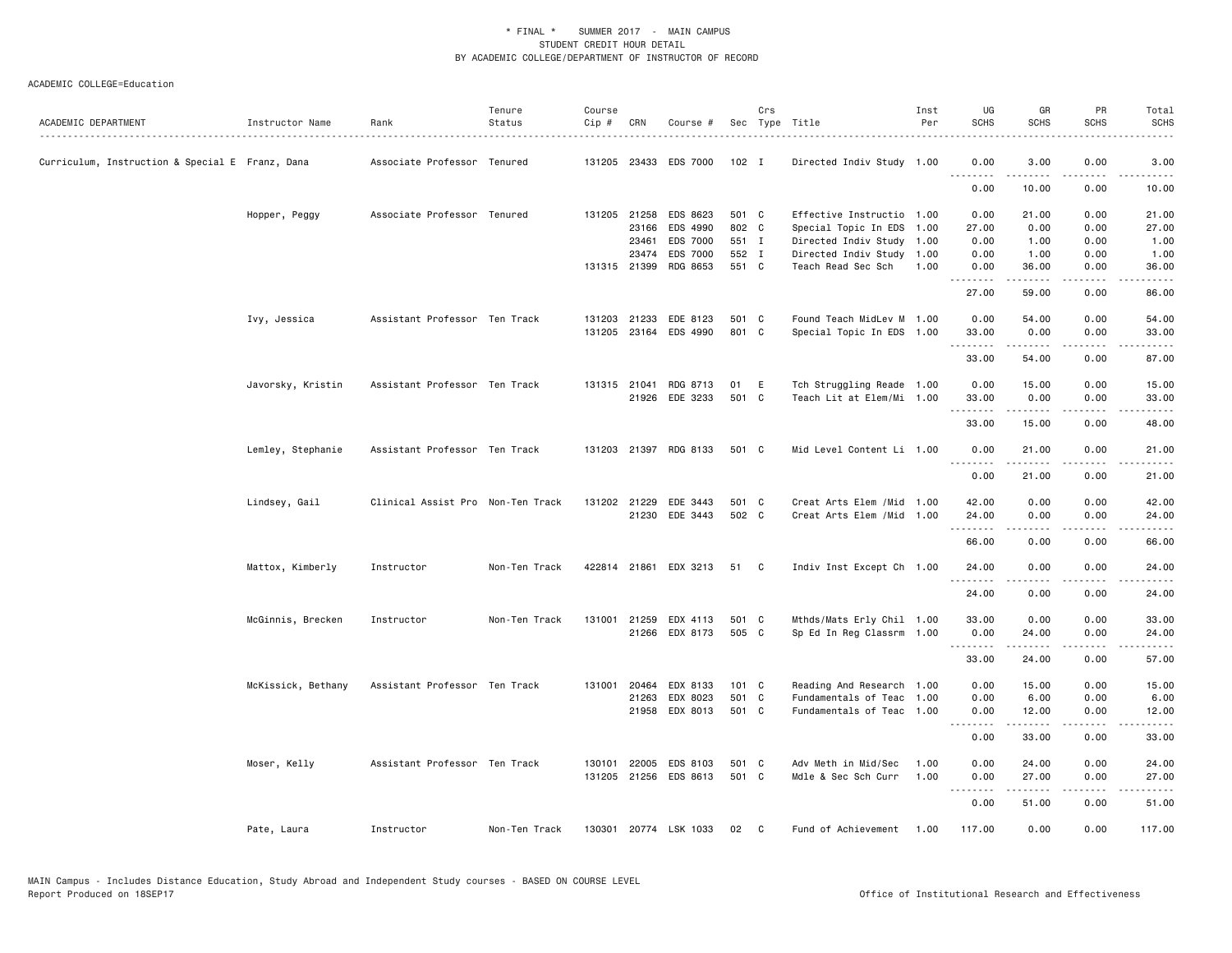| ACADEMIC DEPARTMENT                                                        | Instructor Name                                  | Rank                               | Tenure<br>Status | Course<br>Cip # | CRN          | Course #              | Sec           | Crs | Type Title                | Inst<br>Per | UG<br>SCHS       | GR<br><b>SCHS</b>                   | PR<br><b>SCHS</b>                                                                                                                                    | Total<br>SCHS         |
|----------------------------------------------------------------------------|--------------------------------------------------|------------------------------------|------------------|-----------------|--------------|-----------------------|---------------|-----|---------------------------|-------------|------------------|-------------------------------------|------------------------------------------------------------------------------------------------------------------------------------------------------|-----------------------|
|                                                                            |                                                  |                                    |                  |                 |              |                       |               |     |                           |             | <u>.</u>         | <u> - - - - - - - -</u>             | $\frac{1}{2} \left( \frac{1}{2} \right) \left( \frac{1}{2} \right) \left( \frac{1}{2} \right) \left( \frac{1}{2} \right) \left( \frac{1}{2} \right)$ | <u>.</u>              |
|                                                                            |                                                  |                                    |                  |                 |              |                       |               |     |                           |             | 117.00           | 0.00                                | 0.00                                                                                                                                                 | 117.00                |
| Curriculum, Instruction & Special E Pope, Margaret                         |                                                  | Non-Employee/Affili Not Applicable |                  | 131203 21238    |              | EDE 8183              | 501 C         |     | Tch Science in Mid G 1.00 |             | 0.00             | 57.00                               | 0.00                                                                                                                                                 | 57.00                 |
|                                                                            |                                                  |                                    |                  |                 | 131316 20440 | EDE 8733              | 51 C          |     | Tchg Science in Emem 1.00 |             | 0.00<br>.        | 12.00                               | 0.00                                                                                                                                                 | 12.00                 |
|                                                                            |                                                  |                                    |                  |                 |              |                       |               |     |                           |             | 0.00             | 69.00                               | 0.00                                                                                                                                                 | 69.00                 |
|                                                                            | Robichaux-Davis, Reb Associate Professor Tenured |                                    |                  |                 | 131202 23138 | EDE 7000              | $01$ I        |     | Directed Indiv Study 1.00 |             | 0.00             | 3.00                                | 0.00                                                                                                                                                 | 3.00                  |
|                                                                            |                                                  |                                    |                  |                 | 23141        | EDE 7000              | 04 I          |     | Directed Indiv Study 1.00 |             | 0.00             | 3.00                                | 0.00                                                                                                                                                 | 3.00                  |
|                                                                            |                                                  |                                    |                  |                 | 23142        | EDE 7000              | 05 I          |     | Directed Indiv Study 1.00 |             | 0.00             | 3.00                                | 0.00                                                                                                                                                 | 3.00                  |
|                                                                            |                                                  |                                    |                  |                 | 23167        | EDE 4990              | 801 C         |     | Special Topic In EDE 1.00 |             | 6.00             | 0.00                                | 0.00                                                                                                                                                 | 6.00                  |
|                                                                            |                                                  |                                    |                  | 131311 20441    |              | EDE 8763              | 51 C          |     | Elem/Mid Math Educ        | 1.00        | 0.00<br>.        | 12.00                               | 0.00                                                                                                                                                 | 12.00                 |
|                                                                            |                                                  |                                    |                  |                 |              |                       |               |     |                           |             | 6.00             | 21.00                               | 0.00                                                                                                                                                 | 27.00                 |
|                                                                            | Shea, Donna                                      | Non-Faculty                        | Not Applicable   |                 |              | 131203 21255 EDS 8243 | 502 C         |     | Adv. Plan Manage Lea 1.00 |             | 0.00             | 18.00                               | 0.00                                                                                                                                                 | 18.00                 |
|                                                                            |                                                  |                                    |                  |                 |              |                       |               |     |                           |             | --------<br>0.00 | 18.00                               | 0.00                                                                                                                                                 | 18.00                 |
|                                                                            | Smith, Kimberly                                  | Instructor                         | Non-Ten Track    | 130301          | 20775        | LSK 1043              | 01            | C.  | Life Skills for Athl 1.00 |             | 36.00            | 0.00                                | 0.00                                                                                                                                                 | 36.00                 |
|                                                                            |                                                  |                                    |                  |                 |              | 20776 LSK 1043        | 51            | C.  | Life Skills for Athl 1.00 |             | 39.00            | 0.00                                | 0.00                                                                                                                                                 | 39.00                 |
|                                                                            |                                                  |                                    |                  |                 |              |                       |               |     |                           |             | .<br>75.00       | 0.00                                | 0.00                                                                                                                                                 | 75.00                 |
|                                                                            | Walker, Ryan                                     | Assistant Professor Ten Track      |                  | 131205          | 22735        | EDS 7000              | $02 \qquad I$ |     | Directed Indiv Study 1.00 |             | 0.00             | 3.00                                | 0.00                                                                                                                                                 | 3.00                  |
|                                                                            |                                                  |                                    |                  |                 | 23343        | EDS 7000              | $101$ I       |     | Directed Indiv Study 1.00 |             | 0.00             | 3.00                                | 0.00                                                                                                                                                 | 3.00                  |
|                                                                            |                                                  |                                    |                  |                 |              | 23420 EDS 7000        | 05 I          |     | Directed Indiv Study 1.00 |             | 0.00             | 3.00                                | 0.00                                                                                                                                                 | 3.00                  |
|                                                                            |                                                  |                                    |                  |                 |              |                       |               |     |                           |             | --------<br>0.00 | ----<br>9.00                        | 0.00                                                                                                                                                 | 9.00                  |
|                                                                            | Wiley, Holly                                     | Instructor                         | Non-Ten Track    |                 |              | 310505 21674 KI 2603  | 01 C          |     | Medical Terminology       | 1.00        | 27.00            | 0.00                                | 0.00                                                                                                                                                 | 27.00                 |
|                                                                            |                                                  |                                    |                  |                 |              |                       |               |     |                           |             | - - -<br>27.00   | 0.00                                | 0.00                                                                                                                                                 | 27.00                 |
| ----------------------------------                                         |                                                  |                                    |                  |                 |              |                       |               |     |                           |             |                  | ========                            | ========                                                                                                                                             | ==========            |
| Curriculum, Instruction & Special E<br>----------------------------------- |                                                  |                                    |                  |                 |              |                       |               |     |                           |             | 561.00           | 752.00<br>-------- -------- ------- | 0.00                                                                                                                                                 | 1313.00<br>========== |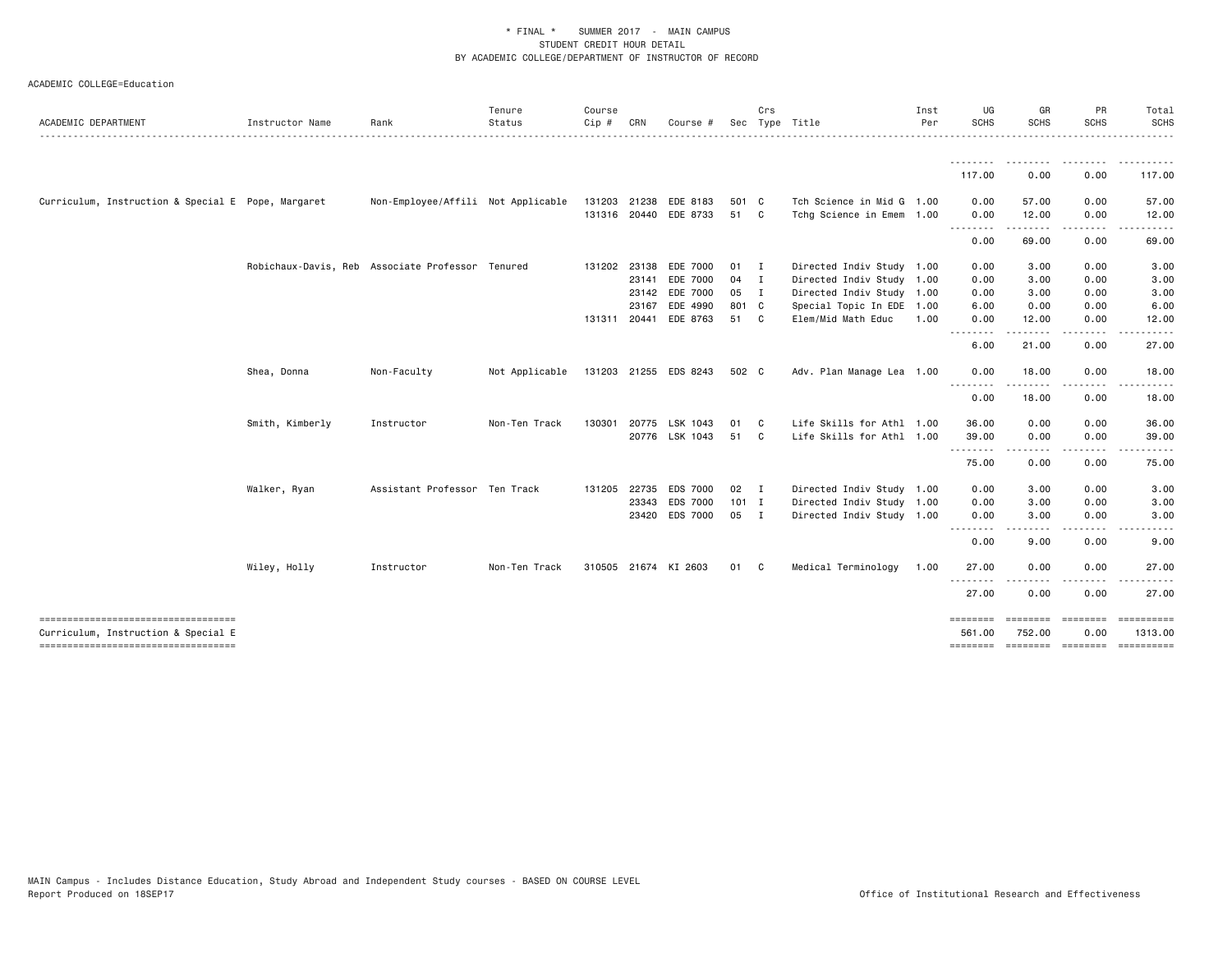| ACADEMIC DEPARTMENT    | Instructor Name  | Rank                                                     | Tenure<br>Status | Course<br>Cip # | CRN          | Course #       |         | Crs          | Sec Type Title            | Inst<br>Per | UG<br><b>SCHS</b> | GR<br><b>SCHS</b>                                                                                                                                            | PR<br><b>SCHS</b> | Total<br><b>SCHS</b> |
|------------------------|------------------|----------------------------------------------------------|------------------|-----------------|--------------|----------------|---------|--------------|---------------------------|-------------|-------------------|--------------------------------------------------------------------------------------------------------------------------------------------------------------|-------------------|----------------------|
| Educational Leadership | Brocato, Donna   | Associate Professor Tenured                              |                  | 130101          | 20445        | EDF 4243       | S01 C   |              | Plan for Diverse Lea      | 1.00        | 39.00             | 0.00                                                                                                                                                         | 0.00              | 39.00                |
|                        |                  |                                                          |                  | 130401          | 20449        | EDF 8443       | 551 C   |              | Eval of Sch Prog          | 1.00        | 0.00              | 21.00                                                                                                                                                        | 0.00              | 21.00                |
|                        |                  |                                                          |                  |                 | 23351        | EDA 9000       | 104 D   |              | Research / Diss           | 1.00        | 0.00<br>.         | 4.00<br>$\frac{1}{2} \left( \frac{1}{2} \right) \left( \frac{1}{2} \right) \left( \frac{1}{2} \right) \left( \frac{1}{2} \right) \left( \frac{1}{2} \right)$ | 0.00<br>.         | 4.00                 |
|                        |                  |                                                          |                  |                 |              |                |         |              |                           |             | 39.00             | 25.00                                                                                                                                                        | 0.00              | 64.00                |
|                        | Campbell, Annika | Non-Faculty                                              | Not Applicable   |                 | 309999 21526 | ISE 4200       | 802 A   |              | Intl Stu Exch - Prov 1.00 |             | 15.00             | 0.00                                                                                                                                                         | 0.00              | 15.00                |
|                        |                  |                                                          |                  |                 | 21529        | ISE 4200       | 811 A   |              | Intl Stu Exch - Prov 1.00 |             | 60.00             | 0.00                                                                                                                                                         | 0.00              | 60.00                |
|                        |                  |                                                          |                  |                 | 21531        | ISE 4200       | 820 A   |              | Intl Stu Exch - Prov 1.00 |             | 162.00            | 0.00                                                                                                                                                         | 0.00              | 162.00               |
|                        |                  |                                                          |                  |                 | 21533        | ISE 4200       | 829 A   |              | Intl Stu Exch - Prov 1.00 |             | 44.00             | 0.00                                                                                                                                                         | 0.00              | 44.00                |
|                        |                  |                                                          |                  |                 | 21534        | ISE 4200       | 835 A   |              | Intl Student Exchang 1.00 |             | 9.00<br>.         | 0.00<br>$- - - - -$                                                                                                                                          | 0.00<br>.         | 9.00<br>.            |
|                        |                  |                                                          |                  |                 |              |                |         |              |                           |             | 290.00            | 0.00                                                                                                                                                         | 0.00              | 290.00               |
|                        | Coats, Linda     | Professor                                                | Tenured          | 130401          | 21227        | EDA 8190       | 501 S   |              | Wkshp Ed Adm & Super 1.00 |             | 0.00              | 15.00                                                                                                                                                        | 0.00              | 15.00                |
|                        |                  |                                                          |                  | 130407          | 21194        | CCL 8113       | 501 C   |              | Comm Col Hist/Philos 1.00 |             | 0.00              | 21.00                                                                                                                                                        | 0.00              | 21.00                |
|                        |                  |                                                          |                  |                 | 21196        | CCL 8153       | 501 C   |              | Human Resources Admi 1.00 |             | 0.00              | 24.00                                                                                                                                                        | 0.00              | 24.00                |
|                        |                  |                                                          |                  |                 |              | 22769 CCL 9000 | 502 D   |              | Diss./Dissertation R 1.00 |             | 0.00<br>د د د د   | 6.00                                                                                                                                                         | 0.00              | 6.00                 |
|                        |                  |                                                          |                  |                 |              |                |         |              |                           |             | 0.00              | 66.00                                                                                                                                                        | 0.00              | 66.00                |
|                        | Cutts, Qiana     | Assistant Professor Non-Ten Track                        |                  | 130901          | 21239        | EDF 3333       | 501 C   |              | Social Foundation Ed 1.00 |             | 63.00             | 0.00                                                                                                                                                         | 0.00              | 63.00                |
|                        |                  |                                                          |                  |                 | 231302 20443 | EDF 3413       | 01      | B            | Writing For Thinking 1.00 |             | 24.00             | 0.00                                                                                                                                                         | 0.00              | 24.00                |
|                        |                  |                                                          |                  |                 |              | 20444 EDF 3413 | 51      | $\mathbf{C}$ | Writing For Thinking 1.00 |             | 27.00             | 0.00                                                                                                                                                         | 0.00              | 27.00                |
|                        |                  |                                                          |                  |                 |              |                |         |              |                           |             | .                 |                                                                                                                                                              |                   |                      |
|                        |                  |                                                          |                  |                 |              |                |         |              |                           |             | 114.00            | 0.00                                                                                                                                                         | 0.00              | 114.00               |
|                        | Davis, James     | Associate Professor Tenured                              |                  | 130401          |              | 23382 EDA 9000 | $105$ D |              | Research / Diss           | 1.00        | 0.00<br><u>.</u>  | 2.00                                                                                                                                                         | 0.00              | 2.00                 |
|                        |                  |                                                          |                  |                 |              |                |         |              |                           |             | 0.00              | 2.00                                                                                                                                                         | 0.00              | 2.00                 |
|                        | Farmer, Angela   | Assistant Professor Ten Track                            |                  |                 | 130401 21247 | EDL 8423       | 501 C   |              | School Leadership         | 1.00        | 0.00              | 21.00                                                                                                                                                        | 0.00              | 21.00                |
|                        |                  |                                                          |                  |                 | 21249        | EDL 8633       | 551 C   |              | HR Leadership             | 1.00        | 0.00              | 15.00                                                                                                                                                        | 0.00              | 15.00                |
|                        |                  |                                                          |                  |                 | 21941        | EDL 8633       | 501 C   |              | HR Leadership             | 1.00        | 0.00              | 24.00                                                                                                                                                        | 0.00              | 24.00                |
|                        |                  |                                                          |                  |                 | 22413        | EDA 9000       | $101$ D |              | Research / Diss           | 1.00        | 0.00              | 58.00                                                                                                                                                        | 0.00              | 58.00                |
|                        |                  |                                                          |                  |                 |              | 22775 EDL 8423 | 502 C   |              | School Leadership         | 1.00        | 0.00<br>.         | 27.00                                                                                                                                                        | 0.00              | 27.00<br>.           |
|                        |                  |                                                          |                  |                 |              |                |         |              |                           |             | 0.00              | 145.00                                                                                                                                                       | 0.00              | 145.00               |
|                        | Fincher, Mark    | Assistant Professor Ten Track                            |                  |                 | 130407 21195 | CCL 8113       | 502 C   |              | Comm Col Hist/Philos 1.00 |             | 0.00              | 15.00                                                                                                                                                        | 0.00              | 15.00                |
|                        |                  |                                                          |                  |                 | 21203        | CCL 9913       | 502 S   |              | Dissertation Seminar      | 1.00        | 0.00              | 15.00                                                                                                                                                        | 0.00              | 15.00                |
|                        |                  |                                                          |                  |                 |              | 21943 CCL 8123 | 501 C   |              | Comm Col Finance          | 1.00        | 0.00              | 15.00                                                                                                                                                        | 0.00              | 15.00                |
|                        |                  |                                                          |                  |                 |              |                |         |              |                           |             | .<br>0.00         | .<br>45.00                                                                                                                                                   | .<br>0.00         | .<br>45.00           |
|                        | Hailey, Leigh    | Clinical Assist Pro Non-Ten Track                        |                  | 130401          | 21246        | EDL 8413       | 501 C   |              | Sch Legal & Ethic Pe 1.00 |             | 0.00              | 27.00                                                                                                                                                        | 0.00              | 27.00                |
|                        |                  |                                                          |                  |                 | 21250        | EDL 8713       | 501 C   |              | Sch Bus & Facilities 1.00 |             | 0.00              | 18.00                                                                                                                                                        | 0.00              | 18.00                |
|                        |                  |                                                          |                  |                 | 21940        | EDL 8713       | 551 C   |              | Sch Bus & Facilities 1.00 |             | 0.00              | 24.00                                                                                                                                                        | 0.00              | 24.00                |
|                        |                  |                                                          |                  |                 | 22414        | EDA 9000       | 102 D   |              | Research / Diss           | 1.00        | 0.00              | 30.00                                                                                                                                                        | 0.00              | 30.00                |
|                        |                  |                                                          |                  |                 | 22771        | EDL 8413       | 502 C   |              | Sch Legal & Ethic Pe 1.00 |             | 0.00              | 30.00                                                                                                                                                        | 0.00              | 30.00                |
|                        |                  |                                                          |                  |                 |              |                |         |              |                           |             | .<br>0.00         | 129.00                                                                                                                                                       | 0.00              | 129.00               |
|                        | Heindl, Michael  | Non-Employee/Affili Not Applicable 130407 21200 CCL 8233 |                  |                 |              |                | 501 C   |              | Comm Col Legal Issue 1.00 |             | 0.00              | 18.00                                                                                                                                                        | 0.00              | 18.00                |
|                        |                  |                                                          |                  |                 |              |                |         |              |                           |             |                   |                                                                                                                                                              |                   |                      |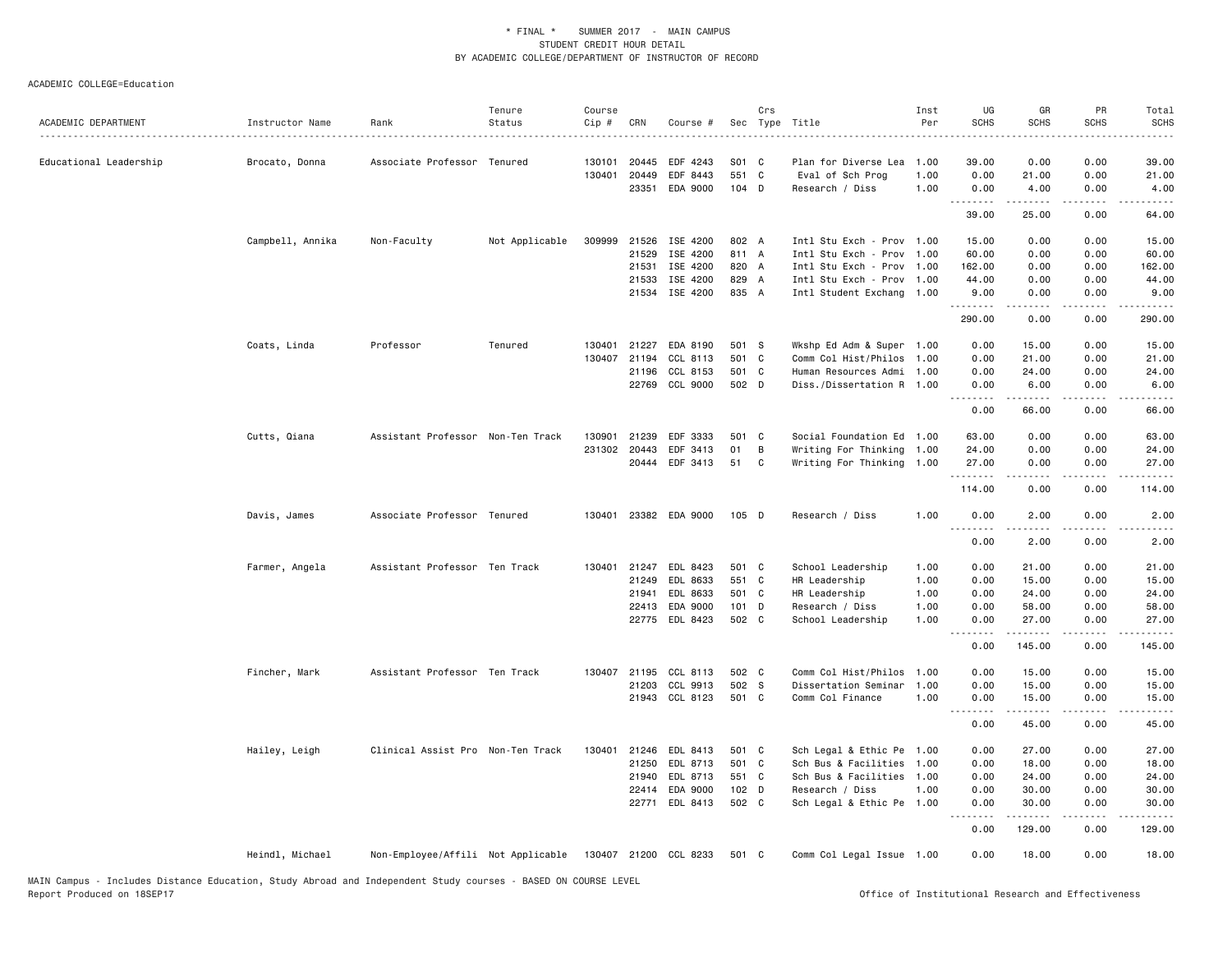| ACADEMIC DEPARTMENT                                           | Instructor Name   | Rank                               | Tenure<br>Status<br>. <b>.</b> . | Course<br>$Cip$ # | CRN          | Course #        |         | Crs          | Sec Type Title            | Inst<br>Per | UG<br><b>SCHS</b>                                                                                                                                                                    | GR<br>SCHS          | PR<br>SCHS              | Total<br><b>SCHS</b><br>. |
|---------------------------------------------------------------|-------------------|------------------------------------|----------------------------------|-------------------|--------------|-----------------|---------|--------------|---------------------------|-------------|--------------------------------------------------------------------------------------------------------------------------------------------------------------------------------------|---------------------|-------------------------|---------------------------|
|                                                               |                   |                                    |                                  |                   |              |                 |         |              |                           |             |                                                                                                                                                                                      |                     |                         |                           |
|                                                               |                   |                                    |                                  |                   |              |                 |         |              |                           |             | 0.00                                                                                                                                                                                 | 18.00               | 0.00                    | 18.00                     |
| Educational Leadership                                        | Hickmon, Fredrick | Non-Employee/Affili Not Applicable |                                  | 130401            | 21251        | EDL 8723        | 551 C   |              | Positive Sch Culture 1.00 |             | 0.00                                                                                                                                                                                 | 18.00               | 0.00                    | 18.00                     |
|                                                               |                   |                                    |                                  |                   |              | 21942 EDL 8723  | 501 C   |              | Positive Sch Culture 1.00 |             | 0.00<br>. <b>.</b>                                                                                                                                                                   | 24.00<br>.          | 0.00<br>.               | 24.00                     |
|                                                               |                   |                                    |                                  |                   |              |                 |         |              |                           |             | 0.00                                                                                                                                                                                 | 42.00               | 0.00                    | 42.00                     |
|                                                               | King, Stephanie   | Associate Professor Tenured        |                                  | 130407 21198      |              | CCL 8193        | 501 S   |              | Sem Comm Coll Lead        | 1.00        | 0.00                                                                                                                                                                                 | 18.00               | 0.00                    | 18.00                     |
|                                                               |                   |                                    |                                  |                   | 22007        | CCL 8173        | 501 C   |              | Comm College Teachin 1.00 |             | 0.00                                                                                                                                                                                 | 30.00               | 0.00                    | 30.00                     |
|                                                               |                   |                                    |                                  |                   | 22766        | CCL 9000        | 501 D   |              | Diss./Dissertation R 1.00 |             | 0.00<br>$\sim$ $\sim$ $\sim$<br>$\frac{1}{2} \left( \frac{1}{2} \right) \left( \frac{1}{2} \right) \left( \frac{1}{2} \right) \left( \frac{1}{2} \right) \left( \frac{1}{2} \right)$ | 18.00<br>.          | 0.00<br>.               | 18.00                     |
|                                                               |                   |                                    |                                  |                   |              |                 |         |              |                           |             | 0.00                                                                                                                                                                                 | 66.00               | 0.00                    | 66.00                     |
|                                                               | Molina, Danielle  | Assistant Professor Ten Track      |                                  | 130401 21619      |              | HED 8543        | 01      | $\mathbf{C}$ | Legal Issues in SA        | 1.00        | 0.00                                                                                                                                                                                 | 30.00               | 0.00                    | 30.00                     |
|                                                               |                   |                                    |                                  | 130406            | 20691        | HED 8143        | 001 S   |              | U/Cc Seminar              | 1.00        | 0.00                                                                                                                                                                                 | 48.00               | 0.00                    | 48.00                     |
|                                                               |                   |                                    |                                  | 130407            | 23388        | <b>HED 7000</b> | $101$ I |              | Directed Indiv Study 1.00 |             | 0.00                                                                                                                                                                                 | 3.00                | 0.00                    | 3.00                      |
|                                                               |                   |                                    |                                  |                   | 422803 22576 | COE 7000        | 01 I    |              | Directed Indiv Study 1.00 |             | 0.00                                                                                                                                                                                 | 3.00                | 0.00                    | 3.00                      |
|                                                               |                   |                                    |                                  |                   | 22577        | COE 7000        | 02      | $\mathbf{I}$ | Directed Indiv Study 1.00 |             | 0.00                                                                                                                                                                                 | 1.00                | 0.00                    | 1.00                      |
|                                                               |                   |                                    |                                  |                   | 22578        | COE 7000        | 03      | $\mathbf{I}$ | Directed Indiv Study 1.00 |             | 0.00<br>$\sim$ $\sim$ $\sim$ $\sim$                                                                                                                                                  | 1.00                | 0.00                    | 1.00                      |
|                                                               |                   |                                    |                                  |                   |              |                 |         |              |                           |             | 0.00                                                                                                                                                                                 | 86.00               | 0.00                    | 86.00                     |
|                                                               | Prince, Debra     | Associate Professor Tenured        |                                  |                   | 130401 21243 | EDF 8443        | 501 C   |              | Eval of Sch Prog          | 1.00        | 0.00                                                                                                                                                                                 | 18.00               | 0.00                    | 18.00                     |
|                                                               |                   |                                    |                                  | 130601            | 21242        | EDF 8363        | 501 C   |              | Func & Met Res In Ed 1.00 |             | 0.00                                                                                                                                                                                 | 15.00               | 0.00                    | 15.00                     |
|                                                               |                   |                                    |                                  |                   | 131202 21240 | EDF 3423        | 501 C   |              | Exploring Diversity       | 1.00        | 69.00                                                                                                                                                                                | 0.00                | 0.00                    | 69.00                     |
|                                                               |                   |                                    |                                  |                   |              | 21241 EDF 3423  | 502 C   |              | Exploring Diversity       | 1.00        | 27.00<br><u>.</u>                                                                                                                                                                    | 0.00<br>.           | 0.00<br>.               | 27.00<br>.                |
|                                                               |                   |                                    |                                  |                   |              |                 |         |              |                           |             | 96.00                                                                                                                                                                                | 33.00               | 0.00                    | 129.00                    |
|                                                               | Ray, Michael      | Non-Employee/Affili Not Applicable |                                  |                   | 130401 21248 | EDL 8433        | 551 C   |              | Data for Sch Impr         | 1.00        | 0.00                                                                                                                                                                                 | 15.00               | 0.00                    | 15.00                     |
|                                                               |                   |                                    |                                  |                   |              | 22776 EDL 8433  | 502 C   |              | Data for Sch Impr         | 1.00        | 0.00                                                                                                                                                                                 | 27.00               | 0.00                    | 27.00                     |
|                                                               |                   |                                    |                                  |                   |              |                 |         |              |                           |             | $\sim$ $\sim$ $\sim$ $\sim$<br>0.00                                                                                                                                                  | -----<br>42.00      | 0.00                    | 42.00                     |
|                                                               | Taylor, Leonard   | Assistant Professor Ten Track      |                                  |                   | 130401 21620 | <b>HED 8010</b> | 101 E   |              | Practicum                 | 1.00        | 0.00                                                                                                                                                                                 | 33.00               | 0.00                    | 33.00                     |
|                                                               |                   |                                    |                                  |                   | 23093        | <b>HED 8683</b> | 551 C   |              | Policy Issues in Hig      | 1.00        | 0.00                                                                                                                                                                                 | 24.00               | 0.00                    | 24.00                     |
|                                                               |                   |                                    |                                  |                   | 130407 23432 | HED 7000        | 51 I    |              | Directed Indiv Study 1.00 |             | 0.00<br>.                                                                                                                                                                            | 3.00<br>.           | 0.00<br>د د د د         | 3.00                      |
|                                                               |                   |                                    |                                  |                   |              |                 |         |              |                           |             | 0.00                                                                                                                                                                                 | 60.00               | 0.00                    | 60.00                     |
|                                                               | Xu, Jianzhong     | Professor                          | Tenured                          |                   | 130401 23165 | EDA 9000        | 103 D   |              | Research / Diss           | 1.00        | 0.00                                                                                                                                                                                 | 1.00                | 0.00                    | 1.00                      |
|                                                               |                   |                                    |                                  | 130603 20450      |              | EDF 9373        | 51      | C            | Ed Res Design             | 1.00        | 0.00                                                                                                                                                                                 | 21.00               | 0.00                    | 21.00                     |
|                                                               |                   |                                    |                                  |                   | 21244        | EDF 9453        | 501 C   |              | Intro Qual Research       | 1.00        | 0.00                                                                                                                                                                                 | 18.00               | 0.00                    | 18.00                     |
|                                                               |                   |                                    |                                  |                   |              |                 |         |              |                           |             | 0.00                                                                                                                                                                                 | 40.00               | 0.00                    | 40.00                     |
| ----------------------------------                            |                   |                                    |                                  |                   |              |                 |         |              |                           |             | <b>EEEEEEEE</b>                                                                                                                                                                      | ========            | ========                | ==========                |
| Educational Leadership<br>----------------------------------- |                   |                                    |                                  |                   |              |                 |         |              |                           |             | 539,00<br><b>ESSESSES</b>                                                                                                                                                            | 799.00<br>--------- | 0.00<br><b>Concocco</b> | 1338.00<br>==========     |
|                                                               |                   |                                    |                                  |                   |              |                 |         |              |                           |             |                                                                                                                                                                                      |                     |                         |                           |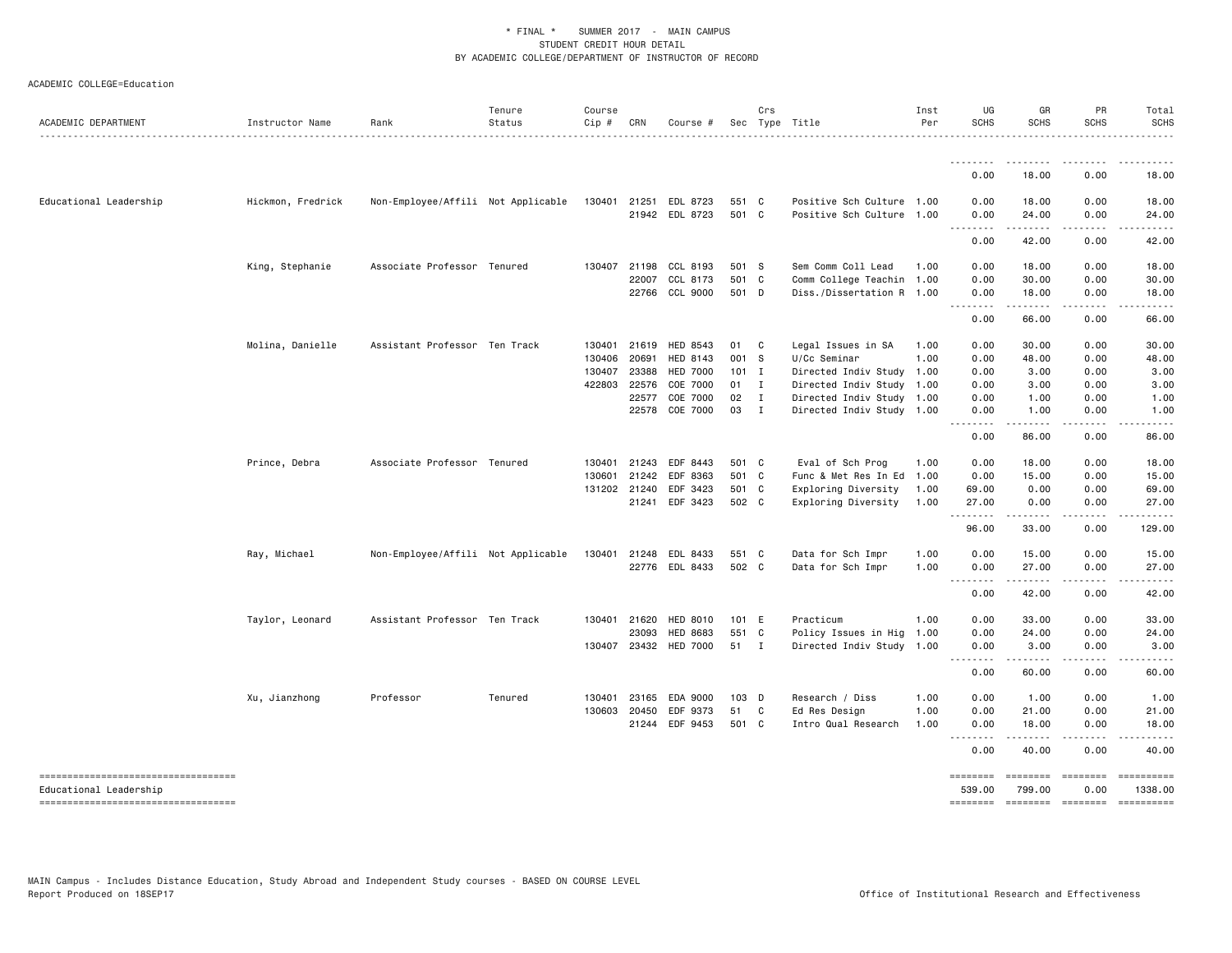|                                                  |                   |                               | Tenure         | Course |              |                                   |         | Crs            |                                            | Inst         | UG                                                                                                                                                                                                                                                                                                                                                                                                                                                                                              | GR                                                                                                                                                           | PR           | Total                  |
|--------------------------------------------------|-------------------|-------------------------------|----------------|--------|--------------|-----------------------------------|---------|----------------|--------------------------------------------|--------------|-------------------------------------------------------------------------------------------------------------------------------------------------------------------------------------------------------------------------------------------------------------------------------------------------------------------------------------------------------------------------------------------------------------------------------------------------------------------------------------------------|--------------------------------------------------------------------------------------------------------------------------------------------------------------|--------------|------------------------|
| ACADEMIC DEPARTMENT                              | Instructor Name   | Rank                          | Status         | Cip #  | CRN          | Course #                          |         |                | Sec Type Title                             | Per          | <b>SCHS</b>                                                                                                                                                                                                                                                                                                                                                                                                                                                                                     | <b>SCHS</b>                                                                                                                                                  | SCHS         | <b>SCHS</b>            |
|                                                  |                   |                               |                |        |              |                                   | 01      |                |                                            |              |                                                                                                                                                                                                                                                                                                                                                                                                                                                                                                 |                                                                                                                                                              |              | 3.00                   |
| Instructional Systems & Workforce D Adams, James |                   | Professor                     | Tenured        |        | 21928        | 131309 21927 TKT 4143<br>TKT 6143 | 01      | C<br>C         | His & Phil Career &<br>His & Phil Career & | 1.00<br>1.00 | 3.00<br>0.00                                                                                                                                                                                                                                                                                                                                                                                                                                                                                    | 0.00<br>21.00                                                                                                                                                | 0.00<br>0.00 | 21.00                  |
|                                                  |                   |                               |                |        | 131399 21101 | TKT 4263                          | 01      | C              | Diverse Wrk & Ed Env 1.00                  |              | 9.00                                                                                                                                                                                                                                                                                                                                                                                                                                                                                            | 0.00                                                                                                                                                         | 0.00         | 9.00                   |
|                                                  |                   |                               |                |        | 21102        | TKT 4263                          | 51      | C              | Diverse Wrk & Ed Env 1.00                  |              | 12.00                                                                                                                                                                                                                                                                                                                                                                                                                                                                                           | 0.00                                                                                                                                                         | 0.00         | 12.00                  |
|                                                  |                   |                               |                |        |              | 21110 TKT 6263                    | 01      | C              | Diverse Wrk & Ed Env 1.00                  |              | 0.00                                                                                                                                                                                                                                                                                                                                                                                                                                                                                            | 12.00                                                                                                                                                        | 0.00         | 12.00                  |
|                                                  |                   |                               |                |        |              | 21111 TKT 6263                    | 51      | C              | Diverse Wrk & Ed Env 1.00                  |              | 0.00                                                                                                                                                                                                                                                                                                                                                                                                                                                                                            | 21.00                                                                                                                                                        | 0.00         | 21.00                  |
|                                                  |                   |                               |                |        |              |                                   |         |                |                                            |              | .<br>24.00                                                                                                                                                                                                                                                                                                                                                                                                                                                                                      | .<br>54.00                                                                                                                                                   | .<br>0.00    | .<br>78.00             |
|                                                  | Bailey, Melinda   | Non-Faculty                   | Not Applicable |        |              | 240102 21353 IDS 4111             | 502 C   |                | Professional Seminar 1.00                  |              | 10.00                                                                                                                                                                                                                                                                                                                                                                                                                                                                                           | 0.00                                                                                                                                                         | 0.00         | 10.00                  |
|                                                  |                   |                               |                |        |              |                                   |         |                |                                            |              | $\begin{array}{cccccccccccccc} \multicolumn{2}{c}{} & \multicolumn{2}{c}{} & \multicolumn{2}{c}{} & \multicolumn{2}{c}{} & \multicolumn{2}{c}{} & \multicolumn{2}{c}{} & \multicolumn{2}{c}{} & \multicolumn{2}{c}{} & \multicolumn{2}{c}{} & \multicolumn{2}{c}{} & \multicolumn{2}{c}{} & \multicolumn{2}{c}{} & \multicolumn{2}{c}{} & \multicolumn{2}{c}{} & \multicolumn{2}{c}{} & \multicolumn{2}{c}{} & \multicolumn{2}{c}{} & \multicolumn{2}{c}{} & \multicolumn{2}{c}{} & \$<br>10.00 | 0.00                                                                                                                                                         | 0.00         | 10.00                  |
|                                                  | Ballard, Iva      | Instructor                    | Non-Ten Track  |        |              | 521302 20152 BQA 3123             | 001 C   |                | Bus Stat Methods II                        | 1.00         | 24.00                                                                                                                                                                                                                                                                                                                                                                                                                                                                                           | 0.00                                                                                                                                                         | 0.00         | 24.00                  |
|                                                  |                   |                               |                |        | 20153        | BQA 3123                          | 01      | C              | Bus Stat Methods II                        | 1.00         | 51.00                                                                                                                                                                                                                                                                                                                                                                                                                                                                                           | 0.00                                                                                                                                                         | 0.00         | 51.00                  |
|                                                  |                   |                               |                |        | 21570        | BQA 8443                          | 501 C   |                | Stat Analy Bus Dec                         | 1.00         | 0.00                                                                                                                                                                                                                                                                                                                                                                                                                                                                                            | 48.00                                                                                                                                                        | 0.00         | 48.00                  |
|                                                  |                   |                               |                |        |              |                                   |         |                |                                            |              | .<br>75.00                                                                                                                                                                                                                                                                                                                                                                                                                                                                                      | .<br>48.00                                                                                                                                                   | .<br>0.00    | .<br>123.00            |
|                                                  | Beriswill, Joanne | Assistant Professor Ten Track |                |        |              | 110301 21417 TKT 1273             | 501 C   |                | Computer Application 1.00                  |              | 42.00                                                                                                                                                                                                                                                                                                                                                                                                                                                                                           | 0.00                                                                                                                                                         | 0.00         | 42.00                  |
|                                                  |                   |                               |                | 110801 | 21080        | TKB 4583                          | 51      | B              | Graphics and Web Des 1.00                  |              | 24.00                                                                                                                                                                                                                                                                                                                                                                                                                                                                                           | 0.00                                                                                                                                                         | 0.00         | 24.00                  |
|                                                  |                   |                               |                | 131303 | 21082        | TKB 6583                          | 51      | B              | Graphics and Web Des 1.00                  |              | 0.00                                                                                                                                                                                                                                                                                                                                                                                                                                                                                            | 6.00                                                                                                                                                         | 0.00         | 6.00                   |
|                                                  |                   |                               |                |        | 131319 23048 | <b>TKT 7000</b>                   | 52      | $\mathbf I$    | Directed Indiv Study 1.00                  |              | 0.00                                                                                                                                                                                                                                                                                                                                                                                                                                                                                            | 1.00                                                                                                                                                         | 0.00         | 1.00                   |
|                                                  |                   |                               |                |        |              | 23265 TKT 7000                    | 103 I   |                | Directed Indiv Study 1.00                  |              | 0.00                                                                                                                                                                                                                                                                                                                                                                                                                                                                                            | 3.00                                                                                                                                                         | 0.00         | 3.00                   |
|                                                  |                   |                               |                |        |              |                                   |         |                |                                            |              | <u>.</u><br>66.00                                                                                                                                                                                                                                                                                                                                                                                                                                                                               | .<br>10.00                                                                                                                                                   | .<br>0.00    | $\frac{1}{2}$<br>76.00 |
|                                                  | Cornelious, Linda | Professor                     | Tenured        |        |              | 131319 22308 TKT 7000             | $101$ I |                | Directed Indiv Study 1.00                  |              | 0.00                                                                                                                                                                                                                                                                                                                                                                                                                                                                                            | 3.00                                                                                                                                                         | 0.00         | 3.00                   |
|                                                  |                   |                               |                |        | 22406        | <b>TKT 9000</b>                   | 103 D   |                | Research / Diss                            | 1.00         | 0.00                                                                                                                                                                                                                                                                                                                                                                                                                                                                                            | 13.00                                                                                                                                                        | 0.00         | 13.00                  |
|                                                  |                   |                               |                |        | 23469        | TKT 9000                          | 52      | D              | Research / Diss                            | 1.00         | 0.00                                                                                                                                                                                                                                                                                                                                                                                                                                                                                            | 6.00                                                                                                                                                         | 0.00         | 6.00                   |
|                                                  |                   |                               |                |        |              |                                   |         |                |                                            |              | 1.1.1.1.1.1.1<br>0.00                                                                                                                                                                                                                                                                                                                                                                                                                                                                           | 22.00                                                                                                                                                        | 0.00         | 22.00                  |
|                                                  | Dale, Jonathan    | Instructor                    | Non-Ten Track  |        |              | 150612 21707 TKI 3044             | 01      | C              | Industrial Safety                          | 1.00         | 60.00                                                                                                                                                                                                                                                                                                                                                                                                                                                                                           | 0.00                                                                                                                                                         | 0.00         | 60.00                  |
|                                                  |                   |                               |                |        |              | 150613 21721 TKI 4263             | 01      | C              | Mfg Tech & Proc                            | 1.00         | 45.00<br>.                                                                                                                                                                                                                                                                                                                                                                                                                                                                                      | 0.00<br>$\frac{1}{2} \left( \frac{1}{2} \right) \left( \frac{1}{2} \right) \left( \frac{1}{2} \right) \left( \frac{1}{2} \right) \left( \frac{1}{2} \right)$ | 0.00<br>.    | 45.00<br>.             |
|                                                  |                   |                               |                |        |              |                                   |         |                |                                            |              | 105.00                                                                                                                                                                                                                                                                                                                                                                                                                                                                                          | 0.00                                                                                                                                                         | 0.00         | 105.00                 |
|                                                  | Giordano, Mickey  | Instructor                    | Non-Ten Track  |        | 131319 23089 | TKI 4000                          | 51      | $\mathbf{I}$   | Directed Indiv Study 1.00                  |              | 3.00                                                                                                                                                                                                                                                                                                                                                                                                                                                                                            | 0.00                                                                                                                                                         | 0.00         | 3.00                   |
|                                                  |                   |                               |                |        | 23131        | TKI 4000                          | 02      | $\mathbf I$    | Directed Indiv Study 1.00                  |              | 3.00                                                                                                                                                                                                                                                                                                                                                                                                                                                                                            | 0.00                                                                                                                                                         | 0.00         | 3.00                   |
|                                                  |                   |                               |                |        | 23404        | TKI 4000                          | 04      | $\mathbf I$    | Directed Indiv Study 1.00                  |              | 3.00                                                                                                                                                                                                                                                                                                                                                                                                                                                                                            | 0.00                                                                                                                                                         | 0.00         | 3.00                   |
|                                                  |                   |                               |                |        | 23425        | TKI 4000                          | 05      | $\mathbf{I}$   | Directed Indiv Study 1.00                  |              | 3.00                                                                                                                                                                                                                                                                                                                                                                                                                                                                                            | 0.00                                                                                                                                                         | 0.00         | 3.00                   |
|                                                  |                   |                               |                |        | 150303 21084 | TKI 1814                          | 01      | B              | Basic Indust Elec & 1.00                   |              | 48.00                                                                                                                                                                                                                                                                                                                                                                                                                                                                                           | 0.00                                                                                                                                                         | 0.00         | 48.00                  |
|                                                  |                   |                               |                |        | 21092        | TKI 3104                          | 51      | B              | Adv Ind Ele, Electro 1.00                  |              | 56.00                                                                                                                                                                                                                                                                                                                                                                                                                                                                                           | 0.00                                                                                                                                                         | 0.00         | 56.00                  |
|                                                  |                   |                               |                |        | 150612 21095 | TKI 4103                          | 01      | B              | Industrial Cntrl Sys 1.00                  |              | 39.00                                                                                                                                                                                                                                                                                                                                                                                                                                                                                           | 0.00                                                                                                                                                         | 0.00         | 39.00                  |
|                                                  |                   |                               |                |        |              | 21097 TKI 4203                    | 51      | $\overline{B}$ | Automated Systems                          | 1.00         | 39.00<br>. <u>.</u>                                                                                                                                                                                                                                                                                                                                                                                                                                                                             | 0.00                                                                                                                                                         | 0.00         | 39.00<br>.             |
|                                                  |                   |                               |                |        |              |                                   |         |                |                                            |              | 194.00                                                                                                                                                                                                                                                                                                                                                                                                                                                                                          | 0.00                                                                                                                                                         | 0.00         | 194.00                 |
|                                                  | Huang, Kun        | Assistant Professor Ten Track |                | 110301 | 21418        | TKT 1273                          | 551 C   |                | Computer Application 1.00                  |              | 27.00                                                                                                                                                                                                                                                                                                                                                                                                                                                                                           | 0.00                                                                                                                                                         | 0.00         | 27.00                  |
|                                                  |                   |                               |                |        | 131309 21844 | TKT 4763                          | 551 C   |                | Digital Tools/Learni 1.00                  |              | 21.00                                                                                                                                                                                                                                                                                                                                                                                                                                                                                           | 0.00                                                                                                                                                         | 0.00         | 21.00                  |
|                                                  |                   |                               |                |        |              | 21845 TKT 6763                    | 551 C   |                | Digital Tools/Learni 1.00                  |              | 0.00                                                                                                                                                                                                                                                                                                                                                                                                                                                                                            | 12.00                                                                                                                                                        | 0.00         | 12.00                  |
|                                                  |                   |                               |                |        |              | 131319 22750 TKT 7000             | $102$ I |                | Directed Indiv Study 1.00                  |              | 0.00                                                                                                                                                                                                                                                                                                                                                                                                                                                                                            | 3.00                                                                                                                                                         | 0.00         | 3.00                   |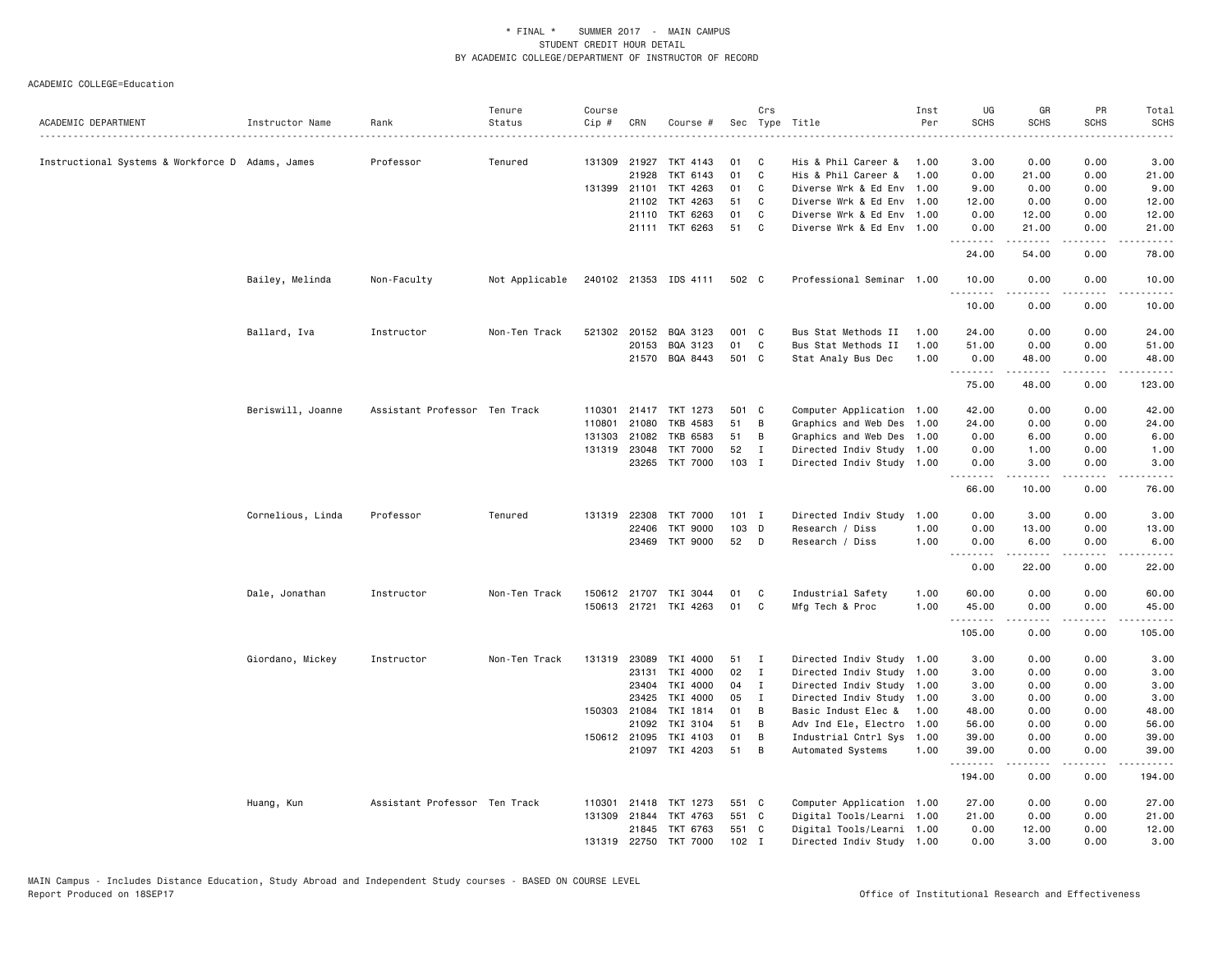| ACADEMIC DEPARTMENT                                   | Instructor Name | Rank                                               | Tenure<br>Status | Course<br>Cip # | CRN          | Course #              |                  | Crs          | Sec Type Title            | Inst<br>Per | UG<br><b>SCHS</b>     | GR<br><b>SCHS</b>                                                                                                                                            | PR<br><b>SCHS</b>     | Total<br><b>SCHS</b><br>. |
|-------------------------------------------------------|-----------------|----------------------------------------------------|------------------|-----------------|--------------|-----------------------|------------------|--------------|---------------------------|-------------|-----------------------|--------------------------------------------------------------------------------------------------------------------------------------------------------------|-----------------------|---------------------------|
|                                                       |                 |                                                    |                  |                 |              |                       |                  |              |                           |             | <u>.</u>              | .                                                                                                                                                            |                       |                           |
|                                                       |                 |                                                    |                  |                 |              |                       |                  |              |                           |             | 48.00                 | 15.00                                                                                                                                                        | 0.00                  | 63.00                     |
| Instructional Systems & Workforce D Jacobs, Yamashita |                 | Instructor                                         | Non-Ten Track    |                 |              | 131401 20570 ESL 5323 | 104 <sub>C</sub> |              | Academic Research an 1.00 |             | 3.00                  | 0.00                                                                                                                                                         | 0.00                  | 3.00                      |
|                                                       |                 |                                                    |                  |                 |              |                       |                  |              |                           |             | 3.00                  | 0.00                                                                                                                                                         | 0.00                  | 3.00                      |
|                                                       | Keel, Vicki     | Instructor                                         | Non-Ten Track    | 110301          | 21098        | TKT 1273              | 001 C            |              | Computer Application 1.00 |             | 30.00                 | 0.00                                                                                                                                                         | 0.00                  | 30.00                     |
|                                                       |                 |                                                    |                  |                 | 21099        | TKT 1273              | 01               | C            | Computer Application 1.00 |             | 39.00                 | 0.00                                                                                                                                                         | 0.00                  | 39.00                     |
|                                                       |                 |                                                    |                  |                 | 21414        | TKB 4543              | 551 C            |              | Information Processi 1.00 |             | 60.00                 | 0.00                                                                                                                                                         | 0.00                  | 60.00                     |
|                                                       |                 |                                                    |                  |                 |              | 131303 21413 TKB 3133 | 501 C            |              | Admin Management & P 1.00 |             | 66.00<br>.            | 0.00<br>.                                                                                                                                                    | 0.00<br>.             | 66.00<br>.                |
|                                                       |                 |                                                    |                  |                 |              |                       |                  |              |                           |             | 195.00                | 0.00                                                                                                                                                         | 0.00                  | 195.00                    |
|                                                       | Lee, Sang Joon  | Assistant Professor Ten Track                      |                  | 110801          | 21415        | TKB 4583              | 501 B            |              | Graphics and Web Des      | 1.00        | 54.00                 | 0.00                                                                                                                                                         | 0.00                  | 54.00                     |
|                                                       |                 |                                                    |                  | 131309          | 21419        | TKT 4343              | 501 C            |              | Info Tech Project Mg      | 1.00        | 63.00                 | 0.00                                                                                                                                                         | 0.00                  | 63.00                     |
|                                                       |                 |                                                    |                  | 131319          | 22409        | <b>TKT 9000</b>       | 106 D            |              | Research / Diss           | 1.00        | 0.00                  | 6.00                                                                                                                                                         | 0.00                  | 6.00                      |
|                                                       |                 |                                                    |                  |                 | 22788        | <b>TKT 7000</b>       | 51               | $\mathbf{I}$ | Directed Indiv Study 1.00 |             | 0.00<br>.             | 1.00<br>$\frac{1}{2} \left( \frac{1}{2} \right) \left( \frac{1}{2} \right) \left( \frac{1}{2} \right) \left( \frac{1}{2} \right) \left( \frac{1}{2} \right)$ | 0.00<br>.             | 1.00<br>-----             |
|                                                       |                 |                                                    |                  |                 |              |                       |                  |              |                           |             | 117.00                | 7.00                                                                                                                                                         | 0.00                  | 124.00                    |
|                                                       | Mize, Mervin    | Instructor                                         | Non-Ten Track    | 131319          | 22809        | TKI 4000              | 01               | $\mathbf{I}$ | Directed Indiv Study 1.00 |             | 3.00                  | 0.00                                                                                                                                                         | 0.00                  | 3.00                      |
|                                                       |                 |                                                    |                  |                 | 150612 21096 | TKI 4113              | 51               | B            | Indust Fluid Power        | 1.00        | 33.00                 | 0.00                                                                                                                                                         | 0.00                  | 33.00                     |
|                                                       |                 |                                                    |                  |                 |              |                       |                  |              |                           |             | .<br>36.00            | 0.00                                                                                                                                                         | 0.00                  | 36.00                     |
|                                                       | Okojie, Mabel   | Professor                                          | Tenured          | 110301          | 22008        | TKT 8773              | 01               | C            | Teach & Train with M 1.00 |             | 0.00                  | 9.00                                                                                                                                                         | 0.00                  | 9.00                      |
|                                                       |                 |                                                    |                  | 110901          | 21725        | TKT 6733              | 51               | C            | Mgn Multimedia Lrn E      | 1.00        | 0.00                  | 6.00                                                                                                                                                         | 0.00                  | 6.00                      |
|                                                       |                 |                                                    |                  | 130501          | 21724        | TKT 4733              | 51               | C            | Mgn Mutlimedia Lrn        | 1.00        | 9.00                  | 0.00                                                                                                                                                         | 0.00                  | 9.00                      |
|                                                       |                 |                                                    |                  |                 |              | 131319 22410 TKT 9000 | 107 D            |              | Research / Diss           | 1.00        | 0.00<br>$\frac{1}{2}$ | 6.00                                                                                                                                                         | 0.00                  | 6.00                      |
|                                                       |                 |                                                    |                  |                 |              |                       |                  |              |                           |             | 9.00                  | 21.00                                                                                                                                                        | 0.00                  | 30.00                     |
|                                                       |                 | Scott-Bracey, Pamela Assistant Professor Ten Track |                  |                 | 131309 22274 | TKT 6473              | 501 C            |              | Methods of Teaching       | 1.00        | 0.00                  | 18.00                                                                                                                                                        | 0.00                  | 18.00                     |
|                                                       |                 |                                                    |                  |                 | 22275        | TKT 4473              | 501 C            |              | Methods of Teaching       | 1.00        | 15.00                 | 0.00                                                                                                                                                         | 0.00                  | 15.00                     |
|                                                       |                 |                                                    |                  |                 | 22767        | BTE 4463              | 01               | C            | Method of Teaching        | 1.00        | 9.00                  | 0.00                                                                                                                                                         | 0.00                  | 9.00                      |
|                                                       |                 |                                                    |                  |                 | 22768        | BTE 6463              | 01               | C            | Method of Teaching B 1.00 |             | 0.00                  | 6.00                                                                                                                                                         | 0.00                  | 6.00                      |
|                                                       |                 |                                                    |                  |                 | 131319 23220 | <b>TKT 7000</b>       | 501 I            |              | Directed Indiv Study 1.00 |             | 0.00<br>.             | 3.00                                                                                                                                                         | 0.00                  | 3.00                      |
|                                                       |                 |                                                    |                  |                 |              |                       |                  |              |                           |             | 24.00                 | 27.00                                                                                                                                                        | 0.00                  | 51.00                     |
|                                                       | Sears, Janice   | Non-Employee/Affili Not Applicable                 |                  |                 |              | 131309 21727 TKT 8263 | 51               | C            | Phil & Adm Career &       | 1.00        | 0.00<br>.             | 12.00                                                                                                                                                        | 0.00                  | 12.00                     |
|                                                       |                 |                                                    |                  |                 |              |                       |                  |              |                           |             | 0.00                  | 12.00                                                                                                                                                        | 0.00                  | 12.00                     |
|                                                       | Wyatt, John     | Associate Professor Tenured                        |                  |                 | 131319 23403 | TKI 4000              | 03               | $\mathbf{I}$ | Directed Indiv Study 1.00 |             | 3.00                  | 0.00                                                                                                                                                         | 0.00                  | 3.00                      |
|                                                       |                 |                                                    |                  |                 | 150611 21093 | TKI 3183              | 51               | $\mathsf{L}$ | Machine Metal Proc        | 1.00        | 36.00                 | 0.00                                                                                                                                                         | 0.00                  | 36.00                     |
|                                                       |                 |                                                    |                  |                 | 150612 21094 | TKI 3343              | 51               | B            | CAD/CAM                   | 1.00        | 18.00                 | 0.00                                                                                                                                                         | 0.00                  | 18.00                     |
|                                                       |                 |                                                    |                  |                 | 21709        | TKI 3243              | 01               | B            | Industrial Metrology      | 1.00        | 33.00                 | 0.00                                                                                                                                                         | 0.00                  | 33.00                     |
|                                                       |                 |                                                    |                  |                 |              | 21710 TKI 3353        | 01               | B            | Forecast & Cost Mode      | 1.00        | 27.00<br>.            | 0.00<br>$\frac{1}{2}$                                                                                                                                        | 0.00<br>$\frac{1}{2}$ | 27.00<br>.                |
|                                                       |                 |                                                    |                  |                 |              |                       |                  |              |                           |             | 117.00                | 0.00                                                                                                                                                         | 0.00                  | 117.00                    |
|                                                       | Yu, Chien       | Professor                                          | Tenured          |                 |              | 130501 21703 TKT 8523 | 101 C            |              | Proj.Mgt in Instr De 1.00 |             | 0.00                  | 24.00                                                                                                                                                        | 0.00                  | 24.00                     |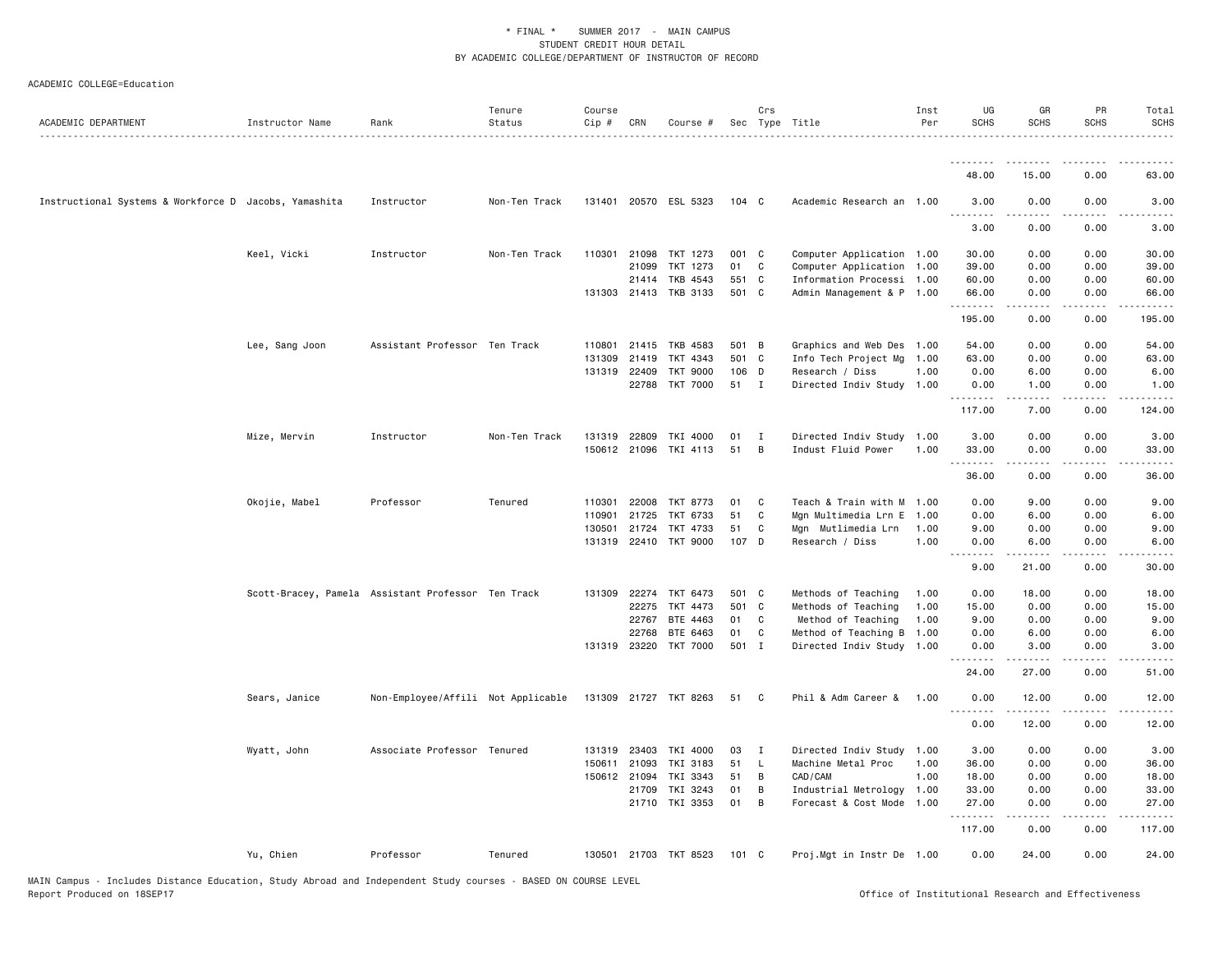| ACADEMIC DEPARTMENT                                                                                                   | Instructor Name | Rank                          | Tenure<br>Status | Course<br>Cip #  | CRN                     | Course #                                  | Sec                | Crs | Type Title                                                                | Inst<br>Per          | UG<br><b>SCHS</b>                           | GR<br>SCHS                     | <b>PR</b><br><b>SCHS</b>          | Total<br>SCHS                                 |
|-----------------------------------------------------------------------------------------------------------------------|-----------------|-------------------------------|------------------|------------------|-------------------------|-------------------------------------------|--------------------|-----|---------------------------------------------------------------------------|----------------------|---------------------------------------------|--------------------------------|-----------------------------------|-----------------------------------------------|
| Instructional Systems & Workforce D Yu, Chien                                                                         |                 | Professor                     | Tenured          | 131319<br>131321 | 22411<br>23468<br>21122 | <b>TKT 9000</b><br>TKT 9000<br>TKT 8813   | 108 D<br>51<br>51  | D   | Research / Diss<br>Research / Diss<br>Foundations of Dista                | 1.00<br>1.00<br>1.00 | 0.00<br>0.00<br>0.00                        | 6.00<br>1.00<br>15.00          | 0.00<br>0.00<br>0.00              | 6.00<br>1.00<br>15.00                         |
|                                                                                                                       |                 |                               |                  |                  |                         |                                           |                    |     |                                                                           |                      | --------<br>0.00                            | -------<br>46.00               | .<br>0.00                         | .<br>46.00                                    |
|                                                                                                                       | Yu, Wei-Chieh   | Assistant Professor Ten Track |                  | 110301<br>131319 | 21107<br>21115          | TKT<br>4753<br>TKT 6753<br>22412 TKT 9000 | 01<br>-01<br>109 D |     | Media for Present In 1.00<br>Media for Present In 1.00<br>Research / Diss | 1.00                 | 21.00<br>0.00<br>0.00<br>---------<br>21.00 | 0.00<br>21.00<br>1.00<br>22.00 | 0.00<br>0.00<br>0.00<br>.<br>0.00 | 21.00<br>21.00<br>1.00<br>. <b>.</b><br>43.00 |
| _____________________________________<br>Instructional Systems & Workforce D<br>===================================== |                 |                               |                  |                  |                         |                                           |                    |     |                                                                           |                      | ========<br>1044.00                         | ========<br>284.00             | ========<br>0.00                  | ==========<br>1328,00<br>=========            |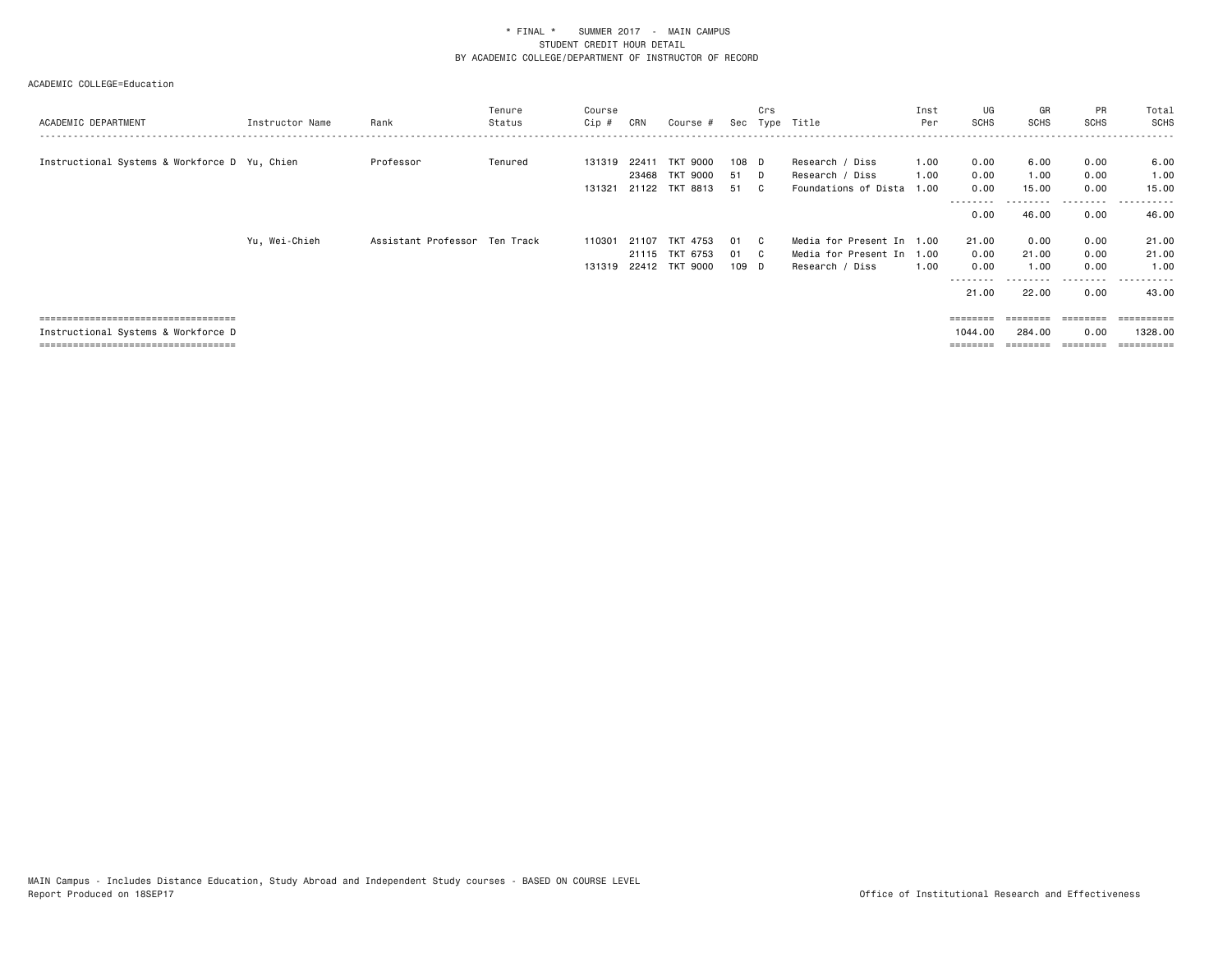| ACADEMIC DEPARTMENT | Instructor Name     | Rank                                             | Tenure<br>Status | Course<br>Cip # | CRN          | Course #             |         | Crs          | Sec Type Title            | Inst<br>Per | UG<br><b>SCHS</b> | GR<br><b>SCHS</b> | PR<br><b>SCHS</b>            | Total<br>SCHS<br>$\frac{1}{2}$                                                                                                                                |
|---------------------|---------------------|--------------------------------------------------|------------------|-----------------|--------------|----------------------|---------|--------------|---------------------------|-------------|-------------------|-------------------|------------------------------|---------------------------------------------------------------------------------------------------------------------------------------------------------------|
| Kinesiology         |                     | Agiovlasitis, Stamat Associate Professor Tenured |                  | 260908          | 20525        | EP 4133              | 001     | $\mathbf{C}$ | Ex Prog Clinical Pop 1.00 |             | 45.00             | 0.00              | 0.00                         | 45.00                                                                                                                                                         |
|                     |                     |                                                  |                  |                 |              | 310504 21651 EP 4143 | 01      | C            | Aging and Disability 1.00 |             | 30.00<br>.        | 0.00<br>.         | 0.00<br>$\sim$ $\sim$ $\sim$ | 30.00<br>$\sim$ $\sim$ $\sim$ $\sim$ $\sim$                                                                                                                   |
|                     |                     |                                                  |                  |                 |              |                      |         |              |                           |             | 75.00             | 0.00              | 0.00                         | 75.00                                                                                                                                                         |
|                     | Basham, Steven      | Grad Teach Assist                                | Non-Ten Track    |                 |              | 260908 20516 EP 3304 | 52      | К            | Exercise Physiology       | 1.00        | 0.00              | 0.00              | 0.00                         | 0.00                                                                                                                                                          |
|                     |                     |                                                  |                  |                 |              | 20517 EP 3304        | 53      | К            | Exercise Physiology       | 1.00        | 0.00              | 0.00              | 0.00<br>.                    | 0.00                                                                                                                                                          |
|                     |                     |                                                  |                  |                 |              |                      |         |              |                           |             | 0.00              | 0.00              | 0.00                         | 0.00                                                                                                                                                          |
|                     | Brown, Stanley      | Professor                                        | Tenured          |                 |              | 310505 20761 KI 8710 | 101 E   |              | Internship                | 1.00        | 0.00              | 9.00              | 0.00                         | 9.00                                                                                                                                                          |
|                     |                     |                                                  |                  |                 |              |                      |         |              |                           |             | 0.00              | 9.00              | 0.00                         | 9.00                                                                                                                                                          |
|                     | Carlisle, Danny     | Non-Employee/Affili Not Applicable               |                  |                 |              | 131304 20961 PE 4413 | 01      | В            | Basic Driver Ed I         | 1.00        | 54.00             | 0.00              | 0.00                         | 54.00                                                                                                                                                         |
|                     |                     |                                                  |                  |                 |              | 20962 PE 4423        | 51      | C            | Driver Ed Meth II         | 1.00        | 30.00             | 0.00              | 0.00                         | 30.00                                                                                                                                                         |
|                     |                     |                                                  |                  |                 |              | 512201 20954 PE 3433 | 01      | C            | Genl Safety Methods       | 1.00        | 33.00             | 0.00              | 0.00                         | 33.00                                                                                                                                                         |
|                     |                     |                                                  |                  |                 |              | 20955 PE 3433        | 51      | C            | Genl Safety Methods       | 1.00        | 87.00<br>.        | 0.00              | 0.00<br>$\frac{1}{2}$        | 87.00<br>.                                                                                                                                                    |
|                     |                     |                                                  |                  |                 |              |                      |         |              |                           |             | 204.00            | 0.00              | 0.00                         | 204.00                                                                                                                                                        |
|                     | Chander, Harish     | Assistant Professor Ten Track                    |                  |                 | 131314 20533 | EP 4503              | 51      | C            | Mechanical Analysis       | 1.00        | 51.00             | 0.00              | 0.00                         | 51.00                                                                                                                                                         |
|                     |                     |                                                  |                  | 260908          | 20520        | EP 3643              | 51      | $\mathbf c$  | Applied Anat & Patho      | 1.00        | 24.00             | 0.00              | 0.00                         | 24.00                                                                                                                                                         |
|                     |                     |                                                  |                  | 310505          |              | 20960 PE 4283        | 01      | C            | Sport Biomechanics        | 1.00        | 27.00<br>.        | 0.00<br>.         | 0.00<br>$\frac{1}{2}$        | 27.00<br>.                                                                                                                                                    |
|                     |                     |                                                  |                  |                 |              |                      |         |              |                           |             | 102.00            | 0.00              | 0.00                         | 102.00                                                                                                                                                        |
|                     | Chen, Chih Chia     | Assistant Professor Ten Track                    |                  | 260908          | 21661        | EP 3183              | 01      | C            | Exercise Psychology       | 1.00        | 21.00             | 0.00              | 0.00                         | 21.00                                                                                                                                                         |
|                     |                     |                                                  |                  | 310505          | 21654        | PE 3223              | 001 B   |              | Motor Dev & Movement 1.00 |             | 42.00             | 0.00              | 0.00                         | 42.00                                                                                                                                                         |
|                     |                     |                                                  |                  |                 |              | 21663 PE 4853        | 01      | C            | Motor Lrng and Skill 1.00 |             | 24.00<br>.        | 0.00<br><b>.</b>  | 0.00<br>.                    | 24.00<br>.                                                                                                                                                    |
|                     |                     |                                                  |                  |                 |              |                      |         |              |                           |             | 87.00             | 0.00              | 0.00                         | 87.00                                                                                                                                                         |
|                     | Funderburk, Deborah | Instructor                                       | Non-Ten Track    | 500301          |              | 20950 PE 1323        | 51      | B            | Hist & Apprec of Dan 1.00 |             | 48.00<br>.        | 0.00<br>2.2.2.2.2 | 0.00<br>.                    | 48.00<br>د د د د د                                                                                                                                            |
|                     |                     |                                                  |                  |                 |              |                      |         |              |                           |             | 48.00             | 0.00              | 0.00                         | 48.00                                                                                                                                                         |
|                     | Holmes, Megan       | Assistant Professor Ten Track                    |                  | 310501          |              | 20522 EP 4113        | 01      | B            | Fitness Prog & Testi 1.00 |             | 39.00             | 0.00              | 0.00                         | 39.00                                                                                                                                                         |
|                     |                     |                                                  |                  |                 |              |                      |         |              |                           |             | .<br>39.00        | 0.00              | .<br>0.00                    | $\frac{1}{2} \left( \frac{1}{2} \right) \left( \frac{1}{2} \right) \left( \frac{1}{2} \right) \left( \frac{1}{2} \right) \left( \frac{1}{2} \right)$<br>39.00 |
|                     | Joe, Lee            | Instructor                                       | Non-Ten Track    |                 |              | 260908 20536 EP 4810 | 101 H   |              | Clin Exercise Phys I 1.00 |             | 123.00            | 0.00              | 0.00                         | 123.00                                                                                                                                                        |
|                     |                     |                                                  |                  |                 | 20537        | EP 4810              | 102 H   |              | Clin Exercise Phys I 1.00 |             | 111.00            | 0.00              | 0.00                         | 111.00                                                                                                                                                        |
|                     |                     |                                                  |                  | 310501          | 20531        | EP 4210              | 101 E   |              | Hlth Fitness Stdies       | 1.00        | 72.00             | 0.00              | 0.00                         | 72.00                                                                                                                                                         |
|                     |                     |                                                  |                  | 310505          | 20519        | EP 3613              | 01      | C            | Exercise Electrocard 1.00 |             | 24.00             | 0.00              | 0.00                         | 24.00                                                                                                                                                         |
|                     |                     |                                                  |                  |                 |              | 22737 EP 4000        | $101$ I |              | Directed Indiv Study 1.00 |             | 3.00              | 0.00              | 0.00                         | 3.00                                                                                                                                                          |
|                     |                     |                                                  |                  |                 |              | 22748 EP 4000        | 001 I   |              | Directed Indiv Study 1.00 |             | 3.00              | 0.00              | 0.00                         | 3,00                                                                                                                                                          |
|                     |                     |                                                  |                  |                 |              |                      |         |              |                           |             | .<br>336.00       | .<br>0.00         | .<br>0.00                    | .<br>336.00                                                                                                                                                   |
|                     | Knight, Adam        | Associate Professor Tenured                      |                  | 131314          |              | 20532 EP 4503        | 01      | C            | Mechanical Analysis       | 1.00        | 42.00             | 0.00              | 0.00                         | 42.00                                                                                                                                                         |
|                     |                     |                                                  |                  | 260908          |              | 20510 EP 3233        | 51      | C            | Anatomical Kinesiolo 1.00 |             | 6.00              | 0.00              | 0.00                         | 6.00                                                                                                                                                          |
|                     |                     |                                                  |                  |                 |              | 20534 EP 4703        | 001     | $\mathbf{C}$ | Neural Contl Human M 1.00 |             | 54.00             | 0.00              | 0.00                         | 54.00                                                                                                                                                         |
|                     |                     |                                                  |                  |                 |              | 20535 EP 4703        | 51      | C            | Neural Contl Human M 1.00 |             | 39,00             | 0.00              | 0.00                         | 39.00                                                                                                                                                         |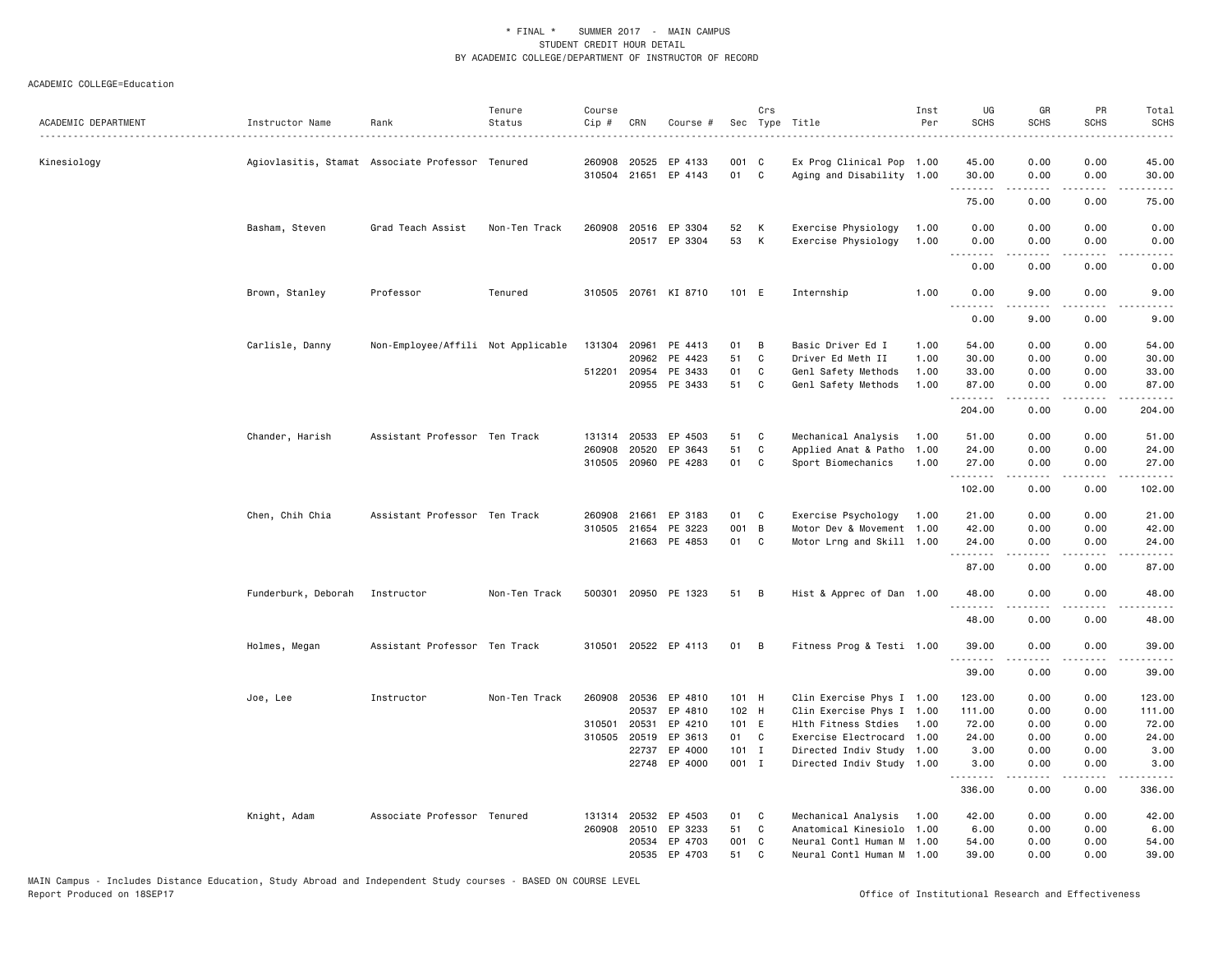| ACADEMIC DEPARTMENT | Instructor Name                                    | Rank                          | Tenure<br>Status | Course<br>$Cip \#$ | CRN          | Course #                                     |          | Crs          | Sec Type Title                                | Inst<br>Per | UG<br><b>SCHS</b>  | GR<br><b>SCHS</b> | PR<br><b>SCHS</b>                   | Total<br><b>SCHS</b><br>$\frac{1}{2} \left( \frac{1}{2} \right) \left( \frac{1}{2} \right) \left( \frac{1}{2} \right) \left( \frac{1}{2} \right) \left( \frac{1}{2} \right)$ |
|---------------------|----------------------------------------------------|-------------------------------|------------------|--------------------|--------------|----------------------------------------------|----------|--------------|-----------------------------------------------|-------------|--------------------|-------------------|-------------------------------------|------------------------------------------------------------------------------------------------------------------------------------------------------------------------------|
| Kinesiology         | Knight, Adam                                       | Associate Professor Tenured   |                  |                    |              | 310505 22865 KI 9000                         | 102 D    |              | Research/Thesis                               | 1.00        | 0.00               | 1.00              | 0.00                                | 1.00                                                                                                                                                                         |
|                     |                                                    |                               |                  |                    |              |                                              |          |              |                                               |             | <u>.</u><br>141.00 | 1.00              | 0.00                                | .<br>142.00                                                                                                                                                                  |
|                     | Krings, Benjamin                                   | Grad Teach Assist             | Non-Ten Track    |                    |              | 131314 21670 PE 3313<br>310501 21673 EP 3663 | 01<br>01 | C<br>B       | Sport Physiology<br>Personal Fitness Tra 1.00 | 1.00        | 27.00<br>21.00     | 0.00<br>0.00      | 0.00<br>0.00                        | 27.00<br>21.00                                                                                                                                                               |
|                     |                                                    |                               |                  |                    |              |                                              |          |              |                                               |             | .<br>48.00         | -----<br>0.00     | .<br>0.00                           | .<br>48.00                                                                                                                                                                   |
|                     | McAllister, Matthew                                | Assistant Professor Ten Track |                  | 260908             |              | 20515 EP 3304                                | 51       | C            | Exercise Physiology                           | 1.00        | 100.00             | 0.00              | 0.00                                | 100.00                                                                                                                                                                       |
|                     |                                                    |                               |                  |                    | 21677        | EP 4123                                      | 51       | C            | Aging and Physical A 1.00                     |             | 57.00              | 0.00              | 0.00                                | 57.00                                                                                                                                                                        |
|                     |                                                    |                               |                  |                    | 22785        | EP 4123                                      | 01       | C            | Aging and Physical A 1.00                     |             | 36.00              | 0.00              | 0.00                                | 36.00                                                                                                                                                                        |
|                     |                                                    |                               |                  |                    |              | 310505 22736 KI 8000                         | 01       | D            | Research/Thesis                               | 1.00        | 0.00<br><u>.</u>   | 1.00<br>-----     | 0.00<br>.                           | 1.00<br>.                                                                                                                                                                    |
|                     |                                                    |                               |                  |                    |              |                                              |          |              |                                               |             | 193.00             | 1.00              | 0.00                                | 194.00                                                                                                                                                                       |
|                     | Pan, Zhujun                                        | Assistant Professor Ten Track |                  | 260908             |              | 21662 EP 4703                                | 01       | C            | Neural Contl Human M 1.00                     |             | 24.00              | 0.00              | 0.00                                | 24.00                                                                                                                                                                        |
|                     |                                                    |                               |                  |                    |              | 310505 21678 KI 8313                         | 51       | C            | Interpret Data Kines 1.00                     |             | 0.00<br>.          | 39.00             | 0.00                                | 39.00                                                                                                                                                                        |
|                     |                                                    |                               |                  |                    |              |                                              |          |              |                                               |             | 24.00              | 39.00             | 0.00                                | 63.00                                                                                                                                                                        |
|                     | Rye, David                                         | Instructor                    | Non-Ten Track    |                    |              | 310504 21054 SS 3203                         | 001 C    |              | Sport Law                                     | 1.00        | 36.00              | 0.00              | 0.00                                | 36.00                                                                                                                                                                        |
|                     |                                                    |                               |                  |                    |              | 21056 SS 4396                                | 101 E    |              | Sports Studies Inter                          | 1.00        | 144.00             | 0.00              | 0.00                                | 144.00                                                                                                                                                                       |
|                     |                                                    |                               |                  |                    |              |                                              |          |              |                                               |             | .                  |                   | د د د د                             | .                                                                                                                                                                            |
|                     |                                                    |                               |                  |                    |              |                                              |          |              |                                               |             | 180.00             | 0.00              | 0.00                                | 180.00                                                                                                                                                                       |
|                     | Shepherd, Brandon                                  | Grad Teach Assist             | Non-Ten Track    |                    |              | 131314 21671 PE 3313                         | 02 K     |              | Sport Physiology                              | 1.00        | 0.00               | 0.00              | 0.00                                | 0.00                                                                                                                                                                         |
|                     |                                                    |                               |                  | 310501             | 20945        | PE 1061                                      | 51       | L.           | Fitness Walking/ Jog                          | 1.00        | 10.00              | 0.00              | 0.00                                | 10.00                                                                                                                                                                        |
|                     |                                                    |                               |                  |                    |              | 21668 PE 1061                                | 01       | <b>L</b>     | Fitness Walking/ Jog 1.00                     |             | 10.00<br>.         | 0.00              | 0.00                                | 10.00<br>$\sim$ $\sim$ $\sim$ $\sim$ $\sim$                                                                                                                                  |
|                     |                                                    |                               |                  |                    |              |                                              |          |              |                                               |             | 20.00              | 0.00              | 0.00                                | 20.00                                                                                                                                                                        |
|                     | Simpson, Jeffrey                                   | Grad Teach Assist             | Non-Ten Track    | 260908             |              | 20514 EP 3304                                | 03       | К            | Exercise Physiology                           | 1.00        | 0.00               | 0.00              | 0.00                                | 0.00                                                                                                                                                                         |
|                     |                                                    |                               |                  |                    |              | 310501 21855 KI 1803                         | 51       | C            | Health Trends & Topi 1.00                     |             | 21.00              | 0.00              | 0.00                                | 21.00                                                                                                                                                                        |
|                     |                                                    |                               |                  |                    |              |                                              |          |              |                                               |             | .<br>21.00         | -----<br>0.00     | .<br>0.00                           | وبالمستريث<br>21.00                                                                                                                                                          |
|                     |                                                    |                               |                  |                    |              |                                              |          |              |                                               |             |                    |                   |                                     |                                                                                                                                                                              |
|                     | Smith, JohnEric                                    | Assistant Professor Ten Track |                  | 260908             |              | 20512 EP 3304                                | 01       | C            | Exercise Physiology                           | 1.00        | 72.00              | 0.00              | 0.00                                | 72.00                                                                                                                                                                        |
|                     |                                                    |                               |                  |                    |              | 310501 21650 EP 4113                         | 001 B    |              | Fitness Prog & Testi                          | 1.00        | 27.00              | 0.00              | 0.00                                | 27.00                                                                                                                                                                        |
|                     |                                                    |                               |                  |                    |              | 310505 22515 KI 9000                         | 101 D    |              | Research/Thesis                               | 1.00        | 0.00<br><u>.</u>   | 1.00<br>.         | 0.00<br>$\sim$ $\sim$ $\sim$ $\sim$ | 1.00<br>.                                                                                                                                                                    |
|                     |                                                    |                               |                  |                    |              |                                              |          |              |                                               |             | 99.00              | 1.00              | 0.00                                | 100.00                                                                                                                                                                       |
|                     | Twietmeyer, Greggory Assistant Professor Ten Track |                               |                  |                    |              | 131314 21057 SS 4403                         | 01       | C            | Gender & Sport                                | 1.00        | 39.00              | 0.00              | 0.00                                | 39.00                                                                                                                                                                        |
|                     |                                                    |                               |                  |                    | 21058        | SS 6403                                      | 01       | C            | Gender & Sport                                | 1.00        | 0.00               | 6.00              | 0.00                                | 6.00                                                                                                                                                                         |
|                     |                                                    |                               |                  |                    | 310504 21682 | SS 4103                                      | 51       | C            | Ethics in Sports Mgm                          | 1.00        | 39.00              | 0.00              | 0.00                                | 39.00                                                                                                                                                                        |
|                     |                                                    |                               |                  |                    |              | 310505 21676 KI 8303                         | 101 C    |              | Research in Kinesiol 1.00                     |             | 0.00               | 27.00<br>.        | 0.00<br>----                        | 27.00                                                                                                                                                                        |
|                     |                                                    |                               |                  |                    |              |                                              |          |              |                                               |             | 78.00              | 33.00             | 0.00                                | 111.00                                                                                                                                                                       |
|                     | Vickers, J.                                        | Associate Professor Tenured   |                  |                    |              | 131307 20958 PE 4163                         | 001 C    |              | Prin Meth of Sec Hth 1.00                     |             | 9.00               | 0.00              | 0.00                                | 9.00                                                                                                                                                                         |
|                     |                                                    |                               |                  |                    | 20964        | PE 6163                                      | 001 C    |              | Prin Meth of Sec Hth 1.00                     |             | 0.00               | 27.00             | 0.00                                | 27.00                                                                                                                                                                        |
|                     |                                                    |                               |                  |                    |              | 131314 23123 PE 7000                         | $101$ I  |              | Directed Indiv Study 1.00                     |             | 0.00               | 3.00              | 0.00                                | 3.00                                                                                                                                                                         |
|                     |                                                    |                               |                  |                    |              | 23244 PE 4000                                | 501      | $\mathbf{I}$ | Directed Indiv Study 1.00                     |             | 3.00               | 0.00              | 0.00                                | 3.00                                                                                                                                                                         |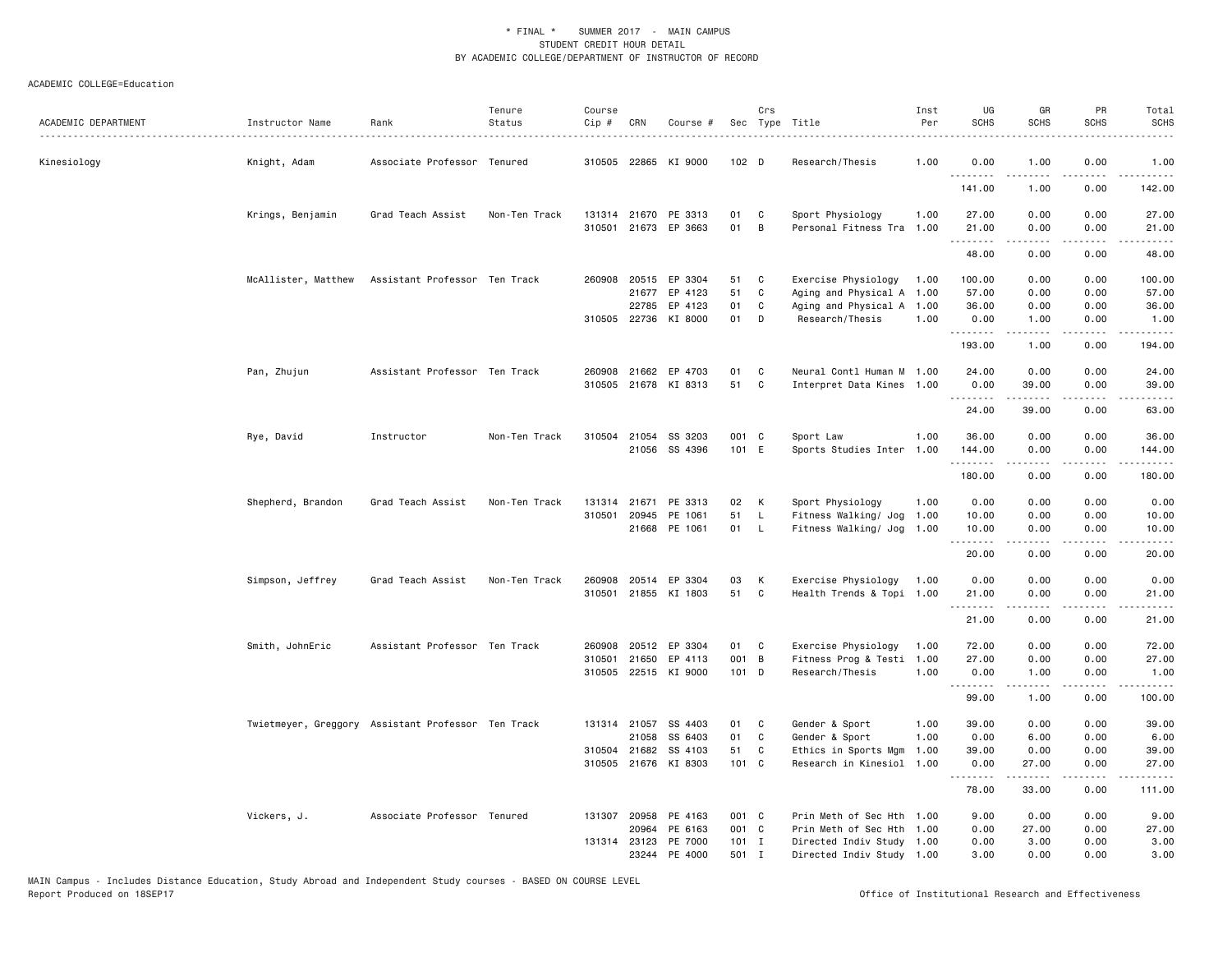|                                        |                    |                               | Tenure        | Course |       |                      |              | Crs |                           | Inst | UG                 | GR          | <b>PR</b>       | Total      |
|----------------------------------------|--------------------|-------------------------------|---------------|--------|-------|----------------------|--------------|-----|---------------------------|------|--------------------|-------------|-----------------|------------|
| ACADEMIC DEPARTMENT                    | Instructor Name    | Rank                          | Status        | Cip #  | CRN   | Course #             | Sec          |     | Type Title                | Per  | <b>SCHS</b>        | <b>SCHS</b> | <b>SCHS</b>     | SCHS       |
| Kinesiology                            | Vickers, J.        | Associate Professor Tenured   |               |        |       | 310505 23413 KI 4000 | $01 \quad I$ |     | Directed Indiv Study 1.00 |      | 3.00<br>----       | 0.00        | 0.00            | 3.00       |
|                                        |                    |                               |               |        |       |                      |              |     |                           |      | 15.00              | 30.00       | 0.00            | 45.00      |
|                                        | Waldman, Hunter    | Grad Teach Assist             | Non-Ten Track | 260908 | 20513 | EP 3304              | 02           | K   | Exercise Physiology       | 1.00 | 0.00               | 0.00        | 0.00            | 0.00       |
|                                        |                    |                               |               | 310501 |       | 21672 EP 4153        | 01           | C.  | Train Tech Exerc & S 1.00 |      | 21.00              | 0.00        | 0.00            | 21.00      |
|                                        |                    |                               |               | 310505 |       | 21686 KI 2213        | 51           | C   | Emergency Health Car 1.00 |      | 36.00              | 0.00        | 0.00            | 36.00      |
|                                        |                    |                               |               |        |       |                      |              |     |                           |      | 57.00              | 0.00        | 0.00            | 57.00      |
|                                        | Young, Glen        | Instructor                    | Non-Ten Track | 131314 | 20951 | PE 3033              | 01 C         |     | Basket/Football Offi      | 1.00 | 36.00              | 0.00        | 0.00            | 36.00      |
|                                        |                    |                               |               |        |       | 20956 PE 3533        | 01 C         |     | Coaching Sports           | 1.00 | 42.00              | 0.00        | 0.00            | 42.00      |
|                                        |                    |                               |               |        | 20957 | PE 3533              | 51 C         |     | Coaching Sports           | 1.00 | 42.00              | 0.00        | 0.00            | 42.00      |
|                                        |                    |                               |               |        |       | 23489 PE 4000        | 51           | I   | Directed Indiv Study      | 1.00 | 3.00               | 0.00        | 0.00<br>- - - - | 3.00       |
|                                        |                    |                               |               |        |       |                      |              |     |                           |      | --------<br>123.00 | 0.00        | 0.00            | 123.00     |
|                                        | Zimmerman, Matthew | Assistant Professor Ten Track |               | 310504 | 21664 | SS 3103              | 01           | C.  | Sport Sponsorship         | 1.00 | 48.00              | 0.00        | 0.00            | 48.00      |
|                                        |                    |                               |               |        |       | 21683 SS 4503        | 51           | C.  | Sport Promotion & Sa 1.00 |      | 48.00              | 0.00        | 0.00            | 48.00      |
|                                        |                    |                               |               |        | 21684 | SS 6503              | 51           | C.  | Sport Promotion & Sa 1.00 |      | 0.00               | 3.00        | 0.00            | 3.00       |
|                                        |                    |                               |               |        |       |                      |              |     |                           |      | 96.00              | 3.00        | 0.00            | 99.00      |
| ----------------------------------     |                    |                               |               |        |       |                      |              |     |                           |      | ========           | ========    | <b>EBBBBBBB</b> | ========== |
| Kinesiology                            |                    |                               |               |        |       |                      |              |     |                           |      | 1986.00            | 117.00      | 0.00            | 2103.00    |
| ====================================== |                    |                               |               |        |       |                      |              |     |                           |      | ========           | ========    | ---------       | ========== |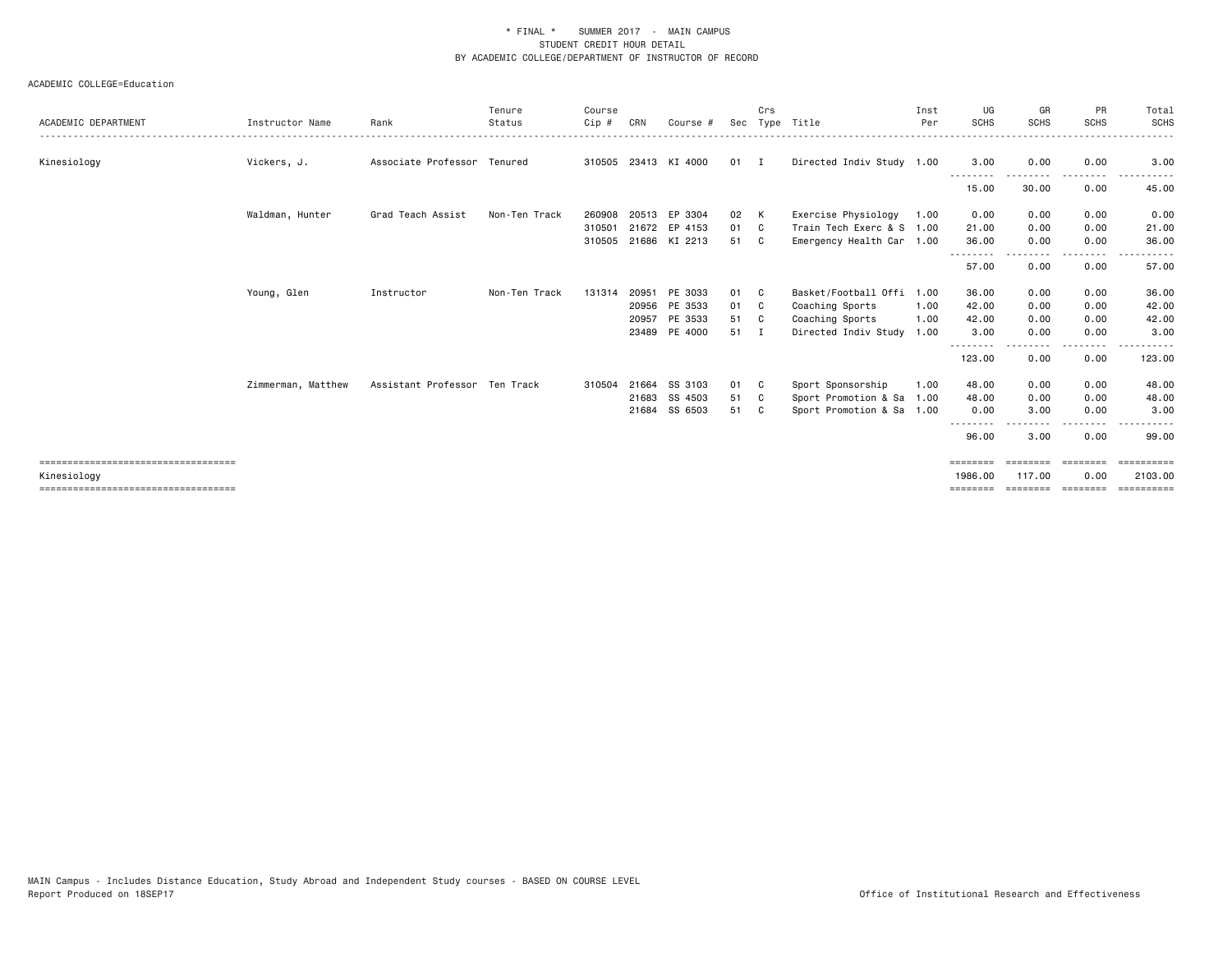| SCHS<br><b>SCHS</b><br><b>SCHS</b><br><b>SCHS</b><br>Status<br>Sec Type Title<br><b>ACADEMIC DEPARTMENT</b><br>Instructor Name<br>Rank<br>Cip#<br>CRN<br>Per<br>Course<br>050201 21622 AAS 1103<br>0.00<br>39.00<br>Music<br>Damm, Robert<br>Professor<br>Tenured<br>01 C<br>African American Mus 1.00<br>39.00<br>0.00<br>0.00<br>21621 MU 1103<br>01<br>$\mathbf{C}$<br>1.00<br>24.00<br>0.00<br>24.00<br>500901<br>African-Amer Music<br>.<br>.<br>$\cdots$<br>63.00<br>0.00<br>0.00<br>63.00<br>0.00<br>Haislip, Matthew<br>Non-Ten Track<br>21374 MU 1113<br>501 C<br>His & Apprec Of Musi 1.00<br>42.00<br>0.00<br>42.00<br>Instructor<br>500901<br>.<br>$\cdots$<br>-----<br>.<br>42.00<br>0.00<br>0.00<br>42.00<br>Non-Ten Track<br>0.00<br>39.00<br>Hause, Barry<br>500902 21376 MU 1133<br>501 C<br>The History of Rock<br>1.00<br>39.00<br>0.00<br>Lecturer<br>21377 MU 1133<br>551 C<br>The History of Rock<br>1.00<br>21.00<br>0.00<br>0.00<br>21.00<br>.<br>.<br>----<br>60.00<br>0.00<br>0.00<br>60.00<br>Associate Professor Tenured<br>0.00<br>Human, Richard<br>20938 MU 1113<br>51 C<br>His & Apprec Of Musi 1.00<br>72.00<br>0.00<br>72.00<br>500901<br>.<br>$- - - -$<br>.<br>72.00<br>0.00<br>0.00<br>72.00<br>Assistant Professor Ten Track<br>131312 21375 MU 1123<br>551 C<br>1.00<br>24.00<br>0.00<br>0.00<br>Ross, Ryan<br>American Music App.<br>24.00<br>--------<br>$\frac{1}{2} \left( \frac{1}{2} \right) \left( \frac{1}{2} \right) \left( \frac{1}{2} \right) \left( \frac{1}{2} \right)$<br>0.00<br>0.00<br>24.00<br>24.00<br>1.00<br>9.00<br>0.00<br>0.00<br>Sebba, Rosangela<br>Professor<br>Tenured<br>500902 21609 MU 1413<br>101 C<br>Music Theory II<br>9.00<br>----<br>9.00<br>0.00<br>0.00<br>9.00<br>Associate Professor Tenured<br>0.00<br>0.00<br>Sobaskie, James<br>500901 21610 MU 1521<br>101 L<br>Ear Training II<br>1.00<br>4.00<br>4.00<br>$\cdots$<br>0.00<br>4.00<br>0.00<br>4.00<br>========<br>==========<br><b>EDDEDED</b><br>========<br>274.00<br>0.00<br>274.00<br>Music<br>0.00<br>====================================<br>----------- |  | Tenure | Course |  | Crs | Inst | UG | GR | PR | Total |
|-----------------------------------------------------------------------------------------------------------------------------------------------------------------------------------------------------------------------------------------------------------------------------------------------------------------------------------------------------------------------------------------------------------------------------------------------------------------------------------------------------------------------------------------------------------------------------------------------------------------------------------------------------------------------------------------------------------------------------------------------------------------------------------------------------------------------------------------------------------------------------------------------------------------------------------------------------------------------------------------------------------------------------------------------------------------------------------------------------------------------------------------------------------------------------------------------------------------------------------------------------------------------------------------------------------------------------------------------------------------------------------------------------------------------------------------------------------------------------------------------------------------------------------------------------------------------------------------------------------------------------------------------------------------------------------------------------------------------------------------------------------------------------------------------------------------------------------------------------------------------------------------------------------------------------------------------------------------------------------------------------------------------------------------------------------------------------------------------------|--|--------|--------|--|-----|------|----|----|----|-------|
|                                                                                                                                                                                                                                                                                                                                                                                                                                                                                                                                                                                                                                                                                                                                                                                                                                                                                                                                                                                                                                                                                                                                                                                                                                                                                                                                                                                                                                                                                                                                                                                                                                                                                                                                                                                                                                                                                                                                                                                                                                                                                                     |  |        |        |  |     |      |    |    |    |       |
|                                                                                                                                                                                                                                                                                                                                                                                                                                                                                                                                                                                                                                                                                                                                                                                                                                                                                                                                                                                                                                                                                                                                                                                                                                                                                                                                                                                                                                                                                                                                                                                                                                                                                                                                                                                                                                                                                                                                                                                                                                                                                                     |  |        |        |  |     |      |    |    |    |       |
|                                                                                                                                                                                                                                                                                                                                                                                                                                                                                                                                                                                                                                                                                                                                                                                                                                                                                                                                                                                                                                                                                                                                                                                                                                                                                                                                                                                                                                                                                                                                                                                                                                                                                                                                                                                                                                                                                                                                                                                                                                                                                                     |  |        |        |  |     |      |    |    |    |       |
|                                                                                                                                                                                                                                                                                                                                                                                                                                                                                                                                                                                                                                                                                                                                                                                                                                                                                                                                                                                                                                                                                                                                                                                                                                                                                                                                                                                                                                                                                                                                                                                                                                                                                                                                                                                                                                                                                                                                                                                                                                                                                                     |  |        |        |  |     |      |    |    |    |       |
|                                                                                                                                                                                                                                                                                                                                                                                                                                                                                                                                                                                                                                                                                                                                                                                                                                                                                                                                                                                                                                                                                                                                                                                                                                                                                                                                                                                                                                                                                                                                                                                                                                                                                                                                                                                                                                                                                                                                                                                                                                                                                                     |  |        |        |  |     |      |    |    |    |       |
|                                                                                                                                                                                                                                                                                                                                                                                                                                                                                                                                                                                                                                                                                                                                                                                                                                                                                                                                                                                                                                                                                                                                                                                                                                                                                                                                                                                                                                                                                                                                                                                                                                                                                                                                                                                                                                                                                                                                                                                                                                                                                                     |  |        |        |  |     |      |    |    |    |       |
|                                                                                                                                                                                                                                                                                                                                                                                                                                                                                                                                                                                                                                                                                                                                                                                                                                                                                                                                                                                                                                                                                                                                                                                                                                                                                                                                                                                                                                                                                                                                                                                                                                                                                                                                                                                                                                                                                                                                                                                                                                                                                                     |  |        |        |  |     |      |    |    |    |       |
|                                                                                                                                                                                                                                                                                                                                                                                                                                                                                                                                                                                                                                                                                                                                                                                                                                                                                                                                                                                                                                                                                                                                                                                                                                                                                                                                                                                                                                                                                                                                                                                                                                                                                                                                                                                                                                                                                                                                                                                                                                                                                                     |  |        |        |  |     |      |    |    |    |       |
|                                                                                                                                                                                                                                                                                                                                                                                                                                                                                                                                                                                                                                                                                                                                                                                                                                                                                                                                                                                                                                                                                                                                                                                                                                                                                                                                                                                                                                                                                                                                                                                                                                                                                                                                                                                                                                                                                                                                                                                                                                                                                                     |  |        |        |  |     |      |    |    |    |       |
|                                                                                                                                                                                                                                                                                                                                                                                                                                                                                                                                                                                                                                                                                                                                                                                                                                                                                                                                                                                                                                                                                                                                                                                                                                                                                                                                                                                                                                                                                                                                                                                                                                                                                                                                                                                                                                                                                                                                                                                                                                                                                                     |  |        |        |  |     |      |    |    |    |       |
|                                                                                                                                                                                                                                                                                                                                                                                                                                                                                                                                                                                                                                                                                                                                                                                                                                                                                                                                                                                                                                                                                                                                                                                                                                                                                                                                                                                                                                                                                                                                                                                                                                                                                                                                                                                                                                                                                                                                                                                                                                                                                                     |  |        |        |  |     |      |    |    |    |       |
|                                                                                                                                                                                                                                                                                                                                                                                                                                                                                                                                                                                                                                                                                                                                                                                                                                                                                                                                                                                                                                                                                                                                                                                                                                                                                                                                                                                                                                                                                                                                                                                                                                                                                                                                                                                                                                                                                                                                                                                                                                                                                                     |  |        |        |  |     |      |    |    |    |       |
|                                                                                                                                                                                                                                                                                                                                                                                                                                                                                                                                                                                                                                                                                                                                                                                                                                                                                                                                                                                                                                                                                                                                                                                                                                                                                                                                                                                                                                                                                                                                                                                                                                                                                                                                                                                                                                                                                                                                                                                                                                                                                                     |  |        |        |  |     |      |    |    |    |       |
|                                                                                                                                                                                                                                                                                                                                                                                                                                                                                                                                                                                                                                                                                                                                                                                                                                                                                                                                                                                                                                                                                                                                                                                                                                                                                                                                                                                                                                                                                                                                                                                                                                                                                                                                                                                                                                                                                                                                                                                                                                                                                                     |  |        |        |  |     |      |    |    |    |       |
|                                                                                                                                                                                                                                                                                                                                                                                                                                                                                                                                                                                                                                                                                                                                                                                                                                                                                                                                                                                                                                                                                                                                                                                                                                                                                                                                                                                                                                                                                                                                                                                                                                                                                                                                                                                                                                                                                                                                                                                                                                                                                                     |  |        |        |  |     |      |    |    |    |       |
|                                                                                                                                                                                                                                                                                                                                                                                                                                                                                                                                                                                                                                                                                                                                                                                                                                                                                                                                                                                                                                                                                                                                                                                                                                                                                                                                                                                                                                                                                                                                                                                                                                                                                                                                                                                                                                                                                                                                                                                                                                                                                                     |  |        |        |  |     |      |    |    |    |       |
|                                                                                                                                                                                                                                                                                                                                                                                                                                                                                                                                                                                                                                                                                                                                                                                                                                                                                                                                                                                                                                                                                                                                                                                                                                                                                                                                                                                                                                                                                                                                                                                                                                                                                                                                                                                                                                                                                                                                                                                                                                                                                                     |  |        |        |  |     |      |    |    |    |       |
|                                                                                                                                                                                                                                                                                                                                                                                                                                                                                                                                                                                                                                                                                                                                                                                                                                                                                                                                                                                                                                                                                                                                                                                                                                                                                                                                                                                                                                                                                                                                                                                                                                                                                                                                                                                                                                                                                                                                                                                                                                                                                                     |  |        |        |  |     |      |    |    |    |       |
|                                                                                                                                                                                                                                                                                                                                                                                                                                                                                                                                                                                                                                                                                                                                                                                                                                                                                                                                                                                                                                                                                                                                                                                                                                                                                                                                                                                                                                                                                                                                                                                                                                                                                                                                                                                                                                                                                                                                                                                                                                                                                                     |  |        |        |  |     |      |    |    |    |       |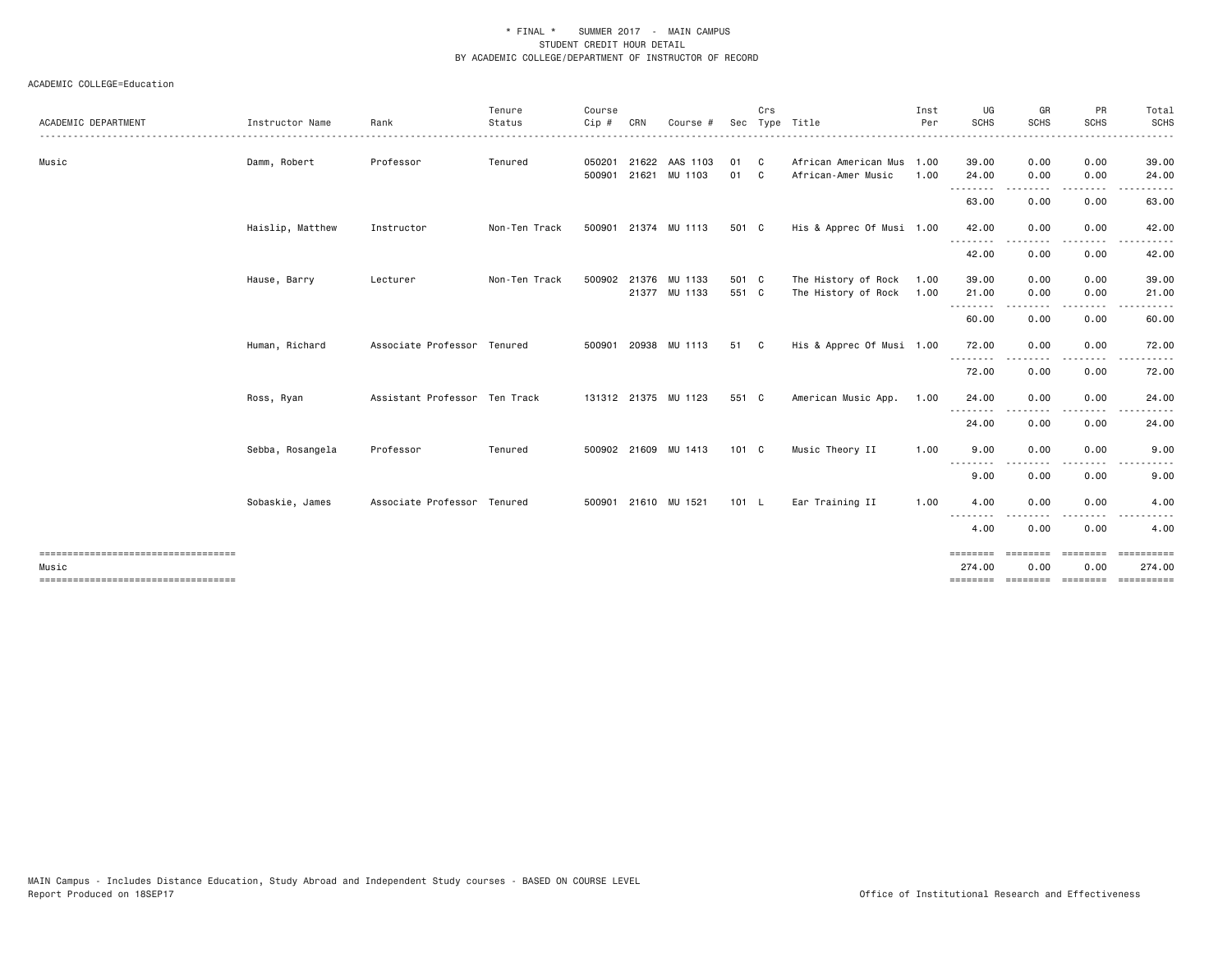| ACADEMIC DEPARTMENT   | Instructor Name  | Rank                          | Tenure<br>Status | Course<br>Cip # | CRN   | Course #              |                  | Crs          | Sec Type Title            | Inst<br>Per | UG<br><b>SCHS</b>                      | GR<br><b>SCHS</b> | PR<br><b>SCHS</b>                           | Total<br><b>SCHS</b>  |
|-----------------------|------------------|-------------------------------|------------------|-----------------|-------|-----------------------|------------------|--------------|---------------------------|-------------|----------------------------------------|-------------------|---------------------------------------------|-----------------------|
|                       |                  |                               |                  |                 |       |                       |                  |              | .                         |             |                                        |                   |                                             | .                     |
| Aerospace Engineering | Belk, Davy       | Professor                     | Ten Track        |                 |       | 140201 22978 ASE 9000 | 102 <sub>D</sub> |              | Research/Diss             | 1.00        | 0.00                                   | 6.00              | 0.00                                        | 6.00                  |
|                       |                  |                               |                  |                 | 23466 | ASE 7000              | 52               | $\mathbf{I}$ | Directed Indiv Study 1.00 |             | 0.00                                   | 3.00              | 0.00                                        | 3.00                  |
|                       |                  |                               |                  |                 | 23487 | ASE 7000              | 54               | $\mathbf{I}$ | Directed Indiv Study      | 1.00        | 0.00                                   | 3.00              | 0.00                                        | 3.00                  |
|                       |                  |                               |                  |                 |       | 141101 21606 EM 8313  | 101 C            |              | Advanced Dynamics         | 1.00        | 0.00<br>.                              | 72.00<br>22222    | 0.00<br>$\omega$ $\omega$ $\omega$ $\omega$ | 72.00<br>الداعات الما |
|                       |                  |                               |                  |                 |       |                       |                  |              |                           |             | 0.00                                   | 84.00             | 0.00                                        | 84.00                 |
|                       | Bhatia, Manav    | Assistant Professor Ten Track |                  |                 |       | 140201 22936 ASE 8000 | $102$ D          |              | Research / Thesis         | 1.00        | 0.00                                   | 5.00              | 0.00                                        | 5.00                  |
|                       |                  |                               |                  |                 | 22979 | ASE 9000              | 103 D            |              | Research/Diss             | 1.00        | 0.00                                   | 6.00              | 0.00                                        | 6.00                  |
|                       |                  |                               |                  |                 |       | 309999 23111 CME 9000 | 101 D            |              | Research/Dis              | 1.00        | 0.00<br>. <b>.</b>                     | 6.00              | 0.00                                        | 6.00                  |
|                       |                  |                               |                  |                 |       |                       |                  |              |                           |             | 0.00                                   | 17.00             | 0.00                                        | 17.00                 |
|                       | Bhushan, Shanti  | Assistant Professor Ten Track |                  |                 |       | 141901 23017 ME 8000  | 103 D            |              | Research / Thesis         | 1.00        | 0.00                                   | 6.00              | 0.00                                        | 6.00                  |
|                       |                  |                               |                  |                 |       | 23054 ME 9000         | 107 D            |              | Research / Diss           | 1.00        | 0.00                                   | 12.00             | 0.00                                        | 12.00                 |
|                       |                  |                               |                  |                 |       |                       |                  |              |                           |             | .<br>0.00                              | .<br>18.00        | .<br>0.00                                   | .<br>18.00            |
|                       | Cheng, Yang      | Associate Professor Tenured   |                  |                 |       | 140201 22980 ASE 9000 | $104$ D          |              | Research/Diss             | 1.00        | 0.00                                   | 6.00              | 0.00                                        | 6.00                  |
|                       |                  |                               |                  |                 |       |                       |                  |              |                           |             | 0.00                                   | 6.00              | 0.00                                        | 6.00                  |
|                       | Coley, Lorenzo   | Instructor                    | Non-Ten Track    |                 |       | 141101 20470 EM 2413  | 01               | C            | Engineering Mech I        | 1.00        | 60.00                                  | 0.00              | 0.00                                        | 60.00                 |
|                       |                  |                               |                  |                 |       |                       |                  |              |                           |             | 60.00                                  | 0.00              | 0.00                                        | 60.00                 |
|                       | Hannigan, Thomas | Instructor                    | Non-Ten Track    | 141101          | 20476 | EM 3313               | 01               | C            | Fluid Mechanics           | 1.00        | 51.00                                  | 0.00              | 0.00                                        | 51.00                 |
|                       |                  |                               |                  |                 |       | 21931 EM 3313         | 02               | C            | Fluid Mechanics           | 1.00        | 30.00                                  | 0.00              | 0.00                                        | 30.00                 |
|                       |                  |                               |                  |                 |       |                       |                  |              |                           |             | <b><i><u><u>.</u></u></i></b><br>81.00 | .<br>0.00         | .<br>0.00                                   | . د د د د<br>81.00    |
|                       | Janus, Jonathan  | Associate Professor Tenured   |                  | 140201          |       | 22938 ASE 8000        | $104$ D          |              | Research / Thesis         | 1.00        | 0.00                                   | 4.00              | 0.00                                        | 4.00                  |
|                       |                  |                               |                  |                 |       |                       |                  |              |                           |             | .<br>0.00                              | 4.00              | 0.00                                        | 4.00                  |
|                       | Jha, Ratneshwar  | Professor                     | Tenured          | 140201          | 22939 | ASE 8000              | 105 D            |              | Research / Thesis         | 1.00        | 0.00                                   | 6.00              | 0.00                                        | 6.00                  |
|                       |                  |                               |                  |                 | 22982 | ASE 9000              | 106 D            |              | Research/Diss             | 1.00        | 0.00                                   | 10.00             | 0.00                                        | 10.00                 |
|                       |                  |                               |                  |                 | 23366 | ASE 7000              | 51               | $\mathbf{I}$ | Directed Indiv Study      | 1.00        | 0.00                                   | 3.00              | 0.00                                        | 3.00                  |
|                       |                  |                               |                  | 141101          |       | 21933 EM 3213         | 51               | C            | Mech Of Materials         | 1.00        | 33.00                                  | 0.00              | 0.00                                        | 33.00                 |
|                       |                  |                               |                  |                 |       |                       |                  |              |                           |             | <b></b><br>33.00                       | .<br>19.00        | $\sim$ $\sim$ $\sim$<br>0.00                | المتماما<br>52.00     |
|                       | Koenig, Keith    | Professor                     | Tenured          |                 |       | 140201 22940 ASE 8000 | 106 D            |              | Research / Thesis         | 1.00        | 0.00                                   | 6.00              | 0.00                                        | 6.00                  |
|                       |                  |                               |                  |                 |       | 22957 ASE 8000        | 56               | D            | Research / Thesis         | 1.00        | 0.00                                   | 7.00              | 0.00                                        | 7.00                  |
|                       |                  |                               |                  |                 |       |                       |                  |              |                           |             | .<br>0.00                              | .<br>13.00        | .<br>0.00                                   | المستبدا<br>13.00     |
|                       | Lacy, Thomas     | Professor                     | Tenured          | 140201          |       | 22815 ASE 9000        | $101$ D          |              | Research/Diss             | 1.00        | 0.00                                   | 42.00             | 0.00                                        | 42.00                 |
|                       |                  |                               |                  |                 |       | 22816 ASE 9000        | 01               | D            | Research/Diss             | 1.00        | 0.00                                   | 6.00              | 0.00                                        | 6.00                  |
|                       |                  |                               |                  |                 | 22817 | ASE 9000              | 51               | D            | Research/Diss             | 1.00        | 0.00                                   | 6.00              | 0.00                                        | 6.00                  |
|                       |                  |                               |                  |                 | 22941 | ASE 8000              | 107 D            |              | Research / Thesis         | 1.00        | 0.00<br><b><i><u><u>.</u></u></i></b>  | 13.00<br>.        | 0.00<br>.                                   | 13.00<br>.            |
|                       |                  |                               |                  |                 |       |                       |                  |              |                           |             | 0.00                                   | 67.00             | 0.00                                        | 67.00                 |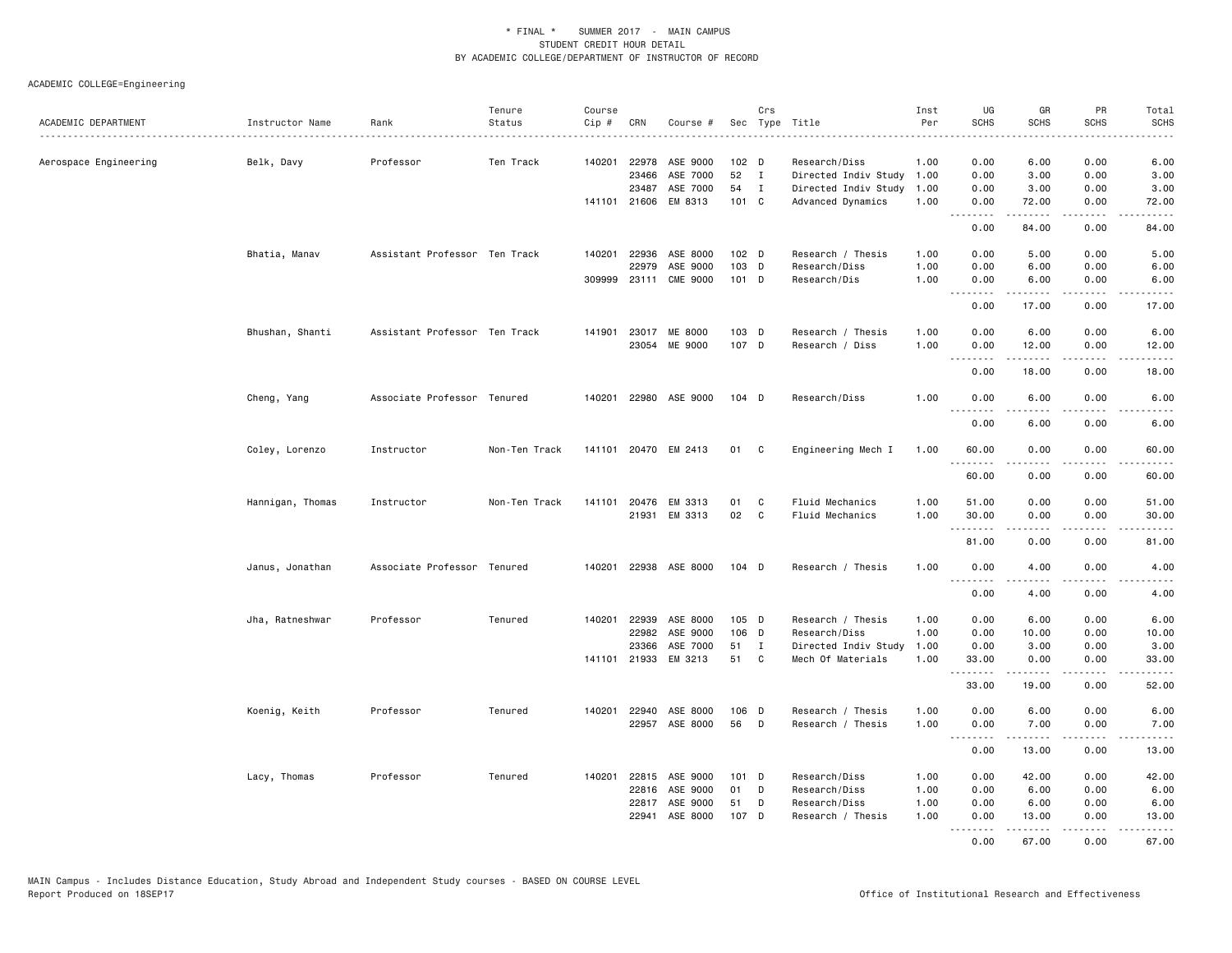| ACADEMIC DEPARTMENT                                            | Instructor Name  | Rank                          | Tenure<br>Status | Course<br>Cip # | CRN          | Course #              |         | Crs          | Sec Type Title            | Inst<br>Per | UG<br><b>SCHS</b>                    | GR<br><b>SCHS</b>  | PR<br><b>SCHS</b>       | Total<br><b>SCHS</b>                                                                                                             |
|----------------------------------------------------------------|------------------|-------------------------------|------------------|-----------------|--------------|-----------------------|---------|--------------|---------------------------|-------------|--------------------------------------|--------------------|-------------------------|----------------------------------------------------------------------------------------------------------------------------------|
|                                                                |                  |                               | .                |                 |              |                       |         |              |                           |             |                                      |                    |                         |                                                                                                                                  |
| Aerospace Engineering                                          | Moore, Timothy   | Instructor                    | Non-Ten Track    |                 | 141101 21929 | EM 2413               | 02      | C            | Engineering Mech I        | 1.00        | 30.00                                | 0.00               | 0.00                    | 30.00                                                                                                                            |
|                                                                |                  |                               |                  |                 |              | 21935 EM 3413         | 51      | C            | Vibrations                | 1.00        | 24.00<br>$\sim$ $\sim$ $\sim$ $\sim$ | 0.00<br>.          | 0.00<br>.               | 24.00                                                                                                                            |
|                                                                |                  |                               |                  |                 |              |                       |         |              |                           |             | 54.00                                | 0.00               | 0.00                    | 54.00                                                                                                                            |
|                                                                | Newman, James    | Professor                     | Tenured          | 140201          | 23194        | ASE 8000              | 111 D   |              | Research / Thesis         | 1.00        | 0.00                                 | 12.00              | 0.00                    | 12.00                                                                                                                            |
|                                                                |                  |                               |                  |                 | 23195        | ASE 8000              | 11      | D            | Research / Thesis         | 1.00        | 0.00                                 | 1.00               | 0.00                    | 1.00                                                                                                                             |
|                                                                |                  |                               |                  |                 | 23197        | ASE 7000              | $101$ I |              | Directed Indiv Study 1.00 |             | 0.00                                 | 3.00               | 0.00                    | 3.00                                                                                                                             |
|                                                                |                  |                               |                  |                 | 23488        | ASE 7000              | 55      | $\mathbf{I}$ | Directed Indiv Study 1.00 |             | 0.00<br>.                            | 3.00               | 0.00                    | 3.00                                                                                                                             |
|                                                                |                  |                               |                  |                 |              |                       |         |              |                           |             | 0.00                                 | 19.00              | 0.00                    | 19.00                                                                                                                            |
|                                                                | Olsen, Gregory   | Instructor                    | Non-Ten Track    | 140201          | 21964        | ASE 4123              | 01      | C            | Aerospace Controls        | 1.00        | 75.00                                | 0.00               | 0.00                    | 75.00                                                                                                                            |
|                                                                |                  |                               |                  |                 |              | 141101 20474 EM 3213  | 01      | C            | Mech Of Materials         | 1.00        | 93.00<br>.                           | 0.00<br>.          | 0.00<br>.               | 93.00                                                                                                                            |
|                                                                |                  |                               |                  |                 |              |                       |         |              |                           |             | 168.00                               | 0.00               | 0.00                    | 168.00                                                                                                                           |
|                                                                | Sescu, Adrian    | Assistant Professor Ten Track |                  | 140201          | 22942        | ASE 8000              | 108 D   |              | Research / Thesis         | 1.00        | 0.00                                 | 9.00               | 0.00                    | 9.00                                                                                                                             |
|                                                                |                  |                               |                  |                 | 22959        | ASE 8000              | 58      | D            | Research / Thesis         | 1.00        | 0.00                                 | 6.00               | 0.00                    | 6.00                                                                                                                             |
|                                                                |                  |                               |                  |                 | 22984        | ASE 9000              | 108 D   |              | Research/Diss             | 1.00        | 0.00                                 | 10.00              | 0.00                    | 10.00                                                                                                                            |
|                                                                |                  |                               |                  |                 | 22988        | ASE 9000              | 60      | D            | Research/Diss             | 1.00        | 0.00                                 | 3.00               | 0.00                    | 3.00                                                                                                                             |
|                                                                |                  |                               |                  |                 | 23389        | ASE 7000              | $102$ I |              | Directed Indiv Study      | 1.00        | 0.00                                 | 3.00               | 0.00                    | 3.00                                                                                                                             |
|                                                                |                  |                               |                  |                 | 23390        | ASE 7000              | $103$ I |              | Directed Indiv Study 1.00 |             | 0.00<br>د د د د                      | 3.00<br>.          | 0.00<br>.               | 3.00                                                                                                                             |
|                                                                |                  |                               |                  |                 |              |                       |         |              |                           |             | 0.00                                 | 34.00              | 0.00                    | 34.00                                                                                                                            |
|                                                                | Sullivan, Rani   | Associate Professor Tenured   |                  |                 |              | 140201 22976 ASE 9000 | 08      | D            | Research/Diss             | 1.00        | 0.00<br>$\sim$ $\sim$ $\sim$         | 6.00               | 0.00                    | 6.00                                                                                                                             |
|                                                                |                  |                               |                  |                 |              |                       |         |              |                           |             | 0.00                                 | 6.00               | 0.00                    | 6.00                                                                                                                             |
|                                                                | Thompson, David  | Professor                     | Tenured          |                 | 140201 22969 | ASE 9000              | 59      | D            | Research/Diss             | 1.00        | 0.00                                 | 6.00               | 0.00                    | 6.00                                                                                                                             |
|                                                                |                  |                               |                  |                 | 22986        | ASE 9000              | 110 D   |              | Research/Diss             | 1.00        | 0.00                                 | 12.00              | 0.00                    | 12.00                                                                                                                            |
|                                                                |                  |                               |                  |                 | 309999 23332 | <b>CME 9000</b>       | 503 D   |              | Research/Dis              | 1.00        | 0.00                                 | 1.00<br>.          | 0.00<br>.               | 1.00<br>.                                                                                                                        |
|                                                                |                  |                               |                  |                 |              |                       |         |              |                           |             | .<br>0.00                            | 19,00              | 0.00                    | 19.00                                                                                                                            |
|                                                                | Walker, Calvin   | Instructor                    | Non-Ten Track    |                 |              | 140201 21923 ASE 6990 | 101 C   |              | Special Topic In ASE 1.00 |             | 0.00                                 | 66.00              | 0.00                    | 66.00                                                                                                                            |
|                                                                |                  |                               |                  |                 |              |                       |         |              |                           |             | <u>.</u><br>0.00                     | .<br>66.00         | 0.00                    | 66.00                                                                                                                            |
|                                                                | Walters, Andrew  | Instructor                    | Non-Ten Track    |                 |              | 141101 20472 EM 2433  | 01      | C            | Engineering Mech II       | 1.00        | 60.00                                | 0.00               | 0.00                    | 60.00                                                                                                                            |
|                                                                |                  |                               |                  |                 |              | 21930 EM 2433         | 02      | $\mathbf{C}$ | Engineering Mech II       | 1.00        | 57.00                                | 0.00               | 0.00                    | 57.00                                                                                                                            |
|                                                                |                  |                               |                  |                 |              |                       |         |              |                           |             | .<br>117.00                          | .<br>0.00          | .<br>0.00               | 117.00                                                                                                                           |
|                                                                | Zangeneh, Sepehr | Grad Teach Assist             | Non-Ten Track    |                 |              | 141101 21934 EM 3313  | 51      | $\mathbf{C}$ | Fluid Mechanics           | 1.00        | 51.00                                | 0.00               | 0.00                    | 51.00                                                                                                                            |
|                                                                |                  |                               |                  |                 |              |                       |         |              |                           |             | .<br>51.00                           | 0.00               | 0.00                    | 51.00                                                                                                                            |
| =====================================<br>Aerospace Engineering |                  |                               |                  |                 |              |                       |         |              |                           |             | ========<br>564.00                   | ========<br>372.00 | <b>ESSESSES</b><br>0.00 | ==========<br>936.00                                                                                                             |
| ----------------------------------                             |                  |                               |                  |                 |              |                       |         |              |                           |             | ========                             | --------- -------  |                         | $\begin{minipage}{0.9\linewidth} \hspace*{-0.2cm} \textbf{m} = \textbf{m} = \textbf{m} = \textbf{m} = \textbf{m} \end{minipage}$ |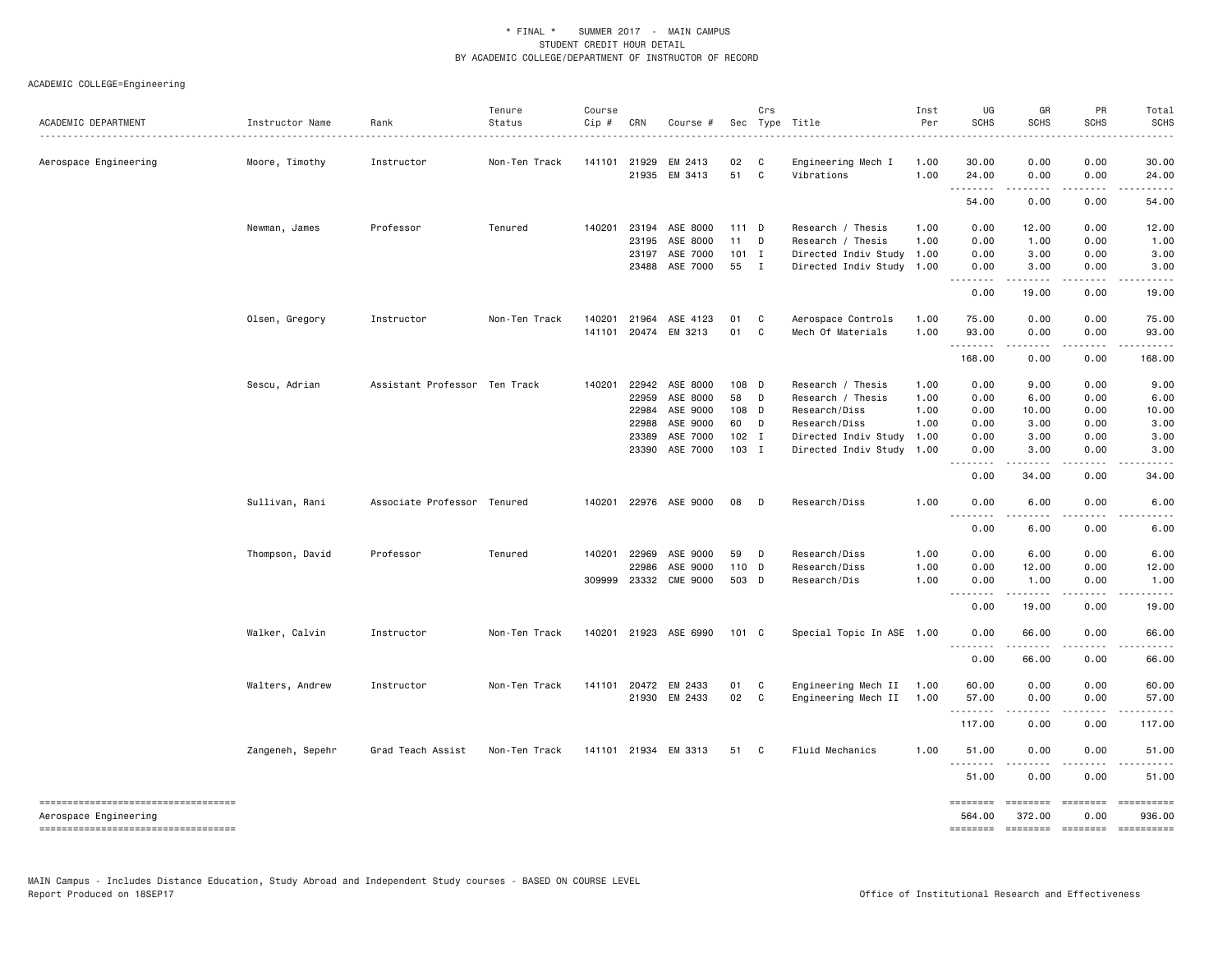|                      |                    |                               | Tenure  | Course |       |                |               | Crs          |                           | Inst | UG                                                                                                                                | GR                 | PR                    | Total                |
|----------------------|--------------------|-------------------------------|---------|--------|-------|----------------|---------------|--------------|---------------------------|------|-----------------------------------------------------------------------------------------------------------------------------------|--------------------|-----------------------|----------------------|
| ACADEMIC DEPARTMENT  | Instructor Name    | Rank                          | Status  | Cip #  | CRN   | Course         | Sec           |              | Type Title                | Per  | <b>SCHS</b>                                                                                                                       | SCHS               | <b>SCHS</b>           | <b>SCHS</b>          |
| Ag & Bio Engineering | Cathcart, Thomas   | Professor                     | Tenured | 140301 |       | 22579 ABE 4000 | 01            | $\mathbf{I}$ | Directed Indiv Study 1.00 |      | 3.00                                                                                                                              | 0.00               | 0.00                  | 3.00                 |
|                      |                    |                               |         |        | 22580 | ABE 4000       | $02 \qquad I$ |              | Directed Indiv Study 1.00 |      | 3.00                                                                                                                              | 0.00               | 0.00                  | 3.00                 |
|                      |                    |                               |         |        | 22581 | ABE 4000       | 03 I          |              | Directed Indiv Study      | 1.00 | 3.00                                                                                                                              | 0.00               | 0.00                  | 3.00                 |
|                      |                    |                               |         |        |       | 23199 ABE 9000 | 116 D         |              | Research / Diss           | 1.00 | 0.00                                                                                                                              | 1.00               | 0.00                  | 1.00                 |
|                      |                    |                               |         |        |       | 23370 ABE 4000 | 04 I          |              | Directed Indiv Study 1.00 |      | 3.00<br>.                                                                                                                         | 0.00               | 0.00<br>- - - -       | 3.00                 |
|                      |                    |                               |         |        |       |                |               |              |                           |      | 12.00                                                                                                                             | 1.00               | 0.00                  | 13.00                |
|                      | Elder, Steven      | Professor                     | Tenured | 140301 | 22305 | ABE 4000       | $101$ I       |              | Directed Indiv Study      | 1.00 | 3.00                                                                                                                              | 0.00               | 0.00                  | 3.00                 |
|                      |                    |                               |         |        | 22752 | ABE 8000       | 102 D         |              | Research / Thesis         | 1.00 | 0.00                                                                                                                              | 12.00              | 0.00                  | 12.00                |
|                      |                    |                               |         |        |       | 23068 ABE 9000 | $102$ D       |              | Research / Diss           | 1.00 | 0.00<br>---                                                                                                                       | 6.00               | 0.00                  | 6.00                 |
|                      |                    |                               |         |        |       |                |               |              |                           |      | 3.00                                                                                                                              | 18.00              | 0.00                  | 21.00                |
|                      | Prabhu, Rajkumar   | Assistant Professor Ten Track |         | 140301 | 22757 | ABE 8000       | 107 D         |              | Research / Thesis         | 1.00 | 0.00                                                                                                                              | 27.00              | 0.00                  | 27.00                |
|                      |                    |                               |         |        |       | 23073 ABE 9000 | 107 D         |              | Research / Diss           | 1.00 | 0.00                                                                                                                              | 21.00              | 0.00                  | 21.00                |
|                      |                    |                               |         |        |       |                |               |              |                           |      | 0.00                                                                                                                              | 48.00              | 0.00                  | 48.00                |
|                      | Warnock, James     | Professor                     | Tenured | 140301 |       | 22762 ABE 8000 | $112$ D       |              | Research / Thesis         | 1.00 | 0.00<br>.                                                                                                                         | 3.00<br>. <b>.</b> | 0.00<br>$\frac{1}{2}$ | 3.00                 |
|                      |                    |                               |         |        |       |                |               |              |                           |      | 0.00                                                                                                                              | 3.00               | 0.00                  | 3.00                 |
|                      | Williams, Lakiesha | Associate Professor Tenured   |         | 140301 | 22763 | ABE 8000       | 113 D         |              | Research / Thesis         | 1.00 | 0.00                                                                                                                              | 21.00              | 0.00                  | 21.00                |
|                      |                    |                               |         |        | 23079 | ABE 9000       | 113 D         |              | Research / Diss           | 1.00 | 0.00                                                                                                                              | 7.00               | 0.00                  | 7.00                 |
|                      |                    |                               |         |        | 23151 | ABE 7000       | $01$ I        |              | Directed Indiv Study      | 1.00 | 0.00<br>$\frac{1}{2} \left( \frac{1}{2} \right) \left( \frac{1}{2} \right) \left( \frac{1}{2} \right) \left( \frac{1}{2} \right)$ | 3.00               | 0.00                  | 3.00                 |
|                      |                    |                               |         |        |       |                |               |              |                           |      | 0.00                                                                                                                              | 31.00              | 0.00                  | 31.00                |
|                      |                    |                               |         |        |       |                |               |              |                           |      | <b>EBBEERS</b><br>15.00                                                                                                           | --------<br>101.00 | 0.00                  | ==========<br>116.00 |
| Ag & Bio Engineering |                    |                               |         |        |       |                |               |              |                           |      | ========                                                                                                                          |                    | =================     | ==========           |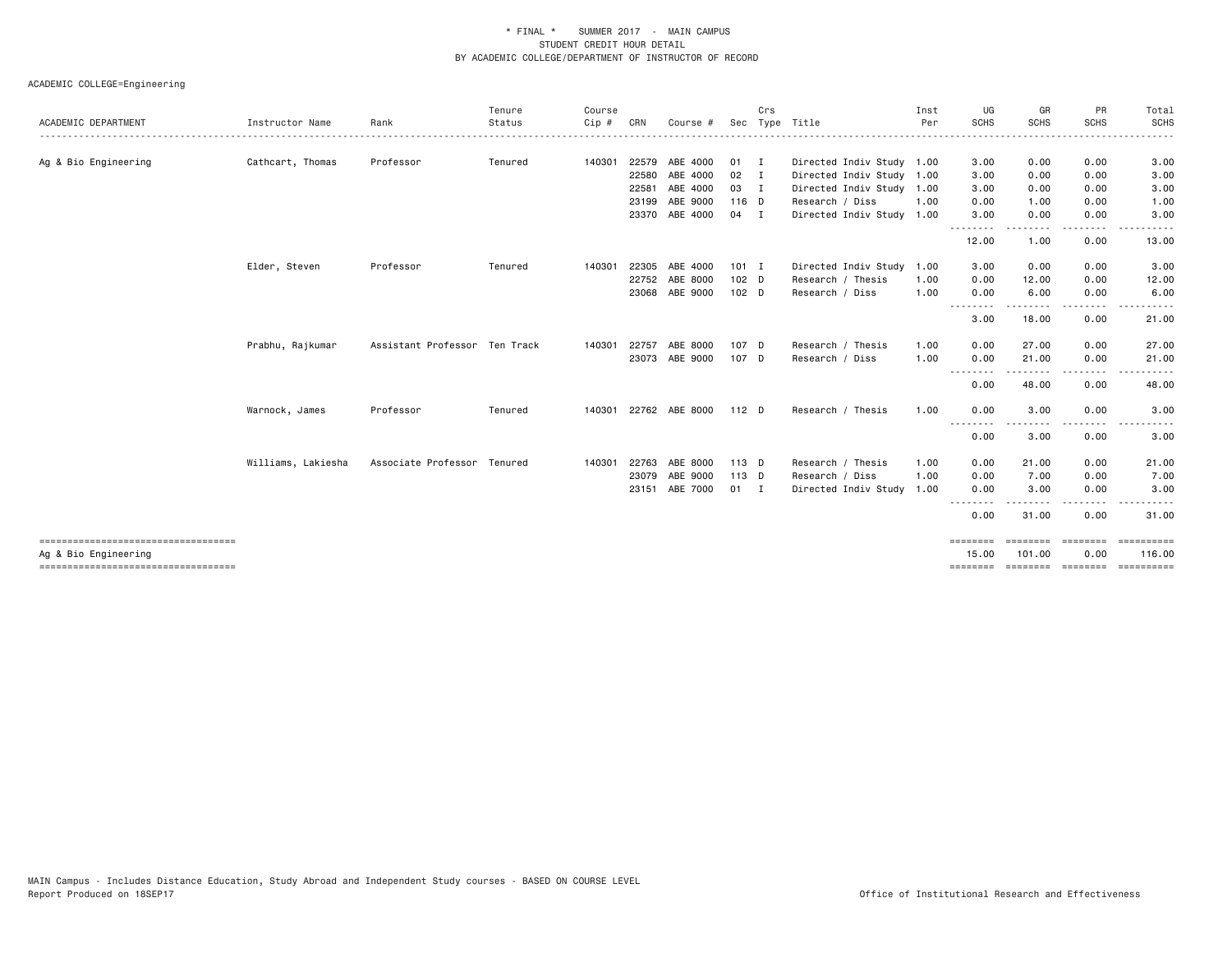| ACADEMIC DEPARTMENT                                                                                             | Instructor Name<br>.                                    | Rank                                              | Tenure<br>Status | Course<br>Cip # | CRN                                       | Course #                                            |                                               | Crs | Sec Type Title                                                                                          | Inst<br>Per                          | UG<br><b>SCHS</b>                         | GR<br><b>SCHS</b>                          | PR<br><b>SCHS</b>                                                                                                                                                                                                                                                                                                                                                                                                                                                                              | Total<br><b>SCHS</b>                       |
|-----------------------------------------------------------------------------------------------------------------|---------------------------------------------------------|---------------------------------------------------|------------------|-----------------|-------------------------------------------|-----------------------------------------------------|-----------------------------------------------|-----|---------------------------------------------------------------------------------------------------------|--------------------------------------|-------------------------------------------|--------------------------------------------|------------------------------------------------------------------------------------------------------------------------------------------------------------------------------------------------------------------------------------------------------------------------------------------------------------------------------------------------------------------------------------------------------------------------------------------------------------------------------------------------|--------------------------------------------|
| Civil & Environmental Engineering                                                                               | Freyne, Seamus                                          | Associate Professor Tenured                       |                  |                 | 140801 21604                              | CE 4973<br>22866 CE 9000                            | 51<br>503 D                                   | C   | Concrete Structures<br>Research / Diss                                                                  | 1.00<br>1.00                         | 84.00<br>0.00                             | 0.00<br>6.00                               | 0.00<br>0.00                                                                                                                                                                                                                                                                                                                                                                                                                                                                                   | 84.00<br>6.00                              |
|                                                                                                                 |                                                         |                                                   |                  |                 |                                           |                                                     |                                               |     |                                                                                                         |                                      | .<br>84.00                                | -----<br>6.00                              | .<br>0.00                                                                                                                                                                                                                                                                                                                                                                                                                                                                                      | .<br>90.00                                 |
|                                                                                                                 | Gude, Veera                                             | Assistant Professor Ten Track                     |                  | 140801          |                                           | 22740 CE 9000<br>23004 CE 4000                      | 502 D<br>$101$ I                              |     | Research / Diss<br>Directed Indiv Study                                                                 | 1.00<br>1.00                         | 0.00<br>3.00<br>.                         | 3.00<br>0.00<br>.                          | 0.00<br>0.00<br>$\sim$ $\sim$ $\sim$                                                                                                                                                                                                                                                                                                                                                                                                                                                           | 3.00<br>3.00<br>-----                      |
|                                                                                                                 |                                                         |                                                   |                  |                 |                                           |                                                     |                                               |     |                                                                                                         |                                      | 3.00                                      | 3.00                                       | 0.00                                                                                                                                                                                                                                                                                                                                                                                                                                                                                           | 6.00                                       |
|                                                                                                                 | Gullett, Philip                                         | Associate Professor Tenured                       |                  | 140801          |                                           | 23215 CE 8000<br>140803 20176 CE 3603               | 106 D<br>01                                   | C   | Research / Thesis<br>Structural Mech                                                                    | 1.00<br>1.00                         | 0.00<br>105.00<br>.                       | 1.00<br>0.00<br><u>.</u>                   | 0.00<br>0.00<br>.                                                                                                                                                                                                                                                                                                                                                                                                                                                                              | 1.00<br>105.00<br><u>.</u>                 |
|                                                                                                                 |                                                         |                                                   |                  |                 |                                           |                                                     |                                               |     |                                                                                                         |                                      | 105.00                                    | 1.00                                       | 0.00                                                                                                                                                                                                                                                                                                                                                                                                                                                                                           | 106.00                                     |
|                                                                                                                 | Howard, Isaac                                           | Associate Professor Tenured                       |                  | 140801          | 22793<br>22795<br>22867<br>22868          | CE 8000<br>CE 9000<br>CE 8000<br>CE 9000            | $103$ D<br>102 <sub>D</sub><br>504 D<br>504 D |     | Research / Thesis<br>Research / Diss<br>Research / Thesis<br>Research / Diss                            | 1.00<br>1.00<br>1.00<br>1.00         | 0.00<br>0.00<br>0.00<br>0.00              | 6.00<br>2.00<br>2.00<br>15.00              | 0.00<br>0.00<br>0.00<br>0.00                                                                                                                                                                                                                                                                                                                                                                                                                                                                   | 6.00<br>2.00<br>2.00<br>15.00              |
|                                                                                                                 |                                                         |                                                   |                  |                 |                                           |                                                     |                                               |     |                                                                                                         |                                      | .<br>0.00                                 | 25.00                                      | .<br>0.00                                                                                                                                                                                                                                                                                                                                                                                                                                                                                      | 25.00                                      |
|                                                                                                                 | Martin, James L.                                        | Professor                                         | Tenured          |                 |                                           | 140801 23460 CE 9000                                | 505 D                                         |     | Research / Diss                                                                                         | 1.00                                 | 0.00                                      | 3.00                                       | 0.00                                                                                                                                                                                                                                                                                                                                                                                                                                                                                           | 3.00                                       |
|                                                                                                                 |                                                         |                                                   |                  |                 |                                           |                                                     |                                               |     |                                                                                                         |                                      | .<br>0.00                                 | 3.00                                       | 0.00                                                                                                                                                                                                                                                                                                                                                                                                                                                                                           | 3.00                                       |
|                                                                                                                 |                                                         | Ramirez Avila, John Assistant Professor Ten Track |                  | 140801          | 23333                                     | 22584 CE 8000<br>CE 7000<br>23349 CE 7000           | 101 D<br>503 I<br>504 I                       |     | Research / Thesis<br>Directed Indiv Study 1.00<br>Directed Indiv Study                                  | 1.00<br>1.00                         | 0.00<br>0.00<br>0.00<br>.                 | 6.00<br>3.00<br>3.00<br>$\cdots$           | 0.00<br>0.00<br>0.00<br>.                                                                                                                                                                                                                                                                                                                                                                                                                                                                      | 6.00<br>3.00<br>3.00<br>. <b>.</b> .       |
|                                                                                                                 |                                                         |                                                   |                  |                 |                                           |                                                     |                                               |     |                                                                                                         |                                      | 0.00                                      | 12.00                                      | 0.00                                                                                                                                                                                                                                                                                                                                                                                                                                                                                           | 12.00                                      |
|                                                                                                                 | Taylor, Oliver-Denzi Non-Employee/Affili Not Applicable |                                                   |                  | 140801          | 21605                                     | CE 8433<br>21849 CE 8433                            | $101 \quad C$<br>501 C                        |     | Advanced Foundations 1.00<br>Advanced Foundations 1.00                                                  |                                      | 0.00<br>0.00<br>.                         | 3.00<br>39.00                              | 0.00<br>0.00<br>.                                                                                                                                                                                                                                                                                                                                                                                                                                                                              | 3.00<br>39,00<br>.                         |
|                                                                                                                 |                                                         |                                                   |                  |                 |                                           |                                                     |                                               |     |                                                                                                         |                                      | 0.00                                      | 42.00                                      | 0.00                                                                                                                                                                                                                                                                                                                                                                                                                                                                                           | 42.00                                      |
|                                                                                                                 | Vahedifard, Farshid                                     | Assistant Professor Ten Track                     |                  | 140801          | 22796<br>22797<br>23094<br>23330<br>23494 | CE 8000<br>CE 9000<br>CE 7000<br>CE 9000<br>CE 7000 | 104 D<br>103 D<br>502 I<br>501 D<br>551 I     |     | Research / Thesis<br>Research / Diss<br>Directed Indiv Study<br>Research / Diss<br>Directed Indiv Study | 1.00<br>1.00<br>1.00<br>1.00<br>1.00 | 0.00<br>0.00<br>0.00<br>0.00<br>0.00<br>. | 9.00<br>24.00<br>3.00<br>3.00<br>3.00<br>. | 0.00<br>0.00<br>0.00<br>0.00<br>0.00<br>$- - - -$                                                                                                                                                                                                                                                                                                                                                                                                                                              | 9.00<br>24.00<br>3.00<br>3.00<br>3.00<br>. |
|                                                                                                                 |                                                         |                                                   |                  |                 |                                           |                                                     |                                               |     |                                                                                                         |                                      | 0.00                                      | 42.00                                      | 0.00                                                                                                                                                                                                                                                                                                                                                                                                                                                                                           | 42.00                                      |
|                                                                                                                 | Zhang, Li                                               | Associate Professor Tenured                       |                  |                 |                                           | 140801 23102 CE 8000<br>23130 CE 9000               | $105$ D<br>104 D                              |     | Research / Thesis<br>Research / Diss                                                                    | 1.00<br>1.00                         | 0.00<br>0.00                              | 1.00<br>1.00                               | 0.00<br>0.00                                                                                                                                                                                                                                                                                                                                                                                                                                                                                   | 1.00<br>1.00                               |
|                                                                                                                 |                                                         |                                                   |                  |                 |                                           |                                                     |                                               |     |                                                                                                         |                                      | .<br>0.00                                 | <u>.</u><br>2.00                           | $\frac{1}{2} \left( \frac{1}{2} \right) \left( \frac{1}{2} \right) \left( \frac{1}{2} \right) \left( \frac{1}{2} \right) \left( \frac{1}{2} \right)$<br>0.00                                                                                                                                                                                                                                                                                                                                   | .<br>2.00                                  |
| ----------------------------------<br>Civil & Environmental Engineering<br>------------------------------------ |                                                         |                                                   |                  |                 |                                           |                                                     |                                               |     |                                                                                                         |                                      | ========<br>192.00<br><b>SESSESSE</b>     | ========<br>136.00                         | $\begin{array}{cccccccccc} \multicolumn{2}{c}{} & \multicolumn{2}{c}{} & \multicolumn{2}{c}{} & \multicolumn{2}{c}{} & \multicolumn{2}{c}{} & \multicolumn{2}{c}{} & \multicolumn{2}{c}{} & \multicolumn{2}{c}{} & \multicolumn{2}{c}{} & \multicolumn{2}{c}{} & \multicolumn{2}{c}{} & \multicolumn{2}{c}{} & \multicolumn{2}{c}{} & \multicolumn{2}{c}{} & \multicolumn{2}{c}{} & \multicolumn{2}{c}{} & \multicolumn{2}{c}{} & \multicolumn{2}{c}{} & \multicolumn{2}{c}{} & \mult$<br>0.00 | ==========<br>328,00                       |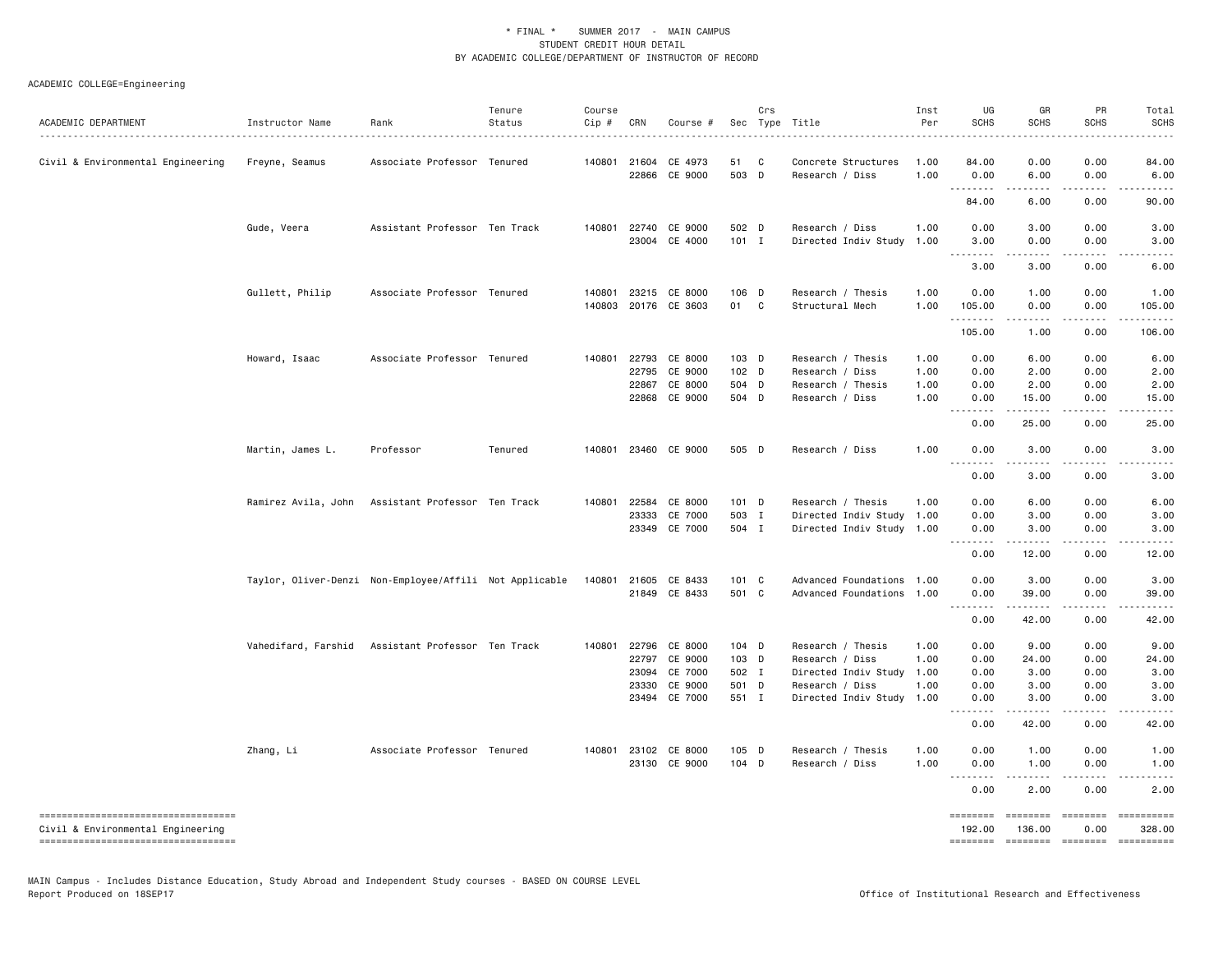|                                |                                                    |                                   | Tenure        | Course |              |                       |               | Crs |                           | Inst | UG          | GR                                                                                                                                                            | PR                                  | Total                                                                                                                                                         |
|--------------------------------|----------------------------------------------------|-----------------------------------|---------------|--------|--------------|-----------------------|---------------|-----|---------------------------|------|-------------|---------------------------------------------------------------------------------------------------------------------------------------------------------------|-------------------------------------|---------------------------------------------------------------------------------------------------------------------------------------------------------------|
| ACADEMIC DEPARTMENT            | Instructor Name                                    | Rank                              | Status        | Cip #  | CRN          | Course #              |               |     | Sec Type Title            | Per  | <b>SCHS</b> | <b>SCHS</b>                                                                                                                                                   | <b>SCHS</b>                         | <b>SCHS</b><br>.                                                                                                                                              |
| Computer Science & Engineering | Archibald, Christoph Assistant Professor Ten Track |                                   |               |        | 110101 22484 | CSE 8000              | $101$ D       |     | Research / Thesis         | 1.00 | 0.00        | 6.00                                                                                                                                                          | 0.00                                | 6.00                                                                                                                                                          |
|                                |                                                    |                                   |               |        |              | 22499 CSE 9000        | 101 D         |     | Research/Diss             | 1.00 | 0.00        | 18.00                                                                                                                                                         | 0.00                                | 18.00                                                                                                                                                         |
|                                |                                                    |                                   |               |        |              |                       |               |     |                           |      | .<br>0.00   | .<br>24.00                                                                                                                                                    | .<br>0.00                           | $\sim$ $\sim$ $\sim$ $\sim$<br>24.00                                                                                                                          |
|                                | Banicescu, Ioana                                   | Professor                         | Tenured       |        |              | 110101 22500 CSE 9000 | 102 D         |     | Research/Diss             | 1.00 | 0.00        | 6.00                                                                                                                                                          | 0.00                                | 6.00                                                                                                                                                          |
|                                |                                                    |                                   |               |        |              |                       |               |     |                           |      | .<br>0.00   | 6.00                                                                                                                                                          | 0.00                                | 6.00                                                                                                                                                          |
|                                |                                                    |                                   |               |        |              |                       |               |     |                           |      |             |                                                                                                                                                               |                                     |                                                                                                                                                               |
|                                | Bethel, Cindy                                      | Associate Professor Ten Track     |               |        |              | 110101 22486 CSE 8000 | 103 D         |     | Research / Thesis         | 1.00 | 0.00<br>.   | 12.00<br>$\frac{1}{2} \left( \frac{1}{2} \right) \left( \frac{1}{2} \right) \left( \frac{1}{2} \right) \left( \frac{1}{2} \right) \left( \frac{1}{2} \right)$ | 0.00<br>$\sim$ $\sim$ $\sim$ $\sim$ | 12.00<br>د د د د د                                                                                                                                            |
|                                |                                                    |                                   |               |        |              |                       |               |     |                           |      | 0.00        | 12.00                                                                                                                                                         | 0.00                                | 12.00                                                                                                                                                         |
|                                | Dampier, David                                     | Professor                         | Tenured       |        |              | 110101 20318 CSE 8080 | 106 I         |     | Directed Project Cs       | 1.00 | 0.00        | 1.00                                                                                                                                                          | 0.00                                | 1.00                                                                                                                                                          |
|                                |                                                    |                                   |               |        | 22503        | CSE 9000              | 105 D         |     | Research/Diss             | 1.00 | 0.00        | 7.00                                                                                                                                                          | 0.00                                | 7.00                                                                                                                                                          |
|                                |                                                    |                                   |               |        | 23144        | CSE 7000              | 102 I         |     | Directed Indiv Study 1.00 |      | 0.00        | 3.00                                                                                                                                                          | 0.00                                | 3.00                                                                                                                                                          |
|                                |                                                    |                                   |               |        | 23145        | CSE 7000              | 103 I         |     | Directed Indiv Study 1.00 |      | 0.00        | 3.00                                                                                                                                                          | 0.00                                | 3.00                                                                                                                                                          |
|                                |                                                    |                                   |               |        | 23146        | CSE 7000              | $104$ I       |     | Directed Indiv Study 1.00 |      | 0.00        | 3.00                                                                                                                                                          | 0.00                                | 3.00                                                                                                                                                          |
|                                |                                                    |                                   |               |        | 23147        | CSE 7000              | 105 I         |     | Directed Indiv Study 1.00 |      | 0.00        | 3.00                                                                                                                                                          | 0.00                                | 3.00                                                                                                                                                          |
|                                |                                                    |                                   |               |        | 23148        | CSE 7000              | 106 I         |     | Directed Indiv Study 1.00 |      | 0.00        | 3.00                                                                                                                                                          | 0.00                                | 3.00                                                                                                                                                          |
|                                |                                                    |                                   |               |        |              | 111003 21596 CSE 8713 | 101 C         |     | Advanced Cyber Opera 1.00 |      | 0.00<br>.   | 39.00                                                                                                                                                         | 0.00<br>.                           | 39.00<br>$\frac{1}{2} \left( \frac{1}{2} \right) \left( \frac{1}{2} \right) \left( \frac{1}{2} \right) \left( \frac{1}{2} \right) \left( \frac{1}{2} \right)$ |
|                                |                                                    |                                   |               |        |              |                       |               |     |                           |      | 0.00        | 62.00                                                                                                                                                         | 0.00                                | 62.00                                                                                                                                                         |
|                                | Hansen, Eric                                       | Associate Professor Tenured       |               | 110101 |              | 20316 CSE 3813        | 101 C         |     | Intro to Formal Lang 1.00 |      | 27.00       | 0.00                                                                                                                                                          | 0.00                                | 27.00                                                                                                                                                         |
|                                |                                                    |                                   |               |        |              | 22504 CSE 9000        | 106 D         |     | Research/Diss             | 1.00 | 0.00<br>.   | 6.00<br>.                                                                                                                                                     | 0.00<br>$\sim$ $\sim$ $\sim$ $\sim$ | 6.00<br>$\frac{1}{2} \left( \frac{1}{2} \right) \left( \frac{1}{2} \right) \left( \frac{1}{2} \right) \left( \frac{1}{2} \right) \left( \frac{1}{2} \right)$  |
|                                |                                                    |                                   |               |        |              |                       |               |     |                           |      | 27.00       | 6.00                                                                                                                                                          | 0.00                                | 33.00                                                                                                                                                         |
|                                | Jankun-Kelly, Monika Lecturer                      |                                   | Non-Ten Track |        |              | 110201 20311 CSE 1384 | 101 C         |     | Intermed Comp Prog        | 1.00 | 52.00       | 0.00                                                                                                                                                          | 0.00                                | 52.00                                                                                                                                                         |
|                                |                                                    |                                   |               |        |              | 20312 CSE 1384        | 102 K         |     | Intermed Comp Prog        | 1.00 | 0.00        | 0.00                                                                                                                                                          | 0.00                                | 0.00                                                                                                                                                          |
|                                |                                                    |                                   |               |        |              |                       |               |     |                           |      | 52.00       | 0.00                                                                                                                                                          | 0.00                                | 52.00                                                                                                                                                         |
|                                | Jankun-Kelly, T.                                   | Associate Professor Tenured       |               | 110201 |              | 20314 CSE 2383        | $101 \quad C$ |     | Data Struc & Anal of 1.00 |      | 57.00       | 0.00                                                                                                                                                          | 0.00                                | 57.00                                                                                                                                                         |
|                                |                                                    |                                   |               |        |              | 20315 CSE 2383        | HO1 C         |     | Honor Data Struc & A 1.00 |      | 3.00        | 0.00                                                                                                                                                          | 0.00                                | 3.00                                                                                                                                                          |
|                                |                                                    |                                   |               |        |              |                       |               |     |                           |      | <u>.</u>    |                                                                                                                                                               | .                                   | .                                                                                                                                                             |
|                                |                                                    |                                   |               |        |              |                       |               |     |                           |      | 60.00       | 0.00                                                                                                                                                          | 0.00                                | 60.00                                                                                                                                                         |
|                                | Lee, Sarah                                         | Clinical Assist Pro Non-Ten Track |               |        |              | 110101 23103 CSE 8000 | 116 D         |     | Research / Thesis         | 1.00 | 0.00        | 3.00                                                                                                                                                          | 0.00                                | 3.00                                                                                                                                                          |
|                                |                                                    |                                   |               |        |              |                       |               |     |                           |      | 0.00        | 3.00                                                                                                                                                          | 0.00                                | 3.00                                                                                                                                                          |
|                                | Luke, Edward                                       | Professor                         | Tenured       | 140201 |              | 23027 ASE 9000        | 111D          |     | Research/Diss             | 1.00 | 0.00        | 6.00                                                                                                                                                          | 0.00                                | 6.00                                                                                                                                                          |
|                                |                                                    |                                   |               |        |              | 309999 23202 CME 9000 | 103 D         |     | Research/Dis              | 1.00 | 0.00        | 6.00                                                                                                                                                          | 0.00                                | 6.00                                                                                                                                                          |
|                                |                                                    |                                   |               |        |              |                       |               |     |                           |      | 0.00        | 12.00                                                                                                                                                         | 0.00                                | 12.00                                                                                                                                                         |
|                                | Perkins, Andy                                      | Associate Professor Tenured       |               |        | 110101 21595 | CSE 8813              | $101 \quad C$ |     | Theory of Computatio 1.00 |      | 0.00        | 33.00                                                                                                                                                         | 0.00                                | 33.00                                                                                                                                                         |
|                                |                                                    |                                   |               |        | 23360        | CSE 7000              | 108 I         |     | Directed Indiv Study 1.00 |      | 0.00        | 3.00                                                                                                                                                          | 0.00                                | 3.00                                                                                                                                                          |
|                                |                                                    |                                   |               |        | 23361        | CSE 7000              | 109 I         |     | Directed Indiv Study 1.00 |      | 0.00        | 3.00                                                                                                                                                          | 0.00                                | 3.00                                                                                                                                                          |
|                                |                                                    |                                   |               |        | 23381        | CSE 8813              | 501 C         |     | Theory of Computatio 1.00 |      | 0.00        | 9.00                                                                                                                                                          | 0.00                                | 9.00                                                                                                                                                          |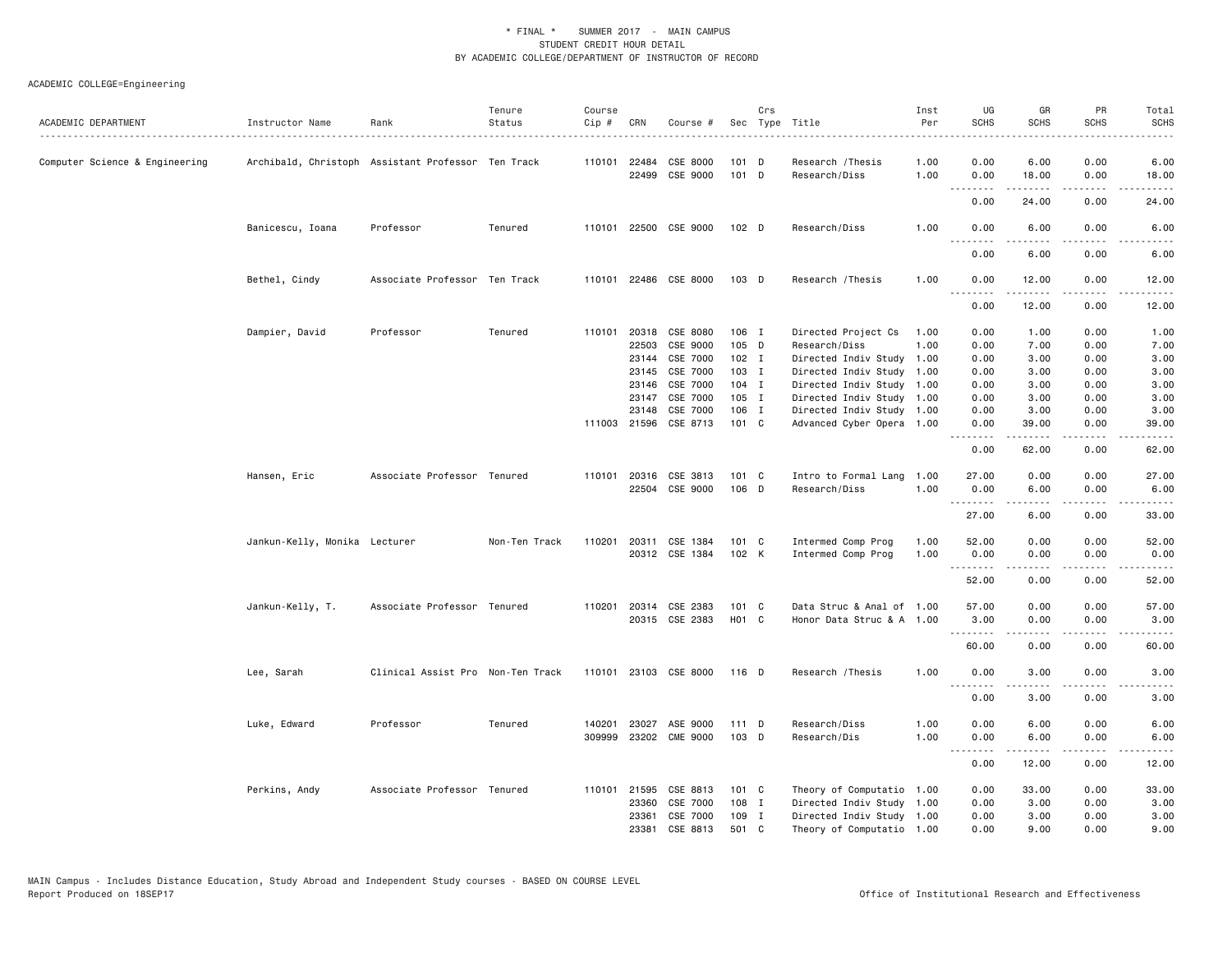| ACADEMIC DEPARTMENT                                                  | Instructor Name | Rank                                             | Tenure<br>Status | Course<br>Cip # | CRN   | Course #              |               | Crs | Sec Type Title            | Inst<br>Per | UG<br><b>SCHS</b>  | GR<br><b>SCHS</b>  | PR<br><b>SCHS</b>                                                                                                                                                                                                                                                                                                                                                      | Total<br><b>SCHS</b><br><b>.</b>            |
|----------------------------------------------------------------------|-----------------|--------------------------------------------------|------------------|-----------------|-------|-----------------------|---------------|-----|---------------------------|-------------|--------------------|--------------------|------------------------------------------------------------------------------------------------------------------------------------------------------------------------------------------------------------------------------------------------------------------------------------------------------------------------------------------------------------------------|---------------------------------------------|
|                                                                      |                 |                                                  |                  |                 |       |                       |               |     |                           |             | 0.00               | 48.00              | 0.00                                                                                                                                                                                                                                                                                                                                                                   | 48.00                                       |
| Computer Science & Engineering                                       |                 | Ramkumar, Mahalingam Associate Professor Tenured |                  |                 |       | 110101 22508 CSE 9000 | 110 D         |     | Research/Diss             | 1.00        | 0.00               | 3.00               | 0.00                                                                                                                                                                                                                                                                                                                                                                   | 3.00                                        |
|                                                                      |                 |                                                  |                  |                 |       |                       |               |     |                           |             | <u>.</u><br>0.00   | .<br>3.00          | $\frac{1}{2}$<br>0.00                                                                                                                                                                                                                                                                                                                                                  | $\sim$ $\sim$ $\sim$<br>$- - - - -$<br>3.00 |
|                                                                      | Reese, Donna    | Professor                                        | Tenured          |                 |       | 110101 22494 CSE 8000 | 111 D         |     | Research / Thesis         | 1.00        | 0.00<br>.          | 6.00<br>.          | 0.00<br>$-$ - $-$ -                                                                                                                                                                                                                                                                                                                                                    | 6.00<br>$- - -$<br>-----                    |
|                                                                      |                 |                                                  |                  |                 |       |                       |               |     |                           |             | 0.00               | 6.00               | 0.00                                                                                                                                                                                                                                                                                                                                                                   | 6.00                                        |
|                                                                      | Stamps, Andrew  | Non-Employee/Affili Not Applicable               |                  |                 |       | 110201 20308 CSE 1233 | 01            | C   | Cmptr Prog-C              | 1.00        | 18.00<br>.         | 0.00<br>.          | 0.00<br>$\frac{1}{2}$                                                                                                                                                                                                                                                                                                                                                  | 18.00<br>$- - - - -$                        |
|                                                                      |                 |                                                  |                  |                 |       |                       |               |     |                           |             | 18.00              | 0.00               | 0.00                                                                                                                                                                                                                                                                                                                                                                   | 18.00                                       |
|                                                                      | Swan, John      | Professor                                        | Tenured          | 110101 20325    |       | CSE 8080              | $116$ I       |     | Directed Project Cs       | 1.00        | 0.00               | 3.00               | 0.00                                                                                                                                                                                                                                                                                                                                                                   | 3.00                                        |
|                                                                      |                 |                                                  |                  |                 | 22495 | CSE 8000              | $112$ D       |     | Research / Thesis         | 1.00        | 0.00               | 1.00               | 0.00                                                                                                                                                                                                                                                                                                                                                                   | 1.00                                        |
|                                                                      |                 |                                                  |                  |                 | 22510 | CSE 9000              | 112 D         |     | Research/Diss             | 1.00        | 0.00               | 6.00               | 0.00                                                                                                                                                                                                                                                                                                                                                                   | 6.00                                        |
|                                                                      |                 |                                                  |                  |                 |       | 23014 CSE 7000        | $101$ I       |     | Directed Indiv Study 1.00 |             | 0.00               | 3.00               | 0.00                                                                                                                                                                                                                                                                                                                                                                   | 3.00                                        |
|                                                                      |                 |                                                  |                  |                 |       |                       |               |     |                           |             | --------<br>0.00   | .<br>13,00         | $- - - -$<br>0.00                                                                                                                                                                                                                                                                                                                                                      | -----<br>13,00                              |
|                                                                      | Williams, Byron | Assistant Professor Ten Track                    |                  | 110101          | 21924 | CSE 4990              | 101 C         |     | Special Topic in CS 1.00  |             | 24.00              | 0.00               | 0.00                                                                                                                                                                                                                                                                                                                                                                   | 24.00                                       |
|                                                                      |                 |                                                  |                  |                 | 21925 | CSE 6990              | $101 \quad C$ |     | Special Topic in CSE 1.00 |             | 0.00               | 9.00               | 0.00                                                                                                                                                                                                                                                                                                                                                                   | 9.00                                        |
|                                                                      |                 |                                                  |                  |                 | 22511 | CSE 9000              | 113 D         |     | Research/Diss             | 1.00        | 0.00               | 18.00              | 0.00                                                                                                                                                                                                                                                                                                                                                                   | 18.00                                       |
|                                                                      |                 |                                                  |                  |                 |       | 23201 CSE 7000        | 107 I         |     | Directed Indiv Study 1.00 |             | 0.00<br>.          | 3.00               | 0.00<br>$- - - -$                                                                                                                                                                                                                                                                                                                                                      | 3.00                                        |
|                                                                      |                 |                                                  |                  |                 |       |                       |               |     |                           |             | 24.00              | 30.00              | 0.00                                                                                                                                                                                                                                                                                                                                                                   | 54.00                                       |
|                                                                      | Young, Maxwell  | Assistant Professor Ten Track                    |                  | 110101          | 20319 | CSE 8080              | 107 I         |     | Directed Project Cs       | 1.00        | 0.00               | 3.00               | 0.00                                                                                                                                                                                                                                                                                                                                                                   | 3.00                                        |
|                                                                      |                 |                                                  |                  |                 |       | 22512 CSE 9000        | 114 D         |     | Research/Diss             | 1.00        | 0.00               | 6.00               | 0.00                                                                                                                                                                                                                                                                                                                                                                   | 6.00                                        |
|                                                                      |                 |                                                  |                  |                 |       |                       |               |     |                           |             | <u>.</u><br>0.00   | 9.00               | ----<br>0.00                                                                                                                                                                                                                                                                                                                                                           | 9.00                                        |
|                                                                      | Zhang, Song     | Associate Professor Tenured                      |                  | 110101 22498    |       | CSE 8000              | 115 D         |     | Research / Thesis         | 1.00        | 0.00               | 9.00               | 0.00                                                                                                                                                                                                                                                                                                                                                                   | 9.00                                        |
|                                                                      |                 |                                                  |                  |                 |       | 22513 CSE 9000        | 115 D         |     | Research/Diss             | 1.00        | 0.00<br>.          | 12.00              | 0.00<br>.                                                                                                                                                                                                                                                                                                                                                              | 12.00<br>$\frac{1}{2}$                      |
|                                                                      |                 |                                                  |                  |                 |       |                       |               |     |                           |             | 0.00               | 21.00              | 0.00                                                                                                                                                                                                                                                                                                                                                                   | 21.00                                       |
| ----------------------------------<br>Computer Science & Engineering |                 |                                                  |                  |                 |       |                       |               |     |                           |             | ========<br>181.00 | ========<br>255.00 | $\begin{aligned} \mathbf{1} & \mathbf{2} & \mathbf{3} & \mathbf{3} & \mathbf{4} \\ \mathbf{3} & \mathbf{4} & \mathbf{5} & \mathbf{5} & \mathbf{6} \\ \mathbf{4} & \mathbf{5} & \mathbf{6} & \mathbf{7} \\ \mathbf{6} & \mathbf{6} & \mathbf{7} \\ \mathbf{8} & \mathbf{8} & \mathbf{8} \\ \mathbf{9} & \mathbf{1} & \mathbf{1} \\ \mathbf{10} & \mathbf{10} &$<br>0.00 | 436.00                                      |
| -----------------------------------                                  |                 |                                                  |                  |                 |       |                       |               |     |                           |             |                    |                    |                                                                                                                                                                                                                                                                                                                                                                        | ==========                                  |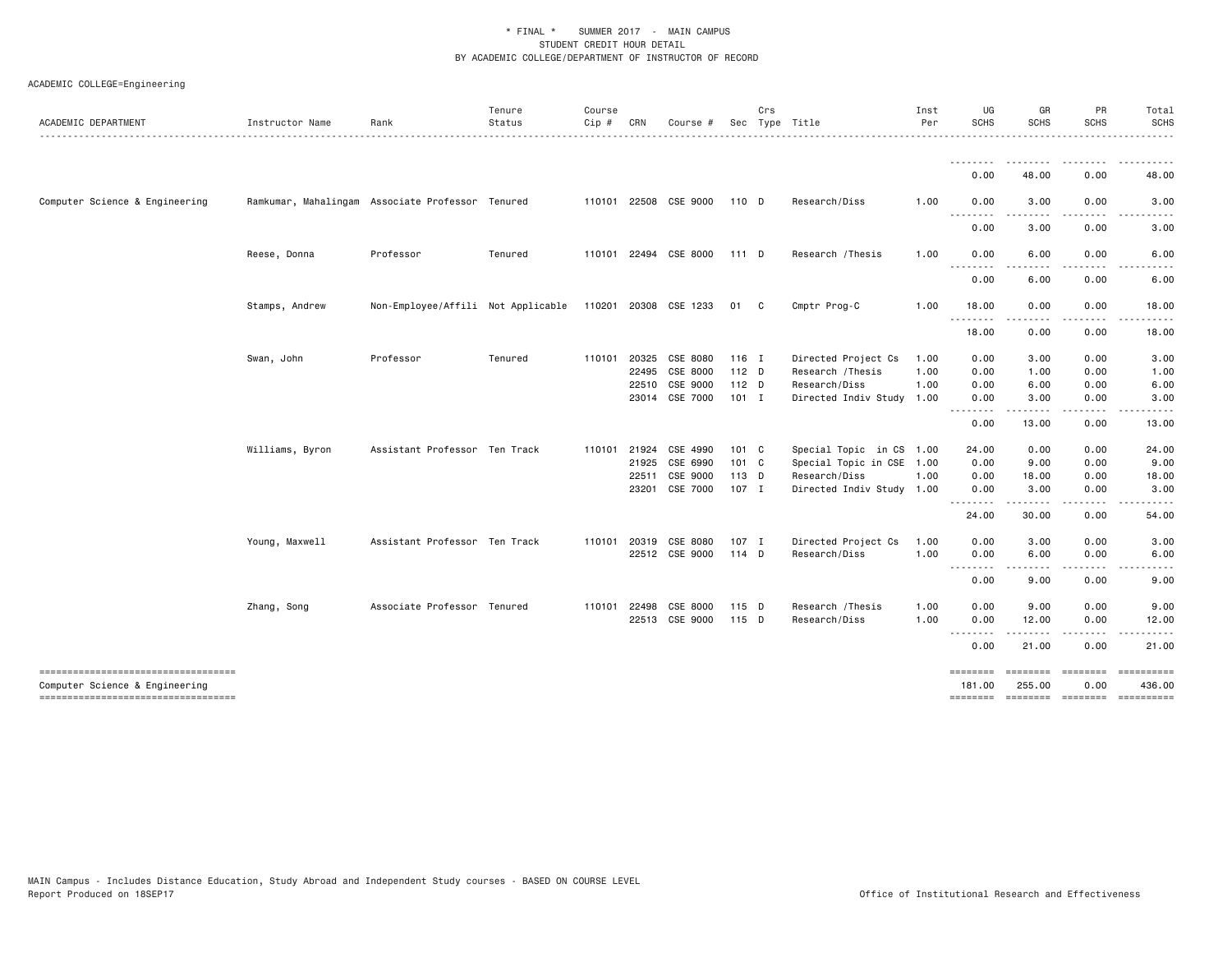| ACADEMIC DEPARTMENT               | Instructor Name<br>. | Rank                                                   | Tenure<br>Status | Course<br>Cip # | CRN   | Course #                                     |                        | Crs         | Sec Type Title                                                                 | Inst<br>Per  | UG<br><b>SCHS</b>     | GR<br><b>SCHS</b>    | PR<br><b>SCHS</b>     | Total<br><b>SCHS</b>  |
|-----------------------------------|----------------------|--------------------------------------------------------|------------------|-----------------|-------|----------------------------------------------|------------------------|-------------|--------------------------------------------------------------------------------|--------------|-----------------------|----------------------|-----------------------|-----------------------|
| Electrical & Computer Engineering | Abdelwahed, Sherif   | Associate Professor Tenured                            |                  | 141001          |       | 22616 ECE 9000                               | 101 D                  |             | Research/Diss                                                                  | 1.00         | 0.00<br>.             | 18.00<br>.           | 0.00<br>.             | 18.00<br>.            |
|                                   |                      |                                                        |                  |                 |       |                                              |                        |             |                                                                                |              | 0.00                  | 18.00                | 0.00                  | 18.00                 |
|                                   | Anderson, Derek      | Assistant Professor Ten Track                          |                  |                 |       | 141001 22596 ECE 8000<br>22617 ECE 9000      | $102$ D<br>102 D       |             | Research/Thesis<br>Research/Diss                                               | 1.00<br>1.00 | 0.00<br>0.00          | 24.00<br>13.00       | 0.00<br>0.00          | 24.00<br>13.00        |
|                                   |                      |                                                        |                  |                 |       |                                              |                        |             |                                                                                |              | .<br>0.00             | .<br>37.00           | .<br>0.00             | .<br>37.00            |
|                                   | Ball, John           | Assistant Professor Ten Track                          |                  | 141001          | 22597 | ECE 8000                                     | 103 D                  |             | Research/Thesis                                                                | 1.00         | 0.00                  | 24.00                | 0.00                  | 24.00                 |
|                                   |                      |                                                        |                  |                 | 22618 | ECE 9000<br>22852 ECE 7000                   | 103 D<br>$101$ I       |             | Research/Diss<br>Directed Indiv Study                                          | 1.00<br>1.00 | 0.00<br>0.00          | 12.00<br>3.00        | 0.00<br>0.00          | 12.00<br>3.00         |
|                                   |                      |                                                        |                  |                 |       |                                              |                        |             |                                                                                |              | .<br>0.00             | .<br>39.00           | .<br>0.00             | .<br>39.00            |
|                                   | Bruce, Jerry         | Associate Professor Tenured                            |                  |                 |       | 141001 20413 ECE 3413                        | 01                     | C           | Intro to Electronic                                                            | 1.00         | 90.00                 | 0.00                 | 0.00                  | 90.00                 |
|                                   |                      |                                                        |                  |                 |       |                                              |                        |             |                                                                                |              | 90.00                 | 0.00                 | 0.00                  | 90.00                 |
|                                   | Dabbiru, Lalitha     | Non-Faculty                                            | Not Applicable   | 141001          | 23373 | 23372 ECE 3434<br>ECE 3434<br>23374 ECE 3434 | 04<br>05<br>06         | C<br>К<br>к | Adv Electronic Circu 1.00<br>Adv Electronic Circu<br>Adv Electronic Circu 1.00 | 1.00         | 60.00<br>0.00<br>0.00 | 0.00<br>0.00<br>0.00 | 0.00<br>0.00<br>0.00  | 60.00<br>0.00<br>0.00 |
|                                   |                      |                                                        |                  |                 |       |                                              |                        |             |                                                                                |              | .<br>60.00            | .<br>0.00            | $\frac{1}{2}$<br>0.00 | $- - - -$<br>60.00    |
|                                   | Du, Qian             | Professor                                              | Tenured          | 141001          | 22621 | 22000 ECE 9000<br>ECE 9000                   | 506 D<br>106 D         |             | Research/Diss<br>Research/Diss                                                 | 1.00<br>1.00 | 0.00<br>0.00          | 6.00<br>12.00        | 0.00<br>0.00          | 6.00<br>12.00         |
|                                   |                      |                                                        |                  |                 | 22869 | ECE 7000                                     | 501 I                  |             | Directed Indiv Study                                                           | 1.00         | 0.00<br><b></b>       | 3.00<br>.            | 0.00<br>.             | 3.00<br>المتماما      |
|                                   |                      |                                                        |                  |                 |       |                                              |                        |             |                                                                                |              | 0.00                  | 21.00                | 0.00                  | 21.00                 |
|                                   | Follett, Randolph    | Associate Professor Tenured                            |                  | 141001          | 20414 | ECE 3413                                     | 51                     | C           | Intro to Electronic                                                            | 1.00         | 84.00                 | 0.00                 | 0.00                  | 84.00                 |
|                                   |                      |                                                        |                  |                 | 20418 | ECE 3443<br>22601 ECE 8000                   | 51<br>107 D            | C           | Signals and Systems<br>Research/Thesis                                         | 1.00<br>1.00 | 30,00<br>0.00         | 0.00<br>10.00        | 0.00<br>0.00          | 30.00<br>10.00        |
|                                   |                      |                                                        |                  |                 |       |                                              |                        |             |                                                                                |              | .<br>114.00           | .<br>10.00           | .<br>0.00             | .<br>124.00           |
|                                   | Fowler, James        | Professor                                              | Tenured          | 141001          | 22001 | ECE 9000                                     | 508 D                  |             | Research/Diss                                                                  | 1.00         | 0.00                  | 3.00                 | 0.00                  | 3.00                  |
|                                   |                      |                                                        |                  |                 |       | 22623 ECE 9000                               | 108 D                  |             | Research/Diss                                                                  | 1.00         | 0.00<br>.             | 18.00<br><u>.</u>    | 0.00<br>.             | 18.00<br>.            |
|                                   |                      |                                                        |                  |                 |       |                                              |                        |             |                                                                                |              | 0.00                  | 21.00                | 0.00                  | 21.00                 |
|                                   | Fu, Yong             | Associate Professor Tenured                            |                  | 141001          |       | 22624 ECE 9000                               | 109 D                  |             | Research/Diss                                                                  | 1.00         | 0.00<br><b></b>       | 6.00<br>.            | 0.00<br>$- - - -$     | 6.00<br>-----         |
|                                   |                      |                                                        |                  |                 |       |                                              |                        |             |                                                                                |              | 0.00                  | 6.00                 | 0.00                  | 6.00                  |
|                                   |                      | Islam, Muhammad Amin Grad Research Assis Non-Ten Track |                  |                 |       | 141001 20412 ECE 3323                        | 01 C                   |             | Electromagnetics II                                                            | 1.00         | 18.00<br>.            | 0.00<br><u>.</u>     | 0.00<br>.             | 18.00<br>.            |
|                                   |                      |                                                        |                  |                 |       |                                              |                        |             |                                                                                |              | 18.00                 | 0.00                 | 0.00                  | 18.00                 |
|                                   | Jones, Bryan         | Associate Professor Tenured                            |                  | 141001          | 20423 | ECE 3724<br>20425 ECE 3724                   | $101 \quad C$<br>103 K |             | Microprocessors<br>Microprocessors                                             | 1.00<br>1.00 | 72.00<br>0.00         | 0.00<br>0.00         | 0.00<br>0.00          | 72.00<br>0.00         |
|                                   |                      |                                                        |                  |                 | 20426 | ECE 3724                                     | 104                    | K           | Microprocessors                                                                | 1.00         | 0.00                  | 0.00                 | 0.00                  | 0.00                  |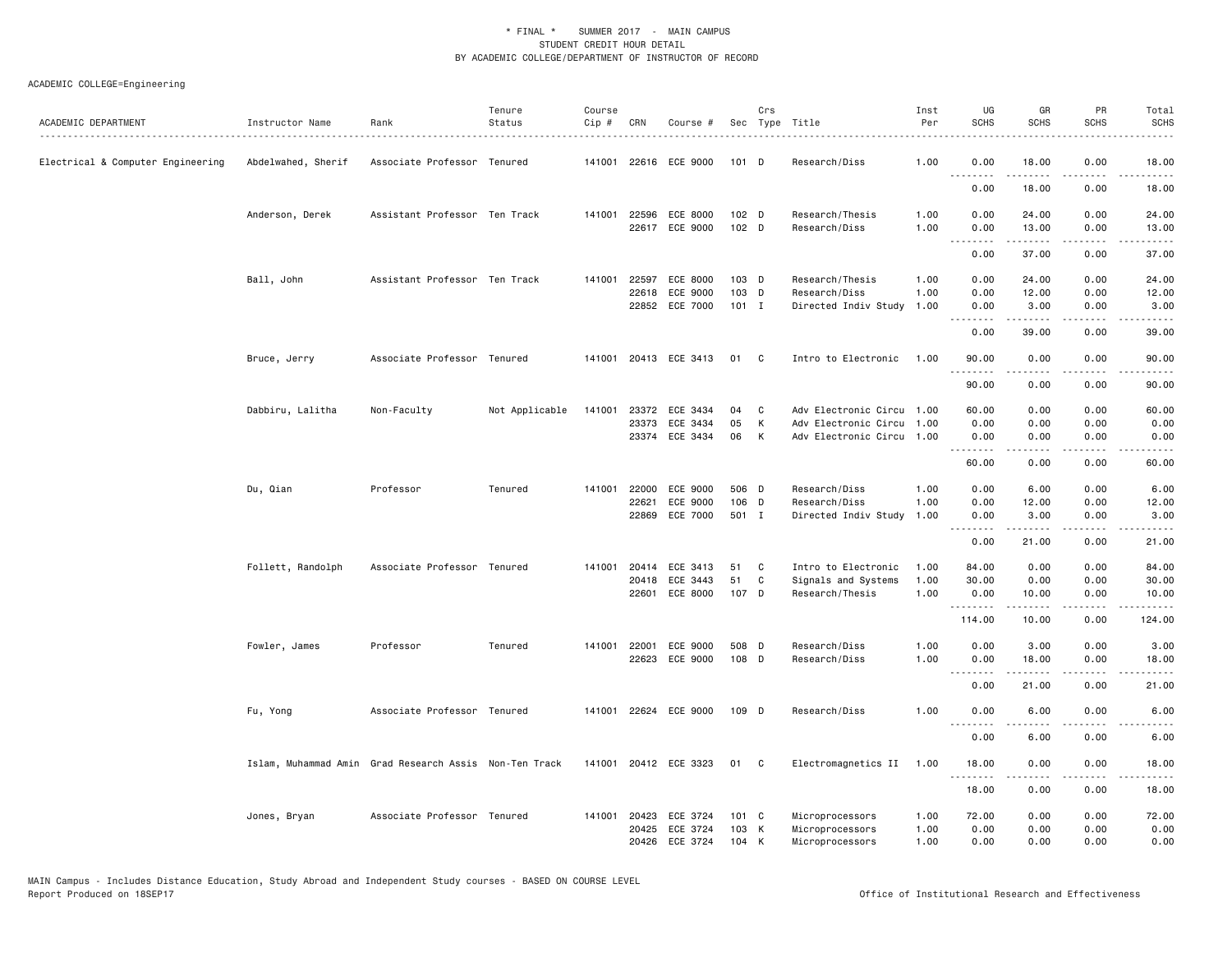| ACADEMIC DEPARTMENT                                                     | Instructor Name   | Rank                                              | Tenure<br>Status | Course<br>$Cip \#$ | CRN          | Course #                          |               | Crs          | Sec Type Title<br>.                   | Inst<br>Per  | UG<br><b>SCHS</b>                                                                                                                                         | GR<br><b>SCHS</b> | PR<br><b>SCHS</b> | Total<br><b>SCHS</b>                         |
|-------------------------------------------------------------------------|-------------------|---------------------------------------------------|------------------|--------------------|--------------|-----------------------------------|---------------|--------------|---------------------------------------|--------------|-----------------------------------------------------------------------------------------------------------------------------------------------------------|-------------------|-------------------|----------------------------------------------|
|                                                                         |                   |                                                   |                  |                    |              |                                   |               |              |                                       |              | <u>.</u><br>72.00                                                                                                                                         | 0.00              | 0.00              | 72.00                                        |
|                                                                         |                   |                                                   |                  |                    |              |                                   |               |              |                                       |              |                                                                                                                                                           |                   |                   |                                              |
| Electrical & Computer Engineering                                       |                   | Kluss, Joni Viljami Assistant Professor Ten Track |                  |                    | 141001 22627 | ECE 9000                          | 112 D         |              | Research/Diss                         | 1.00         | 0.00                                                                                                                                                      | 6.00              | 0.00              | 6.00                                         |
|                                                                         |                   |                                                   |                  |                    | 22856        | <b>ECE 7000</b>                   | 105 I         |              | Directed Indiv Study                  | 1.00         | 0.00                                                                                                                                                      | 3.00              | 0.00              | 3.00                                         |
|                                                                         |                   |                                                   |                  |                    | 22857        | <b>ECE 7000</b><br>23479 ECE 9000 | 106 I<br>51 D |              | Directed Indiv Study<br>Research/Diss | 1.00<br>1.00 | 0.00<br>0.00                                                                                                                                              | 3.00<br>3.00      | 0.00<br>0.00      | 3.00<br>3.00                                 |
|                                                                         |                   |                                                   |                  |                    |              |                                   |               |              |                                       |              | .                                                                                                                                                         | .                 | .                 | .                                            |
|                                                                         |                   |                                                   |                  |                    |              |                                   |               |              |                                       |              | 0.00                                                                                                                                                      | 15.00             | 0.00              | 15.00                                        |
|                                                                         | Koshka, Yaroslav  | Professor                                         | Tenured          | 141001             | 22855        | ECE 7000                          | $104$ I       |              | Directed Indiv Study 1.00             |              | 0.00                                                                                                                                                      | 3.00              | 0.00              | 3.00                                         |
|                                                                         |                   |                                                   |                  |                    | 23375        | ECE 3424                          | 53 C          |              | Intm Electronic Circ 1.00             |              | 60.00                                                                                                                                                     | 0.00              | 0.00              | 60.00                                        |
|                                                                         |                   |                                                   |                  |                    | 23376        | ECE 3424                          | 54 K          |              | Intm Electronic Circ 1.00             |              | 0.00                                                                                                                                                      | 0.00              | 0.00              | 0.00                                         |
|                                                                         |                   |                                                   |                  |                    |              | 23377 ECE 3424                    | 55            | $\mathsf{K}$ | Intm Electronic Circ 1.00             |              | 0.00<br>--------                                                                                                                                          | 0.00              | 0.00              | 0.00                                         |
|                                                                         |                   |                                                   |                  |                    |              |                                   |               |              |                                       |              | 60.00                                                                                                                                                     | 3.00              | 0.00              | 63.00                                        |
|                                                                         | Kurum, Mehmet     | Assistant Professor Ten Track                     |                  |                    |              | 141001 22629 ECE 9000             | 114 D         |              | Research/Diss                         | 1.00         | 0.00                                                                                                                                                      | 12.00             | 0.00              | 12.00                                        |
|                                                                         |                   |                                                   |                  |                    |              |                                   |               |              |                                       |              | .<br>0.00                                                                                                                                                 | 12.00             | 0.00              | 12.00                                        |
|                                                                         | Mazzola, Michael  | Professor                                         | Tenured          |                    | 141001 22609 | ECE 8000                          | 115 D         |              | Research/Thesis                       | 1.00         | 0.00                                                                                                                                                      | 9.00              | 0.00              | 9.00                                         |
|                                                                         |                   |                                                   |                  |                    |              | 22630 ECE 9000                    | 115 D         |              | Research/Diss                         | 1.00         | 0.00                                                                                                                                                      | 15.00             | 0.00              | 15.00                                        |
|                                                                         |                   |                                                   |                  |                    |              |                                   |               |              |                                       |              | $\frac{1}{2} \left( \frac{1}{2} \right) \left( \frac{1}{2} \right) \left( \frac{1}{2} \right) \left( \frac{1}{2} \right)$<br>$\sim$ $\sim$ $\sim$<br>0.00 | 24.00             | 0.00              | 24.00                                        |
|                                                                         | Melnychuk, Galyna | Non-Faculty                                       | Not Applicable   |                    |              | 143501 21522 IE 3913              | 801 A         |              | Engr Economy I                        | 1.00         | 75.00                                                                                                                                                     | 0.00              | 0.00              | 75.00                                        |
|                                                                         |                   |                                                   |                  |                    |              |                                   |               |              |                                       |              | <u>.</u><br>75.00                                                                                                                                         | 0.00              | 0.00              | 75.00                                        |
|                                                                         | Reese, Robert     | Associate Professor Tenured                       |                  |                    |              | 141001 22634 ECE 9000             | 119 D         |              | Research/Diss                         | 1.00         | 0.00                                                                                                                                                      | 6.00              | 0.00              | 6.00                                         |
|                                                                         |                   |                                                   |                  |                    |              |                                   |               |              |                                       |              | $\sim$ $\sim$ $\sim$<br>0.00                                                                                                                              | 6.00              | 0.00              | 6.00                                         |
|                                                                         |                   |                                                   |                  |                    |              |                                   |               |              |                                       |              |                                                                                                                                                           |                   |                   |                                              |
|                                                                         | Shi, Jian         | Research Assist Pro Non-Ten Track                 |                  | 141001             | 22853        | <b>ECE 7000</b>                   | $102$ I       |              | Directed Indiv Study 1.00             |              | 0.00                                                                                                                                                      | 3.00              | 0.00              | 3.00                                         |
|                                                                         |                   |                                                   |                  |                    |              | 22854 ECE 7000                    | 103 I         |              | Directed Indiv Study 1.00             |              | 0.00<br>.                                                                                                                                                 | 3.00              | 0.00              | 3.00                                         |
|                                                                         |                   |                                                   |                  |                    |              |                                   |               |              |                                       |              | 0.00                                                                                                                                                      | 6.00              | 0.00              | 6.00                                         |
| -------------------------------------                                   |                   |                                                   |                  |                    |              |                                   |               |              |                                       |              | ========                                                                                                                                                  | ========          | ---------         | ==========                                   |
| Electrical & Computer Engineering<br>---------------------------------- |                   |                                                   |                  |                    |              |                                   |               |              |                                       |              | 489.00                                                                                                                                                    | 218.00            | 0.00              | 707.00<br>-------- ------- ------- --------- |
|                                                                         |                   |                                                   |                  |                    |              |                                   |               |              |                                       |              |                                                                                                                                                           |                   |                   |                                              |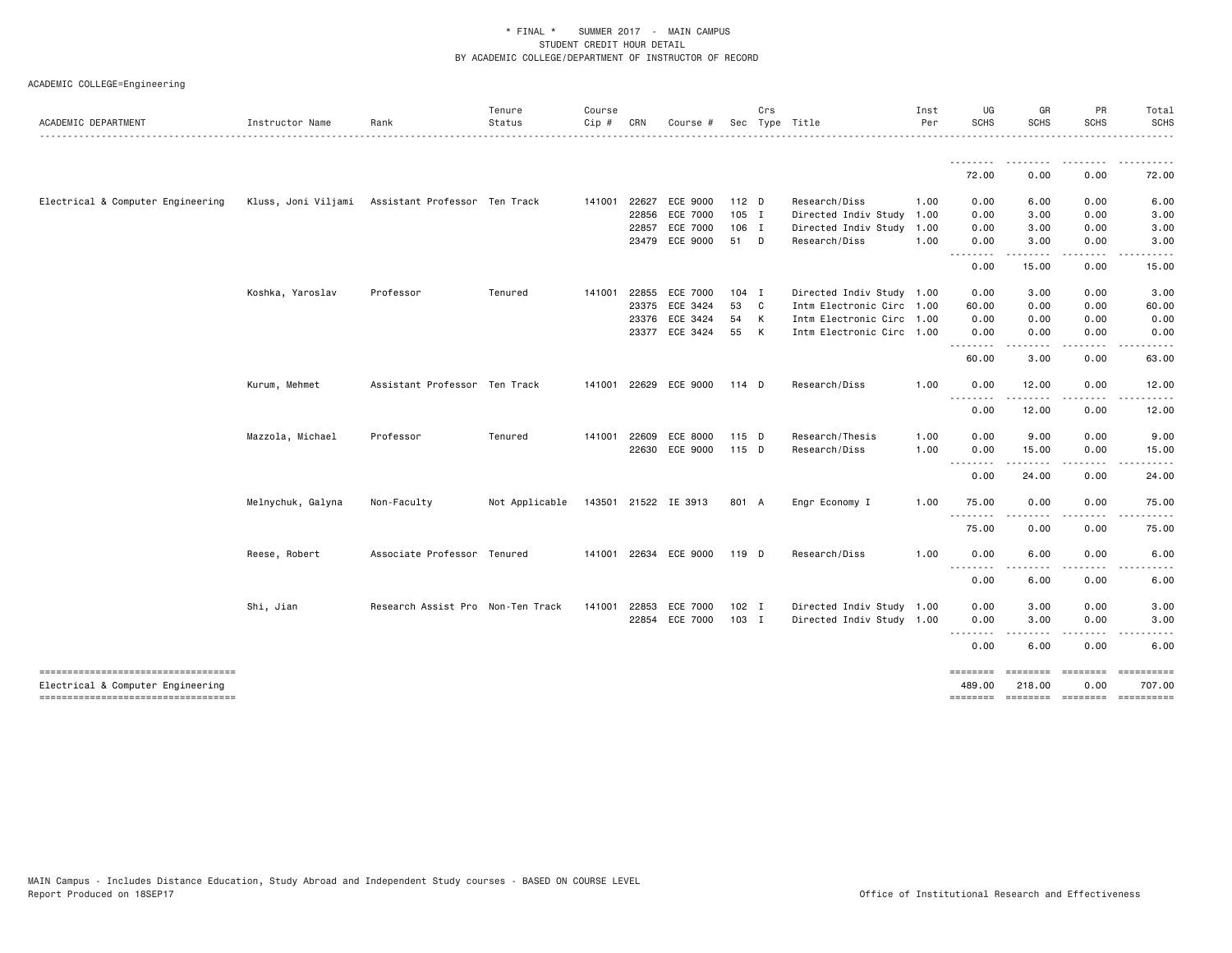|                                  |                                        |                                   | Tenure         | Course |              |                       |         | Crs |                                    | Inst     | UG               | GR                    | PR                | Total                 |
|----------------------------------|----------------------------------------|-----------------------------------|----------------|--------|--------------|-----------------------|---------|-----|------------------------------------|----------|------------------|-----------------------|-------------------|-----------------------|
| ACADEMIC DEPARTMENT              | Instructor Name                        | Rank                              | Status         | Cip #  | CRN          | Course #              |         |     | Sec Type Title<br>.                | Per<br>. | <b>SCHS</b>      | <b>SCHS</b>           | SCHS              | <b>SCHS</b><br>.      |
|                                  |                                        | Assistant Professor Ten Track     |                |        | 143501 21978 | IE 9000               | 501 D   |     |                                    | 1.00     | 0.00             |                       | 0.00              | 2.00                  |
| Industrial & Systems Engineering | Bian, Linkan                           |                                   |                |        | 22248        | IE 8000               | 103 D   |     | Research/DIss<br>Research / Thesis | 1.00     | 0.00             | 2.00<br>6.00          | 0.00              | 6.00                  |
|                                  |                                        |                                   |                |        |              |                       | 51      |     |                                    | 1.00     | 0.00             |                       |                   |                       |
|                                  |                                        |                                   |                |        | 23451        | IE 9000               |         | D   | Research/DIss                      |          | .                | 6.00<br>.             | 0.00<br>.         | 6.00<br>$\frac{1}{2}$ |
|                                  |                                        |                                   |                |        |              |                       |         |     |                                    |          | 0.00             | 14.00                 | 0.00              | 14.00                 |
|                                  | Bullington, Stanley                    | Professor                         | Tenured        |        |              | 142701 20747 IE 4753  | 01      | C   | Systems Engr & Analy 1.00          |          | 9.00             | 0.00                  | 0.00              | 9.00                  |
|                                  |                                        |                                   |                |        | 22860        | IE 4753               | 501 C   |     | Systems Engr & Analy               | 1.00     | 6.00             | 0.00                  | 0.00              | 6.00                  |
|                                  |                                        |                                   |                | 143501 | 20742        | IE 4333               | 01      | C   | Prod Control Sys I                 | 1.00     | 15.00            | 0.00                  | 0.00              | 15.00                 |
|                                  |                                        |                                   |                |        | 20743        | IE 4543               | 51      | C   | Logistics Engineerin               | 1.00     | 12.00            | 0.00                  | 0.00              | 12.00                 |
|                                  |                                        |                                   |                |        | 20745        | IE 4653               | 51      | C   | Ind Qual Control I                 | 1.00     | 21.00            | 0.00                  | 0.00              | 21.00                 |
|                                  |                                        |                                   |                |        | 20748        | IE 6333               | 01      | C   | Prod Control Sys I                 | 1.00     | 0.00             | 15.00                 | 0.00              | 15.00                 |
|                                  |                                        |                                   |                |        | 20749        | IE 6543               | 51      | C   | Logistics Engineerin               | 1.00     | 0.00             | 9.00                  | 0.00              | 9.00                  |
|                                  |                                        |                                   |                |        | 20751        | IE 6653               | 51      | C   | Ind Qual Control I                 | 1.00     | 0.00             | 18.00                 | 0.00              | 18.00                 |
|                                  |                                        |                                   |                |        | 20753        | IE 6753               | 01      | C   | Systems Engr & Analy               | 1.00     | 0.00             | 6.00                  | 0.00              | 6.00                  |
|                                  |                                        |                                   |                |        | 21355        | IE 6753               | 501 C   |     | Systems Engr & Analy               | 1.00     | 0.00             | 42.00                 | 0.00              | 42.00                 |
|                                  |                                        |                                   |                |        | 21979        | IE 9000               | 502 D   |     | Research/DIss                      | 1.00     | 0.00             | 1.00                  | 0.00              | 1.00                  |
|                                  |                                        |                                   |                |        |              | 149999 22789 IE 4000  | 51 I    |     | Directed Indiv Study 1.00          |          | 3.00<br>.        | 0.00<br>$\frac{1}{2}$ | 0.00<br>.         | 3.00<br>.             |
|                                  |                                        |                                   |                |        |              |                       |         |     |                                    |          | 66.00            | 91.00                 | 0.00              | 157.00                |
|                                  | Burch, Reuben                          | Assistant Professor Ten Track     |                | 143501 | 21980        | IE 9000               | 503 D   |     | Research/DIss                      | 1.00     | 0.00             | 3.00                  | 0.00              | 3.00                  |
|                                  |                                        |                                   |                |        | 22241        | IE 8000               | 101 D   |     | Research / Thesis                  | 1.00     | 0.00             | 1.00                  | 0.00              | 1.00                  |
|                                  |                                        |                                   |                |        |              | 22242 IE 9000         | $101$ D |     | Research/DIss                      | 1.00     | 0.00             | 3.00                  | 0.00              | 3.00                  |
|                                  |                                        |                                   |                |        |              |                       |         |     |                                    |          | .<br>0.00        | <u>.</u><br>7.00      | .<br>0.00         | $- - - -$<br>7.00     |
|                                  | Deb, Shuchisnigdha                     | Grad Research Assis Non-Ten Track |                | 143501 |              | 20741 IE 3913         | 51      | C   | Engr Economy I                     | 1.00     | 75.00            | 0.00                  | 0.00              | 75.00                 |
|                                  |                                        |                                   |                |        |              | 21354 IE 3913         | 551 C   |     | Engr Economy I                     | 1.00     | 6.00             | 0.00                  | 0.00              | 6.00                  |
|                                  |                                        |                                   |                |        |              |                       |         |     |                                    |          | .<br>81.00       | 0.00                  | .<br>0.00         | .<br>81.00            |
|                                  | Green, Robert                          | Non-Faculty                       | Not Applicable |        |              | 521003 20577 EXL 1191 | 01      | E   | Leadership Internshi 1.00          |          | 3.00             | 0.00                  | 0.00              | 3.00                  |
|                                  |                                        |                                   |                |        |              |                       |         |     |                                    |          | <u>.</u><br>3.00 | .<br>0.00             | $- - - -$<br>0.00 | -----<br>3.00         |
|                                  |                                        |                                   |                |        |              |                       |         |     |                                    |          |                  |                       |                   |                       |
|                                  | Hamilton, Michael                      | Research Assist Pro Non-Ten Track |                |        |              | 309999 23154 CME 9000 | 501 D   |     | Research/Dis                       | 1.00     | 0.00<br>.        | 2.00<br>.             | 0.00<br>.         | 2.00<br>$- - - -$     |
|                                  |                                        |                                   |                |        |              |                       |         |     |                                    |          | 0.00             | 2.00                  | 0.00              | 2.00                  |
|                                  | Jafari Marandi, Ruho Grad Teach Assist |                                   | Non-Ten Track  | 270101 |              | 20746 IE 4733         | 01      | C   | Linear Programming I 1.00          |          | 18.00            | 0.00                  | 0.00              | 18.00                 |
|                                  |                                        |                                   |                |        |              | 20752 IE 6733         | 01      | C   | Linear Programming I 0.90          |          | 0.00             | 43.20                 | 0.00              | 43.20                 |
|                                  |                                        |                                   |                |        | 20880        | MA 4733               | 01      | C   | Linear Programming                 | 1.00     | 6.00             | 0.00                  | 0.00              | 6.00                  |
|                                  |                                        |                                   |                |        |              | 20885 MA 6733         | 01      | C   | Linear Programming                 | 1.00     | 0.00<br>.        | 27.00<br>.            | 0.00<br>.         | 27.00<br>.            |
|                                  |                                        |                                   |                |        |              |                       |         |     |                                    |          | 24.00            | 70.20                 | 0.00              | 94.20                 |
|                                  | Jaradat, Raed                          | Assistant Professor Ten Track     |                | 143501 | 21981        | IE 9000               | 504 D   |     | Research/DIss                      | 1.00     | 0.00             | 12.00                 | 0.00              | 12.00                 |
|                                  |                                        |                                   |                |        | 23200        | IE 9000               | 109 D   |     | Research/DIss                      | 1.00     | 0.00             | 6.00                  | 0.00              | 6.00                  |
|                                  |                                        |                                   |                |        | 23393        | IE 7000               | 103 I   |     | Directed Indiv Study               | 1.00     | 0.00             | 3.00                  | 0.00              | 3.00                  |
|                                  |                                        |                                   |                |        | 23411        | IE 7000               | 504 I   |     | Directed Indiv Study               | 1.00     | 0.00<br><u>.</u> | 3.00                  | 0.00              | 3.00                  |
|                                  |                                        |                                   |                |        |              |                       |         |     |                                    |          | 0.00             | 24.00                 | 0.00              | 24.00                 |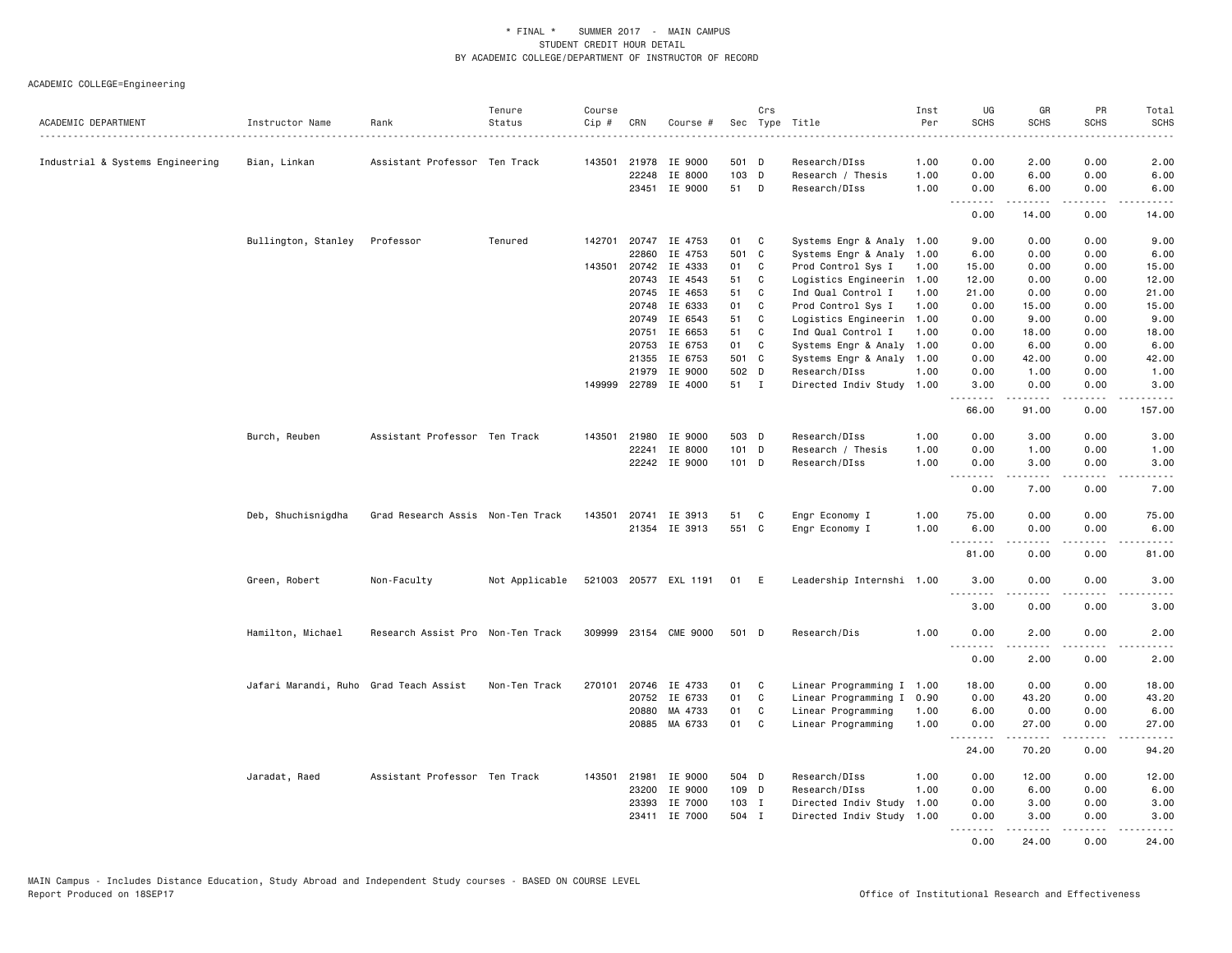## ACADEMIC COLLEGE=Engineering

| ACADEMIC DEPARTMENT                                                     | Instructor Name           | Rank                                               | Tenure<br>Status | Course<br>Cip # | CRN   | Course #             |         | Crs    | Sec Type Title            | Inst<br>Per | UG<br><b>SCHS</b>      | GR<br><b>SCHS</b>   | PR<br><b>SCHS</b>                                                                                                                                                                                                                                                                                                                                                                                                                                                                              | Total<br><b>SCHS</b>                  |
|-------------------------------------------------------------------------|---------------------------|----------------------------------------------------|------------------|-----------------|-------|----------------------|---------|--------|---------------------------|-------------|------------------------|---------------------|------------------------------------------------------------------------------------------------------------------------------------------------------------------------------------------------------------------------------------------------------------------------------------------------------------------------------------------------------------------------------------------------------------------------------------------------------------------------------------------------|---------------------------------------|
| Industrial & Systems Engineering                                        | . <u>.</u><br>Ma, Junfeng | Assistant Professor Ten Track                      |                  | 270301          | 20744 | IE 4613              | 01      | C      | Eng Statistics I          | 1.00        | . <b>.</b> .<br>132.00 | 0.00                | 0.00                                                                                                                                                                                                                                                                                                                                                                                                                                                                                           | .<br>132.00                           |
|                                                                         |                           |                                                    |                  |                 |       | 20750 IE 6613        | 01 C    |        | Eng Statistics I          | 1.00        | 0.00                   | 3.00                | 0.00                                                                                                                                                                                                                                                                                                                                                                                                                                                                                           | 3.00                                  |
|                                                                         |                           |                                                    |                  |                 |       |                      |         |        |                           |             | .<br>132.00            | $- - - - -$<br>3.00 | .<br>0.00                                                                                                                                                                                                                                                                                                                                                                                                                                                                                      | $- - - - - -$<br>135.00               |
|                                                                         |                           | Marufuzzaman, Mohamm Assistant Professor Ten Track |                  | 143501          |       | 21973 IE 8000        | 506 D   |        | Research / Thesis         | 1.00        | 0.00                   | 3.00                | 0.00                                                                                                                                                                                                                                                                                                                                                                                                                                                                                           | 3.00                                  |
|                                                                         |                           |                                                    |                  |                 | 21983 | IE 9000              | 506 D   |        | Research/DIss             | 1.00        | 0.00                   | 6.00                | 0.00                                                                                                                                                                                                                                                                                                                                                                                                                                                                                           | 6.00                                  |
|                                                                         |                           |                                                    |                  |                 |       | 22243 IE 9000        | 102 D   |        | Research/DIss             | 1.00        | 0.00<br>.              | 12.00<br>.          | 0.00<br>.                                                                                                                                                                                                                                                                                                                                                                                                                                                                                      | 12.00<br>.                            |
|                                                                         |                           |                                                    |                  |                 |       |                      |         |        |                           |             | 0.00                   | 21.00               | 0.00                                                                                                                                                                                                                                                                                                                                                                                                                                                                                           | 21.00                                 |
|                                                                         | Medal, Hugh               | Assistant Professor Ten Track                      |                  | 143501          | 21984 | IE 9000              | 507 D   |        | Research/DIss             | 1.00        | 0.00                   | 5.00                | 0.00                                                                                                                                                                                                                                                                                                                                                                                                                                                                                           | 5.00                                  |
|                                                                         |                           |                                                    |                  |                 | 22303 | IE 8000              | $105$ D |        | Research / Thesis         | 1.00        | 0.00                   | 6.00                | 0.00                                                                                                                                                                                                                                                                                                                                                                                                                                                                                           | 6.00                                  |
|                                                                         |                           |                                                    |                  |                 | 22304 | IE 9000              | 108 D   |        | Research/DIss             | 1.00        | 0.00                   | 3.00                | 0.00                                                                                                                                                                                                                                                                                                                                                                                                                                                                                           | 3.00                                  |
|                                                                         |                           |                                                    |                  |                 |       | 149999 23117 IE 4000 | 01 I    |        | Directed Indiv Study      | 1.00        | 3.00<br>.              | 0.00<br>.           | 0.00<br>.                                                                                                                                                                                                                                                                                                                                                                                                                                                                                      | 3.00<br>.                             |
|                                                                         |                           |                                                    |                  |                 |       |                      |         |        |                           |             | 3.00                   | 14.00               | 0.00                                                                                                                                                                                                                                                                                                                                                                                                                                                                                           | 17.00                                 |
|                                                                         | Reeves, Kari              | Professor                                          | Tenured          | 143501          | 22299 | IE 8000              | $104$ D |        | Research / Thesis         | 1.00        | 0.00                   | 1.00                | 0.00                                                                                                                                                                                                                                                                                                                                                                                                                                                                                           | 1.00                                  |
|                                                                         |                           |                                                    |                  |                 |       | 23119 IE 7000        | 01 I    |        | Directed Indiv Study 1.00 |             | 0.00                   | 3.00                | 0.00                                                                                                                                                                                                                                                                                                                                                                                                                                                                                           | 3.00                                  |
|                                                                         |                           |                                                    |                  |                 | 23120 | IE 7000              | $102$ I |        | Directed Indiv Study 1.00 |             | 0.00                   | 3.00                | 0.00                                                                                                                                                                                                                                                                                                                                                                                                                                                                                           | 3.00                                  |
|                                                                         |                           |                                                    |                  |                 | 23452 | IE 7000              | 51 I    |        | Directed Indiv Study 1.00 |             | 0.00                   | 3.00                | 0.00                                                                                                                                                                                                                                                                                                                                                                                                                                                                                           | 3.00                                  |
|                                                                         |                           |                                                    |                  |                 |       | 23464 IE 7000        | 551 I   |        | Directed Indiv Study 1.00 |             | 0.00<br>.              | 2.00<br>.           | 0.00<br>.                                                                                                                                                                                                                                                                                                                                                                                                                                                                                      | 2.00<br>.                             |
|                                                                         |                           |                                                    |                  |                 |       |                      |         |        |                           |             | 0.00                   | 12.00               | 0.00                                                                                                                                                                                                                                                                                                                                                                                                                                                                                           | 12.00                                 |
|                                                                         | Smith, Brian              | Assistant Professor Ten Track                      |                  | 143501          | 21985 | IE 9000              | 508 D   |        | Research/DIss             | 1.00        | 0.00                   | 2.00                | 0.00                                                                                                                                                                                                                                                                                                                                                                                                                                                                                           | 2.00                                  |
|                                                                         |                           |                                                    |                  |                 | 22244 | IE 8000              | $102$ D |        | Research / Thesis         | 1.00        | 0.00                   | 15.00               | 0.00                                                                                                                                                                                                                                                                                                                                                                                                                                                                                           | 15.00                                 |
|                                                                         |                           |                                                    |                  |                 |       | 22245 IE 9000        | 103 D   |        | Research/DIss             | 1.00        | 0.00                   | 12.00               | 0.00                                                                                                                                                                                                                                                                                                                                                                                                                                                                                           | 12.00                                 |
|                                                                         |                           |                                                    |                  |                 |       |                      |         |        |                           |             | .<br>0.00              | .<br>29.00          | .<br>0.00                                                                                                                                                                                                                                                                                                                                                                                                                                                                                      | .<br>29.00                            |
|                                                                         | Strawderman, Lesley       | Associate Professor Tenured                        |                  |                 |       | 143501 21986 IE 9000 | 509 D   |        | Research/DIss             | 1.00        | 0.00                   | 4.00                | 0.00                                                                                                                                                                                                                                                                                                                                                                                                                                                                                           | 4.00                                  |
|                                                                         |                           |                                                    |                  |                 | 22250 | IE 9000              | 105 D   |        | Research/DIss             | 1.00        | 0.00                   | 12.00               | 0.00                                                                                                                                                                                                                                                                                                                                                                                                                                                                                           | 12.00                                 |
|                                                                         |                           |                                                    |                  |                 | 22341 | IE 7000              | $101$ I |        | Directed Indiv Study      | 1.00        | 0.00                   | 3.00                | 0.00                                                                                                                                                                                                                                                                                                                                                                                                                                                                                           | 3.00                                  |
|                                                                         |                           |                                                    |                  |                 |       | 23159 IE 7000        | 501 I   |        | Directed Indiv Study 1.00 |             | 0.00<br>-----          | 3.00<br>.           | 0.00<br>.                                                                                                                                                                                                                                                                                                                                                                                                                                                                                      | 3.00<br>.                             |
|                                                                         |                           |                                                    |                  |                 |       |                      |         |        |                           |             | 0.00                   | 22.00               | 0.00                                                                                                                                                                                                                                                                                                                                                                                                                                                                                           | 22.00                                 |
|                                                                         | Usher, John               | Professor                                          | Tenured          | 143501          | 21987 | IE 9000              | 510 D   |        | Research/DIss             | 1.00        | 0.00                   | 2.00                | 0.00                                                                                                                                                                                                                                                                                                                                                                                                                                                                                           | 2.00                                  |
|                                                                         |                           |                                                    |                  | 270101          | 20752 | IE 6733              | 01 C    |        | Linear Programming I      | 0.10        | 0.00                   | 4.80                | 0.00                                                                                                                                                                                                                                                                                                                                                                                                                                                                                           | 4.80                                  |
|                                                                         |                           |                                                    |                  | 309999          | 23429 | <b>CME 9000</b>      | 56      | $\Box$ | Research/Dis              | 1.00        | 0.00                   | 1.00                | 0.00                                                                                                                                                                                                                                                                                                                                                                                                                                                                                           | 1.00                                  |
|                                                                         |                           |                                                    |                  |                 |       |                      |         |        |                           |             | .<br>0.00              | 7.80                | 0.00                                                                                                                                                                                                                                                                                                                                                                                                                                                                                           | 7.80                                  |
| -----------------------------------<br>Industrial & Systems Engineering |                           |                                                    |                  |                 |       |                      |         |        |                           |             | ========<br>309.00     | ========<br>317.00  | $\begin{array}{cccccccccc} \multicolumn{2}{c}{} & \multicolumn{2}{c}{} & \multicolumn{2}{c}{} & \multicolumn{2}{c}{} & \multicolumn{2}{c}{} & \multicolumn{2}{c}{} & \multicolumn{2}{c}{} & \multicolumn{2}{c}{} & \multicolumn{2}{c}{} & \multicolumn{2}{c}{} & \multicolumn{2}{c}{} & \multicolumn{2}{c}{} & \multicolumn{2}{c}{} & \multicolumn{2}{c}{} & \multicolumn{2}{c}{} & \multicolumn{2}{c}{} & \multicolumn{2}{c}{} & \multicolumn{2}{c}{} & \multicolumn{2}{c}{} & \mult$<br>0.00 | ==========<br>626.00                  |
| ----------------------------------                                      |                           |                                                    |                  |                 |       |                      |         |        |                           |             |                        |                     |                                                                                                                                                                                                                                                                                                                                                                                                                                                                                                | ======== ======== ======== ========== |

MAIN Campus - Includes Distance Education, Study Abroad and Independent Study courses - BASED ON COURSE LEVEL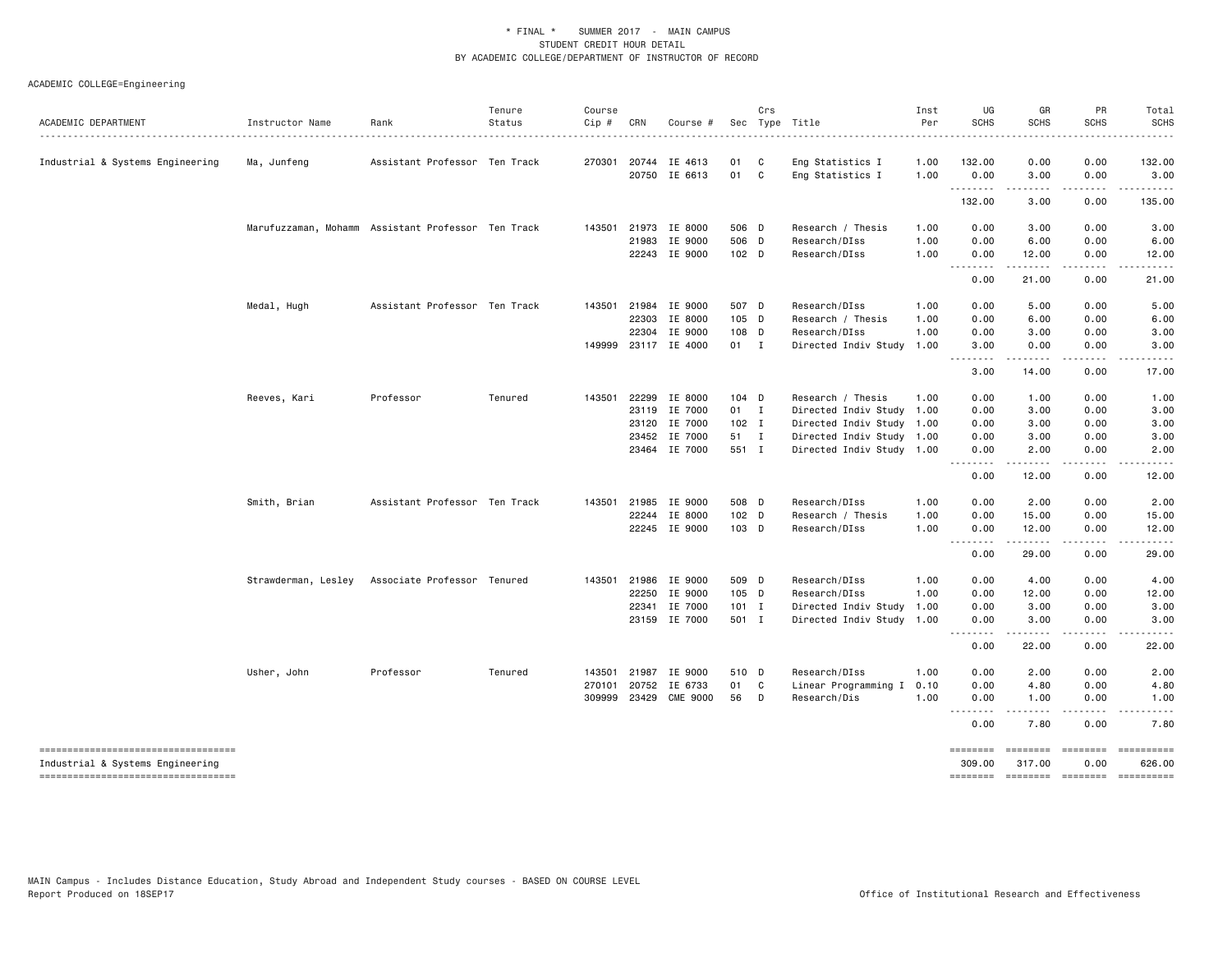| ACADEMIC DEPARTMENT    | Instructor Name     | Rank                               | Tenure<br>Status | Course<br>Cip #  | CRN            | Course #              |                | Crs          | Sec Type Title                  | Inst<br>Per  | UG<br><b>SCHS</b> | GR<br><b>SCHS</b>      | PR<br><b>SCHS</b>                   | Total<br><b>SCHS</b>                                                                                                               |
|------------------------|---------------------|------------------------------------|------------------|------------------|----------------|-----------------------|----------------|--------------|---------------------------------|--------------|-------------------|------------------------|-------------------------------------|------------------------------------------------------------------------------------------------------------------------------------|
| Mechanical Engineering | Askari, Omid        | Assistant Professor Ten Track      |                  |                  |                | 141901 23052 ME 9000  | $105$ D        |              | Research / Diss                 | 1.00         | 0.00<br>.         | 6.00                   | 0.00                                | 6.00                                                                                                                               |
|                        |                     |                                    |                  |                  |                |                       |                |              |                                 |              | 0.00              | 6.00                   | 0.00                                | 6.00                                                                                                                               |
|                        | Brauer, Shane       | Grad Research Assis Non-Ten Track  |                  |                  |                | 141901 20897 ME 4403  | 101 C          |              | Machine Design                  | 1.00         | 39.00<br>.        | 0.00                   | 0.00<br>$\sim$ $\sim$ $\sim$        | 39.00<br>$\frac{1}{2} \left( \frac{1}{2} \right) \left( \frac{1}{2} \right) \left( \frac{1}{2} \right) \left( \frac{1}{2} \right)$ |
|                        |                     |                                    |                  |                  |                |                       |                |              |                                 |              | 39.00             | 0.00                   | 0.00                                | 39.00                                                                                                                              |
|                        | Chen, Lei           | Assistant Professor Ten Track      |                  | 141901           | 23055          | ME 9000               | 108 D          |              | Research / Diss                 | 1.00         | 0.00              | 6.00                   | 0.00                                | 6.00                                                                                                                               |
|                        |                     |                                    |                  | 142701           | 20896          | ME 3613               | 01             | C            | System Dynamics                 | 1.00         | 99.00<br>.        | 0.00<br>.              | 0.00<br>.                           | 99.00<br>.                                                                                                                         |
|                        |                     |                                    |                  |                  |                |                       |                |              |                                 |              | 99.00             | 6.00                   | 0.00                                | 105.00                                                                                                                             |
|                        | Cherkaoui, Mohammed | Professor                          | Tenured          | 141901           | 23056          | ME 9000               | 109 D          |              | Research / Diss                 | 1.00         | 0.00              | 6.00                   | 0.00                                | 6.00                                                                                                                               |
|                        |                     |                                    |                  |                  |                |                       |                |              |                                 |              | 0.00              | 6.00                   | 0.00                                | 6.00                                                                                                                               |
|                        | Cho, HeeJin         | Assistant Professor Ten Track      |                  |                  | 141901 23020   | ME 8000               | 106 D          |              | Research / Thesis               | 1.00         | 0.00              | 6.00                   | 0.00                                | 6.00                                                                                                                               |
|                        |                     |                                    |                  |                  |                | 23057 ME 9000         | 110 D          |              | Research / Diss                 | 1.00         | 0.00<br>.         | 27.00<br>-----         | 0.00<br>$\sim$ $\sim$ $\sim$ $\sim$ | 27.00<br>المتمام                                                                                                                   |
|                        |                     |                                    |                  |                  |                |                       |                |              |                                 |              | 0.00              | 33.00                  | 0.00                                | 33.00                                                                                                                              |
|                        | Cox, Sam            | Grad Research Assis Non-Ten Track  |                  | 141901           | 20893          | ME 3513               | 01             | C            | Thermodynamics I                | 1.00         | 81.00             | 0.00                   | 0.00                                | 81.00                                                                                                                              |
|                        |                     |                                    |                  |                  | 20895          | ME 3523               | 51             | C            | Thermodynamics II               | 1.00         | 99.00             | 0.00                   | 0.00                                | 99.00                                                                                                                              |
|                        |                     |                                    |                  |                  |                |                       |                |              |                                 |              | .<br>180.00       | .<br>0.00              | .<br>0.00                           | .<br>180.00                                                                                                                        |
|                        | Doude, Haley        | Non-Faculty                        | Not Applicable   | 141901           |                | 23058 ME 9000         | 111 D          |              | Research / Diss                 | 1.00         | 0.00<br>.         | 15.00<br>$\frac{1}{2}$ | 0.00<br>$\sim$ $\sim$ $\sim$ $\sim$ | 15.00<br>.                                                                                                                         |
|                        |                     |                                    |                  |                  |                |                       |                |              |                                 |              | 0.00              | 15.00                  | 0.00                                | 15.00                                                                                                                              |
|                        | El Kadiri, Haitham  | Associate Professor Tenured        |                  | 141901           | 23022          | ME 8000               | 108 D          |              | Research / Thesis               | 1.00         | 0.00              | 6.00                   | 0.00                                | 6.00                                                                                                                               |
|                        |                     |                                    |                  |                  | 23059          | ME 9000               | 112 D          |              | Research / Diss                 | 1.00         | 0.00              | 42.00                  | 0.00                                | 42.00                                                                                                                              |
|                        |                     |                                    |                  |                  |                | 309999 23320 CME 9000 | 55             | $\mathsf{D}$ | Research/Dis                    | 1.00         | 0.00<br><u>.</u>  | 6.00<br>.              | 0.00<br>.                           | 6.00<br>.                                                                                                                          |
|                        |                     |                                    |                  |                  |                |                       |                |              |                                 |              | 0.00              | 54.00                  | 0.00                                | 54.00                                                                                                                              |
|                        | Horstemeyer, Mark   | Professor                          | Tenured          | 141901           | 23023          | ME 8000               | 109 D          |              | Research / Thesis               | 1.00         | 0.00              | 12.00                  | 0.00                                | 12.00                                                                                                                              |
|                        |                     |                                    |                  |                  | 23060          | ME 9000               | 113 D          |              | Research / Diss                 | 1.00         | 0.00              | 18.00                  | 0.00                                | 18.00                                                                                                                              |
|                        |                     |                                    |                  |                  | 23171          | ME 7000               | 501 I          |              | Directed Indiv Study            | 1.00         | 0.00              | 3.00                   | 0.00                                | 3.00                                                                                                                               |
|                        |                     |                                    |                  |                  | 23173          | ME 9000               | 513 D          |              | Research / Diss                 | 1.00         | 0.00              | 1.00                   | 0.00                                | 1.00                                                                                                                               |
|                        |                     |                                    |                  |                  | 23211          | ME 7000               | $101$ I        |              | Directed Indiv Study            | 1.00         | 0.00              | 3.00                   | 0.00                                | 3.00                                                                                                                               |
|                        |                     |                                    |                  |                  | 23341          | ME 7000               | 502 I          |              | Directed Indiv Study 1.00       |              | 0.00              | 3.00                   | 0.00                                | 3.00                                                                                                                               |
|                        |                     |                                    |                  |                  | 23387          | ME 7000               | 503 I          |              | Directed Indiv Study            | 1.00         | 0.00              | 3.00                   | 0.00                                | 3.00                                                                                                                               |
|                        |                     |                                    |                  | 309999<br>400801 | 23184<br>23453 | CME 9000<br>PH 9000   | 102 D<br>102 D |              | Research/Dis<br>Research / Diss | 1.00<br>1.00 | 0.00<br>0.00      | 6.00<br>6.00           | 0.00<br>0.00                        | 6.00<br>6.00                                                                                                                       |
|                        |                     |                                    |                  |                  |                |                       |                |              |                                 |              | .                 |                        |                                     | $\frac{1}{2} \left( \frac{1}{2} \right) \left( \frac{1}{2} \right) \left( \frac{1}{2} \right) \left( \frac{1}{2} \right)$          |
|                        |                     |                                    |                  |                  |                |                       |                |              |                                 |              | 0.00              | 55.00                  | 0.00                                | 55.00                                                                                                                              |
|                        | Jones, Elborn       | Non-Employee/Affili Not Applicable |                  | 141901           | 20898          | ME 4443               | $101 \quad C$  |              | Mech Systems Design             | 1.00         | 60.00             | 0.00                   | 0.00                                | 60.00                                                                                                                              |
|                        |                     |                                    |                  |                  | 20900          | ME 4643               | 51             | C            | Intro Vibration/Cont            | 1.00         | 69.00             | 0.00                   | 0.00                                | 69.00                                                                                                                              |
|                        |                     |                                    |                  |                  | 20903          | ME 6643               | 51             | C            | Intro Vibration/Cont 1.00       |              | 0.00              | 18.00                  | 0.00                                | 18.00                                                                                                                              |
|                        |                     |                                    |                  |                  | 21368          | ME 6443               | 501 C          |              | Mech Systems Design             | 1.00         | 0.00              | 6.00                   | 0.00                                | 6.00                                                                                                                               |
|                        |                     |                                    |                  |                  | 23477          | ME 4000               | 51             | $\mathbf I$  | Directed Indiv Study 1.00       |              | 3.00              | 0.00                   | 0.00                                | 3.00                                                                                                                               |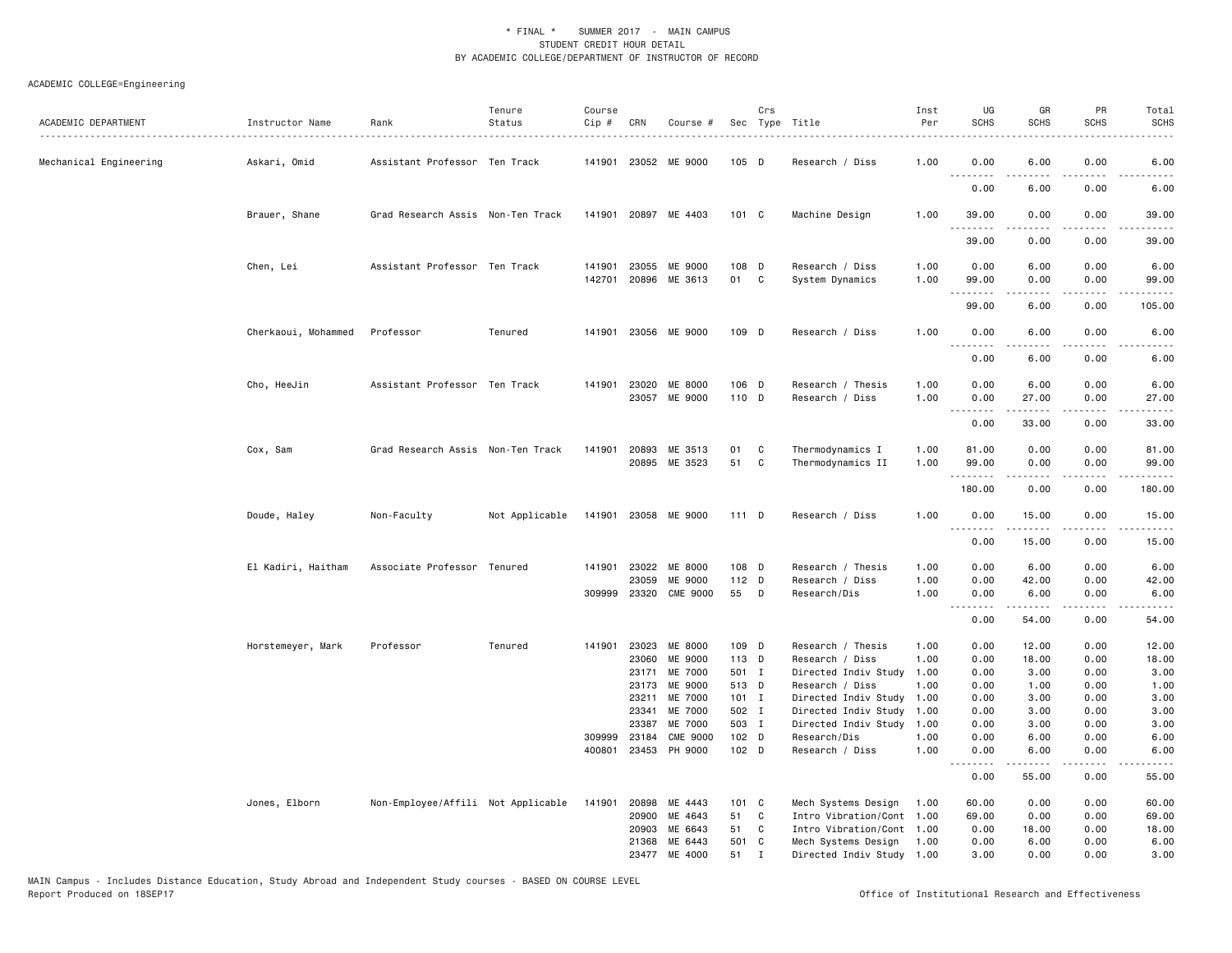| ACADEMIC COLLEGE=Engineering |  |  |  |  |
|------------------------------|--|--|--|--|
|------------------------------|--|--|--|--|

| ACADEMIC DEPARTMENT    | Instructor Name  | Rank                                             | Tenure<br>Status | Course<br>Cip # | CRN                   | Course #                              |                         | Crs               | Sec Type Title                                               | Inst<br>Per          | UG<br><b>SCHS</b>         | GR<br><b>SCHS</b>                                                                                                                                                            | PR<br><b>SCHS</b>            | Total<br><b>SCHS</b> |
|------------------------|------------------|--------------------------------------------------|------------------|-----------------|-----------------------|---------------------------------------|-------------------------|-------------------|--------------------------------------------------------------|----------------------|---------------------------|------------------------------------------------------------------------------------------------------------------------------------------------------------------------------|------------------------------|----------------------|
|                        |                  |                                                  |                  |                 |                       |                                       |                         |                   |                                                              |                      |                           |                                                                                                                                                                              |                              |                      |
|                        |                  |                                                  |                  |                 |                       |                                       |                         |                   |                                                              |                      | 132.00                    | 24.00                                                                                                                                                                        | 0.00                         | 156.00               |
| Mechanical Engineering | Khalili, Ashkan  | Grad Teach Assist                                | Non-Ten Track    |                 |                       | 141101 20473 EM 2433<br>21932 EM 2413 | 51<br>51                | C<br>$\mathbf{C}$ | Engineering Mech II<br>Engineering Mech I                    | 1.00<br>1.00         | 63.00<br>51.00            | 0.00<br>0.00                                                                                                                                                                 | 0.00<br>0.00                 | 63.00<br>51.00       |
|                        |                  |                                                  |                  |                 |                       |                                       |                         |                   |                                                              |                      | .<br>114.00               | .<br>0.00                                                                                                                                                                    | .<br>0.00                    | .<br>114.00          |
|                        | Knizley, Alta    | Instructor                                       | Non-Ten Track    | 141901          | 23271                 | ME 8000<br>23418 ME 7000              | 118 D<br>103 I          |                   | Research / Thesis<br>Directed Indiv Study 1.00               | 1.00                 | 0.00<br>0.00              | 9.00<br>3.00                                                                                                                                                                 | 0.00<br>0.00                 | 9.00<br>3.00         |
|                        |                  |                                                  |                  |                 |                       |                                       |                         |                   |                                                              |                      | .<br>0.00                 | .<br>12.00                                                                                                                                                                   | $\frac{1}{2}$<br>0.00        | 12.00                |
|                        | Krishnan, Sundar | Associate Professor Tenured                      |                  |                 |                       | 141901 23024 ME 8000                  | 110 D                   |                   | Research / Thesis                                            | 1.00                 | 0.00                      | 10.00                                                                                                                                                                        | 0.00                         | 10.00                |
|                        |                  |                                                  |                  |                 |                       |                                       |                         |                   |                                                              |                      | .<br>0.00                 | .<br>10.00                                                                                                                                                                   | $\sim$ $\sim$ $\sim$<br>0.00 | د د د د<br>10.00     |
|                        | Liu, Yucheng     | Associate Professor Ten Track                    |                  | 141901          | 23025                 | <b>ME 8000</b><br>23062 ME 9000       | 111 D<br>115 D          |                   | Research / Thesis<br>Research / Diss                         | 1.00<br>1.00         | 0.00<br>0.00<br>.         | 6.00<br>18.00<br>$- - - - -$                                                                                                                                                 | 0.00<br>0.00                 | 6.00<br>18.00        |
|                        |                  |                                                  |                  |                 |                       |                                       |                         |                   |                                                              |                      | 0.00                      | 24.00                                                                                                                                                                        | 0.00                         | 24.00                |
|                        | Luck, Rogelio    | Professor                                        | Tenured          |                 |                       | 141901 23063 ME 9000                  | $116$ D                 |                   | Research / Diss                                              | 1.00                 | 0.00<br>.                 | 12.00                                                                                                                                                                        | 0.00                         | 12.00                |
|                        |                  |                                                  |                  |                 |                       |                                       |                         |                   |                                                              |                      | 0.00                      | 12.00                                                                                                                                                                        | 0.00                         | 12.00                |
|                        | Mago, Pedro      | Professor                                        | Tenured          |                 |                       | 141901 23064 ME 9000                  | 117 D                   |                   | Research / Diss                                              | 1.00                 | 0.00<br>.                 | 2.00<br>$- - - - -$                                                                                                                                                          | 0.00<br>.                    | 2.00<br>----         |
|                        |                  |                                                  |                  |                 |                       |                                       |                         |                   |                                                              |                      | 0.00                      | 2.00                                                                                                                                                                         | 0.00                         | 2.00                 |
|                        | Priddy, Matthew  | Visiting Assist Pro Non-Ten Track                |                  |                 |                       | 141901 22586 ME 4000                  | $101$ I                 |                   | Directed Indiv Study 1.00                                    |                      | 3.00                      | 0.00                                                                                                                                                                         | 0.00                         | 3.00                 |
|                        |                  |                                                  |                  |                 |                       |                                       |                         |                   |                                                              |                      | 3.00                      | 0.00                                                                                                                                                                         | 0.00                         | 3.00                 |
|                        | Rhee, Hongjoo    | Research Assoc Prof Non-Ten Track                |                  |                 | 141901 23030          | ME 9000<br>23037 ME 8000              | 102 D<br>115 D          |                   | Research / Diss<br>Research / Thesis                         | 1.00<br>1.00         | 0.00<br>0.00<br>.         | 12.00<br>6.00<br>.                                                                                                                                                           | 0.00<br>0.00<br>.            | 12.00<br>6.00<br>.   |
|                        |                  |                                                  |                  |                 |                       |                                       |                         |                   |                                                              |                      | 0.00                      | 18.00                                                                                                                                                                        | 0.00                         | 18.00                |
|                        | Smith, Joshua    | Clinical Assist Pro Non-Ten Track                |                  | 141901          | 21853                 | ME 3113<br>21854 ME 3513              | 601 C<br>601 C          |                   | Engineering Analysis<br>Thermodynamics I                     | 1.00<br>1.00         | 21.00<br>27.00<br>.       | 0.00<br>0.00<br>$\frac{1}{2} \left( \frac{1}{2} \right) \left( \frac{1}{2} \right) \left( \frac{1}{2} \right) \left( \frac{1}{2} \right) \left( \frac{1}{2} \right)$         | 0.00<br>0.00<br>.            | 21.00<br>27.00<br>.  |
|                        |                  |                                                  |                  |                 |                       |                                       |                         |                   |                                                              |                      | 48.00                     | 0.00                                                                                                                                                                         | 0.00                         | 48.00                |
|                        |                  | Srinivasan, Kalyan K Associate Professor Tenured |                  |                 | 141901 23031<br>23038 | ME 9000<br>ME 8000<br>23337 ME 7000   | 103 D<br>116 D<br>102 I |                   | Research / Diss<br>Research / Thesis<br>Directed Indiv Study | 1.00<br>1.00<br>1.00 | 0.00<br>0.00<br>0.00<br>. | 1.00<br>7.00<br>3.00<br>$\frac{1}{2} \left( \frac{1}{2} \right) \left( \frac{1}{2} \right) \left( \frac{1}{2} \right) \left( \frac{1}{2} \right) \left( \frac{1}{2} \right)$ | 0.00<br>0.00<br>0.00         | 1.00<br>7.00<br>3.00 |
|                        |                  |                                                  |                  |                 |                       |                                       |                         |                   |                                                              |                      | 0.00                      | 11.00                                                                                                                                                                        | 0.00                         | 11.00                |
|                        | Stone, Tonya     | Assistant Professor Ten Track                    |                  | 141901          | 23032                 | ME 9000<br>23039 ME 8000              | $104$ D<br>117 D        |                   | Research / Diss<br>Research / Thesis                         | 1.00<br>1.00         | 0.00<br>0.00              | 6.00<br>12.00                                                                                                                                                                | 0.00<br>0.00                 | 6.00<br>12.00        |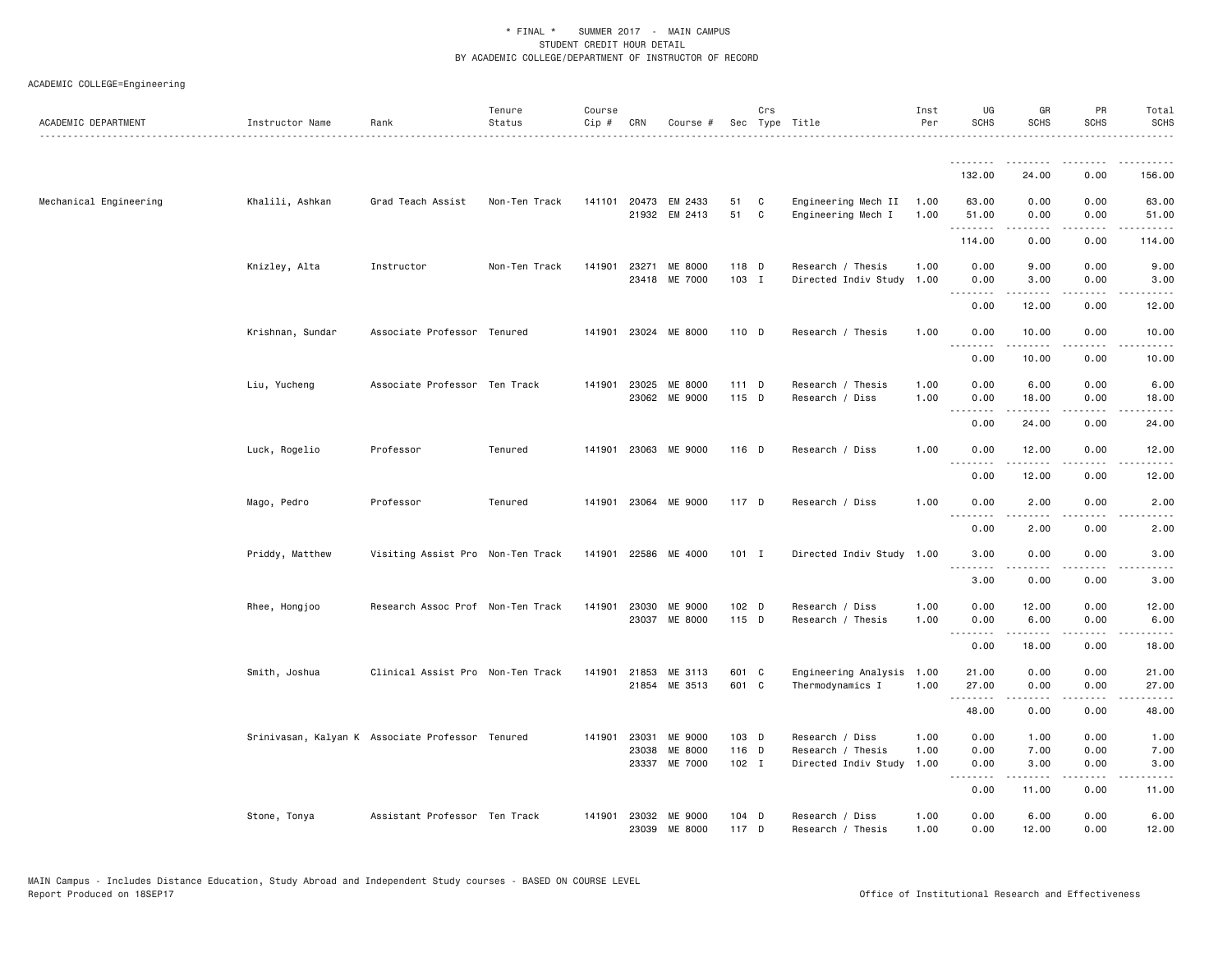| ACADEMIC DEPARTMENT                   | Instructor Name | Rank              | Tenure<br>Status | Course<br>Cip # | CRN | Course #      |       | Crs | Sec Type Title | Inst<br>Per | UG<br><b>SCHS</b>                              | GR<br>SCHS                 | PR<br>SCHS                                                              | Total<br><b>SCHS</b><br>.        |
|---------------------------------------|-----------------|-------------------|------------------|-----------------|-----|---------------|-------|-----|----------------|-------------|------------------------------------------------|----------------------------|-------------------------------------------------------------------------|----------------------------------|
| Mechanical Engineering                | Zhang, Jian     | Grad Teach Assist | Non-Ten Track    | 141901          |     | 20889 ME 3313 | 101 C |     | Heat Transfer  | 1.00        | --------<br>0.00<br>54.00<br>--------<br>54.00 | .<br>18.00<br>0.00<br>0.00 | 0.00<br>0.00<br>.<br>0.00                                               | <br>18.00<br>54.00<br>.<br>54.00 |
| ===================================== |                 |                   |                  |                 |     |               |       |     |                |             | ========                                       | $=$ = = = = = = =          | $\qquad \qquad \equiv \equiv \equiv \equiv \equiv \equiv \equiv \equiv$ | $=$ =========                    |
| Mechanical Engineering                |                 |                   |                  |                 |     |               |       |     |                |             | 669.00                                         | 306.00                     | 0.00                                                                    | 975.00                           |
| ===================================== |                 |                   |                  |                 |     |               |       |     |                |             | ========                                       | ========                   | ========                                                                | ==========                       |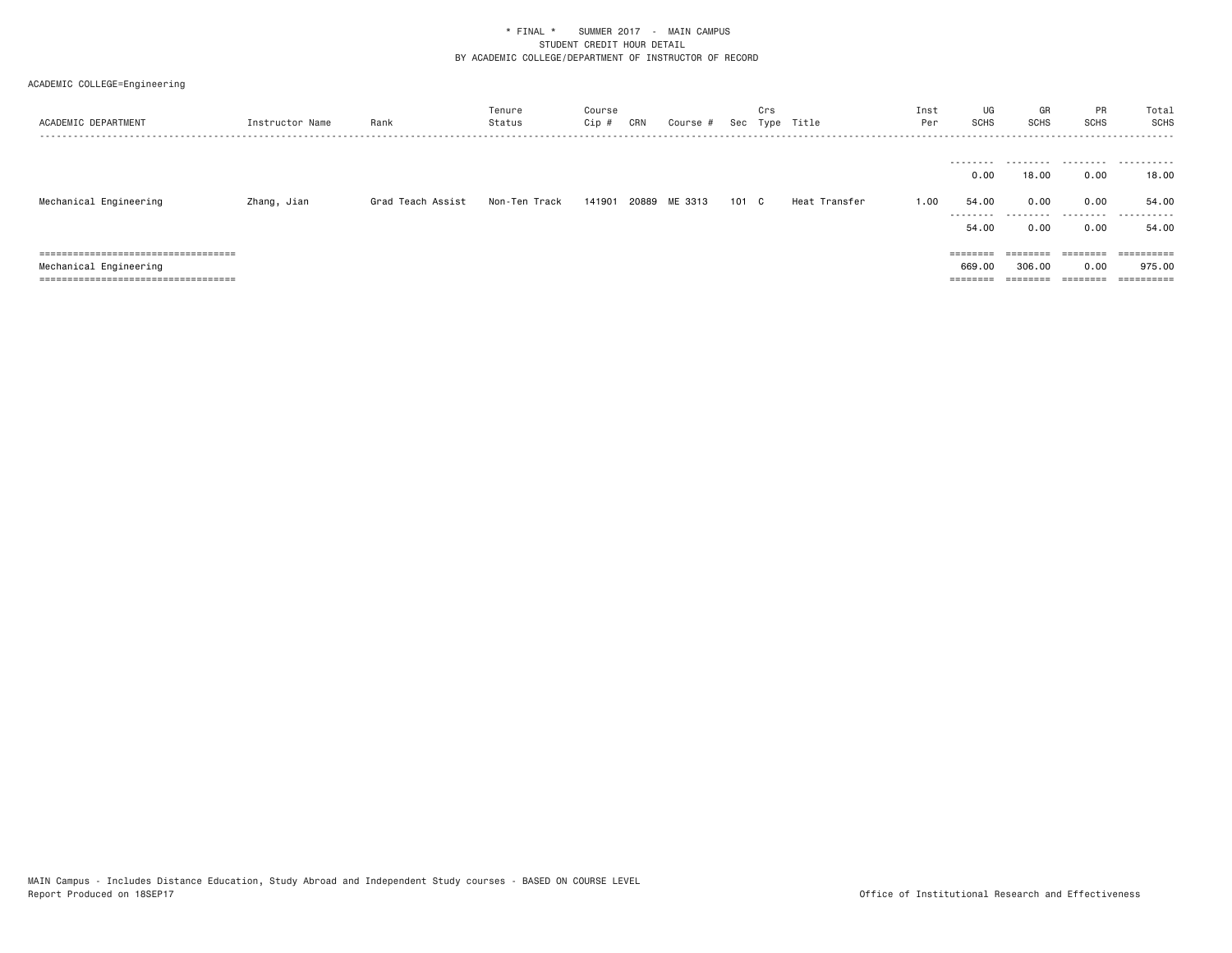| ACADEMIC DEPARTMENT                                                  | Instructor Name<br>. | Rank                          | Tenure<br>Status | Course<br>Cip # | CRN            | Course #              |             | Crs          | Sec Type Title                        | Inst<br>Per  | UG<br><b>SCHS</b>                                    | GR<br><b>SCHS</b> | PR<br><b>SCHS</b>       | Total<br><b>SCHS</b>                                                                                                                       |
|----------------------------------------------------------------------|----------------------|-------------------------------|------------------|-----------------|----------------|-----------------------|-------------|--------------|---------------------------------------|--------------|------------------------------------------------------|-------------------|-------------------------|--------------------------------------------------------------------------------------------------------------------------------------------|
| School of Chemical Engineering                                       | Amirlatifi, Amin     | Assistant Professor Ten Track |                  |                 | 140701 23423   | CHE 9000              | 106 D       |              | Research/Diss                         | 1.00         | 0.00<br>$\sim$ $\sim$ $\sim$<br>.                    | 6.00<br>.         | 0.00                    | 6.00                                                                                                                                       |
|                                                                      |                      |                               |                  |                 |                |                       |             |              |                                       |              | 0.00                                                 | 6.00              | 0.00                    | 6.00                                                                                                                                       |
|                                                                      | Bricka, Ray          | Associate Professor Tenured   |                  |                 | 140701 20225   | CHE 3413              | 01          | $\mathbf{C}$ | Eng Materials                         | 1.00         | 33.00                                                | 0.00              | 0.00                    | 33.00                                                                                                                                      |
|                                                                      |                      |                               |                  |                 | 20226<br>23369 | CHE 4423<br>CHE 9000  | 01<br>105 D | C            | Fun Of Ind Corrosion<br>Research/Diss | 1.00<br>1.00 | 51.00<br>0.00                                        | 0.00<br>1.00      | 0.00<br>0.00            | 51.00<br>1.00                                                                                                                              |
|                                                                      |                      |                               |                  |                 |                |                       |             |              |                                       |              | .<br>84.00                                           | .<br>1.00         | .<br>0.00               | 85.00                                                                                                                                      |
|                                                                      | Elmore, Billy        | Associate Professor Tenured   |                  |                 | 140701 22588   | CHE 4000              | $01$ I      |              | Directed Indiv Study 1.00             |              | 2.00                                                 | 0.00              | 0.00                    | 2.00                                                                                                                                       |
|                                                                      |                      |                               |                  |                 |                |                       |             |              |                                       |              | $\sim$ $\sim$ .<br>2.00                              | 0.00              | 0.00                    | 2.00                                                                                                                                       |
|                                                                      | French, William      | Associate Professor Tenured   |                  |                 | 140701 20228   | CHE 8713              | 01          | $\mathbf{C}$ | Sci Proposal Inst/De 1.00             |              | 0.00                                                 | 21.00             | 0.00                    | 21.00                                                                                                                                      |
|                                                                      |                      |                               |                  |                 |                | 23178 CHE 9000        | 101 D       |              | Research/Diss                         | 1.00         | 0.00                                                 | 3.00              | 0.00                    | 3.00                                                                                                                                       |
|                                                                      |                      |                               |                  |                 |                |                       |             |              |                                       |              | <b></b><br>0.00                                      | .<br>24.00        | .<br>0.00               | 24.00                                                                                                                                      |
|                                                                      | Hill, Priscilla      | Associate Professor Tenured   |                  |                 |                | 140701 23334 CHE 4000 | $102$ I     |              | Directed Indiv Study 1.00             |              | 3.00                                                 | 0.00              | 0.00                    | 3.00                                                                                                                                       |
|                                                                      |                      |                               |                  |                 |                |                       |             |              |                                       |              | <u>.</u><br>3.00                                     | 0.00              | 0.00                    | 3.00                                                                                                                                       |
|                                                                      | Kundu, Santanu       | Assistant Professor Ten Track |                  |                 | 140701 22850   | CHE 4000              | $101$ I     |              | Directed Indiv Study 1.00             |              | 1.00                                                 | 0.00              | 0.00                    | 1.00                                                                                                                                       |
|                                                                      |                      |                               |                  |                 | 23179          | CHE 9000              | 102 D       |              | Research/Diss                         | 1.00         | 0.00                                                 | 24.00             | 0.00                    | 24.00                                                                                                                                      |
|                                                                      |                      |                               |                  |                 | 23183          | CHE 8000              | $101$ D     |              | Research / Thesis                     | 1.00         | 0.00                                                 | 6.00              | 0.00                    | 6.00                                                                                                                                       |
|                                                                      |                      |                               |                  |                 |                | 23391 CHE 4000        | 02 I        |              | Directed Indiv Study 1.00             |              | 3.00<br>.<br>$\sim$ $\sim$ $\sim$                    | 0.00<br>.         | 0.00<br>.               | 3.00<br>د د د د د                                                                                                                          |
|                                                                      |                      |                               |                  |                 |                |                       |             |              |                                       |              | 4.00                                                 | 30.00             | 0.00                    | 34.00                                                                                                                                      |
|                                                                      | Meng, Dong           | Assistant Professor Ten Track |                  |                 |                | 140701 23180 CHE 9000 | 103 D       |              | Research/Diss                         | 1.00         | 0.00<br>$\sim$ $\sim$ $\sim$<br>$\sim$ $\sim$ $\sim$ | 6.00              | 0.00                    | 6.00                                                                                                                                       |
|                                                                      |                      |                               |                  |                 |                |                       |             |              |                                       |              | 0.00                                                 | 6.00              | 0.00                    | 6.00                                                                                                                                       |
|                                                                      | Pearson, Larry       | Instructor                    | Non-Ten Track    | 140701          | 20219          | CHE 3113              | 001 C       |              | Chem En Thermo I                      | 1.00         | 24.00                                                | 0.00              | 0.00                    | 24.00                                                                                                                                      |
|                                                                      |                      |                               |                  |                 | 20220          | CHE 3123              | 01          | C            | Chem En Thermo II                     | 1.00         | 87.00                                                | 0.00              | 0.00                    | 87.00                                                                                                                                      |
|                                                                      |                      |                               |                  |                 | 20221          | CHE 3203              | 01          | C            | Fluid Flow Op                         | 1.00         | 24.00                                                | 0.00              | 0.00                    | 24.00                                                                                                                                      |
|                                                                      |                      |                               |                  |                 | 20222          | CHE 3213              | 51          | C            | Heat Transfer Op                      | 1.00         | 69.00                                                | 0.00              | 0.00                    | 69.00                                                                                                                                      |
|                                                                      |                      |                               |                  |                 | 20224          | CHE 3223              | 51          | C            | Separation Processes 1.00             |              | 93.00                                                | 0.00              | 0.00                    | 93.00                                                                                                                                      |
|                                                                      |                      |                               |                  |                 |                | 23462 CHE 4000        | 51          | $\mathbf{I}$ | Directed Indiv Study 1.00             |              | 3.00                                                 | 0.00              | 0.00                    | 3.00                                                                                                                                       |
|                                                                      |                      |                               |                  |                 |                |                       |             |              |                                       |              | 300.00                                               | 0.00              | 0.00                    | 300.00                                                                                                                                     |
|                                                                      | Rai, Neeraj          | Assistant Professor Ten Track |                  |                 | 140701 23181   | CHE 9000              | 104 D       |              | Research/Diss                         | 1.00         | 0.00                                                 | 21.00             | 0.00                    | 21.00                                                                                                                                      |
|                                                                      |                      |                               |                  | 309999          | 23401          | <b>CME 8000</b>       | 51          | D            | Research/Thesis                       | 1.00         | 0.00<br>.                                            | 3.00              | 0.00                    | 3.00                                                                                                                                       |
|                                                                      |                      |                               |                  |                 |                |                       |             |              |                                       |              | 0.00                                                 | 24.00             | 0.00                    | 24.00                                                                                                                                      |
| ----------------------------------<br>School of Chemical Engineering |                      |                               |                  |                 |                |                       |             |              |                                       |              | <b>EEEEEEEE</b><br>393,00                            | ========<br>91.00 | <b>ESSESSES</b><br>0.00 | $\begin{minipage}{0.9\linewidth} \hspace*{-0.2cm} \textbf{m} = \textbf{m} = \textbf{m} = \textbf{m} = \textbf{m} \end{minipage}$<br>484.00 |
| -----------------------------------                                  |                      |                               |                  |                 |                |                       |             |              |                                       |              |                                                      | ========          | $=$ ========            | ==========                                                                                                                                 |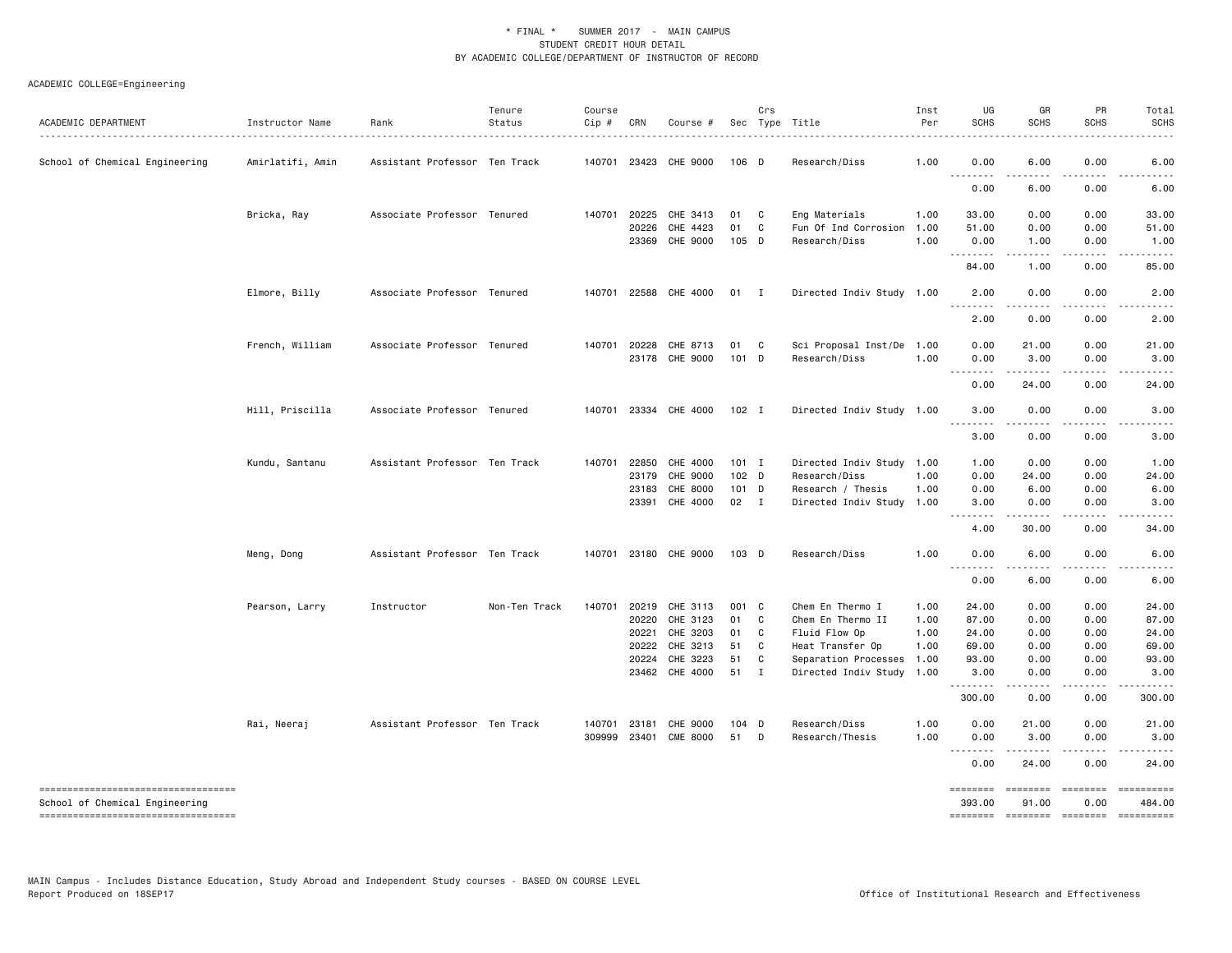| ACADEMIC DEPARTMENT | Instructor Name    | Rank                              | Tenure<br>Status | Course<br>Cip # | CRN   | Course #                              |                  | Crs | Sec Type Title                          | Inst<br>Per  | UG<br><b>SCHS</b>                                                                                                                                                                                                                                                                                                                                                                                                                                                                              | GR<br><b>SCHS</b>                                                                                                                                            | PR<br><b>SCHS</b>    | Total<br><b>SCHS</b>  |
|---------------------|--------------------|-----------------------------------|------------------|-----------------|-------|---------------------------------------|------------------|-----|-----------------------------------------|--------------|------------------------------------------------------------------------------------------------------------------------------------------------------------------------------------------------------------------------------------------------------------------------------------------------------------------------------------------------------------------------------------------------------------------------------------------------------------------------------------------------|--------------------------------------------------------------------------------------------------------------------------------------------------------------|----------------------|-----------------------|
| Forestry            | Alexander, Heather | Assistant Professor Ten Track     |                  |                 |       | 030501 22517 F0 8000                  | $101$ D          |     | Research / Thesis                       | 1.00         | 0.00                                                                                                                                                                                                                                                                                                                                                                                                                                                                                           | 18.00                                                                                                                                                        | 0.00                 | 18.00                 |
|                     |                    |                                   |                  |                 |       |                                       |                  |     |                                         |              | .<br>0.00                                                                                                                                                                                                                                                                                                                                                                                                                                                                                      | 18.00                                                                                                                                                        | 0.00                 | 18.00                 |
|                     |                    |                                   |                  |                 |       |                                       |                  |     |                                         |              |                                                                                                                                                                                                                                                                                                                                                                                                                                                                                                |                                                                                                                                                              |                      |                       |
|                     | Ezell, Andrew      | Professor                         | Tenured          | 030501          | 22535 | 22402 F0 4000<br>F0 9000              | 001 I<br>$101$ D |     | Directed Indiv Study<br>Research / Diss | 1.00<br>1.00 | 4.00<br>0.00                                                                                                                                                                                                                                                                                                                                                                                                                                                                                   | 0.00<br>6.00                                                                                                                                                 | 0.00<br>0.00         | 4.00<br>6.00          |
|                     |                    |                                   |                  |                 | 22541 | F0 8000                               | 119 D            |     | Research / Thesis                       | 1.00         | 0.00                                                                                                                                                                                                                                                                                                                                                                                                                                                                                           | 15.00                                                                                                                                                        | 0.00                 | 15.00                 |
|                     |                    |                                   |                  |                 |       | 030599 20670 F0 4513                  | 101 B            |     | Forestry Conservatio                    | 1.00         | 21.00                                                                                                                                                                                                                                                                                                                                                                                                                                                                                          | 0.00                                                                                                                                                         | 0.00                 | 21.00                 |
|                     |                    |                                   |                  |                 |       | 20671 F0 6513                         | 101 B            |     | Forestry Conservatio                    | 1.00         | 0.00                                                                                                                                                                                                                                                                                                                                                                                                                                                                                           | 3.00                                                                                                                                                         | 0.00                 | 3.00                  |
|                     |                    |                                   |                  |                 |       |                                       |                  |     |                                         |              | <u>.</u><br>25.00                                                                                                                                                                                                                                                                                                                                                                                                                                                                              | .<br>24.00                                                                                                                                                   | .<br>0.00            | .<br>49.00            |
|                     | Gordon, Jason      | Extension Assoc Pro Non-Ten Track |                  | 030501          |       | 22520 F0 8000                         | 104 D            |     | Research / Thesis                       | 1.00         | 0.00<br>$  -$<br>.                                                                                                                                                                                                                                                                                                                                                                                                                                                                             | 12.00<br>.                                                                                                                                                   | 0.00<br>.            | 12.00                 |
|                     |                    |                                   |                  |                 |       |                                       |                  |     |                                         |              | 0.00                                                                                                                                                                                                                                                                                                                                                                                                                                                                                           | 12.00                                                                                                                                                        | 0.00                 | 12.00                 |
|                     | Grace, Laura       | Professor                         | Tenured          |                 |       | 030501 21506 F0 4231                  | 801 L            |     | Intro to Wood Supply 1.00               |              | 40.00                                                                                                                                                                                                                                                                                                                                                                                                                                                                                          | 0.00                                                                                                                                                         | 0.00                 | 40.00                 |
|                     |                    |                                   |                  |                 |       |                                       |                  |     |                                         |              | .<br>40.00                                                                                                                                                                                                                                                                                                                                                                                                                                                                                     | -----<br>0.00                                                                                                                                                | .<br>0.00            | .<br>40.00            |
|                     |                    |                                   |                  |                 |       |                                       |                  |     |                                         |              |                                                                                                                                                                                                                                                                                                                                                                                                                                                                                                |                                                                                                                                                              |                      |                       |
|                     | Grala, Robert      | Associate Professor Tenured       |                  |                 |       | 030501 22523 F0 8000<br>22537 F0 9000 | 107 D<br>103 D   |     | Research / Thesis<br>Research / Diss    | 1.00<br>1.00 | 0.00<br>0.00                                                                                                                                                                                                                                                                                                                                                                                                                                                                                   | 6.00<br>18.00                                                                                                                                                | 0.00<br>0.00         | 6.00<br>18.00         |
|                     |                    |                                   |                  |                 |       |                                       |                  |     |                                         |              | <u>.</u>                                                                                                                                                                                                                                                                                                                                                                                                                                                                                       |                                                                                                                                                              | $\sim$ $\sim$ $\sim$ | د د د د               |
|                     |                    |                                   |                  |                 |       |                                       |                  |     |                                         |              | 0.00                                                                                                                                                                                                                                                                                                                                                                                                                                                                                           | 24.00                                                                                                                                                        | 0.00                 | 24.00                 |
|                     | Grebner, Donald    | Professor                         | Tenured          |                 |       | 030501 22524 F0 8000                  | 108 D            |     | Research / Thesis                       | 1.00         | 0.00<br>.                                                                                                                                                                                                                                                                                                                                                                                                                                                                                      | 6.00                                                                                                                                                         | 0.00                 | 6.00                  |
|                     |                    |                                   |                  |                 |       |                                       |                  |     |                                         |              | 0.00                                                                                                                                                                                                                                                                                                                                                                                                                                                                                           | 6.00                                                                                                                                                         | 0.00                 | 6.00                  |
|                     | Munn, Ian          | Professor                         | Tenured          |                 |       | 030501 23312 F0 8000                  | 501 D            |     | Research / Thesis                       | 1.00         | 0.00                                                                                                                                                                                                                                                                                                                                                                                                                                                                                           | 1.00                                                                                                                                                         | 0.00                 | 1.00                  |
|                     |                    |                                   |                  |                 |       |                                       |                  |     |                                         |              | 0.00                                                                                                                                                                                                                                                                                                                                                                                                                                                                                           | 1.00                                                                                                                                                         | 0.00                 | 1.00                  |
|                     |                    |                                   |                  |                 |       |                                       |                  |     |                                         |              |                                                                                                                                                                                                                                                                                                                                                                                                                                                                                                |                                                                                                                                                              |                      |                       |
|                     | Renninger, Heidi   | Assistant Professor Ten Track     |                  | 030501          |       | 22527 F0 8000                         | $111$ D<br>51 I  |     | Research / Thesis                       | 1.00         | 0.00                                                                                                                                                                                                                                                                                                                                                                                                                                                                                           | 12.00                                                                                                                                                        | 0.00                 | 12.00                 |
|                     |                    |                                   |                  |                 |       | 23455 F0 7000                         |                  |     | Directed Indiv Study 1.00               |              | 0.00<br>.                                                                                                                                                                                                                                                                                                                                                                                                                                                                                      | 3.00<br>$\frac{1}{2} \left( \frac{1}{2} \right) \left( \frac{1}{2} \right) \left( \frac{1}{2} \right) \left( \frac{1}{2} \right) \left( \frac{1}{2} \right)$ | 0.00<br>.            | 3.00<br>.             |
|                     |                    |                                   |                  |                 |       |                                       |                  |     |                                         |              | 0.00                                                                                                                                                                                                                                                                                                                                                                                                                                                                                           | 15.00                                                                                                                                                        | 0.00                 | 15.00                 |
|                     | Rousseau, Randall  | Extension Professor Non-Ten Track |                  | 030501          |       | 22539 FO 9000                         | 105 D            |     | Research / Diss                         | 1.00         | 0.00<br>. <b>.</b>                                                                                                                                                                                                                                                                                                                                                                                                                                                                             | 6.00<br>.                                                                                                                                                    | 0.00<br>.            | 6.00<br>$\frac{1}{2}$ |
|                     |                    |                                   |                  |                 |       |                                       |                  |     |                                         |              | 0.00                                                                                                                                                                                                                                                                                                                                                                                                                                                                                           | 6.00                                                                                                                                                         | 0.00                 | 6.00                  |
|                     | Sabatia, Charles   | Assistant Professor Ten Track     |                  | 030501          |       | 21505 FO 3015                         | 801 C            |     | For Desc & Analysis                     | 1.00         | 210.00                                                                                                                                                                                                                                                                                                                                                                                                                                                                                         | 0.00                                                                                                                                                         | 0.00                 | 210.00                |
|                     |                    |                                   |                  |                 |       | 22530 F0 8000                         | 114 D            |     | Research / Thesis                       | 1.00         | 0.00                                                                                                                                                                                                                                                                                                                                                                                                                                                                                           | 6.00                                                                                                                                                         | 0.00                 | 6.00                  |
|                     |                    |                                   |                  |                 |       |                                       |                  |     |                                         |              | .                                                                                                                                                                                                                                                                                                                                                                                                                                                                                              | .                                                                                                                                                            | .                    | .                     |
|                     |                    |                                   |                  |                 |       |                                       |                  |     |                                         |              | 210.00                                                                                                                                                                                                                                                                                                                                                                                                                                                                                         | 6.00                                                                                                                                                         | 0.00                 | 216.00                |
|                     | Siegert, Courtney  | Assistant Professor Ten Track     |                  |                 |       | 030501 21504 F0 3012                  | 801 L            |     | Int Forest Communiti 1.00               |              | 88.00                                                                                                                                                                                                                                                                                                                                                                                                                                                                                          | 0.00                                                                                                                                                         | 0.00                 | 88.00                 |
|                     |                    |                                   |                  |                 |       | 22532 F0 8000                         | 116 D            |     | Research / Thesis                       | 1.00         | 0.00<br>$\begin{array}{cccccccccccccc} \multicolumn{2}{c}{} & \multicolumn{2}{c}{} & \multicolumn{2}{c}{} & \multicolumn{2}{c}{} & \multicolumn{2}{c}{} & \multicolumn{2}{c}{} & \multicolumn{2}{c}{} & \multicolumn{2}{c}{} & \multicolumn{2}{c}{} & \multicolumn{2}{c}{} & \multicolumn{2}{c}{} & \multicolumn{2}{c}{} & \multicolumn{2}{c}{} & \multicolumn{2}{c}{} & \multicolumn{2}{c}{} & \multicolumn{2}{c}{} & \multicolumn{2}{c}{} & \multicolumn{2}{c}{} & \multicolumn{2}{c}{} & \$ | 6.00<br>.                                                                                                                                                    | 0.00<br>.            | 6.00<br>.             |
|                     |                    |                                   |                  |                 |       |                                       |                  |     |                                         |              | 88.00                                                                                                                                                                                                                                                                                                                                                                                                                                                                                          | 6.00                                                                                                                                                         | 0.00                 | 94.00                 |
|                     | Sun, Changyou      | Professor                         | Tenured          | 030501          |       | 22533 FO 8000                         | 117 D            |     | Research / Thesis                       | 1.00         | 0.00                                                                                                                                                                                                                                                                                                                                                                                                                                                                                           | 6.00                                                                                                                                                         | 0.00                 | 6.00                  |
|                     |                    |                                   |                  |                 |       | 22540 F0 9000                         | 106 D            |     | Research / Diss                         | 1.00         | 0.00                                                                                                                                                                                                                                                                                                                                                                                                                                                                                           | 6.00                                                                                                                                                         | 0.00                 | 6.00                  |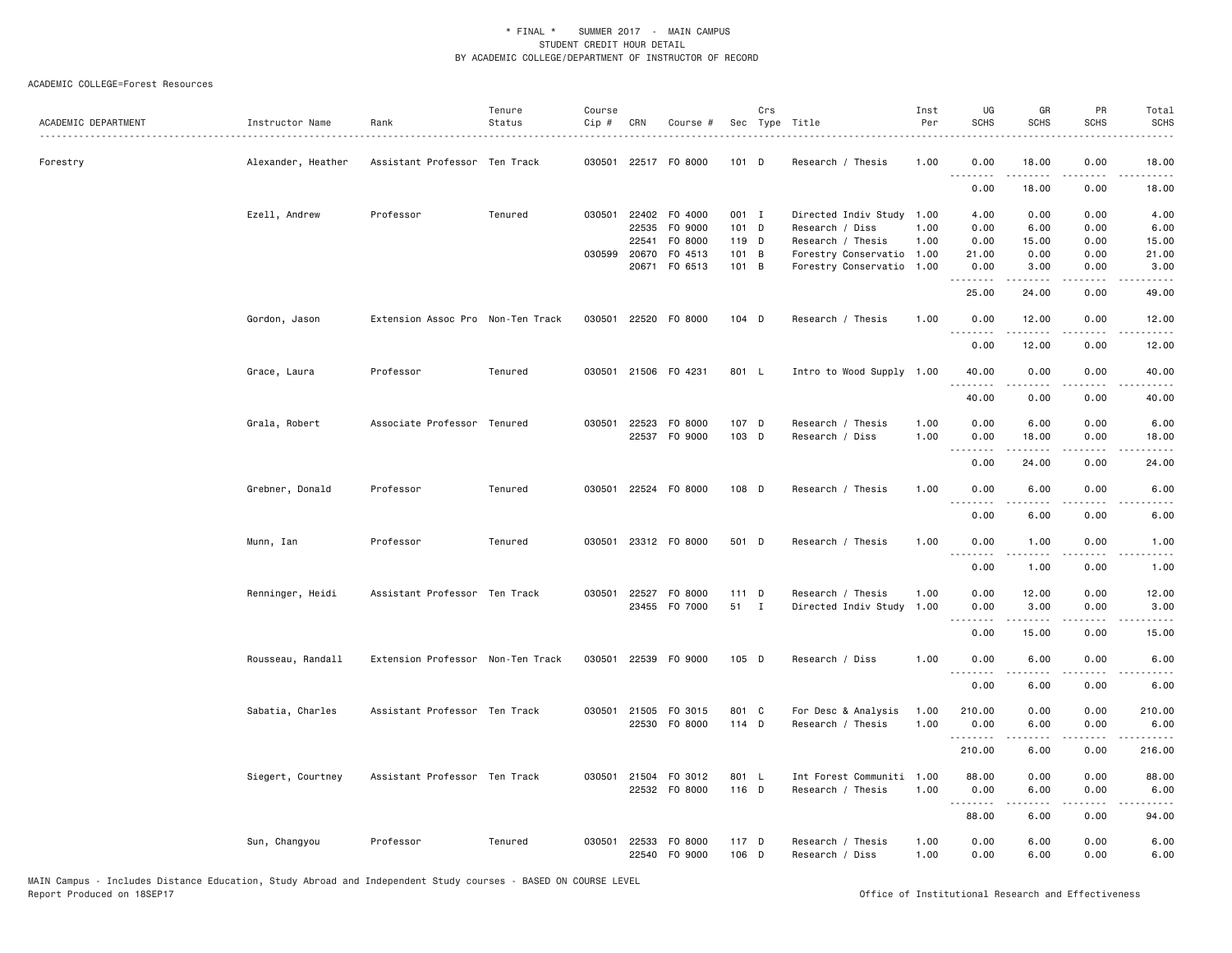| ACADEMIC DEPARTMENT                                                           | Instructor Name | Rank                          | Tenure<br>Status | Course<br>Cip # | CRN | Course #      |       | Crs | Sec Type Title    | Inst<br>Per | UG<br>SCHS        | GR<br>SCHS | PR<br><b>SCHS</b> | Total<br>SCHS |
|-------------------------------------------------------------------------------|-----------------|-------------------------------|------------------|-----------------|-----|---------------|-------|-----|-------------------|-------------|-------------------|------------|-------------------|---------------|
|                                                                               |                 |                               |                  |                 |     |               |       |     |                   |             |                   |            |                   |               |
|                                                                               |                 |                               |                  |                 |     |               |       |     |                   |             | 0.00              | 12.00      | 0.00              | 12.00         |
| Forestry                                                                      | Willis, John    | Assistant Professor Ten Track |                  | 030501          |     | 22534 FO 8000 | 118 D |     | Research / Thesis | 1.00        | 0.00              | 6.00       | 0.00              | 6.00          |
|                                                                               |                 |                               |                  |                 |     |               |       |     |                   |             | ---------<br>0.00 | .<br>6.00  | .<br>0.00         | .<br>6.00     |
| ------------------------------------<br>------------------------------------- |                 |                               |                  |                 |     |               |       |     |                   |             |                   | ========   | ========          | ==========    |
| Forestry                                                                      |                 |                               |                  |                 |     |               |       |     |                   |             | 363,00            | 136.00     | 0.00              | 499.00        |
| =====================================                                         |                 |                               |                  |                 |     |               |       |     |                   |             | ========          | ========   |                   | ==========    |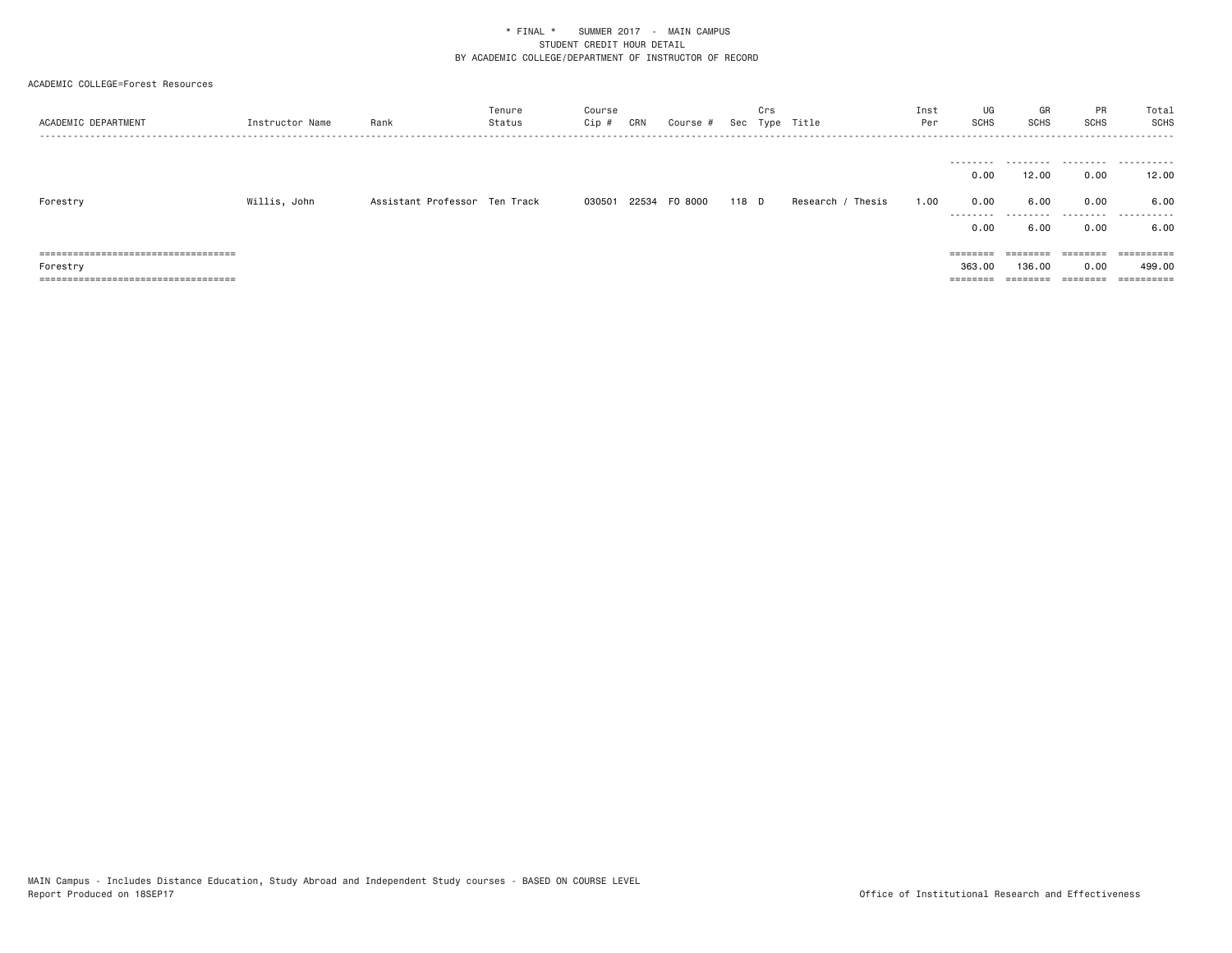|                         |                                                    |                                    | Tenure  | Course |              |                       |         | Crs          |                           | Inst | UG                    | GR                                                                                                                                                   | PR          | Total       |
|-------------------------|----------------------------------------------------|------------------------------------|---------|--------|--------------|-----------------------|---------|--------------|---------------------------|------|-----------------------|------------------------------------------------------------------------------------------------------------------------------------------------------|-------------|-------------|
| ACADEMIC DEPARTMENT     | Instructor Name                                    | Rank                               | Status  | Cip #  | CRN          | Course #              |         |              | Sec Type Title<br>.       | Per  | <b>SCHS</b>           | <b>SCHS</b>                                                                                                                                          | <b>SCHS</b> | <b>SCHS</b> |
| Sustainable Bioproducts | Barnes, H. Michael                                 | Professor                          | Tenured |        |              | 030501 22320 FP 9000  | $101$ D |              | Research / Diss           | 1.00 | 0.00                  | 6.00                                                                                                                                                 | 0.00        | 6.00        |
|                         |                                                    |                                    |         |        |              |                       |         |              |                           |      | 0.00                  | 6.00                                                                                                                                                 | 0.00        | 6.00        |
|                         | Borazjani, Abdolhami Professor                     |                                    | Tenured |        | 030101 21859 | SBP 7000              | 01      | $\mathbf{I}$ | Directed Indiv Study 1.00 |      | 0.00                  | 3.00                                                                                                                                                 | 0.00        | 3.00        |
|                         |                                                    |                                    |         |        | 21860        | SBP 7000              | 51      | $\mathbf{I}$ | Directed Indiv Study      | 1.00 | 0.00                  | 3.00                                                                                                                                                 | 0.00        | 3.00        |
|                         |                                                    |                                    |         |        | 22738        | SBP 2012              | 001 B   |              | Intro to Bioproduct       | 1.00 | 12.00                 | 0.00                                                                                                                                                 | 0.00        | 12.00       |
|                         |                                                    |                                    |         | 030501 | 22319        | FP 8000               | 108 D   |              | Research / Thesis         | 1.00 | 0.00                  | 3.00                                                                                                                                                 | 0.00        | 3.00        |
|                         |                                                    |                                    |         |        |              | 22321 FP 9000         | 102 D   |              | Research / Diss           | 1.00 | 0.00<br>.             | 3.00<br>.                                                                                                                                            | 0.00<br>.   | 3.00<br>.   |
|                         |                                                    |                                    |         |        |              |                       |         |              |                           |      | 12.00                 | 12.00                                                                                                                                                | 0.00        | 24.00       |
|                         | Hassan, El Barbary                                 | Associate Professor Tenured        |         | 030501 |              | 22312 FP 8000         | 101 D   |              | Research / Thesis         | 1.00 | 0.00                  | 6.00                                                                                                                                                 | 0.00        | 6.00        |
|                         |                                                    |                                    |         |        |              | 22322 FP 9000         | 103 D   |              | Research / Diss           | 1.00 | 0.00                  | 9.00                                                                                                                                                 | 0.00        | 9.00        |
|                         |                                                    |                                    |         |        |              |                       |         |              |                           |      | .                     | $\frac{1}{2} \left( \frac{1}{2} \right) \left( \frac{1}{2} \right) \left( \frac{1}{2} \right) \left( \frac{1}{2} \right) \left( \frac{1}{2} \right)$ | .           | المتماما    |
|                         |                                                    |                                    |         |        |              |                       |         |              |                           |      | 0.00                  | 15.00                                                                                                                                                | 0.00        | 15.00       |
|                         | Jeremic Nikolic, Dra Assistant Professor Ten Track |                                    |         | 030501 |              | 22313 FP 8000         | $102$ D |              | Research / Thesis         | 1.00 | 0.00                  | 6.00                                                                                                                                                 | 0.00        | 6.00        |
|                         |                                                    |                                    |         |        |              | 22323 FP 9000         | 104 D   |              | Research / Diss           | 1.00 | 0.00                  | 24.00                                                                                                                                                | 0.00        | 24.00       |
|                         |                                                    |                                    |         |        |              |                       |         |              |                           |      | .<br>0.00             | .<br>30.00                                                                                                                                           | .<br>0.00   | .<br>30.00  |
|                         | Lim, Hyungsuk                                      | Non-Employee/Affili Not Applicable |         |        |              | 030101 23192 SBP 7000 | 102 I   |              | Directed Indiv Study 1.00 |      | 0.00                  | 3.00                                                                                                                                                 | 0.00        | 3.00        |
|                         |                                                    |                                    |         |        |              |                       |         |              |                           |      |                       |                                                                                                                                                      |             |             |
|                         |                                                    |                                    |         |        |              |                       |         |              |                           |      | 0.00                  | 3.00                                                                                                                                                 | 0.00        | 3.00        |
|                         | Seale, Roy                                         | Professor                          | Tenured | 030501 |              | 22314 FP 8000         | 103 D   |              | Research / Thesis         | 1.00 | 0.00                  | 6.00                                                                                                                                                 | 0.00        | 6.00        |
|                         |                                                    |                                    |         |        |              | 22325 FP 9000         | 106 D   |              | Research / Diss           | 1.00 | 0.00<br>.             | 12.00<br>$\frac{1}{2}$                                                                                                                               | 0.00<br>.   | 12.00<br>.  |
|                         |                                                    |                                    |         |        |              |                       |         |              |                           |      | 0.00                  | 18.00                                                                                                                                                | 0.00        | 18.00       |
|                         | Shmulsky, Rubin                                    | Professor                          | Tenured | 030101 | 22808        | SBP 7000              | 02 I    |              | Directed Indiv Study      | 1.00 | 0.00                  | 3.00                                                                                                                                                 | 0.00        | 3.00        |
|                         |                                                    |                                    |         | 030501 |              | 22326 FP 9000         | 107 D   |              | Research / Diss           | 1.00 | 0.00                  | 6.00                                                                                                                                                 | 0.00        | 6.00        |
|                         |                                                    |                                    |         |        |              |                       |         |              |                           |      | $\frac{1}{2}$<br>0.00 | 9.00                                                                                                                                                 | 0.00        | 9.00        |
|                         |                                                    |                                    |         |        |              |                       |         |              |                           |      |                       |                                                                                                                                                      |             |             |
|                         | Stokes, Carrlet                                    | Assistant Professor Ten Track      |         | 030501 |              | 22327 FP 9000         | 108 D   |              | Research / Diss           | 1.00 | 0.00<br>.             | 8.00                                                                                                                                                 | 0.00        | 8.00        |
|                         |                                                    |                                    |         |        |              |                       |         |              |                           |      | 0.00                  | 8.00                                                                                                                                                 | 0.00        | 8.00        |
|                         | Street, Jason                                      | Assistant Professor Ten Track      |         |        |              | 030501 22316 FP 8000  | 105 D   |              | Research / Thesis         | 1.00 | 0.00                  | 6.00                                                                                                                                                 | 0.00        | 6.00        |
|                         |                                                    |                                    |         |        |              | 22328 FP 9000         | 109 D   |              | Research / Diss           | 1.00 | 0.00                  | 6.00                                                                                                                                                 | 0.00        | 6.00        |
|                         |                                                    |                                    |         |        |              |                       |         |              |                           |      | 0.00                  | 12.00                                                                                                                                                | 0.00        | 12.00       |
|                         | Wan, Hui                                           | Associate Professor Ten Track      |         | 030101 | 23397        | SBP 7000              | $104$ I |              | Directed Indiv Study      | 1.00 | 0.00                  | 3.00                                                                                                                                                 | 0.00        | 3.00        |
|                         |                                                    |                                    |         | 030501 | 22317        | FP 8000               | 106 D   |              | Research / Thesis         | 1.00 | 0.00                  | 3.00                                                                                                                                                 | 0.00        | 3.00        |
|                         |                                                    |                                    |         |        |              | 22329 FP 9000         | 110 D   |              | Research / Diss           | 1.00 | 0.00<br>.             | 7.00<br>.                                                                                                                                            | 0.00<br>.   | 7.00<br>.   |
|                         |                                                    |                                    |         |        |              |                       |         |              |                           |      | 0.00                  | 13.00                                                                                                                                                | 0.00        | 13.00       |
|                         | Zhang, Jilei                                       | Professor                          | Tenured | 030101 |              | 22247 SBP 7000        | $101$ I |              | Directed Indiv Study      | 1.00 | 0.00                  | 3.00                                                                                                                                                 | 0.00        | 3.00        |
|                         |                                                    |                                    |         | 030501 |              | 22330 FP 9000         | 111D    |              | Research / Diss           | 1.00 | 0.00                  | 12.00                                                                                                                                                | 0.00        | 12.00       |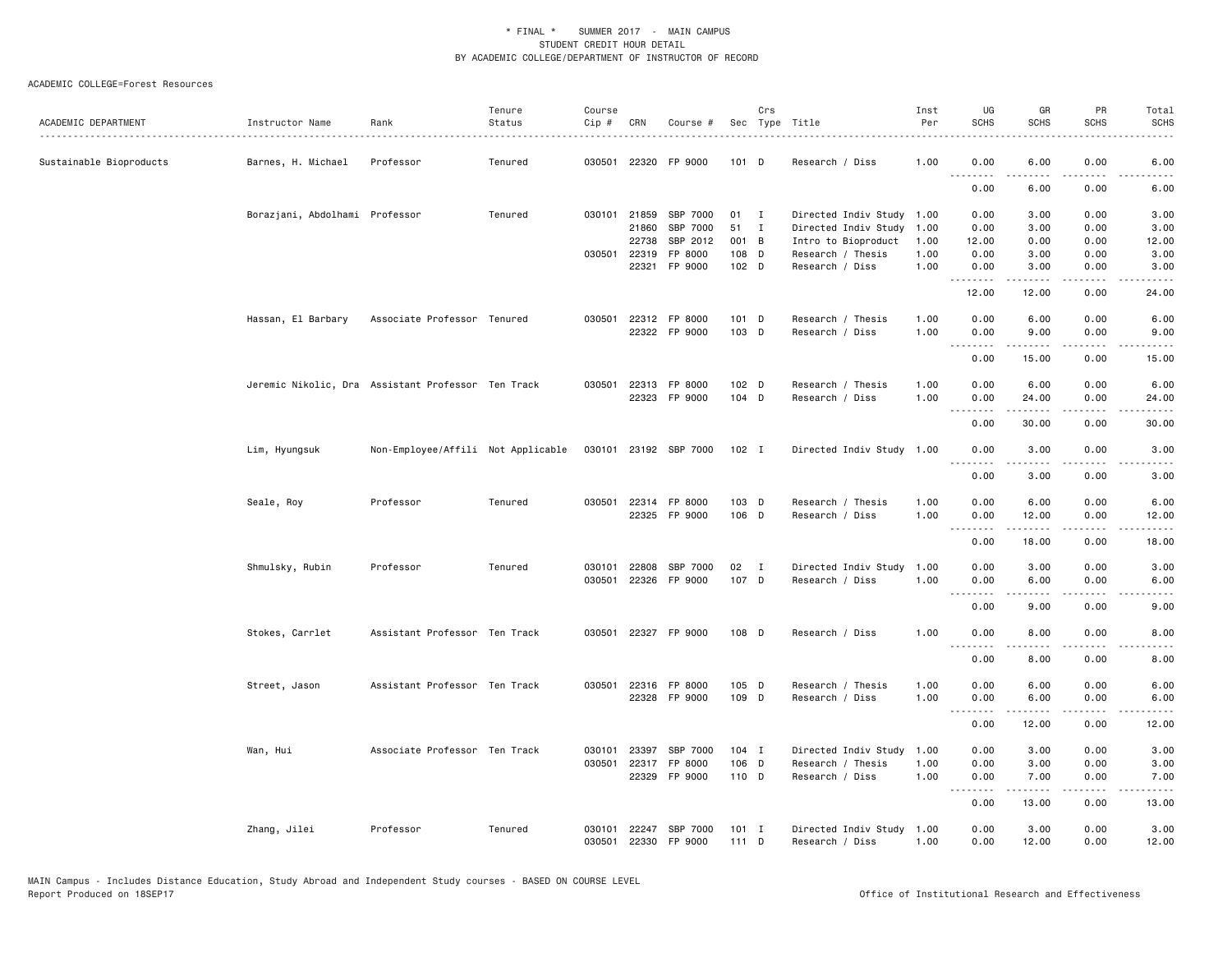| ACADEMIC DEPARTMENT                   | Instructor Name | Rank | Tenure<br>Status | Course<br>Cip #<br>CRN | Course # | Crs | Sec Type Title | Inst<br>Per | UG<br>SCHS | GR<br>SCHS | PR<br>SCHS | Total<br><b>SCHS</b>  |
|---------------------------------------|-----------------|------|------------------|------------------------|----------|-----|----------------|-------------|------------|------------|------------|-----------------------|
|                                       |                 |      |                  |                        |          |     |                |             | 0.00       | 15.00      | 0.00       | 15.00                 |
| ===================================== |                 |      |                  |                        |          |     |                |             |            | ========   | ========   | $=$ = = = = = = = = = |
| Sustainable Bioproducts               |                 |      |                  |                        |          |     |                |             | 12.00      | 141.00     | 0.00       | 153.00                |
| ===================================== |                 |      |                  |                        |          |     |                |             | =====      | =====      | ========   | ==========            |
|                                       |                 |      |                  |                        |          |     |                |             |            |            |            |                       |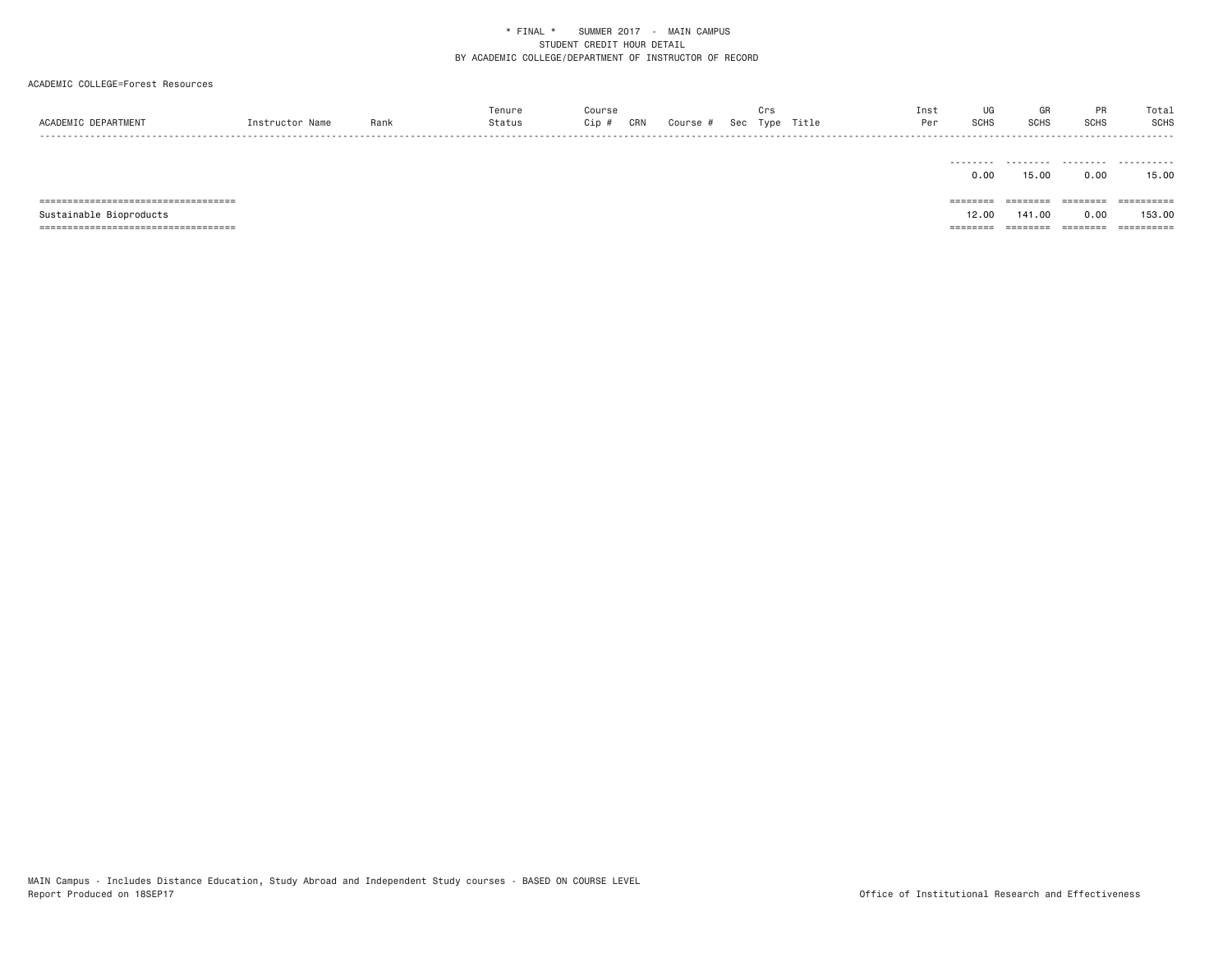| ACADEMIC DEPARTMENT               | Instructor Name    | Rank                              | Tenure<br>Status | Course<br>Cip # | CRN            | Course #                                |                | Crs | Sec Type Title                       | Inst<br>Per  | UG<br><b>SCHS</b>            | GR<br><b>SCHS</b> | PR<br><b>SCHS</b>     | Total<br><b>SCHS</b>                        |
|-----------------------------------|--------------------|-----------------------------------|------------------|-----------------|----------------|-----------------------------------------|----------------|-----|--------------------------------------|--------------|------------------------------|-------------------|-----------------------|---------------------------------------------|
| Wildlife, Fisheries & Aquaculture | Allen, Peter       | Associate Professor Tenured       |                  |                 |                | 030601 22253 WFA 8000                   | 101 D          |     | Research / Thesis                    | 1.00         | 0.00                         | 45.00             | 0.00                  | $\sim$ $\sim$ $\sim$ $\sim$ $\sim$<br>45.00 |
|                                   |                    |                                   |                  |                 |                |                                         |                |     |                                      |              | <u>.</u><br>0.00             | 45.00             | 0.00                  | 45.00                                       |
|                                   |                    |                                   |                  |                 |                |                                         |                |     |                                      |              |                              |                   |                       |                                             |
|                                   | Ayers, Christopher | Instructor                        | Non-Ten Track    |                 |                | 030201 21124 WFA 4433<br>21125 WFA 4433 | 001 C<br>002 K |     | Mammalogy<br>Mammalogy               | 1.00<br>1.00 | 33.00<br>0.00                | 0.00<br>0.00<br>. | 0.00<br>0.00<br>.     | 33.00<br>0.00<br>.                          |
|                                   |                    |                                   |                  |                 |                |                                         |                |     |                                      |              | 33.00                        | 0.00              | 0.00                  | 33.00                                       |
|                                   | Baker, Beth        | Extension Assist Pr Non-Ten Track |                  | 030601          |                | 22254 WFA 8000                          | 102 D          |     | Research / Thesis                    | 1.00         | 0.00<br>.                    | 9.00              | 0.00<br>$\frac{1}{2}$ | 9.00                                        |
|                                   |                    |                                   |                  |                 |                |                                         |                |     |                                      |              | 0.00                         | 9.00              | 0.00                  | 9.00                                        |
|                                   | Barton, Martha     | Instructor                        | Non-Ten Track    |                 |                | 260101 21803 BIO 1134                   | 01 B           |     | Biology I                            | 1.00         | 88.00<br>.                   | 0.00<br>.         | 0.00<br>.             | 88.00<br>.                                  |
|                                   |                    |                                   |                  |                 |                |                                         |                |     |                                      |              | 88.00                        | 0.00              | 0.00                  | 88.00                                       |
|                                   | Belant, Jerrold    | Professor                         | Tenured          |                 |                | 030601 22255 WFA 8000<br>22561 WFA 9000 | 103 D<br>113 D |     | Research / Thesis<br>Research / Diss | 1.00<br>1.00 | 0.00<br>0.00                 | 7.00<br>27.00     | 0.00<br>0.00          | 7.00<br>27.00                               |
|                                   |                    |                                   |                  |                 |                |                                         |                |     |                                      |              | 0.00                         | .<br>34.00        | .<br>0.00             | .<br>34.00                                  |
|                                   | Burger, Leslie     | Extension Assist Pr Non-Ten Track |                  |                 |                | 030601 23198 WFA 8000                   | 121 D          |     | Research / Thesis                    | 1.00         | 0.00                         | 6.00              | 0.00                  | 6.00                                        |
|                                   |                    |                                   |                  |                 |                |                                         |                |     |                                      |              | $\sim$ $\sim$ $\sim$<br>0.00 | .<br>6.00         | .<br>0.00             | 6.00                                        |
|                                   | Colvin, Michael    | Assistant Professor Ten Track     |                  |                 |                | 030601 22256 WFA 8000                   | 104 D          |     | Research / Thesis                    | 1.00         | 0.00                         | 12.00             | 0.00                  | 12.00                                       |
|                                   |                    |                                   |                  |                 |                | 22562 WFA 9000                          | 114 D          |     | Research / Diss                      | 1.00         | 0.00<br><u>.</u>             | 9.00<br><b>.</b>  | 0.00<br>.             | 9.00<br>.                                   |
|                                   |                    |                                   |                  |                 |                |                                         |                |     |                                      |              | 0.00                         | 21.00             | 0.00                  | 21.00                                       |
|                                   | Davis, John        | Associate Professor Tenured       |                  |                 | 030601 22257   | WFA 8000<br>22563 WFA 9000              | 105 D<br>115 D |     | Research / Thesis<br>Research / Diss | 1.00<br>1.00 | 0.00<br>0.00                 | 21.00<br>1.00     | 0.00<br>0.00          | 21.00<br>1.00                               |
|                                   |                    |                                   |                  |                 |                |                                         |                |     |                                      |              | .<br>0.00                    | .<br>22.00        | .<br>0.00             | .<br>22.00                                  |
|                                   | Demarais, Stephen  | Professor                         | Tenured          | 030201          | 21541          | <b>WFA 3031</b>                         | 801 H          |     | Intro Wild/Fish Prac                 | 1.00         | 43.00                        | 0.00              | 0.00                  | 43.00                                       |
|                                   |                    |                                   |                  | 030601          | 22258          | <b>WFA 8000</b><br>22564 WFA 9000       | 106 D<br>116 D |     | Research / Thesis<br>Research / Diss | 1.00<br>1.00 | 0.00<br>0.00                 | 24.00<br>5.00     | 0.00<br>0.00          | 24.00<br>5.00                               |
|                                   |                    |                                   |                  |                 |                |                                         |                |     |                                      |              | .<br>43.00                   | 29.00             | .<br>0.00             | .<br>72.00                                  |
|                                   | Hunt, Kevin        | Professor                         | Tenured          |                 |                | 030601 22786 WFA 9000                   | 118 D          |     | Research / Diss                      | 1.00         | 0.00                         | 6.00              | 0.00                  | 6.00                                        |
|                                   |                    |                                   |                  |                 |                |                                         |                |     |                                      |              | <u>.</u><br>0.00             | 6.00              | 0.00                  | 6.00                                        |
|                                   | Jones, Walter      | Extension Professor Non-Ten Track |                  |                 |                | 030601 22565 WFA 9000                   | 117 D          |     | Research / Diss                      | 1.00         | 0.00                         | 1.00              | 0.00                  | 1.00                                        |
|                                   |                    |                                   |                  |                 |                |                                         |                |     |                                      |              | <u>.</u><br>0.00             | .<br>1.00         | $- - - -$<br>0.00     | $\frac{1}{2}$<br>1.00                       |
|                                   | Lashley, Marcus    | Assistant Professor Ten Track     |                  | 030601          | 22261<br>22549 | WFA 8000<br><b>WFA 9000</b>             | 109 D<br>101 D |     | Research / Thesis<br>Research / Diss | 1.00<br>1.00 | 0.00<br>0.00                 | 18.00<br>6.00     | 0.00<br>0.00          | 18.00<br>6.00                               |
|                                   |                    |                                   |                  |                 | 22780          | WFA 4223                                | 001 B          |     | Wildlife Plant ID                    | 1.00         | 21.00                        | 0.00              | 0.00                  | 21.00                                       |
|                                   |                    |                                   |                  |                 | 22781          | WFA 6223                                | 001 B          |     | Wildife Plant ID                     | 1.00         | 0.00                         | 3.00              | 0.00                  | 3.00                                        |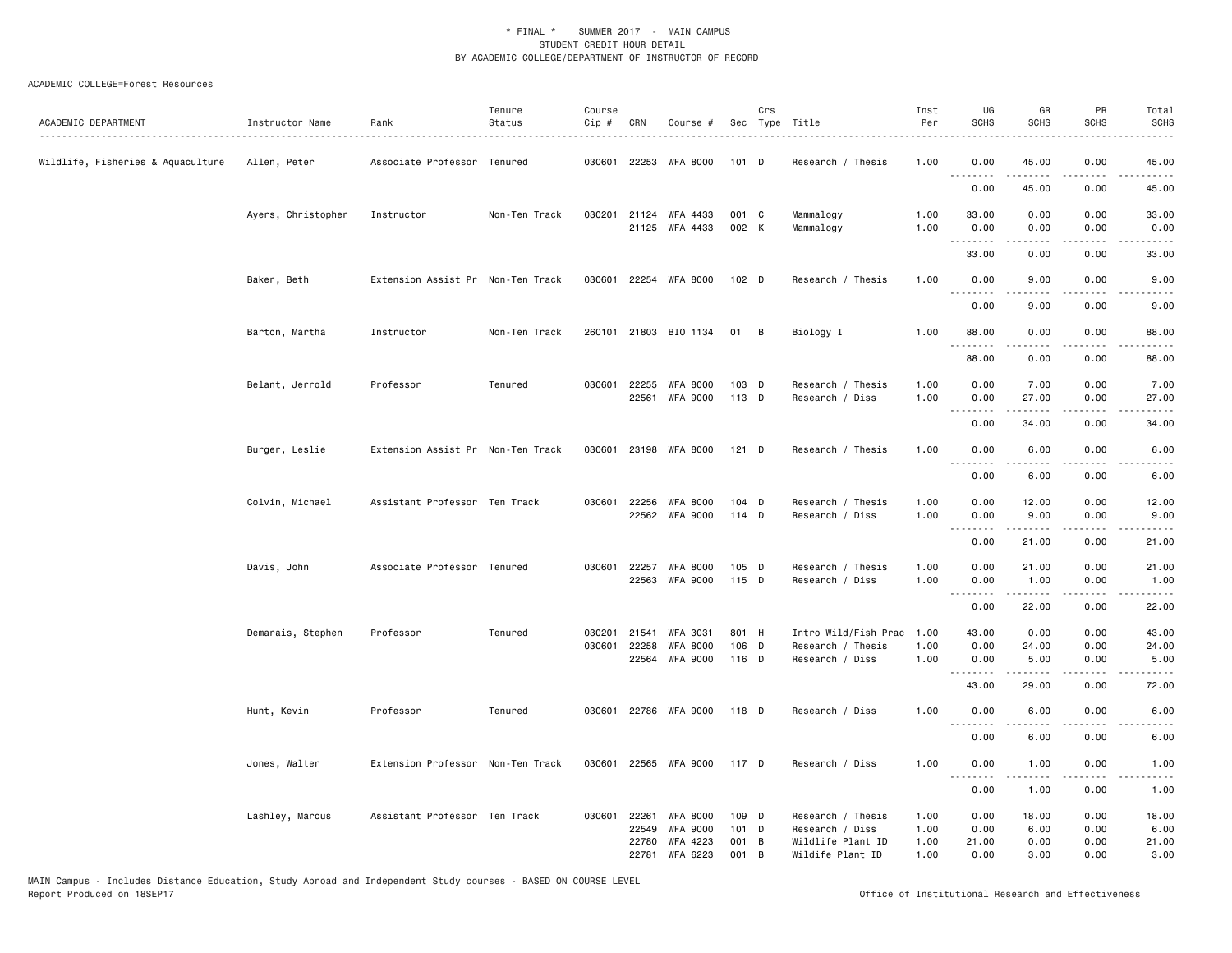#### ACADEMIC COLLEGE=Forest Resources

| ACADEMIC DEPARTMENT                                                      | Instructor Name     | Rank                               | Tenure<br>Status | Course<br>$Cip \#$ | CRN          | Course #                          |                  | Crs    | Sec Type Title                       | Inst<br>Per  | UG<br><b>SCHS</b>                                                                                                                                                                                                                                                                                                                                                                                                                                                                              | GR<br><b>SCHS</b>  | PR<br><b>SCHS</b>  | Total<br><b>SCHS</b>                                                                                                                                         |
|--------------------------------------------------------------------------|---------------------|------------------------------------|------------------|--------------------|--------------|-----------------------------------|------------------|--------|--------------------------------------|--------------|------------------------------------------------------------------------------------------------------------------------------------------------------------------------------------------------------------------------------------------------------------------------------------------------------------------------------------------------------------------------------------------------------------------------------------------------------------------------------------------------|--------------------|--------------------|--------------------------------------------------------------------------------------------------------------------------------------------------------------|
|                                                                          |                     |                                    |                  |                    |              |                                   |                  |        |                                      |              | <u>.</u>                                                                                                                                                                                                                                                                                                                                                                                                                                                                                       |                    |                    |                                                                                                                                                              |
|                                                                          |                     |                                    |                  |                    |              |                                   |                  |        |                                      |              | 21.00                                                                                                                                                                                                                                                                                                                                                                                                                                                                                          | 27.00              | 0.00               | 48.00                                                                                                                                                        |
| Wildlife, Fisheries & Aquaculture                                        | Miranda, Leandro    | Non-Employee/Affili Not Applicable |                  | 030601             | 22262        | WFA 8000                          | 110 D            |        | Research / Thesis                    | 1.00         | 0.00                                                                                                                                                                                                                                                                                                                                                                                                                                                                                           | 3.00               | 0.00               | 3.00                                                                                                                                                         |
|                                                                          |                     |                                    |                  |                    |              | 22550 WFA 9000                    | 102 <sub>D</sub> |        | Research / Diss                      | 1.00         | 0.00<br>$\omega$ $\omega$ .<br>.                                                                                                                                                                                                                                                                                                                                                                                                                                                               | 3.00               | 0.00               | 3.00                                                                                                                                                         |
|                                                                          |                     |                                    |                  |                    |              |                                   |                  |        |                                      |              | 0.00                                                                                                                                                                                                                                                                                                                                                                                                                                                                                           | 6.00               | 0.00               | 6.00                                                                                                                                                         |
|                                                                          | Neal, Jason         | Extension Assoc Pro Non-Ten Track  |                  |                    | 030601 22263 | WFA 8000                          | 111 D            |        | Research / Thesis                    | 1.00         | 0.00<br>$\frac{1}{2} \left( \frac{1}{2} \right) \left( \frac{1}{2} \right) \left( \frac{1}{2} \right) \left( \frac{1}{2} \right)$                                                                                                                                                                                                                                                                                                                                                              | 6.00<br>.          | 0.00               | 6.00                                                                                                                                                         |
|                                                                          |                     |                                    |                  |                    |              |                                   |                  |        |                                      |              | 0.00                                                                                                                                                                                                                                                                                                                                                                                                                                                                                           | 6.00               | 0.00               | 6.00                                                                                                                                                         |
|                                                                          | Rush, Scott         | Assistant Professor Ten Track      |                  |                    | 030601 22264 | <b>WFA 8000</b>                   | $112$ D          |        | Research / Thesis                    | 1.00         | 0.00                                                                                                                                                                                                                                                                                                                                                                                                                                                                                           | 36.00              | 0.00               | 36.00                                                                                                                                                        |
|                                                                          |                     |                                    |                  |                    |              | 22551 WFA 9000                    | 103 D            |        | Research / Diss                      | 1.00         | 0.00<br>$\begin{array}{cccccccccccccc} \multicolumn{2}{c}{} & \multicolumn{2}{c}{} & \multicolumn{2}{c}{} & \multicolumn{2}{c}{} & \multicolumn{2}{c}{} & \multicolumn{2}{c}{} & \multicolumn{2}{c}{} & \multicolumn{2}{c}{} & \multicolumn{2}{c}{} & \multicolumn{2}{c}{} & \multicolumn{2}{c}{} & \multicolumn{2}{c}{} & \multicolumn{2}{c}{} & \multicolumn{2}{c}{} & \multicolumn{2}{c}{} & \multicolumn{2}{c}{} & \multicolumn{2}{c}{} & \multicolumn{2}{c}{} & \multicolumn{2}{c}{} & \$ | 9.00               | 0.00<br>.          | 9.00<br>$\frac{1}{2} \left( \frac{1}{2} \right) \left( \frac{1}{2} \right) \left( \frac{1}{2} \right) \left( \frac{1}{2} \right) \left( \frac{1}{2} \right)$ |
|                                                                          |                     |                                    |                  |                    |              |                                   |                  |        |                                      |              | 0.00                                                                                                                                                                                                                                                                                                                                                                                                                                                                                           | 45.00              | 0.00               | 45.00                                                                                                                                                        |
|                                                                          | Schramm, Harold     | Non-Employee/Affili Not Applicable |                  | 030601             | 22265        | <b>WFA 8000</b>                   | 113 D            |        | Research / Thesis                    | 1.00         | 0.00                                                                                                                                                                                                                                                                                                                                                                                                                                                                                           | 1.00               | 0.00               | 1.00                                                                                                                                                         |
|                                                                          |                     |                                    |                  |                    | 22552        | <b>WFA 9000</b><br>23107 WFA 8000 | 104 D<br>02      | $\Box$ | Research / Diss<br>Research / Thesis | 1.00<br>1.00 | 0.00<br>0.00                                                                                                                                                                                                                                                                                                                                                                                                                                                                                   | 1.00<br>3.00       | 0.00<br>0.00       | 1.00<br>3.00                                                                                                                                                 |
|                                                                          |                     |                                    |                  |                    |              |                                   |                  |        |                                      |              | $\sim$ $\sim$ $\sim$<br>$\sim$ $\sim$ $\sim$ $\sim$                                                                                                                                                                                                                                                                                                                                                                                                                                            |                    |                    |                                                                                                                                                              |
|                                                                          |                     |                                    |                  |                    |              |                                   |                  |        |                                      |              | 0.00                                                                                                                                                                                                                                                                                                                                                                                                                                                                                           | 5.00               | 0.00               | 5.00                                                                                                                                                         |
|                                                                          | Sparks, Eric        | Extension Assist Pr Non-Ten Track  |                  |                    |              | 030601 22553 WFA 9000             | 105 D            |        | Research / Diss                      | 1.00         | 0.00<br>$\sim$ $\sim$ $\sim$<br>$\sim$ $\sim$ $\sim$                                                                                                                                                                                                                                                                                                                                                                                                                                           | 9.00               | 0.00               | 9.00                                                                                                                                                         |
|                                                                          |                     |                                    |                  |                    |              |                                   |                  |        |                                      |              | 0.00                                                                                                                                                                                                                                                                                                                                                                                                                                                                                           | 9.00               | 0.00               | 9.00                                                                                                                                                         |
|                                                                          | Street, Garrett     | Assistant Professor Ten Track      |                  |                    |              | 030601 22267 WFA 8000             | 115 D            |        | Research / Thesis                    | 1.00         | 0.00<br>.                                                                                                                                                                                                                                                                                                                                                                                                                                                                                      | 27.00              | 0.00               | 27.00                                                                                                                                                        |
|                                                                          |                     |                                    |                  |                    |              |                                   |                  |        |                                      |              | 0.00                                                                                                                                                                                                                                                                                                                                                                                                                                                                                           | 27.00              | 0.00               | 27.00                                                                                                                                                        |
|                                                                          | Strickland, Bronson | Extension Assoc Pro Non-Ten Track  |                  |                    | 030601 22268 | WFA 8000                          | 116 D            |        | Research / Thesis                    | 1.00         | 0.00                                                                                                                                                                                                                                                                                                                                                                                                                                                                                           | 16.00              | 0.00               | 16.00                                                                                                                                                        |
|                                                                          |                     |                                    |                  |                    | 22555        | <b>WFA 9000</b>                   | 107 D            |        | Research / Diss                      | 1.00         | 0.00                                                                                                                                                                                                                                                                                                                                                                                                                                                                                           | 9.00               | 0.00               | 9.00                                                                                                                                                         |
|                                                                          |                     |                                    |                  |                    | 23476        | WFA 8000                          | 53               | D      | Research / Thesis                    | 1.00         | 0.00                                                                                                                                                                                                                                                                                                                                                                                                                                                                                           | 3.00<br>.          | 0.00<br>. <b>.</b> | 3.00                                                                                                                                                         |
|                                                                          |                     |                                    |                  |                    |              |                                   |                  |        |                                      |              | 0.00                                                                                                                                                                                                                                                                                                                                                                                                                                                                                           | 28.00              | 0.00               | 28.00                                                                                                                                                        |
|                                                                          | Vilella, Francisco  | Non-Employee/Affili Not Applicable |                  | 030601             | 22270        | <b>WFA 9000</b>                   | 51               | D      | Research / Diss                      | 1.00         | 0.00                                                                                                                                                                                                                                                                                                                                                                                                                                                                                           | 6.00               | 0.00               | 6.00                                                                                                                                                         |
|                                                                          |                     |                                    |                  |                    | 22547        | WFA 8000                          | 119 D            |        | Research / Thesis                    | 1.00         | 0.00                                                                                                                                                                                                                                                                                                                                                                                                                                                                                           | 1.00               | 0.00               | 1.00                                                                                                                                                         |
|                                                                          |                     |                                    |                  |                    |              | 22557 WFA 9000                    | 109 D            |        | Research / Diss                      | 1.00         | 0.00<br>$\sim$ $\sim$ $\sim$ $\sim$<br>$\sim$ $\sim$ $\sim$                                                                                                                                                                                                                                                                                                                                                                                                                                    | 9.00<br>.          | 0.00<br>.          | 9.00                                                                                                                                                         |
|                                                                          |                     |                                    |                  |                    |              |                                   |                  |        |                                      |              | 0.00                                                                                                                                                                                                                                                                                                                                                                                                                                                                                           | 16.00              | 0.00               | 16.00                                                                                                                                                        |
|                                                                          | Wang, Guiming       | Associate Professor Tenured        |                  |                    | 030601 22548 | WFA 8000                          | $120$ D          |        | Research / Thesis                    | 1.00         | 0.00                                                                                                                                                                                                                                                                                                                                                                                                                                                                                           | 18.00              | 0.00               | 18.00                                                                                                                                                        |
|                                                                          |                     |                                    |                  |                    |              |                                   |                  |        |                                      |              | 0.00                                                                                                                                                                                                                                                                                                                                                                                                                                                                                           | 18.00              | 0.00               | 18.00                                                                                                                                                        |
| -----------------------------------<br>Wildlife, Fisheries & Aquaculture |                     |                                    |                  |                    |              |                                   |                  |        |                                      |              | ========<br>185.00                                                                                                                                                                                                                                                                                                                                                                                                                                                                             | ========<br>360.00 | ========<br>0.00   | ==========<br>545.00                                                                                                                                         |
| ----------------------------------                                       |                     |                                    |                  |                    |              |                                   |                  |        |                                      |              | <b>EDEDEDED</b>                                                                                                                                                                                                                                                                                                                                                                                                                                                                                | $= 1.1222222222$   | $=$                |                                                                                                                                                              |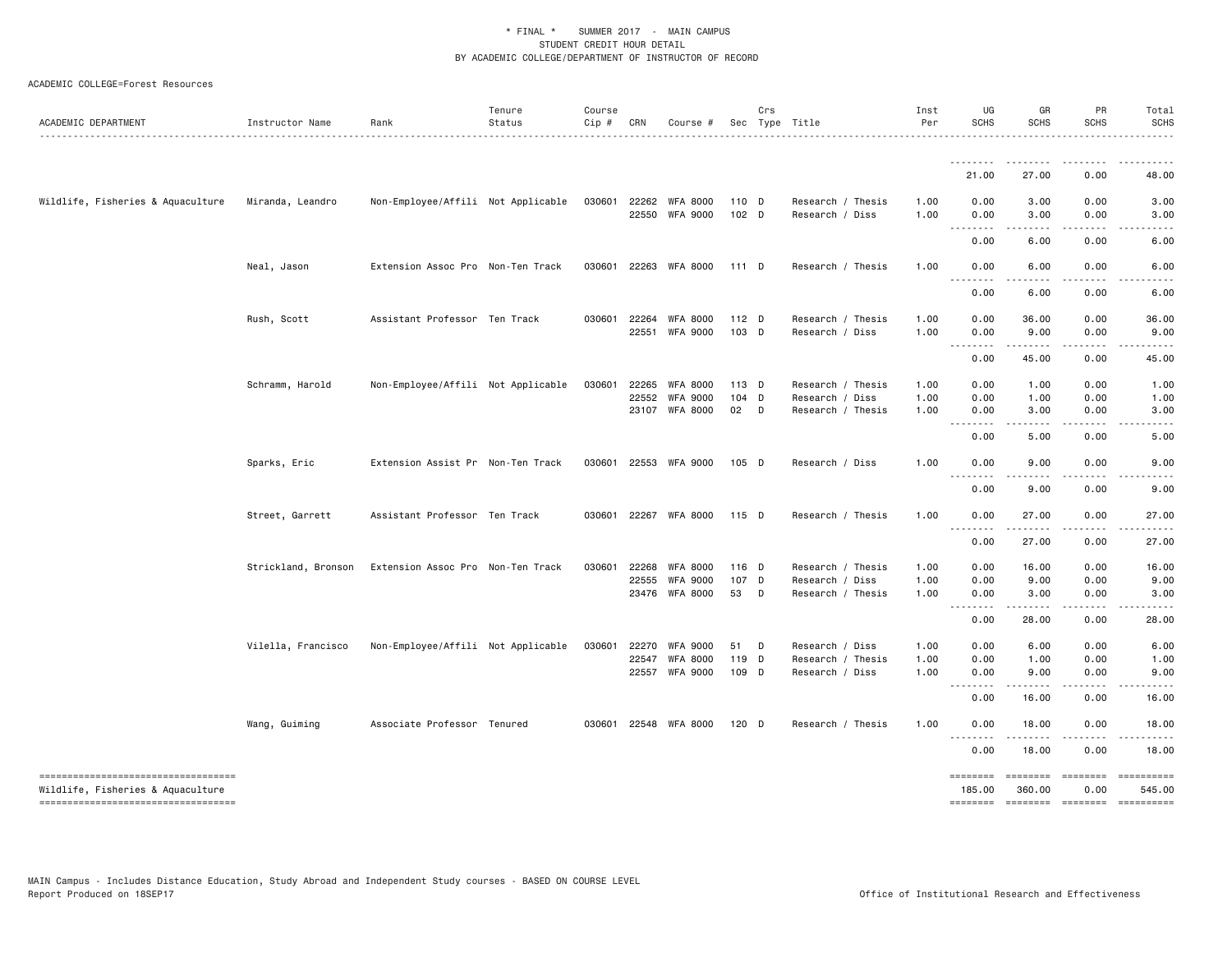|                     |                   |                                   | Tenure         | Course |              |                       |         | Crs |                           | Inst | UG               | GR               | PR                  | Total             |
|---------------------|-------------------|-----------------------------------|----------------|--------|--------------|-----------------------|---------|-----|---------------------------|------|------------------|------------------|---------------------|-------------------|
| ACADEMIC DEPARTMENT | Instructor Name   | Rank                              | Status         | Cip #  | CRN          | Course #              |         |     | Sec Type Title            | Per  | <b>SCHS</b>      | <b>SCHS</b>      | <b>SCHS</b>         | <b>SCHS</b>       |
|                     |                   |                                   |                |        |              |                       |         |     |                           |      |                  |                  |                     |                   |
| Veterinary Medicine | Archer, Todd      | Associate Professor Tenured       |                | 512401 | 20359        | <b>CVM 5380</b>       | 101 E   |     | Small Anim Int Med        | 1.00 | 0.00             | 0.00             | 114.00              | 114.00            |
|                     |                   |                                   |                | 512501 | 22352        | <b>CVM 8000</b>       | 101 D   |     | Research / Thesis         | 1.00 | 0.00             | 4.00             | 0.00                | 4.00              |
|                     |                   |                                   |                |        | 22376        | CVM 9000              | 101 D   |     | Research / Diss           | 1.00 | 0.00             | 1.00             | 0.00                | 1.00              |
|                     |                   |                                   |                |        |              | 23424 CVM 8000        | 02      | D   | Research / Thesis         | 1.00 | 0.00<br><b></b>  | 1.00<br>.        | 0.00<br><u>.</u>    | 1.00<br><u>.</u>  |
|                     |                   |                                   |                |        |              |                       |         |     |                           |      | 0.00             | 6.00             | 114.00              | 120.00            |
|                     | Armour, Natalie   | Clinical Assoc Prof Non-Ten Track |                |        |              | 512501 23405 CVM 8000 | $125$ D |     | Research / Thesis         | 1.00 | 0.00<br>----     | 2.00<br>.        | 0.00<br>.           | 2.00<br>$- - - -$ |
|                     |                   |                                   |                |        |              |                       |         |     |                           |      | 0.00             | 2.00             | 0.00                | 2.00              |
|                     | Austin, Frank     | Professor                         | Tenured        | 512501 |              | 23416 CVM 7000        | $111$ I |     | Directed Indiv Study 1.00 |      | 0.00             | 3.00             | 0.00                | 3.00              |
|                     |                   |                                   |                |        |              |                       |         |     |                           |      | .<br>0.00        | .<br>3.00        | $- - - -$<br>0.00   | -----<br>3.00     |
|                     | Baumgartner, Wes  | Assistant Professor Ten Track     |                |        | 512501 23209 | <b>CVM 7000</b>       | $105$ I |     | Directed Indiv Study 1.00 |      | 0.00             | 4.00             | 0.00                | 4.00              |
|                     |                   |                                   |                |        |              | 23210 CVM 7000        | 106 I   |     | Directed Indiv Study 1.00 |      | 0.00             | 4.00             | 0.00                | 4.00              |
|                     |                   |                                   |                |        |              |                       |         |     |                           |      | --------         | -----            | .                   | -----             |
|                     |                   |                                   |                |        |              |                       |         |     |                           |      | 0.00             | 8.00             | 0.00                | 8.00              |
|                     | Beasley, Michaela | Clinical Assist Pro Non-Ten Track |                | 512401 |              | 20358 CVM 5364        | 101 H   |     | VSC Clinical Rotatio 0.50 |      | 0.00<br><u>.</u> | 0.00<br><u>.</u> | 42.00<br>. <u>.</u> | 42.00<br>.        |
|                     |                   |                                   |                |        |              |                       |         |     |                           |      | 0.00             | 0.00             | 42.00               | 42.00             |
|                     | Betbeze, Caroline | Clinical Assist Pro Non-Ten Track |                |        |              | 512401 20358 CVM 5364 | 101 H   |     | VSC Clinical Rotatio 0.50 |      | 0.00             | 0.00             | 42.00               | 42.00             |
|                     |                   |                                   |                |        |              |                       |         |     |                           |      | <u>.</u><br>0.00 | 0.00             | 42.00               | 42.00             |
|                     | Brinkman, Erin    | Clinical Assoc Prof Non-Ten Track |                |        | 512401 20345 | CVM 5224              | 101 E   |     | Radiology                 | 1.00 | 0.00             | 0.00             | 88.00               | 88.00             |
|                     |                   |                                   |                |        | 20361        | CVM 5420              | 101 E   |     | Adv Rot in Radiology      | 1.00 | 0.00             | 0.00             | 4.00                | 4.00              |
|                     |                   |                                   |                | 512501 | 22353        | <b>CVM 8000</b>       | 102 D   |     | Research / Thesis         | 1.00 | 0.00             | 12.00            | 0.00                | 12.00             |
|                     |                   |                                   |                |        |              |                       |         |     |                           |      | <u>.</u>         | .                | .                   | .                 |
|                     |                   |                                   |                |        |              |                       |         |     |                           |      | 0.00             | 12.00            | 92.00               | 104.00            |
|                     | Bulla, Camillo    | Associate Professor Tenured       |                |        |              | 512401 20343 CVM 5214 | 101 E   |     | Lab Services              | 0.50 | 0.00             | 0.00             | 46.00               | 46.00             |
|                     |                   |                                   |                |        |              | 21953 CVM 5990        | 101 C   |     | Special Topics in CV      | 1.00 | 0.00             | 0.00             | 14.00               | 14.00             |
|                     |                   |                                   |                |        |              |                       |         |     |                           |      | <u>.</u>         | .                | .                   | .                 |
|                     |                   |                                   |                |        |              |                       |         |     |                           |      | 0.00             | 0.00             | 60.00               | 60.00             |
|                     | Butler, James     | Assistant Professor Ten Track     |                |        |              | 512401 20363 CVM 5452 | 101 H   |     | Small Animal Rehab        | 1.00 | 0.00             | 0.00             | 10.00               | 10.00             |
|                     |                   |                                   |                |        |              |                       |         |     |                           |      | .<br>0.00        | 0.00             | 10.00               | .<br>10.00        |
|                     | Calder, Christine | Non-Faculty                       | Not Applicable |        |              | 512401 21880 CVM 5812 | 101 C   |     | Behavior Comp. Anim. 1.00 |      | 0.00             | 0.00             | 8.00                | 8.00              |
|                     |                   |                                   |                |        |              |                       |         |     |                           |      | $- - -$<br>0.00  | 0.00             | 8.00                | 8.00              |
|                     | Carr, Russell     | Associate Professor Tenured       |                |        |              | 512501 22377 CVM 9000 | 102 D   |     | Research / Diss           | 1.00 | 0.00             | 6.00             | 0.00                | 6.00              |
|                     |                   |                                   |                |        |              |                       |         |     |                           |      | .                | .                | .                   | المتمام           |
|                     |                   |                                   |                |        |              |                       |         |     |                           |      | 0.00             | 6.00             | 0.00                | 6.00              |
|                     | Chambers, Janice  | Professor                         | Tenured        |        |              | 512501 22378 CVM 9000 | 103 D   |     | Research / Diss           | 1.00 | 0.00             | 8.00             | 0.00                | 8.00              |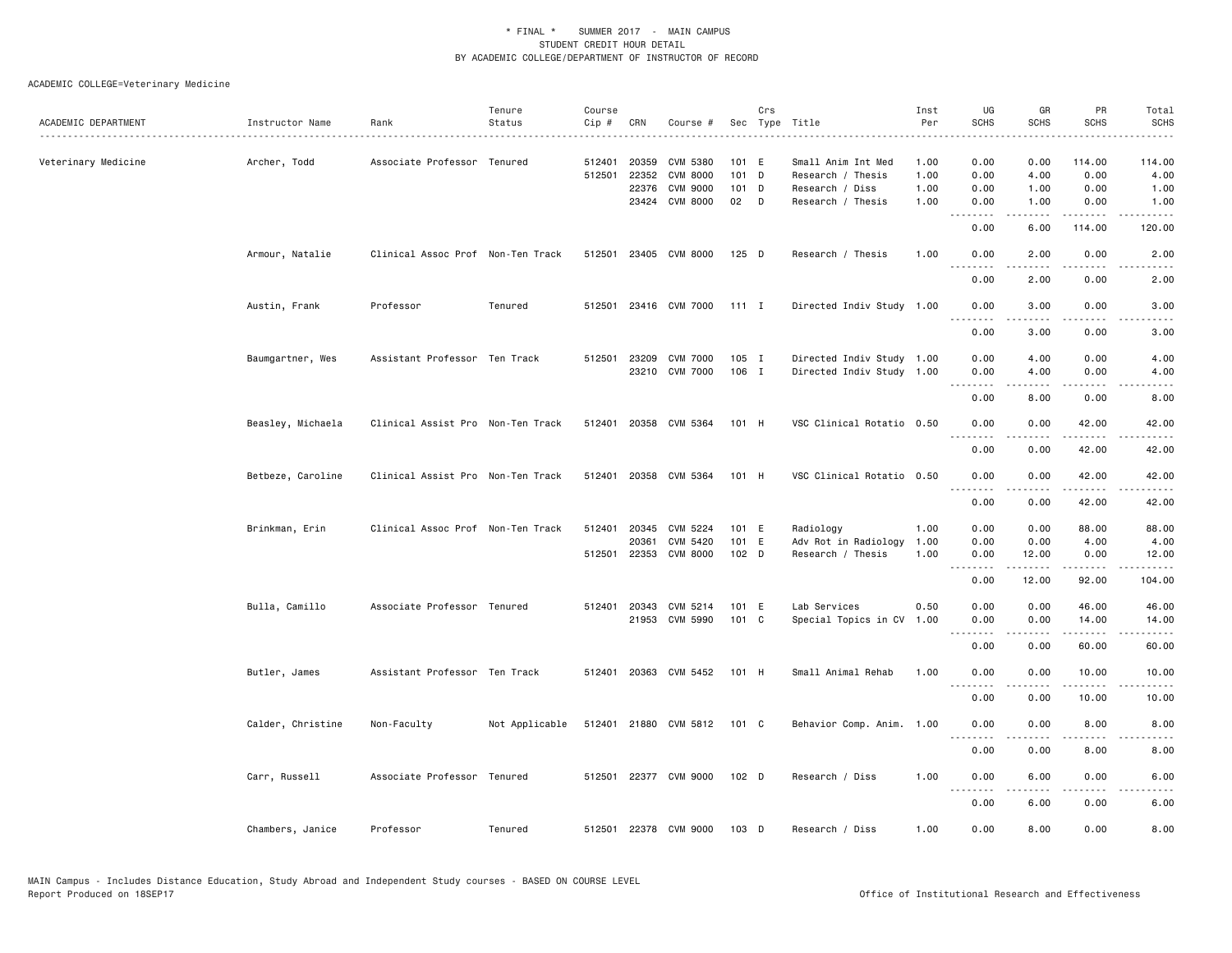| ACADEMIC DEPARTMENT | Instructor Name     | Rank                              | Tenure<br>Status | Course<br>Cip # | CRN          | Course #              |               | Crs | Sec Type Title            | Inst<br>Per | UG<br><b>SCHS</b>            | GR<br><b>SCHS</b> | PR<br><b>SCHS</b>                   | Total<br><b>SCHS</b><br>.                                                                                                         |
|---------------------|---------------------|-----------------------------------|------------------|-----------------|--------------|-----------------------|---------------|-----|---------------------------|-------------|------------------------------|-------------------|-------------------------------------|-----------------------------------------------------------------------------------------------------------------------------------|
|                     |                     |                                   |                  |                 |              |                       |               |     |                           |             | 0.00                         | 8.00              | 0.00                                | 8.00                                                                                                                              |
|                     |                     |                                   |                  |                 |              |                       |               |     |                           |             |                              |                   |                                     |                                                                                                                                   |
| Veterinary Medicine | Christiansen, David | Clinical Assist Pro Non-Ten Track |                  |                 | 512401 20384 | CVM 5580              | 105 E         |     | Adv Clin Rot 3            | 1.00        | 0.00                         | 0.00              | 2.00                                | 2.00                                                                                                                              |
|                     |                     |                                   |                  | 512501          |              | 20354 CVM 5282        | 101 E         |     | Lg Animal/Ambulatory      | 1.00        | 0.00                         | 0.00              | 46.00                               | 46.00                                                                                                                             |
|                     |                     |                                   |                  |                 |              |                       |               |     |                           |             | 0.00                         | 0.00              | 48.00                               | 48.00                                                                                                                             |
|                     | Eddy, Alison        | Clinical Assoc Prof Non-Ten Track |                  |                 | 512401 20350 | CVM 5266              | 101 C         |     | Equine Med & Surg         | 1.00        | 0.00                         | 0.00              | 126.00                              | 126.00                                                                                                                            |
|                     |                     |                                   |                  |                 |              | 20375 CVM 5560        | 104 E         |     | Adv Clin Rot 1            | 1.00        | 0.00                         | 0.00              | 2.00                                | 2.00                                                                                                                              |
|                     |                     |                                   |                  |                 |              |                       |               |     |                           |             | 0.00                         | 0.00              | 128.00                              | 128.00                                                                                                                            |
|                     | Epperson, William   | Professor                         | Tenured          |                 | 512401 20339 | CVM 5022              | $101 \quad C$ |     | Veterinary Epidemiol 0.90 |             | 0.00                         | 0.00              | 1.80                                | 1.80                                                                                                                              |
|                     |                     |                                   |                  |                 |              | 22858 CVM 5000        | $102$ I       |     | Directed Indiv Study 1.00 |             | 0.00                         | 0.00              | 2.00                                | 2.00                                                                                                                              |
|                     |                     |                                   |                  |                 |              |                       |               |     |                           |             | .<br>0.00                    | .<br>0.00         | .<br>3.80                           | $\frac{1}{2} \left( \frac{1}{2} \right) \left( \frac{1}{2} \right) \left( \frac{1}{2} \right) \left( \frac{1}{2} \right)$<br>3.80 |
|                     | Eubanks, Diana      | Clinical Professor                | Non-Ten Track    | 512401          | 20347        | CVM 5246              | 101 E         |     | Community Veterinary 1.00 |             | 0.00                         | 0.00              | 138.00                              | 138.00                                                                                                                            |
|                     |                     |                                   |                  |                 |              | 20377 CVM 5570        | 102 E         |     | Adv Clin Rot 2            | 1.00        | 0.00                         | 0.00              | 2.00                                | 2.00                                                                                                                              |
|                     |                     |                                   |                  |                 |              |                       |               |     |                           |             | $ -$                         |                   | <u>.</u>                            | .                                                                                                                                 |
|                     |                     |                                   |                  |                 |              |                       |               |     |                           |             | 0.00                         | 0.00              | 140.00                              | 140.00                                                                                                                            |
|                     | Fleming, Sherrill   | Associate Professor Tenured       |                  |                 |              | 512401 20352 CVM 5276 | $101 \quad C$ |     | Food Animal Practice 0.50 |             | 0.00<br>.                    | 0.00<br>.         | 63,00<br>.                          | 63,00<br>.                                                                                                                        |
|                     |                     |                                   |                  |                 |              |                       |               |     |                           |             | 0.00                         | 0.00              | 63.00                               | 63.00                                                                                                                             |
|                     | Fontenot, Robin     | Clinical Assist Pro Non-Ten Track |                  |                 |              | 512501 20390 CVM 8081 | $101 \quad C$ |     | Clin Sci Journal Rev 1.00 |             | 0.00<br>$\sim$ $\sim$ $\sim$ | 1.00              | 0.00                                | 1.00                                                                                                                              |
|                     |                     |                                   |                  |                 |              |                       |               |     |                           |             | 0.00                         | 1.00              | 0.00                                | 1.00                                                                                                                              |
|                     | Gardner, Allison    | Clinical Assist Pro Non-Ten Track |                  |                 |              | 510808 20337 CVM 3222 | 51            | C   | Sur Skls & Nurs. VT       | 0.50        | 25.00                        | 0.00              | 0.00<br>$\sim$ $\sim$ $\sim$ $\sim$ | 25.00<br>$\omega$ is $\omega$ in                                                                                                  |
|                     |                     |                                   |                  |                 |              |                       |               |     |                           |             | 25.00                        | .<br>0.00         | 0.00                                | 25.00                                                                                                                             |
|                     | Grace, Sharon       | Clinical Professor                | Non-Ten Track    | 510808          | 20338        | CVM 4102              | 01            | C   | Prof Develop for Vet 1.00 |             | 50.00                        | 0.00              | 0.00                                | 50.00                                                                                                                             |
|                     |                     |                                   |                  | 512401          | 22798        | <b>CVM 5000</b>       | $101$ I       |     | Directed Indiv Study 1.00 |             | 0.00                         | 0.00              | 3.00                                | 3.00                                                                                                                              |
|                     |                     |                                   |                  |                 | 23152        | <b>CVM 5000</b>       | $103$ I       |     | Directed Indiv Study 1.00 |             | 0.00                         | 0.00              | 2.00                                | 2.00                                                                                                                              |
|                     |                     |                                   |                  |                 | 23255        | <b>CVM 5000</b>       | 106 I         |     | Directed Indiv Study 1.00 |             | 0.00                         | 0.00              | 4.00                                | 4.00                                                                                                                              |
|                     |                     |                                   |                  |                 | 23335        | <b>CVM 5000</b>       | 108 I         |     | Directed Indiv Study 1.00 |             | 0.00                         | 0.00              | 3.00                                | 3.00                                                                                                                              |
|                     |                     |                                   |                  |                 | 23447        | <b>CVM 5000</b>       | 109 I         |     | Directed Indiv Study 1.00 |             | 0.00                         | 0.00              | 2.00                                | 2.00                                                                                                                              |
|                     |                     |                                   |                  |                 | 23500        | CVM 5000              | $111$ I       |     | Directed Indiv Study 1.00 |             | 0.00<br>.                    | 0.00<br>.         | 2.00<br>.                           | 2.00<br>$- - - -$                                                                                                                 |
|                     |                     |                                   |                  |                 |              |                       |               |     |                           |             | 50.00                        | 0.00              | 16.00                               | 66.00                                                                                                                             |
|                     | Griffin, Matthew    | Research Assoc Prof Non-Ten Track |                  | 512501          | 22380        | CVM 9000              | 105 D         |     | Research / Diss           | 1.00        | 0.00                         | 1.00              | 0.00                                | 1.00                                                                                                                              |
|                     |                     |                                   |                  |                 |              | 23324 CVM 8000        | 01            | D   | Research / Thesis         | 1.00        | 0.00<br><b></b>              | 3.00<br>.         | 0.00<br>$- - -$                     | 3.00<br>.                                                                                                                         |
|                     |                     |                                   |                  |                 |              |                       |               |     |                           |             | 0.00                         | 4.00              | 0.00                                | 4.00                                                                                                                              |
|                     | Grissett, Gretchen  | Clinical Assist Pro Non-Ten Track |                  |                 |              | 512401 20352 CVM 5276 | 101 C         |     | Food Animal Practice 0.50 |             | 0.00<br>.                    | 0.00<br>.         | 63.00<br>.                          | 63.00<br>.                                                                                                                        |
|                     |                     |                                   |                  |                 |              |                       |               |     |                           |             | 0.00                         | 0.00              | 63.00                               | 63.00                                                                                                                             |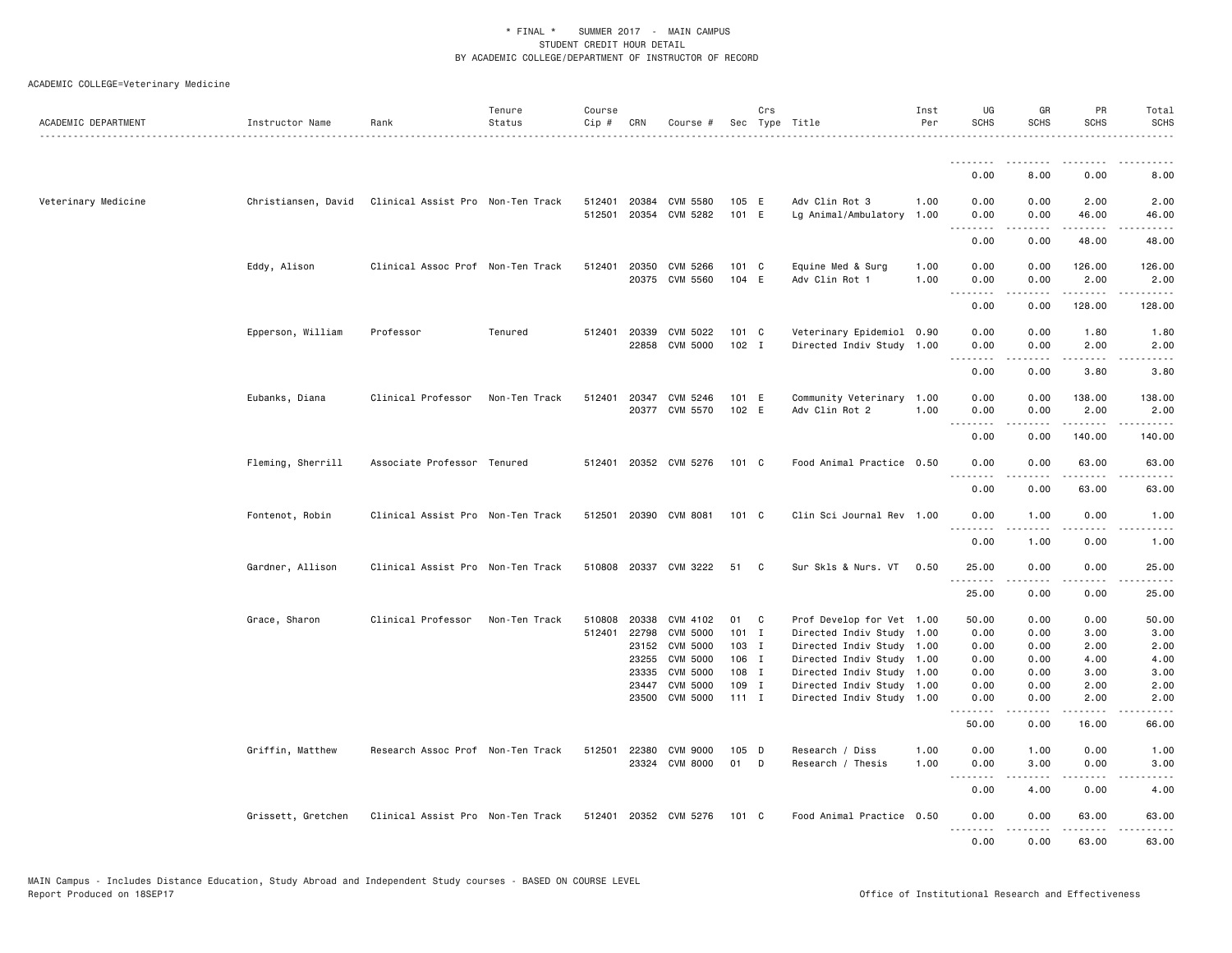| ACADEMIC DEPARTMENT | Instructor Name    | Rank<br>.                         | Tenure<br>Status | Course<br>Cip # | CRN          | Course #                   |                  | Crs    | Sec Type Title                                         | Inst<br>Per | UG<br><b>SCHS</b>     | GR<br><b>SCHS</b>    | PR<br><b>SCHS</b>           | Total<br><b>SCHS</b>                |
|---------------------|--------------------|-----------------------------------|------------------|-----------------|--------------|----------------------------|------------------|--------|--------------------------------------------------------|-------------|-----------------------|----------------------|-----------------------------|-------------------------------------|
| Veterinary Medicine | Gunter, Miriam     | Clinical Assist Pro Non-Ten Track |                  |                 |              | 512401 20374 CVM 5560      | 103 E            |        | Adv Clin Rot 1                                         | 1.00        | 0.00<br>.             | 0.00<br>.            | 2.00<br>.                   | 2.00<br>.                           |
|                     |                    |                                   |                  |                 |              |                            |                  |        |                                                        |             | 0.00                  | 0.00                 | 2.00                        | 2.00                                |
|                     | Hanson, Larry      | Professor                         | Tenured          |                 | 512501 22381 | CVM 9000                   | 106 D            |        | Research / Diss                                        | 1.00        | 0.00<br>.             | 3.00                 | 0.00                        | 3.00                                |
|                     |                    |                                   |                  |                 |              |                            |                  |        |                                                        |             | 0.00                  | 3.00                 | 0.00                        | 3.00                                |
|                     | Hinz, Simone       | Clinical Instructor Non-Ten Track |                  |                 |              | 512401 20346 CVM 5234      | 101 E            |        | Anesthesiolgy                                          | 0.50        | 0.00<br>----          | 0.00                 | 46.00                       | 46.00                               |
|                     |                    |                                   |                  |                 |              |                            |                  |        |                                                        |             | 0.00                  | 0.00                 | 46.00                       | 46.00                               |
|                     | Hopper, Richard    | Professor                         | Tenured          |                 | 512401 23153 | CVM 5000<br>23256 CVM 5000 | $104$ I<br>107 I |        | Directed Indiv Study 1.00<br>Directed Indiv Study 1.00 |             | 0.00<br>0.00          | 0.00<br>0.00         | 2.00<br>2.00                | 2.00<br>2.00                        |
|                     |                    |                                   |                  |                 |              |                            |                  |        |                                                        |             | .                     | .                    | $\sim$ $\sim$ $\sim$ $\sim$ | .                                   |
|                     |                    |                                   |                  |                 |              |                            |                  |        |                                                        |             | 0.00                  | 0.00                 | 4.00                        | 4.00                                |
|                     | Howell, George     | Assistant Professor Ten Track     |                  |                 |              | 512501 22382 CVM 9000      | 107 D            |        | Research / Diss                                        | 1.00        | 0.00                  | 6.00                 | 0.00                        | 6.00                                |
|                     |                    |                                   |                  |                 |              |                            |                  |        |                                                        |             | 0.00                  | 6.00                 | 0.00                        | 6.00                                |
|                     | Huston, Carla      | Associate Professor Tenured       |                  | 512401          | 20341        | CVM 5182                   | 101 C            |        | Vet Disaster Managem 1.00                              |             | 0.00                  | 0.00                 | 28.00                       | 28.00                               |
|                     |                    |                                   |                  |                 |              | 22742 CVM 6180             | 01               | C      | Emerg Prep Animal He 1.00                              |             | 0.00<br>.             | 8.00<br>.            | 0.00<br>.                   | 8.00<br>$\sim$ $\sim$ $\sim$ $\sim$ |
|                     |                    |                                   |                  |                 |              |                            |                  |        |                                                        |             | 0.00                  | 8.00                 | 28.00                       | 36.00                               |
|                     | Jackson, Elizabeth | Clinical Instructor Non-Ten Track |                  |                 |              | 510808 20337 CVM 3222      | 51               | C      | Sur Skls & Nurs. VT                                    | 0.50        | 25.00<br>.            | 0.00                 | 0.00                        | 25.00                               |
|                     |                    |                                   |                  |                 |              |                            |                  |        |                                                        |             | 25.00                 | 0.00                 | 0.00                        | 25.00                               |
|                     | Kaplan, Barbara    | Assistant Professor Ten Track     |                  | 512501          |              | 22384 CVM 9000             | 109 D            |        | Research / Diss                                        | 1.00        | 0.00<br>.             | 16.00<br>$- - - - -$ | 0.00<br>.                   | 16.00<br>.                          |
|                     |                    |                                   |                  |                 |              |                            |                  |        |                                                        |             | 0.00                  | 16.00                | 0.00                        | 16.00                               |
|                     | Karsi, Attila      | Associate Professor Ten Track     |                  |                 | 512501 23437 | CVM 9000                   | 02               | D      | Research / Diss                                        | 1.00        | 0.00                  | 3.00                 | 0.00                        | 3.00                                |
|                     |                    |                                   |                  |                 |              | 23509 CVM 9000             | 51               | D      | Research / Diss                                        | 1.00        | 0.00<br>.             | 4.00                 | 0.00                        | 4.00<br>.                           |
|                     |                    |                                   |                  |                 |              |                            |                  |        |                                                        |             | 0.00                  | 7.00                 | 0.00                        | 7.00                                |
|                     | Khaitsa, Margaret  | Professor                         | Tenured          |                 | 512401 21438 | CVM 5906                   | 801 A            |        | Tropical Vet Med & 0 1.00                              |             | 0.00                  | 0.00                 | 6.00                        | 6.00                                |
|                     |                    |                                   |                  |                 |              | 23155 CVM 4990             | 801 A            |        | Special Topic In CVM 1.00                              |             | 18.00<br>.            | 0.00<br>.            | 0.00<br>.                   | 18.00<br>.                          |
|                     |                    |                                   |                  |                 |              |                            |                  |        |                                                        |             | 18.00                 | 0.00                 | 6.00                        | 24.00                               |
|                     | King, Elmer        | Clinical Assist Pro Non-Ten Track |                  |                 | 512401 21879 | CVM 5764                   | $101 \quad C$    |        | Adv Equine Repro                                       | 0.50        | 0.00                  | 0.00                 | 16.00                       | 16.00                               |
|                     |                    |                                   |                  |                 |              | 21957 CVM 5840             | 101 H            |        | Vet Student Research                                   | 0.33        | 0.00<br>1.1.1.1.1.1.1 | 0.00<br>.            | 0.99<br>.                   | 0.99<br>.                           |
|                     |                    |                                   |                  |                 |              |                            |                  |        |                                                        |             | 0.00                  | 0.00                 | 16.99                       | 16.99                               |
|                     | Kohler, Amanda     | Clinical Instructor Non-Ten Track |                  |                 | 510808 20333 | CVM 3051                   | 01               | C      | Lab Anim Health Mgt                                    | 0.70        | 17.50                 | 0.00                 | 0.00                        | 17.50                               |
|                     |                    |                                   |                  |                 | 20334        | CVM 3061<br>20336 CVM 3221 | 01<br>51         | L<br>L | Lab Anim Tech Skills 0.70<br>Sur Nrs/Anes Mgt Lab 1.00 |             | 17.50<br>25.00        | 0.00<br>0.00         | 0.00<br>0.00                | 17.50<br>25.00                      |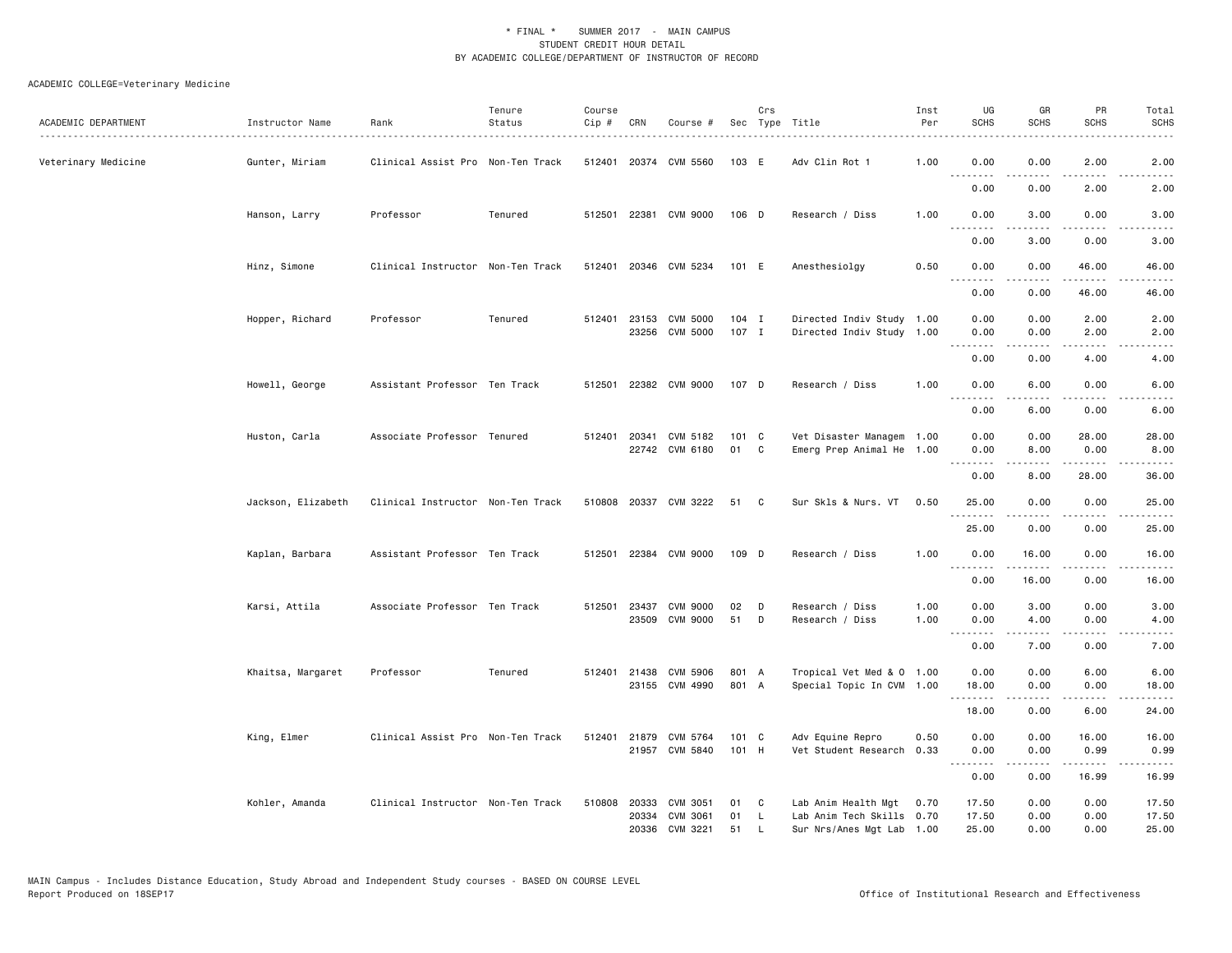| ACADEMIC DEPARTMENT | Instructor Name     | Rank                                             | Tenure<br>Status | Course<br>Cip # | CRN          | Course #                         |             | Crs          | Sec Type Title                               | Inst<br>Per | UG<br><b>SCHS</b>     | GR<br><b>SCHS</b> | PR<br><b>SCHS</b>                                                                                                                 | Total<br><b>SCHS</b> |
|---------------------|---------------------|--------------------------------------------------|------------------|-----------------|--------------|----------------------------------|-------------|--------------|----------------------------------------------|-------------|-----------------------|-------------------|-----------------------------------------------------------------------------------------------------------------------------------|----------------------|
|                     |                     |                                                  |                  |                 |              |                                  |             |              |                                              |             | .                     |                   |                                                                                                                                   |                      |
|                     |                     |                                                  |                  |                 |              |                                  |             |              |                                              |             | 60.00                 | 0.00              | 0.00                                                                                                                              | 60.00                |
| Veterinary Medicine | Lawrence, Mark      | Professor                                        | Tenured          |                 |              | 512501 22386 CVM 9000            | 111 D       |              | Research / Diss                              | 1.00        | 0.00<br>.             | 9.00<br>.         | 0.00                                                                                                                              | 9.00<br>.            |
|                     |                     |                                                  |                  |                 |              |                                  |             |              |                                              |             | 0.00                  | 9.00              | 0.00                                                                                                                              | 9.00                 |
|                     | Linford, Robert     | Professor                                        | Tenured          |                 |              | 512501 22387 CVM 9000            | 112 D       |              | Research / Diss                              | 1.00        | 0.00<br>$\frac{1}{2}$ | 6.00              | 0.00<br>- - - -                                                                                                                   | 6.00                 |
|                     |                     |                                                  |                  |                 |              |                                  |             |              |                                              |             | 0.00                  | 6.00              | 0.00                                                                                                                              | 6.00                 |
|                     | Mackin, Andrew      | Professor                                        | Tenured          | 512501          |              | 23276 CVM 9000                   | 01          | D            | Research / Diss                              | 1.00        | 0.00                  | 7.00              | 0.00<br>.                                                                                                                         | 7.00                 |
|                     |                     |                                                  |                  |                 |              |                                  |             |              |                                              |             | 0.00                  | 7.00              | 0.00                                                                                                                              | 7.00                 |
|                     | Magee, Danny        | Clinical Professor                               | Non-Ten Track    |                 |              | 512501 20394 CVM 8790            | 101 L       |              | Lab Diag Services                            | 1.00        | 0.00                  | 5.00              | 0.00                                                                                                                              | 5.00                 |
|                     |                     |                                                  |                  |                 |              |                                  |             |              |                                              |             | 0.00                  | 5.00              | 0.00                                                                                                                              | 5.00                 |
|                     | Meiring, Richard    | Clinical Professor                               | Non-Ten Track    |                 |              | 512401 20339 CVM 5022            | 101 C       |              | Veterinary Epidemiol 0.10                    |             | 0.00<br>$\cdots$      | 0.00<br>.         | 0.20<br>$- - -$                                                                                                                   | 0.20<br>.            |
|                     |                     |                                                  |                  |                 |              |                                  |             |              |                                              |             | 0.00                  | 0.00              | 0.20                                                                                                                              | 0.20                 |
|                     | Meyer, Robert       | Professor                                        | Tenured          |                 |              | 512401 20346 CVM 5234            | 101 E       |              | Anesthesiolgy                                | 0.50        | 0.00                  | 0.00              | 46.00                                                                                                                             | 46.00                |
|                     |                     |                                                  |                  |                 |              |                                  |             |              |                                              |             | 0.00                  | 0.00              | 46.00                                                                                                                             | 46.00                |
|                     | Mochal, Cathleen    | Clinical Assist Pro Non-Ten Track                |                  | 512501          |              | 22365 CVM 8000                   | 114 D       |              | Research / Thesis                            | 1.00        | 0.00<br>$- - -$       | 5.00              | 0.00                                                                                                                              | 5.00                 |
|                     |                     |                                                  |                  |                 |              |                                  |             |              |                                              |             | 0.00                  | 5.00              | 0.00                                                                                                                              | 5.00                 |
|                     |                     | Nanduri, Bindumadhav Associate Professor Tenured |                  |                 | 512501 22389 | CVM 9000                         | 114 D       |              | Research / Diss                              | 1.00        | 0.00                  | 6.00              | 0.00                                                                                                                              | 6.00                 |
|                     |                     |                                                  |                  |                 | 23260        | <b>CVM 7000</b>                  | 107 I       |              | Directed Indiv Study                         | 1.00        | 0.00                  | 3.00              | 0.00                                                                                                                              | 3.00                 |
|                     |                     |                                                  |                  |                 | 23261        | <b>CVM 7000</b>                  | 108 I       |              | Directed Indiv Study 1.00                    |             | 0.00<br><u>.</u>      | 3.00              | 0.00                                                                                                                              | 3.00                 |
|                     |                     |                                                  |                  |                 |              |                                  |             |              |                                              |             | 0.00                  | 12.00             | 0.00                                                                                                                              | 12.00                |
|                     | Olivier, Alicia     | Assistant Professor Ten Track                    |                  |                 |              | 512401 20343 CVM 5214            | 101 E       |              | Lab Services                                 | 0.50        | 0.00<br>.             | 0.00<br>.         | 46.00<br>$- - -$                                                                                                                  | 46.00                |
|                     |                     |                                                  |                  |                 |              |                                  |             |              |                                              |             | 0.00                  | 0.00              | 46.00                                                                                                                             | 46.00                |
|                     | Petrie-Hanson, Lora | Associate Professor Tenured                      |                  | 512501          | 22390        | CVM 9000                         | 115 D       |              | Research / Diss                              | 1.00        | 0.00                  | 12.00             | 0.00                                                                                                                              | 12.00                |
|                     |                     |                                                  |                  |                 |              | 22787 CVM 7000                   | $104$ I     |              | Directed Indiv Study                         | 1.00        | 0.00<br>$\frac{1}{2}$ | 3.00              | 0.00                                                                                                                              | 3.00                 |
|                     |                     |                                                  |                  |                 |              |                                  |             |              |                                              |             | 0.00                  | 15.00             | 0.00                                                                                                                              | 15.00                |
|                     | Pharr, Gregory      | Associate Professor Tenured                      |                  | 512501          |              | 22391 CVM 9000                   | 116 D       |              | Research / Diss                              | 1.00        | 0.00<br>.             | 6.00<br>.         | 0.00<br>$\frac{1}{2} \left( \frac{1}{2} \right) \left( \frac{1}{2} \right) \left( \frac{1}{2} \right) \left( \frac{1}{2} \right)$ | 6.00                 |
|                     |                     |                                                  |                  |                 |              |                                  |             |              |                                              |             | 0.00                  | 6.00              | 0.00                                                                                                                              | 6.00                 |
|                     | Pinchuk, Lesya      | Associate Professor Tenured                      |                  | 512501          |              | 22392 CVM 9000<br>23504 CVM 7000 | 117 D<br>51 | $\mathbf{I}$ | Research / Diss<br>Directed Indiv Study 1.00 | 1.00        | 0.00<br>0.00          | 6.00<br>3.00      | 0.00<br>0.00                                                                                                                      | 6.00<br>3.00         |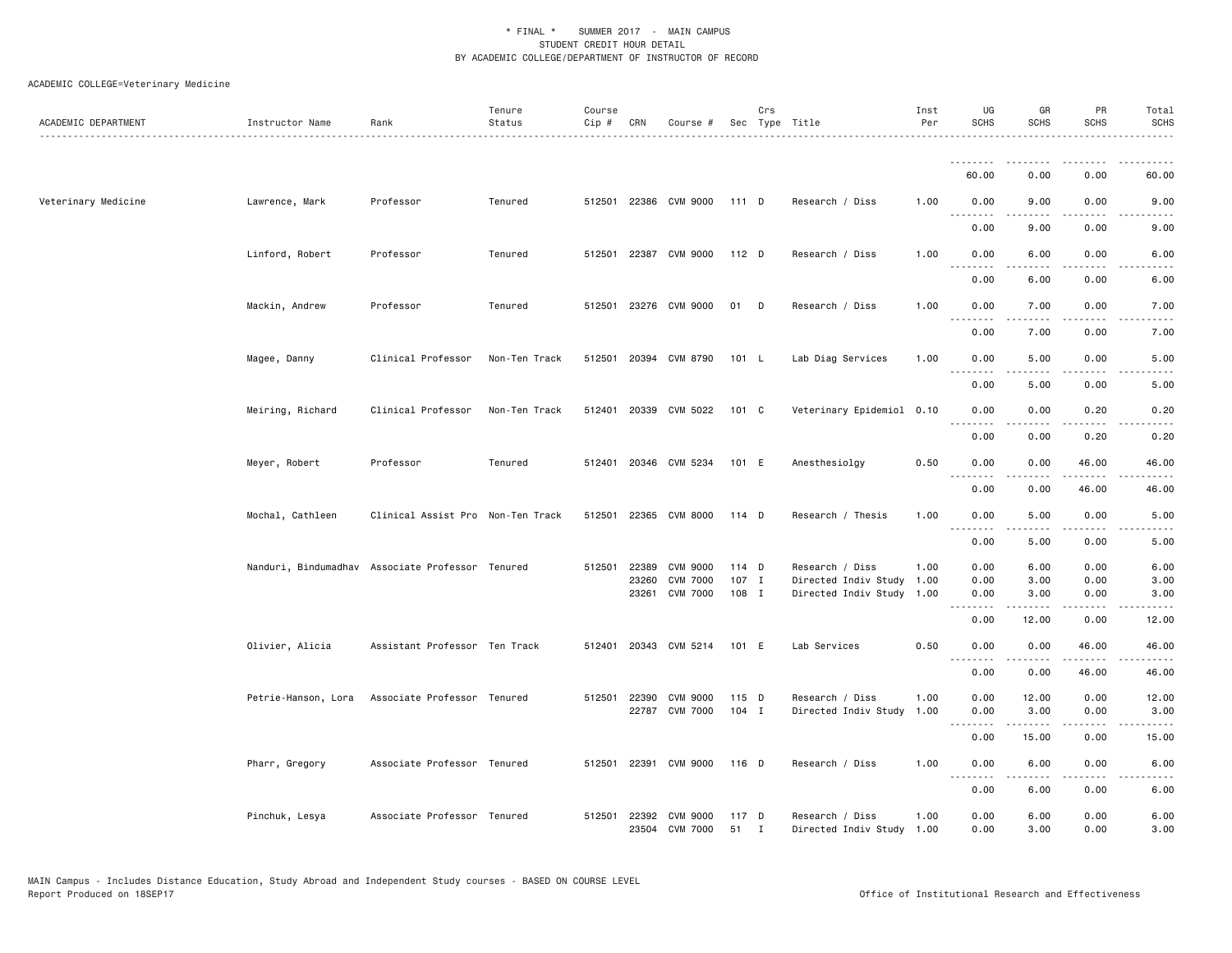| ACADEMIC DEPARTMENT | Instructor Name                                        | Rank                              | Tenure<br>Status | Course<br>Cip # | CRN            | Course #                                |                  | Crs          | Sec Type Title                                 | Inst<br>Per  | UG<br><b>SCHS</b> | GR<br><b>SCHS</b> | PR<br><b>SCHS</b>    | Total<br><b>SCHS</b>                                                                                                      |
|---------------------|--------------------------------------------------------|-----------------------------------|------------------|-----------------|----------------|-----------------------------------------|------------------|--------------|------------------------------------------------|--------------|-------------------|-------------------|----------------------|---------------------------------------------------------------------------------------------------------------------------|
|                     |                                                        |                                   |                  |                 |                |                                         |                  |              |                                                |              | <u>.</u><br>0.00  | 9.00              | 0.00                 | 9.00                                                                                                                      |
|                     |                                                        |                                   |                  |                 |                |                                         |                  |              |                                                |              |                   |                   |                      |                                                                                                                           |
| Veterinary Medicine | Pulido Landinez, Mar Clinical Assoc Prof Non-Ten Track |                                   |                  |                 |                | 512501 22366 CVM 8000<br>23262 CVM 7000 | 115 D<br>109 I   |              | Research / Thesis<br>Directed Indiv Study 1.00 | 1.00         | 0.00<br>0.00<br>. | 2.00<br>3.00<br>. | 0.00<br>0.00         | 2.00<br>3.00<br>.                                                                                                         |
|                     |                                                        |                                   |                  |                 |                |                                         |                  |              |                                                |              | 0.00              | 5.00              | .<br>0.00            | 5.00                                                                                                                      |
|                     | Ross, Matthew                                          | Associate Professor Tenured       |                  |                 |                | 512501 22394 CVM 9000                   | 119 D            |              | Research / Diss                                | 1.00         | 0.00<br><u>.</u>  | 6.00              | 0.00<br>$- - - -$    | 6.00                                                                                                                      |
|                     |                                                        |                                   |                  |                 |                |                                         |                  |              |                                                |              | 0.00              | 6.00              | 0.00                 | 6.00                                                                                                                      |
|                     | Seitz, Marc                                            | Clinical Assist Pro Non-Ten Track |                  |                 |                | 512401 20356 CVM 5310                   | 101 E            |              | SM Critical Care Med 0.20                      |              | 0.00<br><u>.</u>  | 0.00<br>.         | 16.00<br>$- - - - -$ | 16.00<br>.                                                                                                                |
|                     |                                                        |                                   |                  |                 |                |                                         |                  |              |                                                |              | 0.00              | 0.00              | 16.00                | 16.00                                                                                                                     |
|                     | Seo, Keun Seok                                         | Assistant Professor Ten Track     |                  |                 |                | 512501 22395 CVM 9000                   | $120$ D          |              | Research / Diss                                | 1.00         | 0.00<br>.         | 12.00<br>.        | 0.00<br>.            | 12.00<br>.                                                                                                                |
|                     |                                                        |                                   |                  |                 |                |                                         |                  |              |                                                |              | 0.00              | 12.00             | 0.00                 | 12.00                                                                                                                     |
|                     | Smith, David                                           | Professor                         | Tenured          | 010903          | 20351          | CVM 5273                                | 101 B            |              | Population Medicine                            | 0.50         | 0.00              | 0.00              | 34.50                | 34.50                                                                                                                     |
|                     |                                                        |                                   |                  | 512401          | 23499          | <b>CVM 5000</b>                         | 110 I            |              | Directed Indiv Study                           | 1.00         | 0.00              | 0.00              | 2.00                 | 2.00                                                                                                                      |
|                     |                                                        |                                   |                  | 512501          | 22368<br>22396 | <b>CVM 8000</b><br>CVM 9000             | 117 D<br>$121$ D |              | Research / Thesis<br>Research / Diss           | 1.00<br>1.00 | 0.00<br>0.00      | 6.00<br>6.00      | 0.00<br>0.00         | 6.00<br>6.00                                                                                                              |
|                     |                                                        |                                   |                  |                 |                |                                         |                  |              |                                                |              | <u>.</u>          | .                 | .                    | $\frac{1}{2} \left( \frac{1}{2} \right) \left( \frac{1}{2} \right) \left( \frac{1}{2} \right) \left( \frac{1}{2} \right)$ |
|                     |                                                        |                                   |                  |                 |                |                                         |                  |              |                                                |              | 0.00              | 12.00             | 36.50                | 48.50                                                                                                                     |
|                     | Smith, Jack                                            | Associate Professor Tenured       |                  | 512401          | 20340          | CVM 5106                                | 51               | C            | First Year CVM Medic                           | 1.00         | 0.00              | 0.00              | 570.00               | 570.00                                                                                                                    |
|                     |                                                        |                                   |                  |                 |                | 20342 CVM 5206                          | 51               | C            | Second Year Vet. Med                           | 1.00         | 0.00              | 0.00              | 558.00               | 558.00                                                                                                                    |
|                     |                                                        |                                   |                  |                 | 20344          | CVM 5222                                | 101              | $\mathbf{C}$ | Small Animal Clinica                           | 1.00         | 0.00              | 0.00              | 22.00                | 22.00                                                                                                                     |
|                     |                                                        |                                   |                  |                 | 20355          | CVM 5292                                | 101 E            |              | Flowood/MVRDL Extern                           | 1.00         | 0.00              | 0.00              | 44.00                | 44.00                                                                                                                     |
|                     |                                                        |                                   |                  |                 | 20366          | CVM 5510                                | 101 E            |              | Vm An Externship 1                             | 1.00         | 0.00              | 0.00              | 136.00               | 136.00                                                                                                                    |
|                     |                                                        |                                   |                  |                 | 20367          | CVM 5520                                | 101 E            |              | Vm An Externship 2                             | 1.00         | 0.00              | 0.00              | 60.00                | 60.00                                                                                                                     |
|                     |                                                        |                                   |                  |                 | 20368          | CVM 5530                                | 101 E            |              | Vm An Externship 3                             | 1.00         | 0.00              | 0.00              | 26.00                | 26.00                                                                                                                     |
|                     |                                                        |                                   |                  |                 | 20369          | CVM 5540                                | 101 E            |              | Vm An Externship 4                             | 1.00         | 0.00              | 0.00              | 3.00                 | 3.00                                                                                                                      |
|                     |                                                        |                                   |                  |                 | 20372          | CVM 5560                                | 101 E            |              | Adv Clin Rot 1                                 | 1.00         | 0.00              | 0.00              | 12.00                | 12.00                                                                                                                     |
|                     |                                                        |                                   |                  |                 |                | 20376 CVM 5570                          | 101 E            |              | Adv Clin Rot 2                                 | 1.00         | 0.00<br><u>.</u>  | 0.00              | 3.00<br>$- - - - -$  | 3.00                                                                                                                      |
|                     |                                                        |                                   |                  |                 |                |                                         |                  |              |                                                |              | 0.00              | 0.00              | 1434.00              | .<br>1434.00                                                                                                              |
|                     | Swanson, Elizabeth                                     | Assistant Professor Ten Track     |                  |                 |                | 512501 22369 CVM 8000                   | 118 D            |              | Research / Thesis                              | 1.00         | 0.00<br>.         | 1.00<br>.         | 0.00<br>$- - - -$    | 1.00<br>$\frac{1}{2}$                                                                                                     |
|                     |                                                        |                                   |                  |                 |                |                                         |                  |              |                                                |              | 0.00              | 1.00              | 0.00                 | 1.00                                                                                                                      |
|                     | Swiderski, Cyprianna Associate Professor Tenured       |                                   |                  | 512401          | 23254          | CVM 5000                                | 105 I            |              | Directed Indiv Study                           | 1.00         | 0.00              | 0.00              | 2.00                 | 2.00                                                                                                                      |
|                     |                                                        |                                   |                  | 512501          |                | 22398 CVM 9000                          | 123 D            |              | Research / Diss                                | 1.00         | 0.00<br>.         | 6.00              | 0.00                 | 6.00<br>.                                                                                                                 |
|                     |                                                        |                                   |                  |                 |                |                                         |                  |              |                                                |              | 0.00              | 6.00              | 2.00                 | 8.00                                                                                                                      |
|                     | Syrcle, Jason                                          | Clinical Assoc Prof Non-Ten Track |                  |                 |                | 512401 20379 CVM 5570                   | 104 E            |              | Adv Clin Rot 2                                 | 1.00         | 0.00              | 0.00              | 2.00                 | 2.00                                                                                                                      |
|                     |                                                        |                                   |                  |                 | 21878          | CVM 5754                                | 101 B            |              | Adv Sm Anim Surgery                            | 1.00         | 0.00              | 0.00              | 60.00                | 60.00                                                                                                                     |
|                     |                                                        |                                   |                  | 512501          |                | 20349 CVM 5256                          | 101 E            |              | Small Animal Surgery 1.00                      |              | 0.00              | 0.00              | 132.00               | 132.00                                                                                                                    |